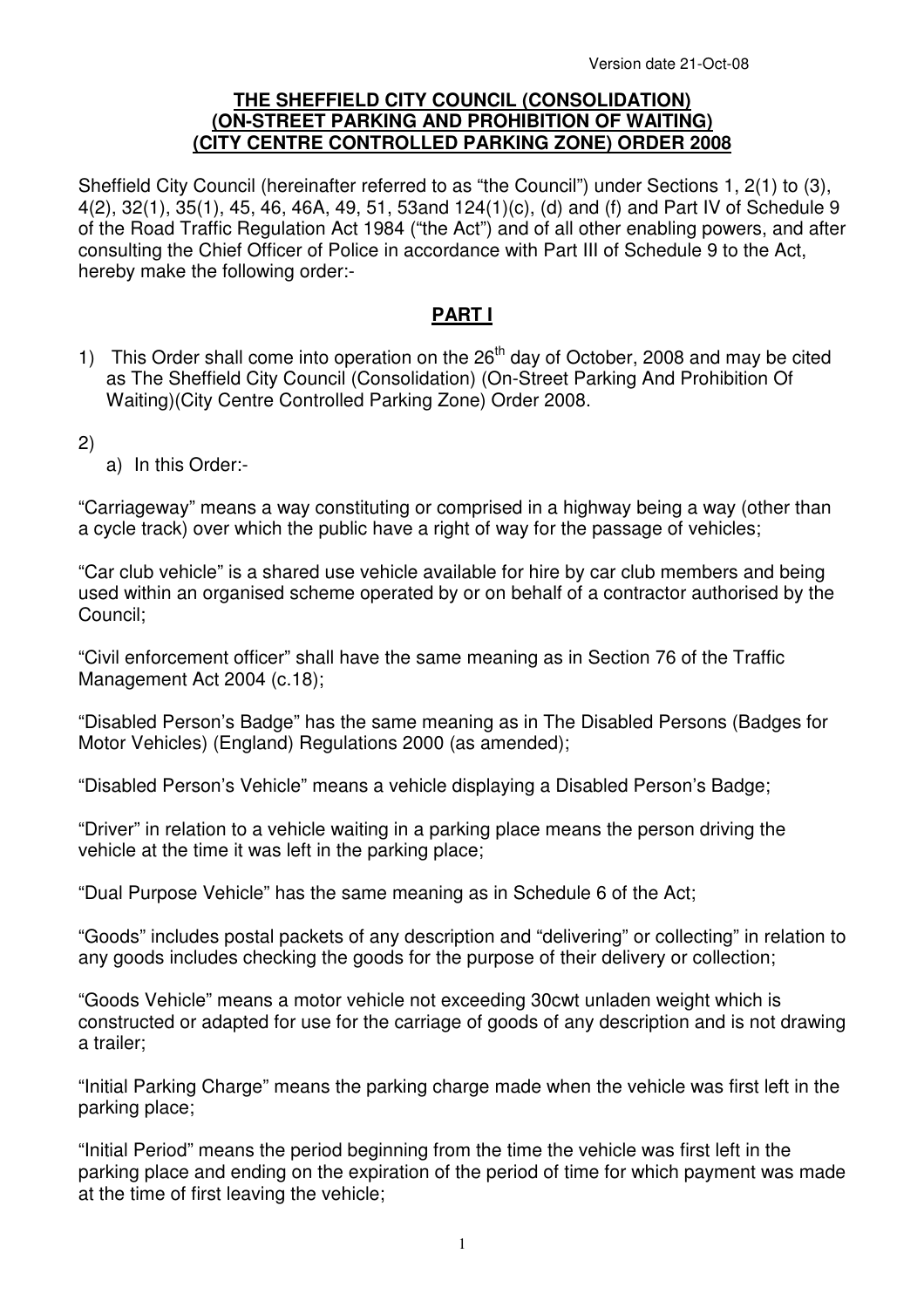"Lay-by" means any area of carriageway intended for the waiting of vehicles and bounded partly by a traffic sign of the type shown in Diagram 1010 in Schedule 6 to the Traffic Signs Regulations and General Directions 2002, and partly by the outer edge of that carriageway on the same side of the road as that on which the sign is placed;

"Main carriageway" means any carriageway used primarily by through traffic, includes any carriageway of a slip road, but excludes any lay-by;

"Motor Car and Invalid Carriage have the same meaning respectively as in Section 136 of the Act;

"Motor Cycle" means a two wheeled vehicle propelled by mechanical power and not having a sidecar or trailer attached thereto;

"Parking bay" means a space in a parking place which is provided for the leaving of a vehicle;

"Parking Charge" means a charge payable for a parking ticket as specified in Article 5, Section A of Part III of this Order:

"Parking disc" has the same meaning as in The Local Authorities' Traffic Orders (Exemptions for Disabled Persons) (England) Regulations 2000 (as amended);

"Parking Place" means an area of carriageway described in the Schedules listed in Table 2 or Table 3 or in Schedule 8.02 to this Order and authorised to be used as a parking place by Article 1 of Sections A, B and C of Part III of this Order;

"Parking Permit" means a permit issued by the Council and used in a manner directed by the Council;

"Passenger vehicle" means a motor vehicle (other than a motor cycle or an invalid carriage) constructed solely for the carriage of passengers and their effects and adapted to carry not more than twelve passengers exclusive of the driver, and not drawing a trailer;

"Penalty Charge" means the charges set by the Council under the provisions of The Civil Enforcement of Parking Contraventions (Guidelines on Levels of Charges) (England) Order 2007 (SI 2007 No. 3487) and is the respective amount specified in those regulations;

"Penalty Charge Notice" means a notice issued by a civil enforcement officer pursuant to the provisions of The Civil Enforcement of Parking Contraventions (England) General Regulations 2007 (SI 2007 No. 3483) and all other enabling legislation;

"Restricted hours" means

- (a) Save as provided in (b) in relation to any restricted road listed in Schedule 2.01 to this Order the period between 8.00am to 6.30 pm Monday to Saturday excluding Christmas Day or a Bank Holiday other than a Good Friday, and
- (b) In relation to any restricted road listed in Schedule 1.01 to this Order the whole twenty four hours of every day.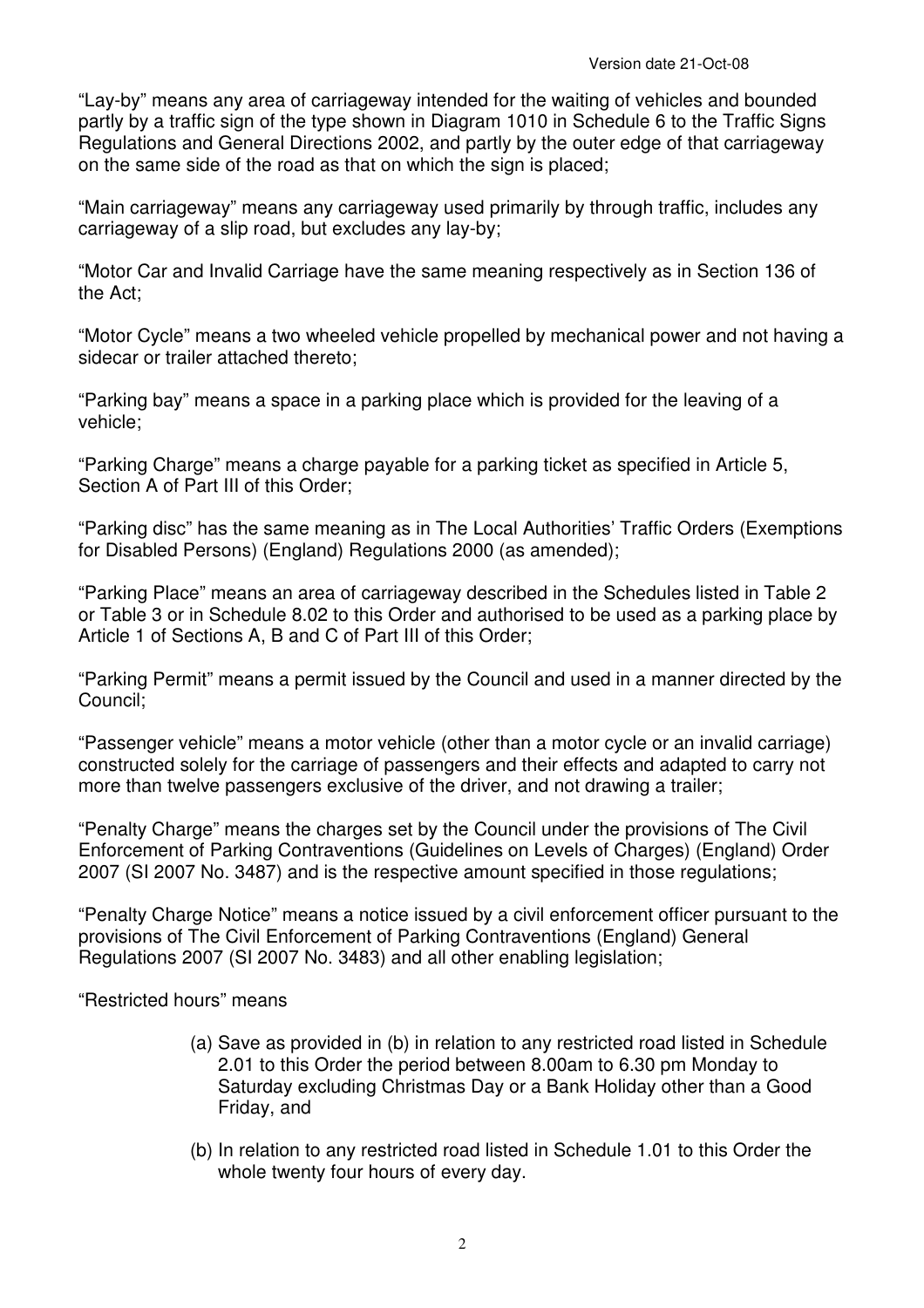"Restricted roads" means any road or part of road specified in the Schedules to this order provided that the expression "restricted road" shall not for the purpose of Part II of this Order include any part of road designated as a parking place by Part III of this Order.

"Road" means any side, part or length of road referred to in the Schedules to this Order.

"Licensed Hackney Carriage" means a vehicle licensed by a Local Authority to operate as a taxi as defined in Section 4 of The Traffic Signs Regulations and General Directions 2002;

"Taxi Rank" means any part of a road authorised by this Order to be used as a parking place by Licensed Hackney Carriages;

"Telegraphic line" has the same meaning as in the Telegraph Act 1878;

"Ticket" means a ticket issued by a ticket issuing machine relating to any parking place;

"Ticket issuing machine" means an apparatus designed to indicate the time externally and to issue numbered tickets indicating the payment of a charge, the expiry of the period in respect of which the charge was paid, and incorporating the identification mark of the machine from which the ticket has been issued;

"Ticket issuing machine relating to a parking place" means a ticket issuing machine situated within reasonable walking distance of the parking place;

"Traffic Sign" means a sign of any size, colour and type prescribed or authorised under or having effect as though prescribed or authorised under Section 64 of the Act;

- b) For the purposes of this Order a vehicle shall be regarded as displaying:
	- i) a disabled person's badge in the relevant position, when
		- (1) in the case of a vehicle fitted with a front windscreen, the badge is exhibited thereon with the obverse side facing forwards on the nearside of and immediately behind the windscreen; and
		- (2) in the case of a vehicle not fitted with a front windscreen, the badge is exhibited in a conspicuous position on the front or nearside of the vehicle; and
	- ii) a parking disc in the relevant position, when the disc is exhibited thereon with the side which shows the time facing forwards or outwards and immediately behind the windscreen or side window nearest the kerb.
- 3) The Interpretation Act of 1978 shall apply for the interpretation of this Order as it applies for the interpretation of an Act of Parliament

## **PART II WAITING AND LOADING RESTRICTIONS**

1) Save as provided in Article 3 of Part II no person shall, except upon the direction or with the permission of a civil enforcement officer, cause or permit any vehicle to wait in any restricted road during the restricted hours.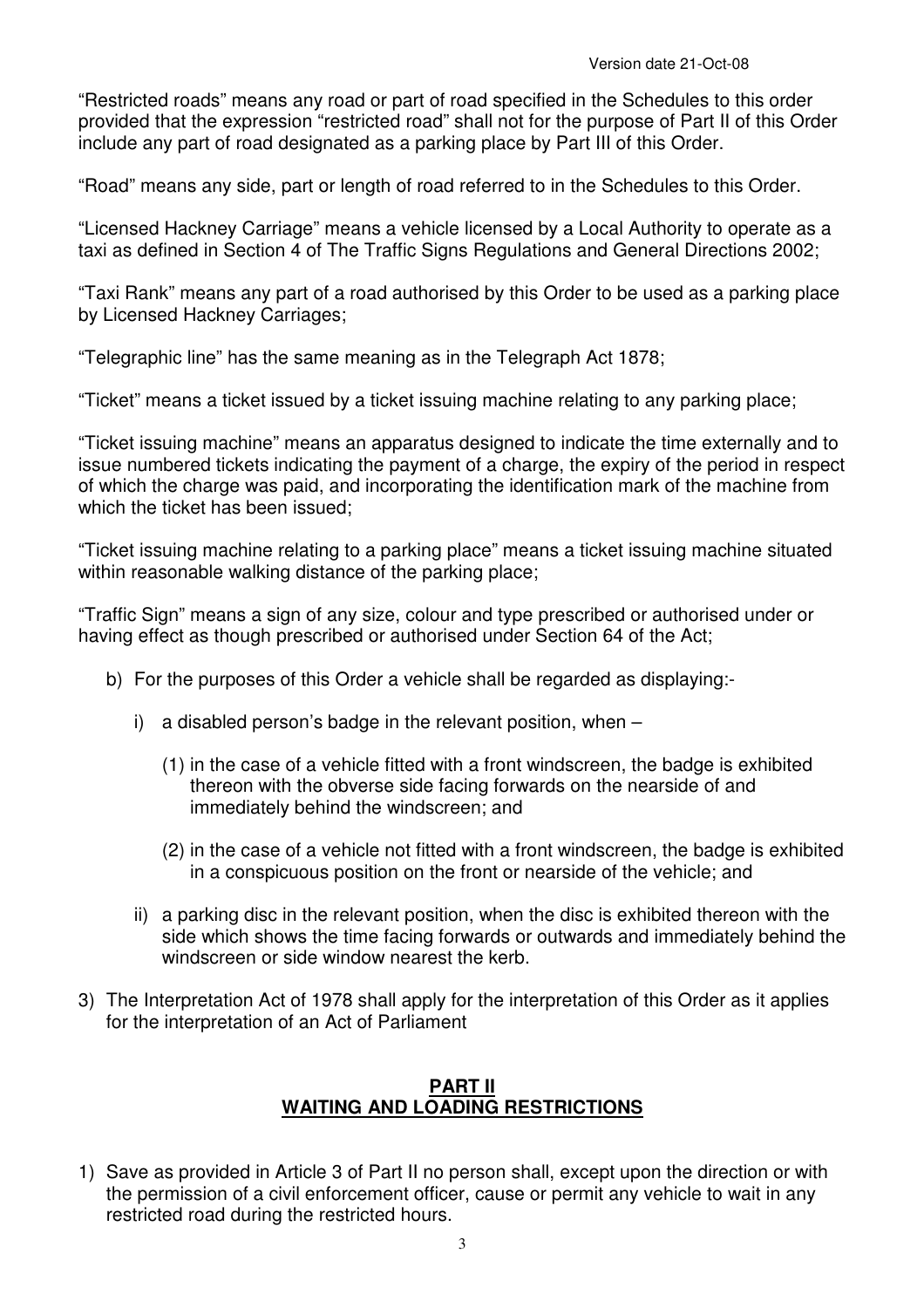- 2)
- a) No person shall, except upon the direction or with the permission of a civil enforcement officer, cause or permit any vehicle to wait for the purpose of delivering or collecting goods or merchandise or loading and unloading the vehicle in any road specified in any Schedule listed in Column 1 of Table 1 to this Order, during the times relating to that Schedule as specified in Column 2 of that Table.
- b) Nothing in this Article shall render it unlawful to cause any vehicle to wait in any road specified in any Schedule listed in Column 1 of Table 1 to this Order to enable the vehicle to be used for fire brigade, ambulance or police purposes.

| <b>Column 1</b>        | <b>Column 2</b>                                 |  |  |
|------------------------|-------------------------------------------------|--|--|
| <b>Schedule Number</b> | Times and days of operation                     |  |  |
| 3.01                   | At any time on any day                          |  |  |
| 4.01                   | Mondays to Saturdays 8.00am to 6.30 p.m.        |  |  |
|                        | excluding Christmas Day or a Bank Holiday other |  |  |
|                        | than Good Friday                                |  |  |
| 4.02                   | Mondays to Saturdays 8.00am to 9.30am &         |  |  |
|                        | 4.30pm to 6.30pm excluding Christmas Day or a   |  |  |
|                        | Bank Holiday other than Good Friday             |  |  |
| 4.03                   | Mondays to Saturdays 10.00am to 6.00pm          |  |  |
| 4.06                   | Mondays to Saturdays 9.00am to 5.00pm           |  |  |

## TABLE 1 – LOADING RESTRICTIONS

3)

## EXEMPTIONS

- a) Nothing in Article 1 of Part II of this Order shall prevent any person from causing or permitting a vehicle to wait on any restricted road:-
	- (1) for so long as may be necessary to enable the vehicle, if it cannot conveniently be used for such purpose in any other road, to be used in connection with any of the following operations, namely –
		- (i) any funeral or any building, excavation or demolition operation in or adjacent to any restricted road;
		- (ii) the removal of any obstruction to traffic in any restricted road;
		- (iii) the maintenance, improvement or reconstruction of the said restricted road; and
		- (iv) the laying, erection, alteration or repair in or adjacent to any restricted road of any sewer or of any main, pipe or apparatus for the supply of gas, water or electricity or of any telegraphic line as defined in the Telegraph Act, 1878 or of any traffic sign.
	- (2) for so long as may be necessary to enable the vehicle, if it cannot conveniently be used for such purpose in any other road, to be used for fire brigade, ambulance or police purposes.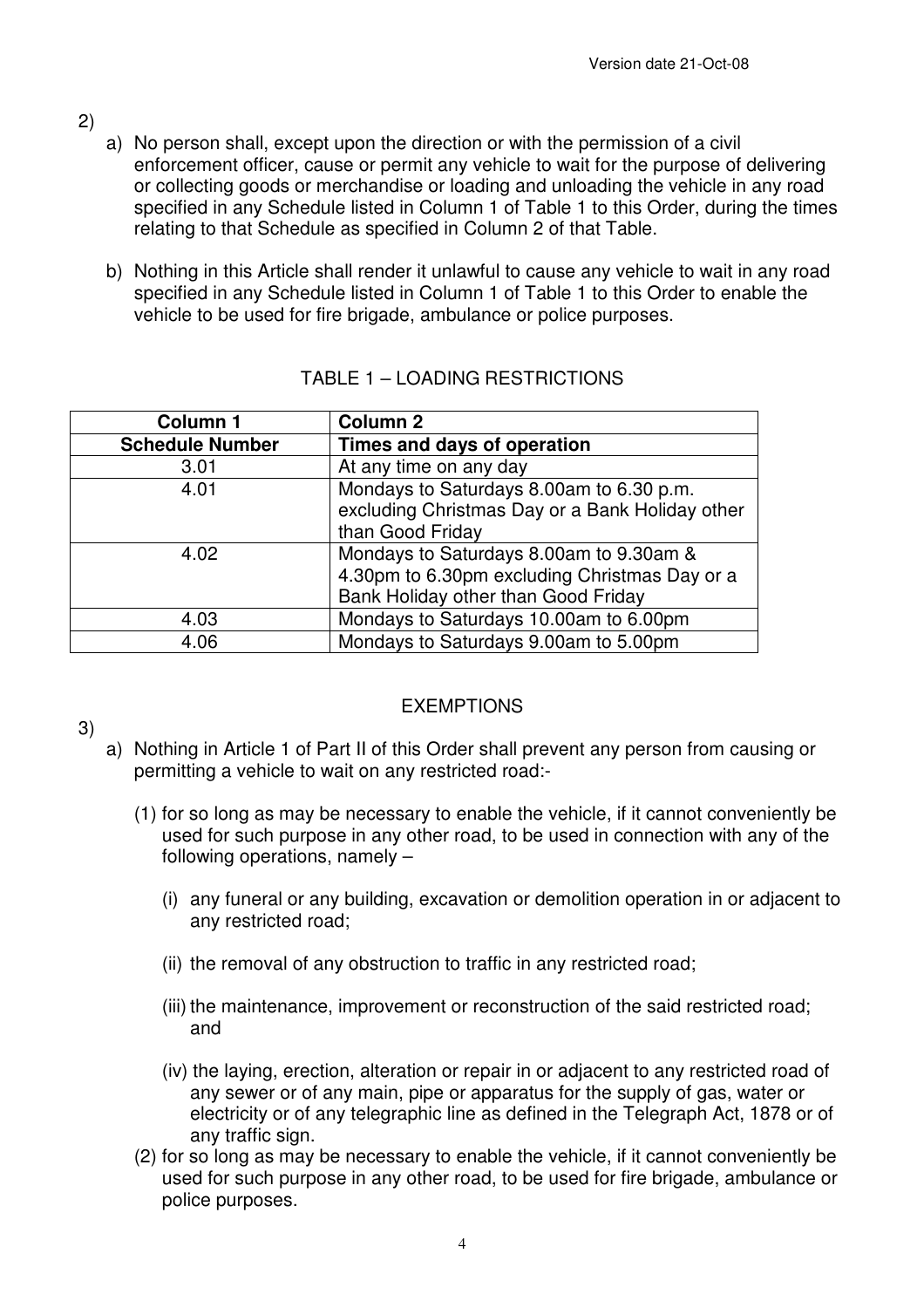- (3) for so long as may be necessary to enable the vehicle, if it cannot conveniently be used for such purpose in any other road, to be used in the service of a local authority or of a water authority in pursuance of statutory powers or duties;
- (4) for so long as may be necessary to enable the vehicle to be used for the purpose of delivering or collecting postal packets as defined in section 125 (1) of Postal Services Act 2000;
- (5) if the vehicle is waiting owing to the driver being prevented from proceeding by circumstances beyond his control or to such waiting being necessary in order to avoid accident;
- (6) if the vehicle is a hackney carriage waiting upon any duly authorised taxi rank;
- (7) for so long as may be necessary to enable a person to board or alight from the vehicle or to load thereon or unload therefrom his personal luggage, provided that except where the said person is a disabled person no vehicle may so wait in the same place for longer than two minutes;
- (8) if the vehicle is a disabled person's vehicle which displays in the relevant position a disabled person's badge, and a parking disc (on which the driver, or other person in charge of the vehicle, has marked the time at which the period of waiting began) in any restricted road for a period not exceeding 3 hours (not being a period separated by an interval of less than 1 hour from a previous period of waiting by the same vehicle in the same road on the same day) **provided that** no disabled person's vehicle shall wait in any restricted road specified in any Schedule listed in Column 1 of Table 1 to this Order for the hours and days specified in Column 2 in relation to that Schedule.
- (9) for the purpose of loading or unloading the vehicle while the vehicle is in actual use in connection with the removal of furniture from one office or dwellinghouse to another or the removal of furniture from such premises to a depository or such premises from a depository except that no such vehicle shall wait for any such purpose in any road specified in any Schedule listed in Column 1 of Table 1 to this Order for the hours and days specified in Column 2 relating to that Schedule unless notice is given twenty-four hours in advance to the Council and their consent is obtained.
- (10) for as long as may be necessary for the purpose of delivering or collecting goods or merchandise or loading or unloading a vehicle at a premises adjoining that road, provided that:-
	- (a) no vehicle engaged in delivering or collecting goods or merchandise, including so far as a bank is concerned, cash or other valuables or valuable securities, or being loaded or unloaded shall wait during the restricted hours in the same place in any restricted road for a period of more than thirty minutes or such longer period as a civil enforcement officer may authorise and shall not wait again during the said hours on that length of road if a period of one hour has not elapsed since the termination of the last period of waiting; and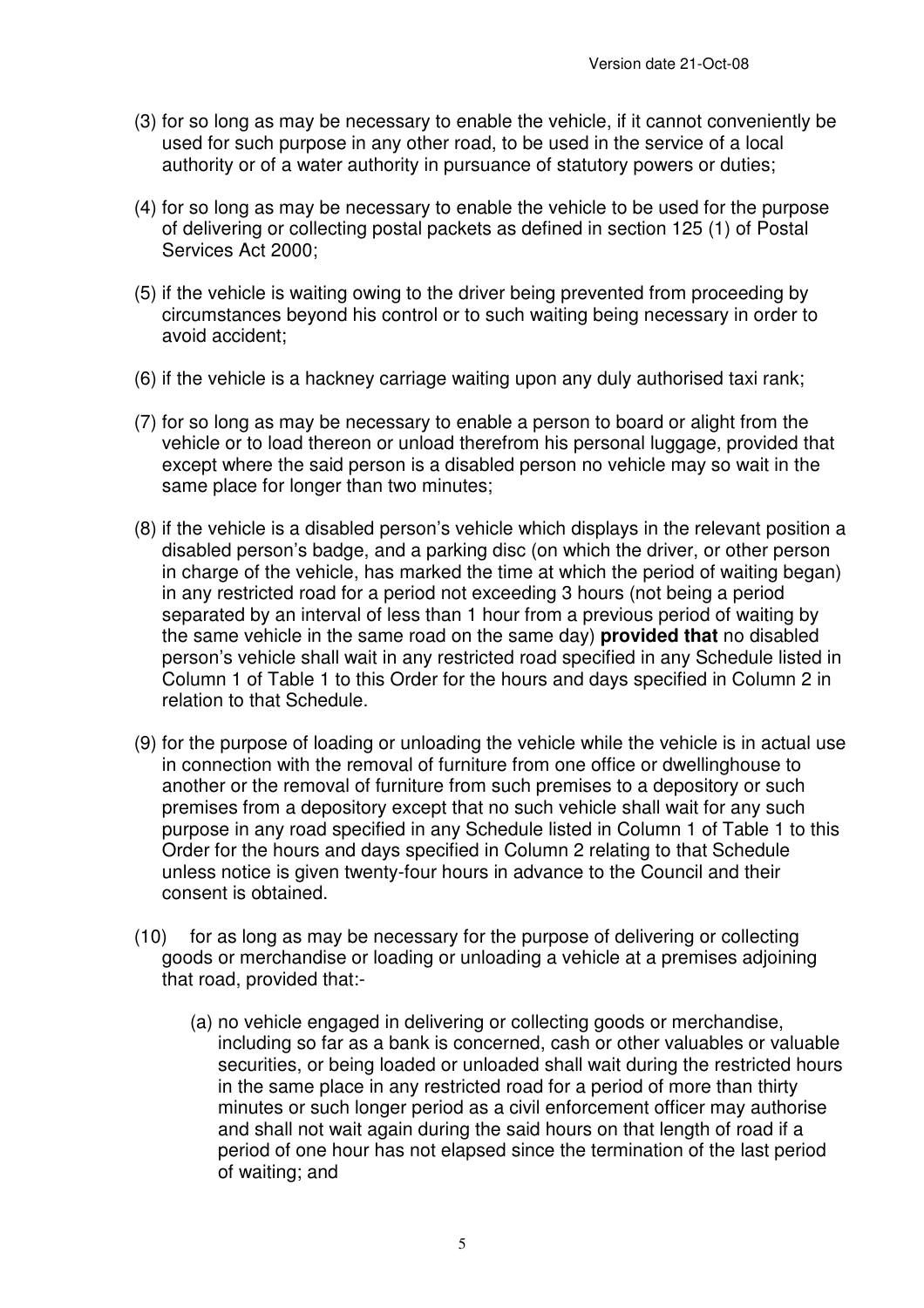- (b) no vehicle shall wait for the purpose of delivering or collecting goods or merchandise or loading and unloading the vehicle in any road specified in any Schedule listed in Column 1 of Table 1 to this Order during the times relating to that Schedule as specified in Column 2;
- (c) nothing in this Article shall apply so as to restrict the loading or unloading of any vehicle while the vehicle is in actual use in connection with the collection or delivery of goods which cannot reasonably be loaded or unloaded outside the restricted hours provided that notice is given twentyfour hours in advance to the Council and their consent is obtained;
- (d) Nothing in this Article or in Article 1 of Part II to this Order shall render it unlawful to cause or permit a vehicle to wait in any part of a restricted road specified in Schedules 11.01 and 11.03 to this Order provided that the vehicle is being used for the purpose of delivering or collecting goods or merchandise or loading or unloading at premises adjoining that road.
- (11) If the vehicle is in use in connection with the servicing of telephone kiosks adjacent to that road.
- b) Notwithstanding anything in the preceding provisions of this Article, the driver of a vehicle shall move the same on the instruction of a police constable in uniform or a civil enforcement officer whenever such moving may be reasonably necessary for the purpose of preventing obstruction.

## **PART III Parking Places and Bays**

# **Section A: Pay and Display**

## Designation of Parking Places

1) Each area on a highway in the City of Sheffield which is described as a designated parking place in any Schedule listed in Column 1 of Table 2 to this Order is designated as a parking place for the days and hours listed in Column 2 of Table 2 for the leaving of a vehicle for no longer than the period of time specified in Column 3 of Table 2 relating to that Schedule in Column 1.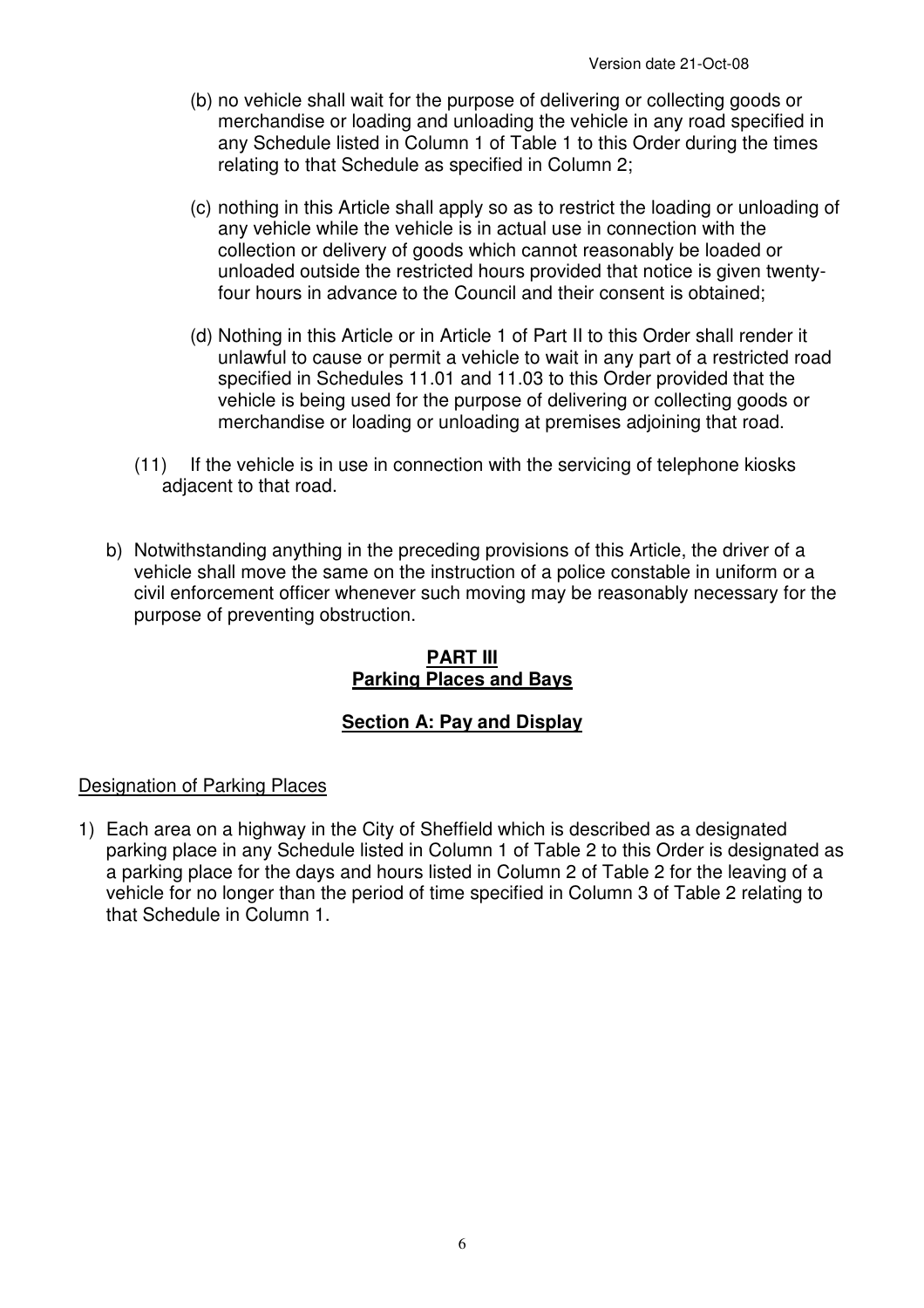|                                      |                                                                                  | 3                       | 4                   | 5                   | 6                   |                 | 8                     | 9                              | 10         | 11                   | 12                       |
|--------------------------------------|----------------------------------------------------------------------------------|-------------------------|---------------------|---------------------|---------------------|-----------------|-----------------------|--------------------------------|------------|----------------------|--------------------------|
| Parking<br>Place<br><b>Described</b> | Days and Hours of Operation                                                      | Max<br>Stay             | Up to<br>20<br>mins | Up to<br>30<br>mins | Up to<br>40<br>mins | Up to<br>1 hour | Up to<br>1 hour<br>30 | Up to<br>$\mathbf{2}$<br>hours | Up to<br>5 | Up to<br>10<br>hours | Type of Bay              |
| $ln:-$                               |                                                                                  |                         |                     |                     |                     |                 | mins                  |                                | hours      |                      |                          |
| Schedule<br>6.01                     | Mondays to Saturdays 8.00<br>a.m. to 6.30 p.m. excluding<br><b>Bank Holidays</b> | $\overline{2}$<br>hours |                     | 50 <sub>p</sub>     | $\blacksquare$      | £1.00           | £1.50                 | £2.00                          |            | $\sim$               | 2 Hour Max<br>Inner Zone |
| Schedule<br>6.02                     | Mondays to Saturdays 8.00<br>a.m. to 6.30 p.m. excluding<br><b>Bank Holidays</b> | hour                    | 50 <sub>p</sub>     |                     | 95 <sub>p</sub>     | £1.45           |                       |                                |            |                      | Hour Max<br>Inner Zone   |
| Schedule<br>6.03                     | Mondays to Saturdays 8.00<br>a.m. to 6.30 p.m. excluding<br><b>Bank Holidays</b> | 2<br>hours              |                     | 40 <sub>p</sub>     | $\blacksquare$      | 80p             | £1.20                 | £1.60                          |            |                      | 2 Hour Max<br>Outer Zone |
| Schedule<br>6.04                     | Mondays to Saturdays 8.00<br>a.m. to 6.30 p.m. excluding<br><b>Bank Holidays</b> | 10<br>hours             |                     | 40p                 | $\blacksquare$      | 80p             | £1.20                 | £1.60                          | £2.80      | £5.50                | 10 Hour Zone             |
| Schedule<br>6.05                     | Mondays to Saturdays 9.30<br>a.m. to 4.30 p.m. excluding<br><b>Bank Holidays</b> | 2<br>hours              |                     | 30 <sub>p</sub>     | Ξ.                  | 60 <sub>p</sub> | 90 <sub>p</sub>       | £1.20                          |            |                      | 2 Hour Max<br>Off Peak   |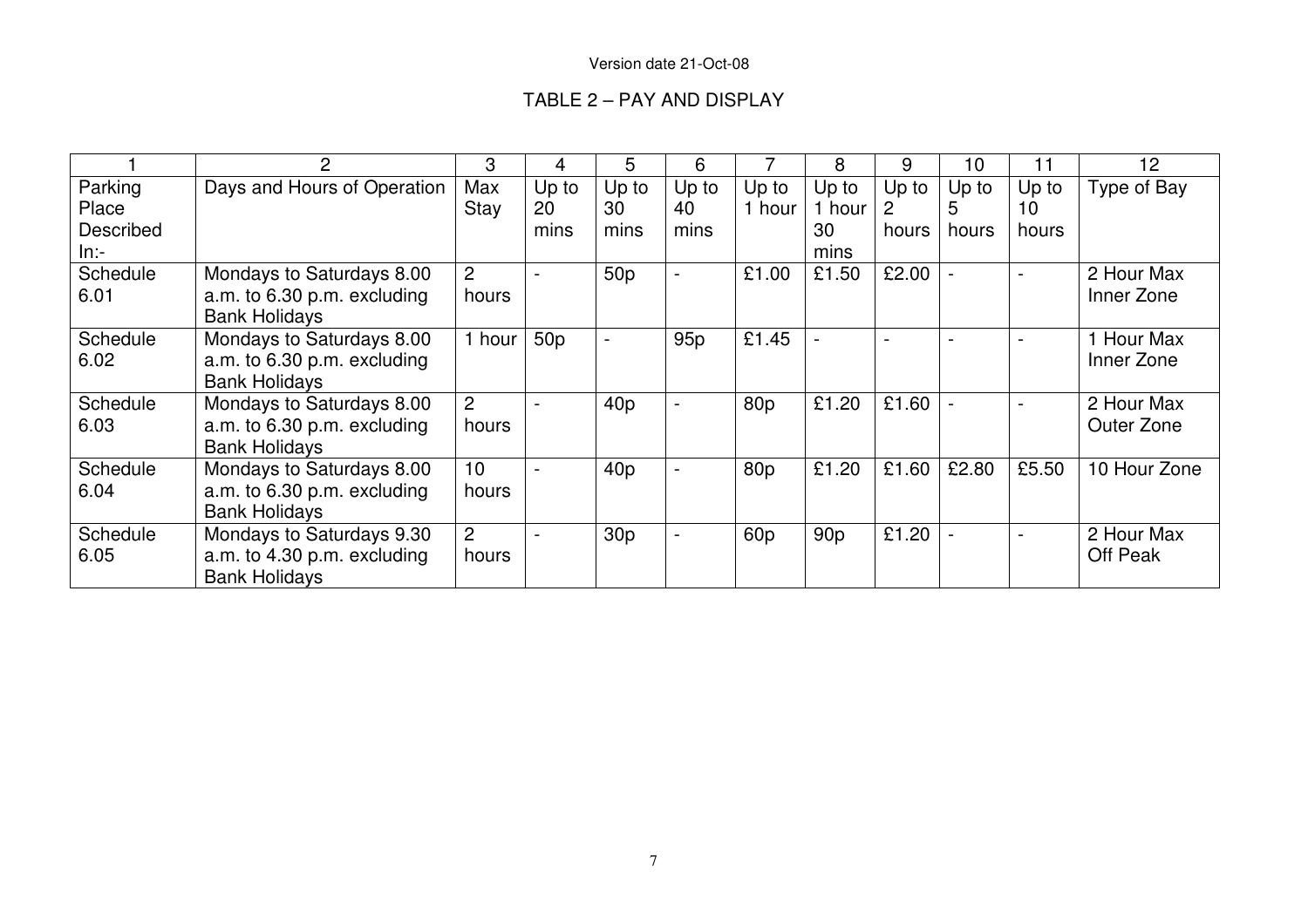## Number and Situation of Parking Bays

2) The number of parking bays in each parking place shall not exceed the number specified in column 3 of any Schedule listed in Column 1 of Table 2 to this Order in relation to that parking place, and the number and situation of such parking bays in each parking place shall be as may be determined by the Council:

Provided that where a figure is specified in column 4 of any Schedule listed in Column 1 of Table 2 to this Order in relation to any area of carriageway described in column 2 of the said Schedules there shall at all times be a part or parts of the said area of a total length in metres not less than that figure and of a width equal to the width of the said area in which there shall be no parking bay or part of a parking bay.

## Marking on the Carriageway of Parking Places and Parking Bays

- 3)
- a) The limits of each parking place and the limits of any parking bays in a parking place shall be indicated on the carriageway in such manner as the Council may determine by lines, studs or other indications.
- b) Parking places reserved for the use of car club vehicles shall be additionally indicated by the use of carriageway markings and signs including the legend 'car club'.

## Vehicles for which Parking Places are Designated

- 4)
- a) Each parking place specified in any Schedule listed in Column 1 of Table 2 to this Order may be used, subject to the provisions of this Order, for the leaving of such vehicles as are passenger vehicles, goods vehicles, motor cycles or invalid carriages.
- b) No person shall cause or permit any vehicle other than a car club vehicle to use a parking place which is marked in accordance with the provisions of Article 3 of Part III, Section A of this Order as being reserved for the use of car club vehicles.

## Amount of Parking Charges at Parking Places

- 5)
	- a) The parking charges for a vehicle left in a parking place described in any Schedule listed in Column 1 of Table 2 to this Order are as described in Columns 4 to 11 in relation to the length of stay shown in the applicable column of that Table relating to that Schedule in Column 1.
	- b) Where no charge appears in relation to any Schedule listed in Column 1 of Table 2 in a column in Table 2 the charge will be that stated in the subsequent column in relation to that Schedule.

### Method of Payment of Parking Charge

- 6)
- a) Upon payment of the parking charge for a vehicle left in a parking place controlled by the display of a ticket from a ticket issuing machine, the driver thereof shall display or cause to be displayed on the vehicle, in accordance with the provisions of the next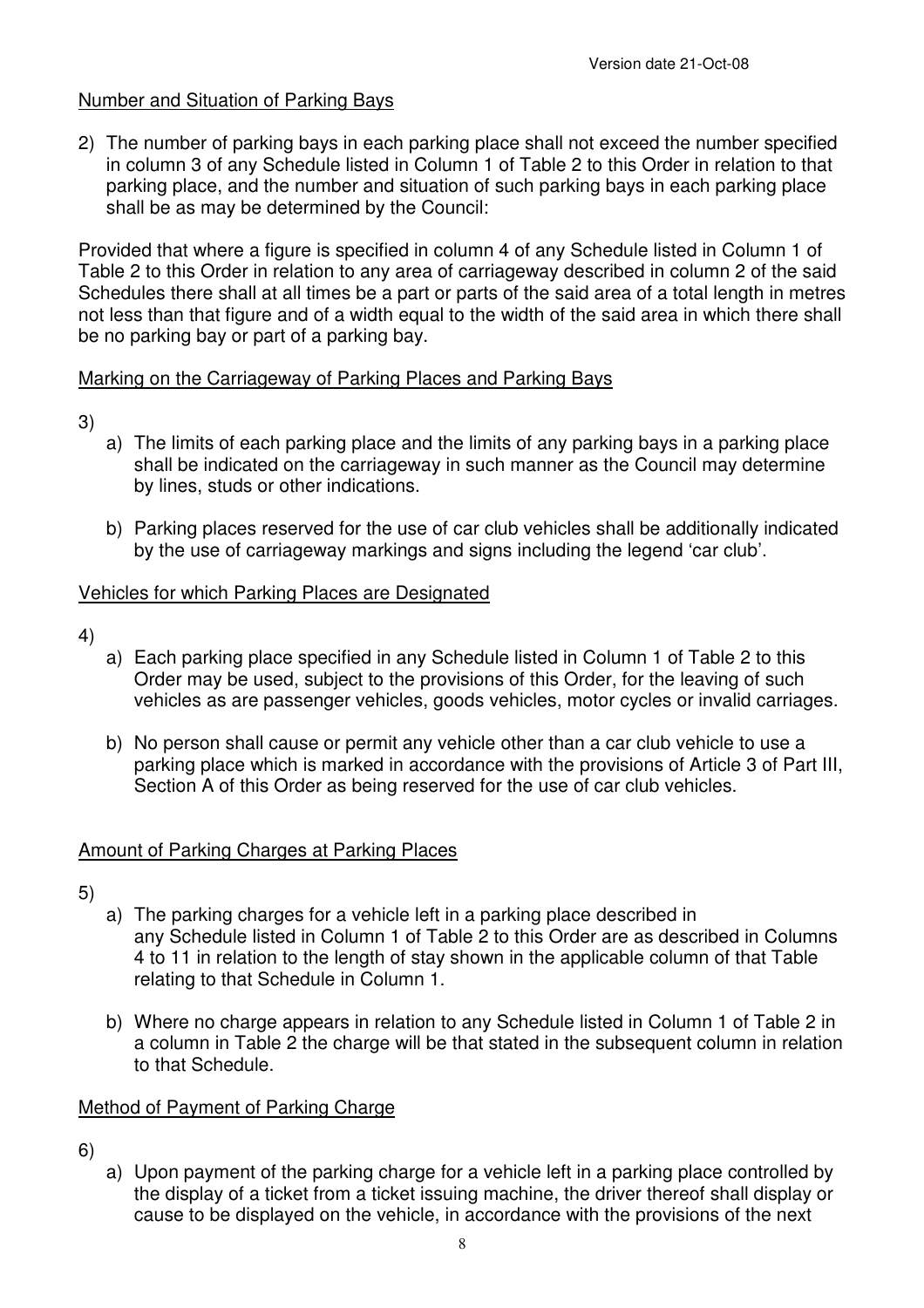following paragraph, the ticket issued by the ticket issuing machine on payment of the charge in accordance with the provisions of Article 5 of this Section.

b) The ticket referred to in the last preceding paragraph shall be displayed on the vehicle in respect of which it was issued at all times during which the vehicle is left during the permitted hours in the parking place on the front or near side of the vehicle so that all the particulars on that side of the ticket which bears the indication that a charge has been paid are readily visible from the front or near side of the vehicle.

## Staying Longer than the Initial Period at Parking Places

7) If a vehicle is left in a parking place for longer than the initial period for which payment was made by the parking charge, it shall be a contravention of this traffic regulation order.

## Restriction on removal of Penalty Charge Notices

8) Where a Penalty Charge Notice has been attached to a vehicle no person, not being the driver of the vehicle or a civil enforcement officer, shall remove the notice from the vehicle unless authorised to do so by the driver.

## Ticket Issuing Machines to be installed at Parking Places

9) When parking is controlled by the display of a ticket from a ticket issuing machine, there shall be a ticket issuing machine situated within a reasonable walking distance of the parking place.

### Indications by Ticket Issuing Machines or by Ticket

10) For a parking place controlled by the display of a ticket from a ticket issuing machine:-

- a) Payment of the parking charge for a vehicle left in a parking place shall be indicated by the issue by a ticket issuing machine relating to that parking place of a ticket indicating that a charge has been paid for that occasion, and by the display of that ticket in the manner specified in Article 6(b) of this section.
- b) The expiry of the initial period for which the parking charge has been paid shall be indicated on the ticket issued by the ticket issuing machine relating to that parking place.

### Ticket Issuing Machine Indications as Evidence

11) If at any time while a vehicle is left in a parking place controlled by the display of a ticket from a ticket issuing machine during the permitted hours no ticket issued by a ticket issuing machine relating to that parking place is displayed on that vehicle in accordance with the provisions of Article 6 of this section, it shall be presumed, unless the contrary is proved, that the parking charge has not been paid.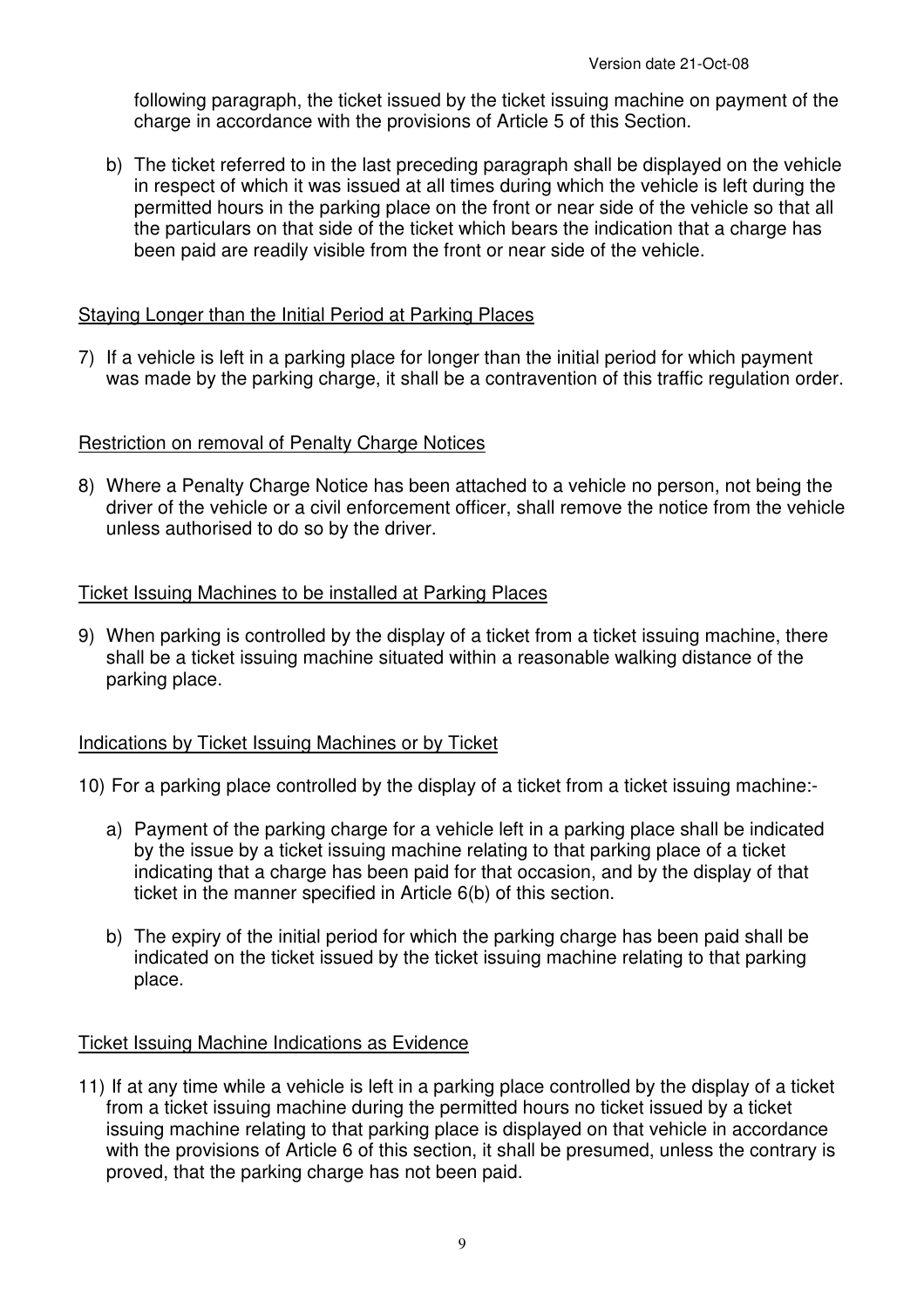### No additional coins to be inserted after payment of parking charge

12) No person shall insert in a ticket issuing machine relating to a parking place in which a vehicle is left any coins additional to those inserted by way of payment of the initial parking charge in respect of that vehicle.

## Interval before vehicle again to be left

13) No vehicle which has been taken away from a parking bay in a parking place, after the parking charge has been incurred, shall until the expiration of one hour from the time it was taken away again be left in that parking place during the permitted hours.

## Manner of standing in parking places

- 14) Every vehicle left in a parking place in respect of which a charge has been incurred shall so stand –
	- a) In the case of a parking place in relation to which special provisions as to the manner of standing of vehicles in that place are specified in column 5 of any Schedule listed in Column 1 of Table 2, to this Order in accordance with those provisions:
	- b) In the case of any other parking place  $$ 
		- i) If the parking place is not in a one-way street, that the left or near side of the vehicle is adjacent to the left-hand edge of the carriageway;
		- ii) If the parking place is in a one-way street, that the left or near side of the vehicle is adjacent to the left-hand edge of the carriageway or that the right or offside of the vehicle is adjacent to the right-hand edge of the carriageway; and
		- iii) That the distance between the edge of the carriageway and the nearest wheel of the vehicle is not more than twelve inches; and
	- c) That every part of the vehicle is within the limits of a parking bay which shall be the appropriate bay in relation to the ticket issuing machine in which a coin or coins for the amount of the parking charge has or have been or should have been inserted.

### Restriction of use of vehicles at parking places

15) No person shall use any vehicle, while it is in a parking place during the permitted hours, in connection with the sale of any article to any person in or near the parking place or in connection with the selling or offering for sale of his skill in handicraft or his services in any other capacity:

Provided that nothing in this Article shall prevent the sale of goods from a vehicle:-

a) if the vehicle is one which may be left in a parking place in accordance with Article 4 of Section A of this Order and the goods are immediately delivered at or taken into premises adjacent to the vehicle from which the sale is effected; or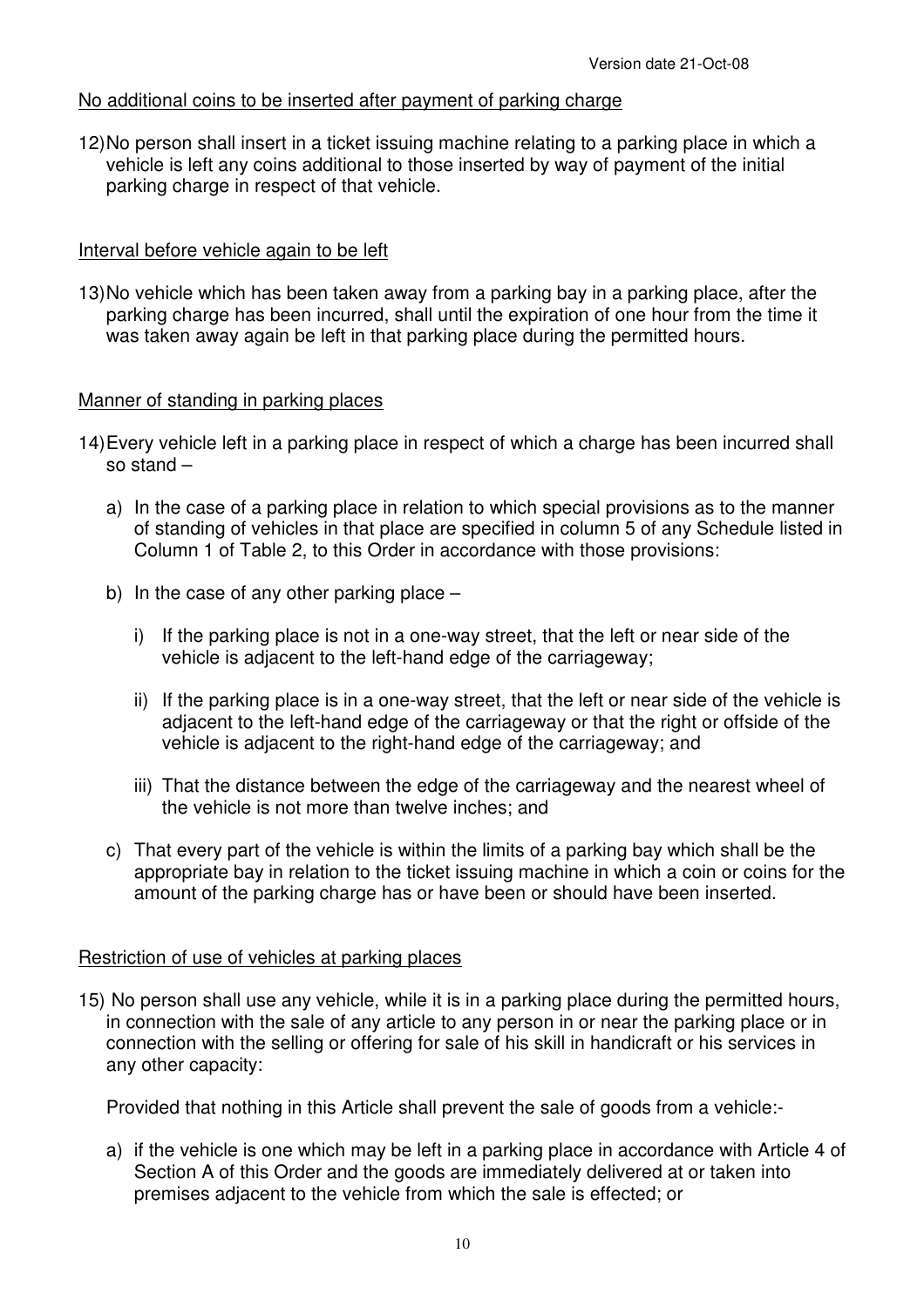b) if the vehicle is one to which the provisions of Articles  $16(a)(7)$  or  $16(a)(9)$  of Section A of this Order apply.

## **Exemptions**

- 16)
	- a) Without prejudice to the foregoing provisions of this Section with respect to vehicles which are left in a parking place in accordance with those provisions, any vehicle may wait anywhere in a parking place described in any Schedule listed in Column 1 of Table 2 to this Order during the days and hours of operation listed in Column 2 of Table 2 relating to that parking place, other than in a parking place or part of a parking place the use of which has been suspended, if –
		- (1) The vehicle is waiting only for so long as is necessary to enable a person to board or alight from the vehicle;
		- (2) The vehicle is waiting owing to the driver being prevented from proceeding by circumstances beyond his control or to such waiting being necessary in order to avoid an accident;
		- (3) the vehicle is a vehicle used for fire brigade purposes or an ambulance, or any vehicle (other than a passenger vehicle) in the service of a local authority or police force in either case being used in pursuance of statutory powers or duties;
		- (4) the vehicle is waiting only for so long as may be necessary to enable it to be used in connection with the removal of any obstruction to traffic;
		- (5) the vehicle is being used for the purpose of delivering or collecting postal packets as defined in section 125(1) of Postal Services Act 2000 or is in use in connection with the servicing of telephone kiosks adjacent to that parking place;
		- (6) the vehicle, not being a passenger vehicle, is waiting only for so long as may be reasonably necessary to enable it to be used for any purpose specified in Article 18(a)(ii) of this Section;
		- (7) goods are being sold from the vehicle by a person who is licensed by the Council to sell goods from a stationary pitch situated in the parking place, not being a parking bay;
		- (8) the vehicle is waiting for the purpose of delivering or collecting goods or merchandise, including, so far as a Bank is concerned, cash or other valuables or valuable securities, or loading or unloading the vehicle at premises adjacent to the parking place in which the vehicle is waiting and the vehicle does not wait for such purpose for more than thirty minutes or for such longer period as a civil enforcement officer may authorise; or
		- (9) the vehicle, not being a passenger vehicle, is in actual use in connection with the removal of furniture from one office or dwellinghouse to another or the removal of furniture from such premises to a depository or to such premises from a depository.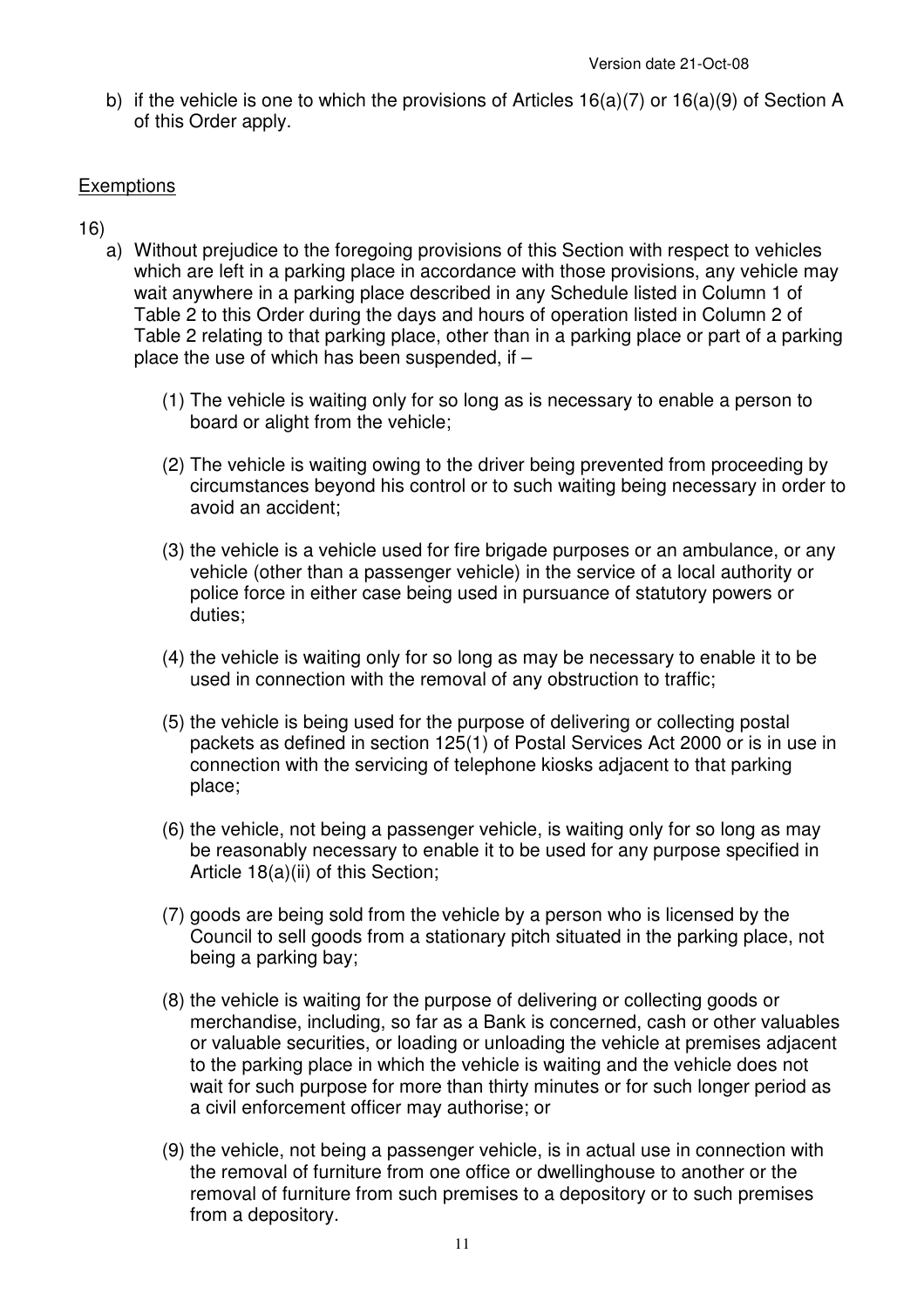- b) No charge specified in the foregoing provisions of this Order shall be payable in respect of any vehicle waiting in a parking place in accordance with the foregoing provisions of this Article.
- c) Except as provided in the foregoing provisions of this Article, the driver of a vehicle shall not cause or permit the vehicle to wait in a parking place during the permitted hours.
- d) Nothing in the foregoing provisions of this Article shall be taken as authorising anything which would be a contravention of any regulation made or having effect as if made under Section 23 of the Road Traffic Regulations Act 1984.

## Manner of Waiting in Parking Places

- 17) A person causing or permitting a vehicle to wait in a parking place by virtue of the provisions of Articles 16(a)(5), (6), (7) or (9) shall take all such steps as are necessary to ensure:
	- a) in the case of a parking place in relation to which special provisions as to the manner of standing of vehicles in that place are specified in column 5 of any Schedule listed in Column 1 of Table 2 to this Order that the vehicle shall so stand –
		- i) unless the length of the vehicle precludes compliance with this sub-paragraph, in accordance with those provisions and so that every part of the vehicle is within the limits of the parking place; or
		- ii) if the length of the vehicle does preclude compliance with the last preceding subparagraph that the longitudinal axis of the vehicle is parallel to the edge of the carriageway nearest to the vehicle and the distance between the said edge and the nearest wheel of the vehicle is not more than twelve inches; and
	- b) in the case of any other parking place that the longitudinal axis of the vehicle is parallel to the edge of the carriageway nearest to the vehicle and the distance between the said edge and the nearest wheel of the vehicle is not more than twelve inches.

### Suspension of Parking Place

- 18)
	- a) Any person duly authorised by the Council may suspend the use of a parking place described in any Schedule listed in Column 1 of Table 2 to this Order or any part thereof whenever he considers such suspension reasonably necessary:
		- i) for the purpose of facilitating the movement of traffic or promoting its safety;
		- ii) for the purpose of any building operation, demolition or excavation in or adjacent to the parking place or the maintenance, improvement or reconstruction of the parking place or the laying, erection, alteration, removal or repair in or adjacent to the parking place of any sewer or of any main, pipe or apparatus for the supply or gas, water or electricity or of any telegraphic line or traffic sign or ticket issuing machine;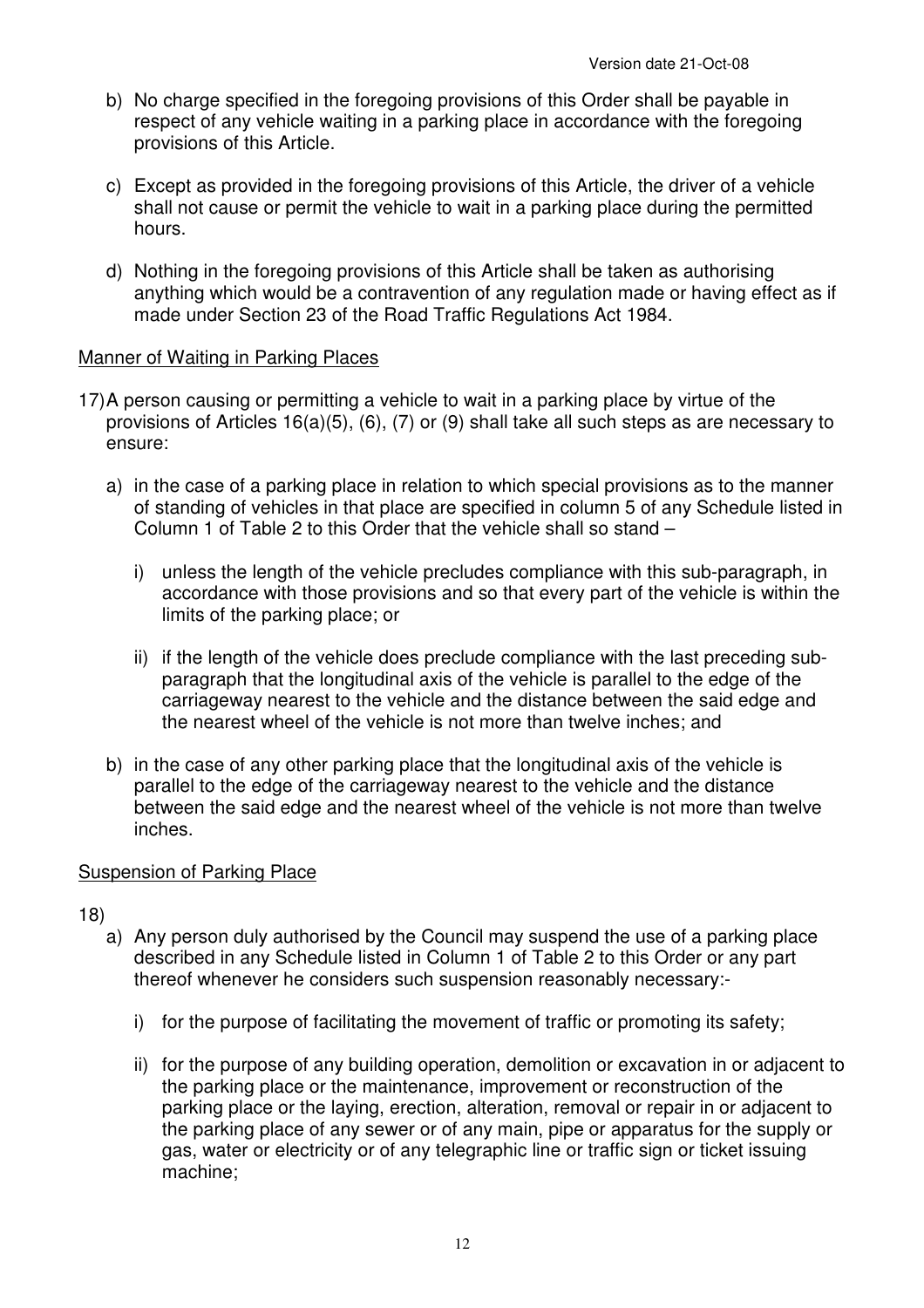- iii) for the convenience of occupiers of premises adjacent to the parking place on any occasion of the removal of furniture from one office or dwelling house to another or the removal of furniture from such premises to a depository or to such premises from a depository;
- iv) on any occasion on which it is likely by reason of some special attraction that any street will be thronged or obstructed; or
- v) for the convenience of occupiers of premises adjacent to the parking place at times of weddings or funerals, or on other special occasions.
- b) Any person suspending the use of a parking place or any part thereof in accordance with the provisions of paragraph (a) of this Article shall thereupon place or cause to be placed in or adjacent to any part of that parking place a traffic sign indicating that waiting by vehicles is prohibited.
- c) On any suspension of the use of a parking place described in any Schedule listed in Column 1 of Table 2 to this Order or any part thereof in accordance with the provisions of paragraph (a) of this Article, any person duly authorised by the Council may temporarily remove any ticket issuing machine relating to any parking bay within that parking place or, as the case may be, that part thereof and any post, bracket or other support on which that ticket issuing machine is fitted and shall thereupon place or cause to be placed in or adjacent to that parking bay a traffic sign giving the indication referred to in paragraph (b) of this Article.
- d) No person shall cause or permit a vehicle to be left
	- i) in a parking bay during such period as there is over the ticket issuing machine relating to that bay a hood or other cover indicating that the use of the bay is suspended or during such period as there is in or adjacent to that bay a traffic sign placed in pursuance of paragraph (c) of this Article;
	- ii) in any part of a parking place, not being a parking bay, during such period as there is in or adjacent to that part of the parking place a traffic sign placed in pursuance of paragraph (b) of this Article;

provided that nothing in this paragraph shall render it unlawful to cause or permit:

- 1) a vehicle to be left in the parking bay during either such period as is referred to in sub-paragraph (i) or in the part of a parking place, not being a parking bay, during such period as is referred to in sub-paragraph (ii) if the vehicle is left within the permission of the person suspending the use of the parking place or the part thereof in pursuance of paragraph (a) of this Article or of a civil enforcement officer; or
- 2) any vehicle being used for fire brigade, ambulance or police purposes or any vehicle being used for any purpose specified in Articles 16(a)(2), (4) and (5) of Section A of Part III of this Order to be left in a parking bay during either such period as is referred to in sub-paragraph (i) or in the part of the parking place, not being a parking bay, during such period as is referred to in sub-paragraph (ii).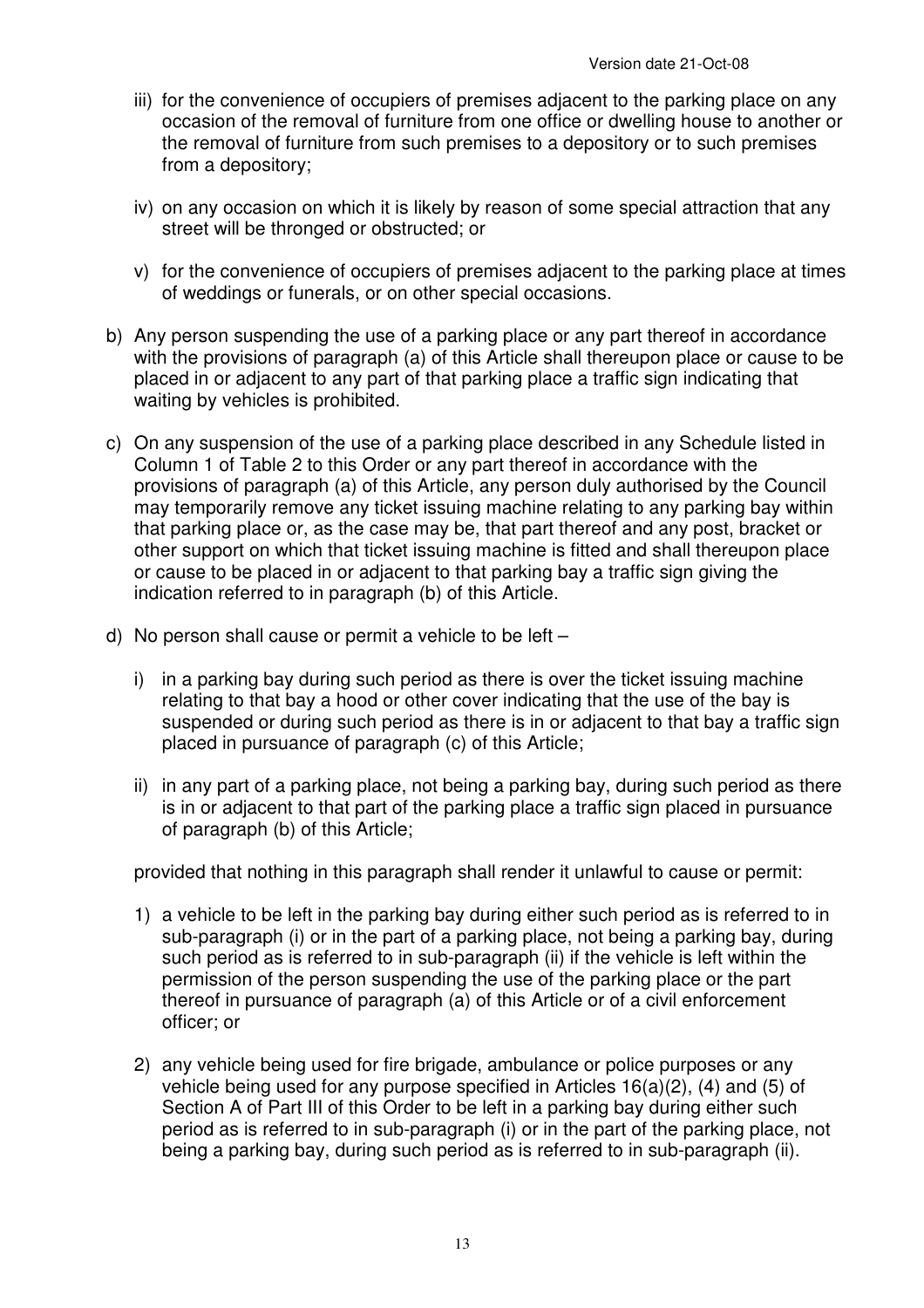## Exemptions from Charges

## 19)

- a) If at the time when a vehicle is left in a parking place there is on every ticket issuing machine relating to that parking place a notice placed by a person duly authorised by the Council, indicating that the ticket issuing machine is out of order, that vehicle shall be exempt from the parking charge provided that it is removed within the maximum permitted initial period after a ticket machine relating to that parking place is rectified.
- b) If the vehicle exempted from the parking charge by virtue of the provisions of the last preceding paragraph is not removed within the maximum permitted period appropriate to that parking place the parking charge payable in respect of that period shall be treated as having been incurred and paid at the time when the vehicle was left in the parking place and all the provisions of the order shall apply accordingly.
- c) Notwithstanding the provisions of this Order a vehicle which displays a parking permit in the manner directed by the Council, may be left in a parking place during the permitted hours without further charge or compliance with any limitation of time.
- d) Notwithstanding the foregoing provisions of this Order, a vehicle which displays in the relevant position a disabled person's badge may be left in a parking place during the permitted hours without charge or compliance with any limitation of time.
- e) Without prejudice to the generality of this Article, a vehicle to which this Article applies shall stand in the parking place in accordance with the provisions of Article 14 of this Section of this Order.
- 20) No person shall display on a vehicle left in a parking place during the permitted hours any ticket issued by a ticket issuing machine other than the ticket issued by a ticket issuing machine relating to that parking place upon payment of the initial parking charge in respect of that vehicle.
- 21) When a vehicle is left in any parking place in contravention of any of the provisions contained in this Order, or in case of any emergency, the Council may move or remove, or arrange to be moved or removed, that vehicle from or within that parking place.
- 22) Any person moving a vehicle by virtue of Article 21 of this Section:
	- a) may do so in any manner so as to reasonably alter its position;
	- b) shall make any arrangements as may be reasonably necessary for the safe custody of the vehicle and the Council may recover any costs involved as a civil debt.
- 23) The Council may
	- a) install in such position on or in the vicinity of a parking place as they may think fit such ticket issuing machines as are required by this Order for the purposes of that parking place; and
	- b) carry out such other work as is authorised by this Order or is reasonably required for the purposes of the satisfactory operation of a parking place.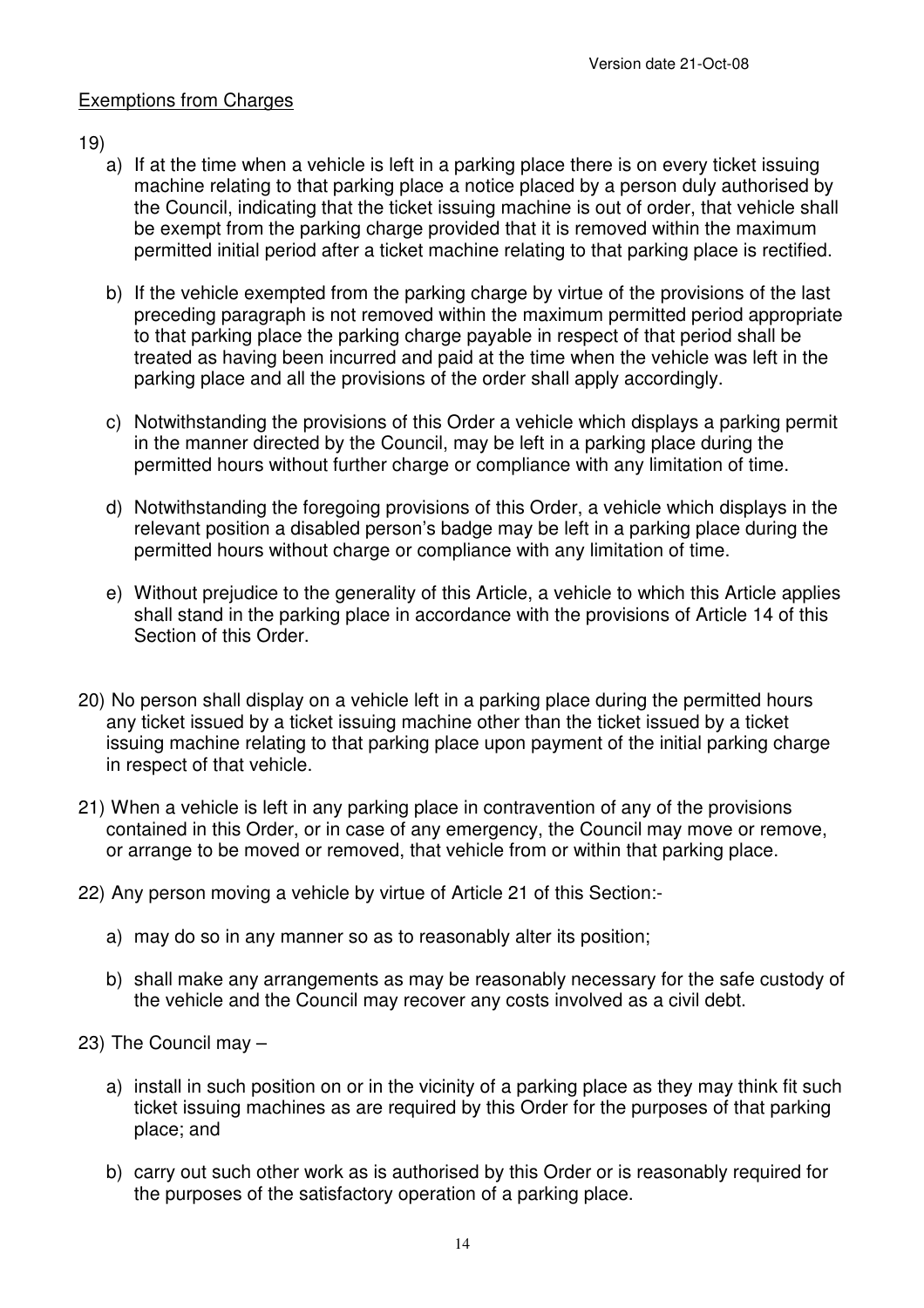## **Section B: Disabled Persons' Parking**

1) Each of the roads specified in any Schedule listed in Column 1 of Table 3 to this Order, is authorised to be used, subject to the provisions of this Section, as a parking place for disabled persons' vehicles in such positions as are specified in relation to that road in the said Schedule.

| Column 1               | <b>Column 2</b>                 |
|------------------------|---------------------------------|
| <b>Schedule Number</b> | <b>Permitted hours</b>          |
| 7.01                   | At any time on any day          |
| 7.03                   | 3 hours no return within 1 hour |
| 7.04                   | 4 hours                         |
| 7.05                   | 3 hours                         |

### TABLE 3 – DISABLED PERSON'S PARKING

2) The driver of a vehicle shall not permit it to wait in any parking place specified in any Schedule listed in Column 1 of Table 3 to this Order, unless it is a disabled persons' vehicle which displays in the relevant position a disabled persons' badge.

3)

- a) Where in any Schedule listed in Column 1 of Table 3 to this Order, a parking place is described, no person shall cause or permit a vehicle to stand in that parking place for a period of time in excess of the time specified in Column 2 of that table in relation to that Schedule.
- b) Where in any Schedule listed in Column 1 of Table 3 to this Order, a parking place is described as available for a vehicle in a specified position, the driver of a vehicle shall not permit it to wait in that parking place in a position other than specified.
- c) Where in those Schedules a parking place is not described as available for a vehicle in a specified position, the vehicle must be left wholly within the limits of the parking place and parallel to the kerb.
- 4) A driver of a vehicle shall not use a parking place so as unreasonably to prevent access to any premises adjoining the road, or the use of the road by other persons, or so as to be a nuisance.
- 5) The driver of a motor vehicle using a parking place shall stop the engine as soon as the vehicle is in position in the parking place, and shall not start the engine except when about to change the position of the vehicle in or to depart from the parking place.
- 6) No person shall use a vehicle, while it is in a parking place, in connection with the sale of any article to persons in or near the parking place or in connection with the selling or offering for hire of his skill or services.

7)

- a) Any person duly authorised by the Council may suspend the use of a parking place or any part thereof whenever he considers such suspension reasonably necessary:
	- i) for the purpose of facilitating the movement of traffic or promoting its safety;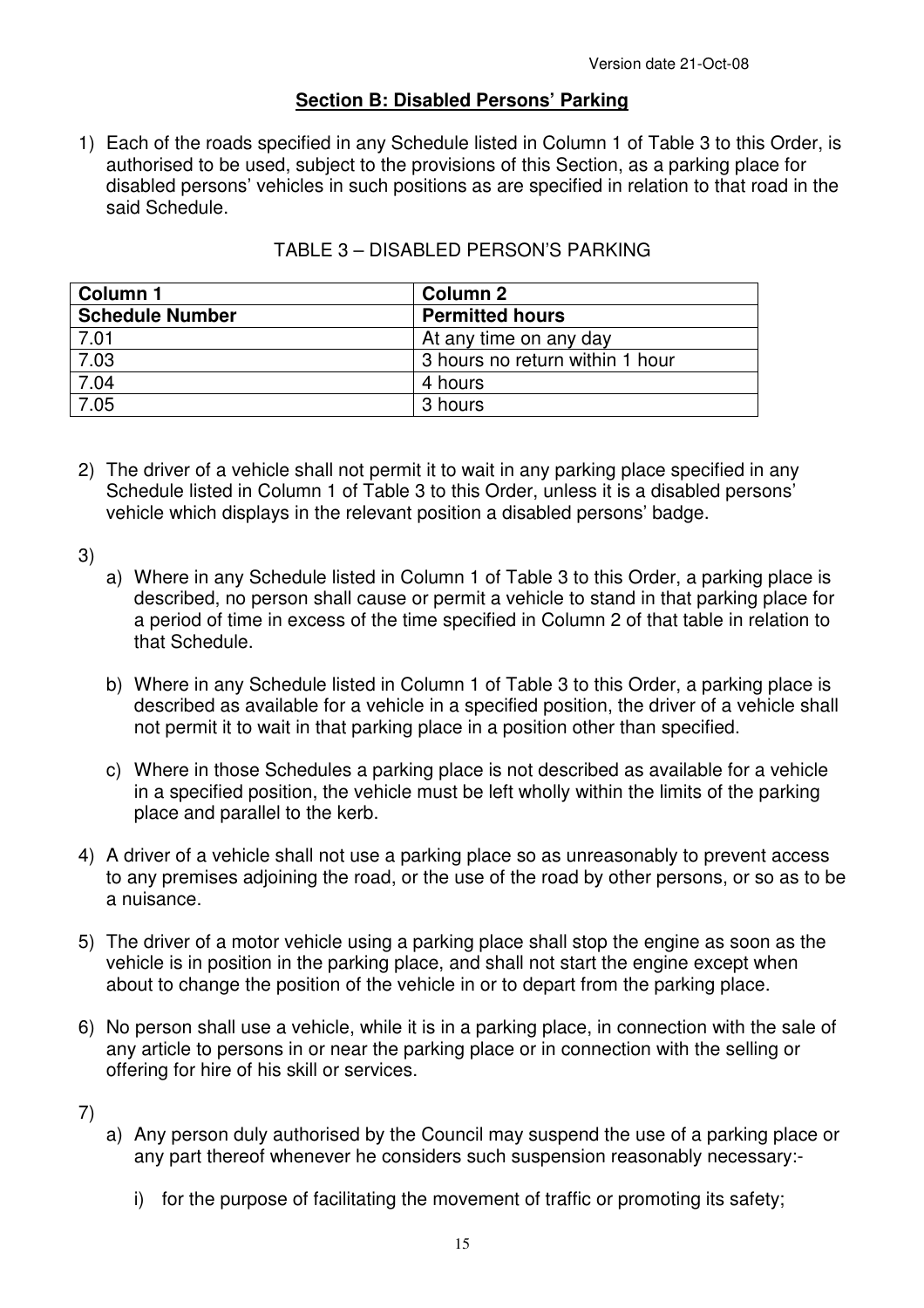- ii) for the purpose of any building operation, demolition or excavation in or adjacent to the parking place or the maintenance, improvement or reconstruction of the parking place or the laying, erection, alteration, removal or repair in or adjacent to the parking place or any sewer or of any main, pipe or apparatus for the supply or gas, water or electricity or of any telegraphic line or traffic sign or ticket issuing machine;
- iii) for the convenience of occupiers of premises adiacent to the parking place on any occasion of the removal of furniture from one office or dwelling house to another or the removal of furniture from such premises to a depository or to such premises from a depository;
- iv) on any occasion on which it is likely by reason of some special attraction that any street will be thronged or obstructed; or
- v) for the convenience of occupiers of premises adjacent to the parking place at times of weddings or funerals, or on other special occasions.
- b) Any person suspending the use of a parking place or any part thereof in accordance with the provisions of paragraph (a) of this Article shall thereupon place or cause to be placed in or adjacent to any part of that parking place a traffic sign indicating that waiting by vehicles is prohibited.
- c) No person shall cause or permit a vehicle to be left in any part of a parking place during such period as there is in or adjacent to that part of the parking place a traffic sign placed in pursuance of paragraph (b) of this Article;

provided that nothing in this paragraph shall render it unlawful to cause or permit:

- 1) a vehicle to be left in the parking place if the vehicle is left with the permission (1) of the person suspending the use of the parking place or the part thereof in pursuance of paragraph (a) of this Article or (2) of a civil enforcement officer; or
- 2) any vehicle being used for fire brigade, ambulance or police purposes or any vehicle being used for any purpose specified in Articles 16(a)(2), (4) and (5) of Section A of Part III of this Order to be left in a parking place.
- 8) When a vehicle is left in any parking place in contravention of any of the provisions contained in this Order, or in case of any emergency, the Council may move or remove, or arrange to move or remove, that vehicle from or within that parking place.
- 9) Any person moving a vehicle by virtue of Article 8 of this Section:
	- a) may do so in any manner so as to reasonably alter its position;
	- b) shall make any arrangements as may be reasonably necessary for the safe custody of the vehicle and the Council may recover any costs involved as a civil debt.

## **Section C: Motor Cycle Parking Places**

1) Each of the roads or parts of road specified in Schedule 8.02 to this Order is authorised to be used, subject to the following provisions of this Article, as a parking place for motor cycles.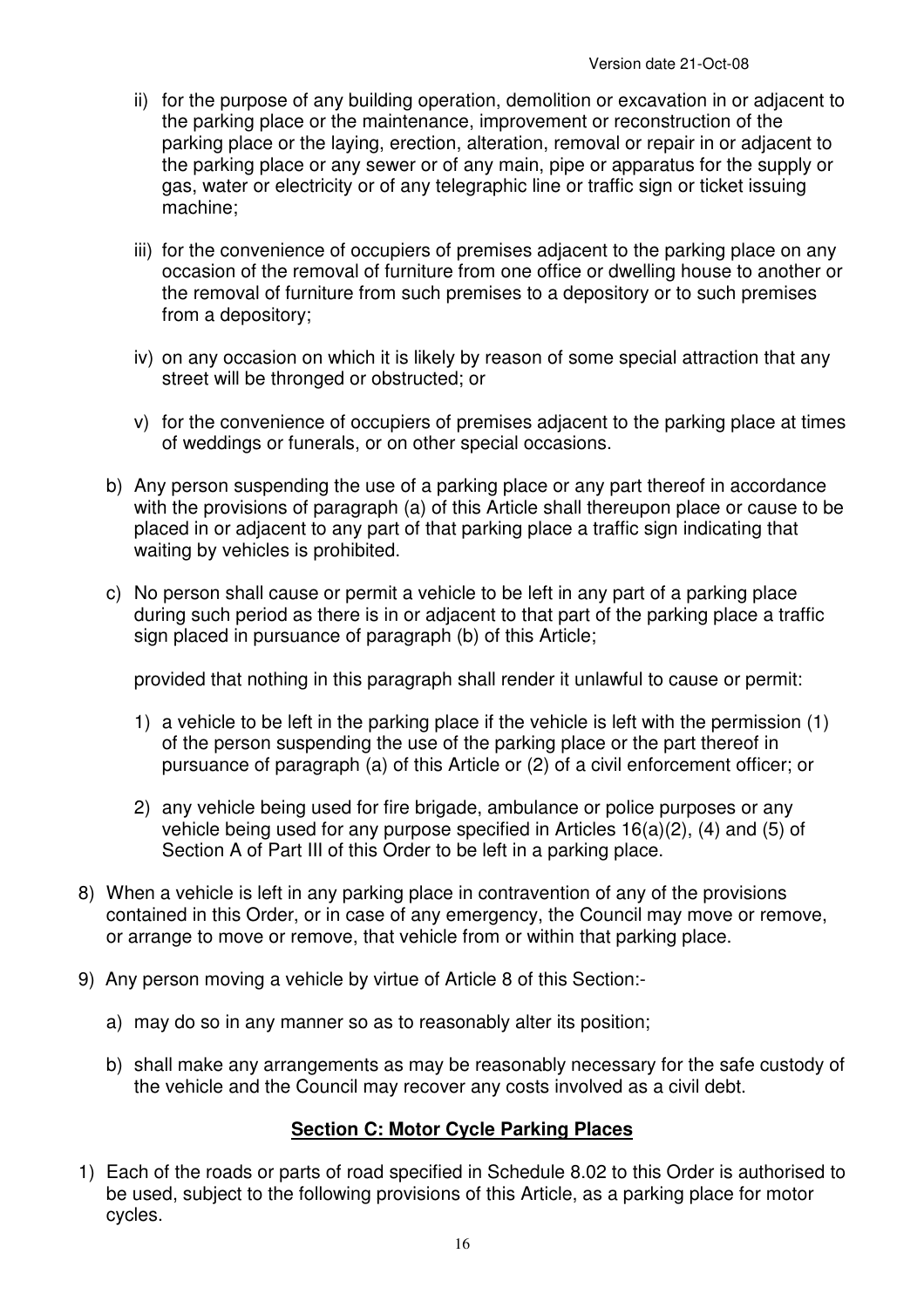- 2) The limits of each parking place and the limits of any parking bays in a parking place shall be indicated on the carriageway in such manner as the Council may determine by lines, studs or other indications.
- 3) Every motor cycle left in a parking place shall so stand:
	- a) that the vehicle is in the position specified in column 3 of Schedule 8.02 to this Order; and
	- b) that every part of the vehicle is within the limits of the parking place.
- 4) The driver of a vehicle, not being a motor cycle, shall not leave such vehicle in a parking place specified in Schedule 8.02 to this Order.
- 5) The driver of a motor cycle using a parking place shall not permit the carrying out of any work of construction or repair except such as may be necessary to enable the motor cycle to be moved from the parking place.
- 6) The driver of a motor cycle shall not use a parking place so as unreasonably to restrict access to any premises adjoining the road, or the use of the road by other persons, or so as to be a nuisance.
- 7) The driver of a motor cycle using a parking place shall stop the engine as soon as the motor cycle is in position in the parking place, and shall not start the engine except when about to change the position of the motor cycle in or to depart from the parking place.
- 8) No person shall use any motor cycle while it is in a parking place in connection with the sale of any vehicle or of any other article to any person in or near the parking place or in connection with the selling or offering for hire of his skill or services.
- 9) When a motor cycle is left in a parking place in contravention of the provisions contained in Articles 5, 6, 7 and 8 of this Section, or when a vehicle, other than a motor cycle, is left in a parking place in contravention of Article 4 of this Section, a civil enforcement officer may remove or arrange for the removal of the motor cycle or the vehicle, as the case may be, from that parking place.
- 10) A civil enforcement officer removing a motor cycle or a vehicle, other than a motor cycle, by virtue of the last preceding Article of this Order may do so by towing or driving the motor cycle or the vehicle or in such a manner as he may think necessary and may take such measures in relation to the vehicle as he may think necessary to enable him to remove it as aforesaid.
- 11) When a civil enforcement officer removes or makes arrangements for the removal of a motor cycle or a vehicle from a parking place by virtue of the last preceding Article to this Order, he shall make such arrangements as may be reasonably necessary for the safe custody of the motor cycle or the vehicle.
- 12) Where a motor cycle is standing in a parking place in contravention of the provisions of Article 3 of this Section, a civil enforcement officer may alter or cause to be altered the position of the motor cycle in order that its position shall comply with those provisions.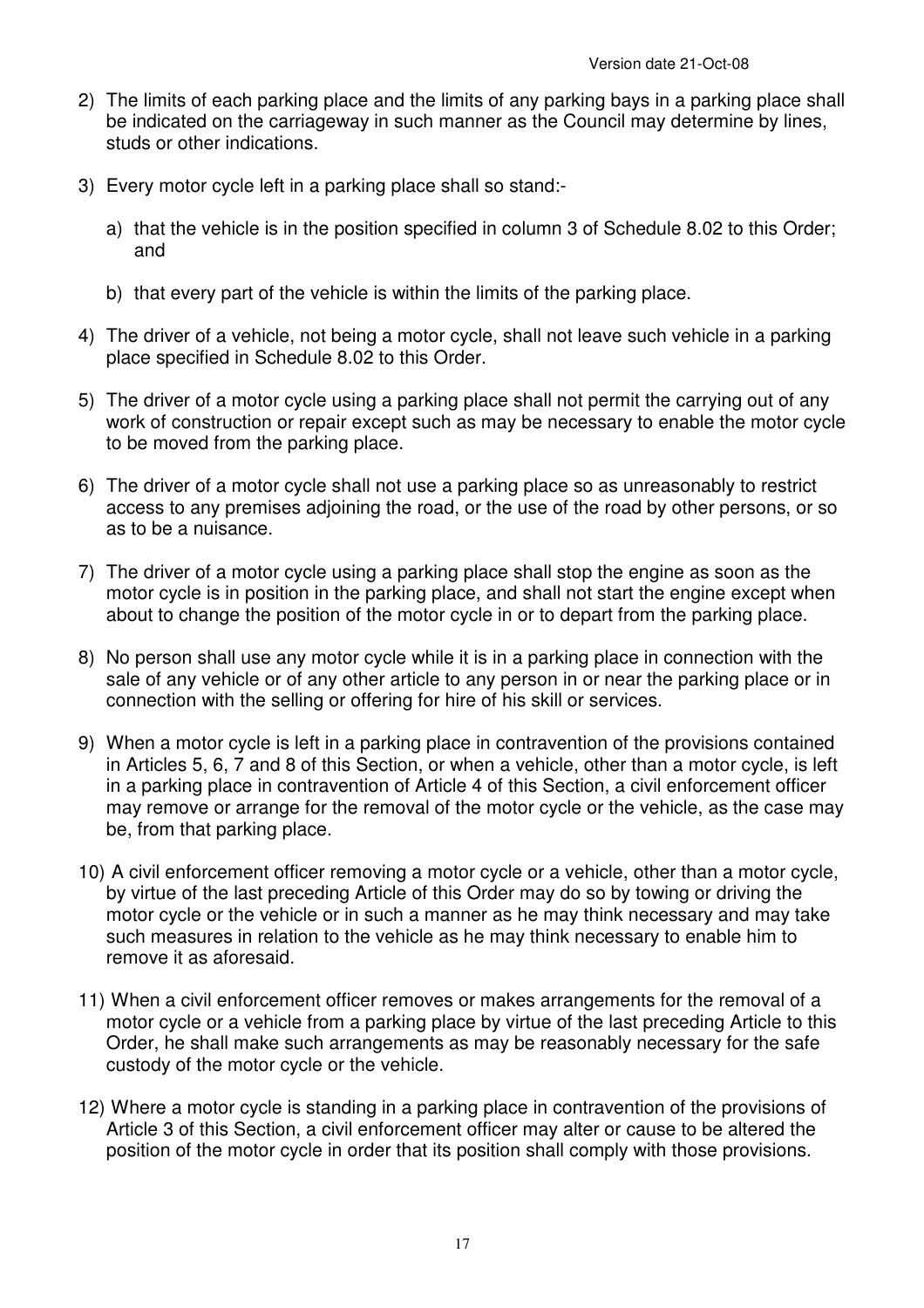13) Any person duly authorised by the Council, or a police constable in uniform may move or cause to be moved, in case of emergency, to any place he thinks fit, motor cycles left in a parking place.

# **Section D: Taxi Ranks**

- 1) Subject to the provisions of this Section no person shall cause or permit any vehicle, other than a Licensed Hackney Carriage, to wait in any of the roads specified in Column 1 of Schedule 10 to this Order during the hours specified in Column 2 of the said Schedule.
- 2) No Person shall cause or permit any Licensed Hackney Carriage to wait in any Taxi Rank:
	- a) so as to unreasonably prevent access to any premises adjoining the road, or use of the road by other persons or so as to be a nuisance;
	- b) if the Council has suspended use of the Taxi Rank or part thereof; or
	- c) if by doing so the number of Hackney Carriages waiting in the Taxi Rank exceeds the maximum number of vehicles allowed for that Taxi Rank as specified in Column 3 of Schedule 10 to this Order.
- 3) The driver of a Licensed Hackney Carriage using a Taxi Rank:
	- a) shall park wholly within the limits of the Taxi Rank facing in the direction of traffic; and
	- b) shall stop the engine as soon as the vehicle is in position in the Taxi Rank and shall not start the engine except when about to change position of the vehicle in, or to depart from, the taxi rank.

## 4) Suspension of Taxi Ranks

- a) The Council may suspend the use of a Taxi Rank, or any part thereof, if such suspension is deemed to be reasonably necessary:
	- i) for the purpose of facilitating the movement of traffic or promoting its safety;
	- ii) for the purpose of any building operation, demolition or excavation in or adjacent to the Taxi Rank; or
	- iii) for the convenience of occupiers of premises adjacent to the Taxi Rank for the removal or delivering of furniture or goods or at times of weddings or funerals or on other special occasions.
- b) Any person suspending the use of a Taxi Rank or any part thereof, shall place or cause to be placed a traffic sign in or adjacent to the Taxi Rank, indicating that the Taxi Rank is suspended.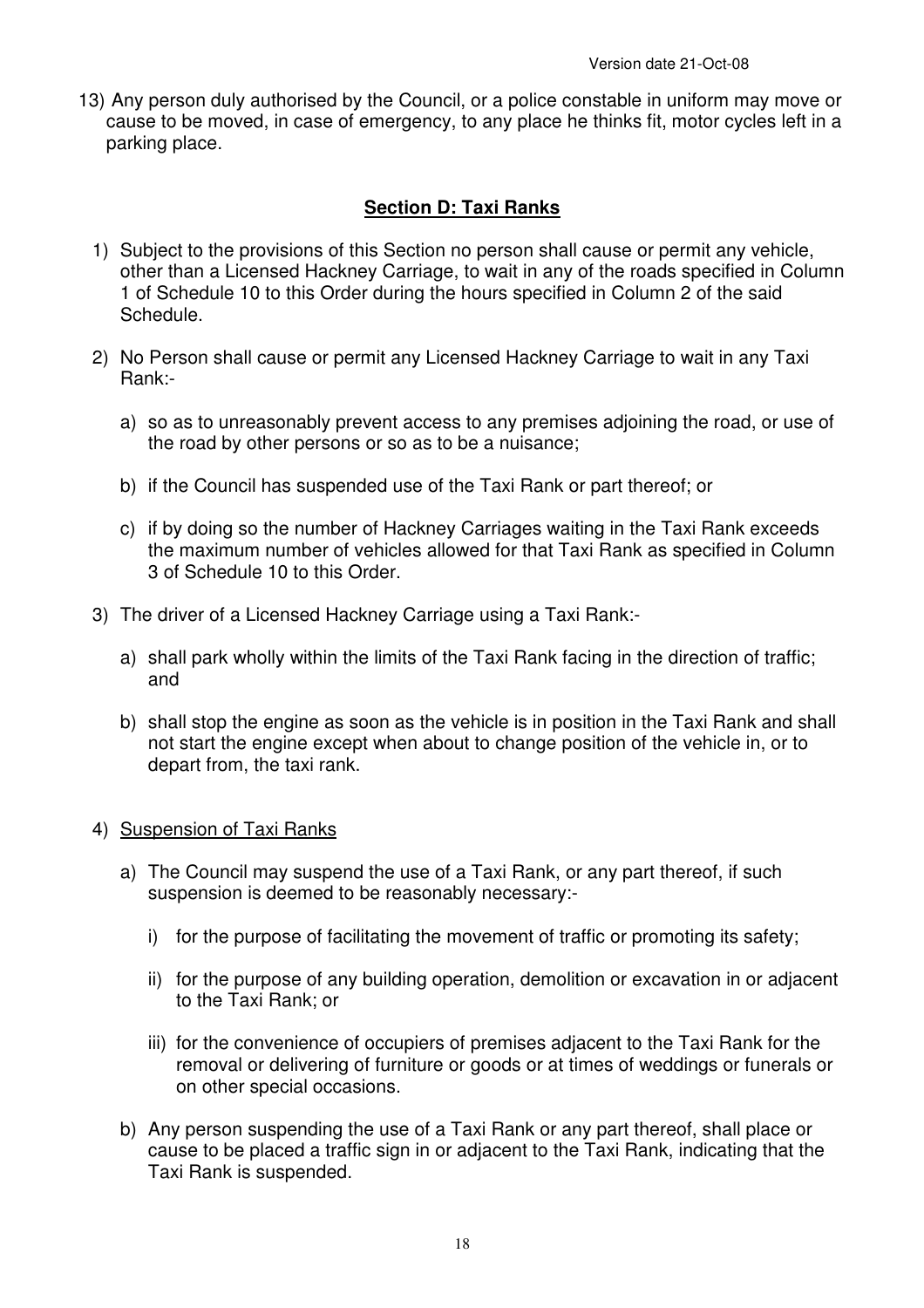## Removal of Vehicles

5) When a vehicle is left in a Taxi Rank in contravention of any of the provisions of this Section the Council may arrange for that vehicle to be moved or removed and may do so in any manner considered necessary and shall make such arrangements as may be reasonably necessary for the safe custody of the vehicle.

## **Section E: Loading Bays**

- 1) No person shall, except upon the direction or with the permission of a civil enforcement officer, cause any vehicle to wait at any time of any day in any part of a road specified in Schedule 11.01 unless that vehicle is being used for the purpose of delivering and collecting goods or merchandise or loading or unloading the vehicle at premises adjoining that road.
- 2) Nothing shall render it unlawful for a vehicle to wait between the hours of 8.00 a.m. and 6.30 p.m. on any day for the purpose of delivering and collecting goods or merchandise or loading or unloading the vehicle at premises adjoining the roads specified in Schedule 11.03;
- 3) Nothing shall render it unlawful for a vehicle to wait between the hours of 8.00 a.m. and 7.00 p.m. on any day for the purpose of delivering and collecting goods or merchandise or loading or unloading the vehicle at premises adjoining the roads specified in Schedule 11.05;

## **Part IV Revocations**

- 1. The Orders set out in Schedule 12 are hereby revoked in full.
- 2. The Orders set out in Schedule 13 are hereby revoked in part as described in the Schedule.
- 3. The Sheffield City Council (Licensed Hackney Carriages Taxi Ranks) Order 2000 as amended is revoked insofar as it relates to any of the items listed in Schedule 10 of this Order.
- 4. The prohibitions and restrictions imposed by this Order shall be in addition to and not in derogation of any restriction or requirement imposed by any regulation made or having effect as if made under the Road Traffic Act 1984 (as amended) or by or under any other enactment.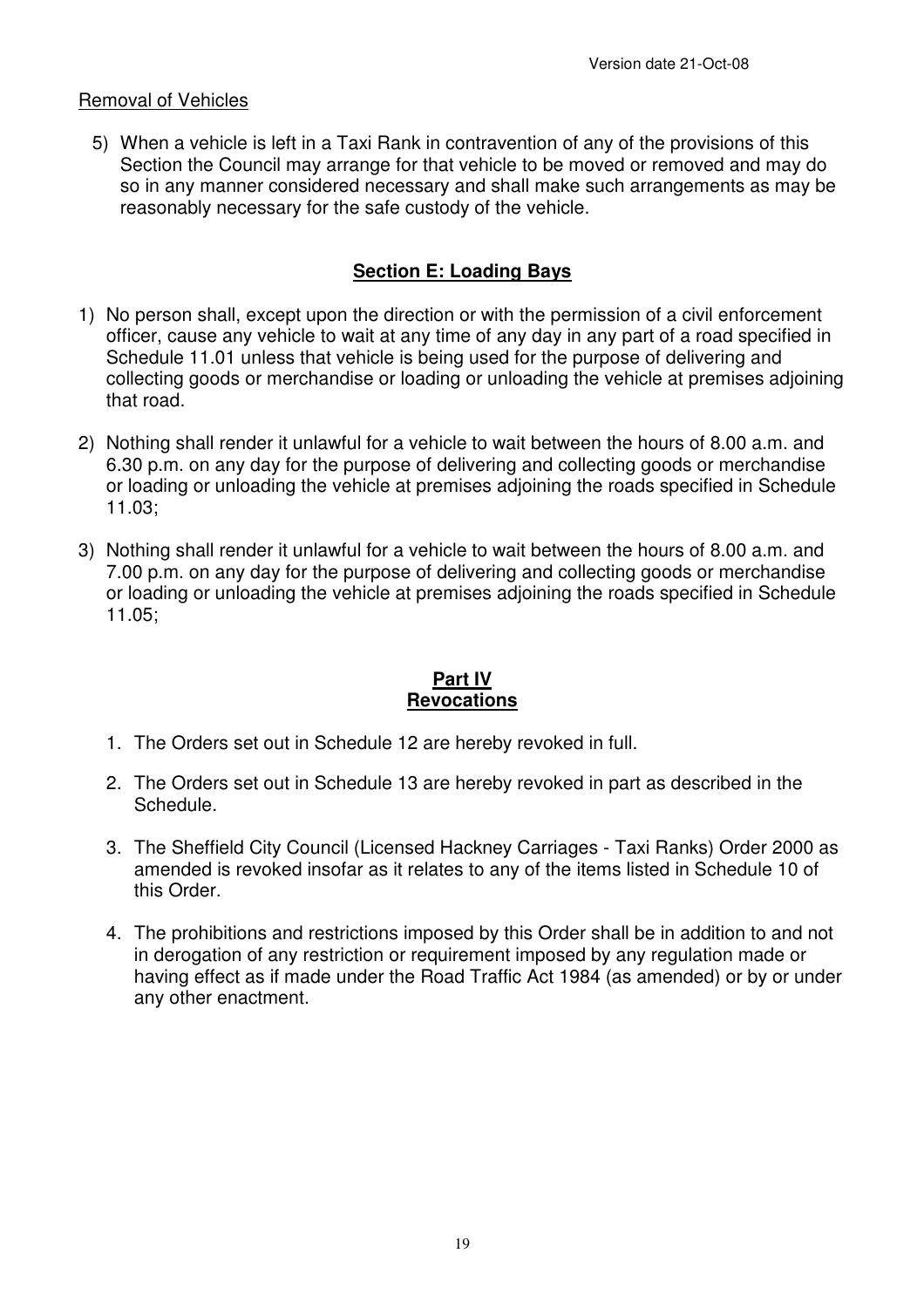GIVEN under the Common Seal of the Sheffield City Council this 23rd day of October, 2008.

 $\lambda$ 

 $\mathcal{E}$ 

 $\lambda$ 

**EXECUTED** as a DEED by<br>The Sheffield City Council whose Common Seal was hereunto affixed in the presence of:-

lunt

**Assistant Chief Executive** Legal and Governance

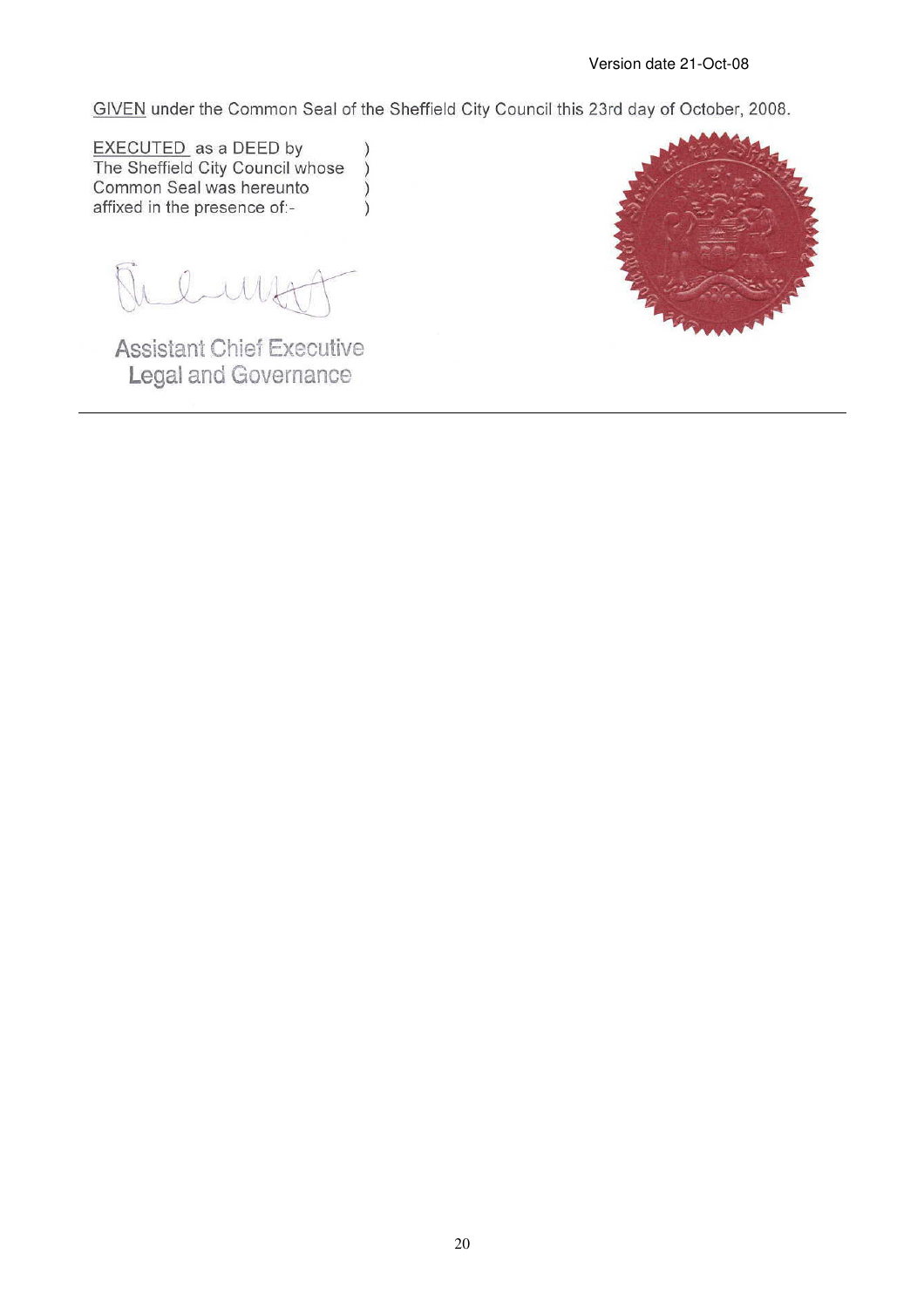## **SCHEDULE 1.01 NO WAITING AT ANY TIME**

| 1. | <b>Access Road Off Plum</b><br>Lane                                           |      | the north-west side:-                                                                                                           |
|----|-------------------------------------------------------------------------------|------|---------------------------------------------------------------------------------------------------------------------------------|
|    |                                                                               | (i)  | from its junction with the south-western kerbline of<br>Plum Lane for a distance of 5 metres in a south-<br>westerly direction  |
|    |                                                                               |      | the south-east side:-                                                                                                           |
|    |                                                                               | (i)  | from its junction with the southern kerbline of Plum<br>Lane for a distance of 8 metres in a south-westerly<br>direction        |
| 2. | <b>Access Road To Service</b><br>Yard And Car Parks Off<br><b>Wicker Lane</b> |      | both sides:-                                                                                                                    |
|    |                                                                               | (i)  | for the whole length.                                                                                                           |
| 3. | <b>Andrew Street</b>                                                          |      | the north-east side:-                                                                                                           |
|    |                                                                               | (i)  | from the north-western kerbline of Wicker to a<br>point 6 metres north-west of the south-western<br>kerb line of Wicker         |
| 4. | <b>Angel Street</b>                                                           |      | both sides:-                                                                                                                    |
|    |                                                                               | (i)  | for the whole length.                                                                                                           |
| 5. | Arundel Gate, North-<br>western Carriageway                                   |      | the north-west side:-                                                                                                           |
|    |                                                                               | (i)  | for the whole length.                                                                                                           |
| 6. | Arundel Gate, South-<br>eastern Carriageway                                   |      | the south-east side:-                                                                                                           |
|    |                                                                               | (i)  | from its junction with Castle Square to a point 19<br>metres north-east of the north-eastern kerb line of<br><b>Brown Lane</b>  |
|    |                                                                               | (ii) | from a point 1 metre north-east of the north-<br>eastern kerb line of Brown Lane to its junction with<br><b>Furnival Square</b> |
| 7. | <b>Arundel Lane</b>                                                           |      | both sides:-                                                                                                                    |
|    |                                                                               |      |                                                                                                                                 |

 (i) the whole of the north eastern section, between its junction with Surrey Lane and its south western termination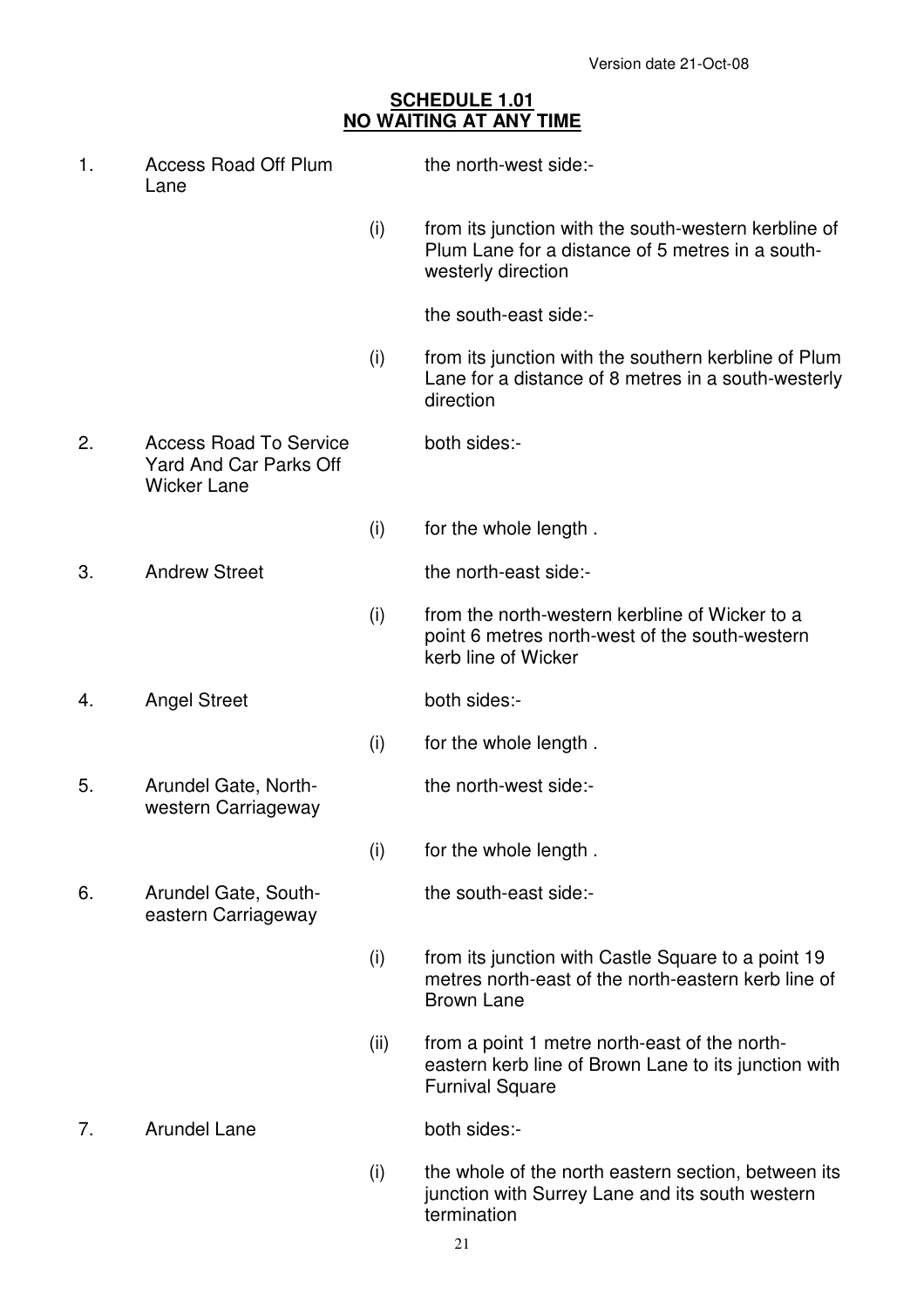the north-west side:-

- (i) from the north-eastern kerbline of Furnival Street for a distance of 90 metres in a north-easterly direction
- (ii) from a point 113 metres north-east of its junction with the north-eastern kerb-line of Brown Lane to its junction with Charles Street.

the south-east side:-

- (i) from the north-eastern kerbline of Furnival Street to a point 9 metres south-west of the projected north-eastern kerb line of Brown Lane
- (ii) from a point 7 metres north-east of the projected north-eastern kerb line of Brown Lane to the northeastern kerbline of Charles Street

- (i) the whole of its north eastern section, from a point 5 metres south of its junction with the south western kerb line of Howard Lane to its north eastern termination
- (ii) between the south-western kerbline of Matilda Street and a point 10 metres south-west of that kerbline

the north-west side:-

- (i) from the north-western kerbline of Sylvester Street to a point 6 metres north-east of the north-western kerb line of Sylvester Street
- (ii) from its junction with the south-western kerbline of Charles Street to the north-eastern kerbline of Brown Lane
- (iii) between a point 27 metres north-east of the northeastern kerbline of Furnival Street and a point 10 metres south-west of the south-western kerbline of Furnival Street
- (iv) between the south-western kerbline of Charles Street and a point 5 metres south-west of that kerbline
- (v) between the north-eastern kerbline of Brown Lane and a point 6 metres north-east of that kerbline

#### 8. Arundel Street both sides:-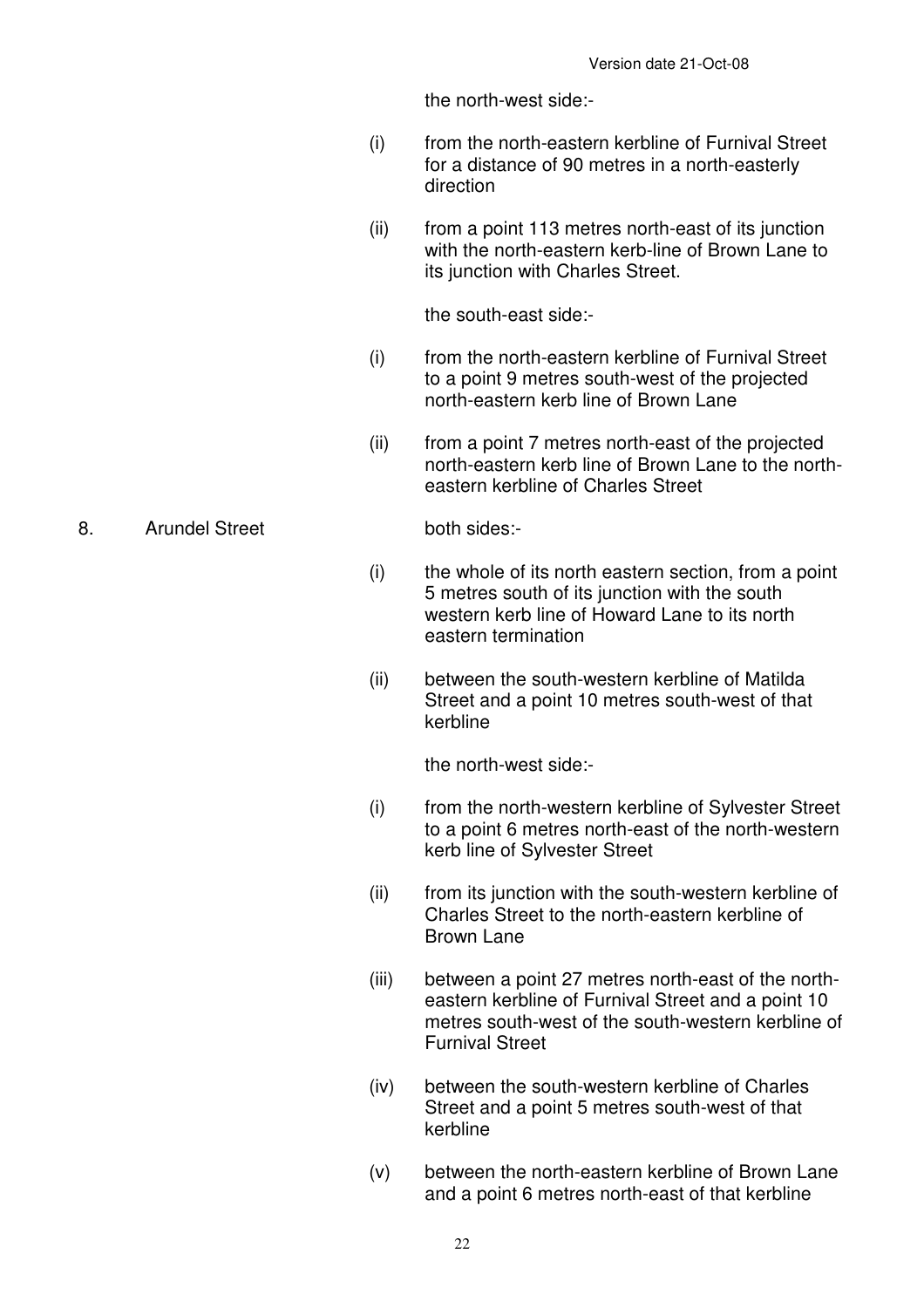the south-east side:-

- (i) from a point 5 metres south-west of the southwestern kerb line of Charles Street to a point 15 metres north-east of the south-western kerb line of Charles Street
- (ii) from the north-western kerbline of Sylvester Street to a point 17 metres north-east of the northwestern kerb line of Sylvester Street
- (iii) from its junctions with the north-eastern kerbline of Furnival Street to the south-western kerbline of Howard Street
- (iv) from a point 26 metres north-east of its junction with the north-eastern kerbline of Furnival Street to a point 5 metres south-west of its junction with the south-western kerbline of Furnival Street
- (v) from a point 21 metres south-west of its junction with the south-western kerbline of Furnival Street for a distance of 18 metres in a south-westerly direction
- (vi) from a point 10 metres south-west of its junction with the south-western kerbline of Furnival Street to its junction with Howard Street
- (vii) from a point 21.8 metres south-west of its junction with the south-western kerbline of Furnival Street for a distance of 14.5 metres in a south-westerly direction
- 9. Backfields both sides:

(i) for the whole length .

10. Bailey Lane both sides:-

 (i) from the north-western kerbline of Trippet Lane to a point 5 metres north of the north-western kerbline of Trippet Lane

the west side:-

 (i) from the southern kerbline of Broad Lane to a point 5 metres south of the southern kerb line of Broad Lane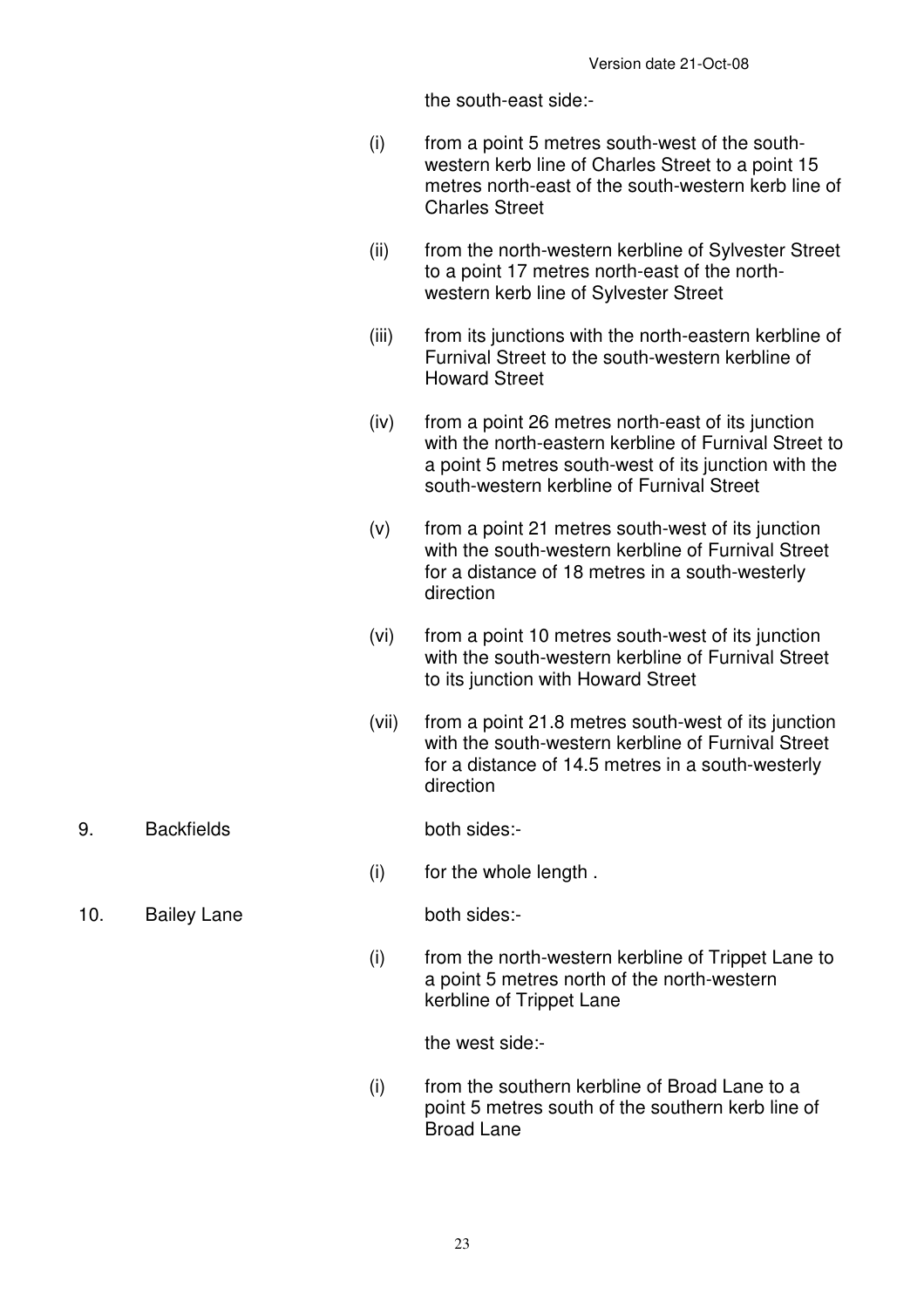| 11. | <b>Bailey Street</b> |       | the north-east side:-                                                                                                                       |
|-----|----------------------|-------|---------------------------------------------------------------------------------------------------------------------------------------------|
|     |                      | (i)   | from the southern kerbline of Broad Lane to a<br>point 5 metres south-east of the southern kerb line<br>of Broad Lane                       |
| 12. | <b>Bakers Hill</b>   |       | the north-west side:-                                                                                                                       |
|     |                      | (i)   | from a point 12 metres north-east of the south-<br>western kerb line of Bakers Hill to a point 26<br>metres north-east of that kerbline     |
| 13. | <b>Balm Green</b>    |       | both sides:-                                                                                                                                |
|     |                      | (i)   | for the whole length.                                                                                                                       |
| 14. | <b>Bank Street</b>   |       | the north side:-                                                                                                                            |
|     |                      | (i)   | between the south-western kerbline of Snig Hill<br>and a point 38 metres east of the eastern kerbline<br>of Scargill Croft                  |
|     |                      | (ii)  | between a point 5 metres east of the eastern<br>kerbline of Scargill Croft and a point 10 west of the<br>western kerbline of Scargill Croft |
|     |                      | (iii) | between the eastern kerbline of New Street and a<br>point 10 metres east of that kerbline                                                   |
|     |                      |       | the south side:-                                                                                                                            |
|     |                      | (i)   | from its junction with Queen Street to the western<br>kerbline of Angel Street                                                              |
| 15. | <b>Barker's Pool</b> |       | both sides:-                                                                                                                                |
|     |                      | (i)   | for the whole length.                                                                                                                       |
| 16. | <b>Bells Square</b>  |       | both sides:-                                                                                                                                |
|     |                      | (i)   | for the whole length.                                                                                                                       |
| 17. | <b>Bethel Walk</b>   |       | both sides:-                                                                                                                                |
|     |                      | (i)   | from the western kerbline of Cambridge Street to a<br>point 3 metres west of the western kerbline of<br><b>Cambridge Street</b>             |
| 18. | <b>Blonk Street</b>  |       | the north-east side:-                                                                                                                       |
|     |                      | (i)   | for the whole length.                                                                                                                       |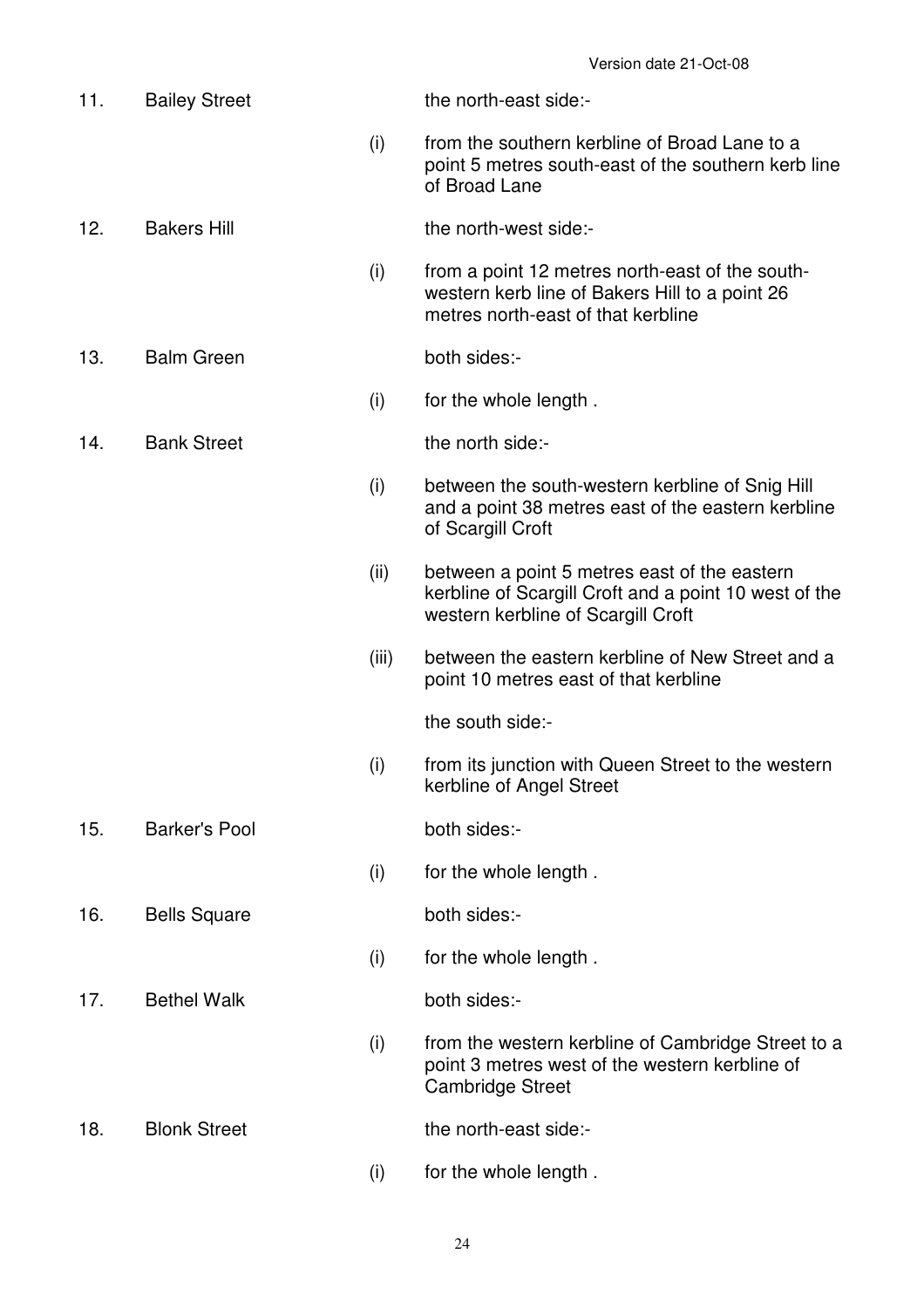the south-west side:-

- (i) from its junction with the south-western kerbline of Lady's Bridge for a distance of 34 metres in a south-easterly direction
- (ii) from a point 51 metres south-east of the southeastern kerbline of Lady's Bridge to its junction with Exchange Street

19. Bolton Street the north side:-

 (i) from the south-western kerbline of Cavendish Street to a point 16 metres west of that kerbline

the south side:-

 (i) from the south-western kerbline of Cavendish Street to a point 17 metres west of that kerbline

20. Bowdon Street both sides:-

 (i) between the southern kerbline of Wellington Street and a point 10 metres south-east of that kerbline

21. Bower Spring both sides:-

(i) for the whole length .

22. Bridge Street both sides:-

 (i) between a point 40 metres south-east of the south-eastern kerbline of Shalesmoor (Inner Relief Road) and a point 64 metres north-west of the northern kerbline of Plum Lane

the east side:-

 (i) from a point 74 metres north of the projected northern kerb line of Love Street for a distance of 27 metres in a northerly/easterly direction

the north side:-

 (i) from the north-western kerbline of Lady's Bridge to a point 19 metres west of the western kerb line of **Millsands** 

the south-west side:-

- (i) from its junction with West Bar to the western kerbline of Waingate
	- 25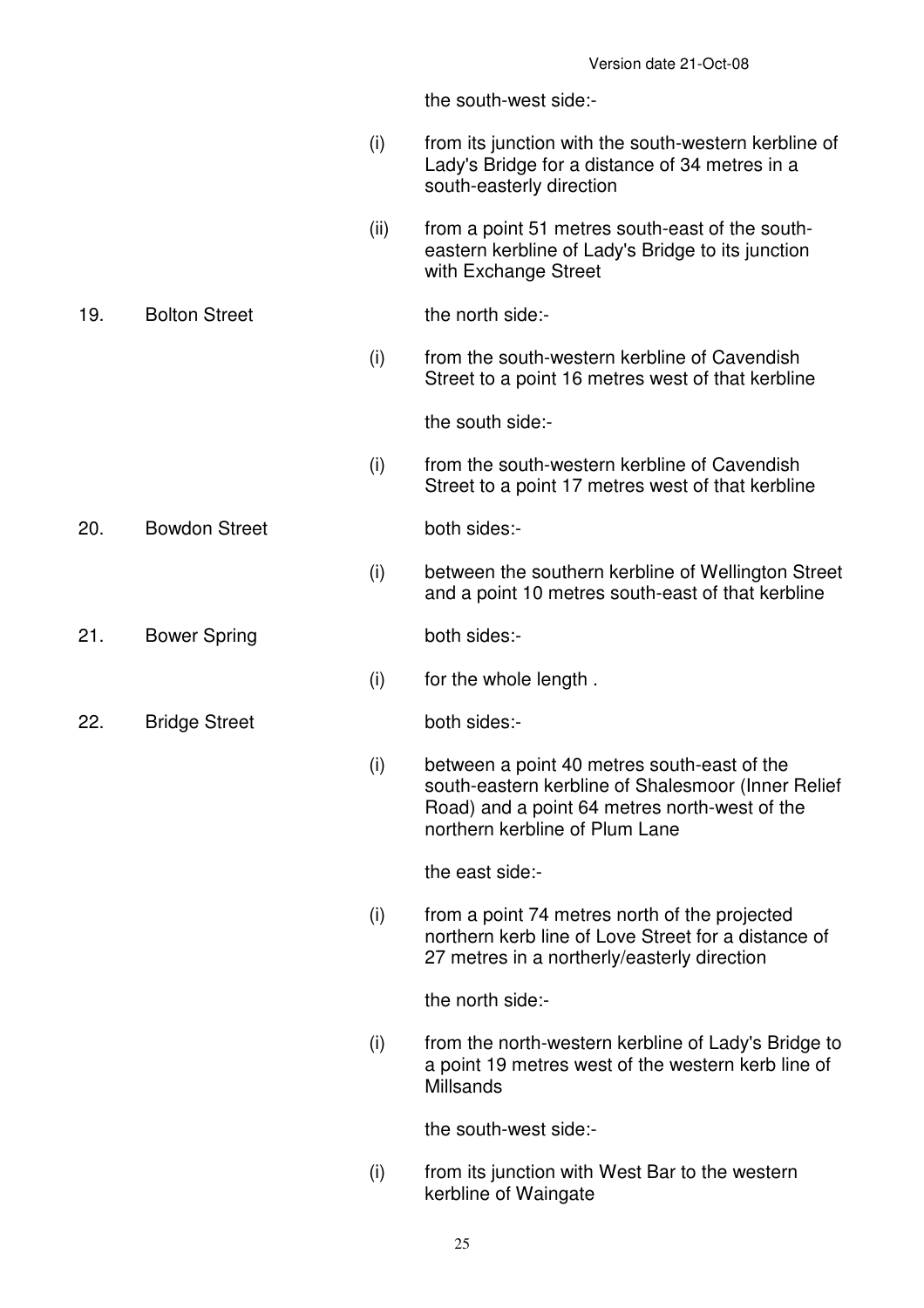- (ii) from the north-western kerbline of West Bar to a point 15 metres north-west of the north-western kerb line of West Bar
- (iii) from a point 27 metres south of the southern kerb line of Love Street to a point 42 metres south of the southern kerb line of Love Street

the west side:-

 (i) between the northern kerbline of Love Street and a point 10 metres north of that kerbline

23. Brittain Street both sides:-

 (i) from its junction with the eastern kerbline of Shoreham Street for a distance of 10 metres in a south-easterly direction

the north-east side:-

- (i) between a point 29.3 metres north-west of the north-west kerbline of St. Mary's Road and that kerbline
- (ii) between a point 33 metres south-east of the eastern kerbline of Shoreham Street and a point 43.5 metres south of that kerbline

the south-west side:-

- (i) between a point 10 metres north-west of the northwestern kerbline of St. Mary's Road and that kerbline
- (ii) between a point 28 metres north-west of the northwestern kerbline of St. Mary's Road and a point 38 metres north-west of that kerbline
- (iii) between a point 32 metres south-east of the eastern kerbline of Shoreham Street and a point 40.1 metres south-east of that kerbline
- 24. Broad Lane both sides:-

- (i) for the whole length .
- 25. Broad Lane Service Road

both sides:-

(i) for the whole length .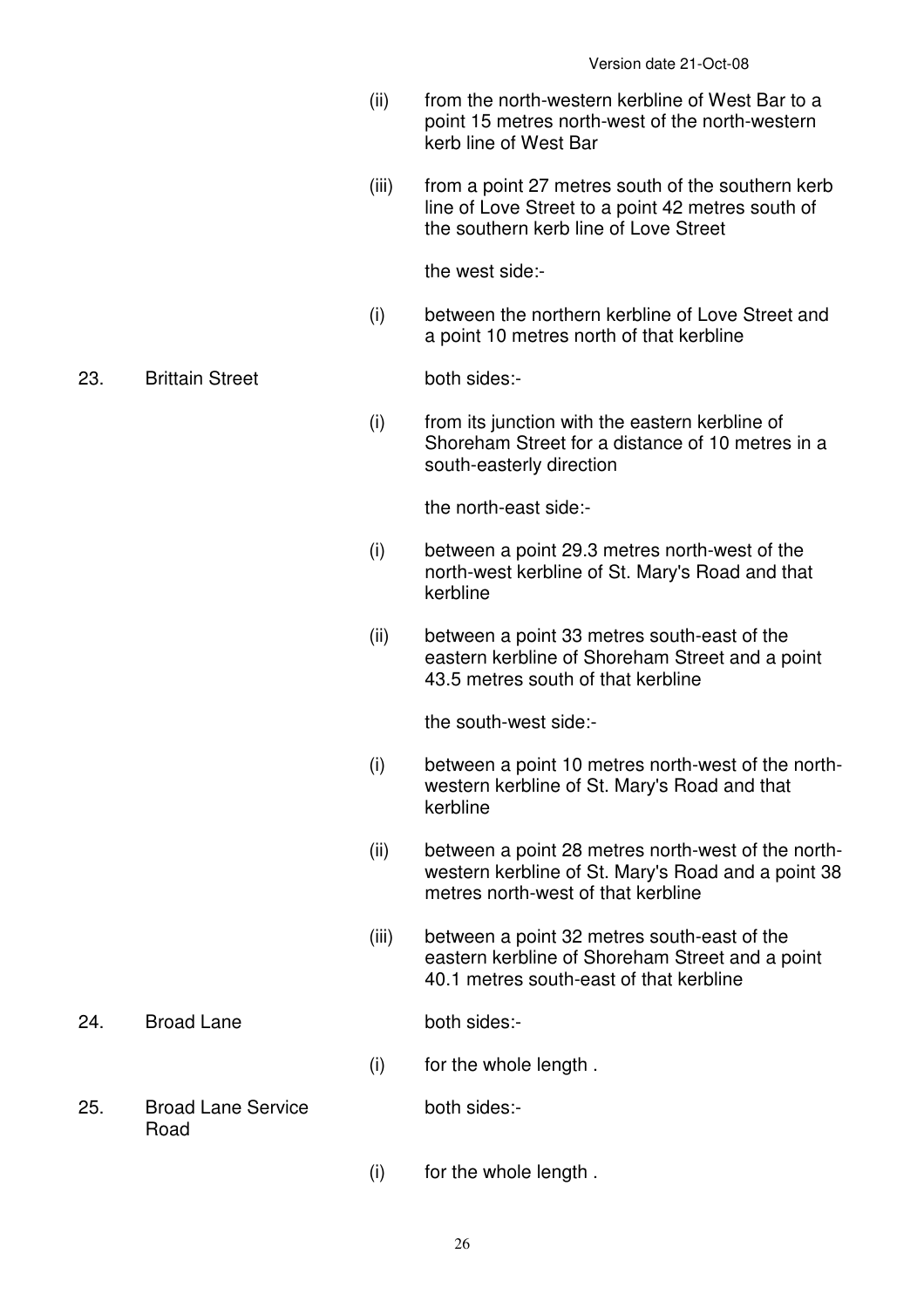| 26. | <b>Broad Street West</b> |       | the north side:-                                                                                                                                                                                                                      |
|-----|--------------------------|-------|---------------------------------------------------------------------------------------------------------------------------------------------------------------------------------------------------------------------------------------|
|     |                          | (i)   | from the eastern kerbline of Exchange Place to a<br>point 6 metres west of that kerb line                                                                                                                                             |
|     |                          |       | the south side:-                                                                                                                                                                                                                      |
|     |                          | (i)   | from the eastern kerbline of Shude Hill to a point<br>11 metres east of the eastern kerb line of Shude<br>Hill                                                                                                                        |
| 27. | <b>Brook Hill</b>        |       | both sides:-                                                                                                                                                                                                                          |
|     |                          | (i)   | from its junction with Broad Lane to a point 13<br>metres west of the western kerb line of St<br>George's Close                                                                                                                       |
| 28. | <b>Broomspring Lane</b>  |       | both sides:-                                                                                                                                                                                                                          |
|     |                          | (i)   | from the south-western kerbline of Cavendish<br>Street in a generally south-westerly direction to its<br>western termination                                                                                                          |
|     |                          | (ii)  | from the eastern kerbline of Upper Hanover Street<br>to the eastern kerbline of Gell Street                                                                                                                                           |
| 29. | <b>Brown Street</b>      |       | the north-west side:-                                                                                                                                                                                                                 |
|     |                          | (i)   | from the north eastern kerbline of Furnival Street<br>to a point 56 metres north-east of that kerbline                                                                                                                                |
|     |                          | (ii)  | between a point 73 metres north-east of the<br>eastern kerbline of Furnival Street and a point 83<br>metres north-east of the eastern kerbline of<br><b>Furnival Street</b>                                                           |
|     |                          | (iii) | between a point 94 metres north-east of the<br>eastern kerbline of Furnival Street and its junction<br>with Paternoster Row                                                                                                           |
|     |                          |       | the south-east side:-                                                                                                                                                                                                                 |
|     |                          | (i)   | between the eastern kerbline of Sidney Street and<br>a point 43.2 metres south-west of the projected<br>south-western building line of No. 1 to 5 Brown<br><b>Street</b>                                                              |
|     |                          | (ii)  | between a point 13.7 metres south-west of the<br>projected south-western building line of No. 1 to 5<br>Brown Street and a point 16.5 metres north-east of<br>the projected south-western building line of No. 1<br>to 5 Brown Street |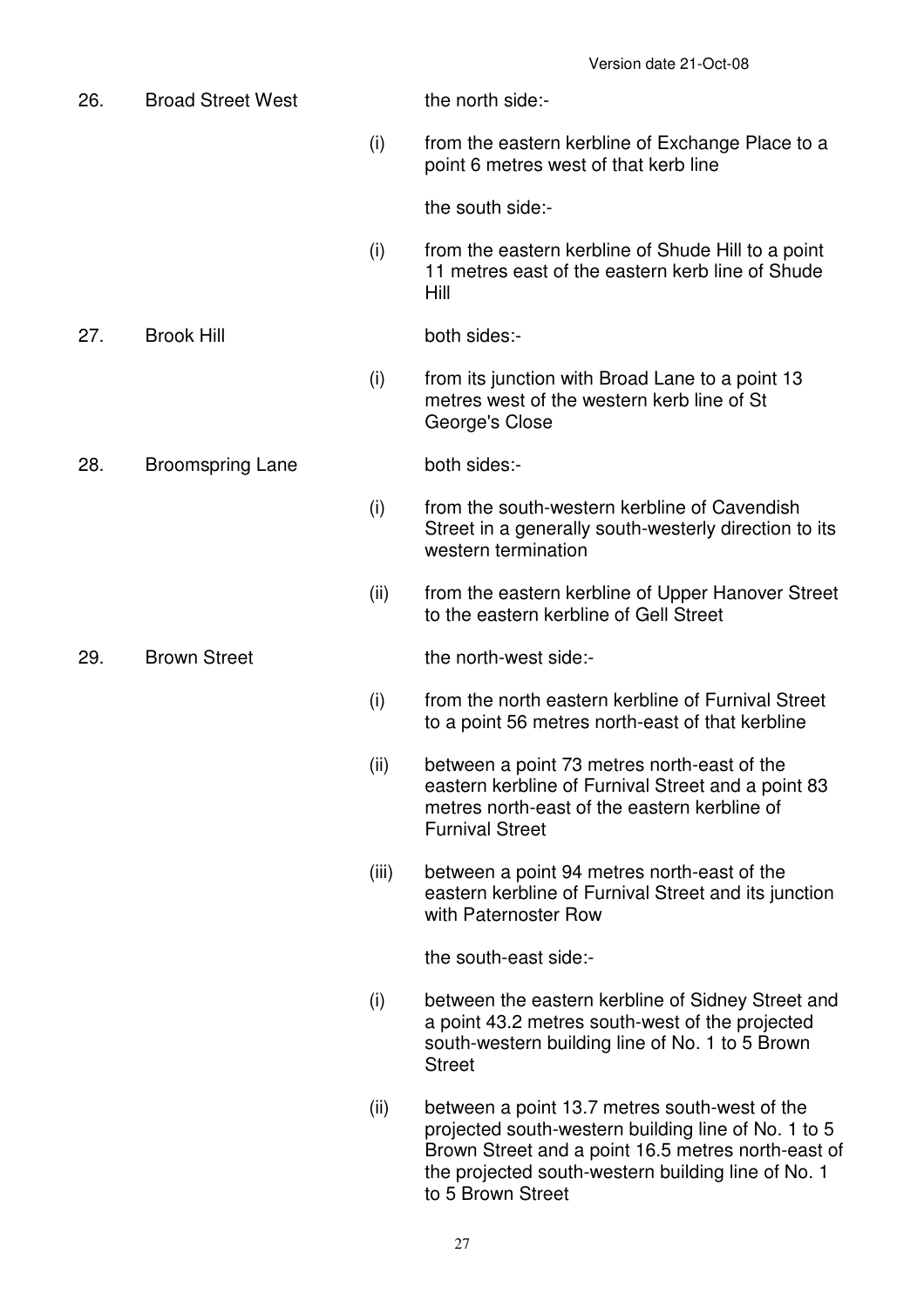(iii) between a point 27 metres north-east of the projected south-western building line of No. 1 to 5 Brown Street and its junction with Paternoster Row

30. Burgess Street the east side:-

(i) for the whole length .

the west side:-

- (i) from the southern kerbline of Barker's Pool to a point 60 metres north of the northern kerb line of Cross Burgess Street
- (ii) from the northern kerbline of Cross Burgess Street to a point 36.5 metres north of the northern kerb line of Cross Burgess Street

31. Cambridge Street the east side:-

- (i) from the western kerbline of Pinstone Street to a point 10 metres north of the western kerbline of Pinstone Street
- (ii) between a point 21 metres south of the projected southern kerbline of Division Street and its junction with the northern kerbline of Barkers Pool
- (iii) from a point 10 metres north of its junction with the northern kerbline of Cross Burgess Street to a point 2 metres south of that kerbline

the south side:-

 (i) from its junction with Wellington Street in an easterly direction to its junction with Cross Burgess Street

the west side:-

- (i) from a point 11 metres south of the southern kerb line of Wellington Street in a northerly and easterly direction to the northern kerbline of Charles Street
- (ii) from the western kerbline of Pinstone Street to a point 65 metres south of the southern kerb line of Wellington Street
- (iii) between its junction with the southern kerbline of Division Street and a point 23 metres south of that junction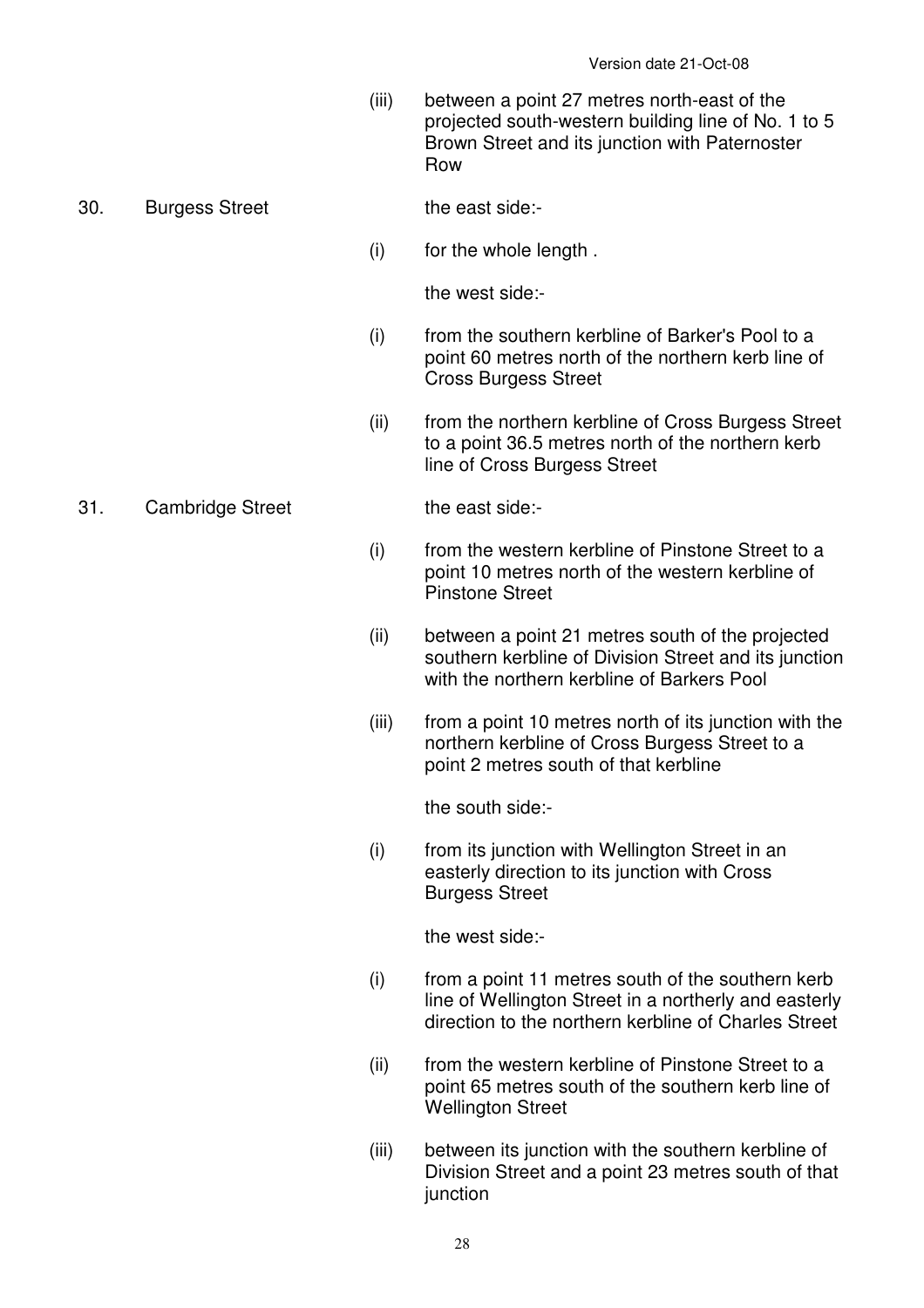- (iv) from a point 50 metres south of its junction with the southern kerbline of Division Street to a point 71 metres south of that junction
- (v) from a point 100 metres south of its junction with the southern kerbline of Division Street to a point 107 metres south of that junction
- (vi) from a point 118 metres south of its junction with the southern kerbline of Division Street to its junction with the northern kerbline of Wellington **Street**

#### 32. Campo Lane the north side:-

 (i) from a point 8 metres west of the western kerb line of North Church Street to a point 4 metres east of the eastern kerb line of North Church Street

the north-west side:-

- (i) from a point 5 metres north-east of the eastern kerb line of Lee Croft to a point 15 metres southwest of the south-western kerb line of Hawley **Street**
- (ii) from a point 34 metres south-west of the western kerb line of Paradise Street to a point 6 metres north-east of the eastern kerb line of Paradise **Street**
- (iii) from a point 25 metres south-west of the southwestern kerb line of Hawley Street to a point 34 metres south-west of the south-western kerb line of Hawley Street
- (iv) from a point 68 metres south-west of the southwestern kerb line of Hawley Street to the northeastern kerbline of Townhead Street

the south side:-

 (i) from a point 16 metres west of the western kerb line of York Street to a point 35 metres west of the southern kerb line of York Street

the south-east side:-

 (i) from the north-eastern kerbline of Townhead Street to a point 6 metres north-east of the northeastern kerb line of Townhead Street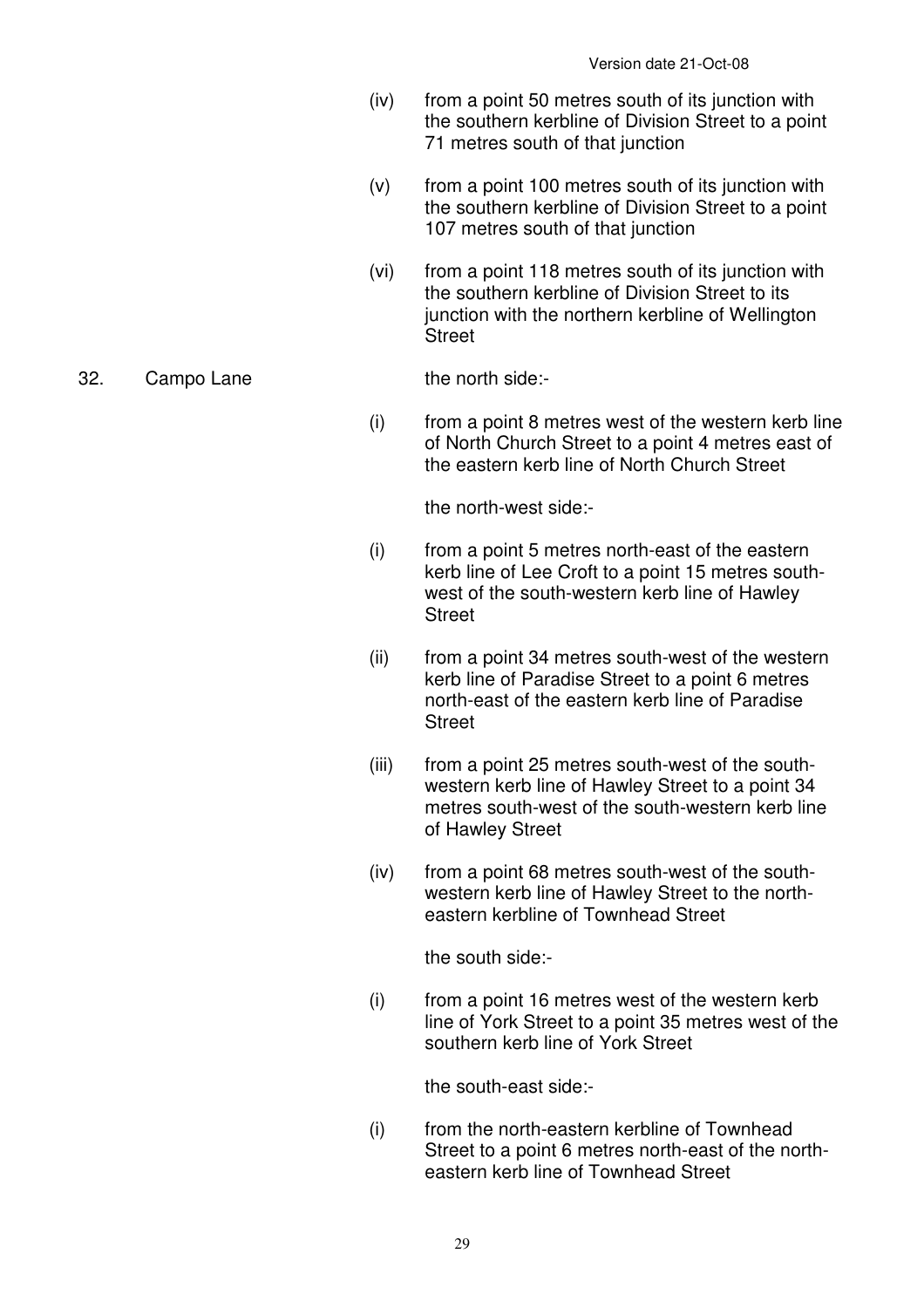- (ii) from a point 93 metres north-east of the northeastern kerb line of Townhead Street to a point 5 metres north-east of the north-eastern kerb line of Vicar Lane
- (iii) from a point 52 metres north-east of the eastern kerb line of Vicar Lane to a point 84 metres northeast of the eastern kerb line of Vicar Lane

#### 33. Canning Street the north-east side:-

 (i) from its junction with the south-eastern kerbline of Division Street for a distance of 29 metres in a south-easterly direction

the south-west side:-

 (i) from its junction with the south-eastern kerbline of Division Street for a distance of 24 metres in a south-easterly direction

34. Carver Lane both sides:-

(i) for the whole length .

35. Carver Street the east side:-

- (i) between the south-western kerbline of West Street and a point 23.4 metres south of that kerbline
- (ii) between a point 46.7 metres south of the southern kerbline of West Street and a point 64 metres north of the northern kerbline of Division Street
- (iii) between a point 30 metres north of the northern kerbline of Division Street and the northern kerbline of Charter Square

the west side:-

- (i) between the southern kerbline of West Street and a point 16 metres to the south of that kerbline
- (ii) between a point 100 metres south of the southern kerbline of Division Street and the northern kerbline of Charter Square
- (iii) between a point 38 metres south of the southern kerbline of West Street and a point 48 metres south of that kerbline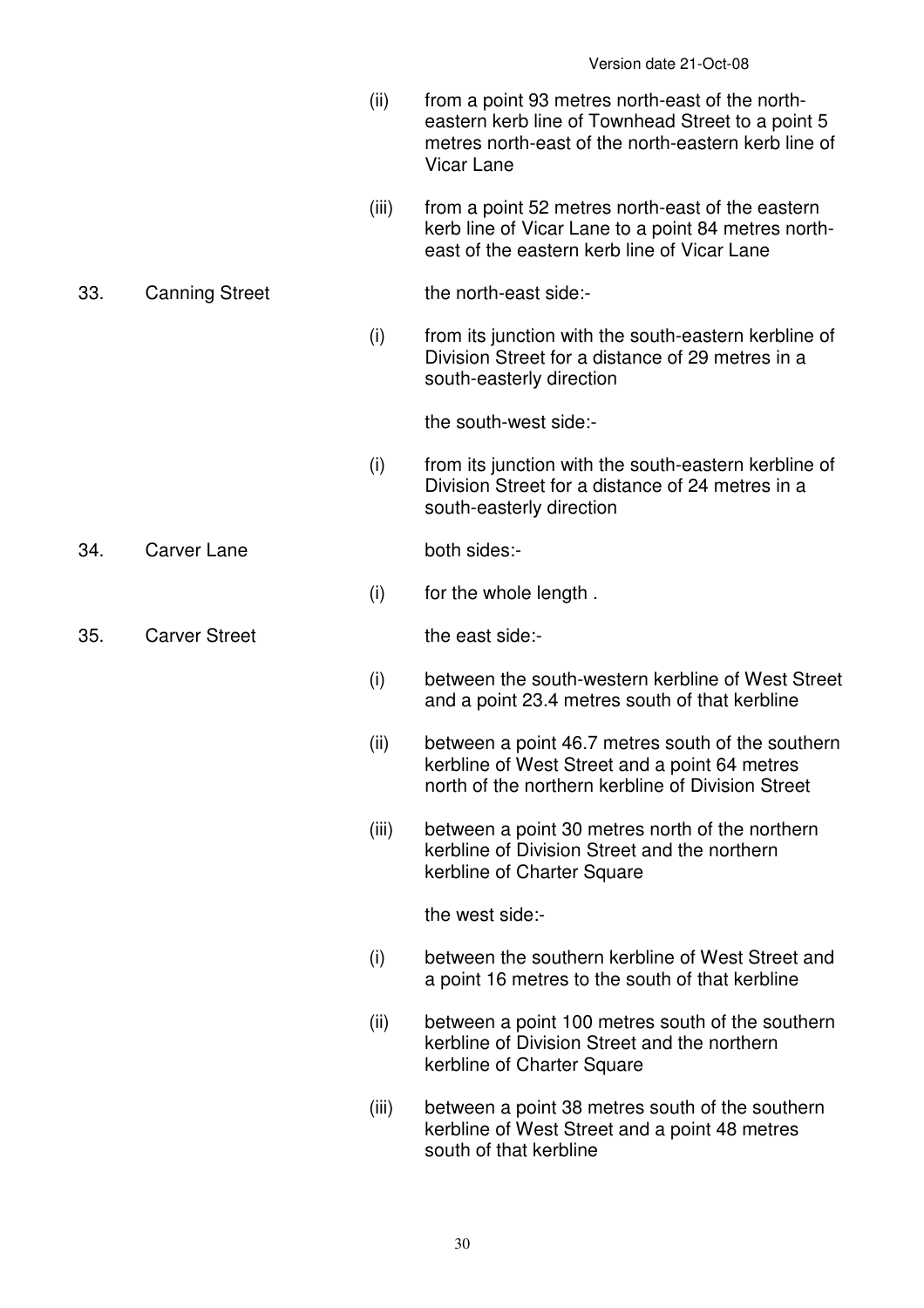(iv) between a point 30 metres north of the northern kerbline of Division Street and a point 15 metres south of the southern kerbline of Division Street

36. Castle Green the east side:-

(i) for the whole length .

the west side:-

- (i) from the northern kerbline of Castle Street to a point 5 metres north of the northern kerb line of Castle Street
- 37. Castle Square both sides:-
	- (i) for the whole length .
- 38. Castle Street the north side:-
	- (i) for the whole length .

the south side:-

- (i) from the eastern kerbline of Angel Street to a point 15 metres east of the eastern kerb line of Angel **Street**
- (ii) from a point 39 metres east of the eastern kerb line of Angel Street to the western kerbline of Haymarket

39. Castlefolds the west side:-

 (i) from the northern kerbline of Dixon Lane to a point 10 metres north of that kerb line

40. Castlegate both sides:-

- (i) for the whole length .
- 41. Cavendish Court both sides:-

 (i) from its junction with the south-eastern kerbline of Cavendish Street (formerly Broomhall Street) to a point 17 metres south-east of the north-western kerb line of Cavendish Street (formerly Broomhall Street)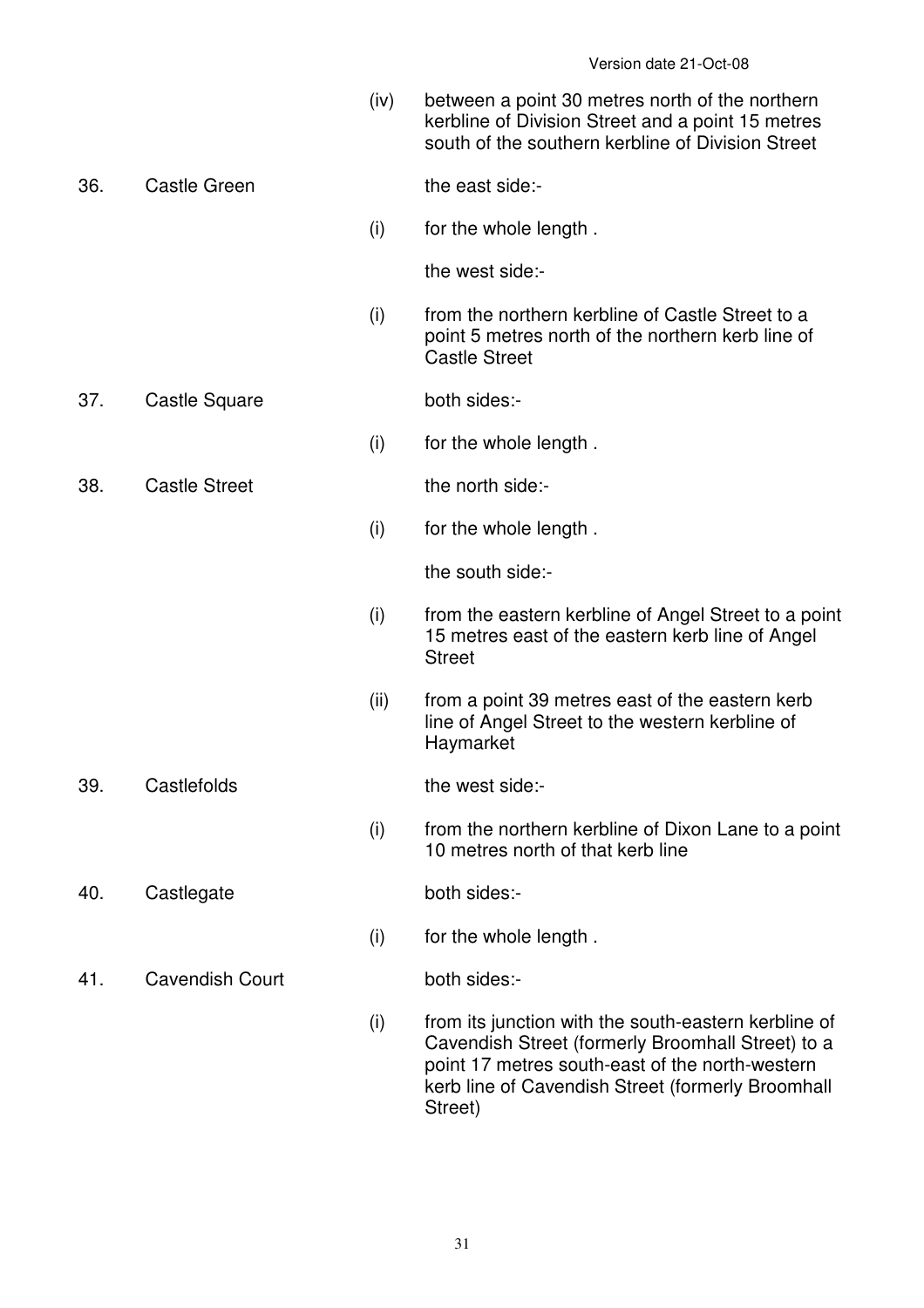42. Cavendish Street the north-east side:-

- (i) from a point 15 metres north-west of the southern kerb line of Bolton Street in a South-Easterly direction to, and including, its south-eastern termination 24 metres south-east of that kerbline
- (ii) from the southern kerbline of Glossop Road to a point 71 metres south-east of that kerbline

the north-west side:-

 (i) from Broomspring Lane to its junction with the south-eastern kerbline of Fitzwilliam Street

the south-east side:-

- (i) from the south-west kerbline of Fitzwilliam Street for a distance of 30 metres in a south-westerly direction
- (ii) between its junction with the north-eastern kerbline of Cavendish Court and a point 17 metres north-east of that kerbline

the south-west side:-

- (i) from the southern kerbline of Glossop Road to a point 73 metres south-east of that kerbline
- (ii) from a point 20 metres north-west of the projected southern kerb line of Bolton Street in a South-Easterly direction to, and including, its southeastern termination
- 43. Charles Lane both sides:-

 (i) from the south-eastern kerbline of Norfolk Street to a point 3 metres south-east of the south-eastern kerb line of Norfolk Street

44. Charles Street the north-east side:-

- (i) from a point 23 metres north-west of the northwestern kerb line of Pinstone Street to the northwestern kerbline of Arundel Gate
- (ii) from a point 46 metres north-west of the northwestern kerb line of Pinstone Street in a westerly direction to its junction with Cambridge Street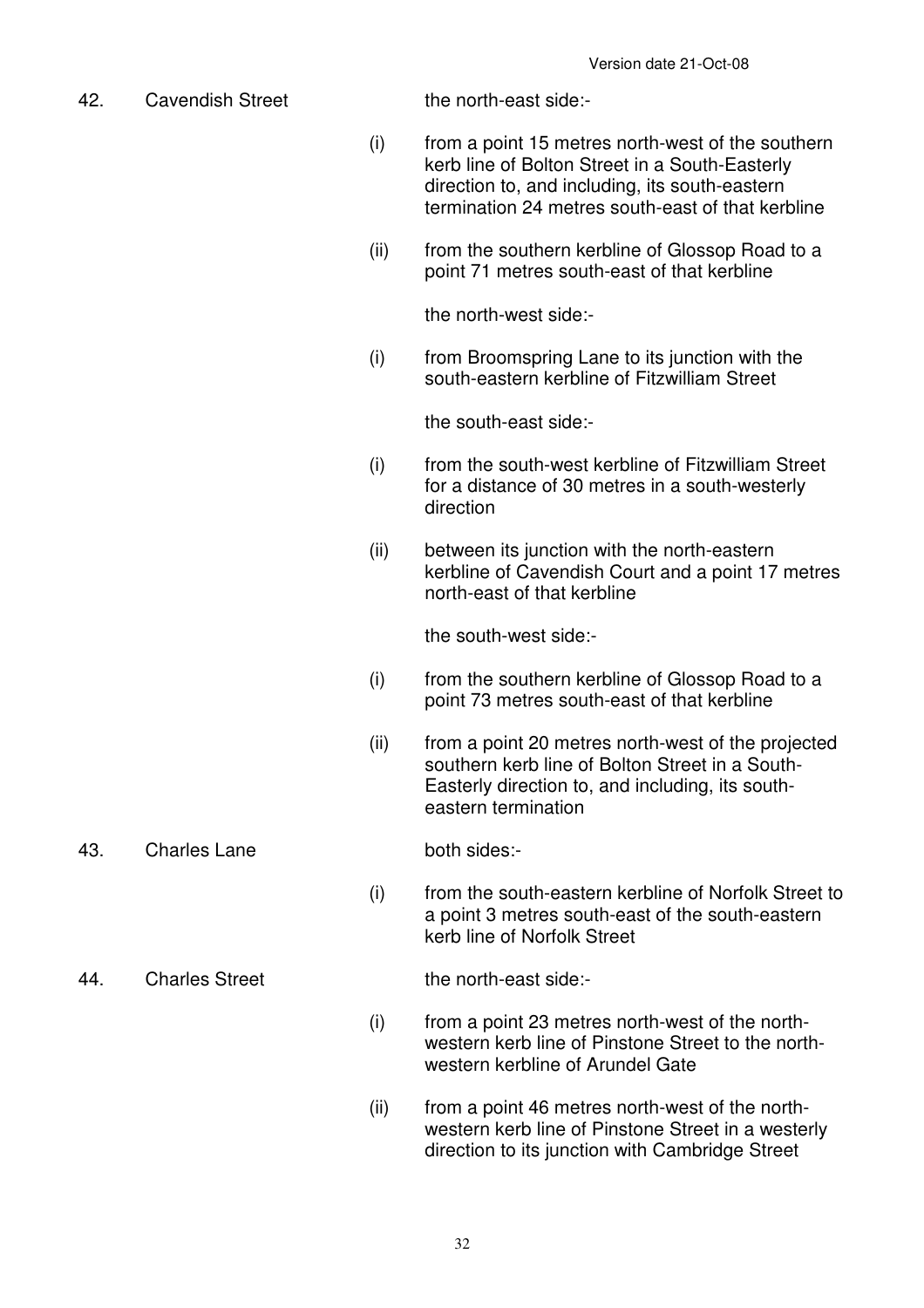- (iii) from its junction with Arundel Lane to a point 39 metres south-east of its junction with the southeastern kerbline of Arundel Street
- (iv) from its junction with the south-eastern kerbline of Arundel Street to a point 11 metres south-east of that kerbline

the south-west side:-

- (i) from the north-western kerbline of Arundel Lane to the south-eastern kerbline of Arundel Street
- (ii) from a point 31 metres north-west of the northwestern kerb line of Pinstone Street to the northeastern kerbline of Arundel Gate

45. Charlotte Lane the north side:-

(i) for the whole length .

the south side:-

 (i) from the eastern kerbline of Portland Lane for a distance of 5 metres in an easterly direction

46. Charter Row the north-west side:-

- (i) from the north-eastern kerbline of Fitzwilliam Street to a point 15 metres north-west of the northwestern kerb line of Fitzwilliam Street
- (ii) from a point 10 metres south of the south-western kerb line of Trafalgar Street to a point 17 metres north-east of the north-eastern kerb line of Trafalgar Street
- (iii) from a point 14 metres south-west of the southwestern kerb line of Rockingham Street to its junction with Charter Square

the south-east side:-

(i) for the whole length .

47. Charter Square the north-east side:-

- 
- (i) for the whole length .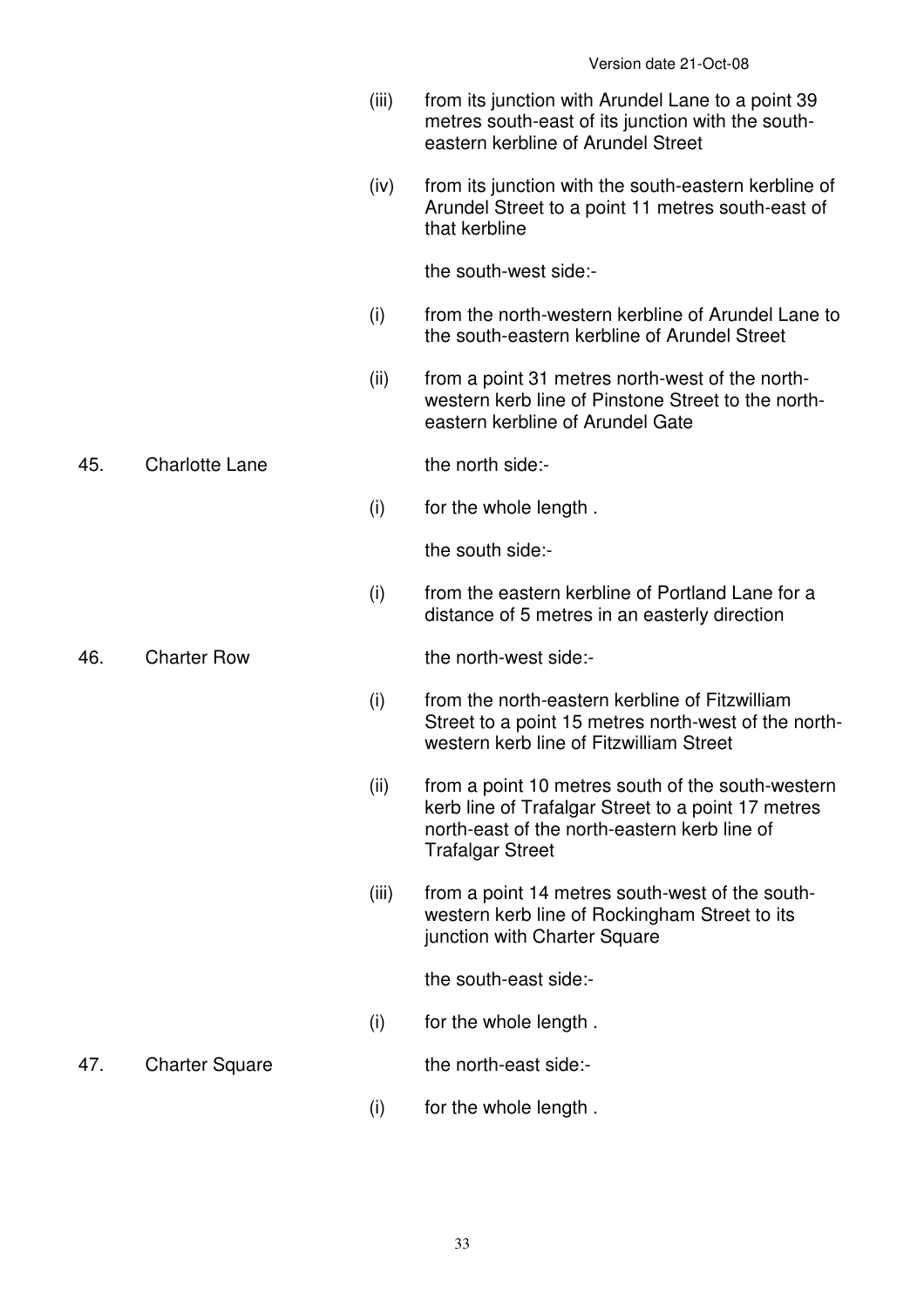the north-west side:-

 (i) from its junction with Charter Row to a point 17 metres north-east of the north-eastern kerb line of Rockingham Street (ii) from a point 65 metres north-east of the northeastern kerb line of Rockingham Street to the north-eastern kerbline of Charter Square the south-east side:- (i) for the whole length . 48. Charter Square, Service Road Beside Grosvenor **Hotel**  both sides:- (i) from a point 25 metres east of the north-eastern kerb line of Carver Street to a point 15 metres north of the north-eastern carriageway of Furnival **Gate** 49. Church Street the north side:- (i) from the eastern kerbline of Townhead Street to the western kerbline of St James' Row the south side:- (i) for the whole length . 50. Church Street, Southern **Carriageway**  the north side:- (i) from its junction with High Street for a distance of 70 metres in a westerly direction 51. Commercial Street both sides:- (i) for the whole length . 52. Convent Walk the north-west side:- (i) from the eastern kerbline of Cavendish Street in a north easterly direction to the southern kerbline of Glossop Road the south-east side:- (i) from the north-eastern kerbline of Cavendish Street to a point 39 metres north-east of the north-

eastern kerb line of Cavendish Street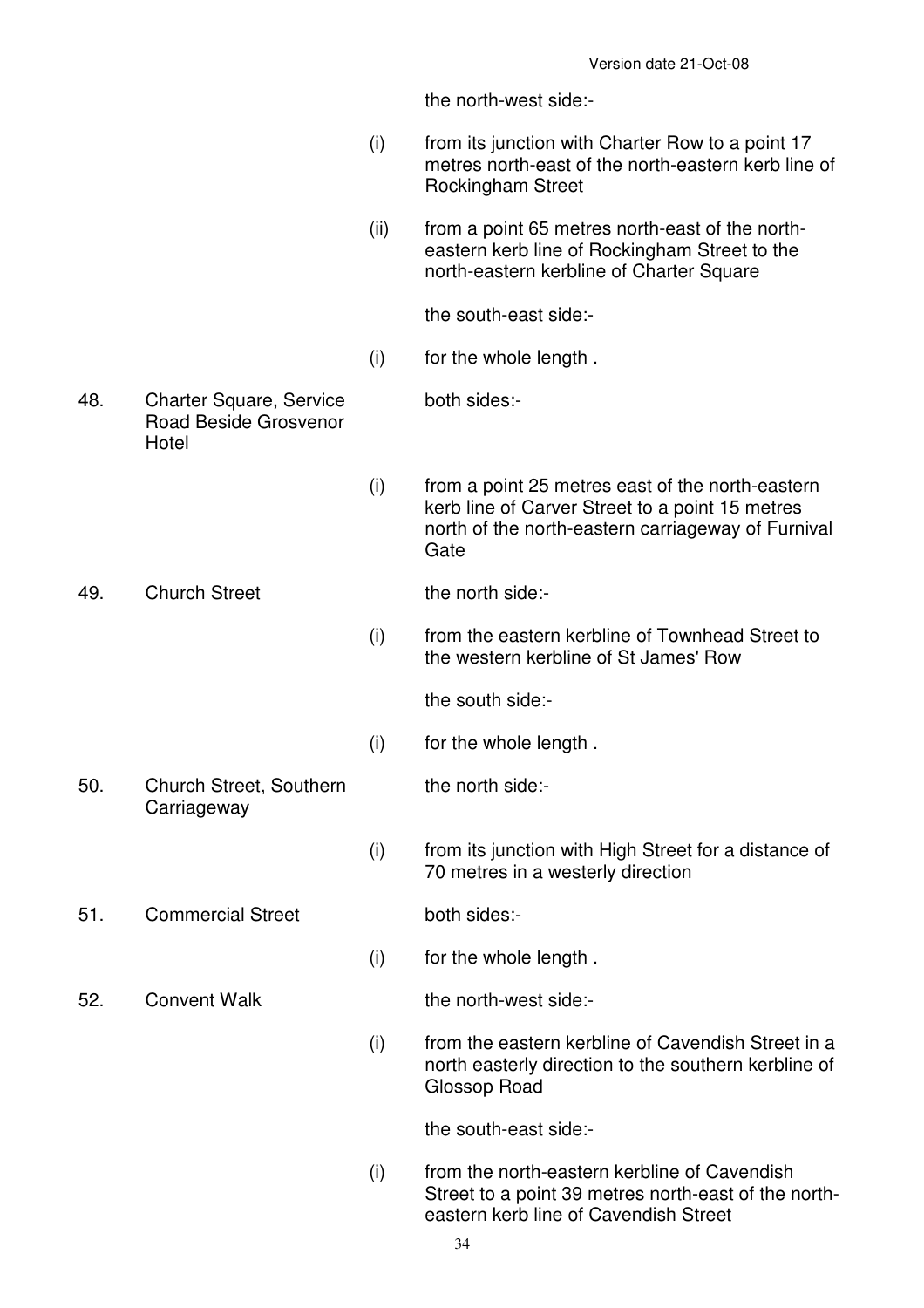(ii) from a point 50 metres north-east of the northeastern kerb line of Cavendish Street to the southwestern kerbline of Fitzwilliam Street

53. Conway Street the north side:-

- (i) from the western kerbline of Gell Street for a distance of 5 metres in a westerly direction
- (ii) from a point 50 metres west of the western kerbline of Gell Street to the western termination of Conway Street

the south side:-

 (i) for the whole length including the turning area at the western termination of Conway Street

the west side:-

(i) the whole of the western termination .

54. Cross Burgess Street the north side:-

 (i) from the western kerbline of Pinstone Street to a point 5 metres west of the western kerb line of Burgess Street

the south side:-

- (i) from the western kerbline of Pinstone Street to a point 52 metres west of the western kerb line of Pinstone Street
- 55. Cumberland Street both sides:-

- (i) for the whole length .
- 56. Cumberland Way the south-east side:-

(i) for the whole length .

57. Devonshire Street the north side:-

(i) for the whole length .

the south side:-

 (i) from the north-eastern kerbline of Fitzwilliam Street to a point 25 metres east of the northeastern kerb line of Fitzwilliam Street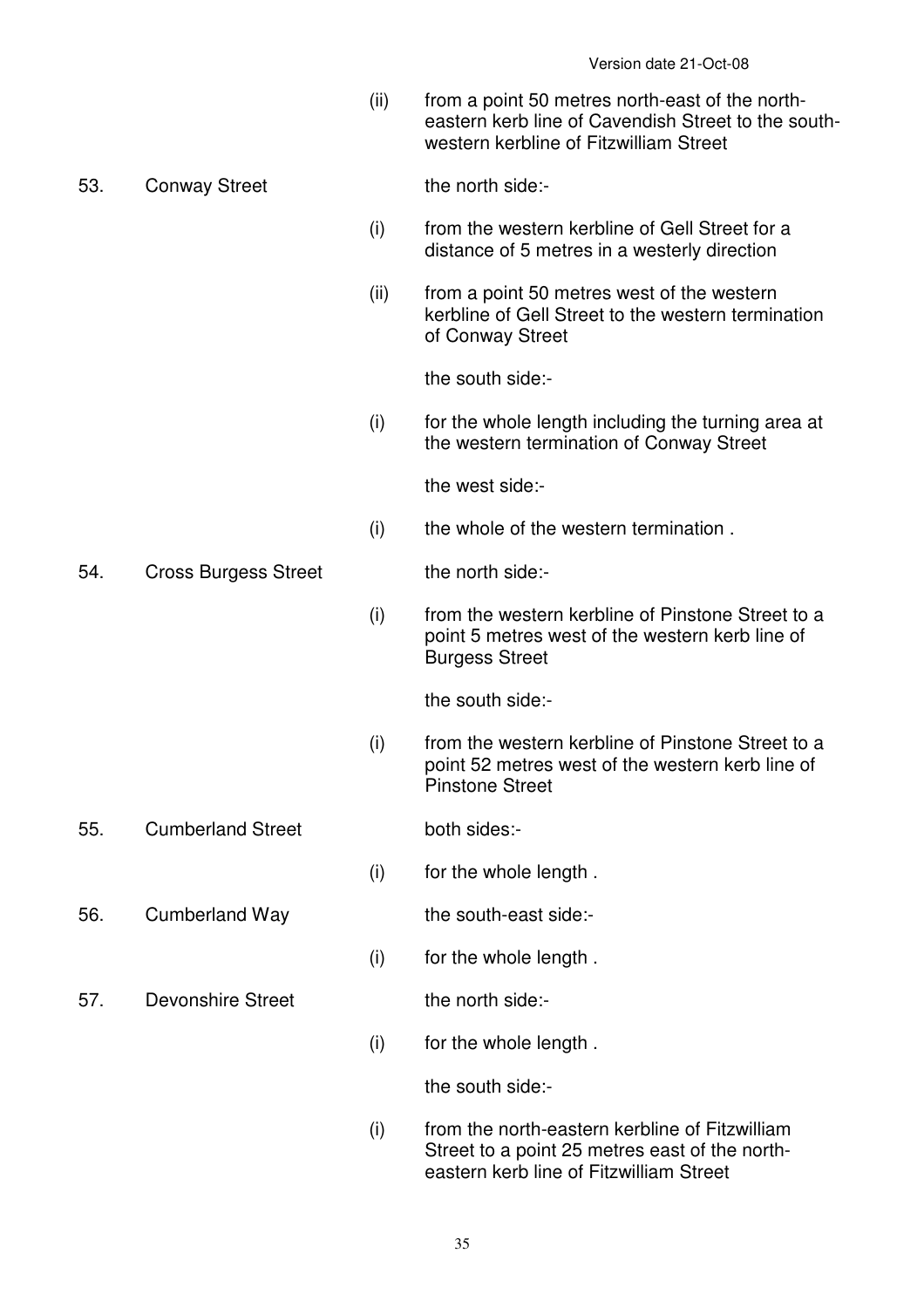- (ii) from a point 58 metres west of the western kerb line of Eldon Street to a point 69 metres west of the western kerb line of Eldon Street
- (iii) from a point 24 metres west of the western kerb line of Eldon Street to a point 36 metres east of that kerbline
- 58. Division Street the north side:-

- (i) from its junction with Devonshire Street to a point 21 metres east of the eastern kerb line of Westfield Terrace
- (ii) between a point 18 metres west of its junction with the western kerbline of Rockingham Street and a point 6 metres east of its junction with the eastern kerbline of Carver Lane
- (iii) between a point 23 metres east of its junction with the eastern kerbline of Carver Lane and its junction with Barkers Pool

the south side:-

- (i) from the western kerbline of Cambridge Street to a point 23 metres west of the western kerb line of Carver Street
- (ii) from a point 45 metres east of the eastern kerb line of Rockingham Street to a point 42 metres west of the western kerb line of Carver Street
- (iii) from the eastern kerbline of Rockingham Street to a point 21 metres east of that kerbline
- 59. Dixon Lane the north side:-

(i) the whole length including the western kerb line .

60. Earl Street the north-east side:-

- $(i)$  from the north-western kerbline of Eyre Lane to a point 34 metres north-west of the north-western kerb line of Eyre Lane including the north western termination
- (ii) between the south-eastern kerbline of The Moor to a point 19 metres south-east of that kerbline
- (iii) between a point 13 metres north-west of the northwestern kerbline of Earl Way and the northwestern kerbline of Union Lane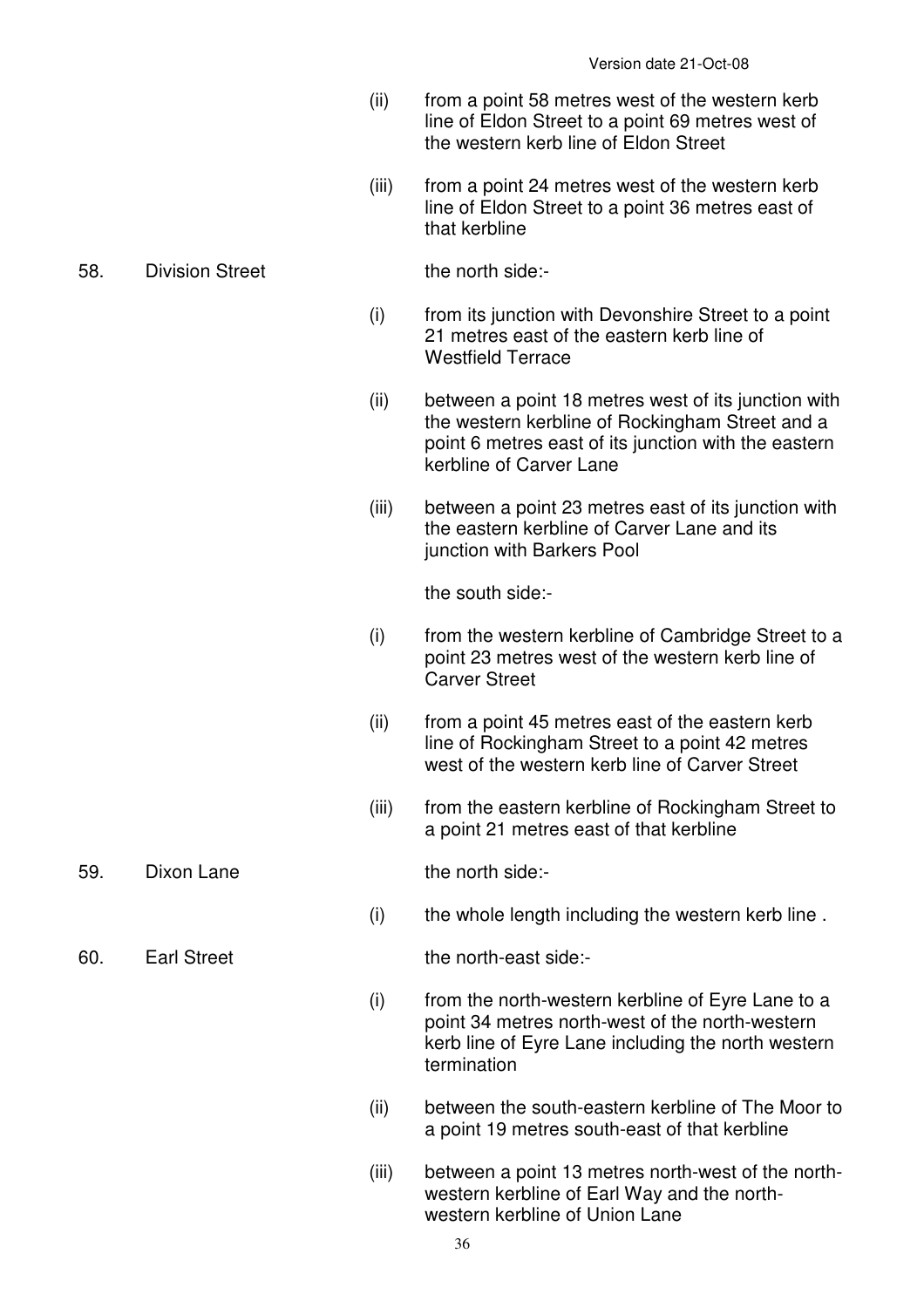the south-west side:-

 (i) from the southern kerbline of The Moor to a point 15 metres south-east of the south-eastern kerb line of Cumberland Way

#### 61. Earl Way the north-west side:-

- (i) from the north-eastern kerbline of Earl Street to a point 6 metres north-east of the north-eastern kerb line of Earl Street
- (ii) from a point 29 metres north-east of the northeastern kerb line of Earl Street to a point 43 metres south-west of the south-western kerb line of Matilda Street
- (iii) from the south-western kerbline of Matilda Street to a point 20 metres south-west of the southwestern kerb line of Matilda Street

the south-east side:-

(i) for the whole length .

62. Egerton Lane both sides:-

- (i) from the south-western kerbline of Milton Street for a distance of 10 metres in a south-westerly direction
- (ii) from the north-eastern kerbline of Evans Street for a distance of 5 metres in a north-easterly direction

63. Egerton Street both sides:-

 (i) from the south-western termination of Egerton Street for a distance of 21 metres in a northeasterly direction

the north-west side:-

 (i) from the south-western kerbline of Fitzwilliam Street to a point 18 metres south-west of the south-western kerb line of Headford Street

the south-east side:-

 (i) from a point 18 metres south-west of the southwestern kerb line of Headford Street to a point 10 metres north-east of the north-eastern kerb line of Headford Street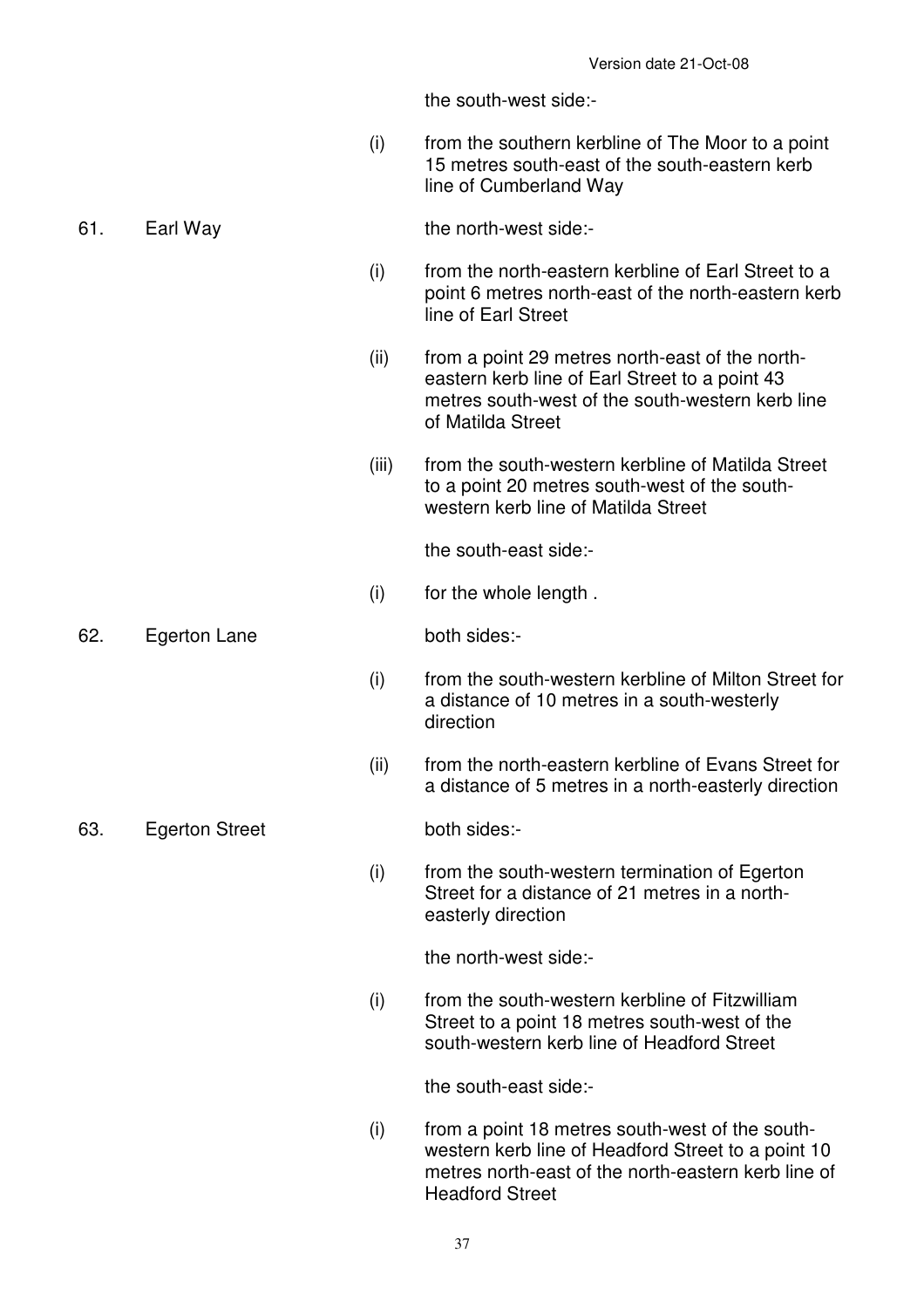- (ii) from a point 22 metres south-west of the southwestern kerb line of Thomas Street to a point 10 metres north-east of the north-eastern kerb line of Thomas Street
- (iii) from the south-western kerbline of Fitzwilliam Street for a distance of 15 metres in a southwesterly direction

the south-west side:-

 (i) the whole of the south-western termination of Egerton Street .

64. Eldon Street both sides:-

 (i) from its junction with the southern kerbline of Wellington Street for a distance of 11 metres in a south-easterly direction

the east side:-

 (i) between the northern kerbline of Wellington Street and a point 28.6 metres north of that kerbline

the north-east side:-

- (i) from the southern kerbline of West Street to a point 5 metres south-east of the southern kerb line of West Street
- (ii) from the southern kerbline of West Street to a point 90 metres south-east of that kerbline
- (iii) from the northern kerbline of Devonshire Street to a point 40 metres north-west of that kerbline
- (iv) between a point 51 metres south-east of the southern kerbline of Wellington Street and a point 52.2 metres north-west of the north-western kerbline of Milton Street
- (v) between the north-western kerbline of Milton Street and a point 10 metres north-west of that kerbline

the south-west side:-

 (i) from a point 60 metres north-west of the northern kerb line of Devonshire Street to a point 77 metres north-west of the northern kerb line of Devonshire Street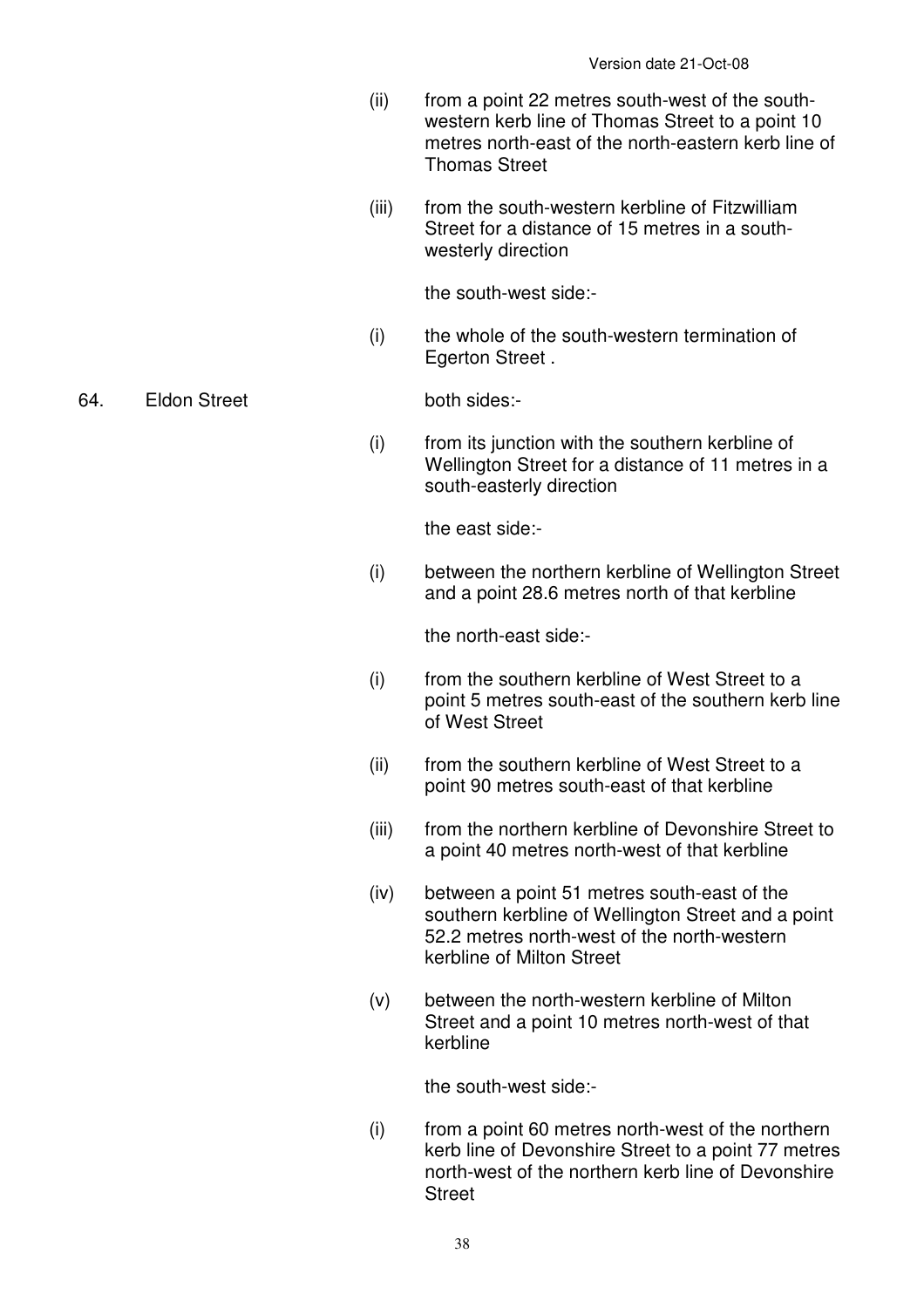- (ii) from the northern kerbline of Devonshire Street to a point 37 metres north-west of that kerbline
- (iii) between the north-western kerbline of Milton Street and a point 32.5 metres north-west of that kerbline

# 65. Esperanto Place both sides:-

(i) for the whole length .

66. Evans Street the north-east side:-

 (i) from a point 25 metres north-west of the northwestern kerb line of Milton Street in a northwesterly direction to the south-eastern kerbline of Egerton Lane

the north-west side:-

 (i) the whole of the north-western termination of Evans Street .

the south-west side:-

- (i) from the north-western kerbline of Milton Street for a distance of 13 metres in a north-westerly direction
- (ii) from its junction with the north-western kerbline of Milton Street for a distance of 11.5 metres in a north-westerly direction
- (iii) from a point 22.5 metres north-west of its junction with the north-western kerbline of Milton Street to its north-western termination
- 67. Exchange Gateway both sides:-
	-
	- (i) for the whole length .
- 68. Exchange Place both sides:-

- (i) for the whole length .
- 69. Exchange Street both sides:-

 (i) from its junction with Blonk Street to its junction with Exchange Place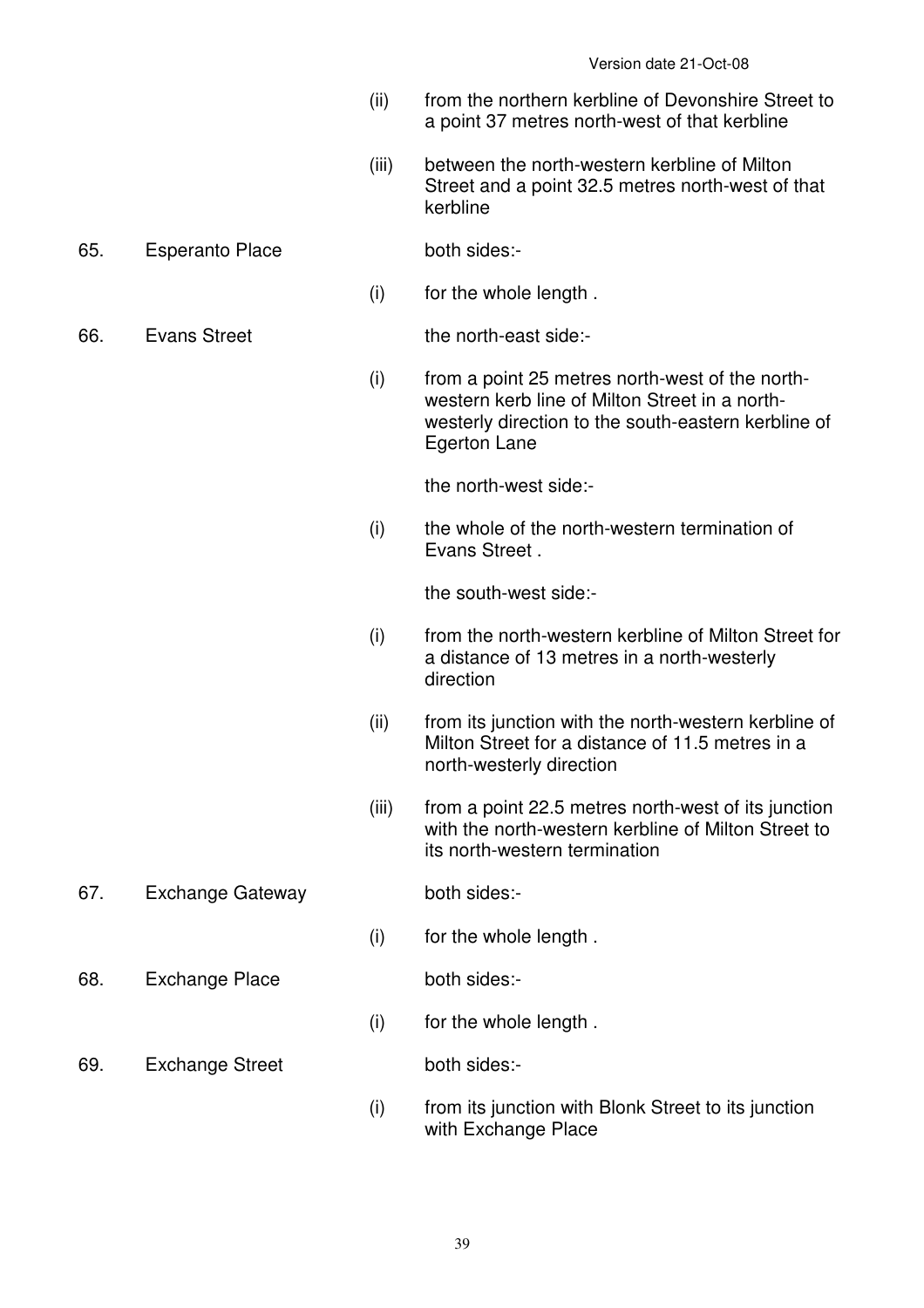the north side:-

- (i) the east side, and the south side of the eastern cul-de-sac .
- 70. Exchange Street (western cul-de-sac)

the north-west side:-

(i) for the whole length .

the south-east side:-

- (i) from the western termination for a distance of 22 metres in an easterly direction
- (ii) between the projected western kerbline of Blonk Street and a point 23 metres west of that kerbline

the west side:-

(i) the western termination .

71. Eyre Lane both sides:-

- (i) from the north-eastern kerbline of Matilda Street for a distance of 25 metres in a north-easterly direction
- (ii) from the north-eastern kerbline of Jessop Street to a point 5 metres north-east of the north-eastern kerb line of Jessop Street
- (iii) from a point 3 metres south-west of the southwestern kerb line of Furnival Street to a point 3 metres north-east of the north-eastern kerb line of Furnival Street

72. Eyre Street both sides:-

 $(i)$  for the whole length including the vehicular underpass .

73. Fargate both sides:-

(i) for the whole length .

74. Fitzalan Square both sides:-

(i) for all the whole length and all sides .

75. Fitzwilliam Gate the north-east side:-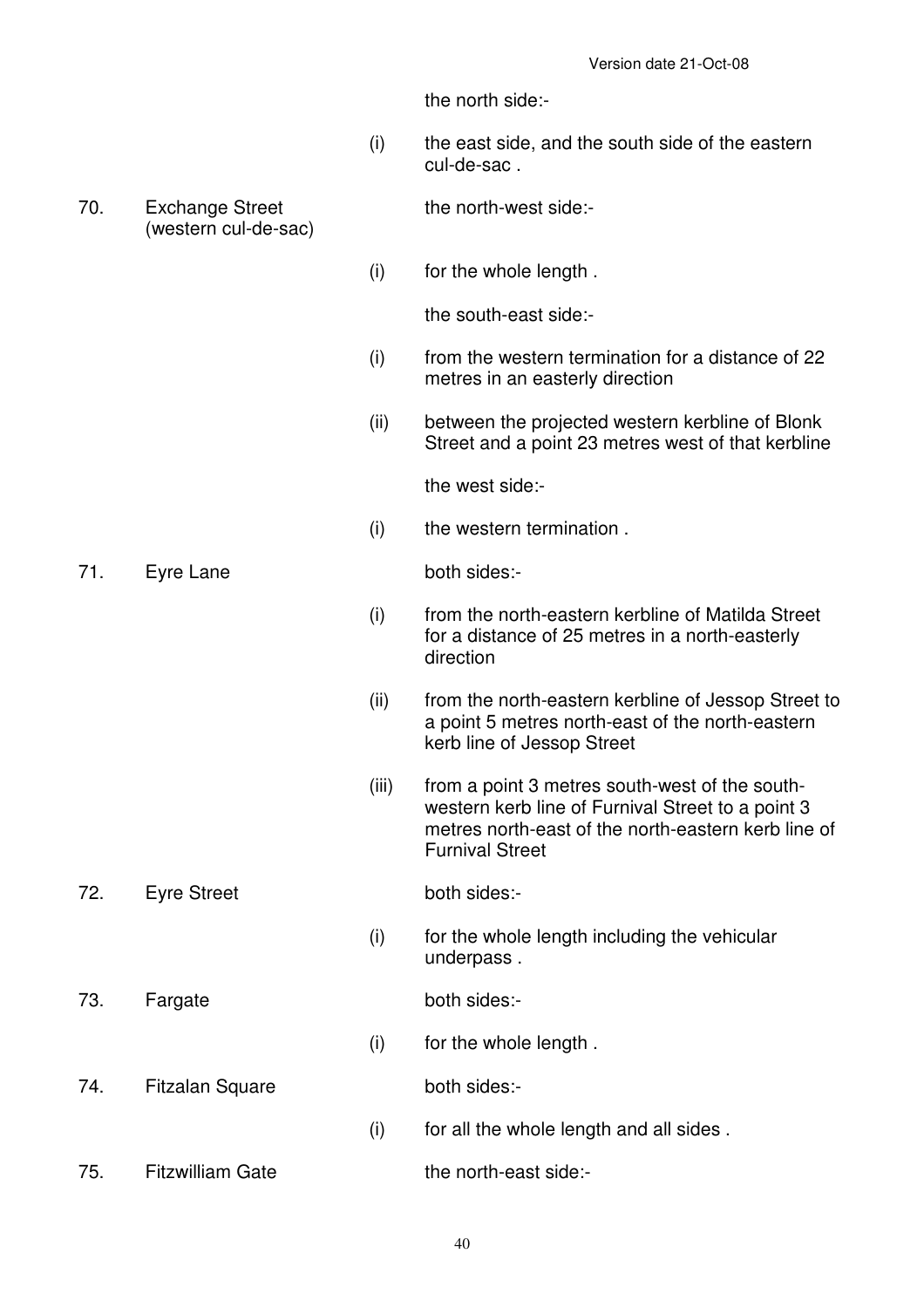(i) from its junction with Charter Row to its junction with Cumberland Street

the south-west side:-

- (i) from its junction with Moore Street to a point 13 metres south-east of the south-eastern kerb line of Moore Street
- (ii) from a point 14 metres south-east of the southeastern kerb line of Bishop Street to its junction with Cumberland Street

#### 76. Fitzwilliam Street the north-east side:-

- (i) from the south-eastern kerbline of West Street to a point 10 metres south of the southern kerb line of Devonshire Street
- (ii) from the north-western kerbline of Wellington Street to a point 10 metres north-west of the northwestern kerb line of Wellington Street
- (iii) from the north-western kerbline of Charter Row to a point 60 metres south-east of the south-eastern kerb line of Wellington Street
- (iv) from a point 47 metres north-west of the projected north-western kerb line of Cavendish Street (formerly Broomhall Street) to a point 59 metres north-west of that projected kerbline

the south-west side:-

- (i) from the north-western kerbline of Charter Row to a point 51 metres south-east of the south-eastern kerb line of Milton Street
- (ii) from a point 10 metres south-east of the southeastern kerb line of Milton Street to a point 10 metres north-west of the north-western kerb line of Milton Street
- (iii) from a point 10 metres south-east of the southeastern kerbline of Egerton Street to the southern kerbline of Glossop Road

77. Flat Street both sides:-

(i) for the whole length .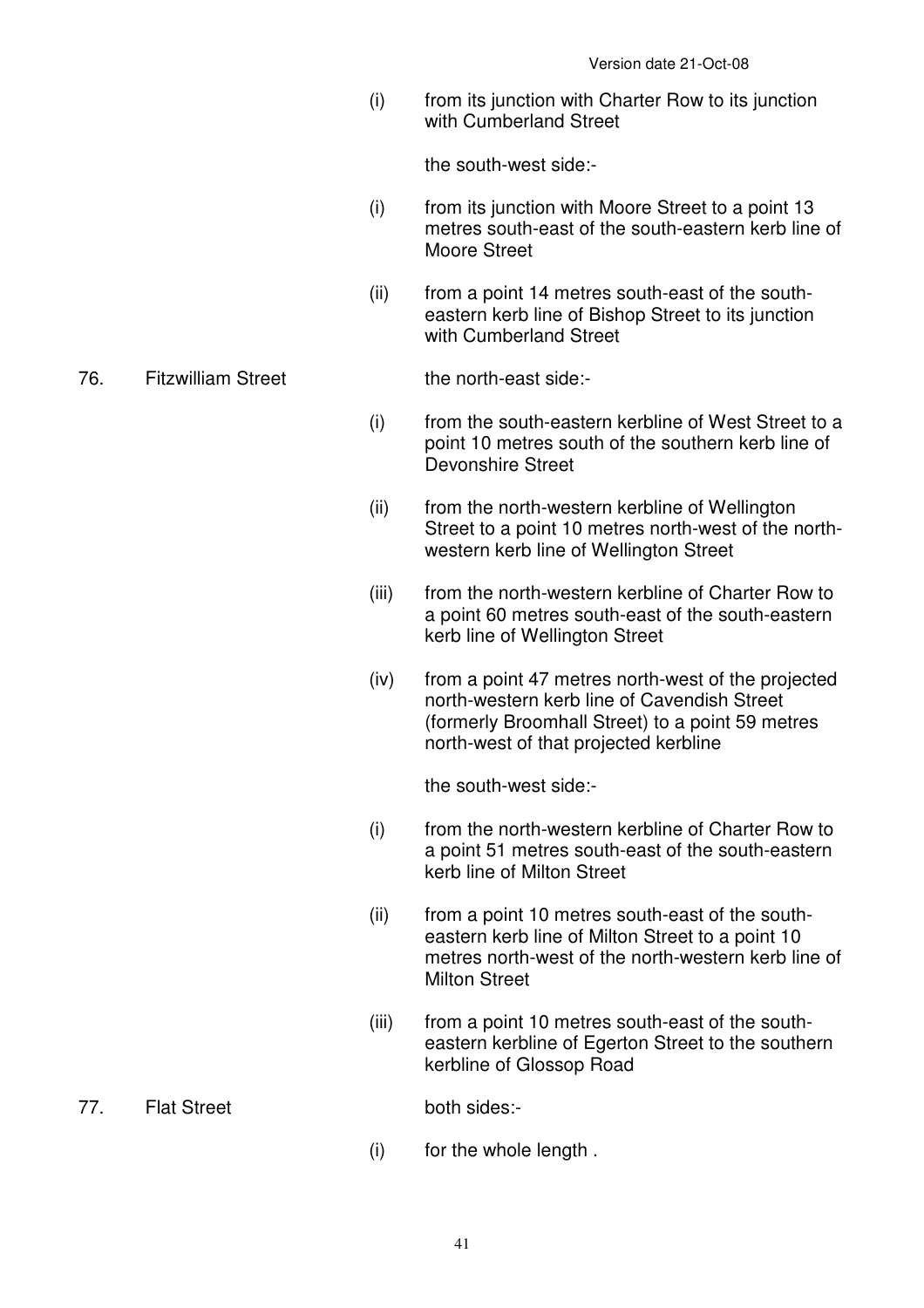| 78. | <b>Fornham Street</b>  |      | the north-west side:-                                                                                                                                                           |
|-----|------------------------|------|---------------------------------------------------------------------------------------------------------------------------------------------------------------------------------|
|     |                        | (i)  | from the north-east kerbline of Leadmill Road for a<br>distance of 12 metres in a north-easterly direction                                                                      |
|     |                        | (ii) | from a point 48 metres north-east of the north-<br>eastern kerb line of Leadmill Road in a north-<br>easterly direction to the south-western kerbline of<br><b>Suffolk Road</b> |
|     |                        |      | the south-east side:-                                                                                                                                                           |
|     |                        | (i)  | from the south-eastern kerbline of Leadmill Road<br>in a north-easterly direction to the south-western<br>kerbline of Suffolk Road                                              |
| 79. | <b>Furnival Gate</b>   |      | the north-east side:-                                                                                                                                                           |
|     |                        | (i)  | from its junction with Charter Square to a point 10<br>metres south-east of the south-eastern kerb line of<br><b>Union Street</b>                                               |
|     |                        | (ii) | from a point 56 metres south-east of the south-<br>eastern kerb line of Union Street to its junction<br>with Furnival Square                                                    |
|     |                        |      | the south-west side:-                                                                                                                                                           |
|     |                        | (i)  | for the whole length.                                                                                                                                                           |
| 80. | <b>Furnival Road</b>   |      | both sides:-                                                                                                                                                                    |
|     |                        | (i)  | from its junction with Exchange Street to a point<br>178 metres south-west of the south-western kerb<br>line of Maltravers Street                                               |
| 81. | <b>Furnival Square</b> |      | both sides:-                                                                                                                                                                    |
|     |                        | (i)  | for the whole length.                                                                                                                                                           |
| 82. | <b>Furnival Street</b> |      | both sides:-                                                                                                                                                                    |
|     |                        | (i)  | for the whole length.                                                                                                                                                           |
| 83. | <b>Garden Street</b>   |      | the south side:-                                                                                                                                                                |
|     |                        | (i)  | from the north-western kerbline of Broad Lane to a<br>point 8 metres west of the north-western kerb line<br>of Broad Lane                                                       |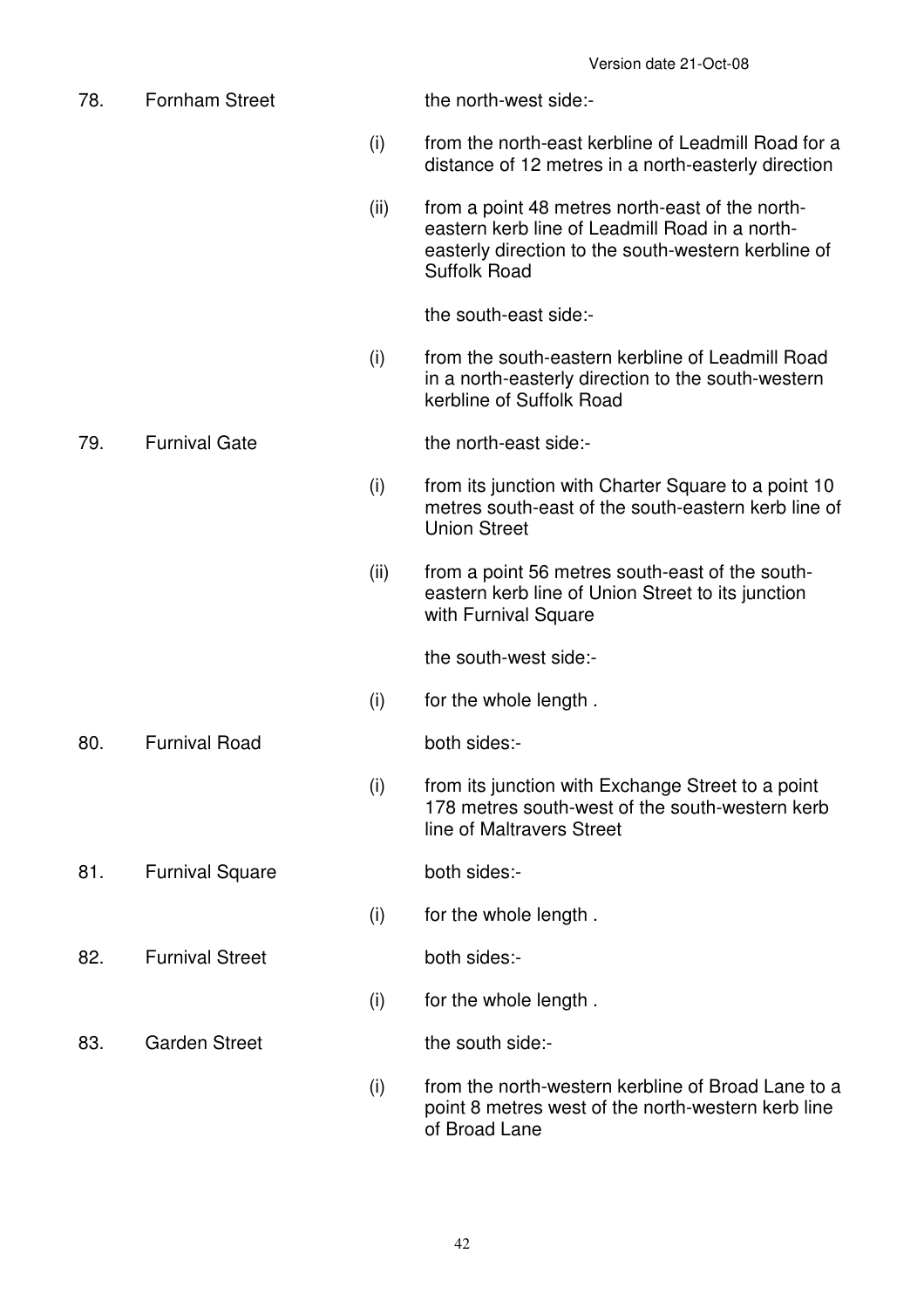84. Gell Street the east side:-

- (i) from the southern kerbline of Glossop Road for a distance of 16 metres in a southerly direction
- (ii) from a point 26 metres south of the southern kerb line of Glossop Road for a distance of 101 metres in a southerly direction
- (iii) from a point 230 metres south of the southern kerb line of Glossop Road to the eastern kerbline of Broomspring Close
- (iv) from the northern kerbline of Glossop Road for a distance of 14 metres in a northerly direction
- (v) from the southern kerbline of Leavy Greave Road for a distance of 10 metres in a southerly direction

the west side:-

- (i) from the southern kerbline of Glossop Road for a distance of 7 metres in a southerly direction
- (ii) from a point 12 metres south of the southern kerbline of Glossop Road for a distance of 44 metres in a southerly direction
- (iii) from a point 78 metres south of the southern kerb line of Glossop Road to a point 8 metres south of the southern kerb line of Wilkinson Street
- (iv) from a point 5 metres north of the northern kerb line of Conway Street to a point 9 metres south of the southern kerb line of Conway Street
- (v) from the northern kerbline of Broomspring Lane for a distance of 8 metres in a northerly direction
- (vi) from the northern kerbline of Glossop Road for a distance of 11 metres in a northerly direction
- (vii) from a point 43 metres north of the northern kerb line of Glossop Road to a point 54 metres north of the northern kerb line of Glossop Road
- (viii) from a point 89 metres north of the northern kerb line of Glossop Road to the southern kerbline of Leavy Greave Road
- 85. George Street both sides:-

(i) for the whole length .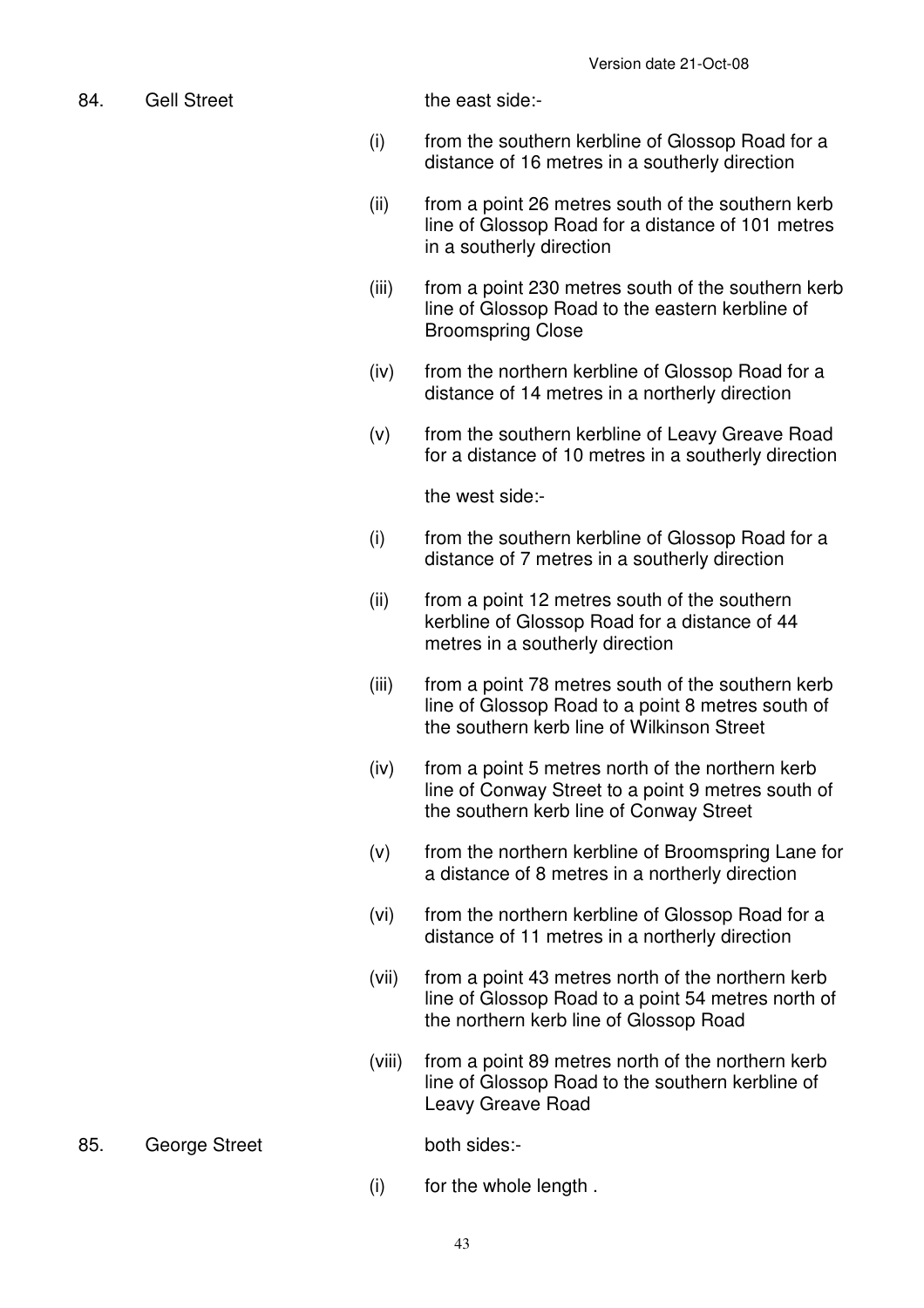| 86. | <b>Gibraltar Street</b> |      | the north-east side:-                                                                                                                                                              |
|-----|-------------------------|------|------------------------------------------------------------------------------------------------------------------------------------------------------------------------------------|
|     |                         | (i)  | from the north-western kerb line of Bower Spring<br>to a point 7 metres north-west of the north-western<br>kerb line of Bower Spring                                               |
|     |                         |      | the south-west side:-                                                                                                                                                              |
|     |                         | (i)  | from the north-western kerb line of Furnace Hill for<br>a distance of 9 metres in a north-westerly direction                                                                       |
|     |                         | (ii) | from a point 50 metres north-west of the north-<br>western kerbline of Furnace Hill for a distance of 7<br>metres in a north-westerly direction                                    |
| 87. | Glossop Road            |      | both sides:-                                                                                                                                                                       |
|     |                         | (i)  | from a point 37 metres west of the western kerb<br>line of Gell Street to its junction with West Street                                                                            |
| 88. | <b>Gun Lane</b>         |      | both sides:-                                                                                                                                                                       |
|     |                         | (i)  | from the north-western kerbline of Wicker to a<br>point 5 metres north-west of the north-western<br>kerb line of Wicker                                                            |
| 89. | <b>Harmer Lane</b>      |      | both sides:-                                                                                                                                                                       |
|     |                         | (i)  | for the whole length.                                                                                                                                                              |
| 90. | <b>Harts Head</b>       |      | the south side:-                                                                                                                                                                   |
|     |                         | (i)  | from its junction with Campo Lane to the eastern<br>termination of Harts Head                                                                                                      |
| 91. | Hartshead               |      | the north & east side:-                                                                                                                                                            |
|     |                         | (i)  | from a point 5 metres west of the western kerb line<br>of Meetinghouse Lane to and including the eastern<br>termination of Hartshead                                               |
| 92. | <b>Hawley Street</b>    |      | the north side:-                                                                                                                                                                   |
|     |                         | (i)  | from the eastern kerbline of Tenter Street to a<br>point 10 metres east of the eastern kerb line of<br><b>Tenter Street</b>                                                        |
|     |                         | (ii) | from a point 82 metres south-east of the south-<br>eastern kerb line of Tenter Street to a point 88<br>metres south-east of the south-eastern kerb line of<br><b>Tenter Street</b> |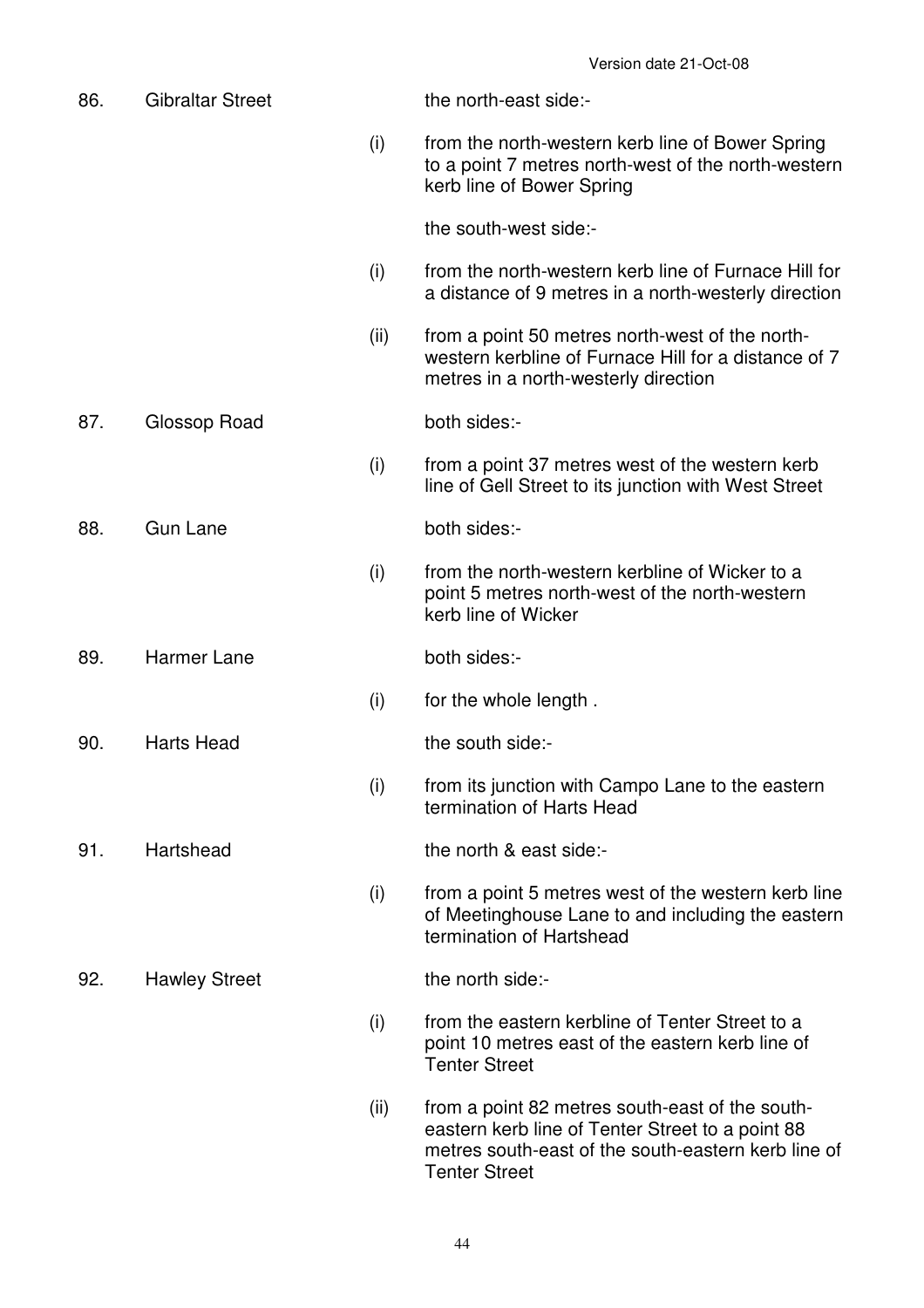(iii) from a point 153 metres south-east of the southeastern kerb line of Tenter Street to the northwestern kerbline of Campo Lane

the south side:-

- (i) between the eastern kerbline of Townhead Street and a point 13.7 metres east of that kerbline
- (ii) from its junction with Campo Lane northwards to a point 10 metres north of its junction with Campo Lane

#### 93. Haymarket both sides:-

(i) for the whole length .

94. Headford Street both sides:-

- (i) from the south-western termination of Headford Street for a distance of 15 metres in a northeasterly direction
- (ii) from the north-western kerbline of Hodgson Street for a distance of 6 metres in a north-westerly direction

the north-east side:-

- (i) from a point 19 metres south-east of the southeastern kerb line of Broom Green to a point 19 metres south-east of the south-eastern kerb line of Egerton Street
- (ii) from a point 10 metres north-west of the northwestern kerb line of Milton Lane to a point 5 metres south-east of the south-eastern kerb line of Milton Lane

the south-west side:-

- (i) the whole of the south-western termination of Headford Street .
- (ii) from a point 10 metres north-west of the northwestern kerb line of Egerton Street to a point 18 metres south-east of the south-eastern kerb line of Egerton Street
- (iii) from a point 5 metres north-west of the northwestern kerb line of Egerton Lane to a point 4 metres south-east of the south-eastern kerb line of Egerton Lane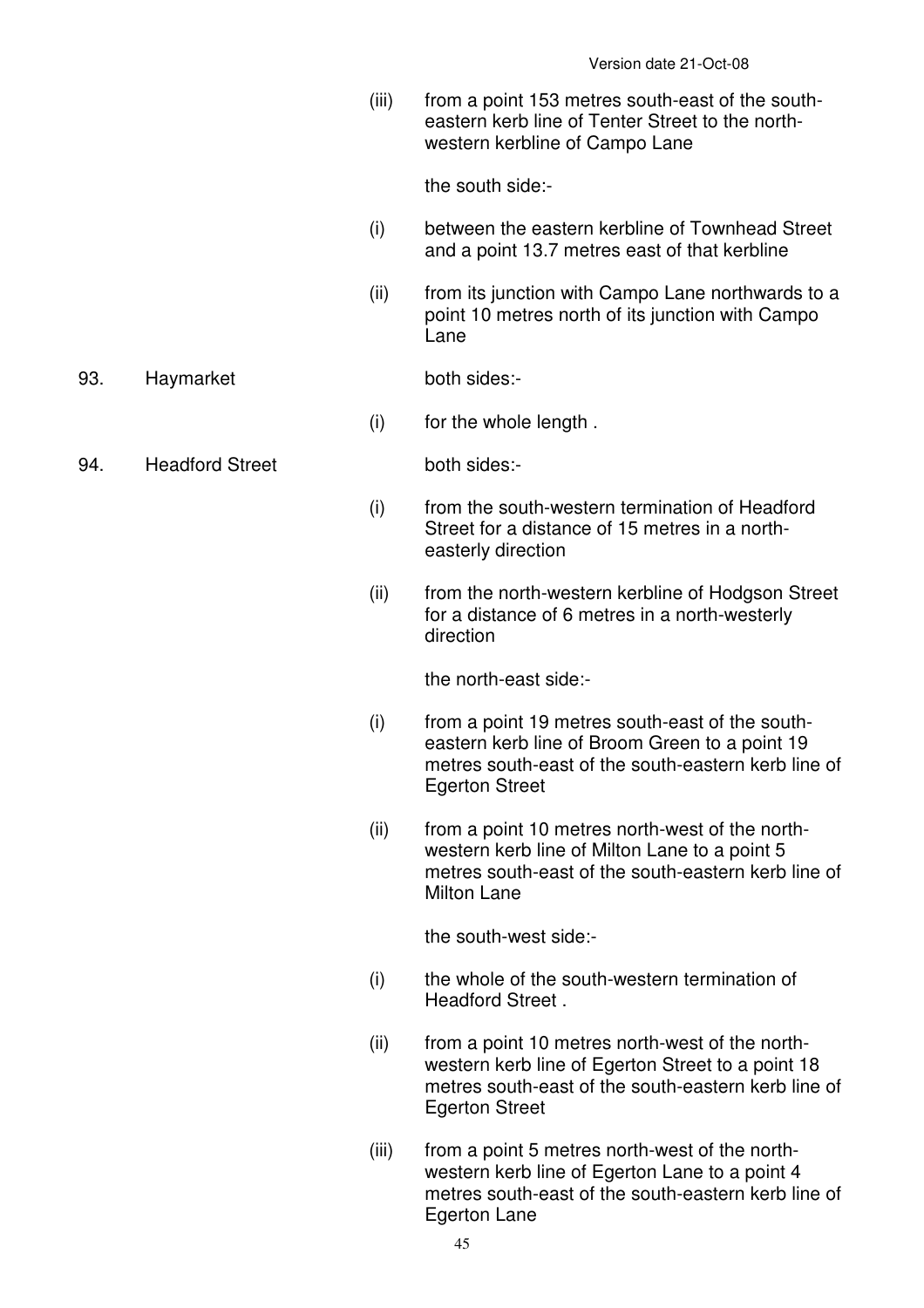(iv) from a point 10 metres north-west of the northwestern kerb line of Milton Street to a point 20 metres south-east of the south-eastern kerb line of Milton Street

# 95. Hereford Street the north-east side:-

 (i) between the north-western kerbline of Mary Street and a point 8 metres north-west of that kerbline

both sides:-

- (i) from its junction with Arundel Gate to its junction with Church Street
- (ii) from its junction with Arundel Gate to its junction with Commercial Street

### 97. Hodgson Street the north-west side:-

- $(i)$  from a point 6 metres south-west of the southwestern kerb line of Headford Street to a point 6 metres north-east of the north-eastern kerb line of Headford Street
- (ii) from the south-western kerbline of Thomas Street for a distance of 5 metres in a south-westerly direction

 (i) from a point 5 metres west of the western kerb line of Orange Street to a point 27 metres east of the eastern kerb line of Orange Street

the south side:-

 (i) from a point 5 metres west of the western kerb line of Orange Street to the western kerbline of Rockingham Street

99. Hollis Croft the north-east side:-

 (i) between the north western kerb line of Tenter Street in a north westerly direction for a distance of 44 metres

the south-west side:-

 (i) from the north-western kerbline of Tenter Street for a distance of 10 metres in a north-westerly direction

96. High Street, Southern **Carriageway** 

98. Holland Street the north-east side:-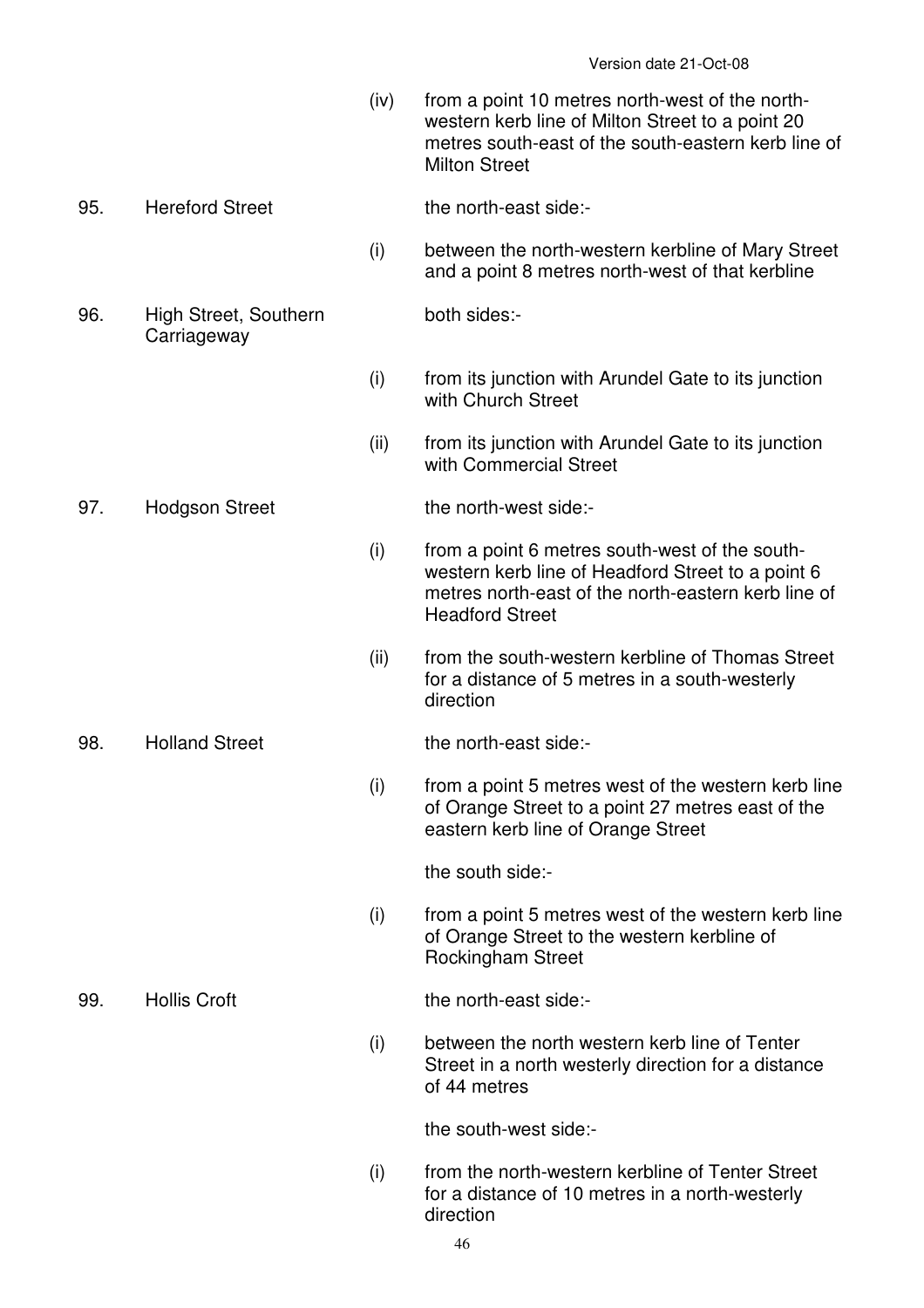- 100. Holly Street **All Sides:-** (i) of the southern and central legs from its junction with the northern kerbline of Division Street to its junction with Orchard Lane the east side:- (i) from the south-eastern kerbline of West Street to a point 6 metres south of the south-eastern kerb line of West Street the north-east side:- (i) from the south-west kerbline of Pinfold Street for a distance of 6 metres in a southerly direction (ii) from a point 17 metres south-east of the southeastern kerb line of Pinfold Street to the northwest kerbline of West Street the south-west side:- (i) from the northern kerbline of West Street for a distance of 24 metres in a northerly direction the west side:- (i) from a point 68 metres north of the northern kerb line of Division Street to a point 75 metres north of the northern kerb line of Division Street (ii) of the northern leg between its junctions with the central leg / Orchard Lane and the south-eastern kerbline of West Street 1010. Holy Green both sides:- (i) for the whole length . 102. Hounsfield Road the north-east side:- (i) from its north-western termination for a distance of 9 metres in a south-easterly direction (ii) from the southern kerbline of Leavy Greave Road for a distance of 10 metres in a south-easterly
	- (iii) from the north-western kerbline of the Glossop Road to Hanover Way Link Road for a distance of 21 metres in a north-westerly direction

direction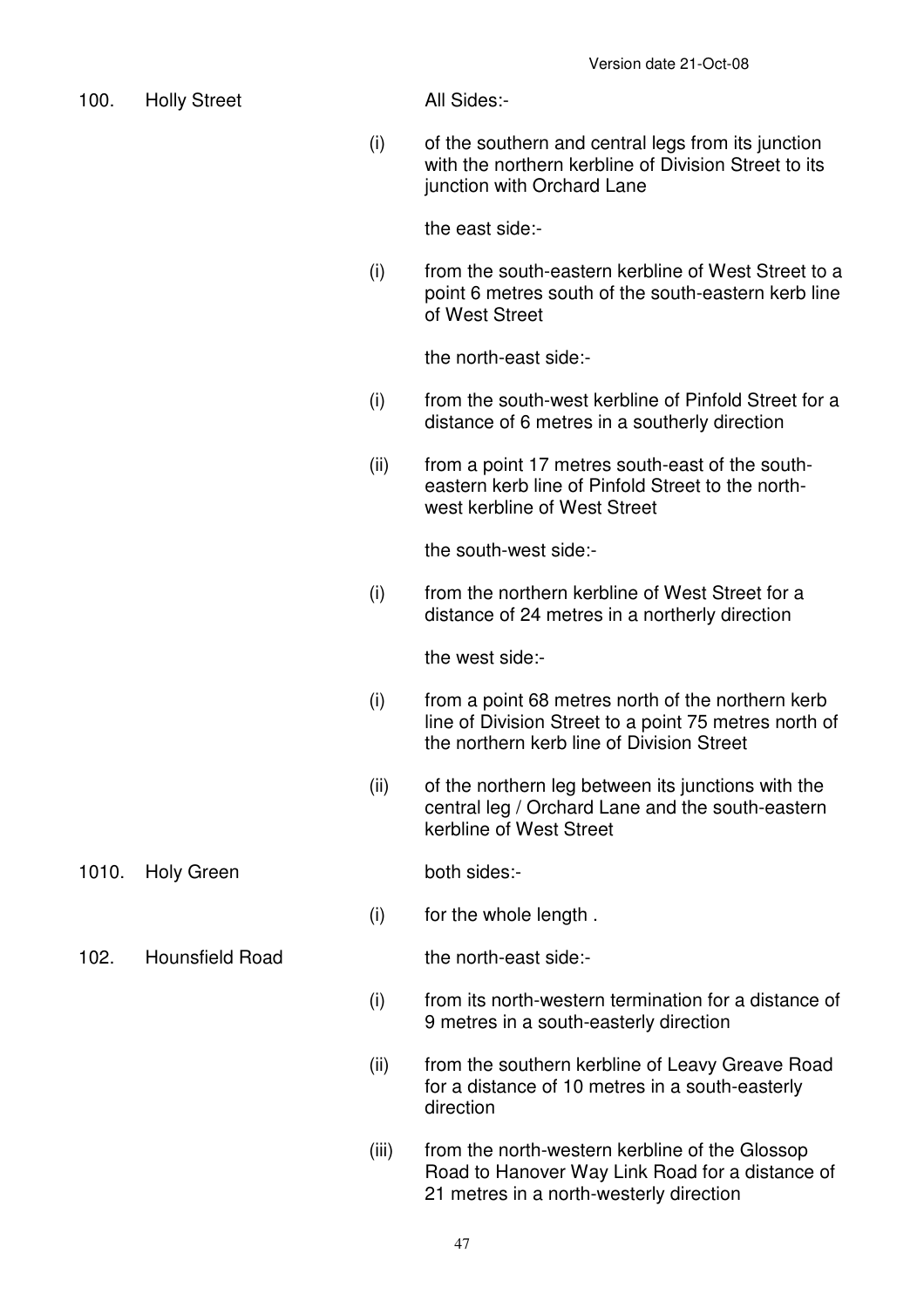the north-west side:-

(i) the north-western termination for its whole length .

the south-west side:-

- (i) from its north-western termination for a distance of 16 metres in a south-easterly direction
- (ii) from the north-western kerbline of the Glossop Road to Hanover Way Link Road for a distance of 7 metres in a north-westerly direction

# 103. Howard Street both sides:-

- (i) the whole of the access road leading to Sheffield Hallam University (except for the area designated as a motor cycle park)
- (ii) for the whole length .

the north-east side:-

- (i) from its junction with the south-eastern kerbline of Surrey Street to a point 20 metres south-east of that kerbline
- 104. Inner Ring Road Eastbound Carriageway

both sides:-

- (i) from its junction with Wicker to a point 33 metres south-east of its junction with Wicker
- 105. Inner Ring Road Westbound Carriageway

both sides:-

 (i) from its junction with Wicker to a point 20 metres south-east of its junction with Wicker

106. Jessop Street both sides:-

107. Johnson Lane both sides:-

(i) for the whole length .

 (i) from the north-eastern kerbline of Nursery Street to a point 5 metres north-east of the north-eastern kerb line of Nursery Street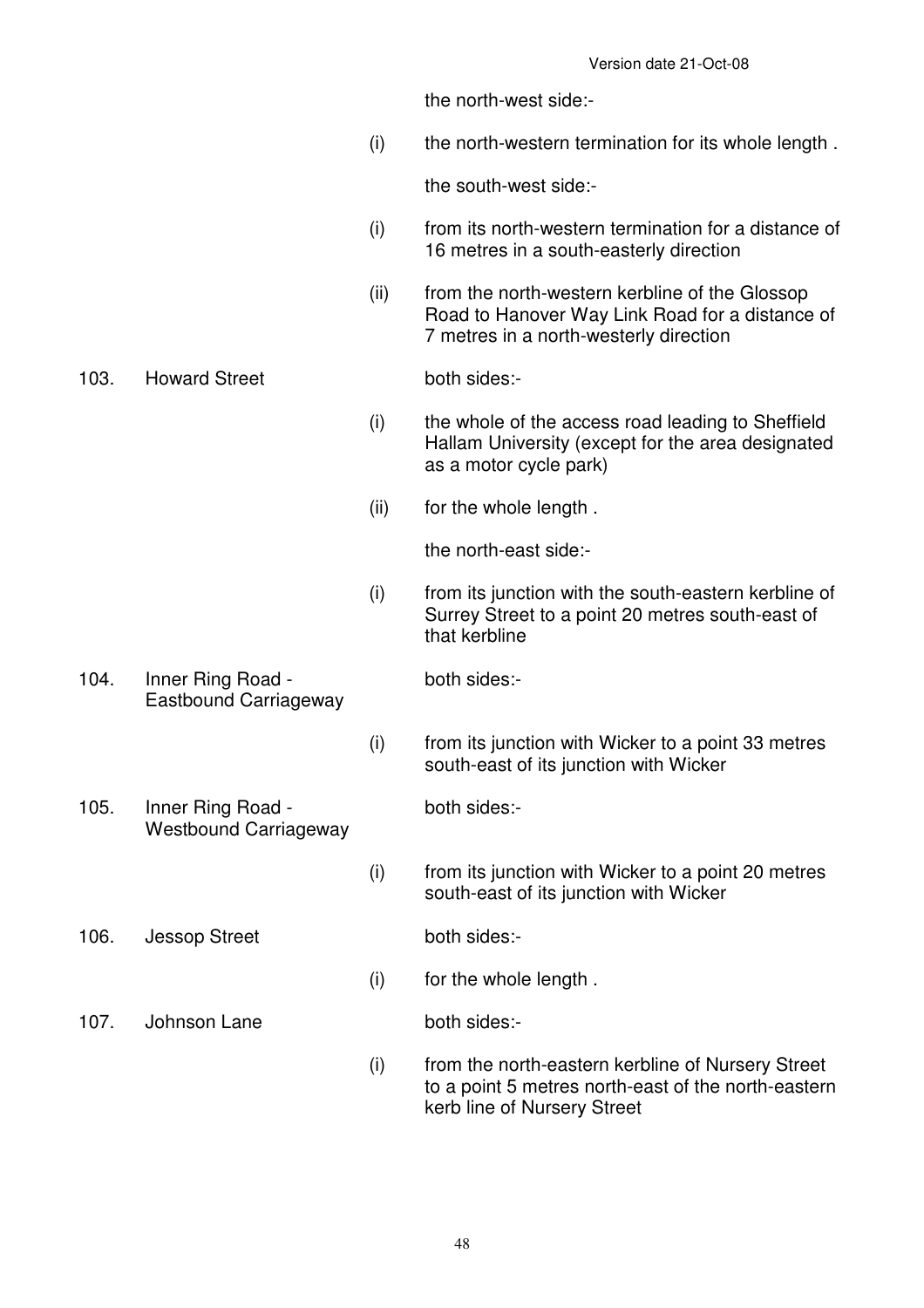- 108. Johnson Street both sides:- (i) from a point 33 metres north-east of the northeastern kerbline of Stanley Street to its junction with the north-eastern /south-western kerblines of Stanley Lane the north-west side:- (i) from the north-eastern kerbline of Nursery Street to a point 5 metres north-east of the north-eastern kerb line of Nursery Street (ii) from a point 15 metres north-east of the northeastern kerbline of Stanley Street to a point 10 metres south-west of the south-western kerbline of Stanley Street the south-east side:- (i) from the north-eastern kerbline of Nursery Street to a point 8 metres north-east of the north-eastern kerb line of Nursery Street (ii) from a point 12 metres north-east of the northeastern kerbline of Stanley Street to a point 10 metres south-west of the south-western kerbline of Stanley Street 109. Joiner Street the north-west side:- (i) from the north-eastern kerbline of Nursery Street to a point 8 metres north-east of the north-eastern kerb line of Nursery Street the south-east side:- (i) from the north-eastern kerbline of Nursery Street to a point 5 metres north-east of the north-eastern kerb line of Nursery Street 110. King Street the north side:- (i) from the eastern kerbline of Angel Street to a point 11 metres east of the eastern kerb line of Angel **Street** 
	- (ii) from a point 65 metres east of the eastern kerb line of Angel Street to a point 76 metres east of the eastern kerb line of Angel Street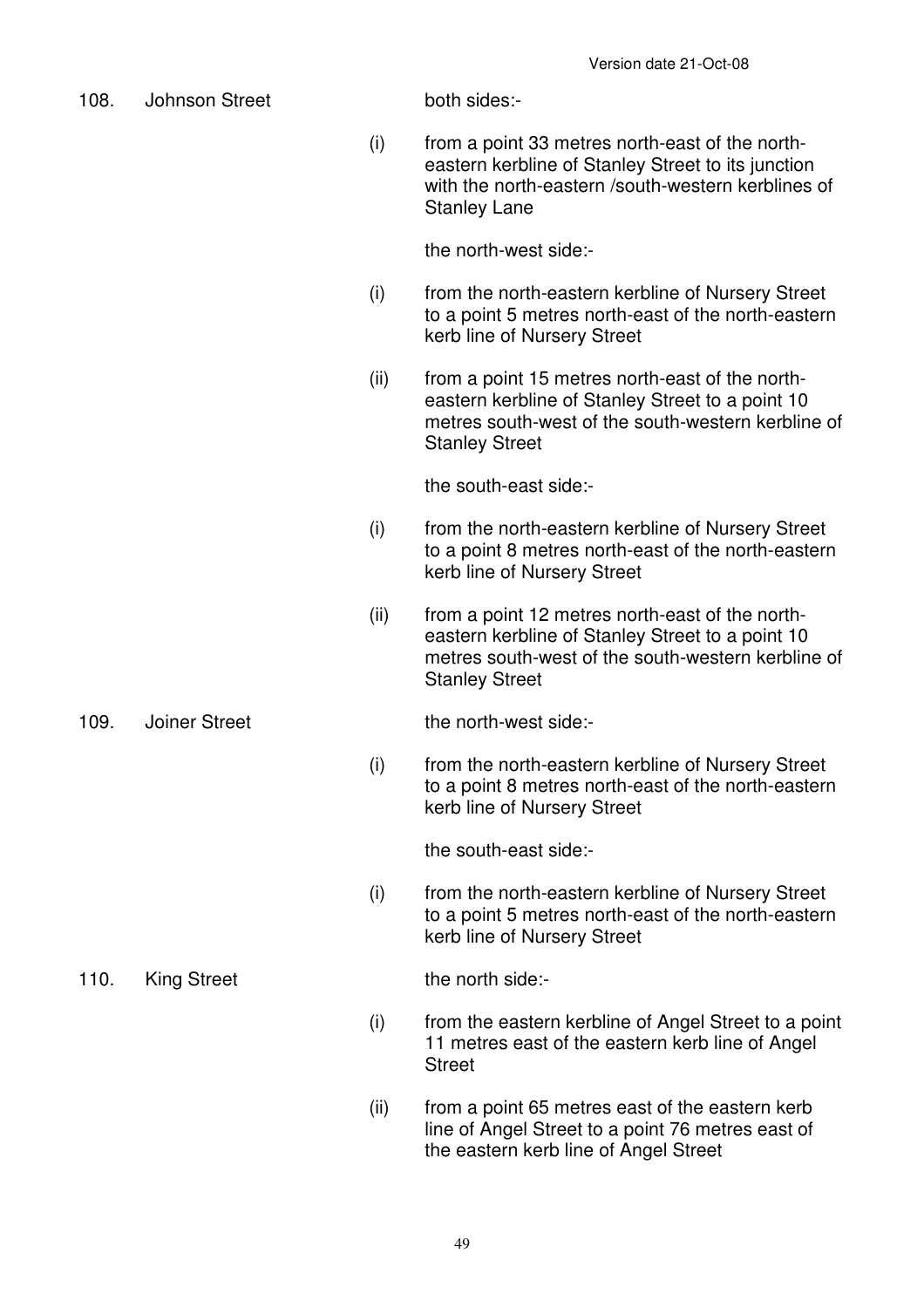(iii) from the western kerbline of Haymarket to a point 3 metres west of the western kerb line of Haymarket

the south side:-

- (i) from the western kerbline of Haymarket to a point 19 metres west of the western kerb line of Haymarket
- (ii) from the eastern kerbline of Angel Street to a point 8 metres east of the eastern kerb line of Angel Street
- 111. Lady's Bridge both sides:-
	- (i) for the whole length .
- 112. Lambert Street the north-west side:-

- (i) from the north-eastern kerbline of Scotland Street to a point 40 metres north-east of the northeastern kerb line of Scotland Street
- (ii) from a point 76 metres north-east of the northeastern kerb line of Scotland Street to the southwestern kerbline of West Bar

the south-east side:-

- (i) from the north-eastern kerbline of Scotland Street for a distance of 11 metres in a north-easterly direction
- (ii) from a point 41 metres north-east of the northeastern kerb line of Scotland Street for a distance of 36 metres in a north-easterly direction
- (iii) from the south-western kerbline of West Bar for a distance of 10 metres in a south-westerly direction

113. Leadmill Road the east side:-

- (i) from the north-western kerbline of Fornham Street for a distance of 11 metres in a northerly direction
- (ii) from a point 96 metres north of the north-western kerb line of Fornham Street to its junction with Sheaf Square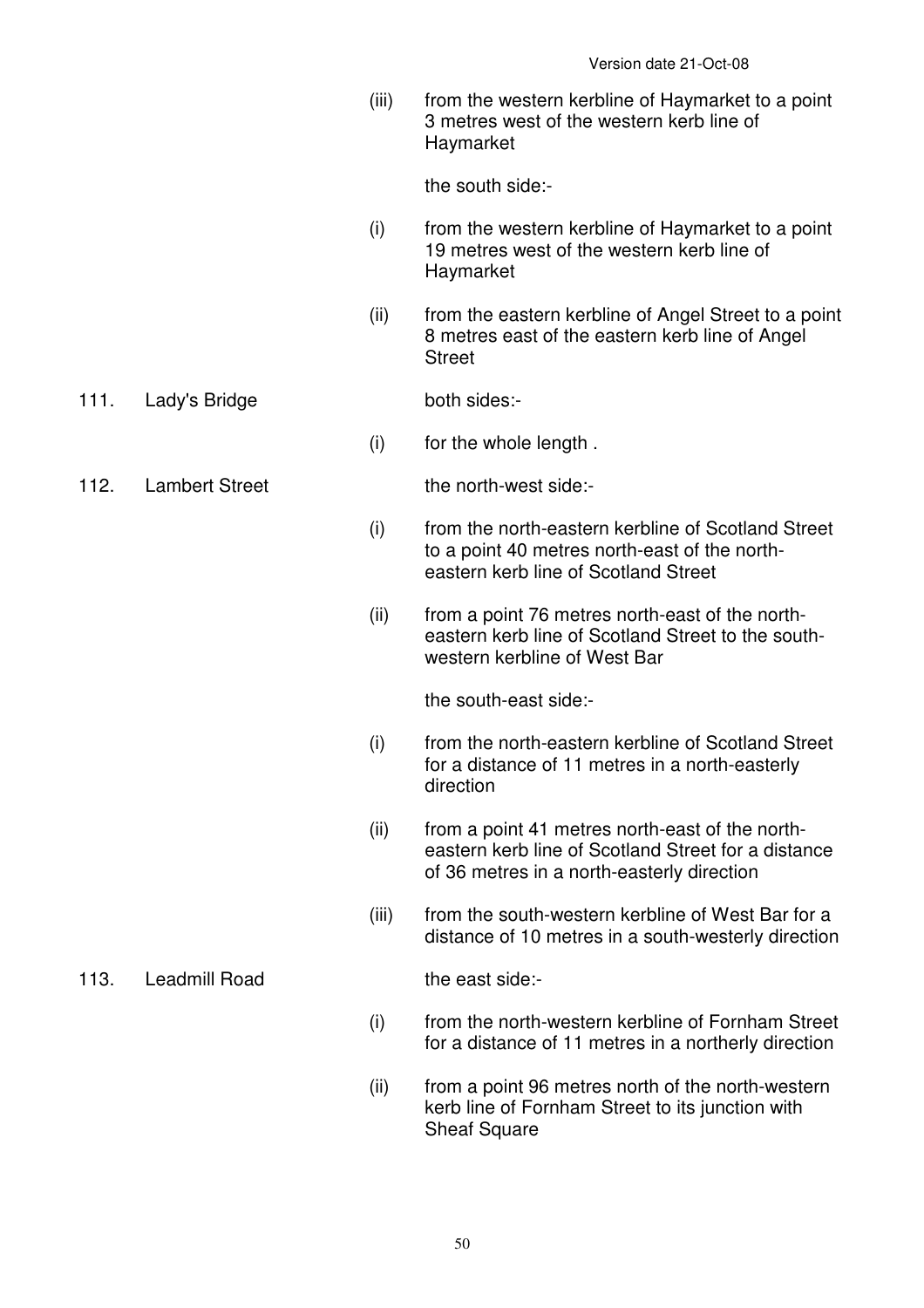the north-west side:-

 (i) between its junction with the north western kerb line of St Mary's Road and the south western kerb line of Leadmill Street

the south-east side:-

 (i) between its junction with the north western kerb line of St Mary's Road and the south eastern kerb line of Fornham Street

the west side:-

- (i) from the projected north-eastern kerbline of Leadmill Street for a distance of 22 metres in a northerly direction
- (ii) from a point 57 metres north of the projected north-eastern kerbline of Leadmill Street for a distance of 37 metres in a northerly direction
- (iii) from a point 135 metres north of the projected north-eastern kerbline of Leadmill Street for a distance of 20 metres in a northerly direction
- (iv) from a point 171 metres north of the projected north-eastern kerbline of Leadmill Street in a northerly direction to its junction with Sheaf **Square**

#### 114. Leadmill Street the north-east side:-

- (i) from the south-eastern kerbline of Shoreham Street for a distance of 21 metres in a southeasterly direction
- (ii) between a point 80 metres south east of its junction with the south eastern kerb line of Shoreham Street and its junction with the western kerb line of Leadmill Road

the south-west side:-

 (i) between its junctions with the north western kerb line of Leadmill Road and the south eastern kerb line of Shoreham Street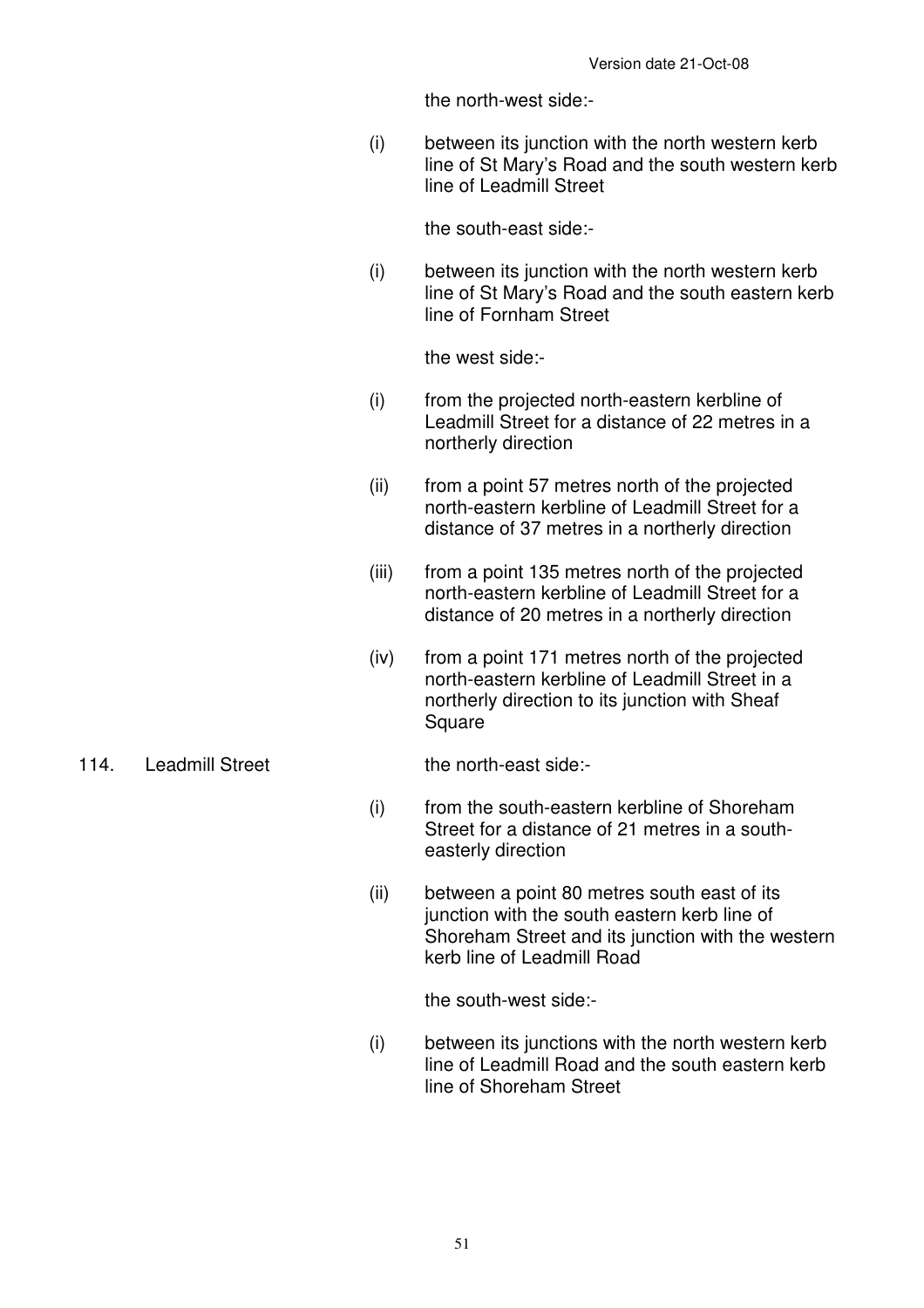115. Leavy Greave Road (east)

the north side:-

- (i) from the eastern kerbline of Upper Hanover Street for a distance of 13 metres in a south-easterly direction
- (ii) from its junction with Portobello to a point 12 metres west of a point opposite the western kerb line of Victoria Street

the south side:-

- (i) from a point 40 metres west of the western kerb line of Victoria Street to the eastern kerbline of Upper Hanover Street
- (ii) from its junction with Portobello to a point 17 metres west of the western kerb line of Victoria **Street**

116. Leavy Greave Road (west)

the north side:-

 (i) from the western kerbline of Upper Hanover Street for a distance of 19 metres in a westerly direction

the south side:-

- (i) from the north-eastern kerbline of Hounsfield Road for a distance of 10 metres in an easterly direction
- (ii) from the western kerbline of Upper Hanover Street for a distance of 17 metres in a westerly direction

117. Lee Croft the east side:-

 (i) from the north-western kerbline of Campo Lane to a point 21 metres north of the north-western kerb line of Campo Lane

the west side:-

(i) for the whole length .

118. Leopold Street the north-east side:-

(i) for the whole length .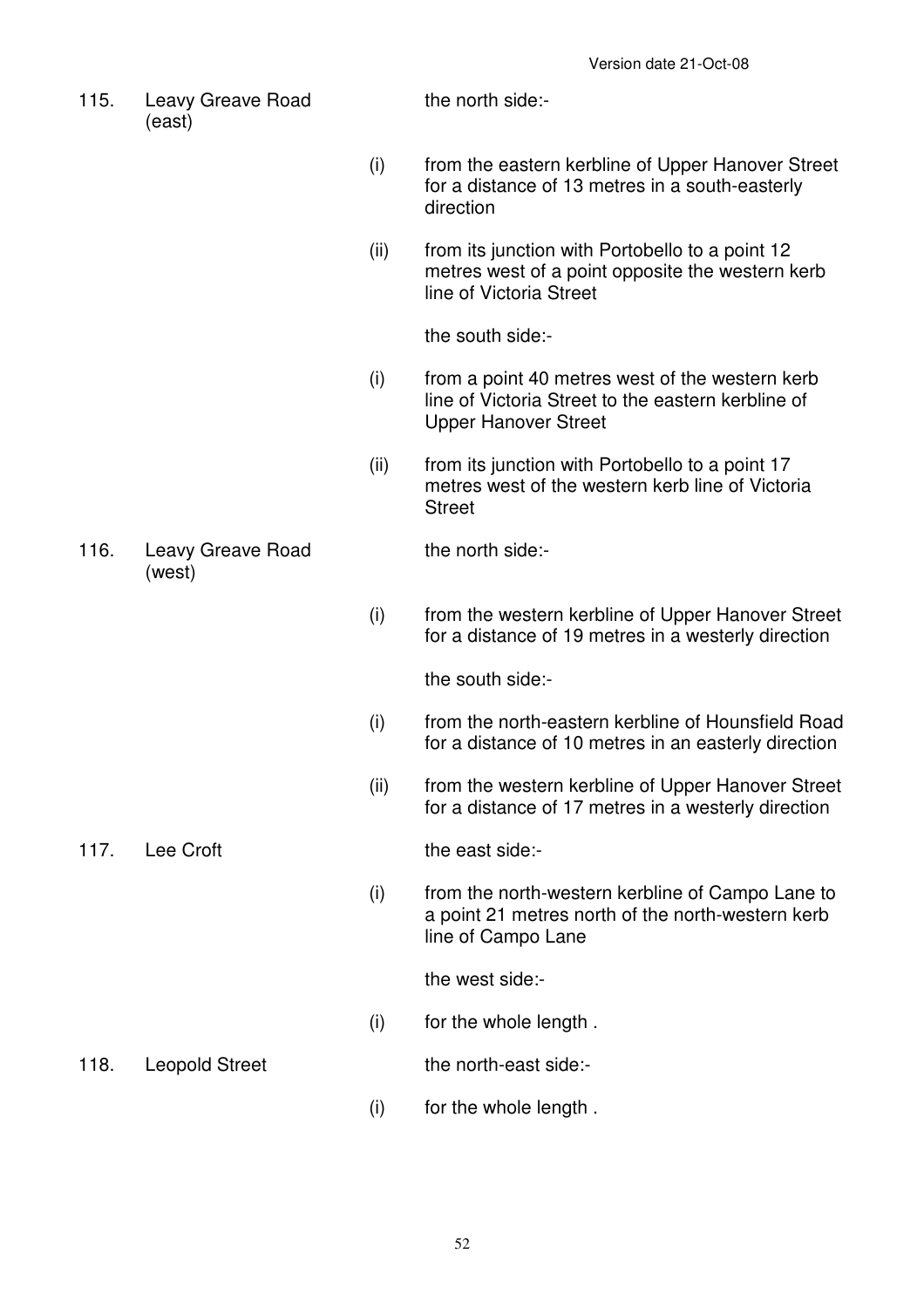the south-west side:-

- (i) from the north-eastern kerbline of Barkers Pool to a point 24 metres north-west of the north-western kerb line of Orchard Lane
- (ii) from a point 53 metres north-west of the northwestern kerb line of Orchard Lane to the southwestern kerbline of West Street

119. Love Street the north side:-

- (i) between the western kerbline of Bridge Street and a point 10 metres west of that kerbline
- 120. Mappin Street both sides:-

 (i) from the northern kerbline of West Street for a distance of 15 metres in a northerly direction

the east side:-

- (i) from a point 35 metres south-east of its junction with the south eastern kerb line of Broad Lane to a point 68 metres south-east of that kerb line.
- (ii) from a point 18 metres north-west of its junction with the northern kerb line of Portobello Street to a point 4 metres south-east of its junction with the southern kerb line of Portobello Lane
- (iii) from its junction with the south eastern kerb line of Broad Lane to a point 16 metres south-east of that kerb line.
- (iv) from a point 2 metres south-east of its junction with the south eastern kerb line of Pitt Street to a point 15 metres north-west of that kerb line.

the west side:-

- (i) from a point 3 metres south-east of its junction with the south eastern kerbline of Charlotte Lane to a point 4 metres north-west of its junction with the north western kerbline of Portobello Lane
- (ii) between a point 15 metres north west of its junction with the north western kerb line of Portobello Lane and its junction with the south eastern kerb line of Broad Lane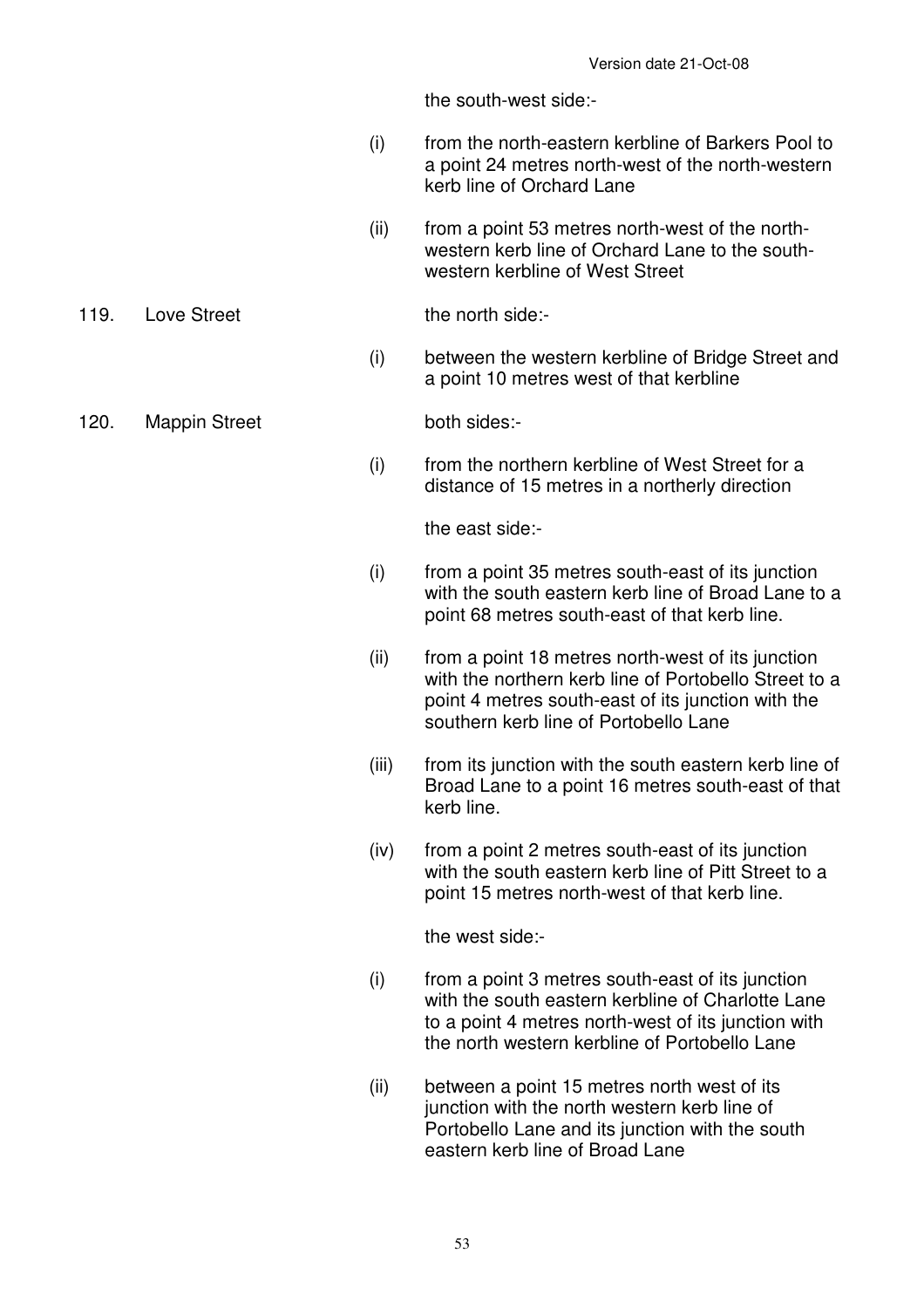- 121. Mary Street the north-west side:-
	- (i) between the north-eastern kerbline of Hereford Street and a point 10 metres north-east of that kerbline
- 122. Matilda Lane the south-west side:-
	- (i) from the south-eastern kerbline of Shoreham Street for a distance of 5 metres in a southeasterly direction

123. Matilda Street the north-east side:-

- (i) from a point 8 metres north-west of the northwestern kerb line of Eyre Lane to a point 22 metres south-east of the south-eastern kerb line of Eyre Lane
- (ii) from the south-eastern kerbline of The Moor to a point 10 metres south-east of the south-eastern kerb line of The Moor
- (iii) from the north-western kerbline of Eyre Street to a point 32 metres south-east of the south-eastern kerb line of Matilda Way
- (iv) from a point 20 metres south-east of the southeastern kerb line of Eyre Street to a point 40 metres south-east of the south-eastern kerb line of Eyre Street
- (v) between a point 36 metres south east of the south eastern kerb line of Arundel Street and its junction with the north western kerb line of Leadmill Road
- (vi) from a point 6 metres north-west of the northwestern kerbline of Matilda Way to a point 8 metres south-east of the south-eastern kerbline of Matilda Way

the south-west side:-

- (i) from a point 21 metres north-west of the northwestern kerb line of Shoreham Street in a southeasterly direction to a point 92 metres north-west of the north-western kerb line of Leadmill Road
- (ii) from the north-western kerbline of Leadmill Road for a distance of 16 metres in a north-westerly direction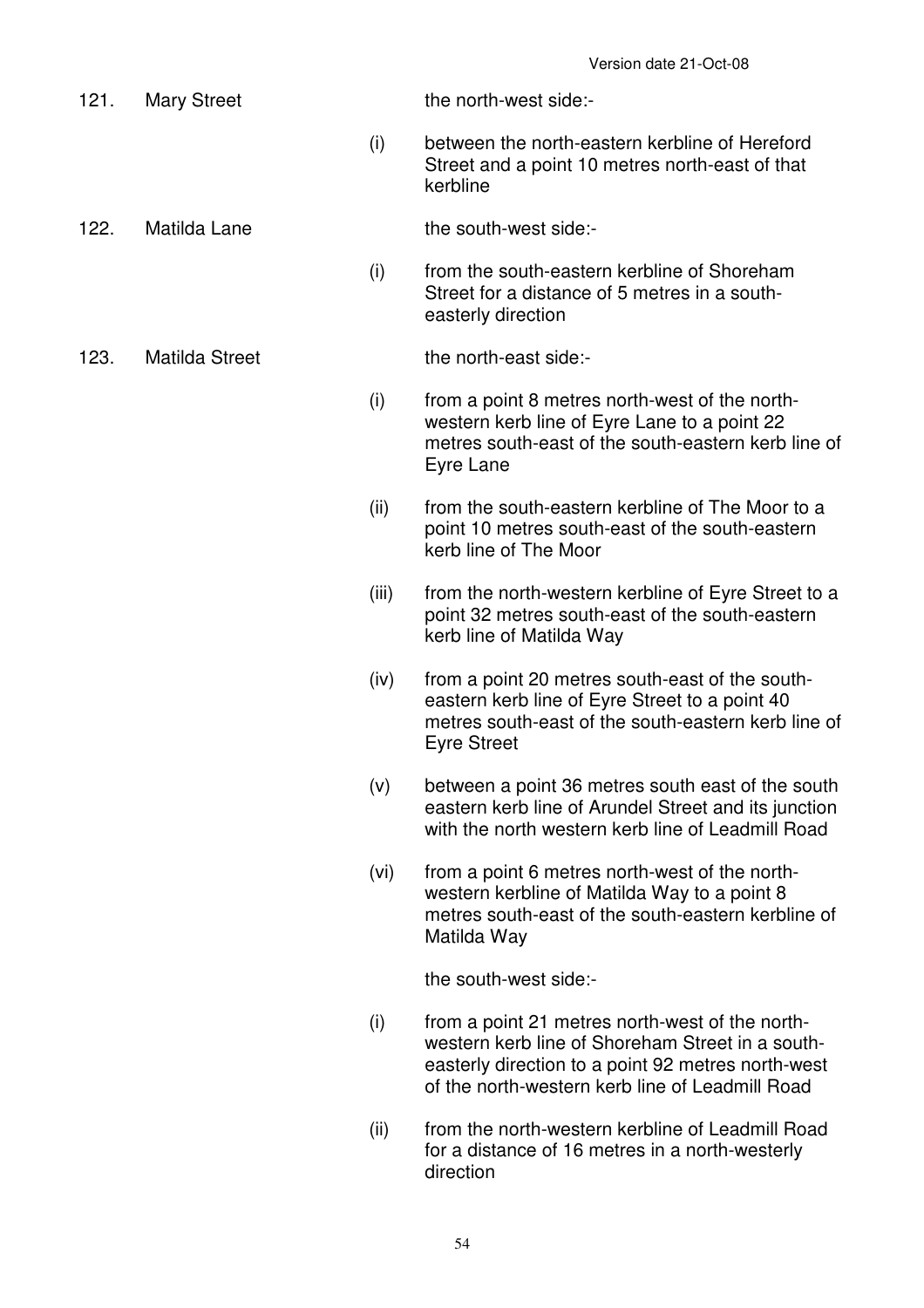- (iii) between a point 36 metres south east of the south eastern kerb line of Arundel Street and its junction with the north western kerb line of Leadmill Road
- (iv) from the south-eastern kerbline of The Moor to a point 8 metres south east of the south eastern kerb line of Earl Way
- $(v)$  from the north western kerb line of Eyre Street to a point 18 metres north west of its junction with the north western kerb line of Eyre Street

124. Matilda Way the north-west side:-

- (i) between the south western kerb line of Furnival Gate to a point 41 metres north east of the north eastern kerb line of Matilda Street
- (ii) from the north-eastern kerbline of Matilda Street to a point 6 metres north-east of the north-eastern kerb line of Matilda Street

the south-east side:-

- (i) for the whole length .
- 125. Meetinghouse Lane both sides:-
- 126. Millsands both sides:-

(i) for the whole length .

(i) for the whole length .

127. Milton Street both sides:

- (i) from the south-western kerbline of Fitzwilliam Street for a distance of 10 metres in a southwesterly direction
- (ii) from a point 10 metres north-east of the northeastern kerb line of Thomas Street to a point 10 metres south-west of the south-western kerb line of Thomas Street

the north-west side:-

 (i) from a point 20 metres north-east of the northeastern kerb line of Headford Street to a point 12 metres south-west of the south-western kerb line of Headford Street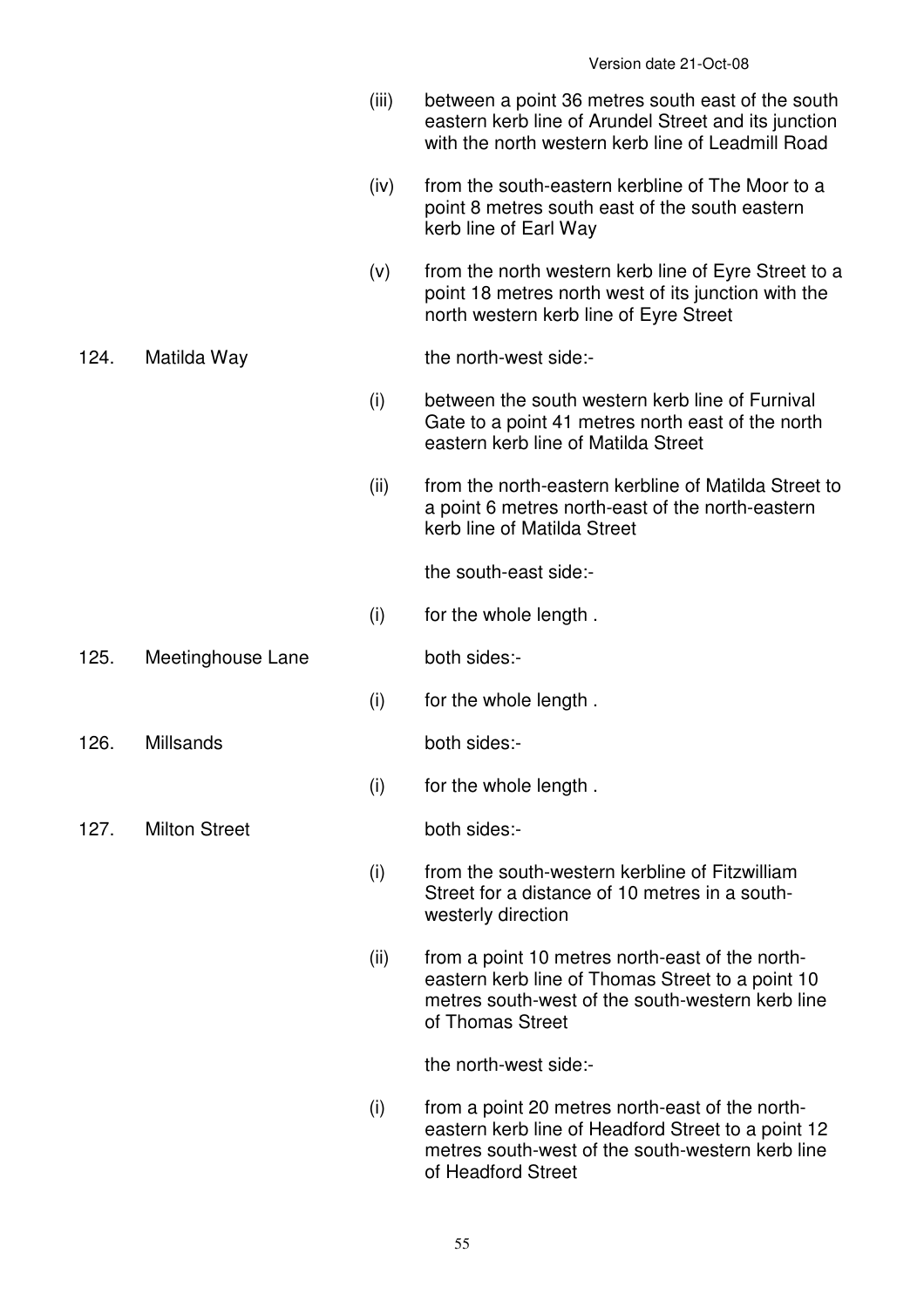|      |                        | (ii)  | from the north-eastern kerbline of Hanover Way to<br>a point 5 metres north-east of the north-eastern<br>kerb line of Evans Street                                              |
|------|------------------------|-------|---------------------------------------------------------------------------------------------------------------------------------------------------------------------------------|
|      |                        | (iii) | from the north-eastern kerbline of Bowdon Street<br>to the south-western kerbline of Trafalgar Street                                                                           |
|      |                        | (iv)  | from the north-eastern kerbline of Fitzwilliam<br>Street to a point 15 metres north-east of the north-<br>eastern kerb line of Fitzwilliam Street                               |
|      |                        |       | the south-east side:-                                                                                                                                                           |
|      |                        | (i)   | from a point 10 metres north-east of the north-<br>eastern kerb line of Headford Street to a point 10<br>metres south-west of the south-western kerb line<br>of Headford Street |
|      |                        | (ii)  | from the north-eastern kerbline of Hanover Way<br>for a distance of 27 metres in a north-easterly<br>direction                                                                  |
|      |                        | (iii) | from the north-eastern kerbline of Fitzwilliam<br>Street to a point 11 metres north-east of the north-<br>eastern kerb line of Fitzwilliam Street                               |
| 128. | <b>Moore Street</b>    |       | the north-west side:-                                                                                                                                                           |
|      |                        | (i)   | from the south-western kerbline of Fitzwilliam<br>Street to its junction with Hanover Way                                                                                       |
|      |                        |       | the south-east side:-                                                                                                                                                           |
|      |                        | (i)   | for the whole length.                                                                                                                                                           |
| 129. | <b>Mortimer Street</b> |       | the east side:-                                                                                                                                                                 |
|      |                        | (i)   | between the south-western kerbline of Leadmill<br>Street and a point 8 metres south of that kerbline                                                                            |
|      |                        |       | the west side:-                                                                                                                                                                 |
|      |                        | (i)   | between the south-western kerbline of Leadmill<br>Street and a point 5 metres south of that kerbline                                                                            |
| 130. | <b>Mulberry Street</b> |       |                                                                                                                                                                                 |
|      |                        | (i)   | the whole of the northern termination.                                                                                                                                          |
|      |                        |       | both sides:-                                                                                                                                                                    |
|      |                        | (i)   | the link road to George Street.                                                                                                                                                 |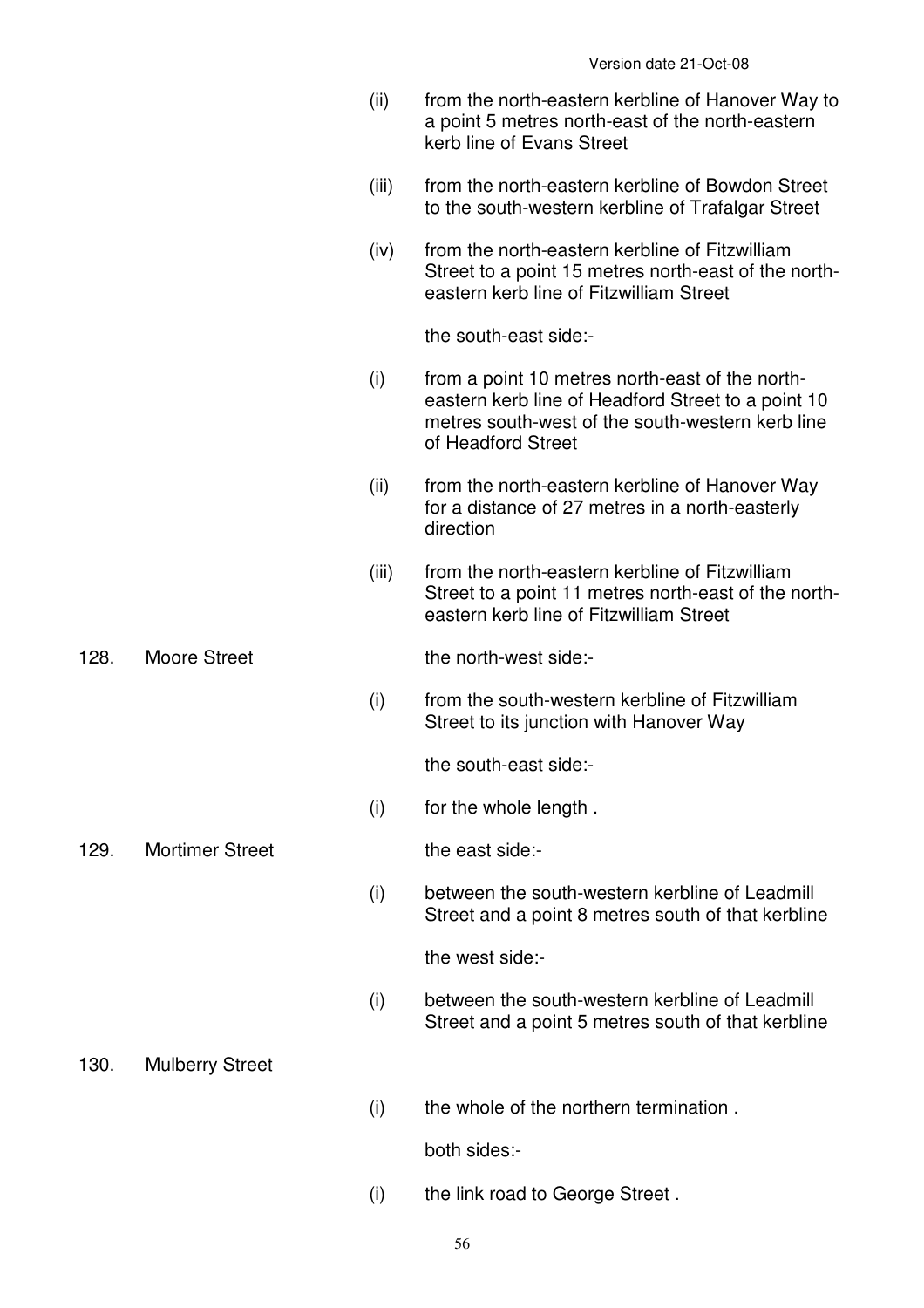the north-east side:-

- (i) from its junction with the northern kerbline of Norfolk Street for a distance of 53 metres in a northerly direction
- (ii) from its northern termination for a distance of 5 metres in a southerly direction

the south-west side:-

- (i) from its junction with the northern kerbline of Norfolk Street for a distance of 15 metres in a northerly direction
- (ii) from a point 33 metres north of its junction with the northern kerbline of Norfolk Street for a distance of 6 metres in a northerly direction
- (iii) from a point 5 metres south of its junction with the southern kerbline of the link road to George Street to its northern termination

131. Newcastle Street both sides:-

 (i) from the southern kerbline of Broad Lane for a distance of 15 metres in a southerly direction

the east side:-

- (i) from the northern kerbline of Portobello Street to a point 21 metres north of the northern kerb line of Portobello Street
- (ii) from a point 44 metres north of the northern kerb line of Portobello Street for a distance of 14 metres in a northerly direction
- (iii) from a point 69 metres north of the northern kerb line of Portobello Street for a distance of 6 metres in a northerly direction
- (iv) from a point 86 metres north of the northern kerb line of Portobello Street for a distance of 8 metres in a northerly direction

the west side:-

 (i) from a point 99 metres north of the northern kerb line of Portobello Street to a point 52 metres south of the southern kerb line of Broad Lane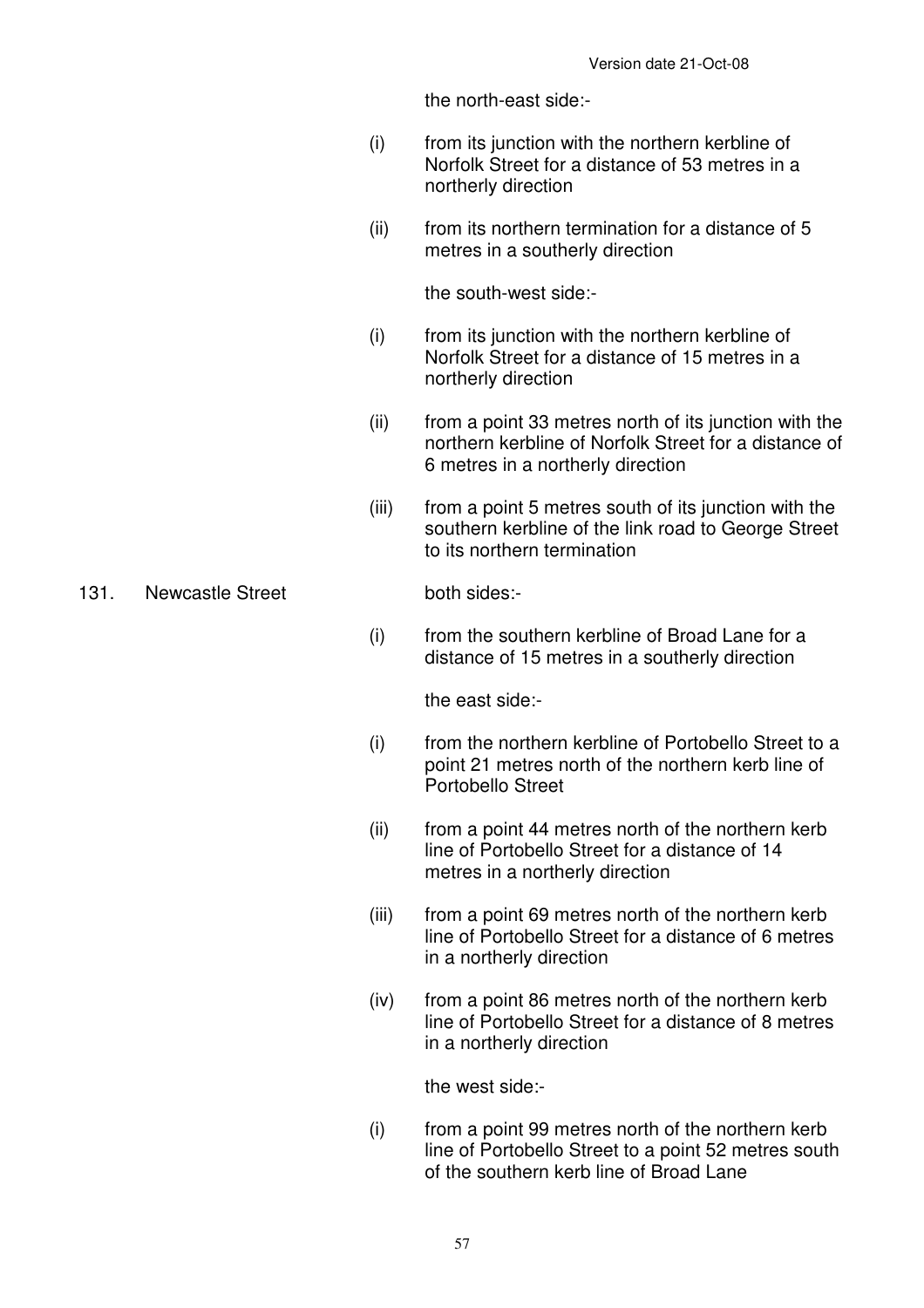(ii) from the northern kerbline of Portobello Street for a distance of 11 metres in a northerly direction

132. Norfolk Lane both sides:-

 (i) from the north-eastern kerbline of Charles Street to a point 3 metres north-east of the north-eastern kerb line of Charles Street

133. Norfolk Row both sides:-

(i) for the whole length .

134. Norfolk Street both sides:-

 (i) the whole of the Norfolk Street cul-de-sac from its junction with the south western kerb line of Surrey Street to its south western termination

the north-west side:-

- (i) from the north-eastern kerbline of Charles Street to a point 6 metres north-east of the north-eastern kerbline of Charles Street
- (ii) from its junction with the north-eastern kerbline of Surrey Street to a point 28 metres south-west of its junction with the south-western kerbline of George Street
- (iii) from a point 5 metres south-west of its junction with the south-western kerbline of George Street to its junction with the western kerbline of Arundel **Gate**

the south side:-

 (i) from its junction with the western kerbline of Arundel Gate for a distance of 22 metres in a westerly direction

the south-east side:-

- (i) from the north-eastern kerbline of Charles Street to a point 62 metres north-east of the northeastern kerb line of Charles Street
- (ii) from its junction with the north-eastern kerbline of Surrey Street for a distance of 8 metres in a northeasterly direction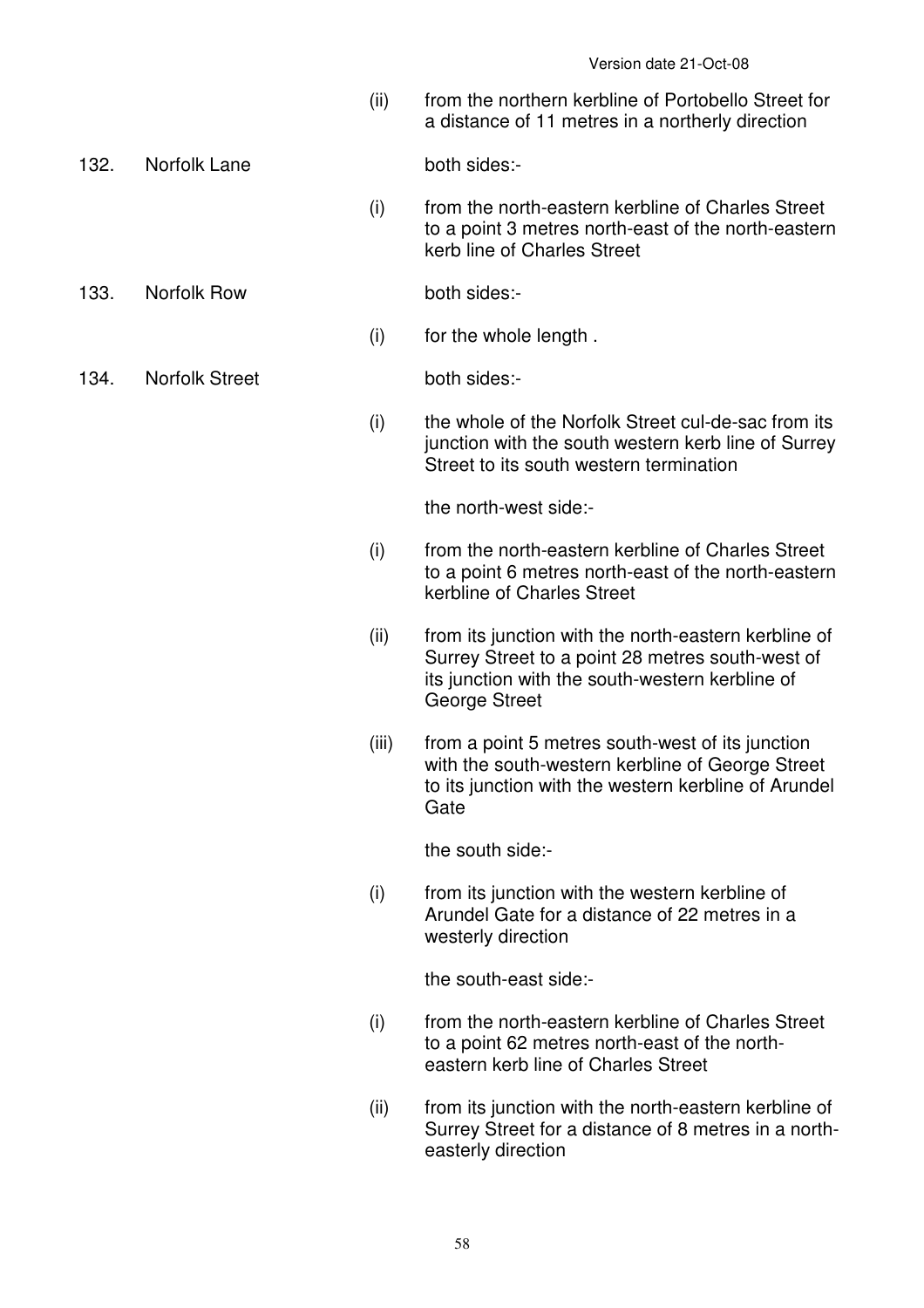- (iii) from a point 35 metres north-east of its junction with the north-eastern kerbline of Surrey Street for a distance of 5 metres in a north-easterly direction
- (iv) from a point 67 metres north-east of its junction with the north-eastern kerbline of Surrey Street for a distance of 20 metres in a north-easterly direction
- (v) from a point 125 metres north-east of its junction with the north-eastern kerbline of Surrey Street for a distance of 35 metres in a north-easterly direction

# 135. North Church Street the east side:-

(i) for the whole length .

the west side:-

- (i) from the northern kerbline of Campo Lane to a point 6 metres north of the northern kerb line of Campo Lane
- (ii) from the southern kerbline of West Bar to a point 5 metres south of the southern kerb line of West Bar
- 136. Nursery Lane both sides:-

 (i) between its junction with Johnson Street and its junction with Spitalfields

137. Nursery Street the north-east side:-

- (i) from the western kerbline of Wicker to the southeastern kerbline of Wicker Lane
- (ii) between a point 5 metres north-west of the northern kerbline of Spitalfields to a point 3 metres south-east of the south-eastern kerbline of Joiner **Street**

the south-west side:-

 (i) from the north-western kerbline of Lady's Bridge to the north-western building line of Johnson Street

138. Orange Street the east side:-

 (i) from the northern kerbline of West Street for a distance of 22 metres in a northerly direction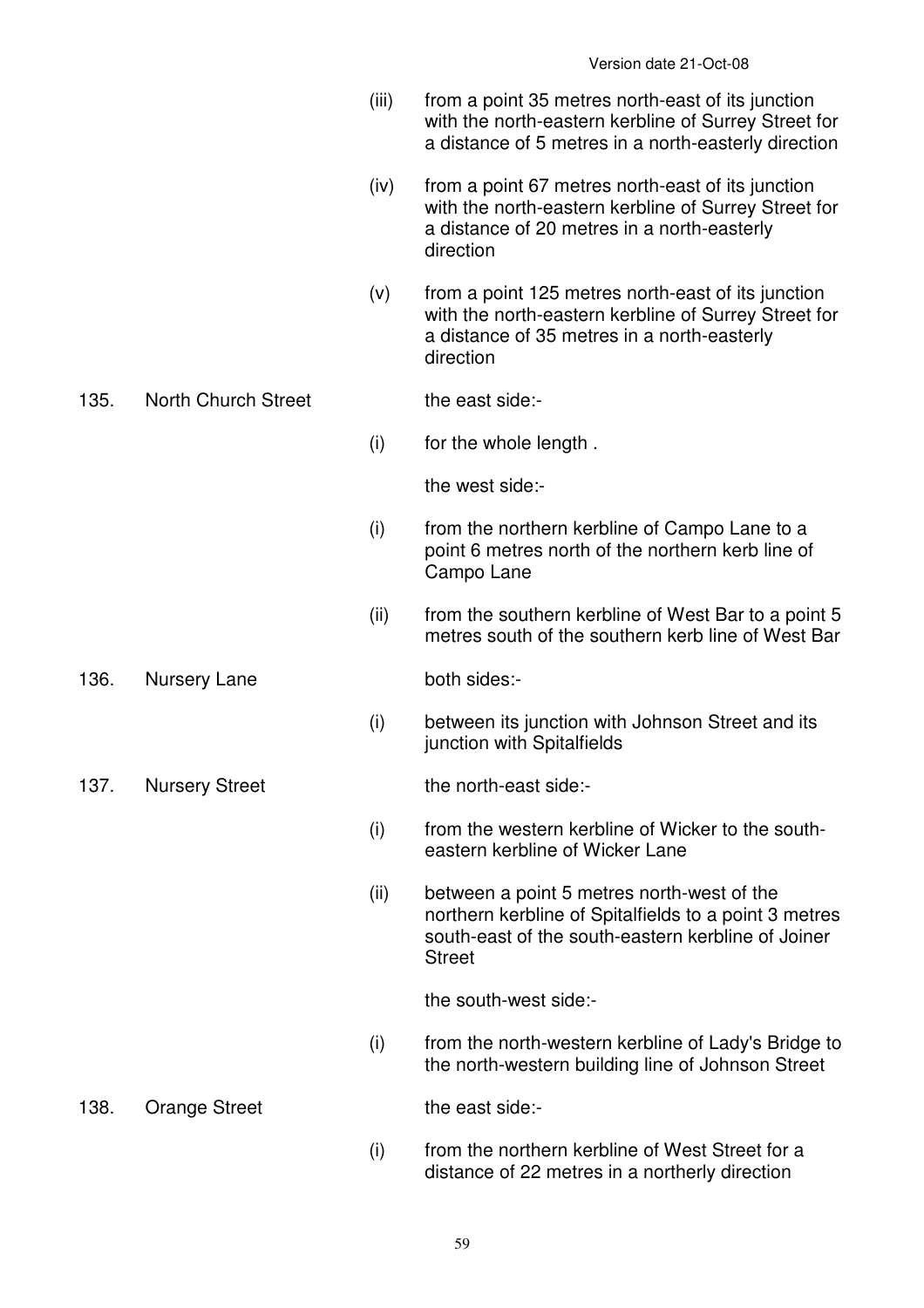- (ii) between the southern kerbline of Portobello Street and a point 10 metres south of that kerbline
- (iii) between a point 10 metres north of the northern kerbline of Holland Street and a point 6 metres south of the southern kerbline of Holland Street

the west side:-

(i) for the whole length .

139. Orchard Lane both sides:-

 (i) from the south-western kerbline of Leopold Street to a point 55 metres south-west of the southwestern kerb line of Leopold Street, including the western termination.

the north side:-

- (i) from the eastern kerbline of Holly Street to a point 8 metres east of the eastern kerb line of Holly **Street**
- (ii) from a point 25 metres east of the eastern kerb line of Holly Street to the eastern kerbline of Balm Green

the south & south-west side:-

- (i) at the rear of the City Hall .
- 140. Orchard Street both sides:-
	- (i) for the whole length .

141. Paradise Lane both sides:-

- 
- (i) from the western kerbline of Paradise Street to a point 2 metres west of the western kerb line of Paradise Street
- 142. Paradise Square both sides:-

- (i) from the western kerbline of Paradise Street to a point 2 metres west of the western kerb line of Paradise Street
- 143. Paradise Street the east side:-
	- (i) from the north-western kerbline of Campo Lane to the southern kerbline of Queen Street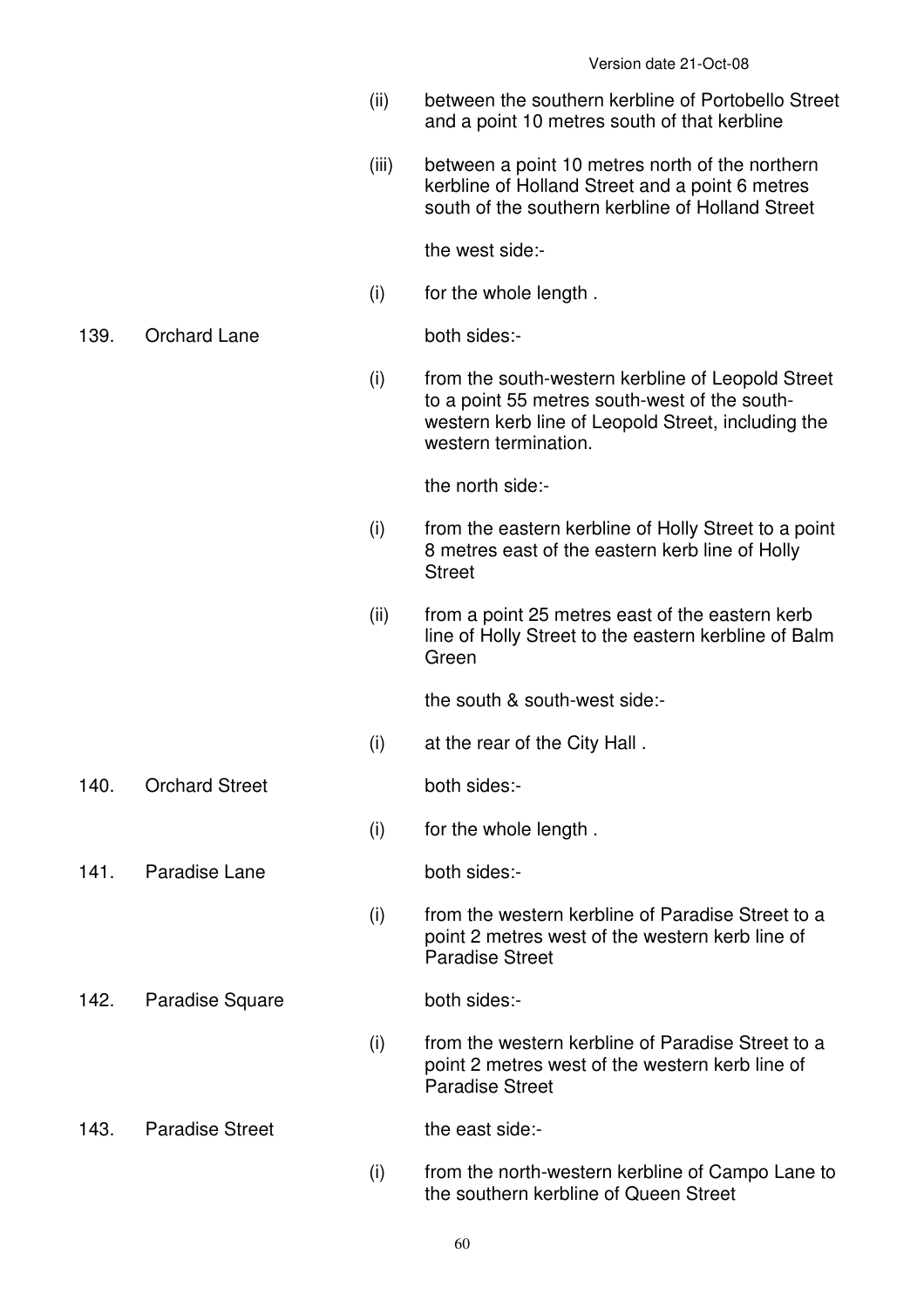(ii) from the southern kerbline of West Bar to a point 5 metres south of the southern kerb line of West Bar

the west side:-

(i) for the whole length .

144. Park Square both sides:-

(i) for the whole length .

145. Paternoster Row the north-west side:-

(i) for the whole length .

the south-east side:-

- (i) between the Sheaf Street Roundabout and a point 30 metres south-west of the projected southwestern kerbline of the Egress Road from the Science Park Car Park on the north-east side of the Hub
- (ii) between a point 40 metres south-west of the projected south-western kerbline of the Egress Road from the Science Park Car Park on the north-east side of the Hub and the south-western extent of Paternoster Road

#### 146. Pinfold Street the north-west side:-

- (i) from the western kerbline of Townhead Street to a point 19 metres north-east of the northern kerb line of Bells Square
- (ii) from a point 2 metres north-east of the northern kerb line of Bells Square to a point 15 metres south-west of the southern kerb line of Bells **Square**

the south-east side:-

(i) for the whole length .

147. Pinstone Street both sides:-

(i) for the whole length .

148. Pitt Close both sides:-

 (i) from the southern kerbline of Pitt Street for a distance of 5 metres in a southerly direction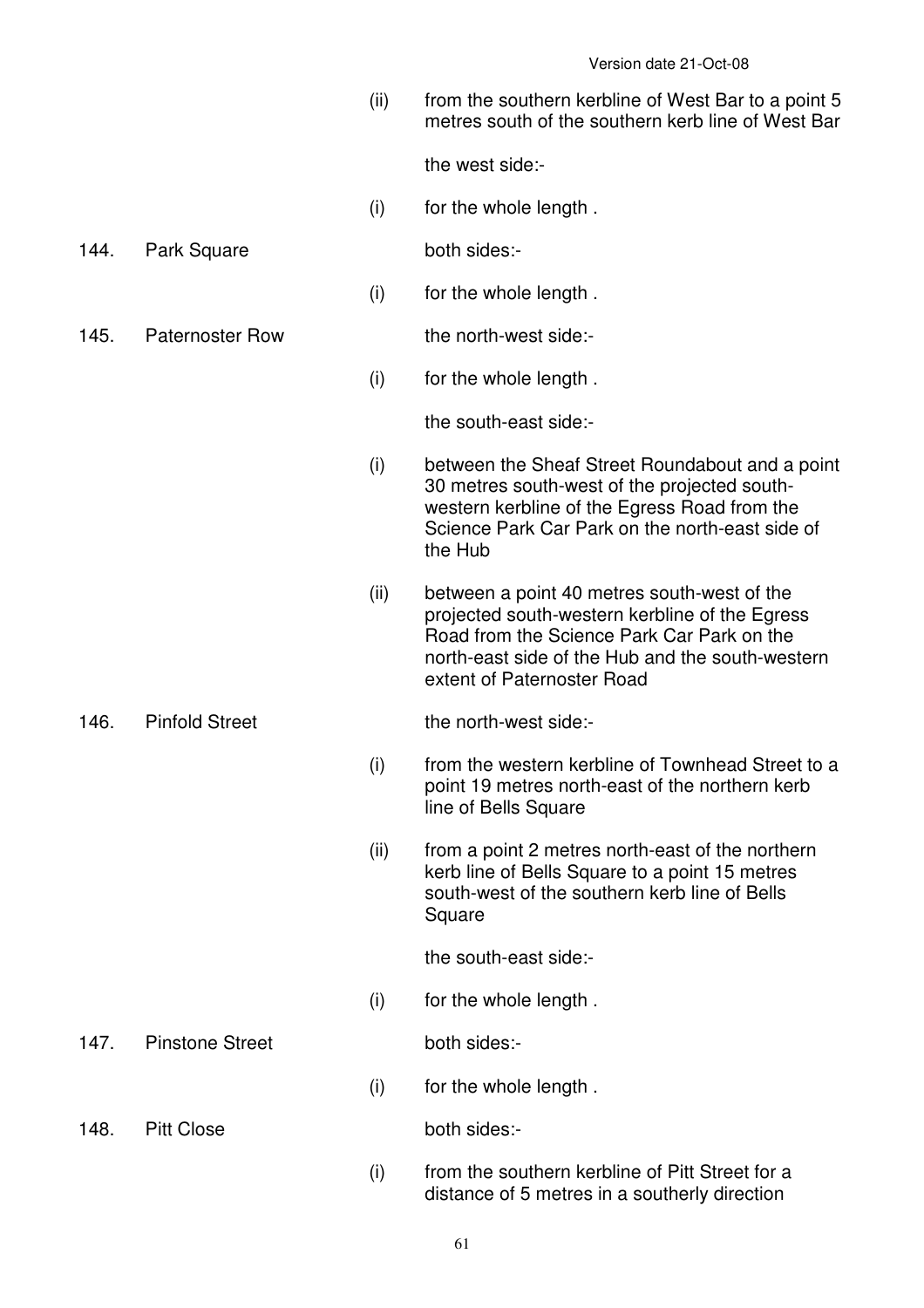| 149. | <b>Pitt Lane</b>   |      | both sides:-                                                                                                                                                                           |
|------|--------------------|------|----------------------------------------------------------------------------------------------------------------------------------------------------------------------------------------|
|      |                    | (i)  | for the whole length.                                                                                                                                                                  |
| 150. | <b>Pitt Street</b> |      | the north side:-                                                                                                                                                                       |
|      |                    | (i)  | from the eastern kerbline of Regent Street for a<br>distance of 21 metres in an easterly direction                                                                                     |
|      |                    | (ii) | from the eastern kerbline of Mappin Street to the<br>western kerbline of Congress Street                                                                                               |
|      |                    |      | the south side:-                                                                                                                                                                       |
|      |                    | (i)  | from the eastern kerbline of Regent Street to the<br>western kerbline of Portland Lane                                                                                                 |
|      |                    | (ii) | from the eastern kerbline of Congress Street to a<br>point 15 metres east of the eastern kerb line of<br><b>Mappin Street</b>                                                          |
| 151. | Plum Lane          |      | both sides:-                                                                                                                                                                           |
|      |                    | (i)  | from a point 10 metres south-east of the south-<br>eastern kerbline of Shalesmoor (Inner Relief<br>Road) and its junction with the south-western<br>kerbline of Bridge Street          |
| 152. | <b>Plum Street</b> |      |                                                                                                                                                                                        |
|      |                    | (i)  | the whole of its north-eastern termination.                                                                                                                                            |
|      |                    |      | the north-west side:-                                                                                                                                                                  |
|      |                    | (i)  | from a point 10 metres north-east of the south-<br>eastern kerbline of Corporation Street to its north-<br>eastern termination                                                         |
|      |                    |      | the south-east side:-                                                                                                                                                                  |
|      |                    | (i)  | from a point 10 metres north-east of the south-<br>eastern kerbline of Corporation Street to its north-<br>eastern termination including the whole of the<br>south-eastern termination |
| 153. | Pond Hill          |      | the north side:-                                                                                                                                                                       |
|      |                    |      |                                                                                                                                                                                        |

(i) for the whole length .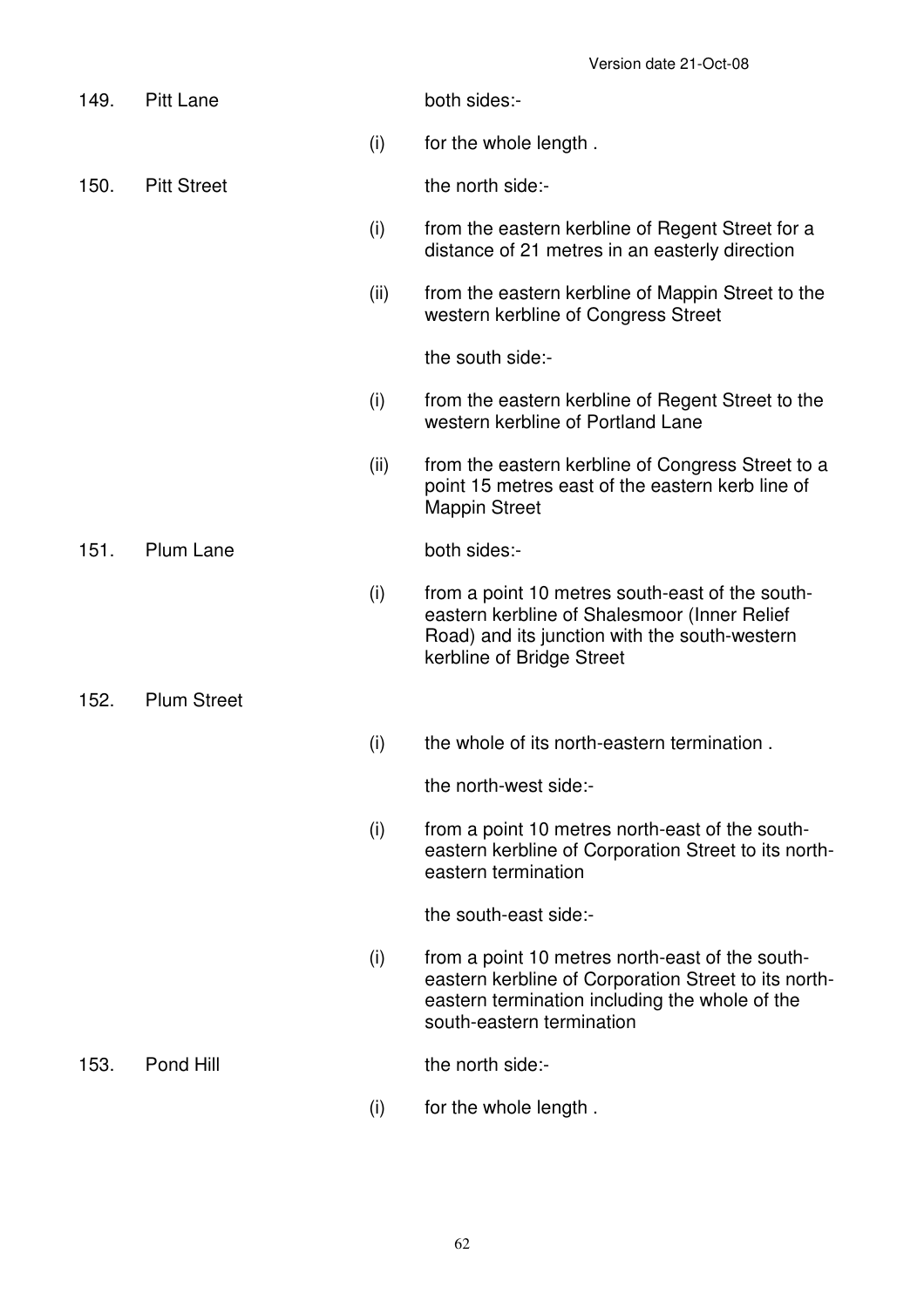the south side:-

- (i) between its junction with the western kerb line of Sheaf Street and a point 95 metres west of that kerb line
- (ii) between its junction with Pond Street and a point 126 metres west of its junction with the western kerb line of Sheaf Street

# 154. Pond Street the east & south-east side:-

 (i) from its junction with Sheaf Square to a point 25 metres south-west of the tangential projection of its junction with the southern kerbline of Bakers Hill

the north-west side:-

 (i) from a point 29 metres south-west of its junction with the southern kerbline of Bakers Hill to a point 43 metres south-west of that kerbline

the west & north-west side:-

- (i) from its junction with Sheaf Square to a point 123 metres south-west of its junction with the southern kerbline of Bakers Hill
- 155. Pool Square both sides:-
	- (i) for the whole length .

156. Portland Lane the east side:-

(i) for the whole length .

the west side:-

 (i) from the northern kerbline of West Street for a distance of 35 metres in a northerly direction

157. Portobello the north side:-

- (i) from the western kerbline of Mappin Street for a distance of 15 metres in a westerly direction
- (ii) between its junctions with the south western kerb line of Mappin Street and the eastern kerb line of Victoria Street.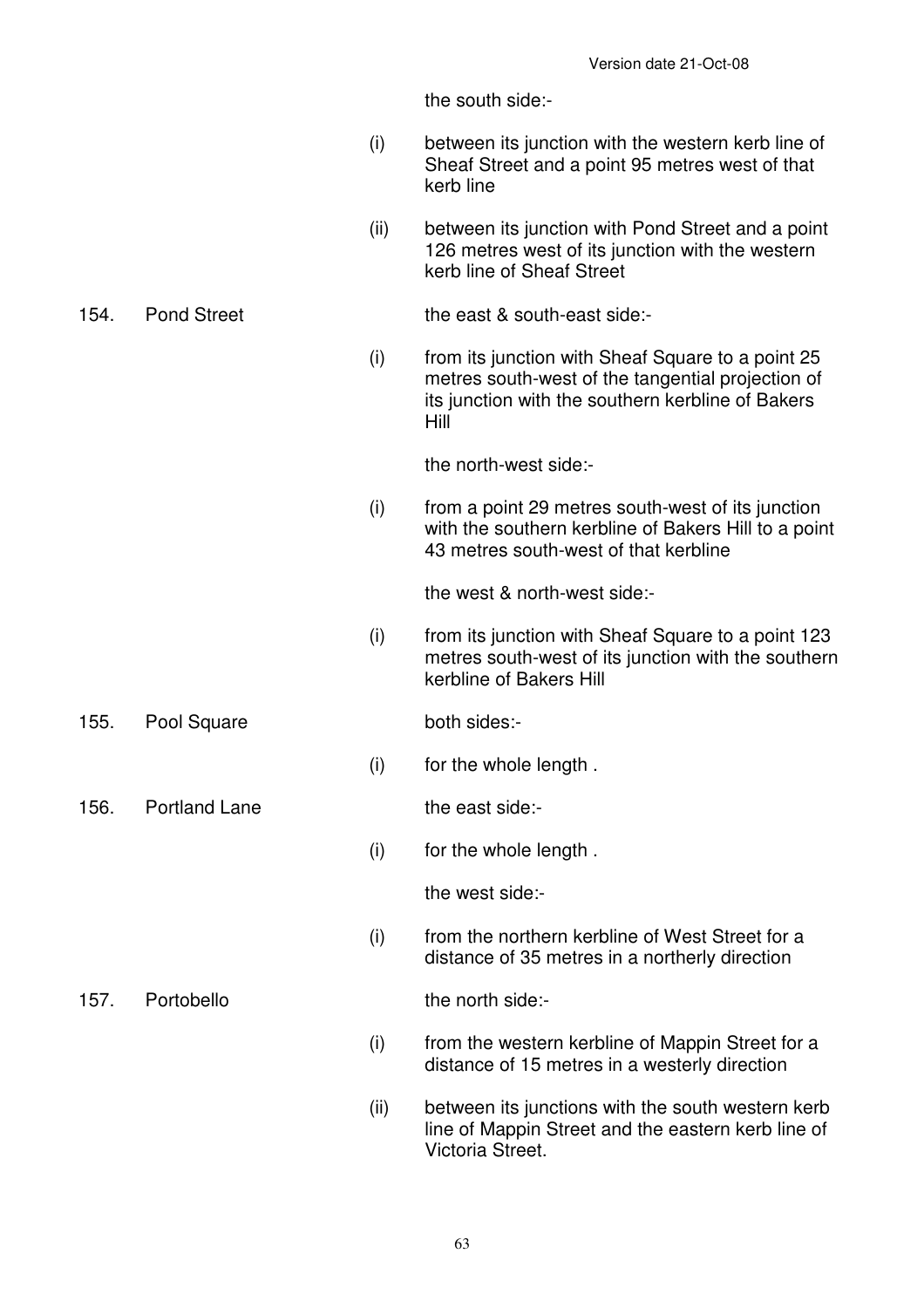the south side:-

- (i) between its junctions with the south western kerb line of Mappin Street and the eastern kerb line of Regent Terrace
- 158. Portobello Lane both sides:-
	- (i) for the whole length .
- 159. Portobello Street the north side:-

(i) for the whole length .

the south side:-

- (i) from the western kerbline of Rockingham Street to a point 5 metres west of the western kerb line of Rockingham Street
- (ii) from the eastern kerbline of Mappin Street to a point 5 metres east of the eastern kerb line of Mappin Street
- (iii) from the western kerbline of Congress Street to a point 22 metres east of the eastern kerb line of Mappin Street

160. Queen Street the north side:-

- (i) from the south-eastern kerbline of West Bar Green to the western kerbline of Paradise Street
- (ii) from a point 35 metres east of the eastern kerb line of Paradise Street to a point 5 metres east of the eastern kerb line of North Church Street
- (iii) between the western kerbline of New Street and a point 7 metres west of that kerbline

the south side:-

- (i) from the south-eastern kerbline of West Bar Green to a point 17 metres west of the western kerb line of Silver Street
- (ii) from its junction with Bank Street to the eastern kerbline of North Church Street
- (iii) between a point 9 metres west of the western kerbline of Paradise Street and a point 5 metres east of the eastern kerbline of Paradise Street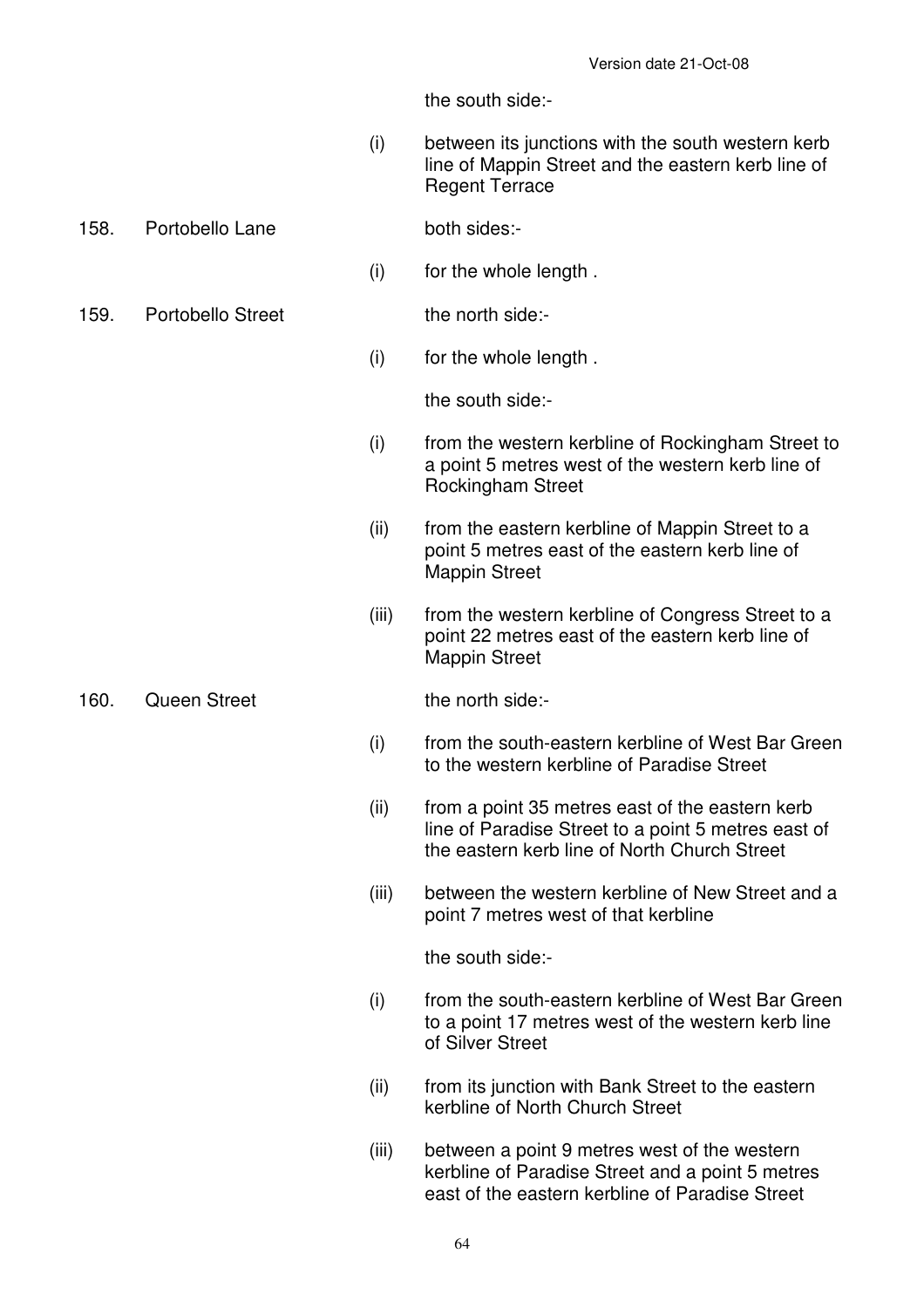| 161. | <b>Red Hill</b>       |       | both sides:-                                                                                                                                    |
|------|-----------------------|-------|-------------------------------------------------------------------------------------------------------------------------------------------------|
|      |                       | (i)   | for the whole length.                                                                                                                           |
| 162. | <b>Regent Street</b>  |       | the east side:-                                                                                                                                 |
|      |                       | (i)   | for the whole length.                                                                                                                           |
|      |                       |       | the west side:-                                                                                                                                 |
|      |                       | (i)   | from the southern kerbline of Portobello for a<br>distance of 12 metres in a southerly direction                                                |
|      |                       | (ii)  | from the northern kerbline of Glossop Road for a<br>distance of 30 metres in a northerly direction                                              |
|      |                       | (iii) | from a point 55 metres south of its junction with<br>the southern kerb line of Portobello to a point 69<br>metres south of that kerb line.      |
| 163. | <b>Regent Terrace</b> |       | both sides:-                                                                                                                                    |
|      |                       | (i)   | for the whole length.                                                                                                                           |
| 164. | Rockingham Close      |       | the north-west side:-                                                                                                                           |
|      |                       | (i)   | from the south-western kerbline of Rockingham<br>Gate to a point 25 metres south-west of the south-<br>western kerb line of Rockingham Gate     |
|      |                       |       | the south-east side:-                                                                                                                           |
|      |                       | (i)   | for the whole length.                                                                                                                           |
| 165. | Rockingham Gate       |       | both sides:-                                                                                                                                    |
|      |                       | (i)   | from a point 11 metres south-east of the south-<br>eastern kerb line of Rockingham Close to and<br>including the termination of Rockingham Gate |
|      |                       |       | the north-east side:-                                                                                                                           |
|      |                       | (i)   | from the south-eastern kerbline of Charter Row to<br>a point 7 metres south-east of the south-eastern<br>kerb line of Charter Row               |
|      |                       |       | the south-west side:-                                                                                                                           |
|      |                       | (i)   | from the south-eastern kerbline of Charter Row to<br>a point 9 metres south-east of the south-eastern<br>kerb line of Charter Row               |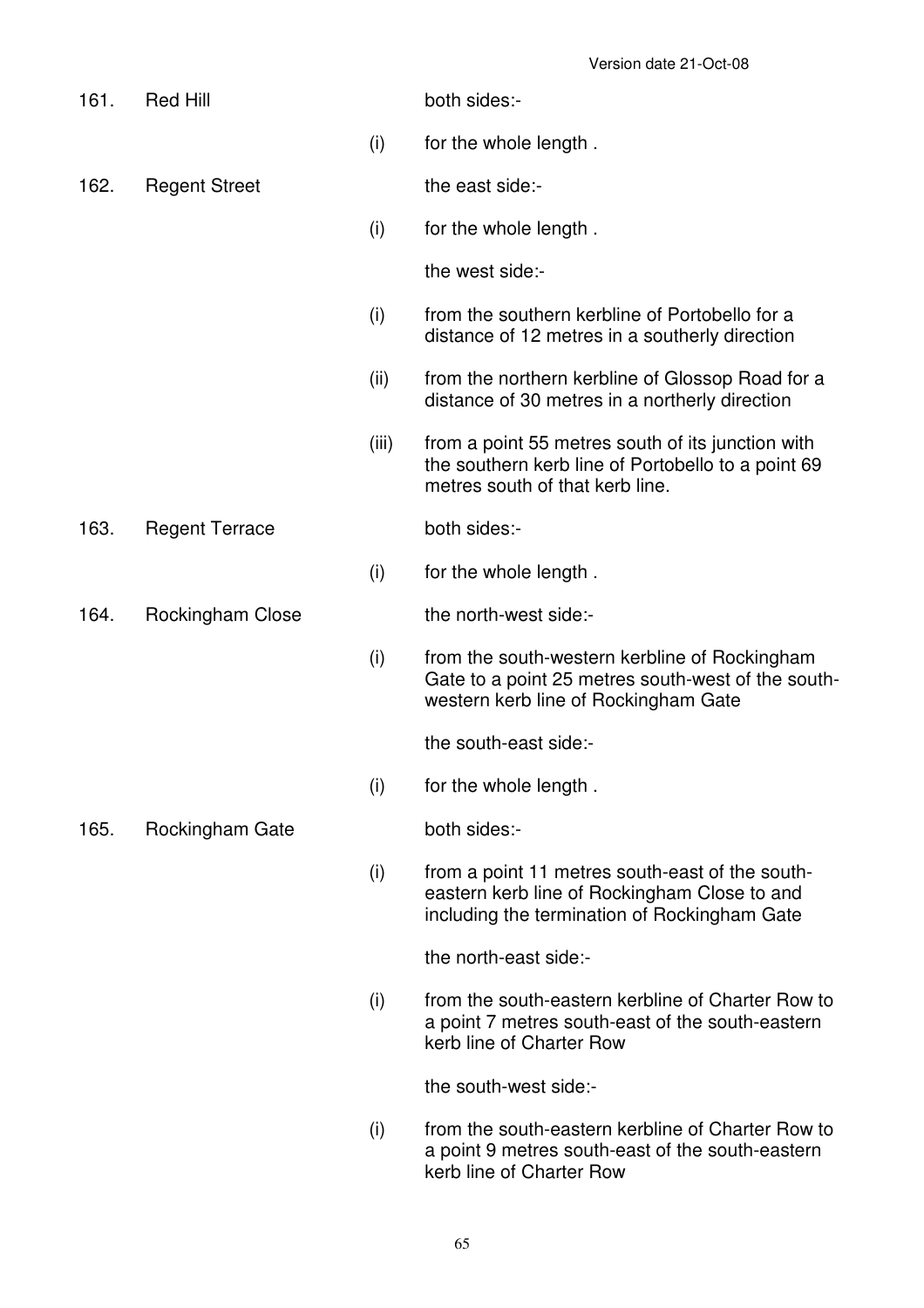(ii) from a point 6 metres north-west of the northwestern kerb line of Rockingham Close to a point 5 metres south-east of the south-eastern kerb line of Rockingham Close

### 166. Rockingham Lane both sides:-

 (i) from a point 3 metres north of the northern kerb line of Division Street to a point 13 metres south of the northern kerb line of Division Street

167. Rockingham Street the east side:-

- (i) from the north-western kerbline of Trippet Lane to a point 6 metres north of the north-western kerb line of Trippet Lane
- (ii) from a point 40 metres north of the northern kerb line of West Street to a point 47 metres south of the southern kerb line of West Street
- (iii) from a point 6 metres north of the northern kerb line of Division Street to the north-western kerbline of the north-western carriageway of Charter Row
- (iv) from a point 30 metres north of the northern kerb line of Division Street to a point 47 metres south of the southern kerb line of West Street

the west side:-

- (i) from the southern kerbline of Broad Lane to a point 37 metres south of the southern kerb line of Broad Lane
- (ii) from the northern kerbline of Portobello Street to a point 9 metres north of the northern kerb line of Portobello Street
- (iii) from a point 30 metres north of the northern kerb line of Wellington Street to a point 56 metres south of the southern kerb line of Wellington Street
- (iv) from the north-western kerbline of the northwestern carriageway of Charter Row to a point 29 metres north of the north-western kerb line of Charter Row
- (v) from a point 3 metres north of the northern kerb line of Devonshire Lane to a point 3 metres south of the southern kerb line of Devonshire Lane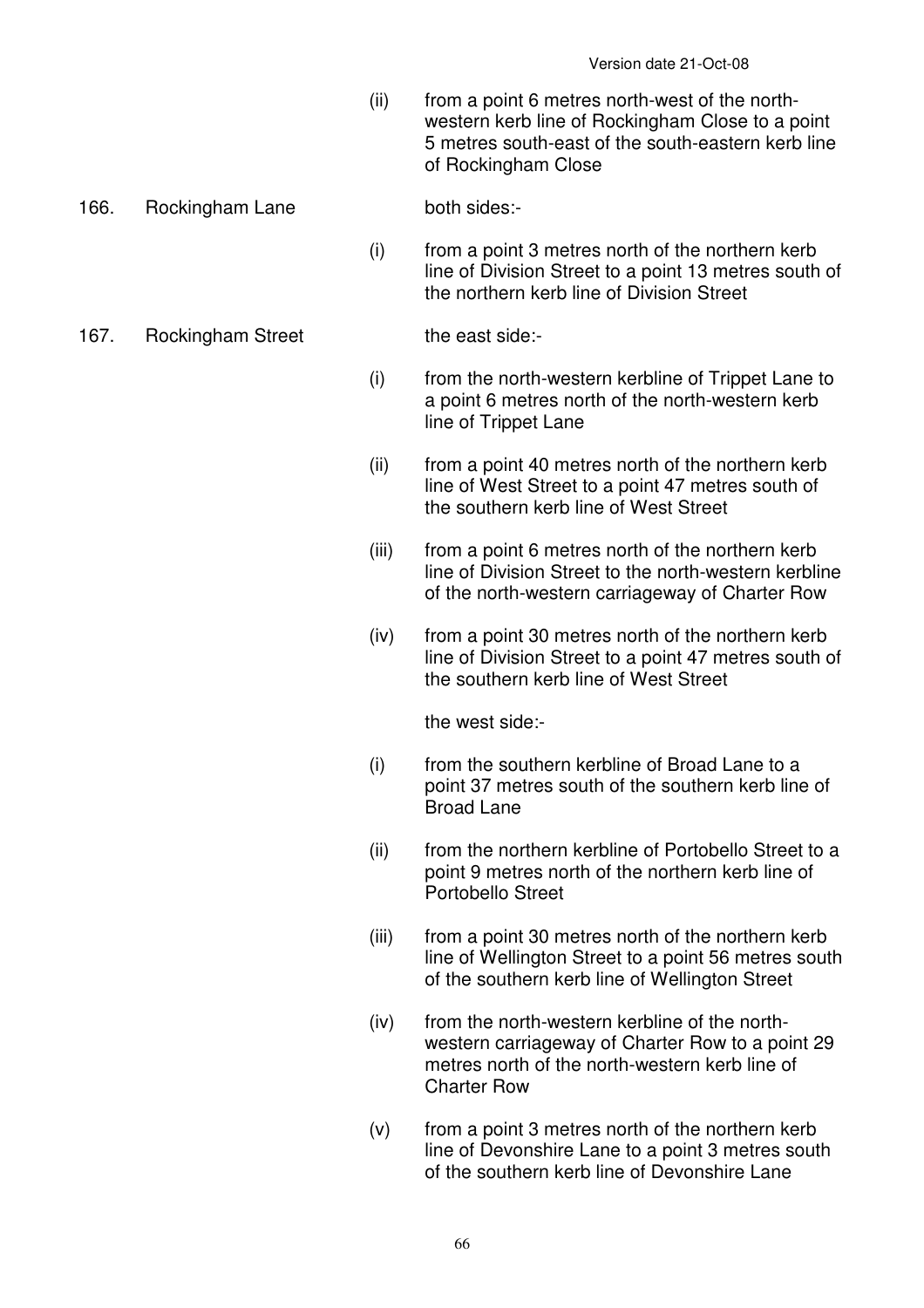(vi) from the southern kerbline of Holland Street to a point 14 metres north of the northern kerb line of Devonshire Lane

# 168. Rockingham Way the north-east side:-

 (i) from its junction with The Moor to its junction with Rockingham Gate

# 169. Scargill Croft the east side:-

 (i) from the northern kerbline of Bank Street to a point 2 metres north of the northern kerb line of Bank **Street** 

the west side:-

 (i) from the northern kerbline of Bank Street to a point 3 metres north of the northern kerb line of Bank **Street** 

170. Scholey Street both sides:-

 (i) between the north-western kerbline of Wicker and a point 10 metres north-west of that kerbline

the north-east side:-

 (i) from its junction with the south-eastern kerbline of Wicker Lane for a distance of 3 metres in a southeasterly direction

the south-west side:-

 (i) from its junction with the south-eastern kerbline of Wicker Lane for a distance of 8 metres in a southeasterly direction

# 171. Scotland Street the north-east side:-

- (i) from the north-western kerbline of West Bar Green for a distance of 56 metres in a north-westerly direction
- (ii) from a point 79 metres north-west of the northwestern kerb line of West Bar Green to a point 9 metres north-west of the north-western kerb line of Lambert Street
- (iii) from a point 8 metres south-east of the southeastern kerb line of Furnace Hill to a point 6 metres north-west of the north-western kerb line of Furnace Hill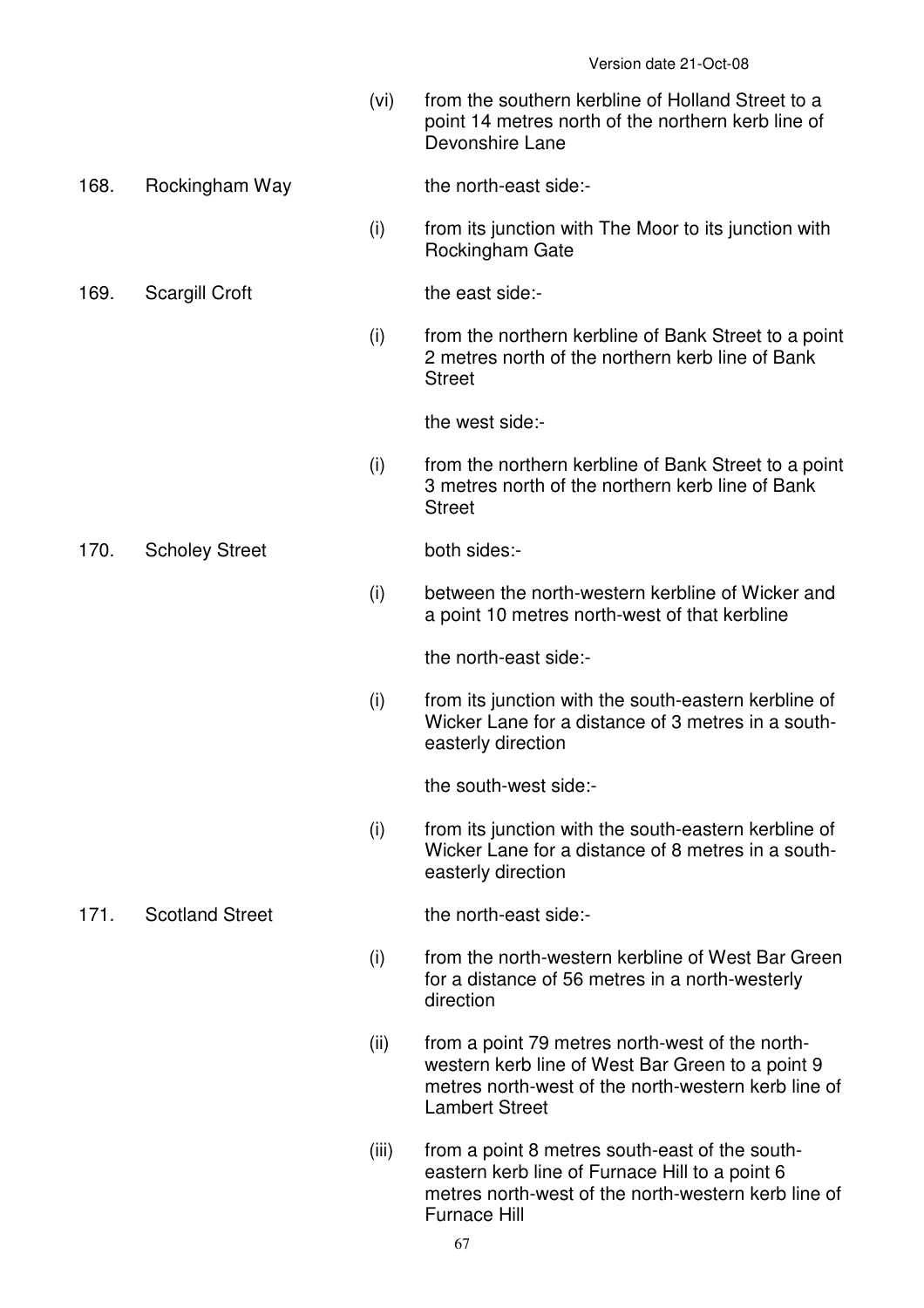(iv) from a point 17 metres north-west of the northwestern kerbline of Furnace Hill to a point 5.6 metres north-west of the north-western kerbline of Snow Lane

the south-west side:-

 (i) from the projected intersection of the northwestern kerbline of West Bar Green and the extended south-western kerbline of Scotland Street in a north-westerly direction for a distance of 29.1 metres

# 172. Sheaf Square both sides:-

- (i) for the whole length .
- 173. Sheaf Street both sides:-
	- (i) for the whole length .

174. Shoreham Street both sides:-

 (i) from the northern kerbline of St Mary's Road to its junction with Leadmill Road

- 
- 175. Shude Hill the south-east side:-
	- (i) from its junction with the southern kerbline of Broad Street to a point 34.2 metres north-east of the south-western kerbline of the Ponds Forge Car Park Access

the west side:-

 (i) from a point 9 metres south of the southern kerb line of Dixon Lane to a point 111 metres south of the southern kerb line of Dixon Lane

# 176. Sidney Street the north-west side:-

- (i) from the north-western kerbline of Sylvester Street to a point 47 metres south-west of the southwestern kerb line of Matilda Street
- (ii) from the south-western kerbline of Furnival Street to a point 37 metres south-west of the southwestern kerb line of Matilda Street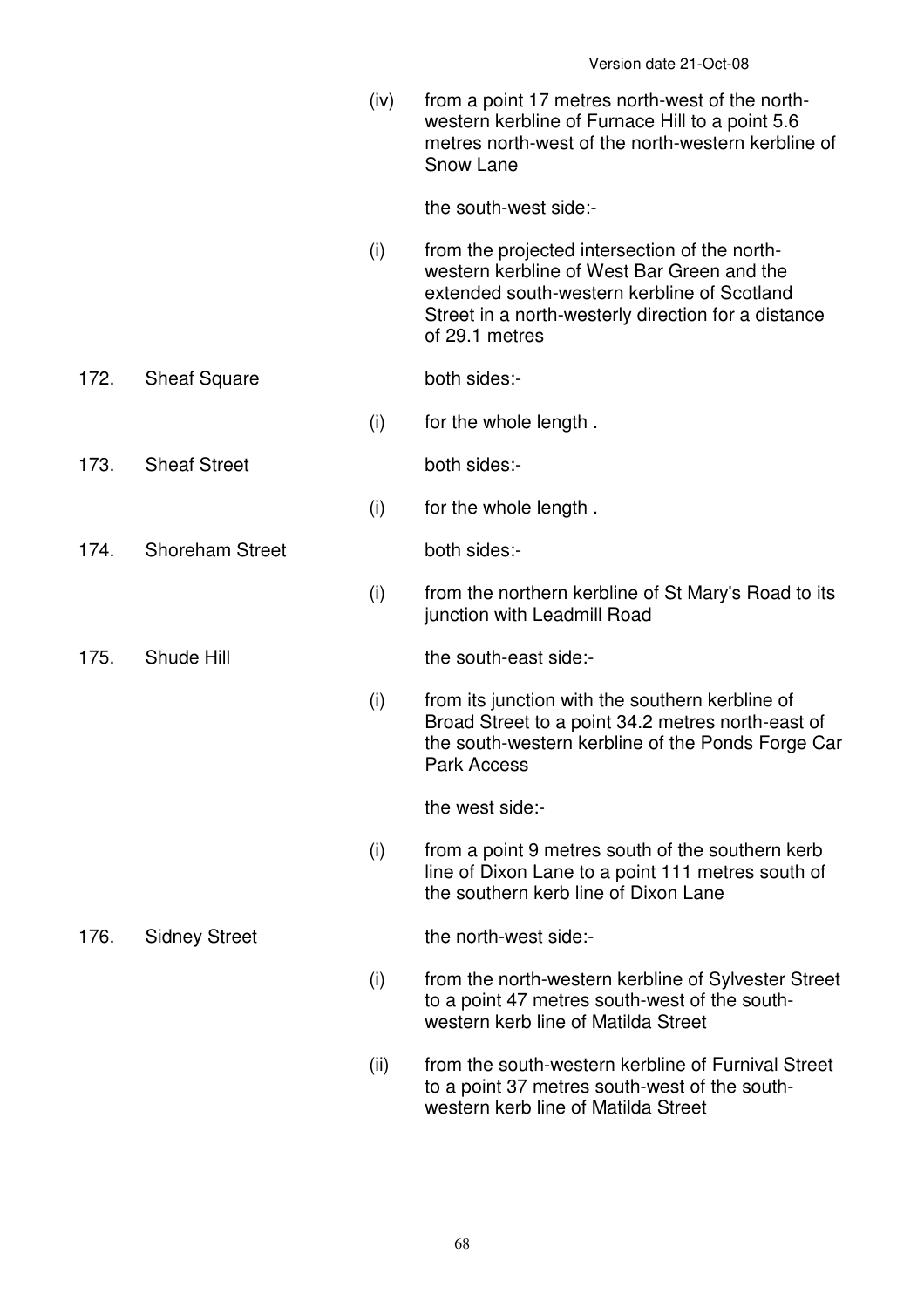the south-east side:-

- (i) between a point 16 metres south-west of the south-western kerbline of Matilda Street and a point 20 metres north-east of the north-eastern kerbline of Matilda Street
- (ii) from a point 66 metres north-east of the northeastern kerbline of Matilda Street in a northeasterly direction for a distance of 11 metres (to include the car park access)

177. Silver Street the north & north-west side:-

 (i) from the north-eastern kerbline of Queen Street to the western kerbline of Paradise Street

the north-west side:-

 (i) from the north-eastern kerbline of Silver Street Head to a point 34 metres south-west of the southwestern kerb line of Queen Street

the south-east side:-

- (i) from the north-eastern kerbline of Silver Street Head to a point 5 metres south-west of the southwestern kerb line of Queen Street
- 178. Silver Street Head the north-east side:-

- (i) between the south-eastern kerbline of West Bar Green and a point 33 metres north-west of the north-western kerbline of Silver Street
- (ii) between a point 5 metres north-west of the northwestern kerbline of Silver Street and a point 4 metres south-east of the south-eastern kerbline of Silver Street

the south-west side:-

 (i) from the south-eastern kerbline of Tenter Street to the western kerbline of Lee Croft

179. Sims Street the north side:-

- 
- (i) for the whole length .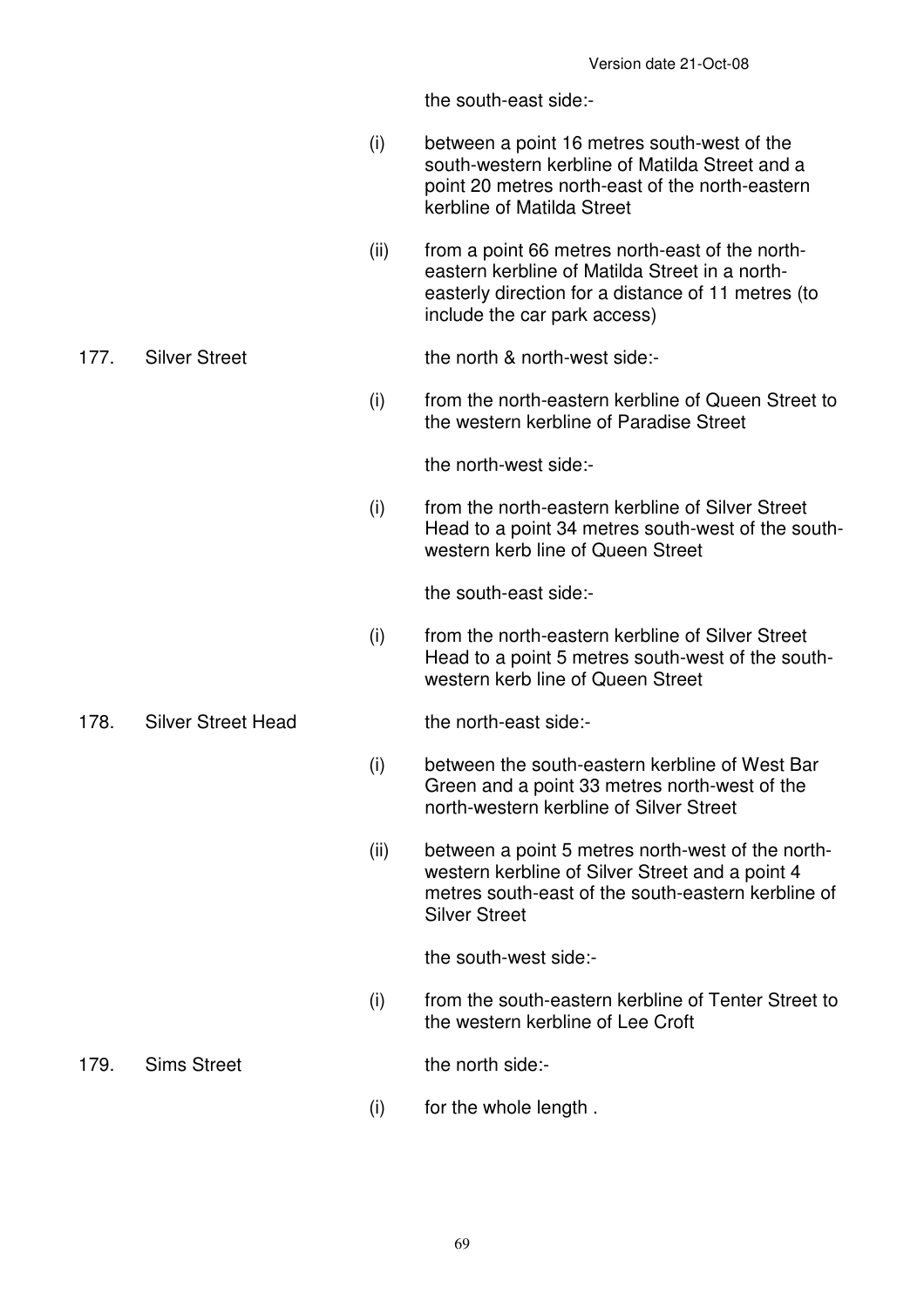the south side:-

- (i) from the western kerbline of Lee Croft to a point 13 metres west of the western kerb line of Lee Croft
- (ii) from the western end of Sims Street to a point 30 metres west of the western kerb line of Lee Croft

180. Snig Hill both sides:-

- (i) for the whole length .
- 181. Solly Street both sides:-

 (i) from the north-western kerbline of Tenter Street and West Bar Green to a point 16 metres northwest of the north-western kerbline of Tenter Street and West Bar Green

182. South Lane both sides:-

(i) for the whole length .

# 183. Spitalfields both sides:-

- (i) the whole including the two access roads on the north and north-east sides .
- 184. St George's Terrace the east side:-

- (i) from a point 69 metres south-east of its junction with the south eastern kerb line of Broad Lane to its junction with Portobello
- (ii) between its junction with the south eastern kerb line of Broad Lane and a point 39 metres southeast of that kerb line

the west side:-

- (i) from its junction with the south eastern kerb line of Brook Hill to a point 15 metres south-east of that kerb line.
- (ii) from a point 54 metres south-east of its junction with the south eastern kerb line of Brook Hill to its junction with Portobello
- (iii) from a point 26 metres south-east of its junction with the south eastern kerb line of Brook Hill to a point 36 metres south-east of that kerb line.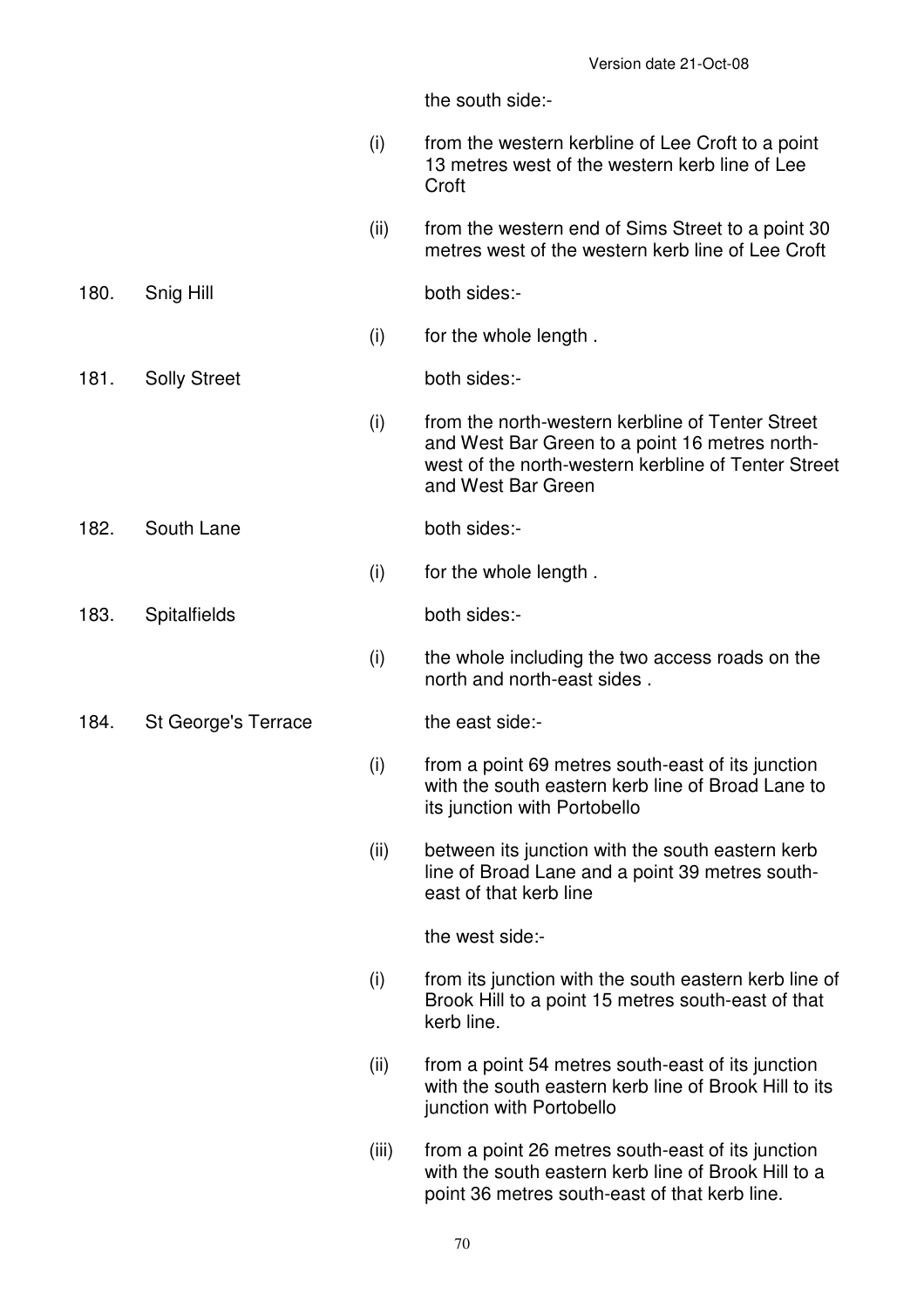| 185. | St James' Row           |      | both sides:-                                                                                                                           |
|------|-------------------------|------|----------------------------------------------------------------------------------------------------------------------------------------|
|      |                         | (i)  | for the whole length.                                                                                                                  |
| 186. | <b>St James' Street</b> |      | both sides:-                                                                                                                           |
|      |                         | (i)  | from the eastern kerbline of Vicar Lane to a point 9<br>metres east of the eastern kerb line of Vicar Lane                             |
|      |                         |      | the north side:-                                                                                                                       |
|      |                         | (i)  | from the eastern kerbline of St James' Row to a<br>point 59 metres east of the eastern kerb line of<br><b>Vicar Lane</b>               |
|      |                         |      | the south side:-                                                                                                                       |
|      |                         | (i)  | from the western kerbline of St James' Row to a<br>point 57 metres east of the eastern kerb line of<br><b>Vicar Lane</b>               |
| 187. | <b>St Peter's Close</b> |      | both sides:-                                                                                                                           |
|      |                         | (i)  | from the eastern kerbline of North Church Street to<br>a point 2 metres east of the eastern kerb line of<br><b>North Church Street</b> |
| 188. | <b>St Thomas Street</b> |      | the east side:-                                                                                                                        |
|      |                         | (i)  | from the northern kerbline of Portobello Street to a<br>point 2 metres north of the northern kerb line of<br><b>Portobello Street</b>  |
|      |                         | (ii) | from a point 24 metres north of the northern kerb<br>line of Portobello Street to and including the<br>northern termination            |
|      |                         |      | the west side:-                                                                                                                        |
|      |                         | (i)  | for the whole length.                                                                                                                  |
| 189. | <b>Stanley Lane</b>     |      | both sides:-                                                                                                                           |
|      |                         | (i)  | from its junction with the south-eastern kerbline of<br>Johnson Street for a distance of 10 metres in a<br>south-easterly direction    |
| 190. | <b>Stanley Street</b>   |      | both sides:-                                                                                                                           |
|      |                         | (i)  | from its junction with the south-eastern kerbline of<br>Johnson Street for a distance of 10 metres in a<br>south-easterly direction    |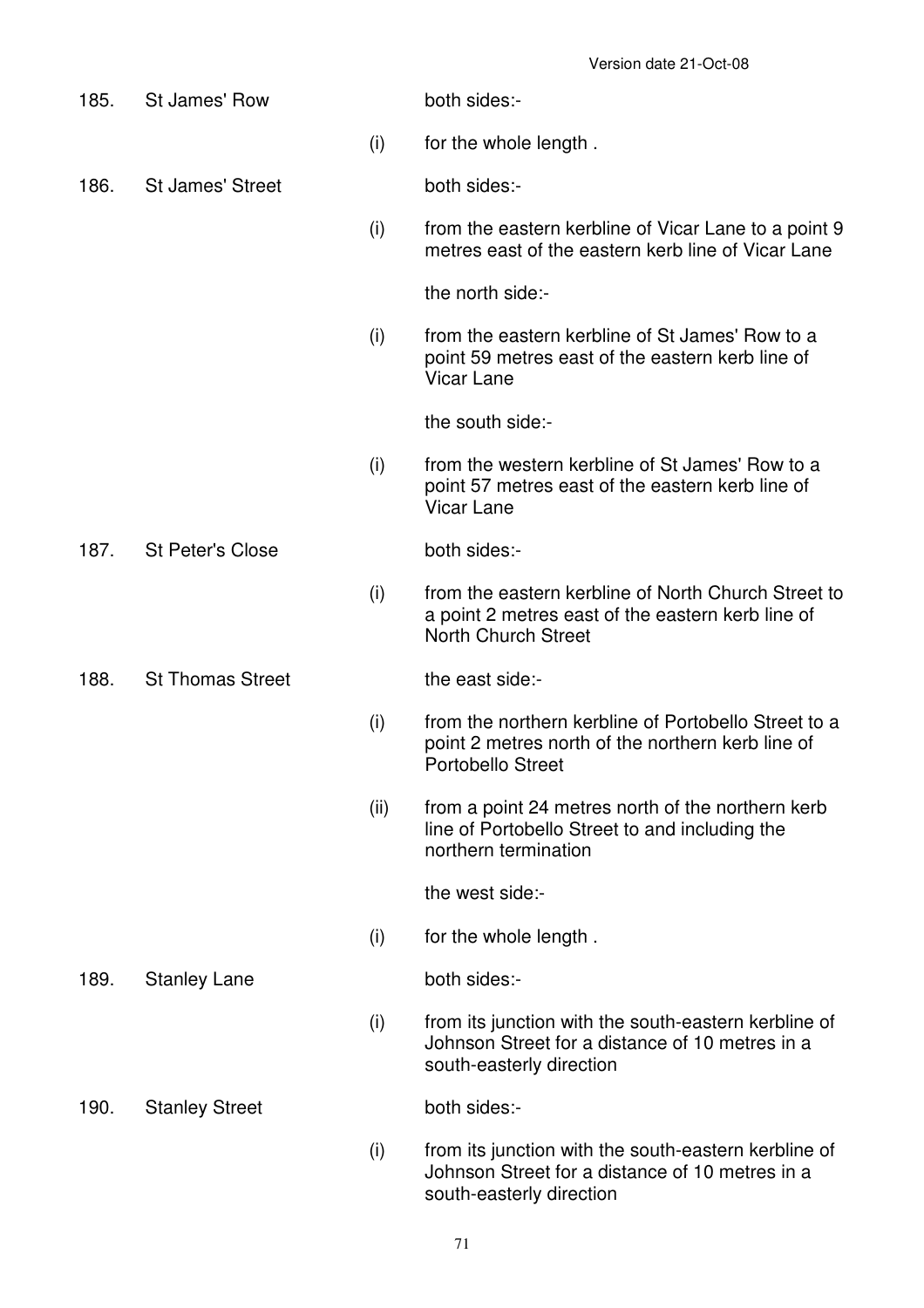(ii) between its junction with Spitalfields and its junction with the north-western kerbline of Johnson Street including the access road on the north-east side the north-east side:- (i) from its junction with the north-western kerbline of Wicker to its junction with the south-eastern kerbline of Wicker Lane the south-west side:- (i) from its junction with the north-western kerbline of Wicker for a distance of 14 metres in a northwesterly direction 191. Steelhouse Lane both sides:- (i) for the whole length . 192. Surrey Lane both sides:- (i) for the whole length . 193. Surrey Place both sides:- (i) for the whole length . 194. Surrey Street both sides:- (i) the whole of the south eastern termination the north-east side:- (i) from the south-eastern kerb line of Leopold Street to a point 69 metres south-east of the southeastern kerb line of Leopold Street (ii) from a point 35 metres south-east of the southeastern kerb line of Norfolk Street to a point 69 metres south-east of the south-eastern kerb line of Norfolk Street (iii) from a point 105 metres south east of its junction with the south eastern kerb line of Leopold Street to a point 8 metres south east of the south eastern kerb line of Norfolk Street (iv) from a point 26 metres south-east of its junction with the south eastern kerb line of Norfolk Street south eastwards for a distance of 2 metres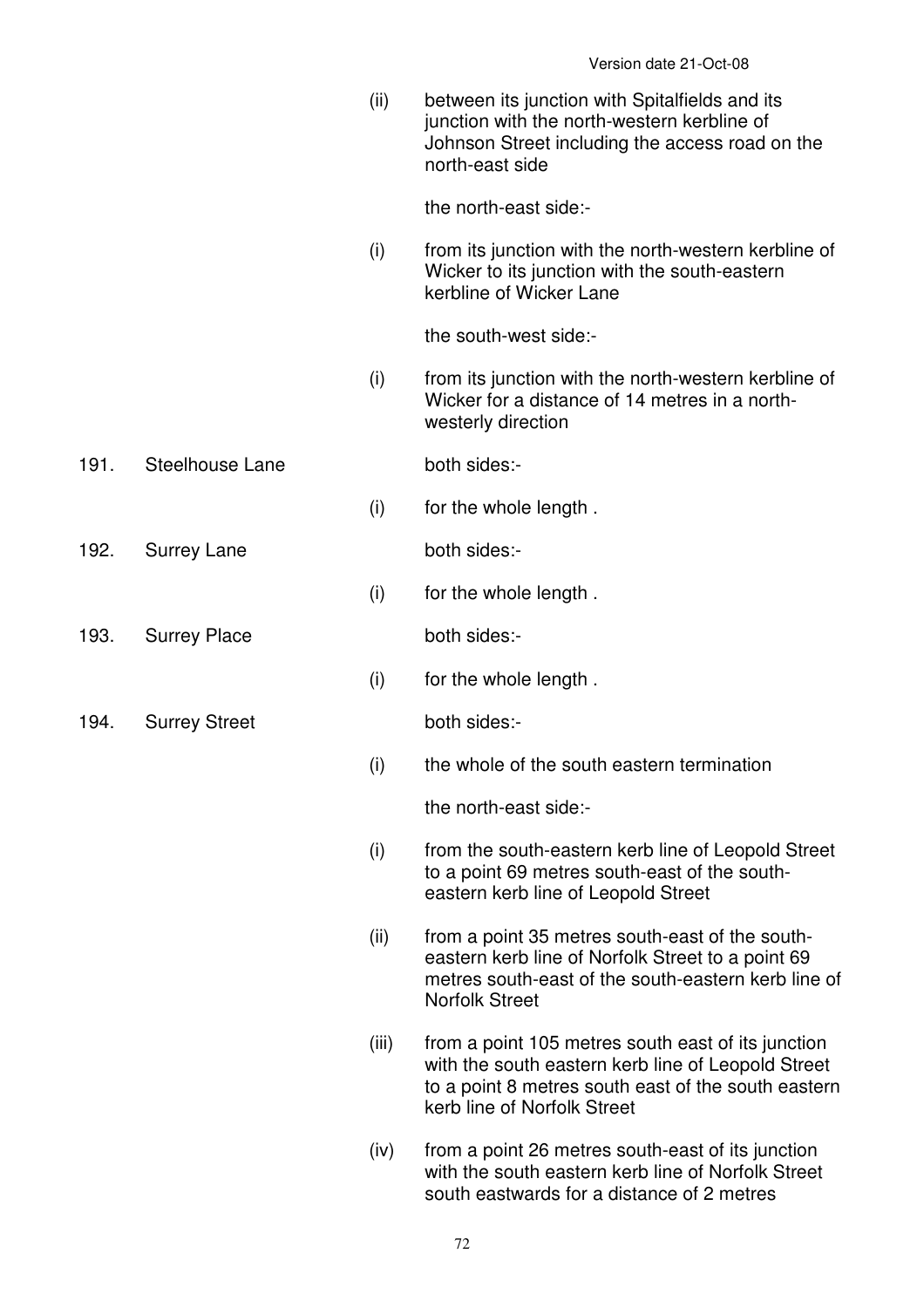|      |                         | (v)   | from a point 37 metres north west of the south<br>eastern termination of Surrey Street to a point 26<br>metres north west of the south eastern termination<br>of Surrey Street     |
|------|-------------------------|-------|------------------------------------------------------------------------------------------------------------------------------------------------------------------------------------|
|      |                         | (vi)  | from the south eastern termination of Surrey<br>Street to a point 2 metres north west of the south<br>eastern termination of Surrey Street                                         |
|      |                         |       | the south-west side:-                                                                                                                                                              |
|      |                         | (i)   | from the eastern kerb line of Pinstone Street to a<br>point 40 metres south-east of the eastern kerb line<br>of Pinstone Street                                                    |
|      |                         | (ii)  | from a point 110 metres south-east of the eastern<br>kerb line of Pinstone Street to the north-western<br>kerbline of Surrey Place                                                 |
|      |                         | (iii) | from a point 64 metres south-east of the eastern<br>kerb line of Pinstone Street to a point 74 metres<br>south-east of the eastern kerb line of Pinstone<br><b>Street</b>          |
|      |                         | (iv)  | between a point 110 metres south east of its<br>junction with the eastern kerb line of Pinstone<br>Street to its south eastern termination.                                        |
| 195. | <b>Sylvester Street</b> |       | the north-west side:-                                                                                                                                                              |
|      |                         | (i)   | from a point 5 metres south-west of the south-<br>western kerb line of Jessop Street to a point 14<br>metres north-east of the south-eastern kerb line of<br><b>Arundel Street</b> |
|      |                         | (ii)  | from its junction with Sidney Street to a point 62<br>metres north-east of the south-eastern kerb line of<br><b>Arundel Street</b>                                                 |
| 196. | <b>Tenter Street</b>    |       | both sides:-                                                                                                                                                                       |
|      |                         | (i)   | for the whole length.                                                                                                                                                              |
| 197. | The Moor                |       | both sides:-                                                                                                                                                                       |
|      |                         | (i)   | for the whole length.                                                                                                                                                              |
| 198. | <b>Thomas Street</b>    |       | both sides:-                                                                                                                                                                       |
|      |                         | (i)   | from the south-eastern termination of Thomas<br>Street for a distance of 10 metres in a north-<br>westerly direction                                                               |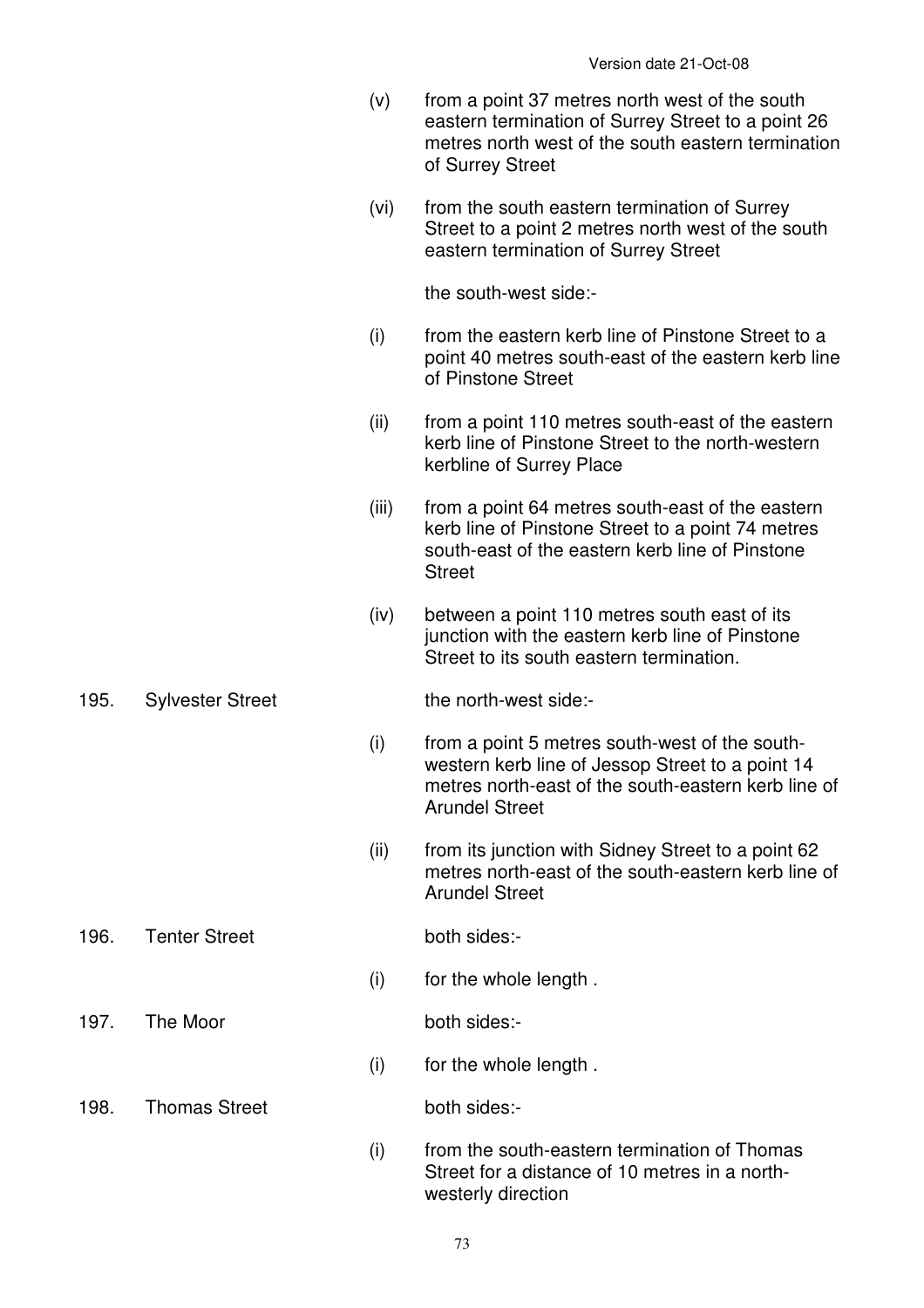- (ii) from a point 9 metres south-east of the southeastern kerb line of Milton Street to a point 9 metres north of the north-eastern kerb line of Milton Street
- (iii) from the south-eastern kerbline of Egerton Street for a distance of 5 metres in a south-easterly direction

 (i) the whole of the south-eastern termination of Thomas Street .

the south-west side:-

- (i) from the north-western kerbline of Hodgson Street for a distance of 5 metres in a north-westerly direction
- (ii) from a point 5 metres south-east of the southeastern kerb line of Milton Lane to a point 5 metres north-west of the north-western kerb line of Milton Lane

199. Townhead Street the north side:-

(i) for the whole length .

the south side:-

 (i) from the north-western kerbline of Pinfold Street to a point 61 metres north of the north-western kerb line of Pinfold Street

the south-west side:-

 (i) from the south-eastern kerbline of Broad Lane to a point 95 metres south-east of the south-eastern kerb line of Broad Lane

- (i) from the north-western kerbline of Charter Row to a point 74 metres north-west of the north-western kerb line of Charter Row
- (ii) from the south-eastern kerbline of Division Street to a point 6 metres south of the south-eastern kerb line of Division Street

200. Trafalgar Street the north-east side:-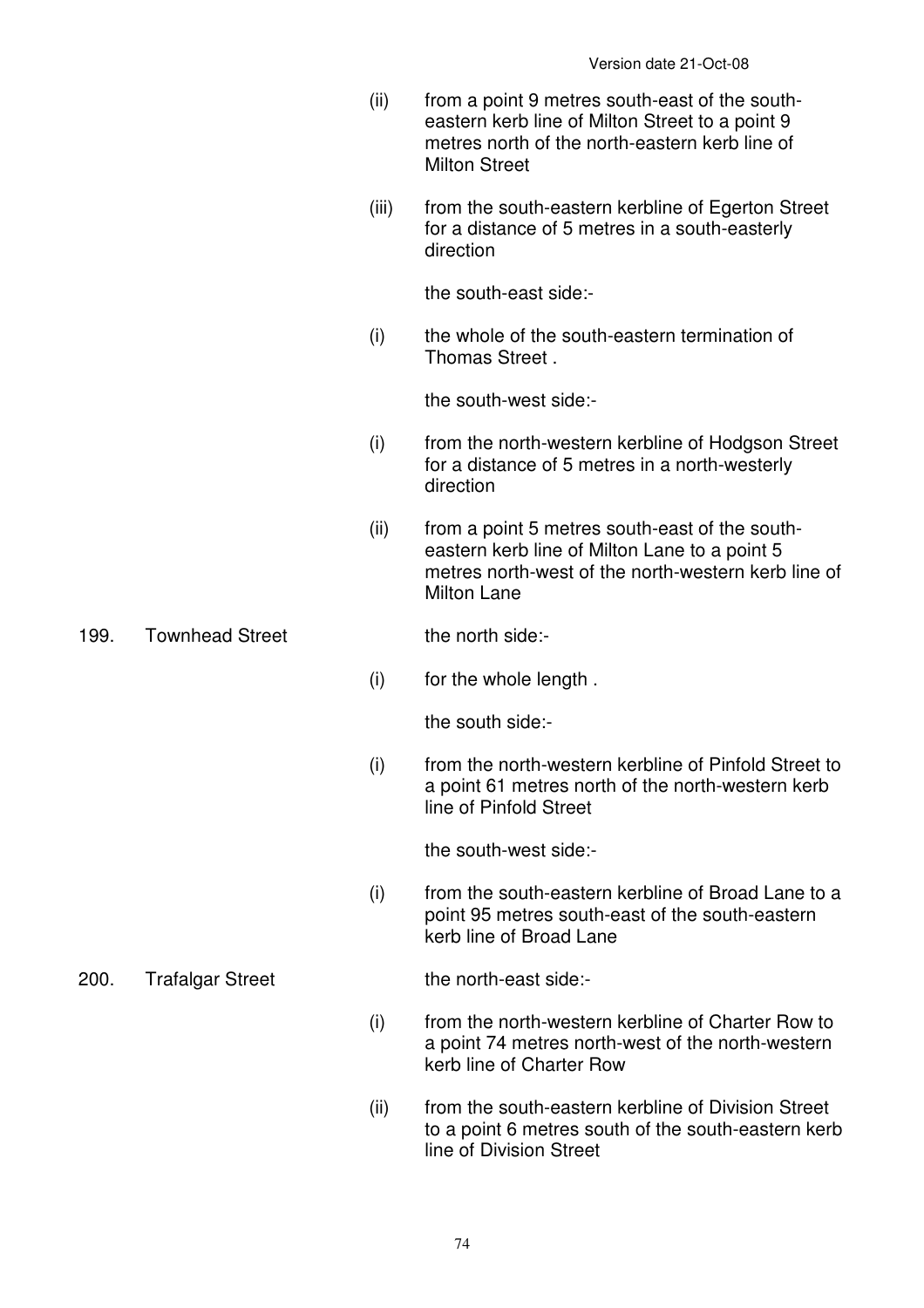- (iii) between the north-western kerbline of Wellington Street and a point 7 metres north-west of that kerbline
- (iv) between a point 10 metres north-west of the northwestern kerbline of Devonshire Lane and a point 10 metres south-east of the south-eastern kerbline of Devonshire Lane

 (i) between the north-western kerbline of Charter Row and a point 13 metres north-west of that kerbline

201. Trippet Lane the north-west side:-

- (i) from the eastern kerbline of Rockingham Street to a point 8 metres east of the eastern kerb line of Rockingham Street
- (ii) from a point 43 metres east of the eastern kerb line of Rockingham Street to a point 42 metres south-west of the south-western kerb line of Bailey **Street**

the south-east side:-

- (i) from a point 72 metres south-west of the southwestern kerb line of Holly Street to a point 93 metres south-west of that kerbline
- (ii) from a point 105 metres south-west of the southwestern kerb line of Holly Street to the southeastern kerbline of Penton Street
- 202. Tudor Square both sides:-

203. Union Lane both sides:-

(i) for the whole length .

(i) for the whole length .

204 Union Street the north-west side:

- 
- (i) from the north-eastern kerbline of the northeastern carriageway of Furnival Gate to a point 7 metres north-east of the north-eastern kerb line of the north-eastern carriageway of Furnival Gate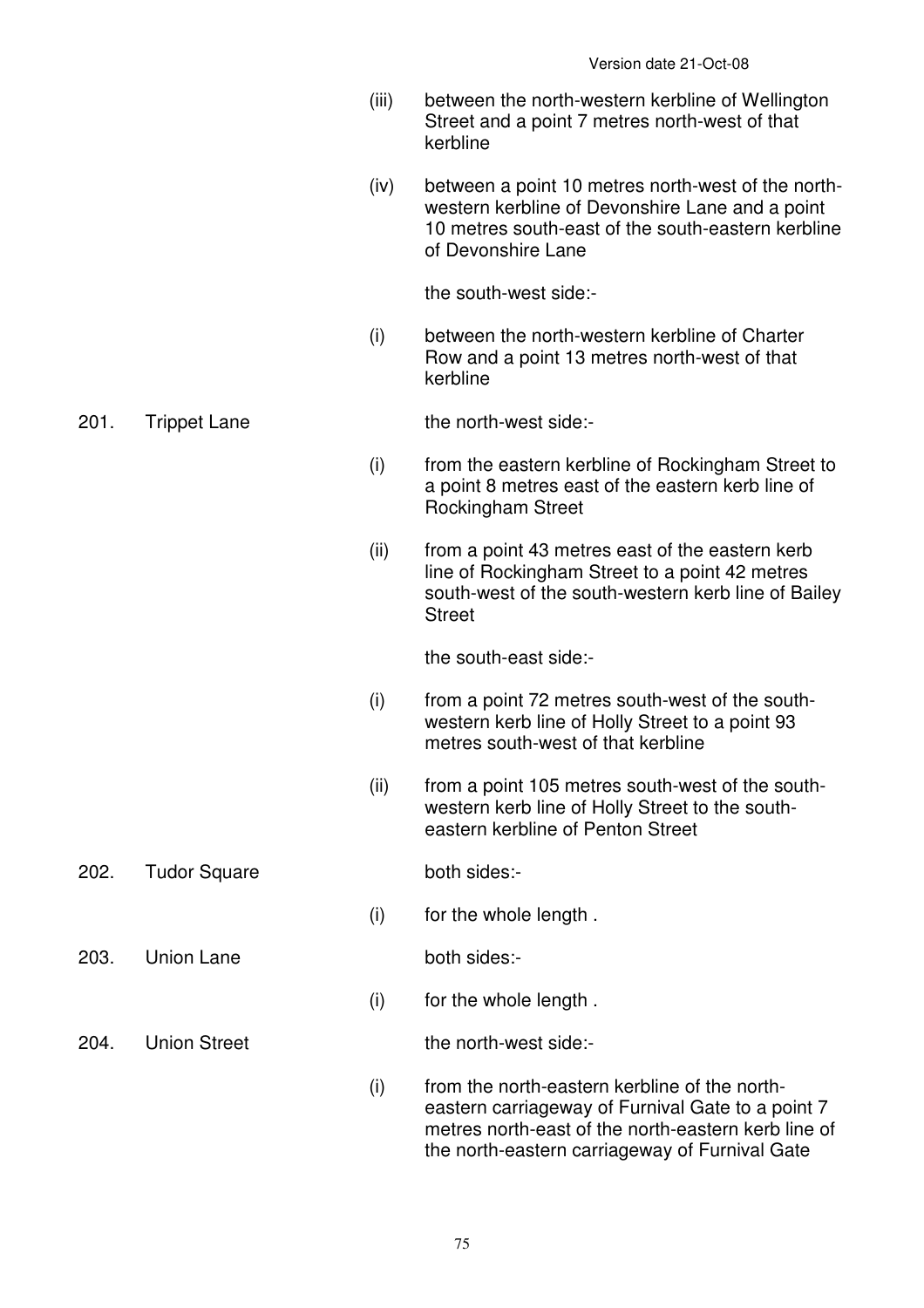- (ii) from a point 18 metres north-east of the northeastern kerb line of the north-eastern carriageway of Furnival Gate to a point 27 metres north-east of the north-eastern kerb line of the north-eastern carriageway of Furnival Gate
- (iii) from a point 56 metres north-east of the northeastern kerb line of the north-eastern carriageway of Furnival Gate to a point 66 metres north-east of the north-eastern kerb line of the north-eastern carriageway of Furnival Gate
- (iv) from the south-western kerbline of Charles Street to a point 3 metres south-east of the southwestern kerb line of Charles Street

- (i) from the south-western kerbline of Charles Street to a point 15 metres south-west of the southwestern kerb line of Charles Street
- (ii) from the north-eastern kerb line of the northeastern carriageway of Furnival Gate to a point 60 metres north-east of the north-eastern kerb line of the north-eastern carriageway of Furnival Gate
- (iii) from a point 26 metres south-west of the south western kerb line of Charles Street to a point 34 metres south-west of that kerb line
- 205. Un-named Road leading off Esperanto Place
- 206. Un-named Road leading from Hartshead
- both sides:-
- (i) providing rear access to premises on parts of Arundel Gate, High Street and Fitzalan Square.

both sides:-

- (i) leading from Hartshead and providing rear access to the public house known as the Old Blue Bell and to other premises. for its whole length
- 207. Un-named Road leading from the north side of King Street

both sides:-

 (i) providing rear access to premises on parts of Haymarket, King Street and Castle Street for the whole length.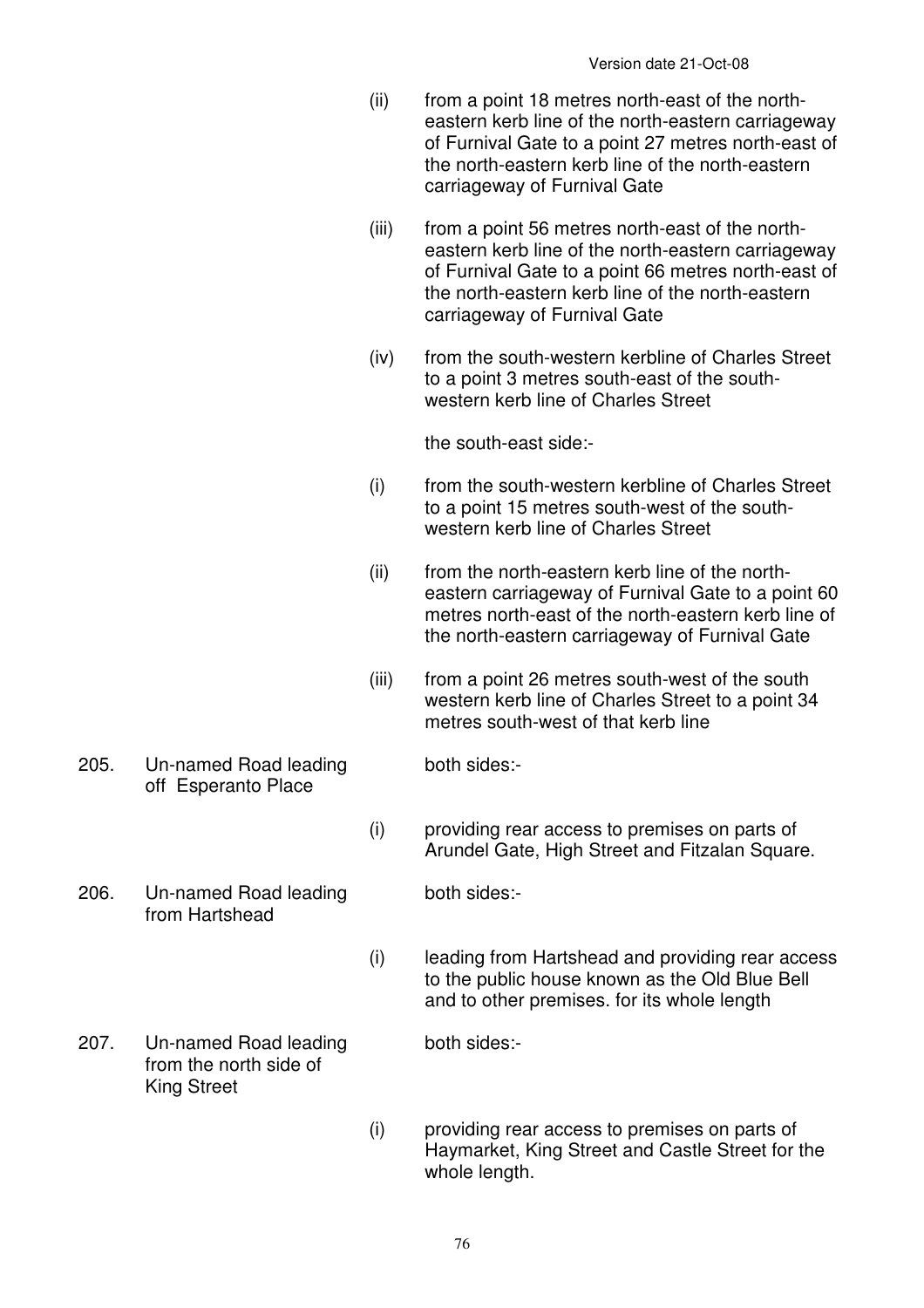208. Un-named Road leading off Matilda Way both sides:- (i) providing rear access to nos. 8-24 Furnival Gate 209. Un-named Road leading off West Bar Green both sides:- (i) providing access to the rear of the West Bar Green Police Station and other premises for the whole length 210. Vicar Lane the east side:- (i) from the northern kerbline of Church Street to the southern kerbline of St James' Street the west side:- (i) from the northern kerbline of Church Street to a point 11 metres north of the northern kerb line of Church Street 211. Victoria Street both sides:- (i) from the southern kerbline of Glossop Road for a distance of 17 metres in a southerly direction the east side:- (i) from a point 72 metres south of the southern kerb line of Glossop Road for a distance of 10 metres in a southerly direction (ii) from the northern kerbline of Glossop Road for a distance of 15 metres in a northerly direction (iii) from the southern kerbline of Leavy Greave Road in a southerly direction to a point 62 metres north of the northern kerb line of Glossop Road the west side:- (i) from the south-western kerbline of Convent Walk for a distance of 10 metres in a southerly direction (ii) from the northern kerbline of Glossop Road for a distance of 5 metres in a northerly direction (iii) from the southern kerbline of Leavy Greave Road for a distance of 50 metres in a southerly direction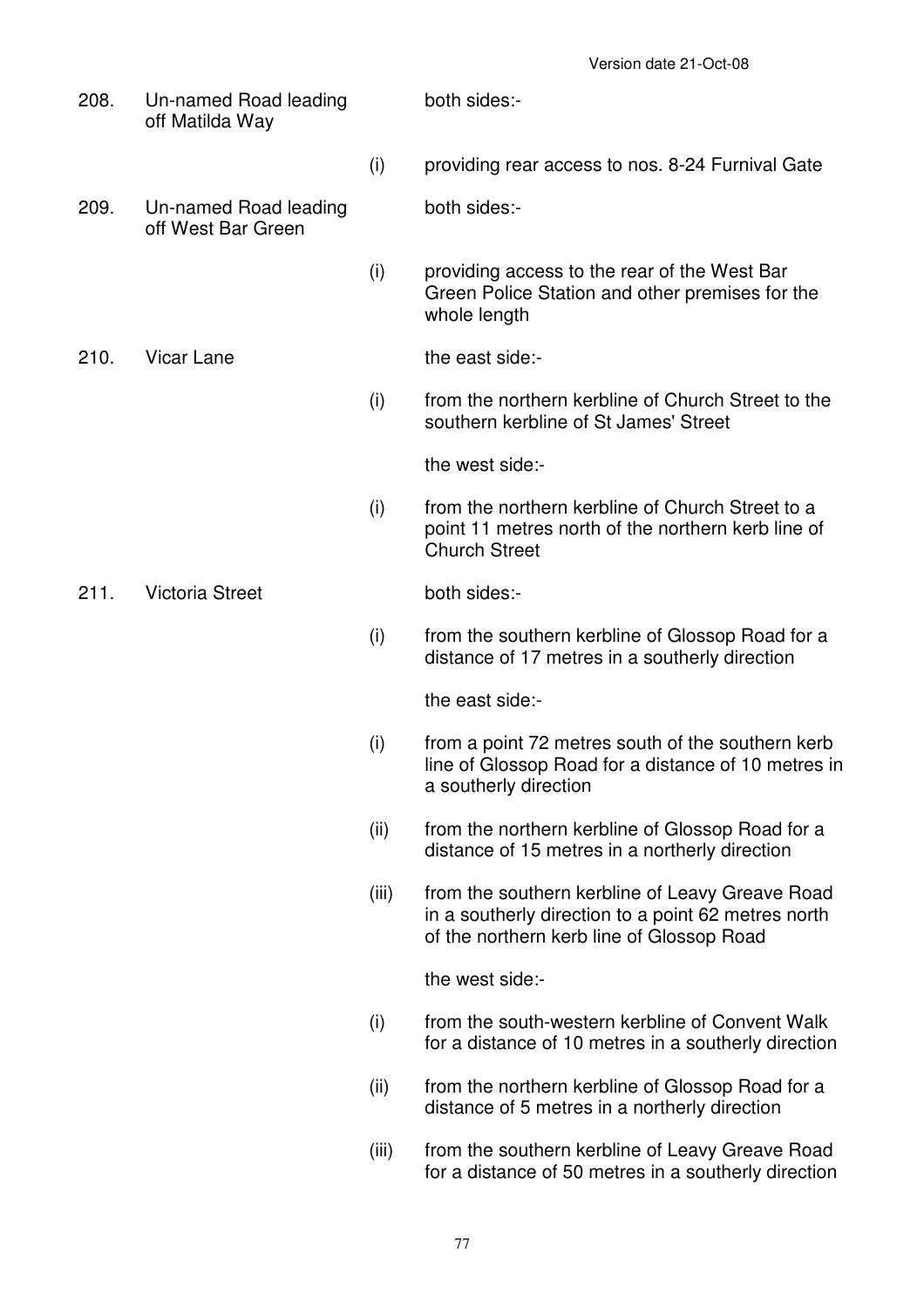| 212. | Waingate                 |       | both sides:-                                                                                                                                                                           |
|------|--------------------------|-------|----------------------------------------------------------------------------------------------------------------------------------------------------------------------------------------|
|      |                          | (i)   | for the whole length.                                                                                                                                                                  |
|      |                          |       |                                                                                                                                                                                        |
| 213. | <b>Walker Street</b>     |       | the north-east & north-west side:-                                                                                                                                                     |
|      |                          | (i)   | from a point 60 metres north-west of a point<br>opposite the projected north-western kerbline of<br>Wicker Lane for a distance of 18 metres in a<br>generally north-easterly direction |
|      |                          |       | the north-east side:-                                                                                                                                                                  |
|      |                          | (i)   | from a point 8 metres north-west of the north-<br>western kerbline of Wicker for a distance of 5<br>metres in a north-westerly direction                                               |
|      |                          |       | the south-east & south-west side:-                                                                                                                                                     |
|      |                          | (i)   | from a point 56 metres north-west of its junction<br>with the north-western kerbline of Wicker Lane for<br>a distance of 20 metres in a generally north-<br>easterly direction         |
|      |                          |       | the south-west side:-                                                                                                                                                                  |
|      |                          | (i)   | from a point 8 metres north-west of the north-<br>western kerbline of Wicker for a distance of 15<br>metres in a north-westerly direction                                              |
| 214. | <b>Water Street</b>      |       | the south-west side:-                                                                                                                                                                  |
|      |                          | (i)   | from the south-eastern kerbline of Corporation<br>Street to the north-western kerbline of Love Street                                                                                  |
| 215. | <b>Wellington Street</b> |       | the north side:-                                                                                                                                                                       |
|      |                          | (i)   | from a point 5 metres east of the eastern kerb line<br>of Carver Street to a point 30 metres west of the<br>western kerb line of Rockingham Street                                     |
|      |                          | (ii)  | from the eastern kerbline of Fitzwilliam Street to a<br>point 5 metres east of the eastern kerb line of<br><b>Fitzwilliam Street</b>                                                   |
|      |                          | (iii) | from the western kerbline of Cambridge Street to a<br>point 5 metres west of the western kerb line of<br><b>Cambridge Street</b>                                                       |

 (iv) between the eastern kerbline of Eldon Street and a point 10 metres east of that kerbline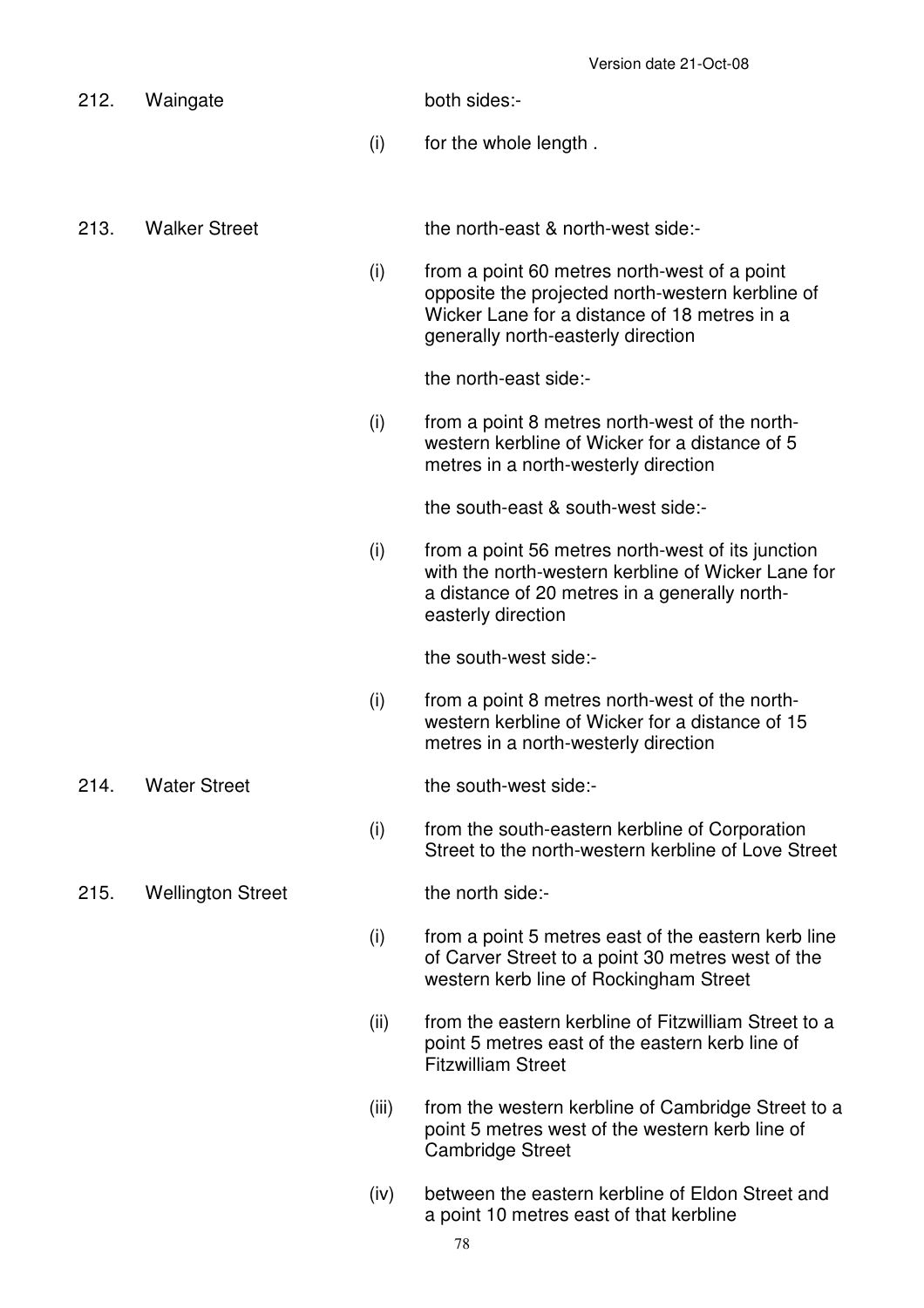the south side:-

- (i) from a point 17 metres west of the western kerb line of Cambridge Street to a point 41 metres west of the western kerb line of Cambridge Street
- (ii) from a point 10 metres east of the eastern kerb line of Carver Street to a point 30 metres west of the western kerb line of Rockingham Street

216. West Bar the north-east side:-

- (i) from its junction with the south-eastern kerbline of Bower Spring for a distance of 20 metres in a south-easterly direction
- (ii) between a point 55 metres south-east of the south-eastern kerbline of Bower Spring and a point 35 metres north-west of the north-western kerbline of Corporation Street / West Bar Green

the south side:-

- $(i)$  from a point 34 metres east of the eastern kerb line of New Street to the south-western kerbline of Snig Hill
- (ii) from its junction with the western kerb line of Paradise Street for a distance of 32 metres in a westerly direction

the south-east side:-

 (i) from its junction with Bridge Street to the northeastern kerbline of Snig Hill

the south-west side:-

 (i) between the south-eastern kerbline of Furnace Hill and a point 35 metres north-west of the northwestern kerbline of West Bar Green

217. West Street the north side:-

 (i) from a point 31 metres north-east of the northeastern kerb line of Mappin Street for a distance of 34 metres in a north-easterly direction

the north-west side:-

 $(i)$  from its junction with Glossop Road to a point 6 metres north-east of the north-eastern kerb line of Mappin Street

### 79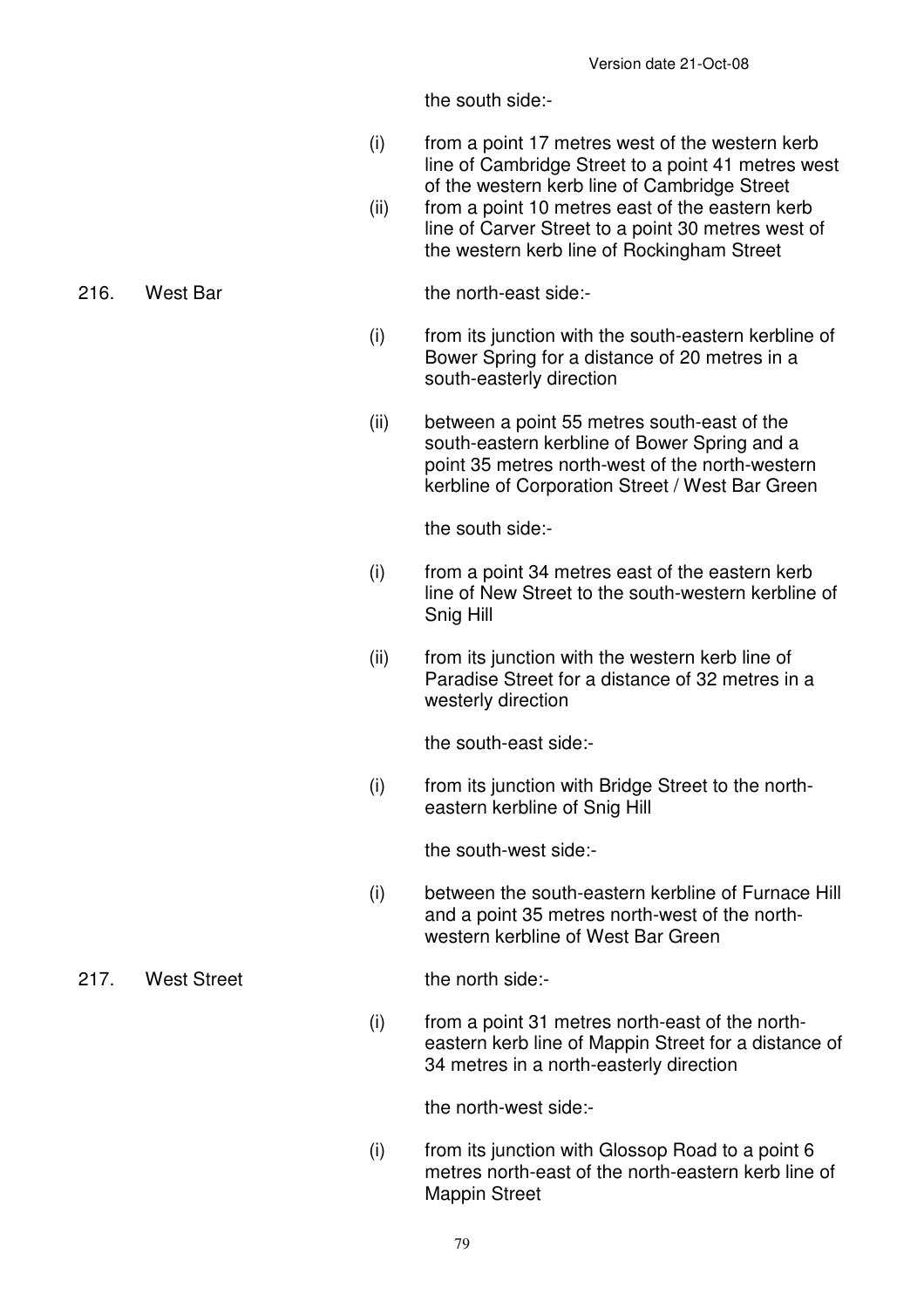- (ii) from a point 7 metres south-west of the southwestern kerb line of Orange Street for a distance of 70 metres in a north-easterly direction
- (iii) from a point 7 metres south-west of the southwestern kerb line of Rockingham Street for a distance of 60 metres in a north-easterly direction
- (iv) from a point 89 metres north-east of the northeastern kerb line of Rockingham Street to the western kerbline of Leopold Street

- (i) from its junction with Glossop Road to a point 80 metres east of the eastern kerb line of Fitzwilliam **Street**
- (ii) from a point 5 metres south-west of the southwestern kerb line of Eldon Street to a point 36 metres north-east of the north-eastern kerb line of Westfield Terrace
- (iii) from a point 8 metres south-west of the southwestern kerb line of Rockingham Street to a point 10 metres north-east of the north-eastern kerb line of Rockingham Street
- (iv) from a point 15 metres south-west of the southwestern kerb line of Rockingham Lane to the western kerbline of Leopold Street
- 218. West Street Lane both sides:-

 (i) from the eastern kerbline of Carver Street to a point 3 metres east of the eastern kerb line of Carver Street

the north side:-

- (i) from the western kerbline of Holly Street to a point 3 metres west of the western kerb line of Holly **Street**
- (ii) from a point 8 metres west of the western kerb line of Holly Street to a point 13 metres west of the western kerb line of Holly Street
- 219. West Bar Green both sides:-
	- (i) for the whole length .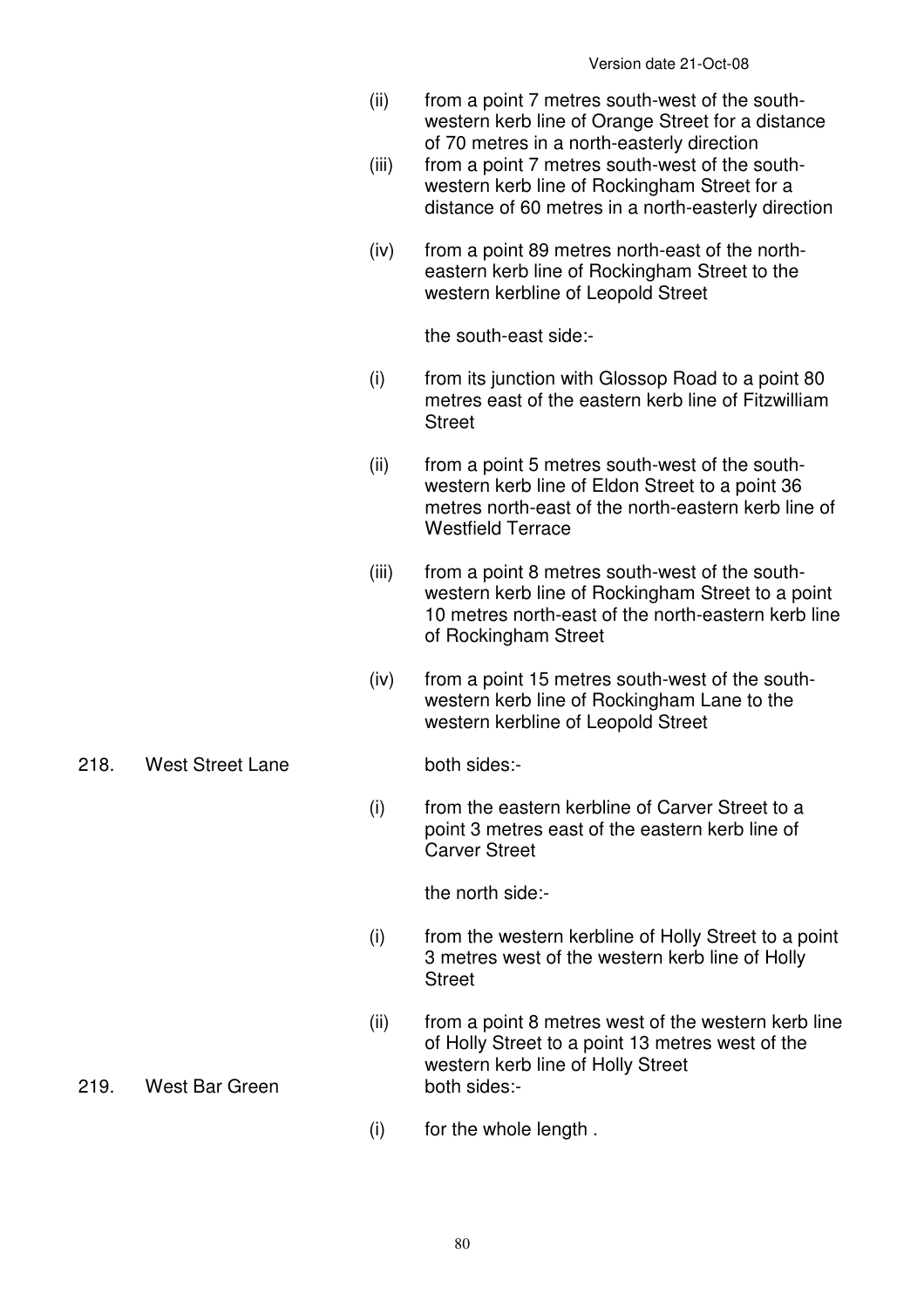| 220. | <b>Westfield Terrace</b> |      | the north-east side:-                                                                                                                                                                 |
|------|--------------------------|------|---------------------------------------------------------------------------------------------------------------------------------------------------------------------------------------|
|      |                          | (i)  | between the northern kerbline of Division Street<br>and a point 11.5 metres north-west of that kerbline                                                                               |
|      |                          | (ii) | between the southern kerbline of West Street and<br>a point 17.5 metres south-east of that kerbline                                                                                   |
|      |                          |      | the south-west side:-                                                                                                                                                                 |
|      |                          | (i)  | from the southern kerbline of West Street to a<br>point 63 metres south-east of that kerbline                                                                                         |
|      |                          | (ii) | between the northern kerbline of Division Street<br>and a point 6.5 metres north-west of that kerbline                                                                                |
| 221. | <b>Westhill Lane</b>     |      | both sides:-                                                                                                                                                                          |
|      |                          | (i)  | for the whole length.                                                                                                                                                                 |
| 222. | <b>Wharf Street</b>      |      | the east side:-                                                                                                                                                                       |
|      |                          | (i)  | from the southern termination northwards for a<br>distance of 17 metres                                                                                                               |
|      |                          |      | the west side:-                                                                                                                                                                       |
|      |                          | (i)  | and the southern termination.                                                                                                                                                         |
| 223. | <b>White Croft</b>       |      | both sides:-                                                                                                                                                                          |
|      |                          | (i)  | from the north-western kerbline of Tenter Street to<br>a point 19 metres north-west of the north-western<br>kerb line of Tenter Street                                                |
| 224. | Wicker                   |      | the north-west side:-                                                                                                                                                                 |
|      |                          | (i)  | between a point 10 metres north-east of the north-<br>eastern kerbline of Stanley Street to a point 15<br>metres south-west of the south-western kerbline of<br><b>Stanley Street</b> |
|      |                          | (ii) | between a point 69 metres south-west of the<br>south-western kerbline of Stanley Street to its<br>junction with the north-eastern kerbline of Nursery<br><b>Street</b>                |
|      |                          |      | the south-east side:-                                                                                                                                                                 |
|      |                          | (i)  | from a point 5 metres north-east of the north-<br>eastern kerbline of Willey Street to its junction with                                                                              |

the north-eastern kerbline of Blonk Street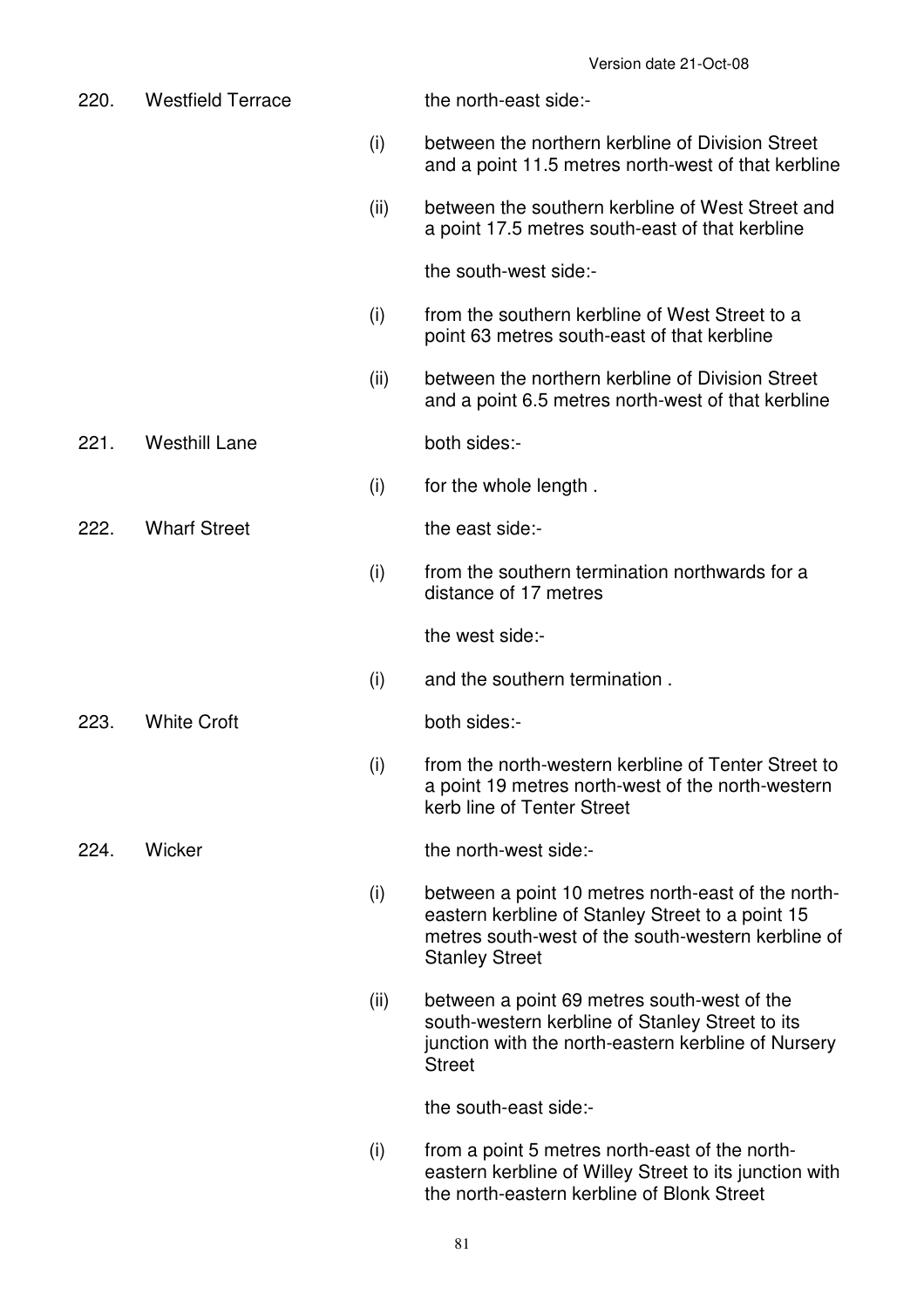| 225. | <b>Wicker Lane</b>      |      | the north-west side:-                                                                                                                                                                            |
|------|-------------------------|------|--------------------------------------------------------------------------------------------------------------------------------------------------------------------------------------------------|
|      |                         | (i)  | from a point 10 metres north-east of the north-<br>eastern kerbline of the south-east bound<br>carriageway of the Inner Relief Road for a<br>distance of 33 metres in a north-easterly direction |
|      |                         |      | the south-east side:-                                                                                                                                                                            |
|      |                         | (i)  | from the north-eastern kerbline of Nursery Street<br>to a point 5 metres north-east of the north-eastern<br>kerb line of Nursery Street                                                          |
|      |                         | (ii) | from a point 4 metres south-west of the south-<br>western kerbline of Scholey Street to a point 7<br>metres north-west of the north-eastern kerbline of<br><b>Scholey Street</b>                 |
| 226. | <b>Wilkinson Lane</b>   |      | the east & south side:-                                                                                                                                                                          |
|      |                         | (i)  | from the southern kerbline of Glossop Road to the<br>northern kerbline of Wilkinson Street, excluding<br>the marked out parking bay                                                              |
|      |                         |      | the west & north side:-                                                                                                                                                                          |
|      |                         | (i)  | from the southern kerbline of Glossop Road to the<br>northern kerbline of Wilkinson Street excluding the<br>marked out parking bay adjacent to the<br>carriageway on the eastern side            |
| 227. | <b>Wilkinson Street</b> |      | both sides:-                                                                                                                                                                                     |
|      |                         | (i)  | from the western termination of Wilkinson Street<br>for a distance of 13 metres in an easterly direction                                                                                         |
|      |                         |      | the north side:-                                                                                                                                                                                 |
|      |                         | (i)  | from the western kerbline of Gell Street for a<br>distance of 5 metres in a westerly direction                                                                                                   |
|      |                         |      | the south side:-                                                                                                                                                                                 |
|      |                         | (i)  | from the western kerbline of Gell Street for a<br>distance of 6 metres in a westerly direction                                                                                                   |
| 228. | <b>Willey Street</b>    |      | both sides:-                                                                                                                                                                                     |
|      |                         | (i)  | from its junction with the south-eastern kerbline of<br>Wicker for a distance of 13 metres in a south-<br>easterly direction                                                                     |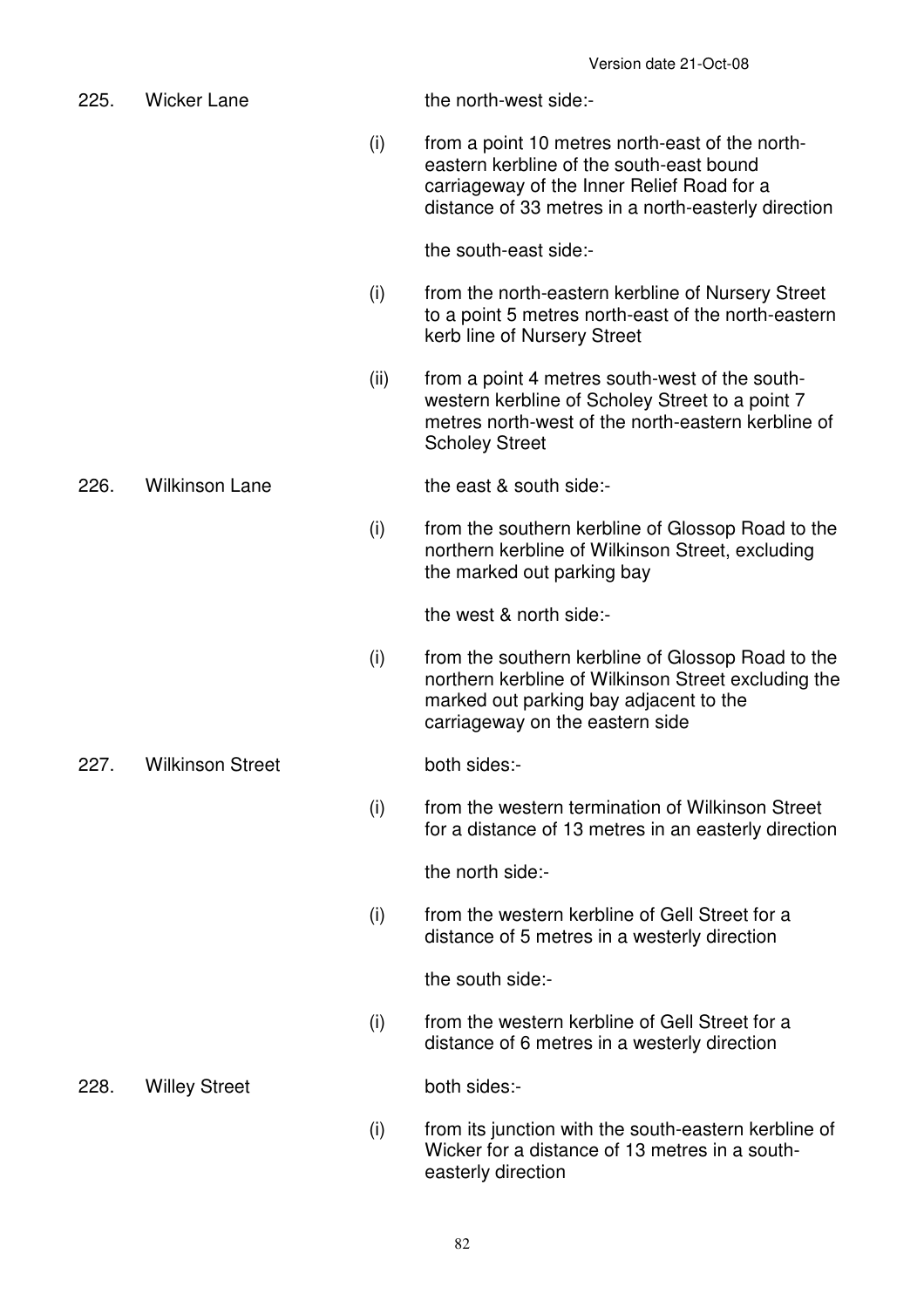229. Workhouse Lane both sides:-

 (i) from the northern kerbline of West Bar to a point 8 metres north of the northern kerb line of West Bar

230. York Street both sides:-

- (i) for the whole length .
- 
- 231. Young Street the north-east side:-
	- (i) from the south-eastern kerbline of Moore Street to a point 14 metres south-east of the south-eastern kerb line of Moore Street

the south-west side:-

- (i) from the north-western kerb line of South Lane to a point 30 metres north-west of the north-western kerb line of South Lane
- (ii) from point 59 metres north-west of the northwestern kerb line of South Lane to a point 78 metres north-west of the north-western kerb line of South Lane
- (iii) between the south-eastern kerbline of Moore Street and a point 56.5 metres south-east of that kerbline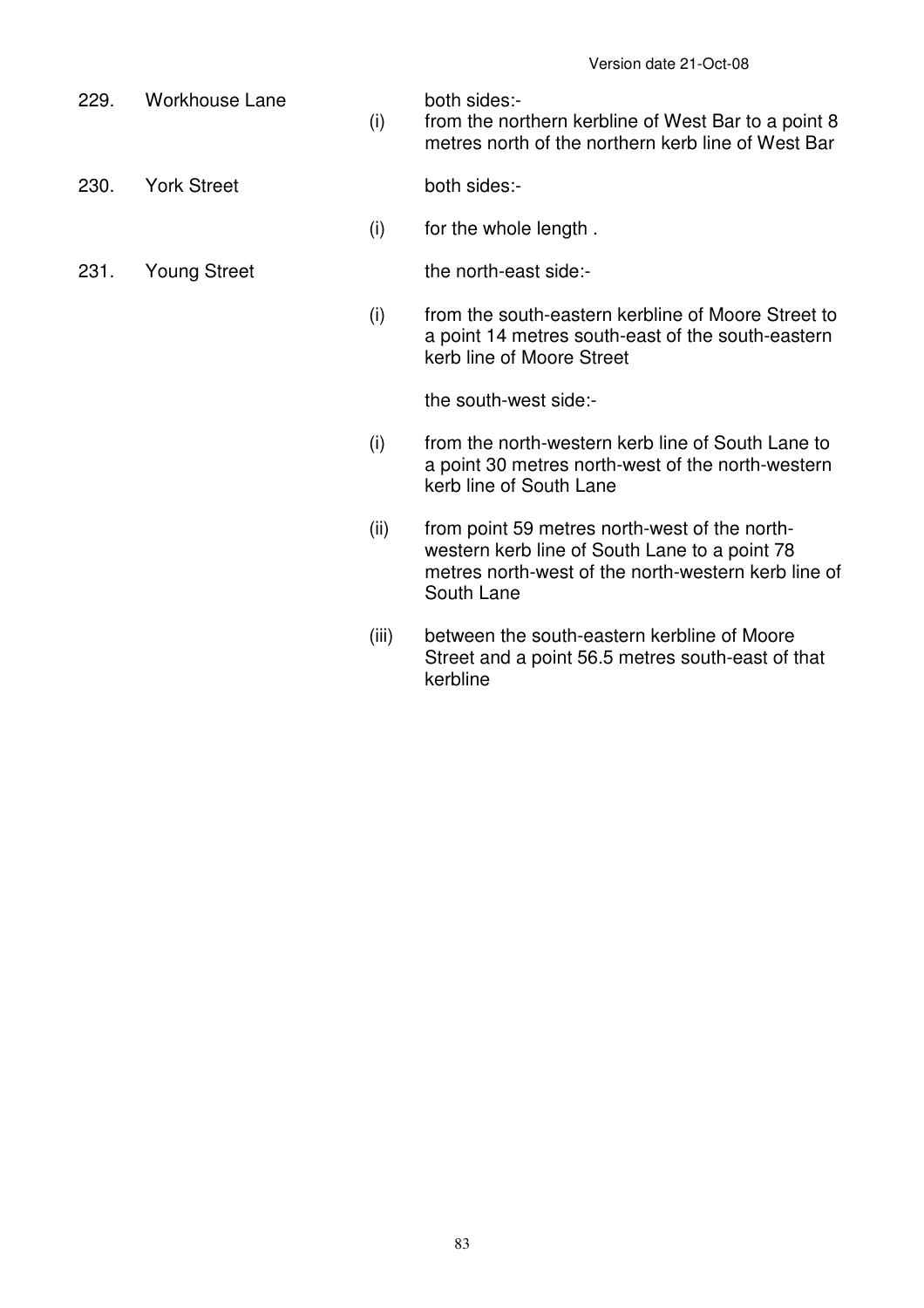### **SCHEDULE 2.01 NO WAITING MON-SAT 8AM-6.30PM EXCLUDING CHRISTMAS DAY OR A BANK HOLIDAY OTHER THAN GOOD FRIDAY**

| 1.  | <b>Access Road Off Plum</b><br>Lane                                                  |     | both sides:-          |
|-----|--------------------------------------------------------------------------------------|-----|-----------------------|
|     |                                                                                      | (i) | for the whole length. |
| 2.  | <b>Access Road To Service</b><br><b>Yard And Car Parks Off</b><br><b>Wicker Lane</b> |     | both sides:-          |
|     |                                                                                      | (i) | for the whole length. |
| 3.  | <b>Andrew Lane</b>                                                                   |     | both sides:-          |
|     |                                                                                      | (i) | for the whole length. |
| 4.  | <b>Andrew Street</b>                                                                 |     | both sides:-          |
|     |                                                                                      | (i) | for the whole length. |
| 5.  | <b>Angel Street</b>                                                                  |     | both sides:-          |
|     |                                                                                      | (i) | for the whole length. |
| 6.  | <b>Arundel Gate</b>                                                                  |     | both sides:-          |
|     |                                                                                      | (i) | for the whole length. |
| 7.  | <b>Arundel Lane</b>                                                                  |     | both sides:-          |
|     |                                                                                      | (i) | for the whole length. |
| 8.  | <b>Arundel Street</b>                                                                |     | both sides:-          |
|     |                                                                                      | (i) | for the whole length. |
| 9.  | <b>Backfields</b>                                                                    |     | both sides:-          |
|     |                                                                                      | (i) | for the whole length. |
| 10. | <b>Bailey Lane</b>                                                                   |     | both sides:-          |
|     |                                                                                      | (i) | for the whole length. |
| 11. | <b>Bailey Street</b>                                                                 |     | both sides:-          |
|     |                                                                                      | (i) | for the whole length. |
| 12. | <b>Bakers Hill</b>                                                                   |     | both sides:-          |
|     |                                                                                      | (i) | for the whole length. |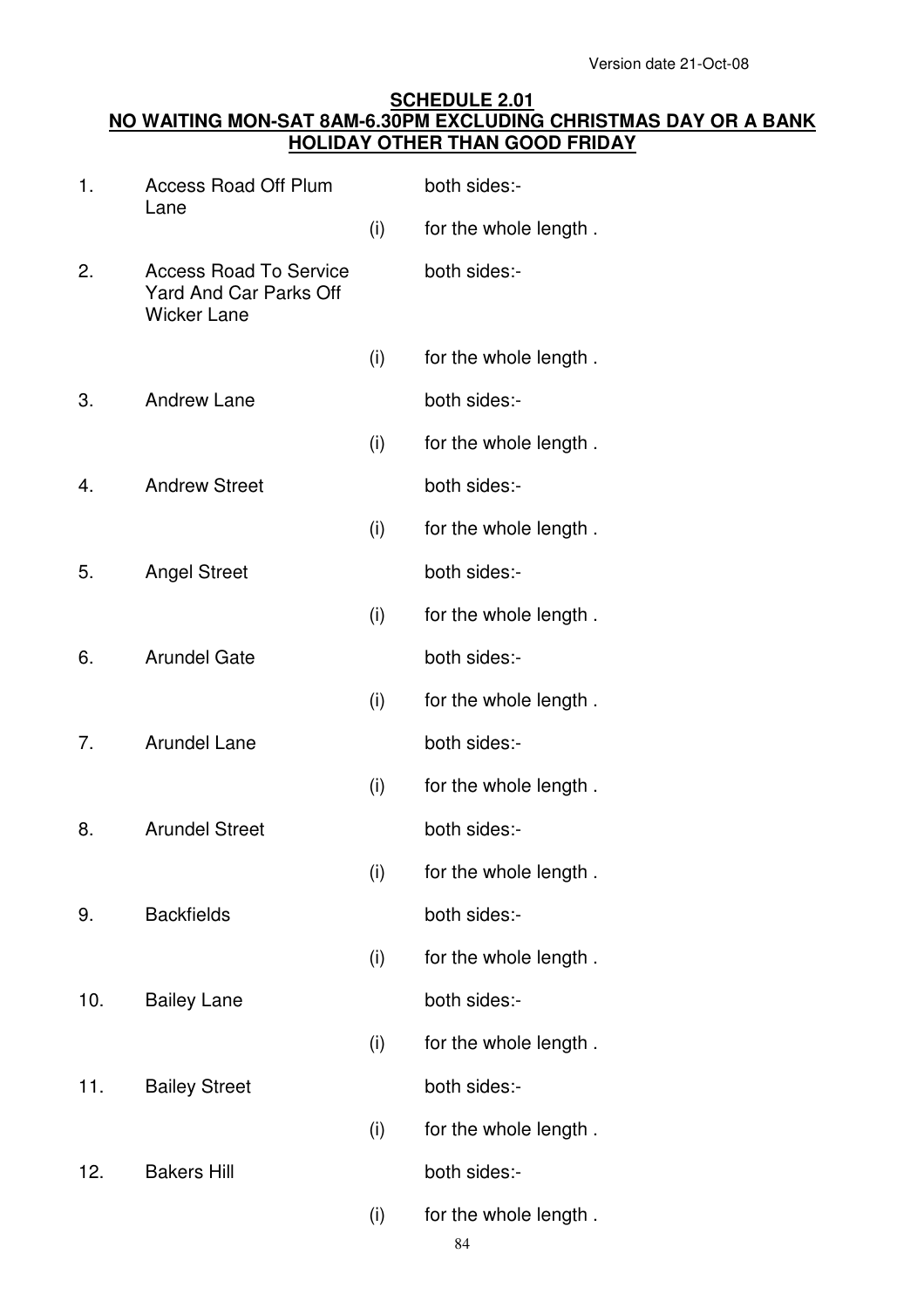| 13. | <b>Balm Green</b>      |     | both sides:-          |
|-----|------------------------|-----|-----------------------|
|     |                        | (i) | for the whole length. |
| 14. | <b>Bank Street</b>     |     | both sides:-          |
|     |                        | (i) | for the whole length. |
| 15. | <b>Barker's Pool</b>   |     | both sides:-          |
|     |                        | (i) | for the whole length. |
| 16. | <b>Bath Street</b>     |     | both sides:-          |
|     |                        | (i) | for the whole length. |
| 17. | <b>Bells Square</b>    |     | both sides:-          |
|     |                        | (i) | for the whole length. |
| 18. | <b>Bethel Walk</b>     |     | both sides:-          |
|     |                        | (i) | for the whole length. |
| 19. | <b>Bishop Street</b>   |     | both sides:-          |
|     |                        | (i) | for the whole length. |
| 20. | <b>Black Swan Walk</b> |     | both sides:-          |
|     |                        | (i) | for the whole length. |
| 21. | <b>Blonk Street</b>    |     | both sides:-          |
|     |                        | (i) | for the whole length. |
| 22. | <b>Boden Lane</b>      |     | both sides:-          |
|     |                        | (i) | for the whole length. |
| 23. | <b>Bolton Street</b>   |     | both sides:-          |
|     |                        | (i) | for the whole length. |
| 24. | <b>Bowdon Street</b>   |     | both sides:-          |
|     |                        | (i) | for the whole length. |
| 25. | <b>Bower Spring</b>    |     | both sides:-          |
|     |                        | (i) | for the whole length. |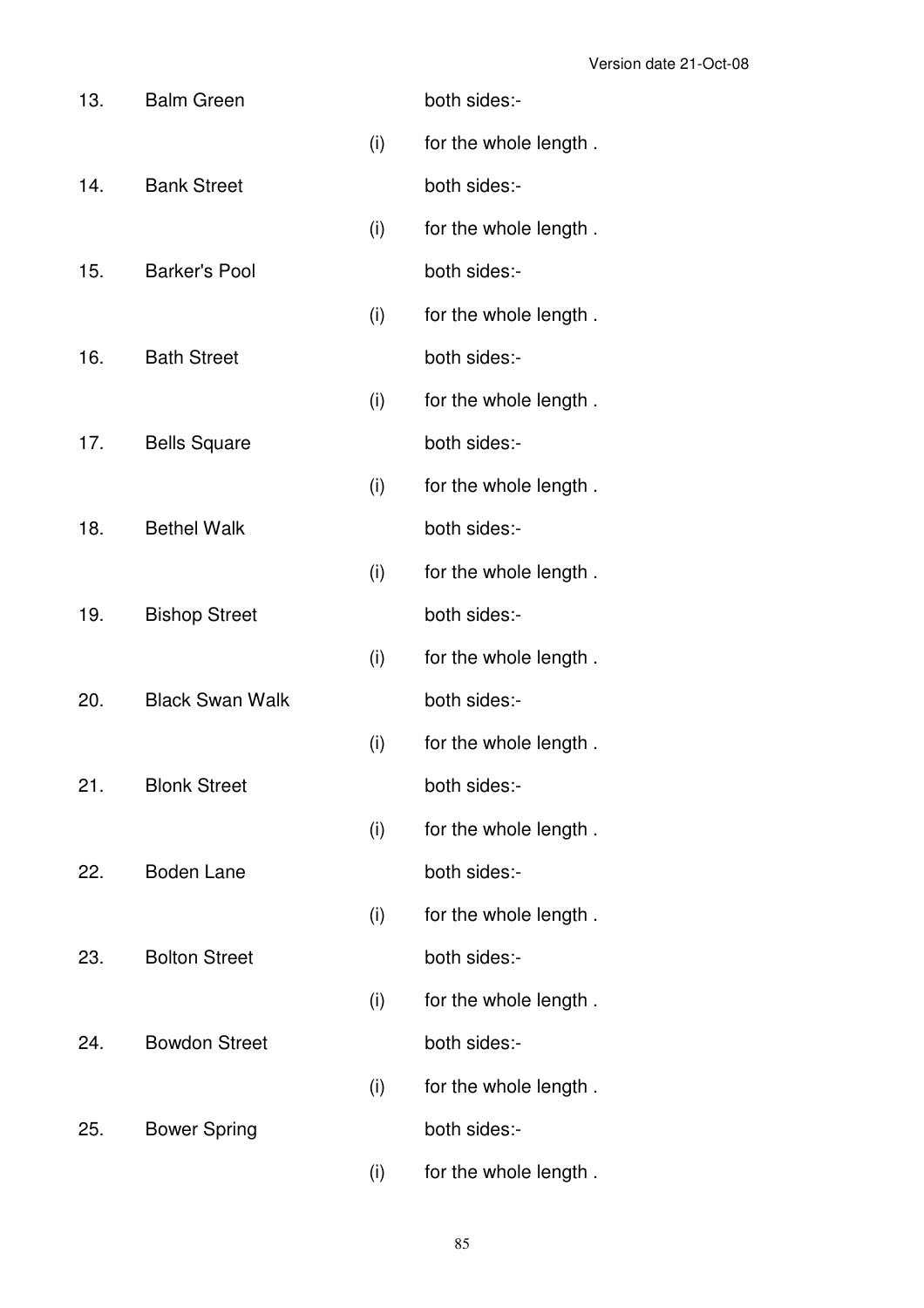| 26. | <b>Bridge Street</b>              |     | both sides:-                                                                                                                              |
|-----|-----------------------------------|-----|-------------------------------------------------------------------------------------------------------------------------------------------|
|     |                                   | (i) | between a point 40 metres south-east of the<br>south-eastern kerbline of Shalesmoor (IRR) and<br>its junction with Waingate/Lady's Bridge |
| 27. | <b>Brittain Street</b>            |     | both sides:-                                                                                                                              |
|     |                                   | (i) | for the whole length.                                                                                                                     |
| 28. | <b>Broad Lane</b>                 |     | both sides:-                                                                                                                              |
|     |                                   | (i) | for the whole length.                                                                                                                     |
| 29. | <b>Broad Lane Service</b><br>Road |     | both sides:-                                                                                                                              |
|     |                                   | (i) | for the whole length.                                                                                                                     |
| 30. | <b>Broad Street West</b>          |     | both sides:-                                                                                                                              |
|     |                                   | (i) | from the eastern kerbline of Shude Hill to the<br>western kerbline of Park Square                                                         |
| 31. | <b>Brook Hill</b>                 |     | both sides:-                                                                                                                              |
|     |                                   | (i) | between the junction with Broad Lane and a point<br>13 metres west of the western kerbline of St<br>George's Close                        |
| 32. | <b>Broomspring Lane</b>           |     | both sides:-                                                                                                                              |
|     |                                   | (i) | for the whole length                                                                                                                      |
| 33. | <b>Brown Lane</b>                 |     | both sides:-                                                                                                                              |
|     |                                   | (i) | for the whole length.                                                                                                                     |
| 34. | <b>Brown Street</b>               |     | both sides:-                                                                                                                              |
|     |                                   | (i) | for the whole length.                                                                                                                     |
| 35. | <b>Burgess Street</b>             |     | both sides:-                                                                                                                              |
|     |                                   | (i) | for the whole length.                                                                                                                     |
| 36. | Cadman Lane                       |     | both sides:-                                                                                                                              |
|     |                                   | (i) | for the whole length.                                                                                                                     |
| 37. | <b>Cambridge Street</b>           |     | both sides:-                                                                                                                              |
|     |                                   | (i) | for the whole length.                                                                                                                     |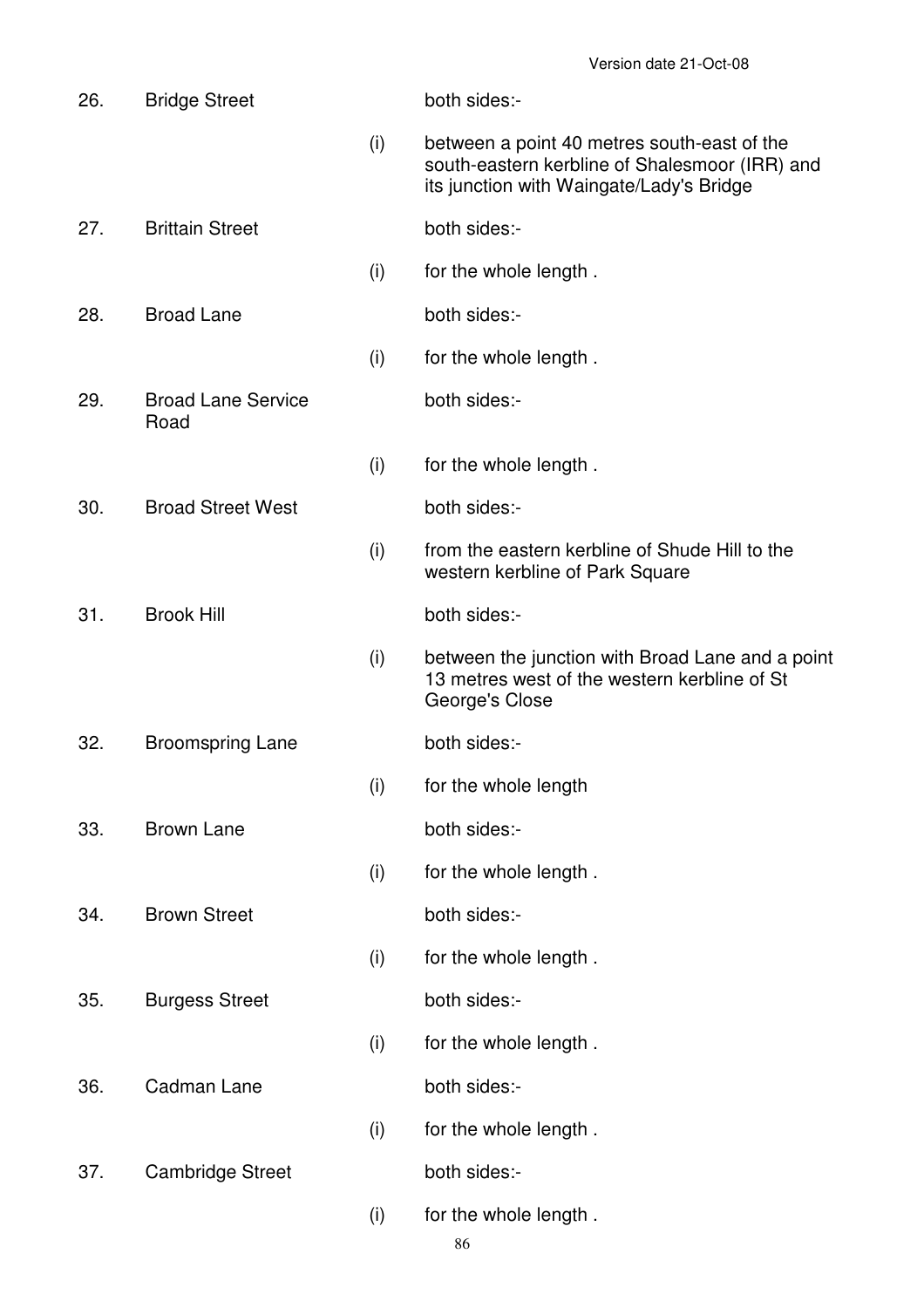| 38. | Campo Lane              |     | both sides:-          |
|-----|-------------------------|-----|-----------------------|
|     |                         | (i) | for the whole length. |
| 39. | <b>Canning Street</b>   |     | both sides:-          |
|     |                         | (i) | for the whole length. |
| 40. | <b>Carver Lane</b>      |     | both sides:-          |
|     |                         | (i) | for the whole length. |
| 41. | <b>Carver Street</b>    |     | both sides:-          |
|     |                         | (i) | for the whole length. |
| 42. | <b>Castle Green</b>     |     | both sides:-          |
|     |                         | (i) | for the whole length. |
| 43. | <b>Castle Square</b>    |     | both sides:-          |
|     |                         | (i) | for the whole length. |
| 44. | <b>Castle Street</b>    |     | both sides:-          |
|     |                         | (i) | for the whole length. |
| 45. | <b>Cavendish Street</b> |     | both sides:-          |
|     |                         | (i) | for the whole length. |
| 46. | <b>Charles Lane</b>     |     | both sides:-          |
|     |                         | (i) | for the whole length. |
| 47. | <b>Charles Street</b>   |     | both sides:-          |
|     |                         | (i) | for the whole length. |
| 48. | <b>Charlotte Lane</b>   |     | both sides:-          |
|     |                         | (i) | for the whole length. |
| 49. | <b>Charter Row</b>      |     | both sides:-          |
|     |                         | (i) | for the whole length. |
| 50. | <b>Charter Square</b>   |     | both sides:-          |
|     |                         | (i) | for the whole length. |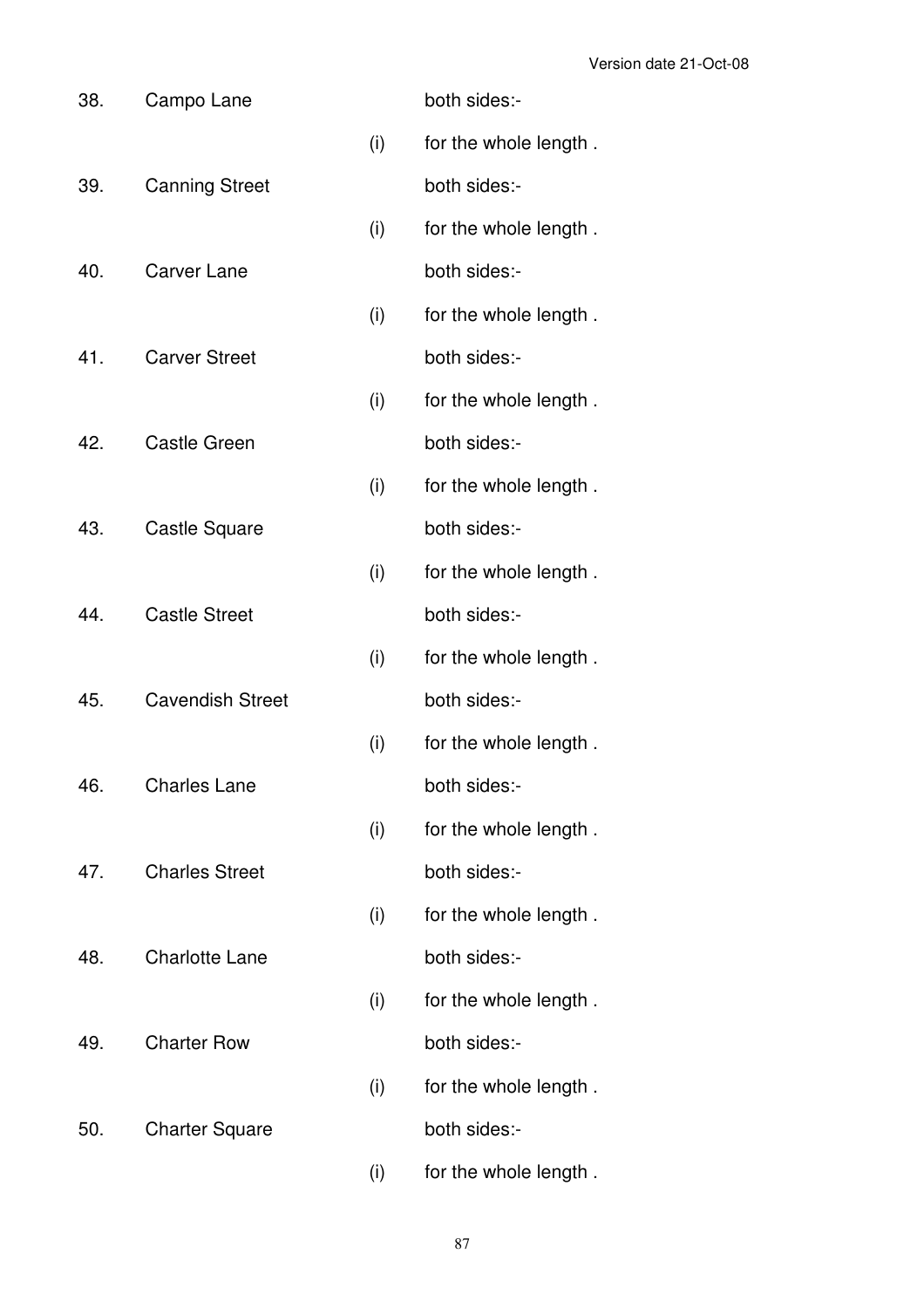| 51. | <b>Chester Lane</b>         |     | both sides:-                                                                 |
|-----|-----------------------------|-----|------------------------------------------------------------------------------|
|     |                             | (i) | for the whole length.                                                        |
| 52. | <b>Chester Street</b>       |     | both sides:-                                                                 |
|     |                             | (i) | for the whole length.                                                        |
| 53. | <b>Church Street</b>        |     | both sides:-                                                                 |
|     |                             | (i) | for the whole length.                                                        |
| 54. | Clay Lane                   |     | both sides:-                                                                 |
|     |                             | (i) | for the whole length.                                                        |
| 55. | <b>Commercial Street</b>    |     | both sides:-                                                                 |
|     |                             | (i) | for the whole length.                                                        |
| 56. | <b>Congress Street</b>      |     | both sides:-                                                                 |
|     |                             | (i) | for the whole length.                                                        |
| 57. | <b>Convent Walk</b>         |     | both sides:-                                                                 |
|     |                             | (i) | from its junction with Glossop Road to its junction<br>with Cavendish Street |
| 58. | <b>Conway Street</b>        |     | both sides:-                                                                 |
|     |                             | (i) | for the whole length.                                                        |
| 59. | <b>Cross Burgess Street</b> |     | both sides:-                                                                 |
|     |                             | (i) | for the whole length.                                                        |
| 60. | <b>Cumberland Street</b>    |     | both sides:-                                                                 |
|     |                             | (i) | for the whole length.                                                        |
| 61. | <b>Cumberland Way</b>       |     | both sides:-                                                                 |
|     |                             | (i) | for the whole length.                                                        |
| 62. | Devonshire Lane             |     | both sides:-                                                                 |
|     |                             | (i) | for the whole length.                                                        |
| 63. | <b>Devonshire Street</b>    |     | both sides:-                                                                 |
|     |                             | (i) | for the whole length.                                                        |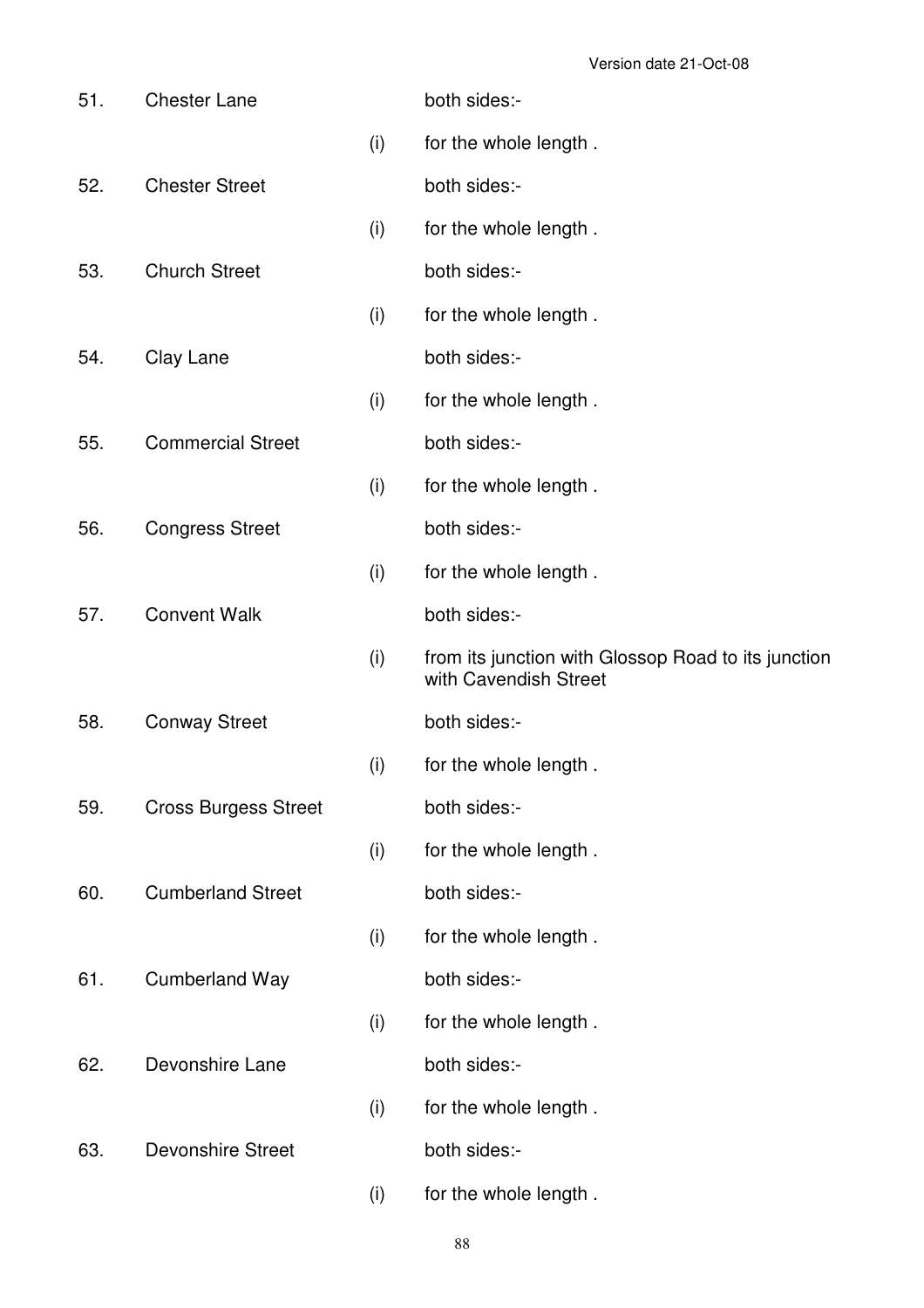| 64. | <b>Division Lane</b>   |     | both sides:-          |
|-----|------------------------|-----|-----------------------|
|     |                        | (i) | for the whole length. |
| 65. | <b>Division Street</b> |     | both sides:-          |
|     |                        | (i) | for the whole length. |
| 66. | Dixon Lane             |     | both sides:-          |
|     |                        | (i) | for the whole length. |
| 67. | Duke Lane              |     | both sides:-          |
|     |                        | (i) | for the whole length. |
| 68. | <b>Earl Street</b>     |     | both sides:-          |
|     |                        | (i) | for the whole length. |
| 69. | Earl Way               |     | both sides:-          |
|     |                        | (i) | for the whole length. |
| 70. | East Parade            |     | both sides:-          |
|     |                        | (i) | for the whole length. |
| 71. | <b>Egerton Lane</b>    |     | both sides:-          |
|     |                        | (i) | for the whole length. |
| 72. | <b>Egerton Street</b>  |     | both sides:-          |
|     |                        | (i) | for the whole length. |
| 73. | <b>Eldon Street</b>    |     | both sides:-          |
|     |                        | (i) | for the whole length. |
| 74. | <b>Ellin Street</b>    |     | both sides:-          |
|     |                        | (i) | for the whole length. |
| 75. | <b>Esperanto Place</b> |     | both sides:-          |
|     |                        | (i) | for the whole length. |
| 76. | <b>Evans Street</b>    |     | both sides:-          |
|     |                        | (i) | for the whole length. |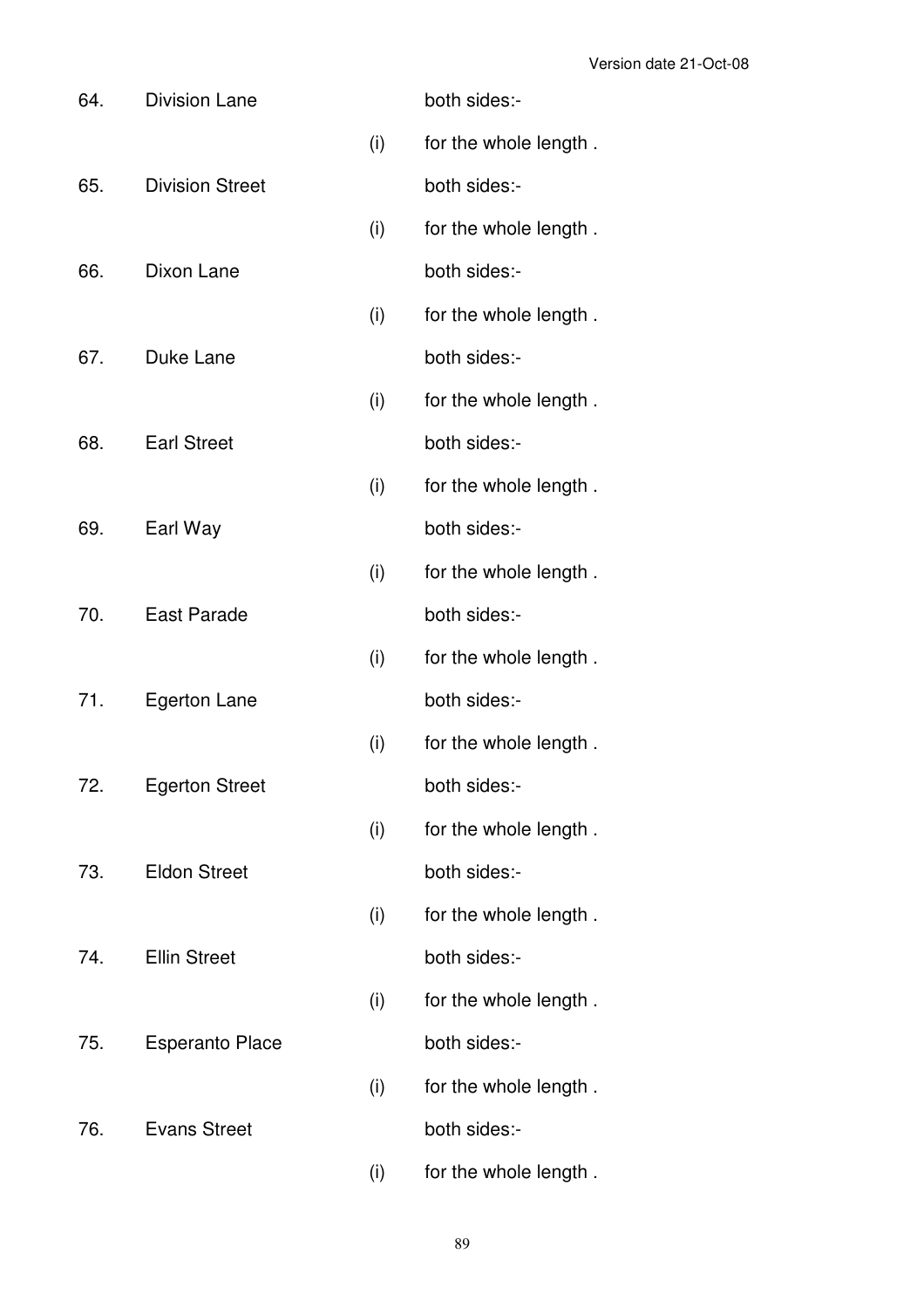| 77. | <b>Exchange Gateway</b>                        |     | both sides:-          |
|-----|------------------------------------------------|-----|-----------------------|
|     |                                                | (i) | for the whole length. |
| 78. | <b>Exchange Place</b>                          |     | both sides:-          |
|     |                                                | (i) | for the whole length. |
| 79. | <b>Exchange Street</b><br>(western Cul-de-sac) |     | both sides:-          |
|     |                                                | (i) | for the whole length. |
| 80. | Eyre Lane                                      |     | both sides:-          |
|     |                                                | (i) | for the whole length. |
| 81. | <b>Eyre Street</b>                             |     | both sides:-          |
|     |                                                | (i) | for the whole length. |
| 82. | Fargate                                        |     | both sides:-          |
|     |                                                | (i) | for the whole length. |
| 83. | <b>Favell Road</b>                             |     | both sides:-          |
|     |                                                | (i) | for the whole length. |
| 84. | Fig Tree Lane                                  |     | both sides:-          |
|     |                                                | (i) | for the whole length. |
| 85. | <b>Fitzalan Square</b>                         |     | both sides:-          |
|     |                                                | (i) | for the whole length. |
| 86. | <b>Fitzwilliam Gate</b>                        |     | both sides:-          |
|     |                                                | (i) | for the whole length. |
| 87. | <b>Fitzwilliam Street</b>                      |     | both sides:-          |
|     |                                                | (i) | for the whole length. |
| 88. | <b>Flat Street</b>                             |     | both sides:-          |
|     |                                                | (i) | for the whole length. |
| 89. | Forge Lane                                     |     | both sides:-          |
|     |                                                | (i) | for the whole length. |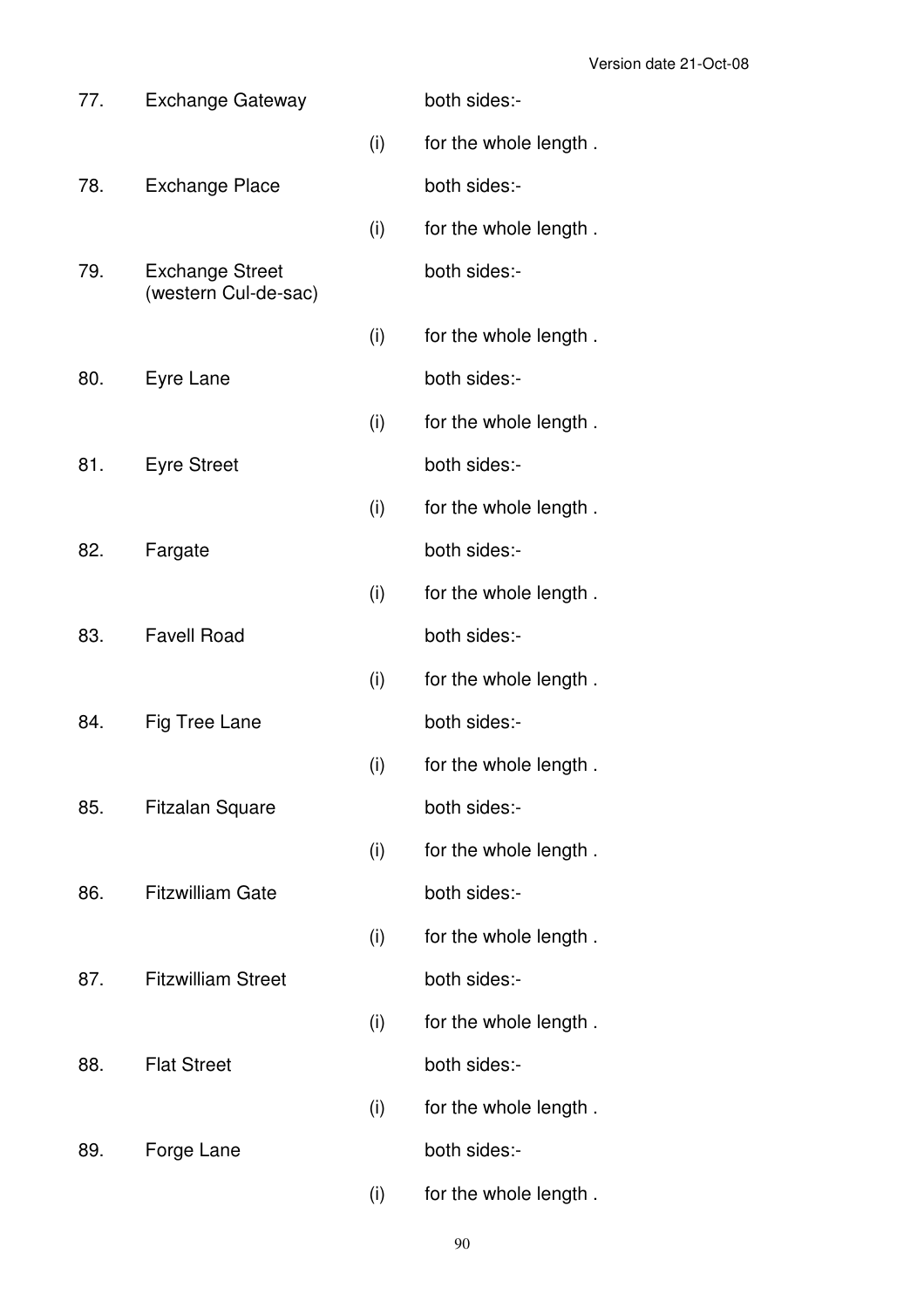| 90. | <b>Fornham Street</b>   |     | both sides:-                                                                                                                |
|-----|-------------------------|-----|-----------------------------------------------------------------------------------------------------------------------------|
|     |                         | (i) | from its junction with Suffolk Road to its junction<br>with Leadmill Road                                                   |
| 91. | <b>Froggatt Lane</b>    |     | both sides:-                                                                                                                |
|     |                         | (i) | for the whole length.                                                                                                       |
| 92. | <b>Furnival Gate</b>    |     | both sides:-                                                                                                                |
|     |                         | (i) | for the whole length.                                                                                                       |
| 93. | <b>Furnival Road</b>    |     | both sides:-                                                                                                                |
|     |                         | (i) | between Exchange Street and a point 179 metres<br>south-west of the south-western kerbline of<br><b>Maltravers Street</b>   |
| 94. | <b>Furnival Square</b>  |     | both sides:-                                                                                                                |
|     |                         | (i) | for the whole length (including the vehicular<br>underpass).                                                                |
| 95. | <b>Furnival Street</b>  |     | both sides:-                                                                                                                |
|     |                         | (i) | for the whole length.                                                                                                       |
| 96. | <b>Garden Street</b>    |     | the north side:-                                                                                                            |
|     |                         | (i) | from the north-western kerbline of Broad Lane to a<br>point 28 metres west of the north-western kerb line<br>of Broad Lane  |
|     |                         |     | the south side:-                                                                                                            |
|     |                         | (i) | from the north-western kerbline of Broad Lane to a<br>point 22 metres west of the north-western kerb line<br>of Broad Lane  |
| 97. | <b>Gell Street</b>      |     | both sides:-                                                                                                                |
|     |                         | (i) | for the whole length.                                                                                                       |
| 98. | George Street           |     | both sides:-                                                                                                                |
|     |                         | (i) | for the whole length.                                                                                                       |
| 99. | <b>Gibraltar Street</b> |     | both sides:-                                                                                                                |
|     |                         | (i) | between its junction with West Bar and a point 35<br>metres south-east of the southern kerbline of the<br>Inner Relief Road |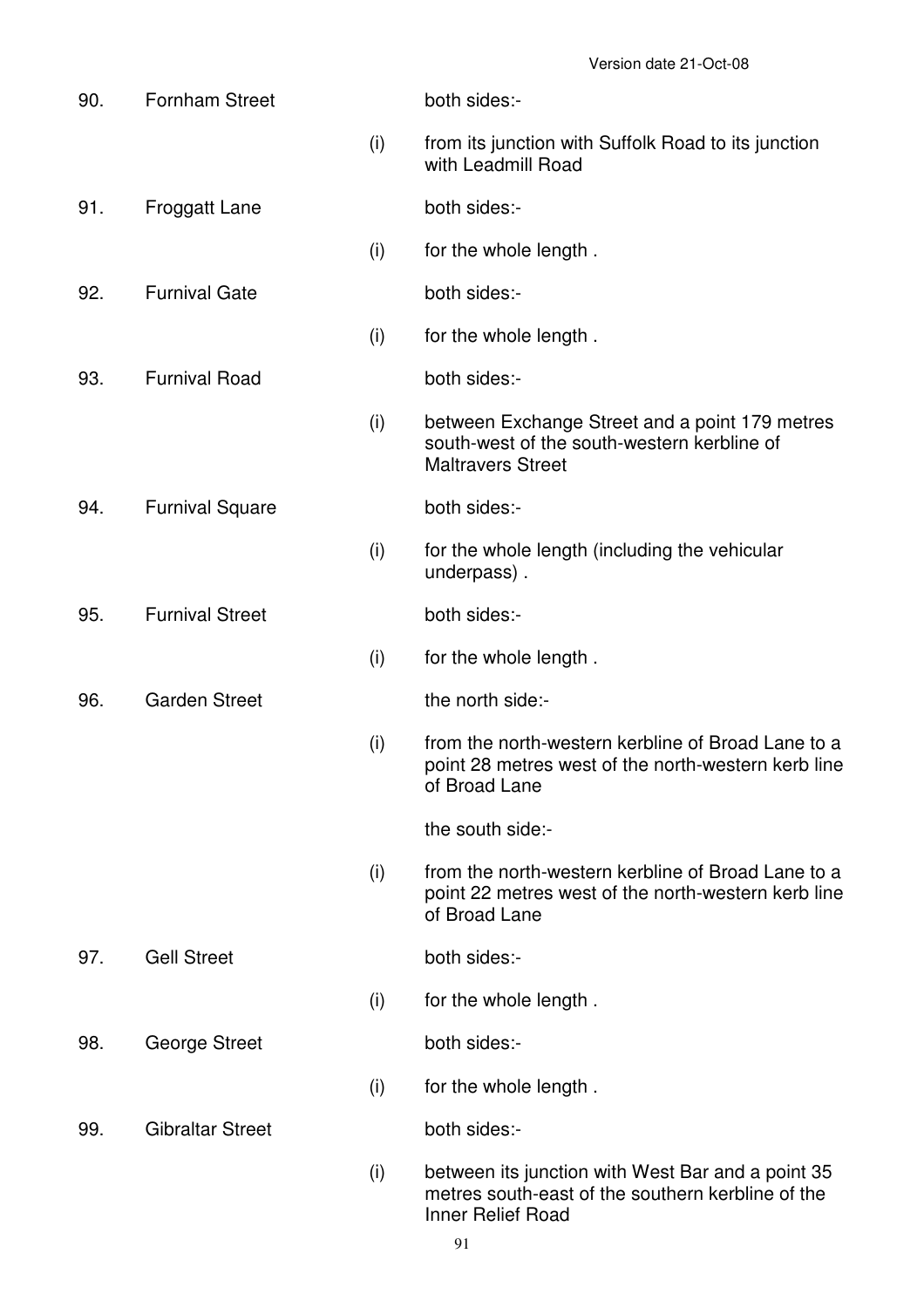| 100. | Glossop Road           |     | both sides:-                                                                                                         |
|------|------------------------|-----|----------------------------------------------------------------------------------------------------------------------|
|      |                        | (i) | between its junction with West Street and a point<br>37 metres west of the western kerbline of Gell<br><b>Street</b> |
| 101. | <b>Gun Lane</b>        |     | both sides:-                                                                                                         |
|      |                        | (i) | for the whole length.                                                                                                |
| 102. | <b>Hallam Lane</b>     |     | both sides:-                                                                                                         |
|      |                        | (i) | for the whole length.                                                                                                |
| 103. | <b>Harmer Lane</b>     |     | both sides:-                                                                                                         |
|      |                        | (i) | for the whole length.                                                                                                |
| 104. | <b>Harts Head</b>      |     | both sides:-                                                                                                         |
|      |                        | (i) | for the whole length.                                                                                                |
| 105. | <b>Hawley Street</b>   |     | both sides:-                                                                                                         |
|      |                        | (i) | for the whole length.                                                                                                |
| 106. | Haymarket              |     | both sides:-                                                                                                         |
|      |                        | (i) | for the whole length.                                                                                                |
| 107. | <b>Headford Street</b> |     | both sides:-                                                                                                         |
|      |                        | (i) | for the whole length.                                                                                                |
| 108. | <b>Hereford Street</b> |     | both sides:-                                                                                                         |
|      |                        | (i) | for the whole length.                                                                                                |
| 109. | <b>High Street</b>     |     | both sides:-                                                                                                         |
|      |                        | (i) | for the whole length.                                                                                                |
| 110. | <b>Hodgson Street</b>  |     | both sides:-                                                                                                         |
|      |                        | (i) | for the whole length.                                                                                                |
| 111. | <b>Holland Street</b>  |     | both sides:-                                                                                                         |
|      |                        | (i) | for the whole length.                                                                                                |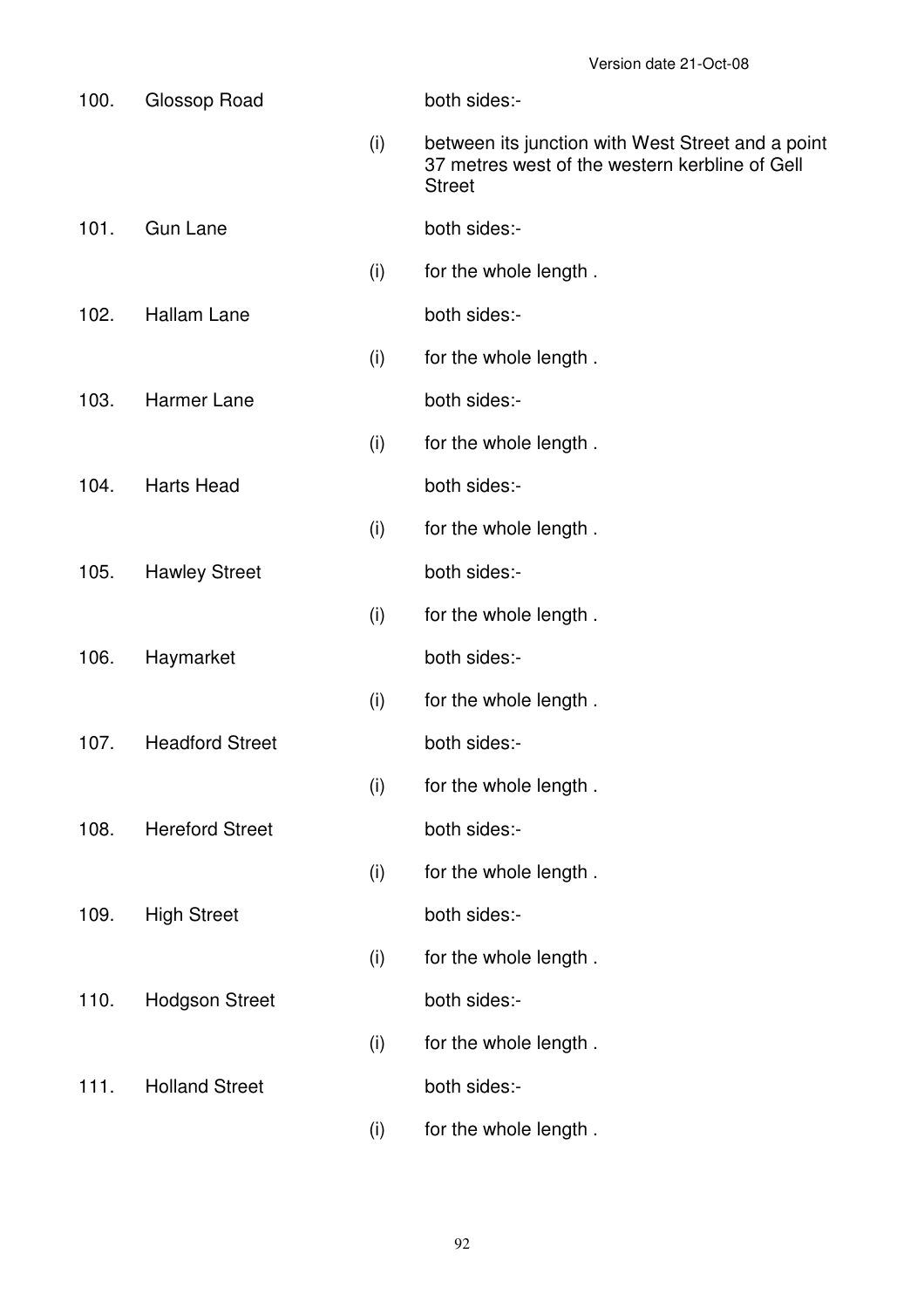| 112. | <b>Hollis Croft</b>    |      | both sides:-                                                                                                    |
|------|------------------------|------|-----------------------------------------------------------------------------------------------------------------|
|      |                        | (i)  | from its junction with Tenter Street to a point 44<br>metres north-west of its junction with Tenter Street      |
| 113. | <b>Holly Lane</b>      |      | both sides:-                                                                                                    |
|      |                        | (i)  | for the whole length.                                                                                           |
| 114. | <b>Holly Street</b>    |      | both sides:-                                                                                                    |
|      |                        | (i)  | for the whole length.                                                                                           |
| 115. | <b>Holy Green</b>      |      | both sides:-                                                                                                    |
|      |                        | (i)  | for the whole length.                                                                                           |
| 116. | <b>Hounsfield Road</b> |      | both sides:-                                                                                                    |
|      |                        | (i)  | for the whole length.                                                                                           |
| 117. | <b>Howard Lane</b>     |      | both sides:-                                                                                                    |
|      |                        | (i)  | for the whole length.                                                                                           |
| 118. | <b>Howard Street</b>   |      | both sides:-                                                                                                    |
|      |                        | (i)  | for the whole length.                                                                                           |
| 119. | Inner Ring Road        |      | both sides:-                                                                                                    |
|      |                        | (i)  | eastbound carriageway, between its junction with<br>Wicker and a point 33 metres south-east of that<br>junction |
|      |                        | (ii) | westbound carriageway, between its junction with<br>Wicker and a point 20 metres east of that junction          |
| 120. | <b>Jessop Street</b>   |      | both sides:-                                                                                                    |
|      |                        | (i)  | for the whole length.                                                                                           |
| 121. | Johnson Lane           |      | both sides:-                                                                                                    |
|      |                        | (i)  | for the whole length.                                                                                           |
| 122. | <b>Johnson Street</b>  |      | both sides:-                                                                                                    |
|      |                        | (i)  | for the whole length.                                                                                           |
| 123. | <b>Joiner Street</b>   |      | both sides:-                                                                                                    |
|      |                        | (i)  | for the whole length.                                                                                           |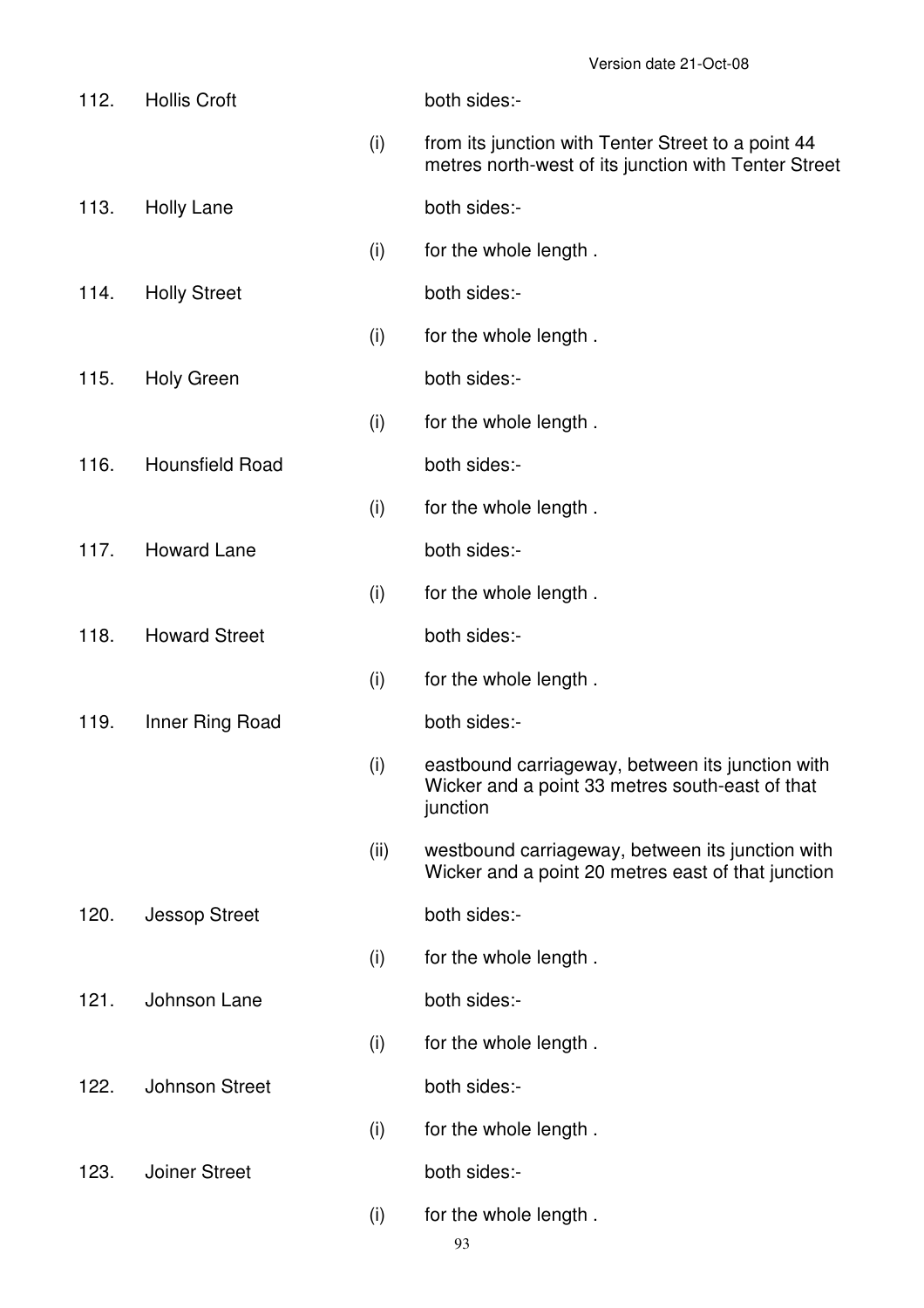| 124. | <b>King Street</b>          |     | both sides:-                                                                                     |
|------|-----------------------------|-----|--------------------------------------------------------------------------------------------------|
|      |                             | (i) | for the whole length.                                                                            |
| 125. | Lady's Bridge               |     | both sides:-                                                                                     |
|      |                             | (i) | for the whole length.                                                                            |
| 126. | <b>Lambert Street</b>       |     | both sides:-                                                                                     |
|      |                             | (i) | for the whole length.                                                                            |
| 127. | Leadmill Road               |     | both sides:-                                                                                     |
|      |                             | (i) | from its junction with St Mary's Road to its junction<br>with Sheaf Square                       |
| 128. | <b>Leadmill Street</b>      |     | both sides:-                                                                                     |
|      |                             | (i) | for the whole length.                                                                            |
| 129. | Leavy Greave Road<br>(east) |     | both sides:-                                                                                     |
|      |                             | (i) | from its junction with Portobello to the western<br>termination adjacent to Upper Hanover Street |
| 130. | Leavy Greave Road<br>(west) |     | both sides:-                                                                                     |
|      |                             | (i) | from its junction with Hounsfield Road to its<br>junction with Upper Hanover Street              |
| 131. | Lee Croft                   |     | both sides:-                                                                                     |
|      |                             | (i) | for the whole length.                                                                            |
| 132. | <b>Leopold Street</b>       |     | both sides:-                                                                                     |
|      |                             | (i) | for the whole length.                                                                            |
| 133. | Love Lane                   |     | both sides:-                                                                                     |
|      |                             | (i) | for the whole length.                                                                            |
| 134. | Love Street                 |     | both sides:-                                                                                     |
|      |                             | (i) | for the whole length.                                                                            |
| 135. | <b>Mappin Street</b>        |     | both sides:-                                                                                     |
|      |                             | (i) | for the whole length.                                                                            |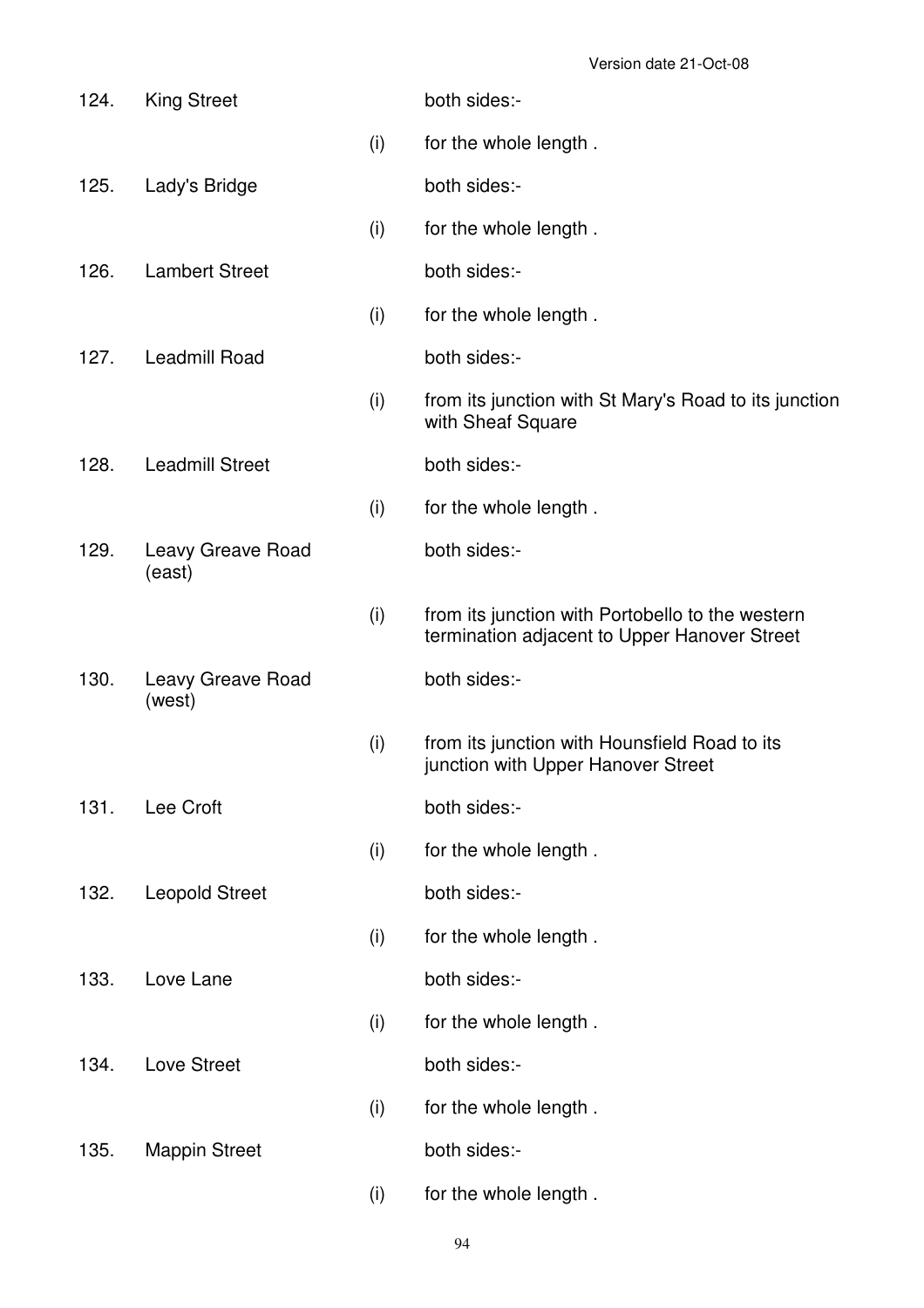| 136. | <b>Market Place</b>    |     | both sides:-                                                                                        |
|------|------------------------|-----|-----------------------------------------------------------------------------------------------------|
|      |                        | (i) | for the whole length.                                                                               |
| 137. | <b>Mary Street</b>     |     | both sides:-                                                                                        |
|      |                        | (i) | for the whole length.                                                                               |
| 138. | Matilda Lane           |     | both sides:-                                                                                        |
|      |                        | (i) | for the whole length.                                                                               |
| 139. | Matilda Street         |     | both sides:-                                                                                        |
|      |                        | (i) | for the whole length.                                                                               |
| 140. | Matilda Way            |     | both sides:-                                                                                        |
|      |                        | (i) | for the whole length.                                                                               |
| 141. | Meetinghouse Lane      |     | both sides:-                                                                                        |
|      |                        | (i) | for the whole length.                                                                               |
| 142. | <b>Millsands</b>       |     | the east side:-                                                                                     |
|      |                        | (i) | between the north-eastern kerbline of Bridge<br>Street and a point 14 metres north of that kerbline |
|      |                        |     | the west side:-                                                                                     |
|      |                        | (i) | between the north-eastern kerbline of Bridge<br>Street and a point 11 metres north of that kerbline |
| 143. | Milton Lane            |     | both sides:-                                                                                        |
|      |                        | (i) | for the whole length.                                                                               |
| 144. | <b>Milton Street</b>   |     | both sides:-                                                                                        |
|      |                        | (i) | for the whole length.                                                                               |
| 145. | <b>Moore Street</b>    |     | both sides:-                                                                                        |
|      |                        | (i) | between Charter Row and Hanover Way                                                                 |
| 146. | <b>Mortimer Street</b> |     | both sides:-                                                                                        |
|      |                        | (i) | for the whole length.                                                                               |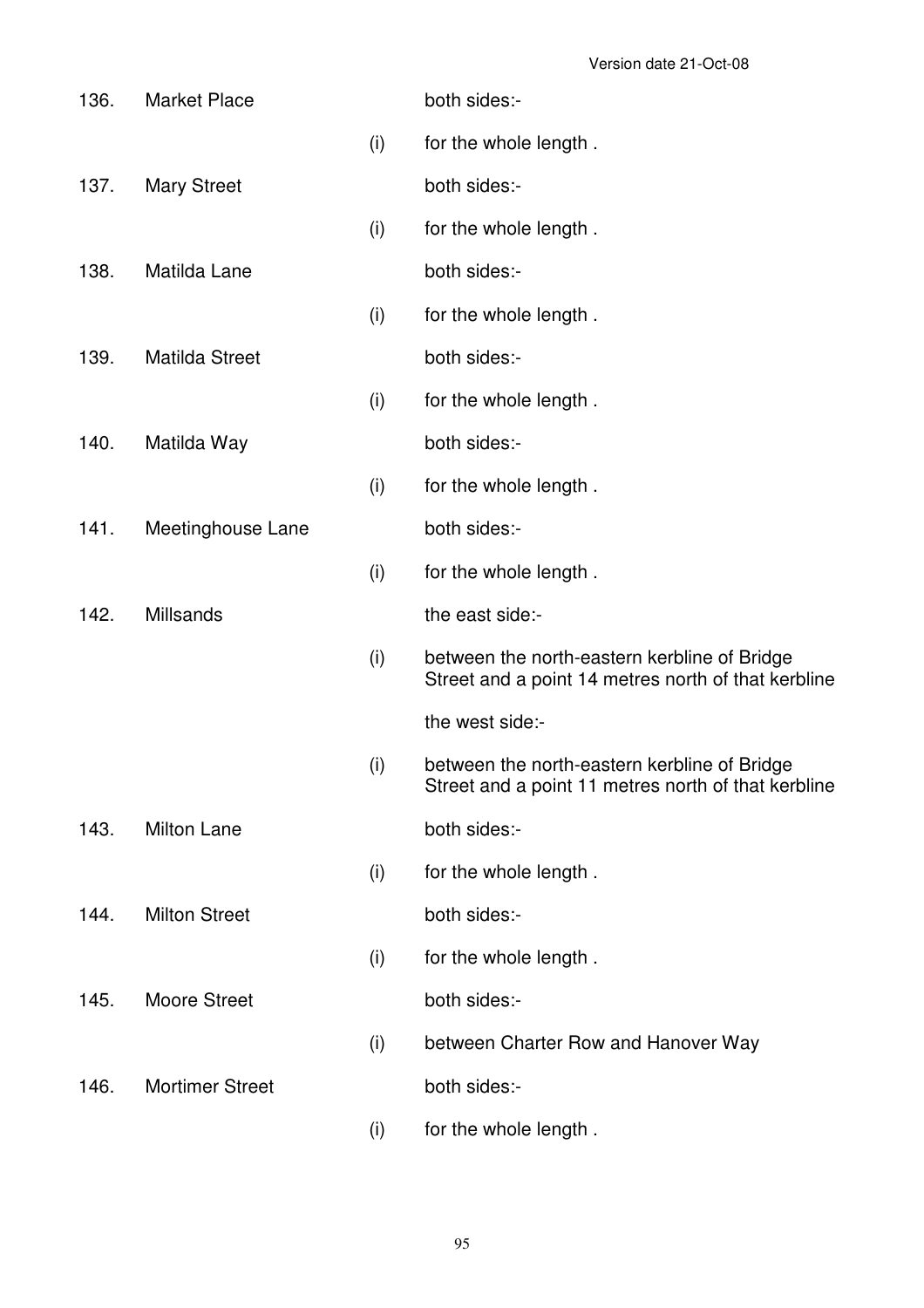| 147. | <b>Mulberry Street</b>     |     | both sides:-                                                                                                                                                                      |
|------|----------------------------|-----|-----------------------------------------------------------------------------------------------------------------------------------------------------------------------------------|
|      |                            | (i) | from the north-western kerbline of Norfolk Street to<br>a point 90 metres north-west of the north-western<br>kerb line of Norfolk Street                                          |
| 148. | <b>New Street</b>          |     | both sides:-                                                                                                                                                                      |
|      |                            | (i) | for the whole length.                                                                                                                                                             |
| 149. | <b>Newcastle Street</b>    |     | both sides:-                                                                                                                                                                      |
|      |                            | (i) | for the whole length.                                                                                                                                                             |
| 150. | Newton Lane                |     | both sides:-                                                                                                                                                                      |
|      |                            | (i) | for the whole length.                                                                                                                                                             |
| 151. | Norfolk Lane               |     | both sides:-                                                                                                                                                                      |
|      |                            | (i) | for the whole length.                                                                                                                                                             |
| 152. | <b>Norfolk Row</b>         |     | both sides:-                                                                                                                                                                      |
|      |                            | (i) | for the whole length.                                                                                                                                                             |
| 153. | <b>Norfolk Street</b>      |     | both sides:-                                                                                                                                                                      |
|      |                            | (i) | for the whole length.                                                                                                                                                             |
| 154. | <b>North Church Street</b> |     | both sides:-                                                                                                                                                                      |
|      |                            | (i) | for the whole length.                                                                                                                                                             |
| 155. | Nursery Lane               |     | both sides:-                                                                                                                                                                      |
|      |                            | (i) | for the whole length.                                                                                                                                                             |
| 156. | <b>Nursery Street</b>      |     | both sides:-                                                                                                                                                                      |
|      |                            | (i) | between the north-western kerbline of<br>Wicker/Lady's Bridge and a point 50 metres south-<br>east of the kerbline of the south-westbound<br>carriageway of the Inner Relief Road |
| 157. | <b>Orange Street</b>       |     | both sides:-                                                                                                                                                                      |
|      |                            | (i) | for the whole length.                                                                                                                                                             |
| 158. | <b>Orchard Lane</b>        |     | both sides:-                                                                                                                                                                      |
|      |                            | (i) | for the whole length.                                                                                                                                                             |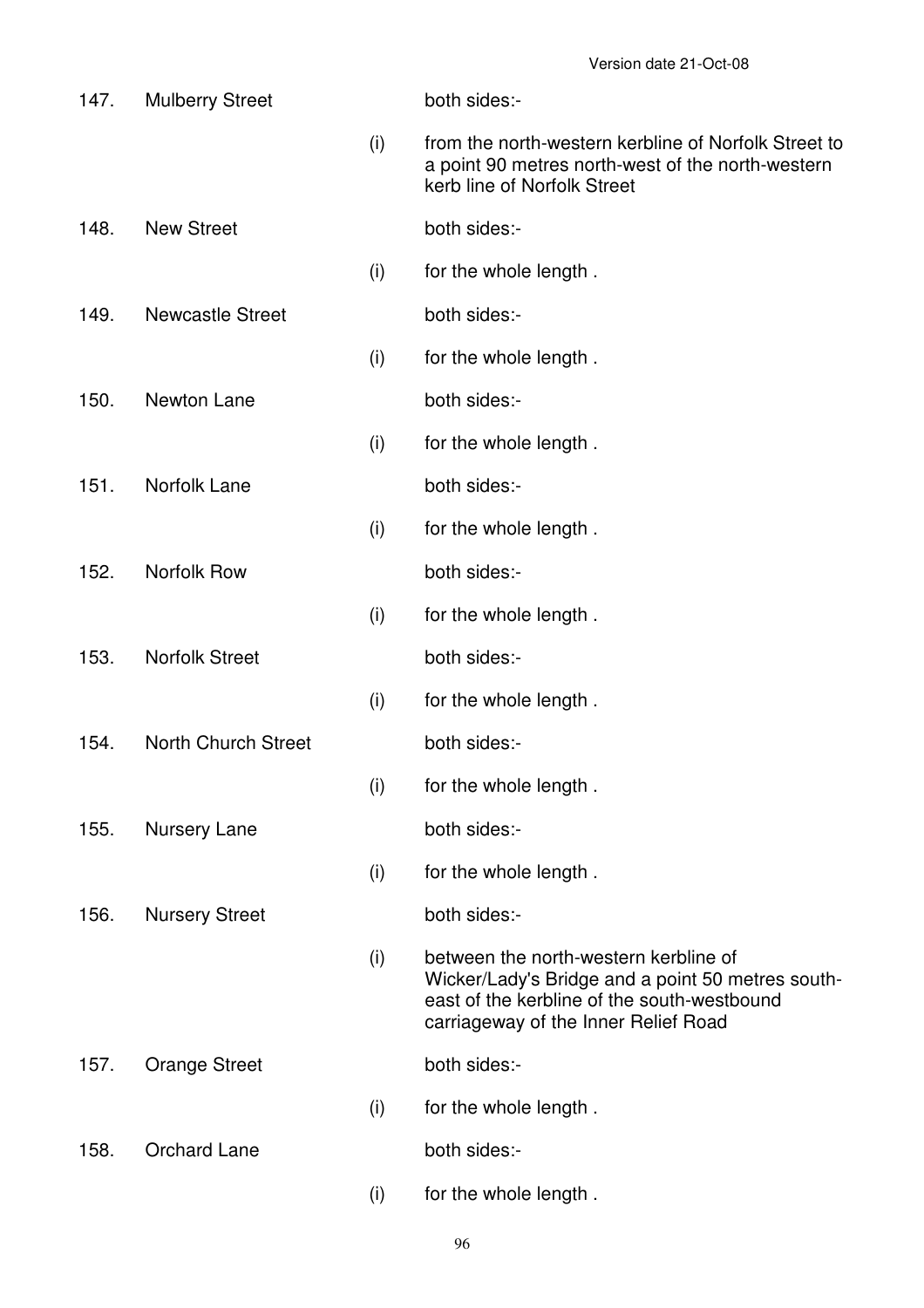| 159. | <b>Orchard Street</b>  |     | both sides:-                                                                                                                                      |
|------|------------------------|-----|---------------------------------------------------------------------------------------------------------------------------------------------------|
|      |                        | (i) | for the whole length.                                                                                                                             |
| 160. | Paradise Lane          |     | both sides:-                                                                                                                                      |
|      |                        | (i) | for the whole length.                                                                                                                             |
| 161. | Paradise Square        |     | both sides:-                                                                                                                                      |
|      |                        | (i) | for the whole length.                                                                                                                             |
| 162. | <b>Paradise Street</b> |     | both sides:-                                                                                                                                      |
|      |                        | (i) | for the whole length.                                                                                                                             |
| 163. | Park Square            |     | both sides:-                                                                                                                                      |
|      |                        | (i) | for the whole length.                                                                                                                             |
| 164. | <b>Paternoster Row</b> |     | both sides:-                                                                                                                                      |
|      |                        | (i) | for the whole length.                                                                                                                             |
| 165. | <b>Penton Street</b>   |     | both sides:-                                                                                                                                      |
|      |                        | (i) | for the whole length.                                                                                                                             |
| 166. | <b>Pinfold Street</b>  |     | both sides:-                                                                                                                                      |
|      |                        | (i) | for the whole length.                                                                                                                             |
| 167. | <b>Pinstone Street</b> |     | both sides:-                                                                                                                                      |
|      |                        | (i) | for the whole length.                                                                                                                             |
| 168. | <b>Pitt Close</b>      |     | both sides:-                                                                                                                                      |
|      |                        | (i) | for the whole length.                                                                                                                             |
| 169. | <b>Pitt Lane</b>       |     | both sides:-                                                                                                                                      |
|      |                        | (i) | for the whole length.                                                                                                                             |
| 170. | <b>Pitt Street</b>     |     | both sides:-                                                                                                                                      |
|      |                        | (i) | for the whole length.                                                                                                                             |
| 171. | <b>Plum Lane</b>       |     | both sides:-                                                                                                                                      |
|      |                        | (i) | between a point 10 metres south-east of the<br>south-eastern kerbline of the Inner Relief Road<br>and the south-western kerbline of Bridge Street |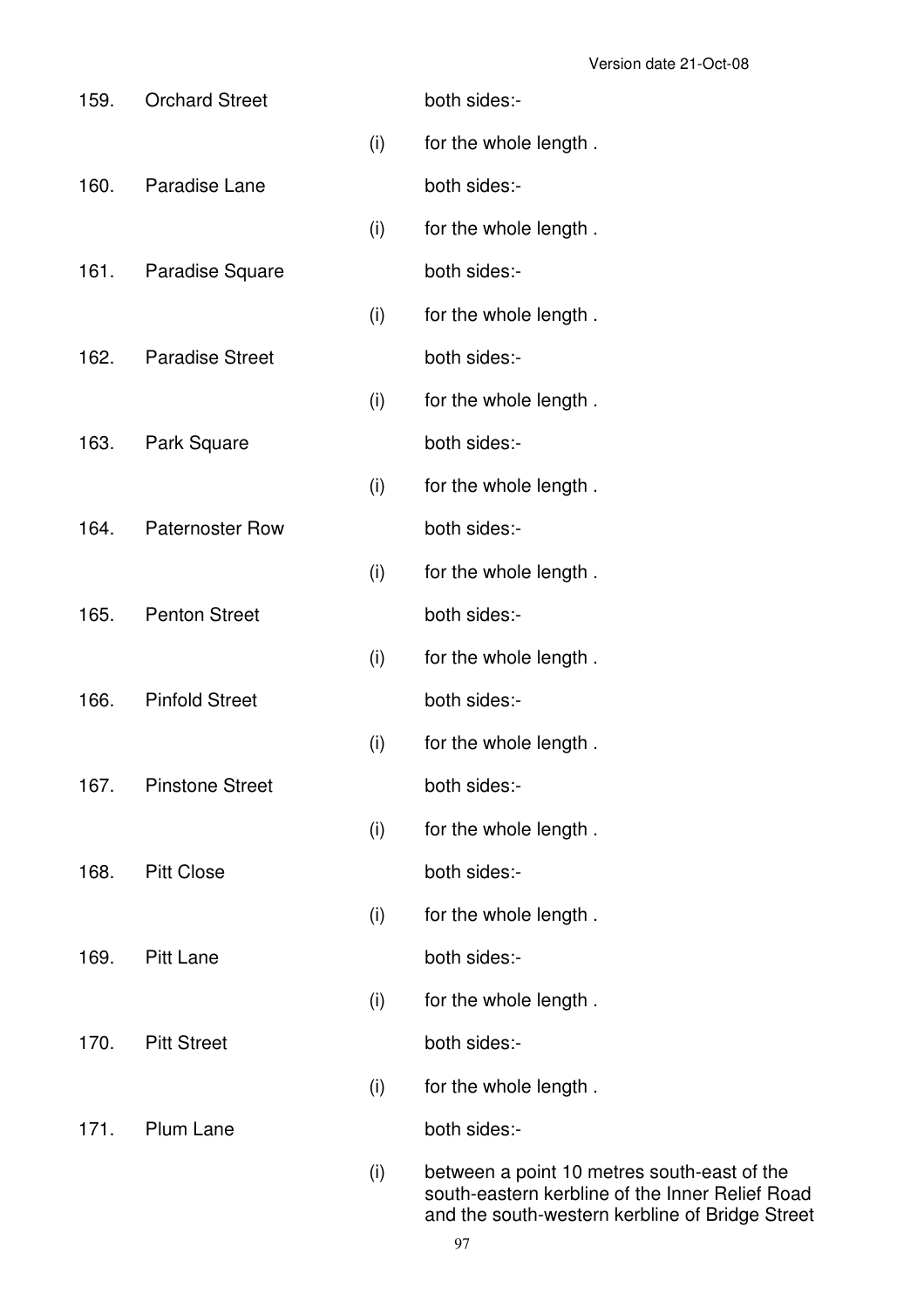| 172. | <b>Plum Street</b>       |     | the north-easterly side:-                                                                                                                                                            |
|------|--------------------------|-----|--------------------------------------------------------------------------------------------------------------------------------------------------------------------------------------|
|      |                          | (i) | the whole of its north-eastern termination.                                                                                                                                          |
|      |                          |     | the north-west side:-                                                                                                                                                                |
|      |                          | (i) | from a point 10 metres north-east of the south-<br>eastern kerbline of Corporation Street to its north-<br>eastern termination                                                       |
|      |                          |     | the south-east side:-                                                                                                                                                                |
|      |                          | (i) | from its north-eastern termination to a point 10<br>metres north-east of the south-eastern kerbline of<br>Corporation Street including the whole of the<br>south-eastern termination |
| 173. | Pond Hill                |     | both sides:-                                                                                                                                                                         |
|      |                          | (i) | for the whole length.                                                                                                                                                                |
| 174. | <b>Pond Street</b>       |     | both sides:-                                                                                                                                                                         |
|      |                          | (i) | for the whole length.                                                                                                                                                                |
| 175. | Pool Square              |     | both sides:-                                                                                                                                                                         |
|      |                          | (i) | for the whole length.                                                                                                                                                                |
| 176. | <b>Portland Lane</b>     |     | both sides:-                                                                                                                                                                         |
|      |                          | (i) | for the whole length.                                                                                                                                                                |
| 177. | Portobello               |     | both sides:-                                                                                                                                                                         |
|      |                          | (i) | for the whole length.                                                                                                                                                                |
| 178. | Portobello Lane          |     | both sides:-                                                                                                                                                                         |
|      |                          | (i) | for the whole length.                                                                                                                                                                |
| 179. | <b>Portobello Street</b> |     | both sides:-                                                                                                                                                                         |
|      |                          | (i) | for the whole length.                                                                                                                                                                |
| 180. | <b>Queen Street</b>      |     | both sides:-                                                                                                                                                                         |
|      |                          | (i) | for the whole length.                                                                                                                                                                |
| 181. | <b>Red Hill</b>          |     | both sides:-                                                                                                                                                                         |
|      |                          | (i) | for the whole length.                                                                                                                                                                |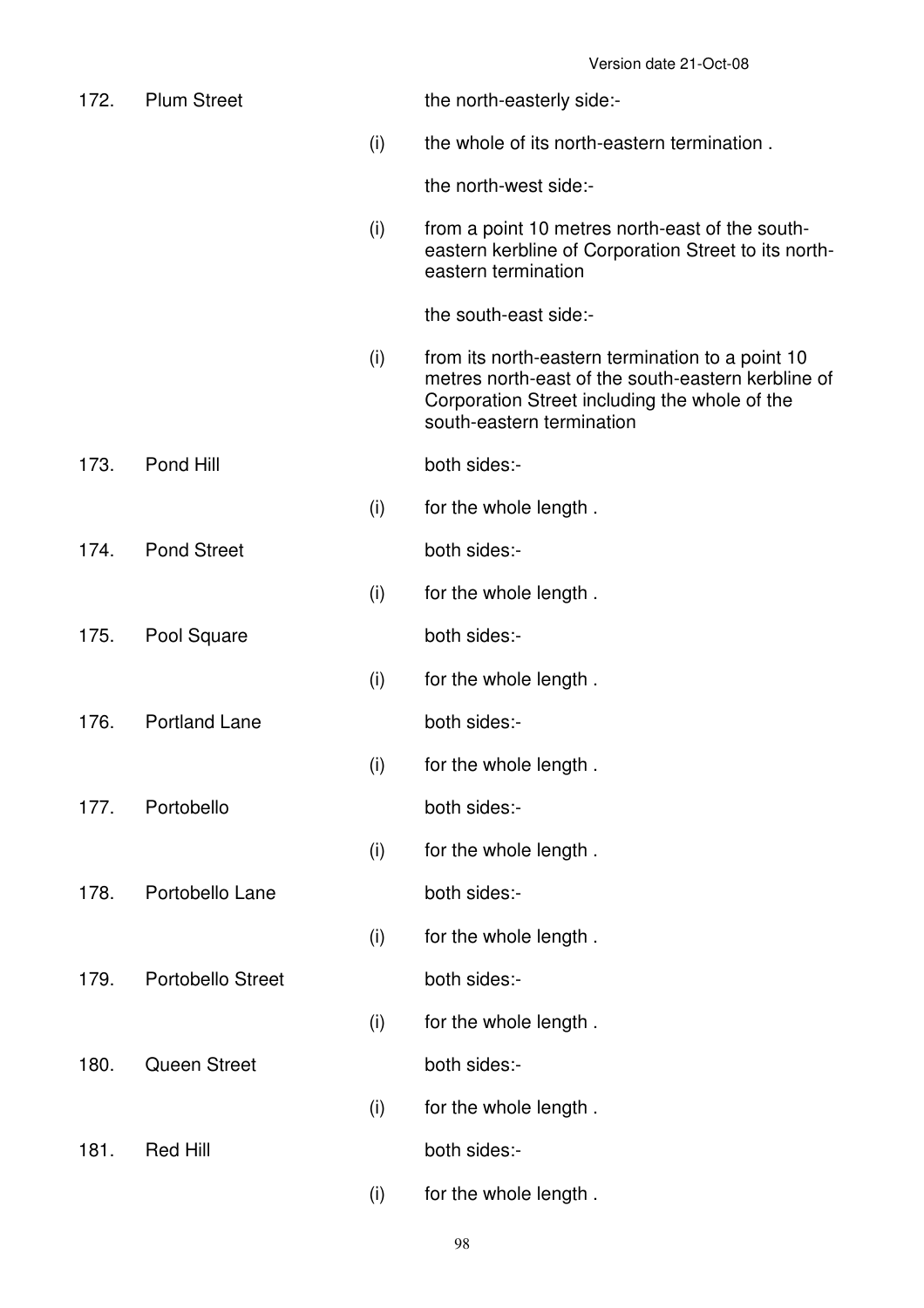| 182. | <b>Regent Street</b>     |     | both sides:-                                                                                                                  |
|------|--------------------------|-----|-------------------------------------------------------------------------------------------------------------------------------|
|      |                          | (i) | for the whole length.                                                                                                         |
| 183. | <b>Regent Terrace</b>    |     | both sides:-                                                                                                                  |
|      |                          | (i) | for the whole length.                                                                                                         |
| 184. | Rockingham Close         |     | both sides:-                                                                                                                  |
|      |                          | (i) | for the whole length.                                                                                                         |
| 185. | Rockingham Gate          |     | both sides:-                                                                                                                  |
|      |                          | (i) | for the whole length.                                                                                                         |
| 186. | Rockingham Lane          |     | both sides:-                                                                                                                  |
|      |                          | (i) | for the whole length.                                                                                                         |
| 187. | <b>Rockingham Street</b> |     | both sides:-                                                                                                                  |
|      |                          | (i) | from the north-western kerbline of Charter Row to<br>a point 8 metres south of the southern kerb line of<br><b>Broad Lane</b> |
| 188. | Rockingham Way           |     | both sides:-                                                                                                                  |
|      |                          | (i) | for the whole length.                                                                                                         |
| 189. | <b>Scargill Croft</b>    |     | both sides:-                                                                                                                  |
|      |                          | (i) | for the whole length including the eastern service<br>leg.                                                                    |
| 190. | <b>Scholey Street</b>    |     | both sides:-                                                                                                                  |
|      |                          | (i) | for the whole length.                                                                                                         |
| 191. | <b>Scotland Street</b>   |     | both sides:-                                                                                                                  |
|      |                          | (i) | from its junction with West Bar Green and Tenter<br>Street to a point 63 metres west of the western<br>kerb line of Snow Lane |
| 192. | <b>Sheaf Square</b>      |     | both sides:-                                                                                                                  |
|      |                          | (i) | for the whole length.                                                                                                         |
| 193. | <b>Sheaf Street</b>      |     | both sides:-                                                                                                                  |
|      |                          | (i) | for the whole length.                                                                                                         |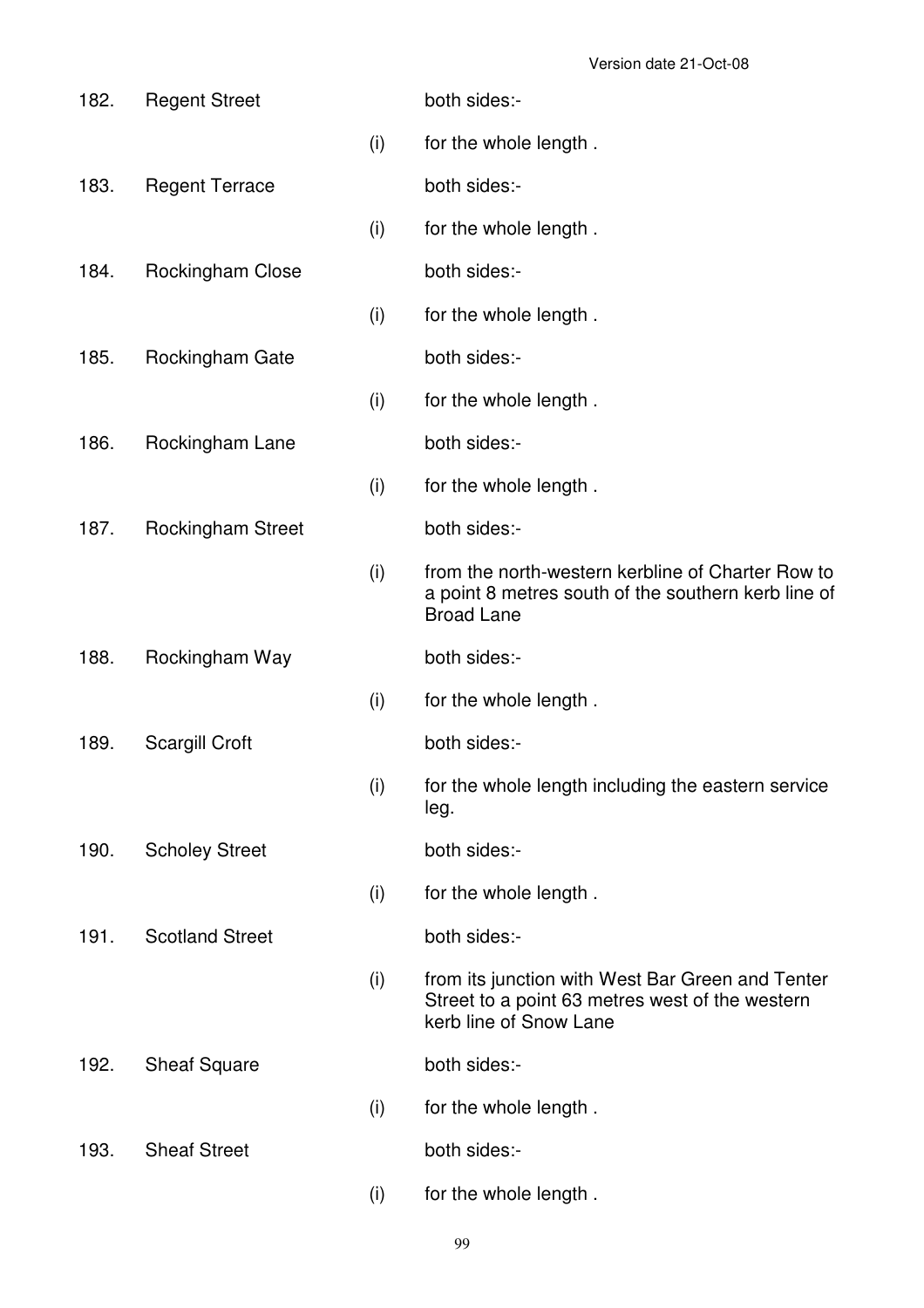| 194. | <b>Sheldon Row</b>        |     | both sides:-                                                                                                                                                          |
|------|---------------------------|-----|-----------------------------------------------------------------------------------------------------------------------------------------------------------------------|
|      |                           | (i) | for the whole length.                                                                                                                                                 |
| 195. | <b>Shoreham Street</b>    |     | both sides:-                                                                                                                                                          |
|      |                           | (i) | between its junction with St Mary's Road and its<br>junction with Leadmill Road                                                                                       |
| 196. | Shude Hill                |     | both sides:-                                                                                                                                                          |
|      |                           | (i) | for the whole length.                                                                                                                                                 |
| 197. | <b>Sidney Street</b>      |     | both sides:-                                                                                                                                                          |
|      |                           | (i) | for the whole length.                                                                                                                                                 |
| 198. | <b>Silver Street</b>      |     | both sides:-                                                                                                                                                          |
|      |                           | (i) | for the whole length.                                                                                                                                                 |
| 199. | <b>Silver Street Head</b> |     | both sides:-                                                                                                                                                          |
|      |                           | (i) | for the whole length.                                                                                                                                                 |
| 200. | <b>Sims Street</b>        |     | both sides:-                                                                                                                                                          |
|      |                           | (i) | for the whole length.                                                                                                                                                 |
| 201. | Snig Hill                 |     | both sides:-                                                                                                                                                          |
|      |                           | (i) | for the whole length.                                                                                                                                                 |
| 202. | <b>Solly Street</b>       |     | both sides:-                                                                                                                                                          |
|      |                           | (i) | between the north-western kerbline of Tenter<br>Street/West Bar Green and a point 16 metres<br>north-west of that kerbline                                            |
| 203. | South Lane                |     | both sides:-                                                                                                                                                          |
|      |                           | (i) | for the whole length.                                                                                                                                                 |
| 204. | <b>Spitalfields</b>       |     | both sides:-                                                                                                                                                          |
|      |                           | (i) | for the whole length.                                                                                                                                                 |
| 205. | <b>Spring Street</b>      |     | the north-east side:-                                                                                                                                                 |
|      |                           | (i) | from a point 10 metres south-east of the south-<br>eastern kerbline of Corporation Street and the<br>north-western kerbline of Workhouse Lane / Love<br><b>Street</b> |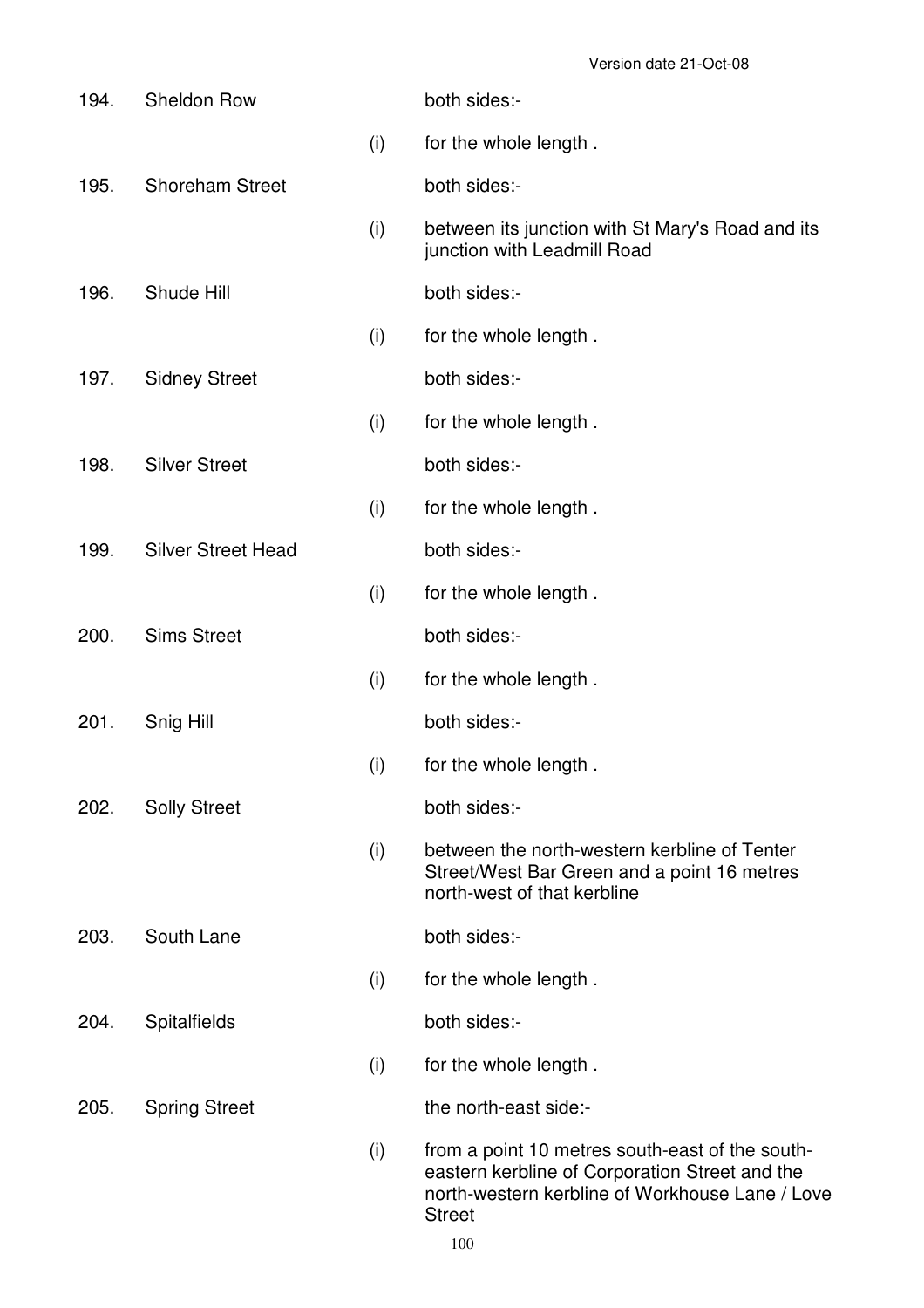|      |                          | (i) | from a point 10 metres north-east of the south-<br>eastern kerbline of Corporation Street and the<br>north-western kerbline of Workhouse Lane / Love<br><b>Street</b> |
|------|--------------------------|-----|-----------------------------------------------------------------------------------------------------------------------------------------------------------------------|
| 206. | St George's Terrace      |     | both sides:-                                                                                                                                                          |
|      |                          | (i) | for the whole length.                                                                                                                                                 |
| 207. | <b>St James' Street</b>  |     | both sides:-                                                                                                                                                          |
|      |                          | (i) | for the whole length.                                                                                                                                                 |
| 208. | <b>St Peter's Close</b>  |     | both sides:-                                                                                                                                                          |
|      |                          | (i) | for the whole length.                                                                                                                                                 |
| 209. | <b>St Thomas Street</b>  |     | both sides:-                                                                                                                                                          |
|      |                          | (i) | for the whole length.                                                                                                                                                 |
| 210. | <b>Stanley Lane</b>      |     | both sides:-                                                                                                                                                          |
|      |                          | (i) | from the north-western building line of Johnson<br>Street to the north-western kerbline of Wicker<br>Lane                                                             |
| 211. | <b>Stanley Street</b>    |     | both sides:-                                                                                                                                                          |
|      |                          | (i) | for the whole length.                                                                                                                                                 |
| 212. | Steelhouse Lane          |     | both sides:-                                                                                                                                                          |
|      |                          | (i) | for the whole length.                                                                                                                                                 |
| 213. | <b>Surrey Lane</b>       |     | both sides:-                                                                                                                                                          |
|      |                          | (i) | for the whole length.                                                                                                                                                 |
| 214. | <b>Surrey Place</b>      |     | both sides:-                                                                                                                                                          |
|      |                          | (i) | for the whole length.                                                                                                                                                 |
| 215. | <b>Surrey Street</b>     |     | both sides:-                                                                                                                                                          |
|      |                          | (i) | for the whole length.                                                                                                                                                 |
| 216. | <b>Sylvester Gardens</b> |     | both sides:-                                                                                                                                                          |
|      |                          | (i) | for the whole length.                                                                                                                                                 |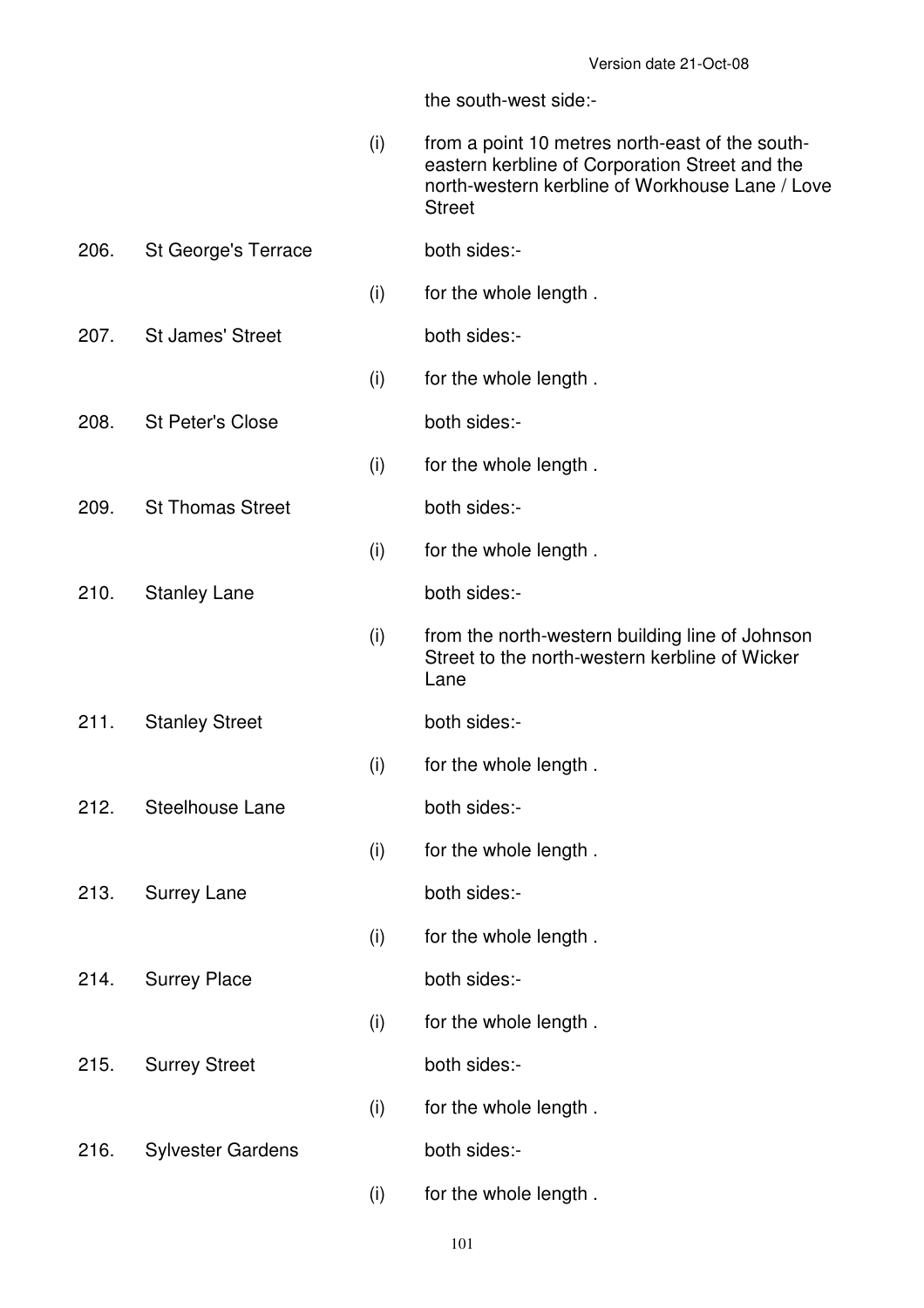| 217. | <b>Sylvester Street</b>                      |     | both sides:-                                                                                                          |
|------|----------------------------------------------|-----|-----------------------------------------------------------------------------------------------------------------------|
|      |                                              | (i) | for the whole length.                                                                                                 |
| 218. | <b>Tenter Street</b>                         |     | both sides:-                                                                                                          |
|      |                                              | (i) | for the whole length.                                                                                                 |
| 219. | <b>Thomas Street</b>                         |     | both sides:-                                                                                                          |
|      |                                              | (i) | for the whole length.                                                                                                 |
| 220. | <b>Townhead Street</b>                       |     | both sides:-                                                                                                          |
|      |                                              | (i) | for the whole length.                                                                                                 |
| 221. | <b>Trafalgar Street</b>                      |     | both sides:-                                                                                                          |
|      |                                              | (i) | for the whole length.                                                                                                 |
| 222. | <b>Trippet Lane</b>                          |     | both sides:-                                                                                                          |
|      |                                              | (i) | for the whole length.                                                                                                 |
| 223. | <b>Tudor Square</b>                          |     | both sides:-                                                                                                          |
|      |                                              | (i) | for the whole length.                                                                                                 |
| 224. | <b>Union Lane</b>                            |     | both sides:-                                                                                                          |
|      |                                              | (i) | for the whole length.                                                                                                 |
| 225. | <b>Union Street</b>                          |     | both sides:-                                                                                                          |
|      |                                              | (i) | for the whole length.                                                                                                 |
| 226. | Un-named Road leading<br>off Esperanto Place |     | both sides:-                                                                                                          |
|      |                                              | (i) | providing rear access to premises on parts of<br>Arundel Gate, High Street and Fitzalan Square.                       |
| 227. | Un-named Road leading<br>from Hartshead      |     | both sides:-                                                                                                          |
|      |                                              | (i) | providing rear access to the public house known<br>as the Old Blue Bell and to other premises for its<br>whole length |
| 228. | Un-named Road leading<br>from King Street    |     | both sides:-                                                                                                          |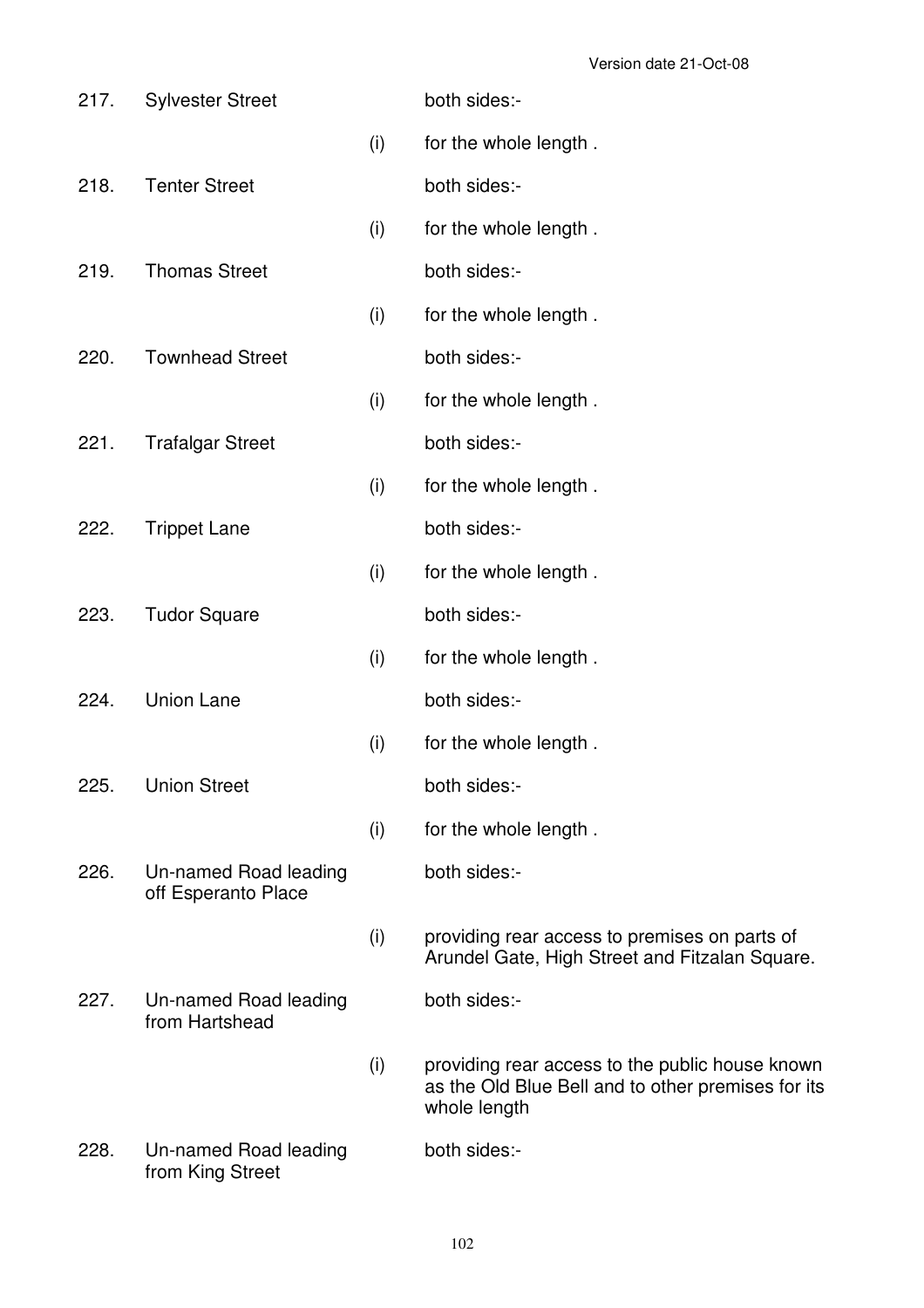- (i) providing rear access to premises on parts of Haymarket, King Street and Castle Street for the whole length.
- 229. Un-named Road leading from Matilda Way both sides:-
	- (i) providing rear access to premises nos. 8-24 Furnival Gate for the whole length
- 230. Un-named Road leading from Union Street to Union Lane
	- (i) for the whole length .

both sides:-

both sides:-

- 231. Un-named Road leading from West Bar Green
	- (i) providing access to the rear of the West Bar Green Police Station and other premises for the whole length
- 232. Un-named Service Road Off Cumberland Way both sides:-
	- (i) for the whole length .

(i) for the whole length .

- 233. Vicar Lane both sides:-
- 234. Victoria Street both sides:-
- 235. Waingate both sides:-
- 236. Walker Street both sides:-
- 
- 237. Water Street both sides:-

(i) for the whole length .

(i) for the whole length .

- (i) between a point 8 metres north-west of its junction with the north-western kerbline of Wicker and a point 20 metres north-east of the north-eastern kerbline of the south-east bound carriageway of Cutlers Gate
- (i) between a point 10 metres south-east of the south-eastern kerbline of Corporation Street and the north-western kerbline of Love Street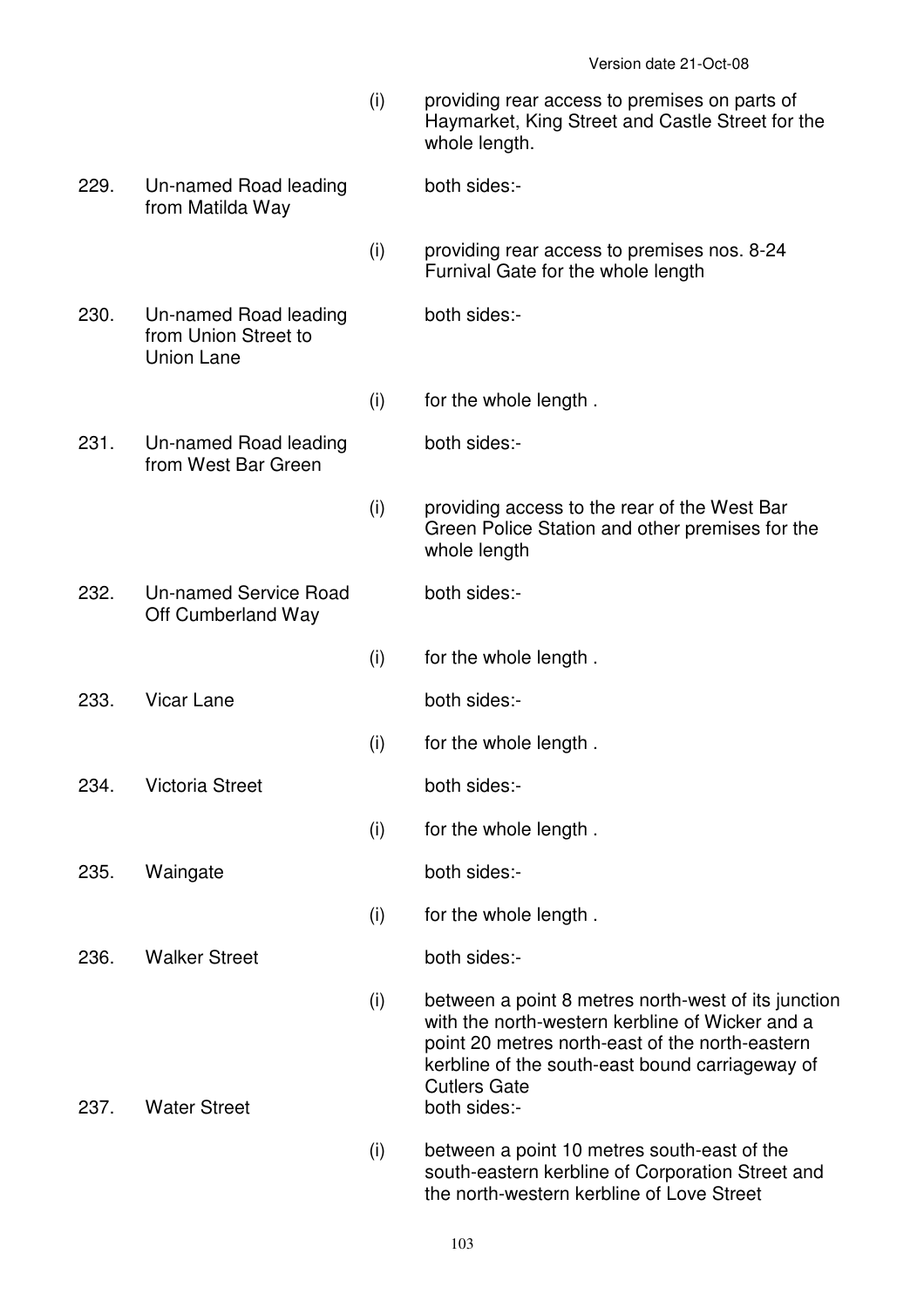| 238. | <b>Wellington Street</b> |      | both sides:-                                                                                                                                                   |
|------|--------------------------|------|----------------------------------------------------------------------------------------------------------------------------------------------------------------|
|      |                          | (i)  | for the whole length.                                                                                                                                          |
| 239. | West Bar                 |      | both sides:-                                                                                                                                                   |
|      |                          | (i)  | between its junction with Gibraltar Street and a<br>point 35 metres north-west of the north-western<br>kerbline of Corporation Street / West Bar Green         |
|      |                          | (ii) | between its junction with Bridge Street and a point<br>20 metres south-east of the south-eastern kerbline<br>of West Bar Green                                 |
| 240. | <b>West Bar Green</b>    |      | both sides:-                                                                                                                                                   |
|      |                          | (i)  | for the whole length.                                                                                                                                          |
| 241. | <b>West Street</b>       |      | both sides:-                                                                                                                                                   |
|      |                          | (i)  | for the whole length.                                                                                                                                          |
| 242. | <b>West Street Lane</b>  |      | both sides:-                                                                                                                                                   |
|      |                          | (i)  | for the whole length.                                                                                                                                          |
| 243. | <b>Westfield Terrace</b> |      | both sides:-                                                                                                                                                   |
|      |                          | (i)  | for the whole length.                                                                                                                                          |
| 244. | <b>Westhill Lane</b>     |      | both sides:-                                                                                                                                                   |
|      |                          | (i)  | for the whole length.                                                                                                                                          |
| 245. | <b>Wharf Street</b>      |      | both sides:-                                                                                                                                                   |
|      |                          | (i)  | for the whole length.                                                                                                                                          |
| 246. | <b>White Croft</b>       |      | both sides:-                                                                                                                                                   |
|      |                          | (i)  | between the north-western kerbline of Tenter<br>Street and a point 19 metres north-west of that<br>kerbline                                                    |
| 247. | Wicker                   |      | the north-west side:-                                                                                                                                          |
|      |                          | (i)  | between a point 10 metres north-east of the north-<br>eastern kerbline of Stanley Street and its junction<br>with the north-eastern kerbline of Nursery Street |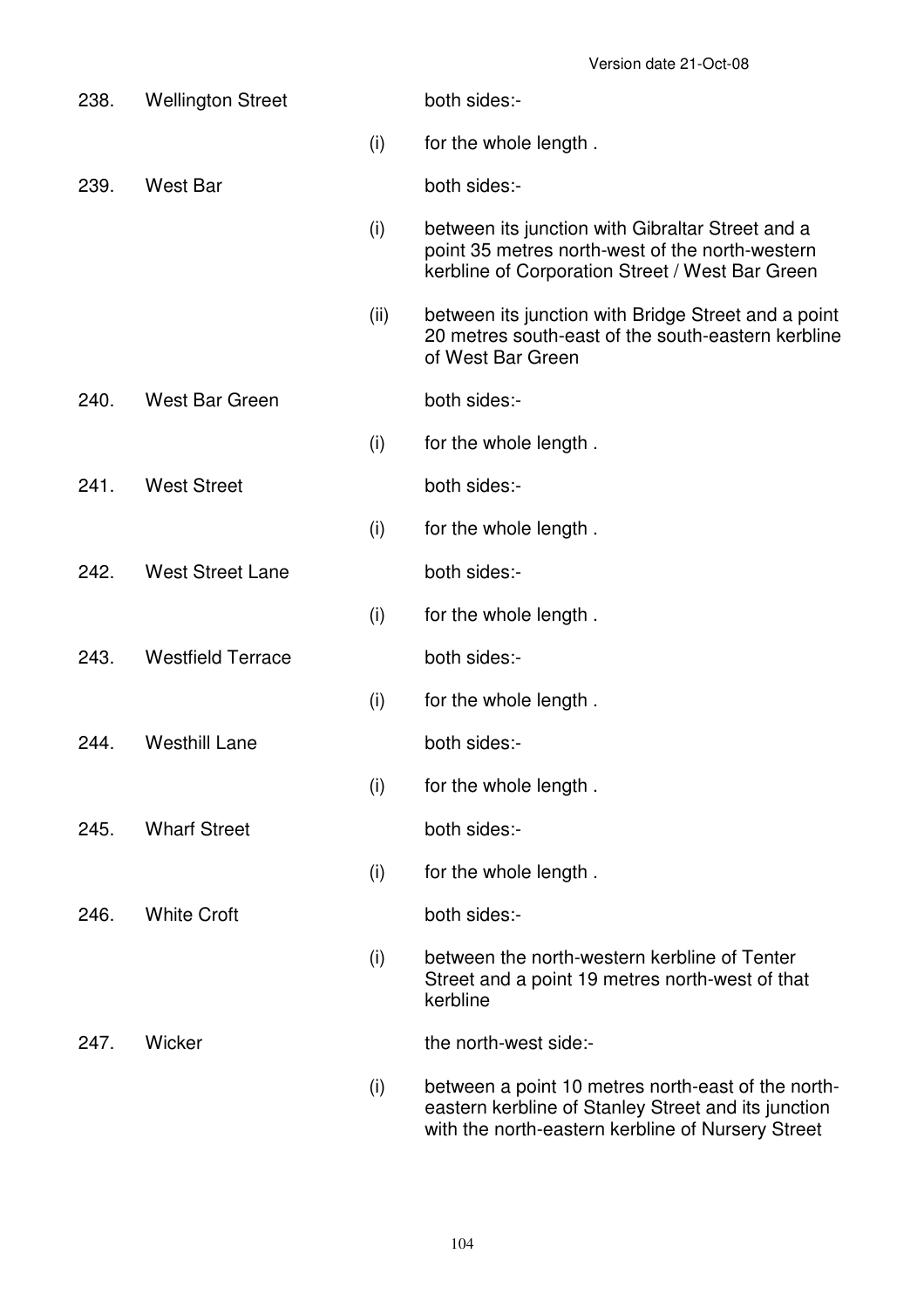(i) between a point 5 metres north-east of the northeastern kerbline of Willey Street and its junction with the north-eastern kerbline of Blonk Street

### 248. Wicker Lane both sides:-

- (i) northern section, between a point 10 metres northeast of the north-eastern kerbline of the southeasterly bound carriageway of Cutlers Gate and its junction with the south-western kerbline of Walker **Street**
- (ii) southern section, for the whole length .
- 249. Wilkinson Lane both sides:-
- - (i) between its junction with Glossop Road and its junction with Wilkinson Street

250. Wilkinson Street both sides:-

- (i) between its junction with Wilkinson Lane and its junction with Gell Street.
- 251. Willey Street both sides:-
	- (i) for the whole length .

252. Workhouse Lane both sides:-

(i) for the whole length .

253. York Street both sides:

(i) for the whole length .

254. Young Street both sides:-

(i) for the whole length .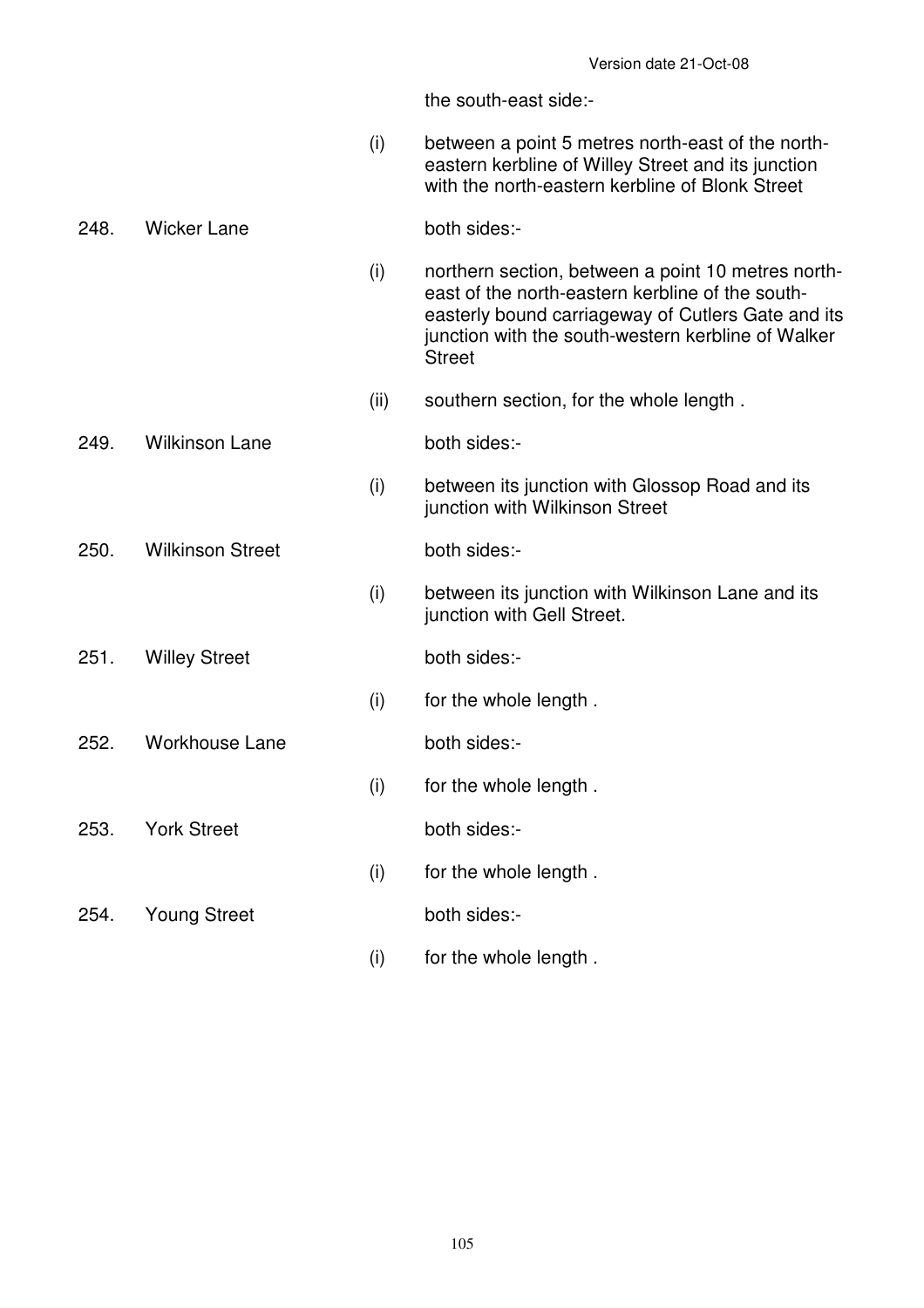# **SCHEDULE 3.01 NO LOADING AT ANY TIME**

| 1. | <b>Arundel Gate</b>                  |      | the east side:-                                                                                                                                                              |
|----|--------------------------------------|------|------------------------------------------------------------------------------------------------------------------------------------------------------------------------------|
|    |                                      | (i)  | from a point 98 metres south of the projected<br>south-eastern kerb line of Esperanto Place to a<br>point 76 metres south-west of the northern kerb<br>line of Howard Street |
|    |                                      | (ii) | from the southern kerbline of High Street to a point<br>66 metres south of the projected south-eastern<br>kerb line of Esperanto Place                                       |
| 2. | Arundel Gate, Western<br>Carriageway |      | the west side:-                                                                                                                                                              |
|    |                                      | (i)  | the whole length, including the underpass and lay-<br>bys.                                                                                                                   |
| 3. | <b>Balm Green</b>                    |      | both sides:-                                                                                                                                                                 |
|    |                                      | (i)  | the whole of the carriageway.                                                                                                                                                |
| 4. | <b>Barker's Pool</b>                 |      | the north side:-                                                                                                                                                             |
|    |                                      | (i)  | from the eastern kerbline of Holly Street to the<br>eastern kerbline of Cambridge Street                                                                                     |
| 5. | <b>Broad Street West</b>             |      | the south side:-                                                                                                                                                             |
|    |                                      | (i)  | from the eastern kerbline of Shude Hill to a point<br>11 metres east of the eastern kerb line of Shude<br>Hill                                                               |
| 6. | <b>Cambridge Street</b>              |      | the east side:-                                                                                                                                                              |
|    |                                      | (i)  | between a point 21 metres south of the projected<br>southern kerbline of Division Street and its junction<br>with the northern kerbline of Barkers Pool                      |
|    |                                      | (ii) | from a point 10 metres north of its junction with the<br>northern kerbline of Cross Burgess Street to a<br>point 2 metres south of that kerbline                             |
|    |                                      |      | the west side:-                                                                                                                                                              |
|    |                                      | (i)  | between its junction with the southern kerbline of<br>Division Street and a point 23 metres south of that<br>junction                                                        |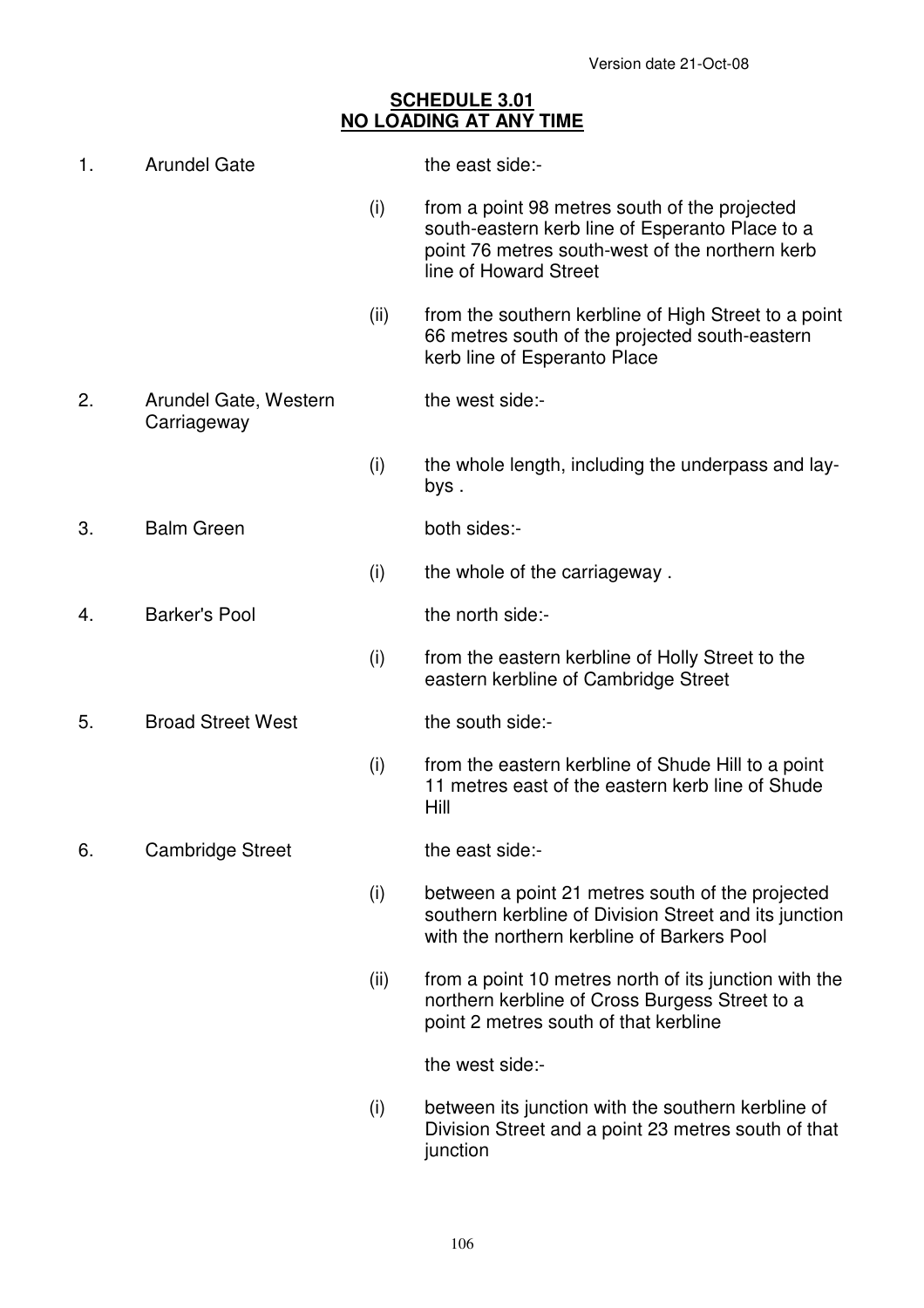(ii) from a point 118 metres south of its junction with the southern kerbline of Division Street to its junction with the northern kerbline of Wellington **Street** 

# 7. Carver Street both sides:-

 (i) from the south-western kerbline of West Street for a distance of 6 metres in a southerly direction

the east side:-

 (i) from its junction with the northern kerbline of Division Street to a point 15 metres north of that kerbline

the west side:-

 (i) from its junction with the northern kerbline of Division Street to a point 15 metres north of that kerbline

8. Cavendish Street both sides:

- (i) from the southern kerbline of Glossop Road for a distance of 10 metres in a southerly direction
- 9. Church Street the north side:
	- (i) from the eastern kerbline of Townhead Street to the western kerbline of St James' Row

the south side:-

the north side:-

- (i) from the eastern kerbline of Leopold Street to a point 74 metres east of the projected eastern kerb line of Vicar Lane
- (ii) from the western kerb line of Fargate for a distance of 42 metres in a westerly direction
- 10. Church Street, Southern **Carriageway**
- (i) from its junction with High Street for a distance of 70 metres in a westerly direction
- 11. Cross Burgess Street the north side:-
	- (i) from the south-western kerbline of Burgess Street to the north-eastern kerbline of Cambridge Street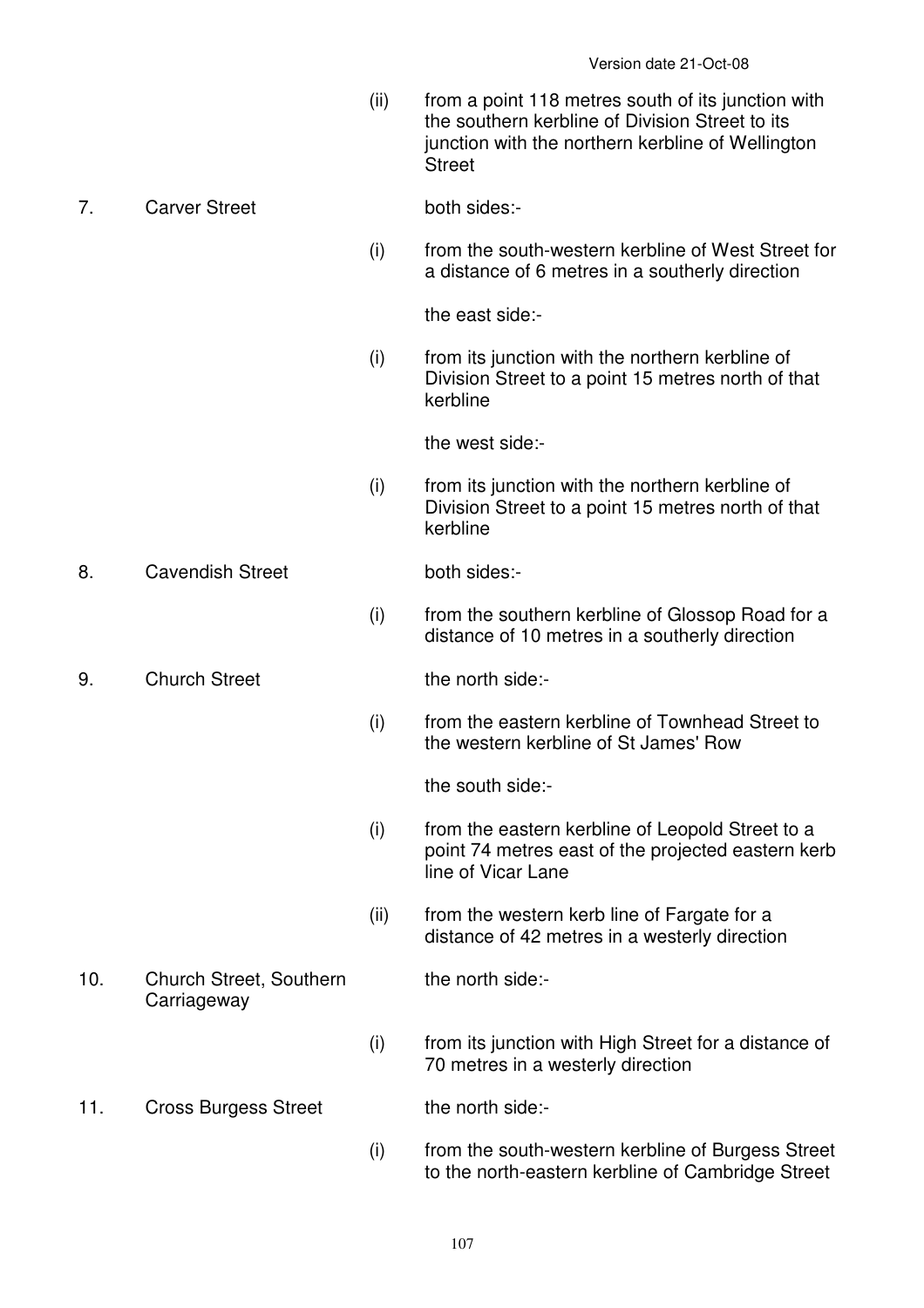| 12. | <b>Devonshire Street</b>  |      | the north side:-                                                                                                                                    |
|-----|---------------------------|------|-----------------------------------------------------------------------------------------------------------------------------------------------------|
|     |                           | (i)  | from the projected north eastern kerbline of<br>Fitzwilliam Street to a point 18 metres east of that<br>kerbline                                    |
| 13. | <b>Division Street</b>    |      | both sides:-                                                                                                                                        |
|     |                           | (i)  | between a point 23 metres east of its junction with<br>the eastern kerbline of Carver Lane and its<br>junction with Barkers Pool / Cambridge Street |
| 14. | <b>Eldon Street</b>       |      | the north-east side:-                                                                                                                               |
|     |                           | (i)  | from the southern kerbline of West Street for a<br>distance of 20 metres in a south-easterly direction                                              |
| 15. | <b>Fitzwilliam Street</b> |      | the north-east side:-                                                                                                                               |
|     |                           | (i)  | from the southern kerbline of West Street to the<br>northern kerbline of Devonshire Street                                                          |
|     |                           |      | the south-west side:-                                                                                                                               |
|     |                           | (i)  | from the southern kerbline of Glossop Road to a<br>point 62 metres south-east of that kerbline                                                      |
| 16. | <b>Gell Street</b>        |      | the east side:-                                                                                                                                     |
|     |                           | (i)  | from the southern kerbline of Glossop Road for a<br>distance of 18 metres in a southerly direction                                                  |
|     |                           | (ii) | from the northern kerbline of Glossop Road for a<br>distance of 14 metres in a northerly direction                                                  |
|     |                           |      | the west side:-                                                                                                                                     |
|     |                           | (i)  | from the southern kerbline of Glossop Road for a<br>distance of 6 metres in a southerly direction                                                   |
|     |                           | (ii) | from the northern kerbline of Glossop Road for a<br>distance of 11 metres in a northerly direction                                                  |
| 17. | George Street             |      | both sides:-                                                                                                                                        |
|     |                           | (i)  | for the whole length.                                                                                                                               |
| 18. | Glossop Road              |      | both sides:-                                                                                                                                        |
|     |                           | (i)  | from a point 37 metres west of the western kerb<br>line of Gell Street to the western kerbline of<br><b>Regent Terrace</b>                          |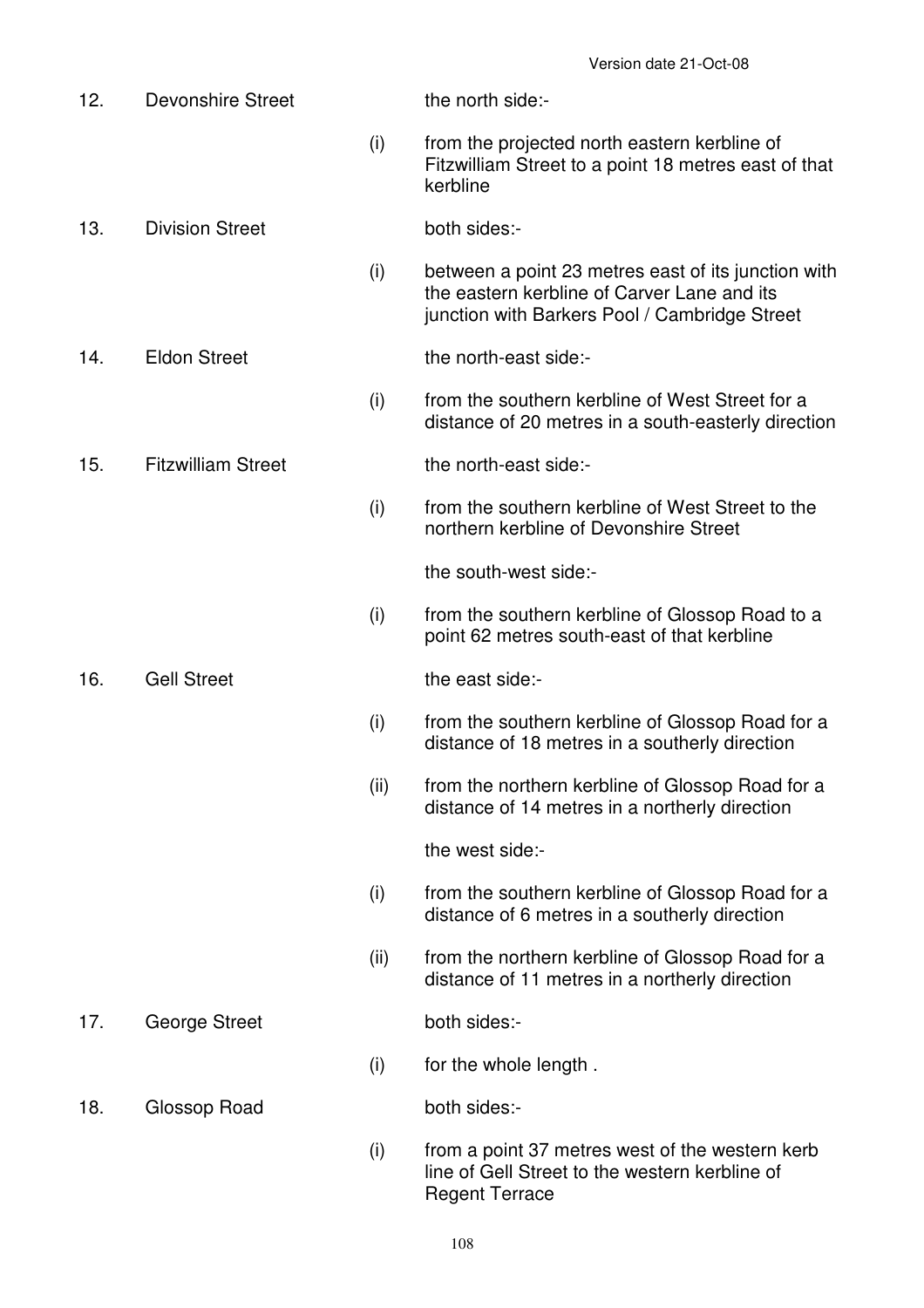the north side:-

 (i) from a point 9 metres west of the western kerb line of Regent Street to its junction with West Street

the south side:-

 (i) from a point 37 metres west of the western kerb line of Gell Street to its junction with Well Street

both sides:-

19. High Street, Southern **Carriageway** 

> (i) from its junction with Castle Square to its junction with Commercial Street

> > the north-west side:-

 (i) from its junction with Church Street to a point 38 metres west of the western kerb line of Castle Square

the south-east side:-

 (i) from its junction with Church Street to its junction with Arundel Gate

20. Holly Street the east side:-

 (i) from the south-eastern kerbline of West Street for a distance of 6 metres in a south-easterly direction

the south-west side:-

 (i) from the south-eastern kerbline of West Street for a distance of 8 metres in a south-easterly direction

21. Lady's Bridge both sides:-

(i) for the whole length .

22. Mappin Street both sides:-

 (i) from the northern kerbline of West Street for a distance of 15 metres in a northerly direction

the east side:-

 (i) between its junction with the south eastern kerb line of Broad Lane and a point 16 metres southeast of that kerb line.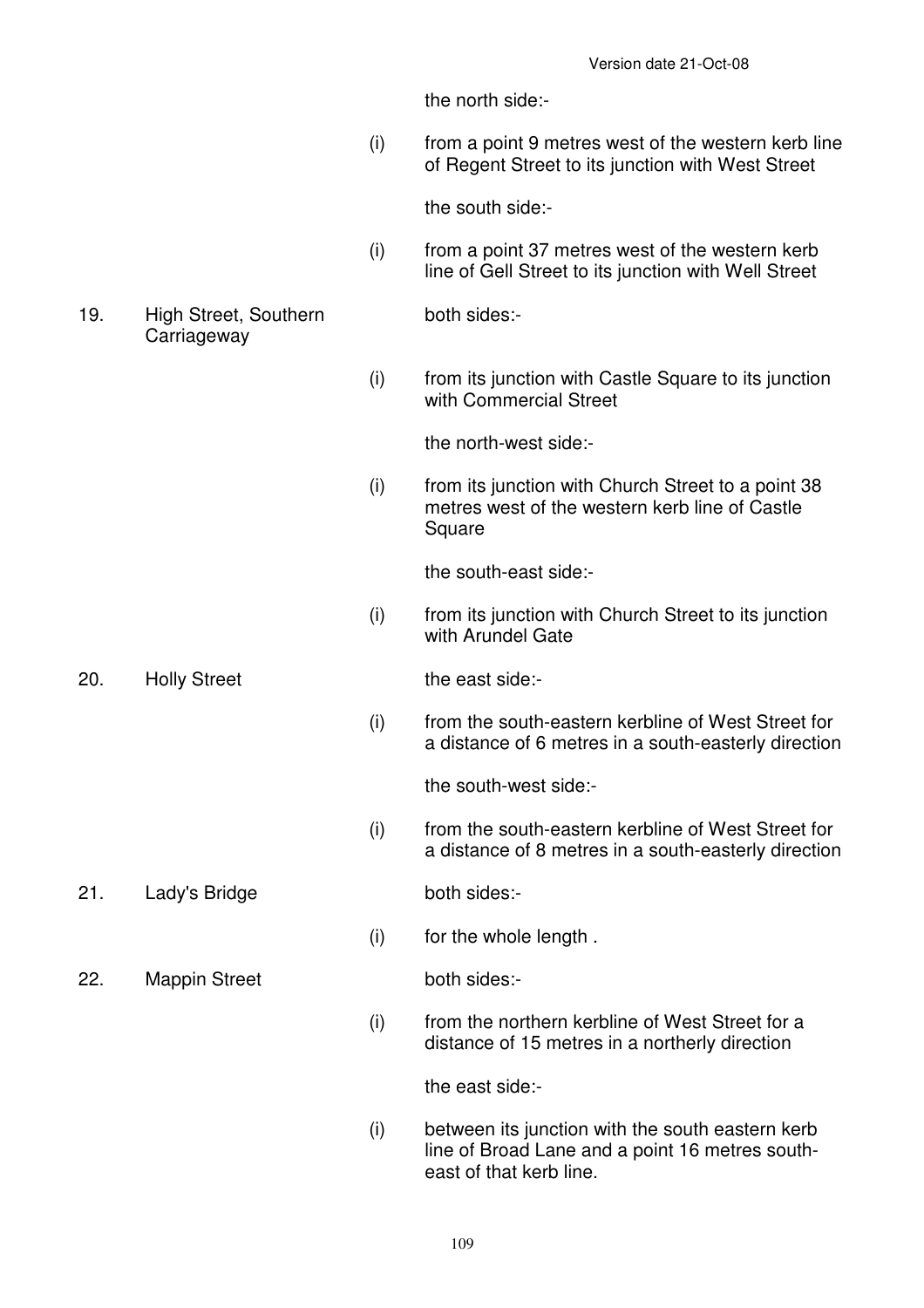- (ii) from a point 49 metres south-east of its junction with the south eastern kerb line of Broad Lane to a point 68 metres south-east of that kerb line.
- (iii) from its junction with the northern kerb line of Portobello Street to a point 9 metres north-west of that kerb line.

the west side:-

- (i) from a point 22 metres south-east of its junction with the south eastern kerb line of Broad Lane and a point 73 metres south-east of that kerbline
- (ii) between a point 91 metres south-east of its junction with the south eastern kerb line of Broad Lane and a point 126 metres south-east of that kerbline
- 23. Mulberry Street
- (i) the whole of the northern termination .

both sides:-

(i) the link road to George Street .

the north-east side:-

- $(i)$  from its northern termination for a distance of 5 metres in a southerly direction
- (ii) from its junction with the northern kerbline of Norfolk Street for a distance of 53 metres in a northerly direction

the south-west side:-

- (i) from its junction with the northern kerbline of Norfolk Street for a distance of 15 metres in a northerly direction
- (ii) from a point 33 metres north of its junction with the northern kerbline of Norfolk Street for a distance of 6 metres in a northerly direction
- (iii) from a point 5 metres south of its junction with the southern kerbline of the link road to George Street to its northern termination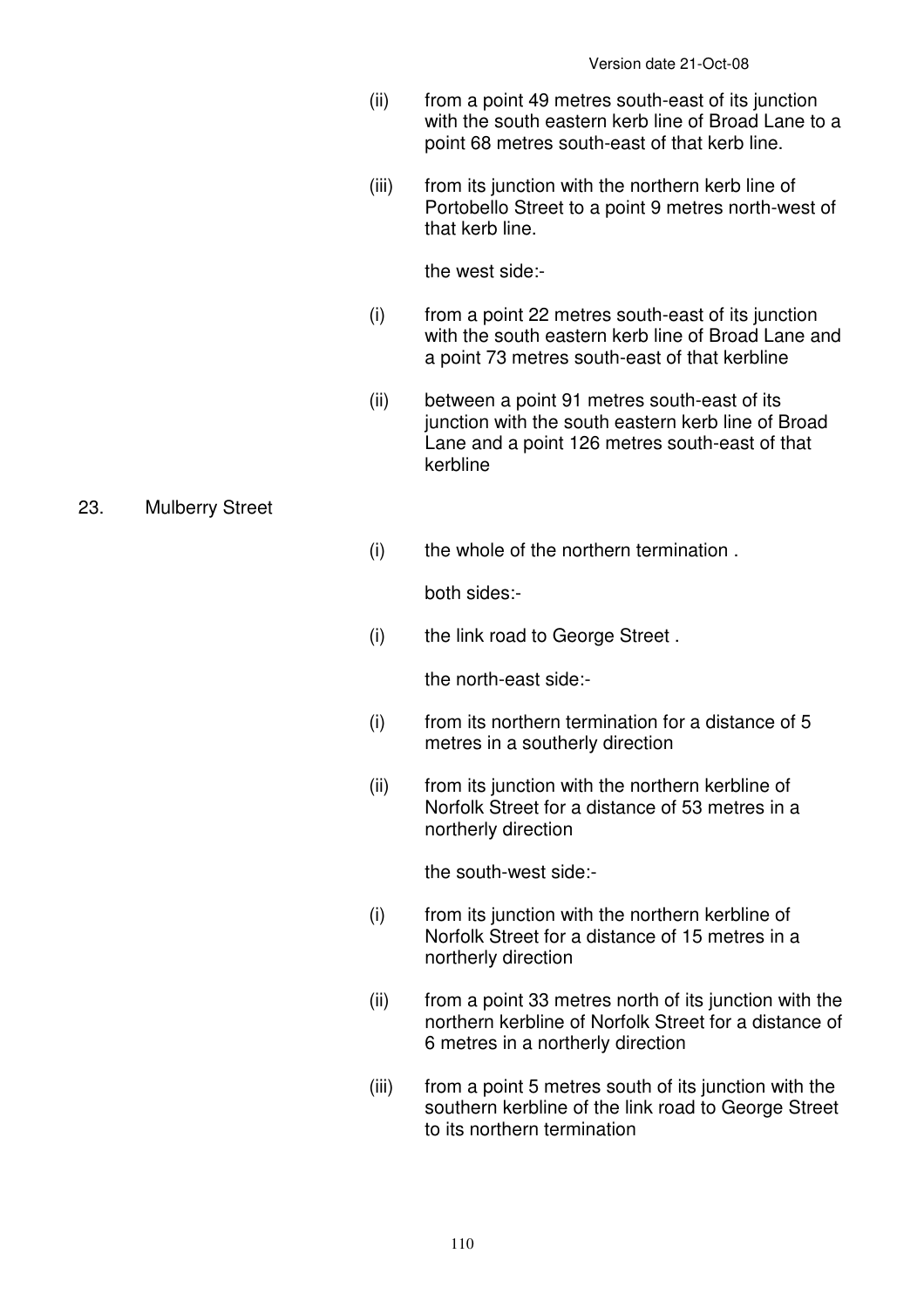24. Norfolk Street both sides:-

 (i) the whole of the Norfolk Street cul-de-sac from its junction with the south western kerb line of Surrey Street to its south western termination.

the north-west side:-

- (i) from its junction with the north-eastern kerbline of Surrey Street to a point 28 metres south-west of its junction with the south-western kerbline of George Street
- (ii) from a point 5 metres south-west of its junction with the south-western kerbline of George Street to its junction with the western kerbline of Arundel **Gate**

the south side:-

 (i) from its junction with the western kerbline of Arundel Gate for a distance of 22 metres in a westerly direction

the south-east side:-

- (i) from its junction with the north-eastern kerbline of Surrey Street for a distance of 8 metres in a northeasterly direction
- (ii) from a point 35 metres north-east of its junction with the north-eastern kerbline of Surrey Street for a distance of 5 metres in a north-easterly direction
- (iii) from a point 67 metres north-east of its junction with the north-eastern kerbline of Surrey Street for a distance of 20 metres in a north-easterly direction
- (iv) from a point 125 metres north-east of its junction with the north-eastern kerbline of Surrey Street for a distance of 35 metres in a north-easterly direction
- 25. Orange Street both sides:-

 (i) from the north-western kerbline of West Street for a distance of 5 metres in a northerly direction

26. Pinstone Street the west side: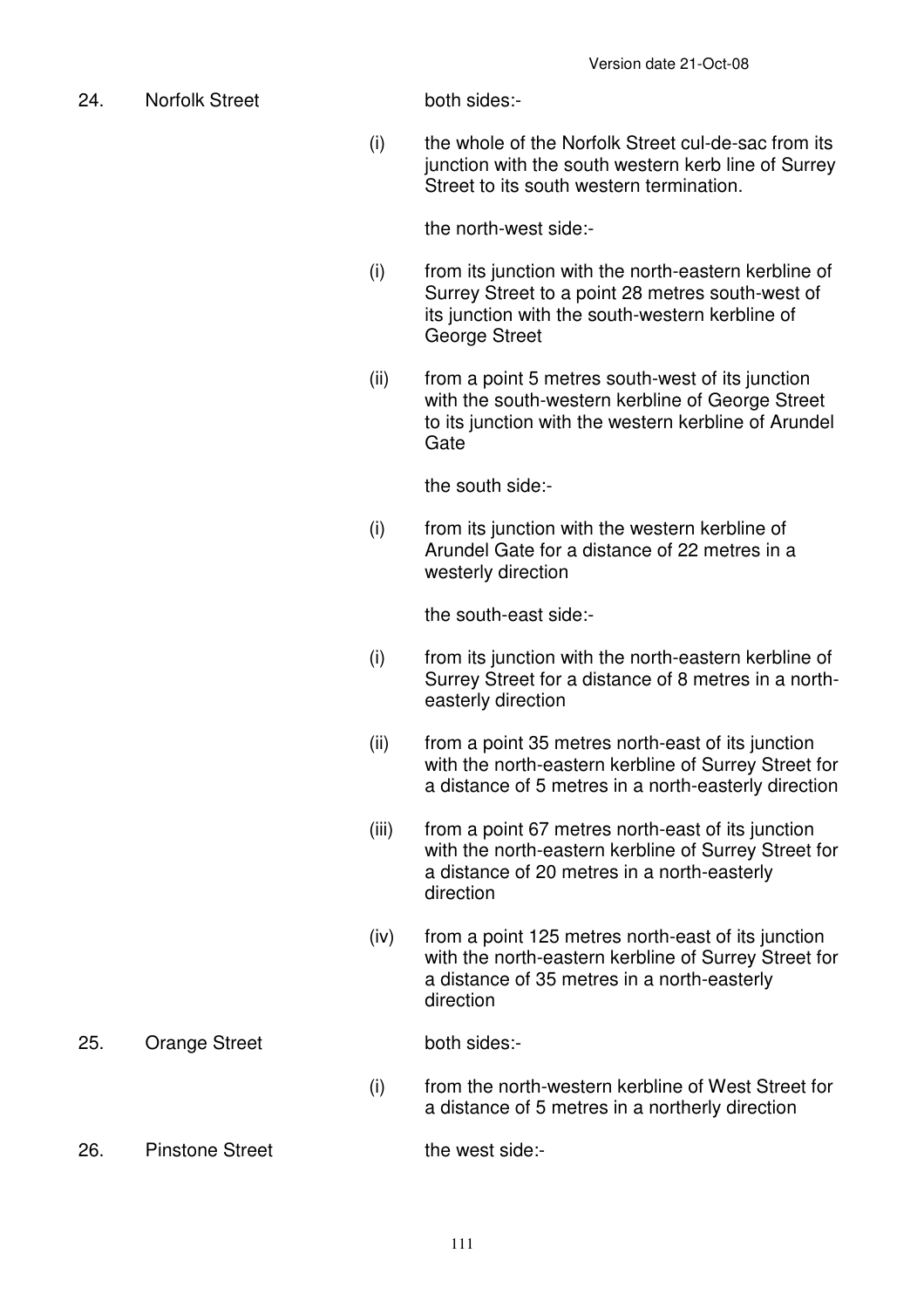- (i) from the northern kerbline of Cross Burgess Street to a point 44 metres north of the northern kerb line of Cross Burgess Street
- (ii) from a point 87 metres north of the northern kerbline of Cross Burgess Street to a point 106 metres north of the northern kerb line of Cross Burgess Street
- (iii) from a point 123 metres north of the north-eastern kerbline of Cross Burgess Street to its junction with Barker's Pool

### 27. Portland Lane the west side:-

- (i) from the northern kerbline of West Street for a distance of 5 metres in a northerly direction
- 28. Regent Street the east side:-
	-
	- (i) from the northern kerbline of Glossop Road for a distance of 6 metres in a northerly direction
	- (ii) from its junction with the northern kerb line of Pitt Street to a point 11 metres north of that kerbline

the west side:-

- (i) from the northern kerbline of Glossop Road for a distance of 14 metres in a northerly direction
- (ii) from a point 55 metres south of its junction with the southern kerb line of Portobello to a point 69 metres south of that kerb line.
- 29. Regent Terrace both sides:-

 (i) from the northern kerbline of Glossop Road for a distance of 9 metres in a northerly direction

30. Rockingham Street the north-east side:-

 (i) from a point 10 metres north-west of the northwestern kerb line of West Street to a point 10 metres south-east of the south-eastern kerb line of West Street

the south-west side:-

 (i) from a point 8 metres north-west of the northwestern kerb line of West Street to a point 10 metres south-east of the south-eastern kerb line of West Street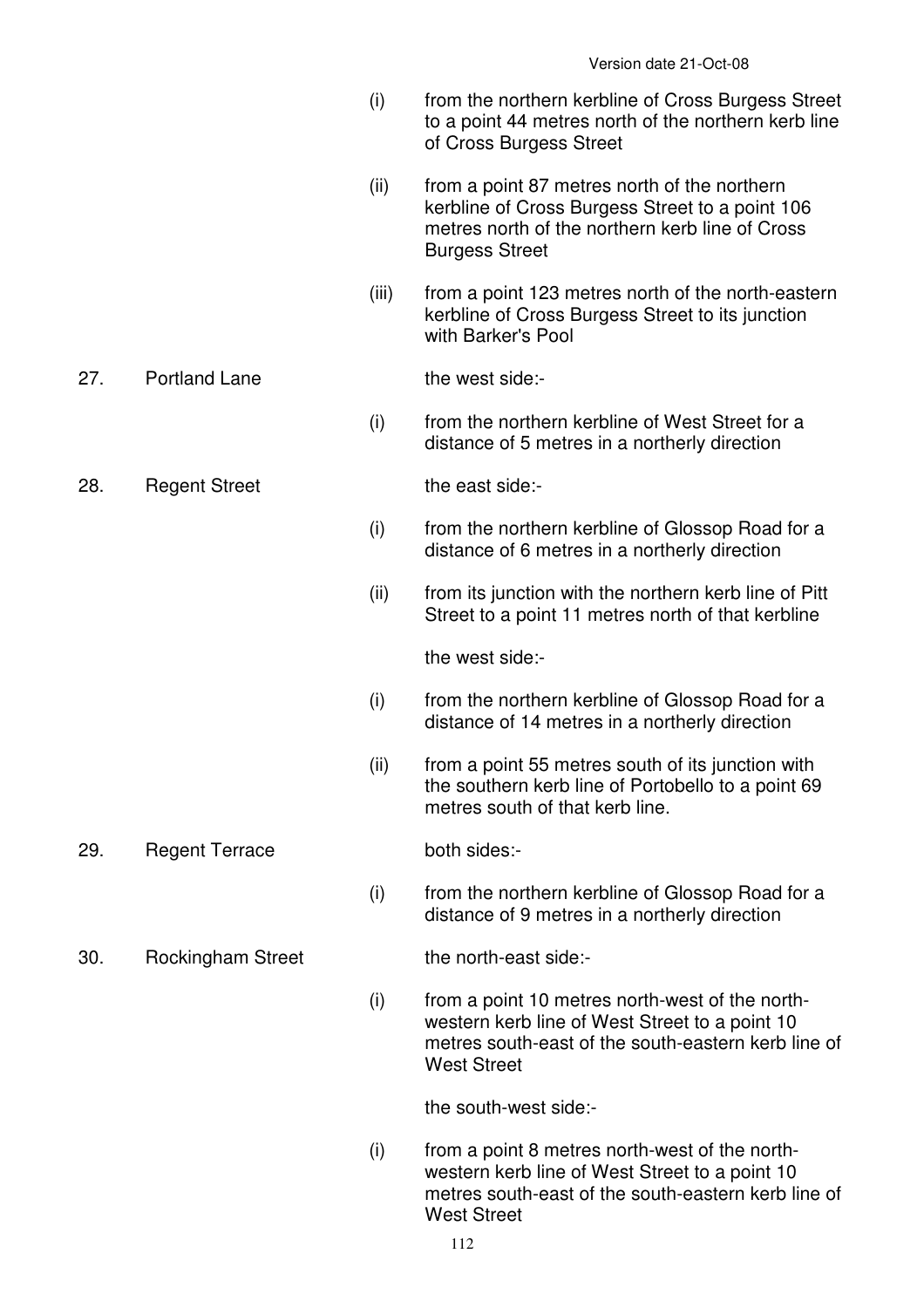31. Shude Hill the south-east side:- (i) from its junction with the southern kerbline of Broad Street to a point 34.2 metres north-east of the south-western kerbline of the Ponds Forge Car Park Access the west side:- (i) from a point 9 metres south of the southern kerb line of Dixon Lane to a point 111 metres south of the southern kerb line of Dixon Lane 32. St George's Terrace the east side:- (i) between its junction with south eastern kerb line of Broad Lane and a point 39 metres south-east of that kerbline the west side:- (i) between a point 26 metres south-east of its junction with the south eastern kerb line of Brook Hill and a point 36 metres south-east of that kerbline 33. Stanley Street the north-east side:- (i) from its junction with the north-western kerbline of Wicker to its junction with the south-eastern kerbline of Wicker Lane the south-west side:- (i) from its junction with the north-western kerbline of the Wicker for a distance of 21 metres in a northwesterly direction 34. Surrey Street both sides:- (i) the whole of the south eastern termination . the north-east side:- (i) from the south-eastern kerbline of Leopold Street to a point 38 metres south-east of the southeastern kerb line of Leopold Street (ii) from a point 64 metres south-east of the eastern

kerb line of Leopold Street to a point 74 metres south-east of the eastern kerb line of Leopold Street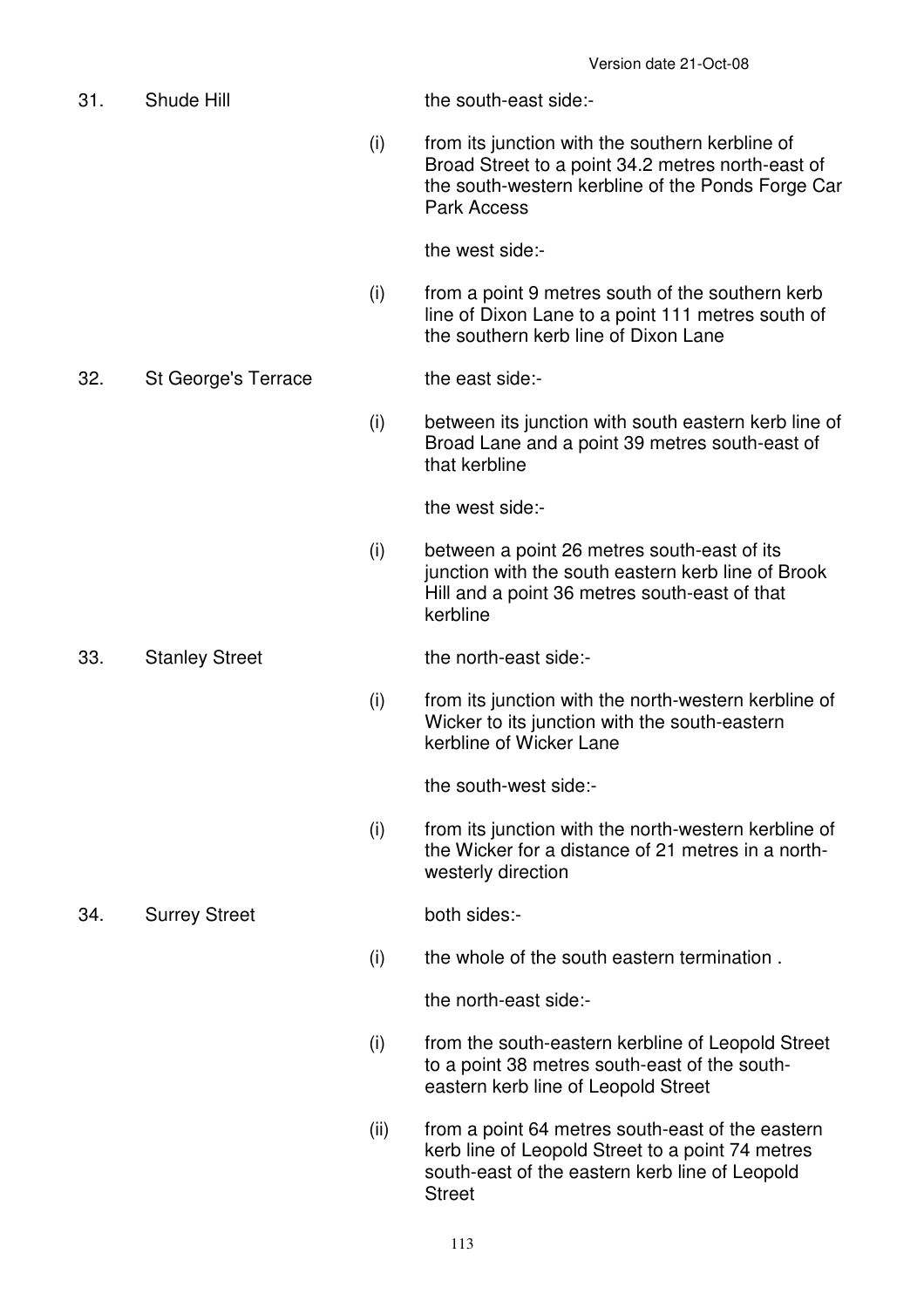- (iii) from a point 105 metres south-east of the southeastern kerb line of Leopold Street to the northwestern kerbline of Norfolk Street
- (iv) from its junction with the south eastern kerb line of Norfolk Street to a point 8 metres south east of the south eastern kerb line of Norfolk Street
- (v) from a point 26 metres south-east of its junction with the south eastern kerb line of Norfolk Street south eastwards for a distance of 2 metres
- (vi) from a point 35 metres south east of the south eastern kerb line of Norfolk Street to a point 69 metres south east of the south eastern kerb line of Norfolk Street
- (vii) from a point 37 metres north west of the south eastern termination of Surrey Street to a point 26 metres north west of the south eastern termination of Surrey Street
- (viii) from the south eastern termination of Surrey Street to a point 2 metres north west of the south eastern termination of Surrey Street

the south-west side:-

- (i) from the eastern kerbline of Pinstone Street to a point 40 metres south-east of the eastern kerb line of Pinstone Street
- (ii) from a point 64 metres south-east of the eastern kerb line of Pinstone Street to a point 74 metres south-east of the eastern kerb line of Pinstone **Street**
- (iii) from a point 110 metres south-east of the eastern kerb line of Pinstone Street to its junction with the north western kerbline of Norfolk Street
- (iv) from its junction with the south eastern kerb line of Norfolk Street to its southern termination.
- 35. Tudor Square both sides:-

- $(i)$  for the whole length except the service bays.
- 36. Union Lane both sides:-

(i) for the whole of the main carriageway .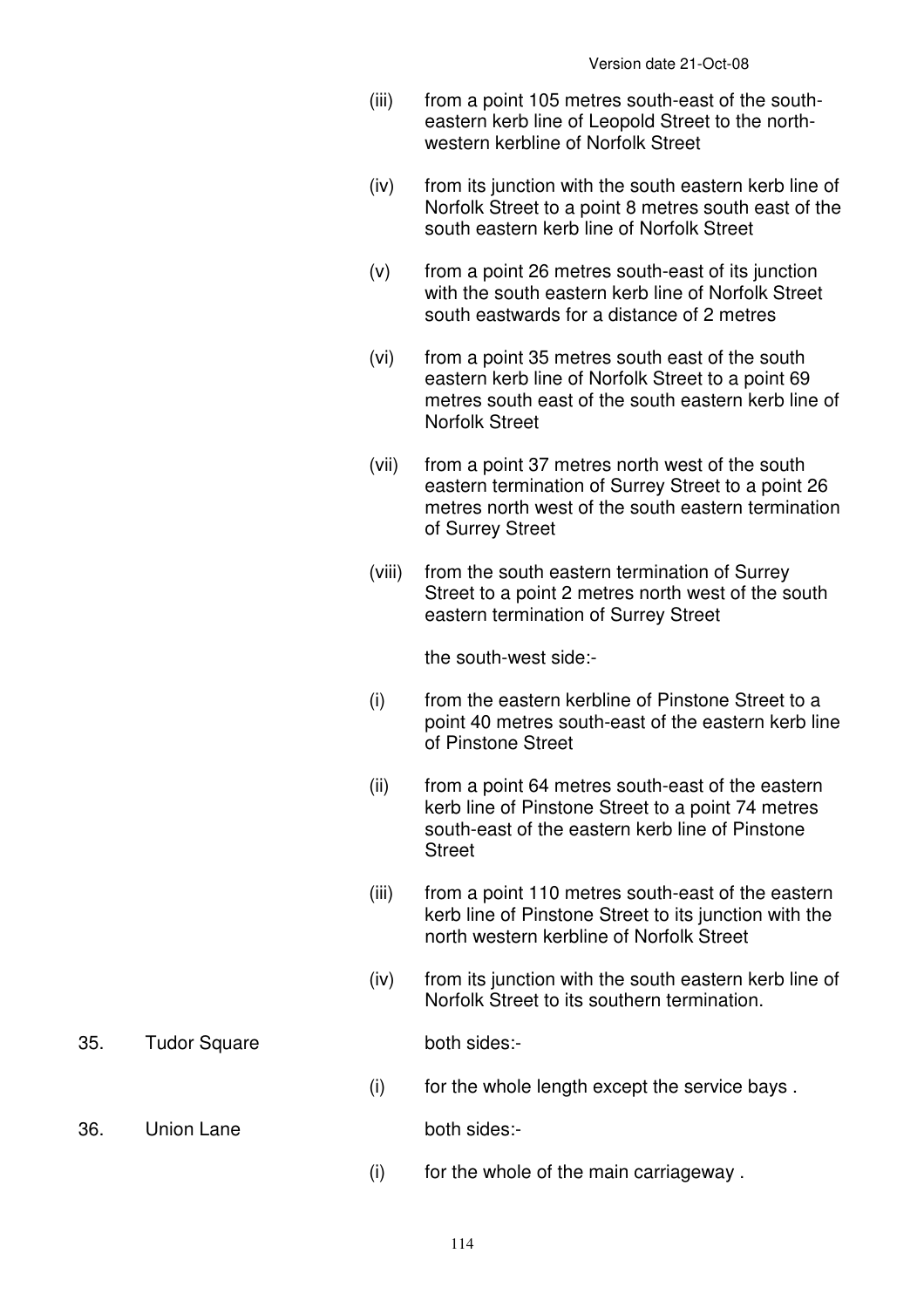|     |                        |       | Version date 21-Oct-08                                                                                                                                                               |
|-----|------------------------|-------|--------------------------------------------------------------------------------------------------------------------------------------------------------------------------------------|
| 37. | <b>Union Street</b>    |       | the south-east side:-                                                                                                                                                                |
|     |                        | (i)   | from a point 10 metres south-west of the south-<br>western kerb line of Union Street to a point 15<br>metres north-east of the south-western kerb line of<br><b>Union Street</b>     |
| 38. | <b>Victoria Street</b> |       | both sides:-                                                                                                                                                                         |
|     |                        | (i)   | from the southern kerbline of Glossop Road for a<br>distance of 10 metres in a southerly direction                                                                                   |
|     |                        | (ii)  | from the northern kerbline of Glossop Road for a<br>distance of 5 metres in a northerly direction                                                                                    |
| 39. | <b>West Street</b>     |       | the north-west side:-                                                                                                                                                                |
|     |                        | (i)   | from its junction with Glossop Road to a point 6<br>metres north-east of the north-eastern kerb line of<br><b>Mappin Street</b>                                                      |
|     |                        | (ii)  | from a point 31 metres north-east of the north-<br>eastern kerb line of Mappin Street for a distance of<br>34 metres in a north-easterly direction                                   |
|     |                        | (iii) | from a point 7 metres south-west of the south-<br>western kerb line of Orange Street for a distance<br>of 70 metres in a north-easterly direction                                    |
|     |                        | (iv)  | from a point 7 metres south-west of the south-<br>western kerb line of Rockingham Street for a<br>distance of 60 metres in a north-easterly direction                                |
|     |                        | (v)   | from a point 89 metres north-east of the north-<br>eastern kerb line of Rockingham Street for a<br>distance of 35 metres in a north-easterly direction                               |
|     |                        | (vi)  | from the western kerbline of Leopold Street to a<br>point 52 metres south-west of the south-western<br>kerb line of Holly Street                                                     |
|     |                        |       | the south-east side:-                                                                                                                                                                |
|     |                        | (i)   | from its junction with Glossop Road to a point 80<br>metres east of the eastern kerb line of Fitzwilliam<br><b>Street</b>                                                            |
|     |                        | (ii)  | from a point 5 metres south-west of the south-<br>western kerb line of Eldon Street to a point 36<br>metres north-east of the north-eastern kerb line of<br><b>Westfield Terrace</b> |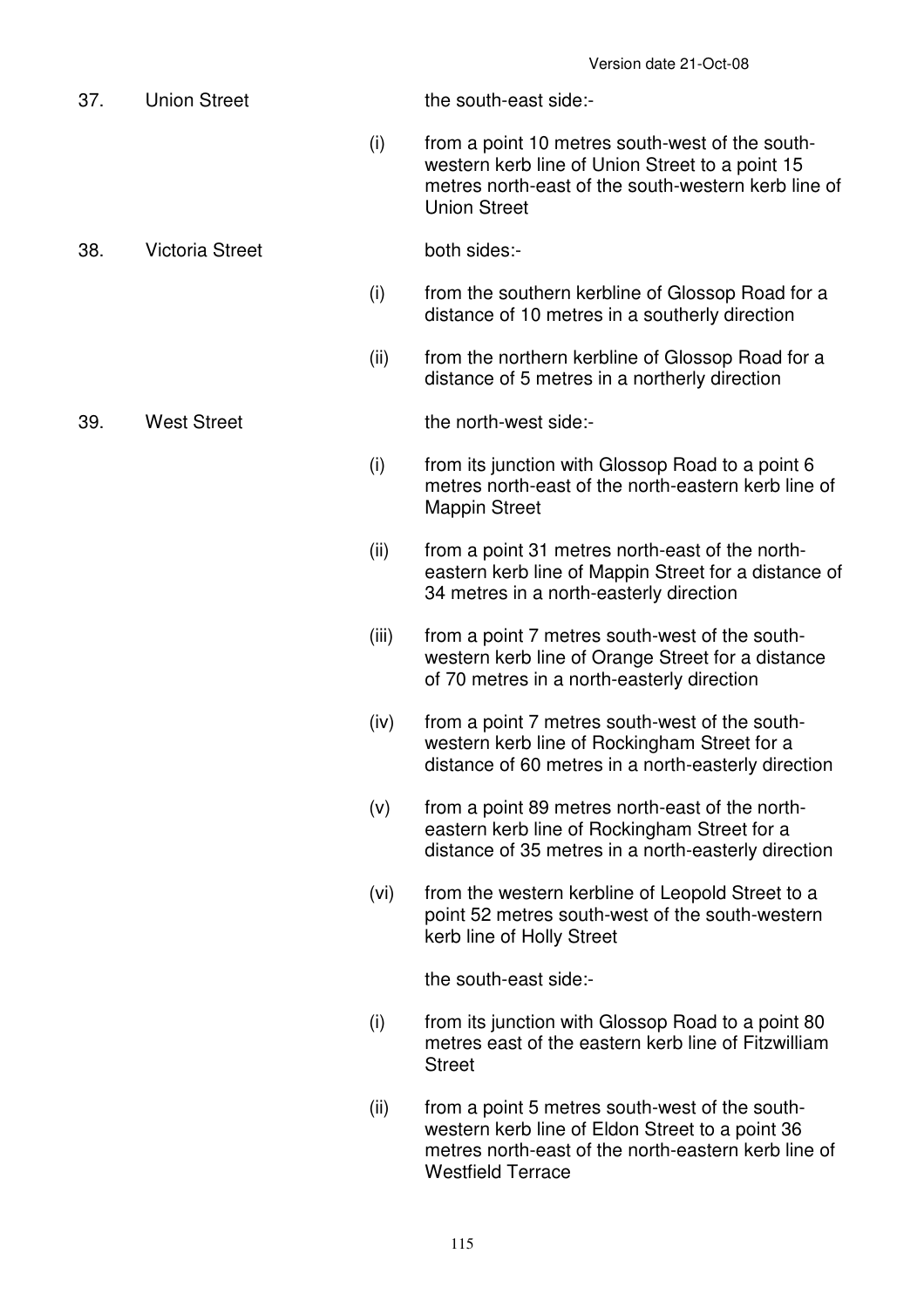- (iii) from a point 8 metres south-west of the southwestern kerb line of Rockingham Street to a point 10 metres north-east of the north-eastern kerb line of Rockingham Street
- (iv) from a point 15 metres south-west of the southwestern kerb line of Rockingham Lane to the western kerbline of Leopold Street

40. Westfield Terrace the east side:-

 (i) from the south-eastern kerbline of West Street for a distance of 9 metres in a southerly direction

the west side:-

 (i) from the south-eastern kerbline of West Street for a distance of 7 metres in a southerly direction

41. Wicker the north-west side:-

- (i) between a point 10 metres north-east of the northeastern kerbline of Stanley Street to a point 15 metres south-west of the south-western kerbline of Stanley Street
- (ii) between a point 69 metres south-west of the south-western kerbline of Stanley Street to its junction with the north-eastern kerbline of Nursery **Street**

the south-east side:-

 $(i)$  from a point 5 metres north-east of the northeastern kerbline of Willey Street to its junction with the north-eastern kerbline of Blonk Street

42. Wilkinson Lane both sides:-

 (i) from the southern kerbline of Glossop Road for a distance of 6 metres in a southerly direction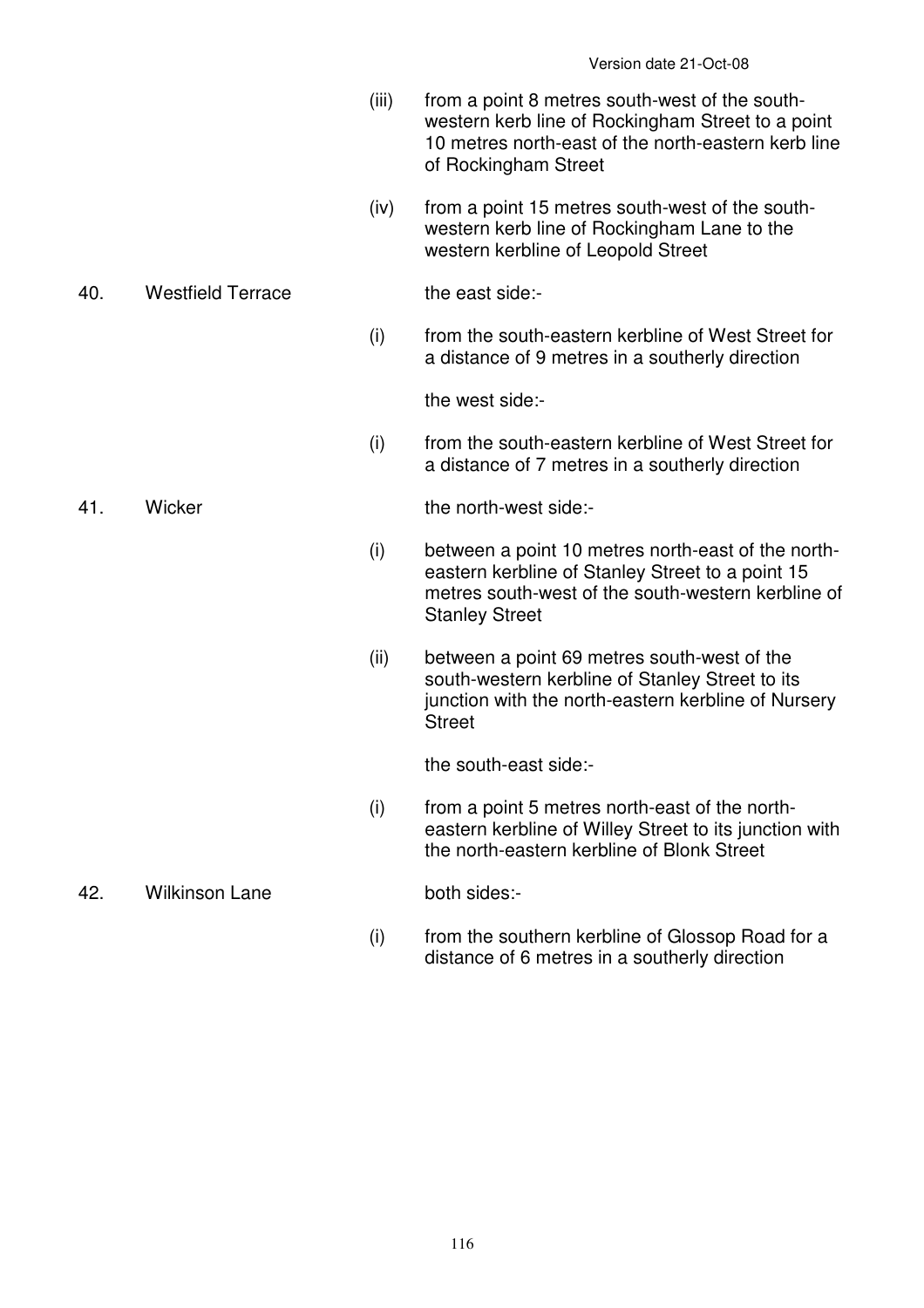### **SCHEDULE 4.01 NO LOADING/UNLOADING MON-SAT 8AM-6.30PM EXCLUDING CHRISTMAS DAY OR A BANK HOLIDAY OTHER THAN GOOD FRIDAY**

| 1. | <b>Angel Street</b>      |      | both sides:-                                                                                                                                            |  |  |
|----|--------------------------|------|---------------------------------------------------------------------------------------------------------------------------------------------------------|--|--|
|    |                          | (i)  | for the whole length.                                                                                                                                   |  |  |
| 2. | <b>Bank Street</b>       |      | the north side:-                                                                                                                                        |  |  |
|    |                          | (i)  | between the south-western kerbline of Snig Hill<br>and a point 38 metres east of the eastern kerbline<br>of Scargill Croft                              |  |  |
| 3. | <b>Blonk Street</b>      |      | both sides:-                                                                                                                                            |  |  |
|    |                          | (i)  | for the whole length.                                                                                                                                   |  |  |
| 4. | <b>Bridge Street</b>     |      | the north-east side:-                                                                                                                                   |  |  |
|    |                          | (i)  | from the north-western kerbline of Lady's Bridge to<br>a point 19 metres west of the western kerb line of<br><b>Millsands</b>                           |  |  |
|    |                          |      | the south-west side:-                                                                                                                                   |  |  |
|    |                          | (i)  | from its junction with West Bar to the western<br>kerbline of Waingate                                                                                  |  |  |
| 5. | <b>Broad Lane</b>        |      | both sides:-                                                                                                                                            |  |  |
|    |                          | (i)  | from its junction with Tenter Street to a point 14<br>metres east of the eastern building line of<br><b>Rockingham Street</b>                           |  |  |
| 6. | <b>Broad Street West</b> |      | the north side:-                                                                                                                                        |  |  |
|    |                          | (i)  | from the eastern kerbline of Exchange Place to a<br>point 19 metres west of that kerb line                                                              |  |  |
| 7. | <b>Brook Hill</b>        |      | the north side:-                                                                                                                                        |  |  |
|    |                          | (i)  | from its junction with Broad Lane to a point 23<br>metres east of the eastern kerb line of St George's<br>Close                                         |  |  |
|    |                          | (ii) | from a point 13 metres east of the eastern kerb<br>line of St George's Close to a point 13 metres west<br>of the western kerb line of St George's Close |  |  |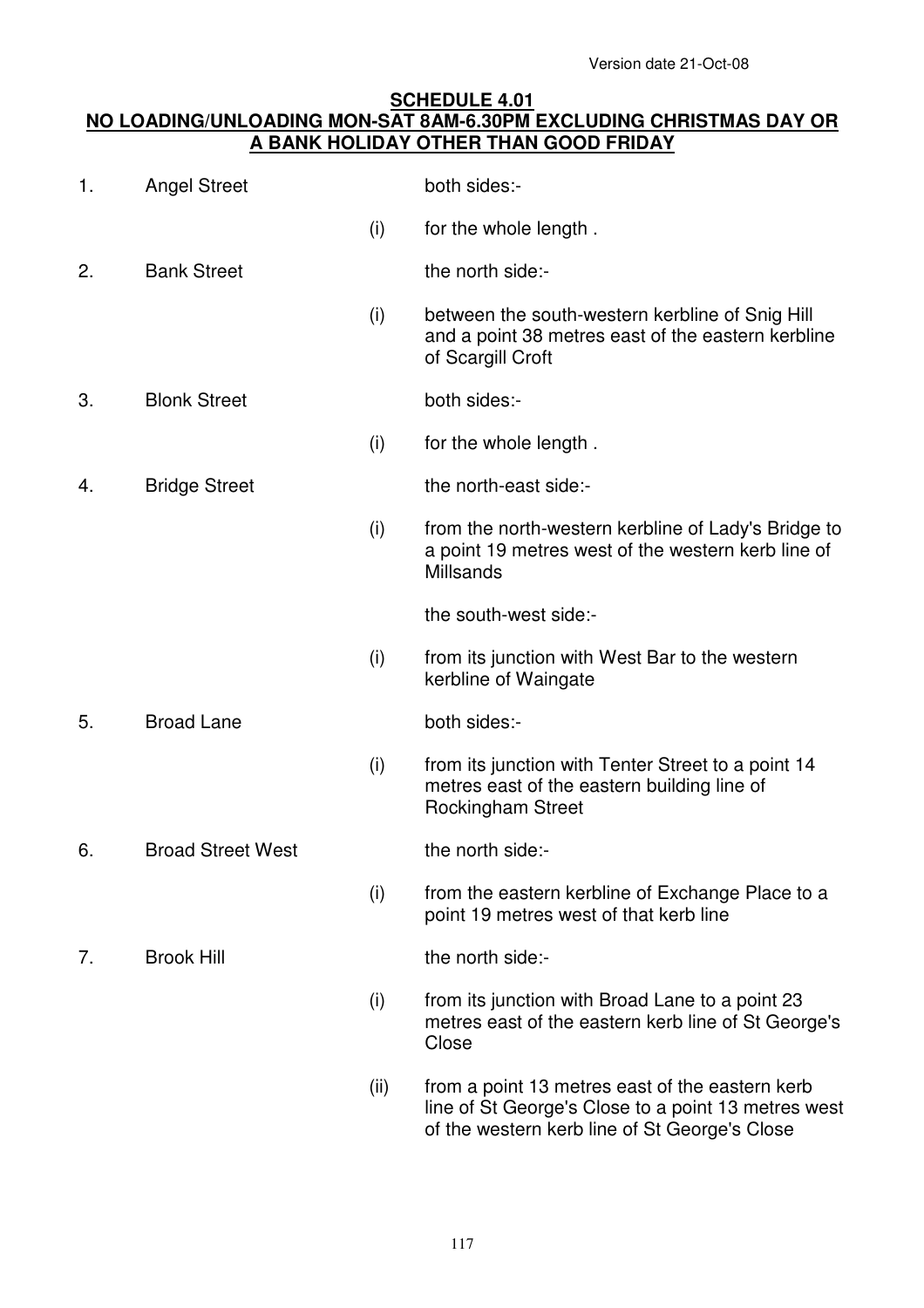the south side:-

 (i) from its junction with Broad Lane to a point 13 metres west of the western kerb line of St George's Close

#### 8. Burgess Street the west side:-

- (i) from a point 21 metres north of the northern kerb line of Cross Burgess Street to a point 35 metres north of the northern kerb line of Cross Burgess **Street**
- (ii) from a point 60 metres north of the northern kerbline of Cross Burgess Street to a point 89 metres north of the northern kerbline of Cross Burgess Street

#### 9. Cambridge Street the west side:-

 (i) from the western kerbline of Pinstone Street to a point 65 metres south of the southern kerb line of Wellington Street

### 10. Campo Lane the north-west side:-

 (i) from a point 34 metres south-west of the western kerb line of Paradise Street to a point 6 metres north-east of the eastern kerb line of Paradise **Street** 

the south-east side:-

 (i) from a point 53 metres north-east of the eastern kerb line of Vicar Lane to a point 84 metres northeast of the eastern kerb line of Vicar Lane

11. Canning Street the south-west side:-

 (i) from its junction with the south-eastern kerbline of Division Street for a distance of 24 metres in a south-easterly direction

12. Carver Street the east side:-

- (i) between a point 6 metres south of the southern kerbline of West Street and a point 23.4 metres south of that kerbline
- (ii) between a point 46.7 metres south of the southern kerbline of West Street and a point 64 metres north of the northern kerbline of Division Street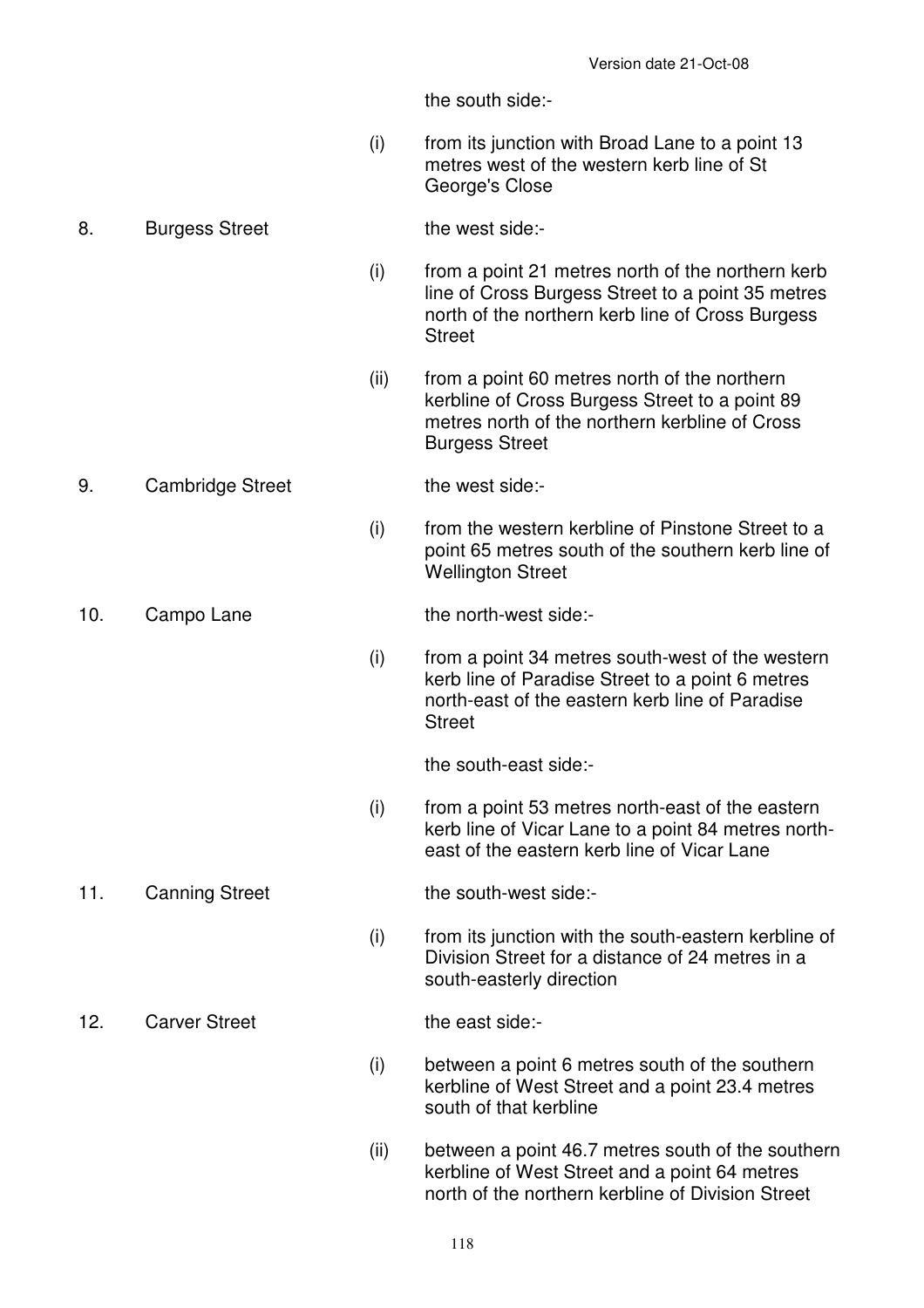the west side:-

- (i) between a point 6 metres south of the southern kerbline of West Street and a point 16 metres south of that kerbline
- (ii) between a point 38 metres south of the southern kerbline of West Street and a point 48 metres south of that kerbline
- (iii) between a point 15 metres north of the northern kerbline of Division Street and a point 30 metres north of that kerbline
- 13. Castlegate both sides:-
	- (i) for the whole length .
- 14. Charles Street the north-east side:-
	-
	- (i) from the eastern kerb line of Pinstone Street to the western kerbline of Arundel Gate

the south-west side:-

- (i) from the western kerb line of Union Street to the western kerbline of Arundel Gate
- 15. Charter Row both sides:-
- 16. Charter Square the north-east side:-
- 
- (i) for the whole length .
	-
	- (i) for the whole length .

the north-west side:-

- (i) from a point 71 metres north-east of the northeastern kerb line of Rockingham Street to the north-eastern kerbline of Charter Square
- (ii) from its junction with Charter Row to a point 17 metres north-east of the north-eastern kerb line of Rockingham Street

the south-east side:-

(i) for the whole length .

17. Commercial Street both sides:-

(i) for the whole length .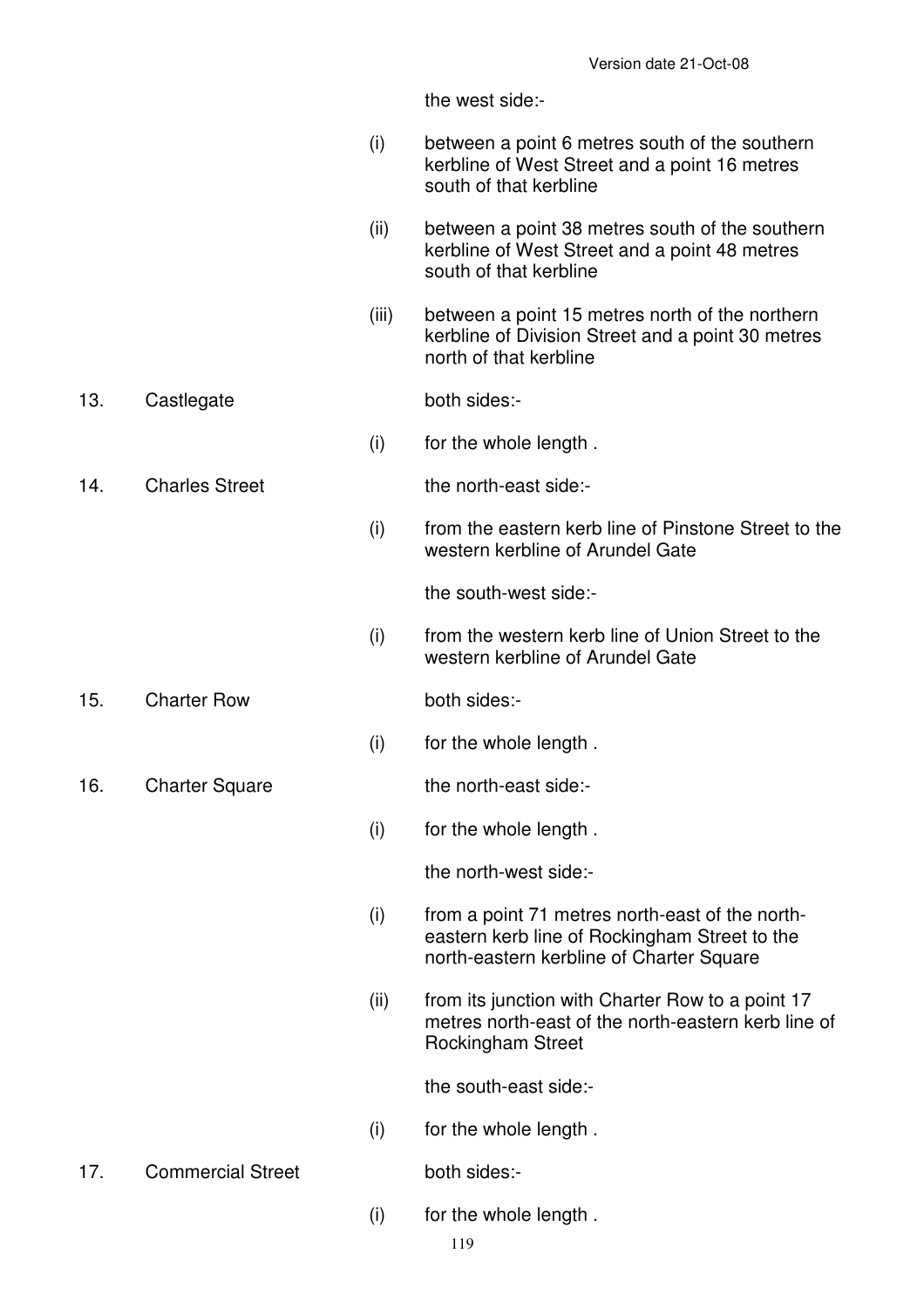18. Cross Burgess Street both sides:- (i) from the western kerbline of Pinstone Street to the western kerbline of Burgess Street 19. Cumberland Street the north-east side:- (i) for the whole length . the south-west side:- (i) from the north-western kerbline of Eyre Street to a point 13 metres north-west of the north-western kerb line of Eyre Street (ii) from a point 26 metres north-west of the northwestern kerb line of Eyre Street to its junction with Fitzwilliam Gate 20. Cumberland Way the south-east side:- (i) for the whole length . 21. Earl Street both sides:- (i) from a point 7 metres north-west of the northwestern kerb line of Earl Way to a point 7 metres south-east of the south-eastern kerb line of Earl Way 22. Earl Way the south-east side:- (i) for the whole length . 23. Exchange Place both sides:- (i) for the whole length . 24. Exchange Street both sides:- (i) from its junction with Blonk Street to its junction with Exchange Place 25. Eyre Street the north-west side:- (i) for the whole length of the north-west carriageway. the south-east side:- (i) from the north-eastern kerbline of Hereford Street to the south-western kerbline of Earl Street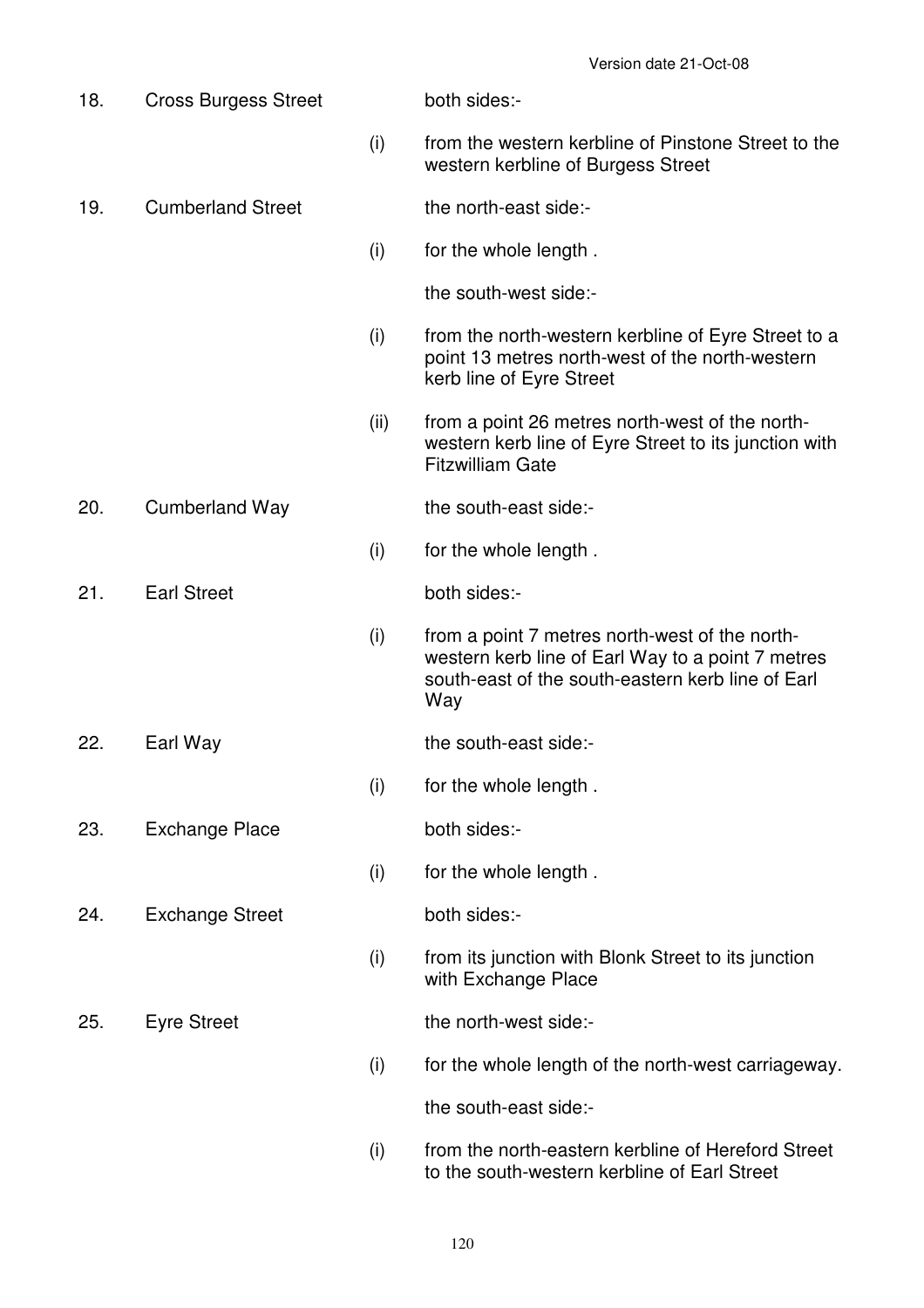| 26. | <b>Fitzalan Square</b>    |      | the south-east side:-                                                                                                                                    |
|-----|---------------------------|------|----------------------------------------------------------------------------------------------------------------------------------------------------------|
|     |                           | (i)  | of the eastern carriageway, from the eastern<br>kerbline of Flat Street to a point 25 metres north-<br>east of that kerb line                            |
| 27. | <b>Fitzwilliam Gate</b>   |      | the north-east side:-                                                                                                                                    |
|     |                           | (i)  | for the whole length.                                                                                                                                    |
|     |                           |      | the south-east side:-                                                                                                                                    |
|     |                           | (i)  | from the south-eastern kerbline of Moore Street to<br>a point 13 metres south-east of the south-eastern<br>kerb line of Moore Street                     |
|     |                           | (ii) | from a point 42 metres south-east of the south-<br>eastern kerb line of Bishop Street to its junction<br>with Cumberland Way                             |
| 28. | <b>Fitzwilliam Street</b> |      | the north-east side:-                                                                                                                                    |
|     |                           | (i)  | from the northern kerbline of the north carriageway<br>of Charter Row to a point 87 metres south-east of<br>the south-eastern kerb line of Milton Street |
| 29. | <b>Flat Street</b>        |      | the east side:-                                                                                                                                          |
|     |                           | (i)  | for the whole length.                                                                                                                                    |
|     |                           |      | the west side:-                                                                                                                                          |
|     |                           | (i)  | from its junction with Pond Street to a point 78<br>metres south of the south-eastern kerb line of<br><b>Esperanto Place</b>                             |
| 30. | <b>Furnival Gate</b>      |      | the north-east carriageway:-                                                                                                                             |
|     |                           | (i)  | from its junction with Charter Square to the north-<br>western kerbline of Union Street                                                                  |
|     |                           |      | the south-west carriageway:-                                                                                                                             |
|     |                           | (i)  | for the whole length.                                                                                                                                    |
| 31. | <b>Furnival Road</b>      |      | both sides:-                                                                                                                                             |
|     |                           | (i)  | from its junction with Exchange Street to a point<br>178 metres south-west of the south-western kerb<br>line of Maltravers Street                        |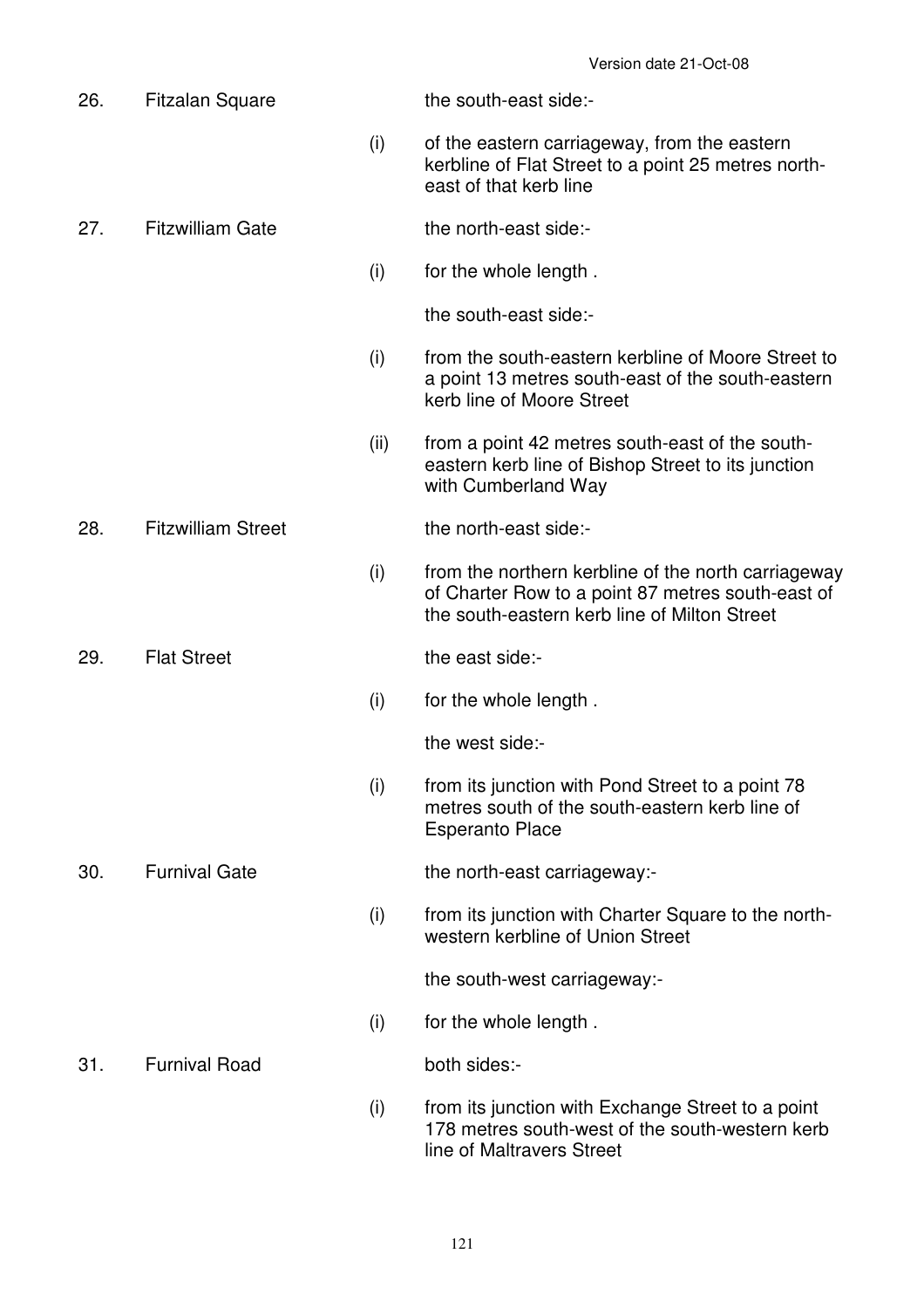| 32. | <b>Furnival Square</b> |      | the south-west side:-                                                                                                                         |
|-----|------------------------|------|-----------------------------------------------------------------------------------------------------------------------------------------------|
|     |                        | (i)  | from its junction with Furnival Gate to its junction<br>with Eyre Street                                                                      |
| 33. | <b>Harmer Lane</b>     |      | the south side:-                                                                                                                              |
|     |                        | (i)  | for the whole length.                                                                                                                         |
| 34. | Haymarket              |      | both sides:-                                                                                                                                  |
|     |                        | (i)  | for the whole length.                                                                                                                         |
| 35. | <b>Hollis Croft</b>    |      | the north side:-                                                                                                                              |
|     |                        | (i)  | from the north-western kerbline of Tenter Street to<br>a point 19 metres west of the north-western kerb<br>line of Tenter Street              |
|     |                        |      | the south side:-                                                                                                                              |
|     |                        | (i)  | from the north-western kerbline of Broad Lane to a<br>point 11 metres west of the north-western kerb line<br>of Broad Lane                    |
| 36. | <b>Jessop Street</b>   |      | the north-east side:-                                                                                                                         |
|     |                        | (i)  | for the whole length.                                                                                                                         |
|     |                        |      | the south-west side:-                                                                                                                         |
|     |                        | (i)  | from the north-western kerbline of Sylvester Street<br>to a point 19 metres north-west of the north-<br>western kerb line of Sylvester Street |
|     |                        | (ii) | from the south-eastern kerbline of Eyre Street to a<br>point 58 metres north-west of the north-western<br>kerb line of Sylvester Street       |
| 37. | Lady's Bridge          |      | the north-west side:-                                                                                                                         |
|     |                        | (i)  | from the north-eastern kerbline of Bridge Street to<br>a point 52 metres north-east of the north-eastern<br>kerbline of Bridge Street         |
|     |                        |      | the south-east side:-                                                                                                                         |
|     |                        | (i)  | from the north-eastern kerbline of Castlegate to a<br>point 40 metres north-east of the north-eastern<br>kerbline of Castlegate               |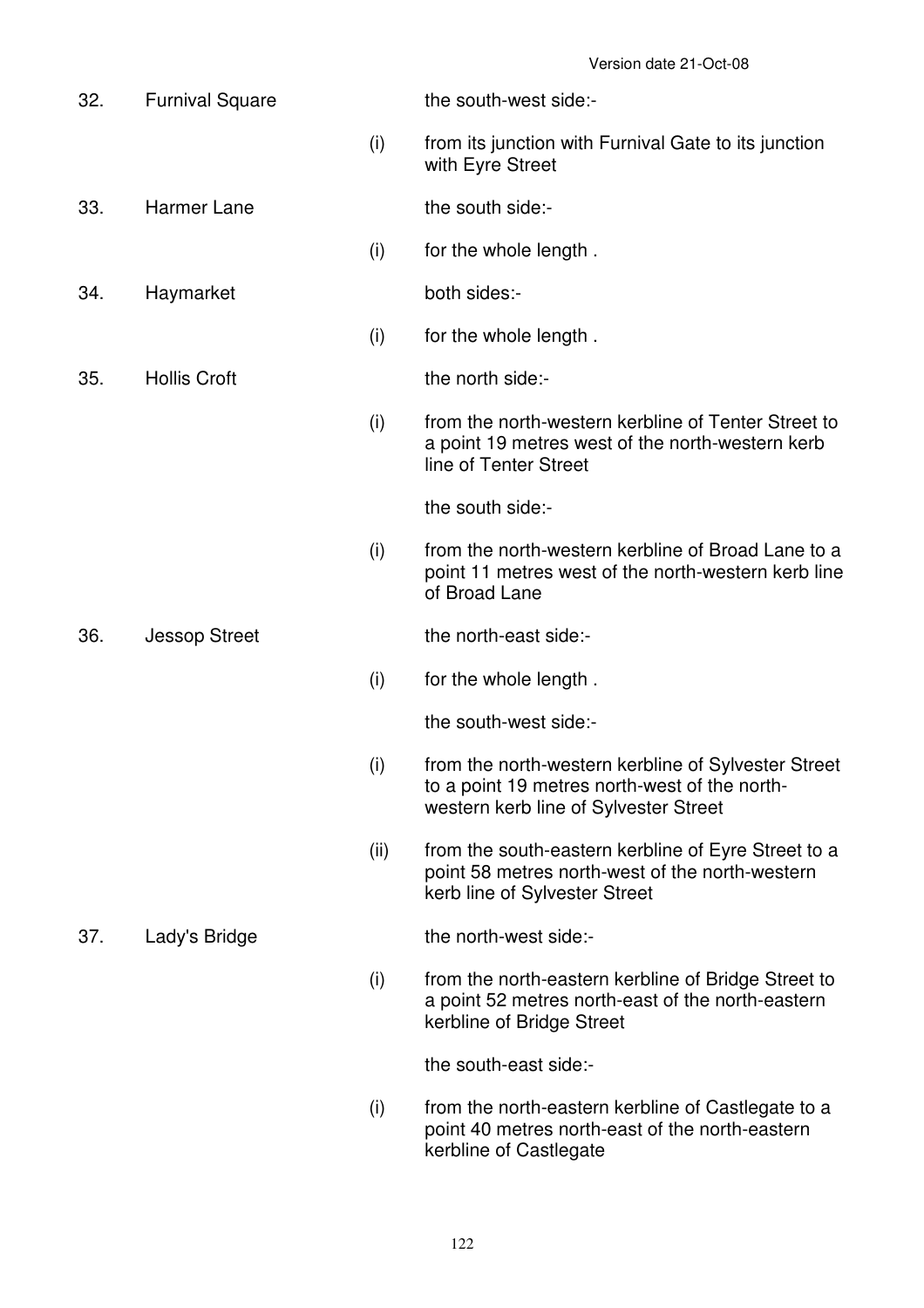38. Leadmill Road the east side:- (i) from its junction with Sheaf Square to a point 67 metres south of its junction with Sheaf Square the west side:- (i) from its junction with Sheaf Square to a point 55 metres south of its junction with Sheaf Square 39. Leopold Street the north-east side:- (i) for the whole length . the south-west side:- (i) from the northern kerbline of Orchard Lane for a distance of 24 metres in a north-westerly direction (ii) from a point 53 metres north-west of the northern kerb line of Orchard Street to the southern kerbline of West Street 40. Matilda Street the north-east side:- (i) from a point 31 metres south-east of the southeastern kerb line of Matilda Way to the northwestern kerbline of Eyre Street (ii) from the south-eastern kerb line of Matilda Way to a point 8 metres south-east of the south-eastern kerb line of Matilda Way the south-west side:- (i) from the south-eastern kerbline of The Moor to a point 8 metres south east of the south eastern kerb line of Earl Way (ii) from the north western kerb line of Eyre Street to a point 18 metres north west of its junction with the north western kerb line of Eyre Street 41. Matilda Way both sides:- (i) from the north-eastern kerbline of Matilda Street to a point 7 metres north-east of the north-eastern kerb line of Matilda Street (ii) from the south-western kerbline of Furnival Gate to a point 15 metres south-west of the south-

western kerb line of Furnival Gate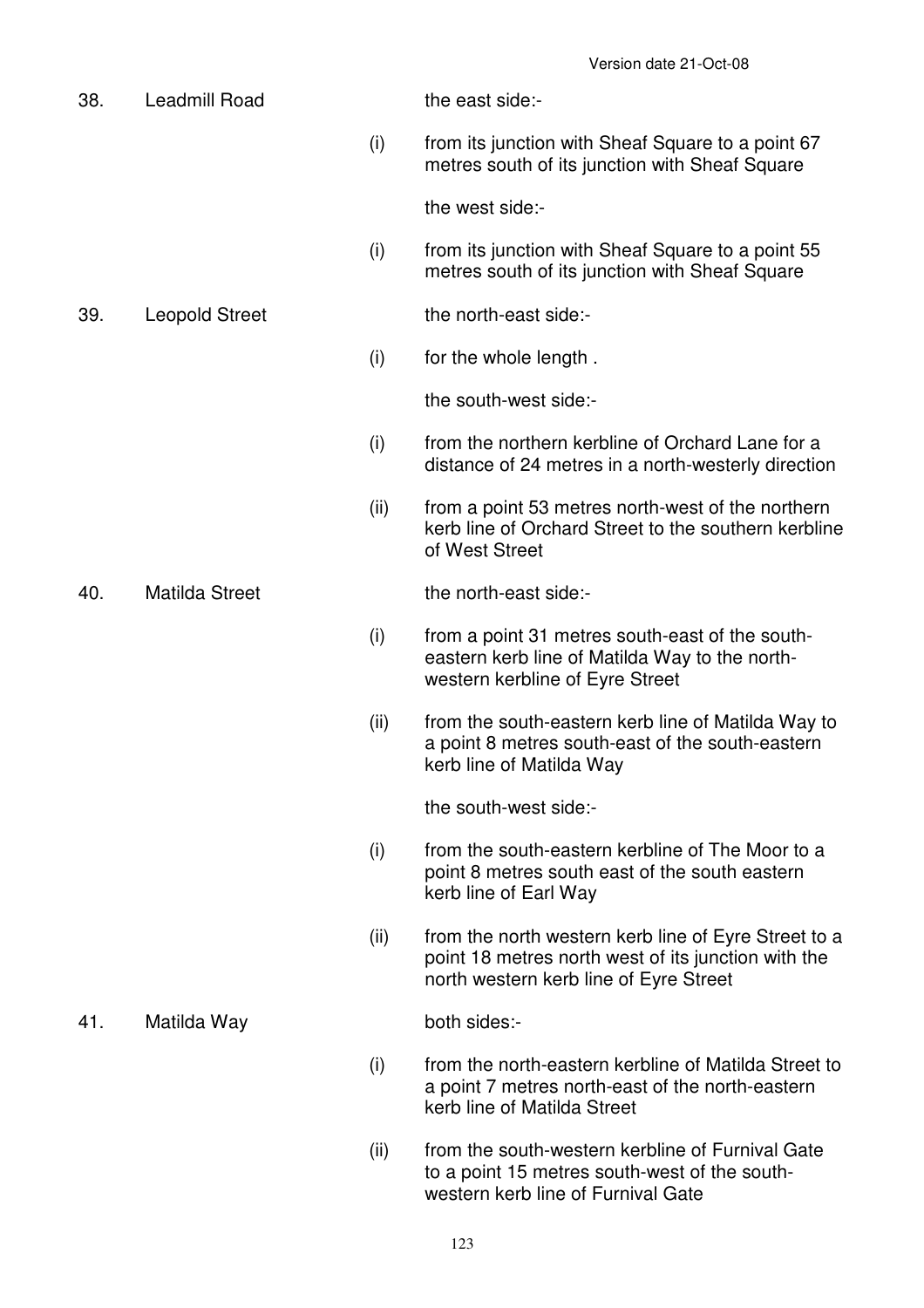| 42. | <b>Moore Street</b>    |      | the north-western carriageway:-                                                                                                                 |
|-----|------------------------|------|-------------------------------------------------------------------------------------------------------------------------------------------------|
|     |                        | (i)  | from the south-western kerbline of Fitzwilliam<br>Street to a point 38 metres south-west of the<br>south-western kerbline of Fitzwilliam Street |
|     |                        | (ii) | from a point 55 metres south-west of the south-<br>western kerbline of Fitzwilliam Street to its junction<br>with Hanover Way                   |
|     |                        |      | the south-eastern carriageway:-                                                                                                                 |
|     |                        | (i)  | for the whole length.                                                                                                                           |
| 43. | <b>Norfolk Street</b>  |      | the north-west side:-                                                                                                                           |
|     |                        | (i)  | from the western kerbline of Arundel Gate to a<br>point 90 metres north-east of the north-eastern<br>kerb line of Norfolk Row                   |
|     |                        |      | the south-east side:-                                                                                                                           |
|     |                        | (i)  | from the north-east kerbline of Tudor Way to a<br>point 48 metres south-west of the western kerb<br>line of Arundel Gate.                       |
|     |                        |      | the south-west side:-                                                                                                                           |
|     |                        | (i)  | from the western kerbline of Arundel Gate to a<br>point 27 metres south-west of the south-western<br>kerb line of Arundel Gate                  |
| 44. | <b>Nursery Street</b>  |      | the north-east side:-                                                                                                                           |
|     |                        | (i)  | from the north-western building line of Johnson<br>Street to north-western kerb line of Joiner Street                                           |
| 45. | <b>Paradise Street</b> |      | both sides:-                                                                                                                                    |
|     |                        | (i)  | from the northern kerbline of Campo Lane to a<br>point 15 metres north of the northern kerb line of<br>Campo Lane                               |
|     |                        |      | the east side:-                                                                                                                                 |
|     |                        | (i)  | from the southern kerbline of West Bar to a point 5<br>metres south of the southern kerb line of West Bar                                       |
|     |                        |      | the west side:-                                                                                                                                 |
|     |                        | (i)  | from the southern kerbline of West Bar to a point<br>34 metres south of the southern kerb line of West                                          |

Bar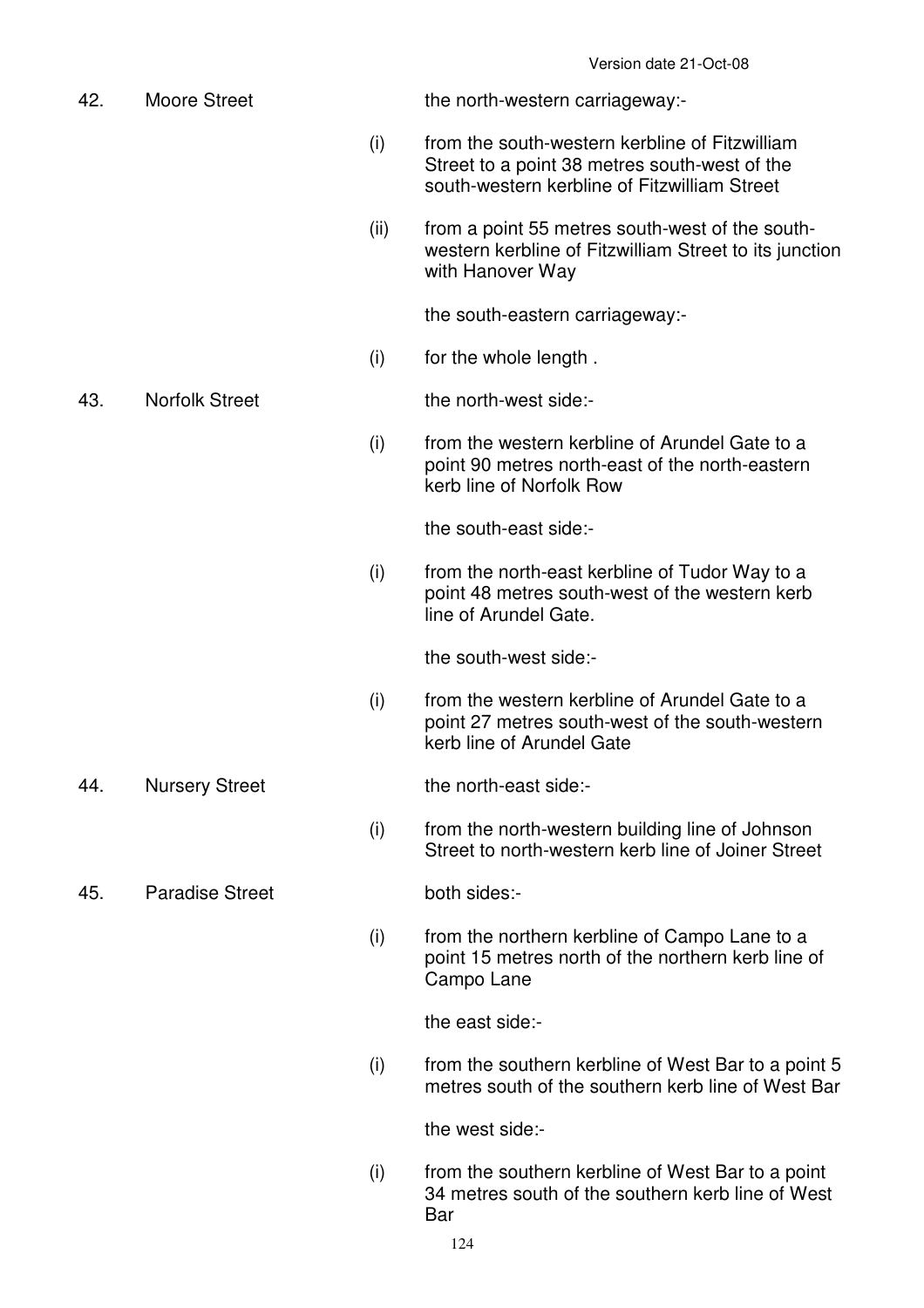| 46. | Park Square            |     | both sides:-                                                                                                                                           |
|-----|------------------------|-----|--------------------------------------------------------------------------------------------------------------------------------------------------------|
|     |                        | (i) | for the whole length.                                                                                                                                  |
| 47. | <b>Paternoster Row</b> |     | the north-west side:-                                                                                                                                  |
|     |                        | (i) | from its junction with Sheaf Square to a point 16<br>metres south-west of a point opposite the south-<br>western building line of Howard Lane          |
|     |                        |     | the south-east side:-                                                                                                                                  |
|     |                        | (i) | from its junction with Sheaf Square to a point 16<br>metres south-west of a point opposite the south-<br>western building line of Howard Lane          |
| 48. | <b>Pinstone Street</b> |     | the east side:-                                                                                                                                        |
|     |                        | (i) | for its whole length, except for the lay-by situated<br>outside the Town Hall.                                                                         |
|     |                        |     | the west side:-                                                                                                                                        |
|     |                        | (i) | from the north-eastern kerbline of the north-east<br>carriageway of Furnival Gate to the south-western<br>kerbline of Cambridge Street                 |
| 49. | Pond Hill              |     | the north side:-                                                                                                                                       |
|     |                        | (i) | for the whole length.                                                                                                                                  |
|     |                        |     | the south side:-                                                                                                                                       |
|     |                        | (i) | from the western kerbline of Sheaf Street to a<br>point 25 metres west of the western kerb line of<br><b>Sheaf Street</b>                              |
| 50. | <b>Pond Street</b>     |     | the east side:-                                                                                                                                        |
|     |                        | (i) | from its junction with Sheaf Square to the southern<br>kerbline of Harmer Lane, except for the loading<br>lay-by situated to the north of Sheaf Square |
|     |                        |     | the west side:-                                                                                                                                        |
|     |                        | (i) | from its junction with Sheaf Square to the northern<br>building line of Pond Hill                                                                      |
| 51. | <b>Queen Street</b>    |     | the north side:-                                                                                                                                       |
|     |                        | (i) | from the south-eastern kerbline of West Bar Green<br>to a point 6 metres east of the south-eastern kerb<br>line of West Bar Green                      |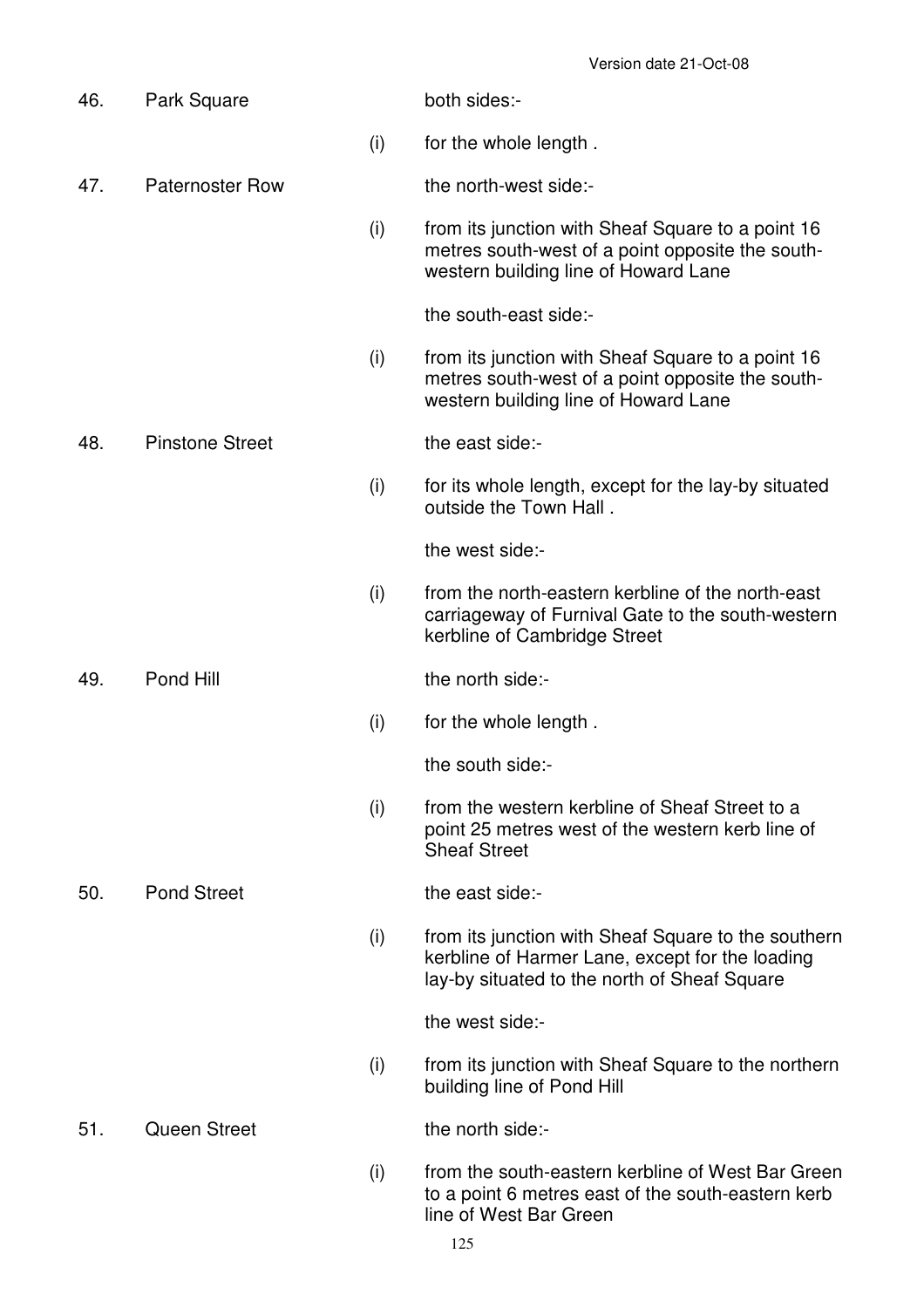52. Rockingham Close the north-west side:- (i) from the south-western kerbline of Rockingham Gate to a point 25 metres south-west of the southwestern kerb line of Rockingham Gate the south-east side:- (i) for the whole length . 53. Rockingham Gate the north-east side:- (i) from the south-eastern kerbline of Charter Row to a point 7 metres south-east of the south-eastern kerb line of Rockingham Way. (ii) from a point 12 metres south-east of the southeastern kerb line of Rockingham Way to a point 14 metres south-east of the south-eastern kerb line of Rockingham Way the south-west side:- (i) from the south-eastern kerbline of Charter Row to a point 11 metres south-east of the south-eastern kerb line of Charter Row (ii) from a point 6 metres north-west of the northwestern kerb line of Rockingham Close to a point 5 metres south-east of the south-eastern kerb line of Rockingham Close 54. Rockingham Street both sides:- (i) from the north-western kerbline of Charter Row to a point 96 metres south of the southern kerb line of Wellington Street 55. Rockingham Way both sides:- (i) from the north-eastern kerbline of Rockingham Gate to a point 7 metres north-east of the northeastern kerb line of Rockingham Gate

the north-east side:-

 (i) from the north-western kerbline of The Moor to a point 25 metres north-west of the north-western kerbline of The Moor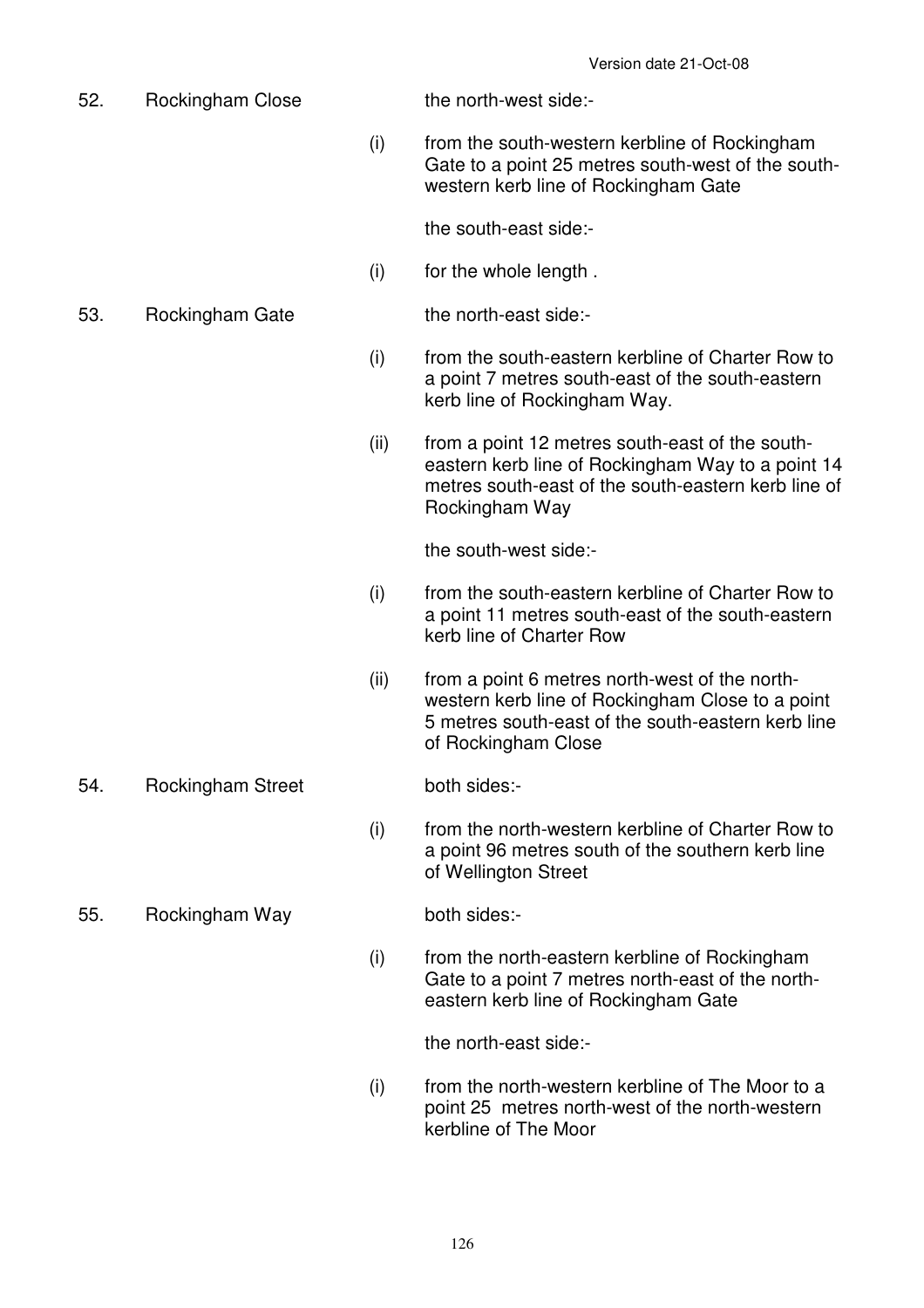the south-west side:-

- (i) from the north-western kerbline of The Moor to a point 43 metres north-west of the north-western kerb line of The Moor
- 56. Scotland Street both sides:-
	- (i) from the north-western kerbline of West Bar Green to a point 12 metres north-west of the northwestern kerb line of West Bar Green
- 57. Sheaf Square both sides:-
	- (i) for the whole length .
- 58. Sheaf Street the east side:-
	- (i) from its junction with Park Square to a point 77 metres south of the southern kerb line of Harmer Lane
	- (ii) from its junction with Sheaf Square to a point 113 metres south of the southern kerb line of Harmer Lane

the west side:-

(i) for the whole length .

59. Shoreham Street both sides:-

 (i) from the northern kerbline of St Mary's Road to its junction with Leadmill Road

60. Snig Hill the north-east side:-

(i) for the whole length .

61. Solly Street both sides:-

- (i) from the north-western kerbline of Tenter Street and West Bar Green to a point 16 metres northwest of the north-western kerbline of Tenter Street and West Bar Green
- 62. South Lane the north-west side:-
	- (i) for the whole length .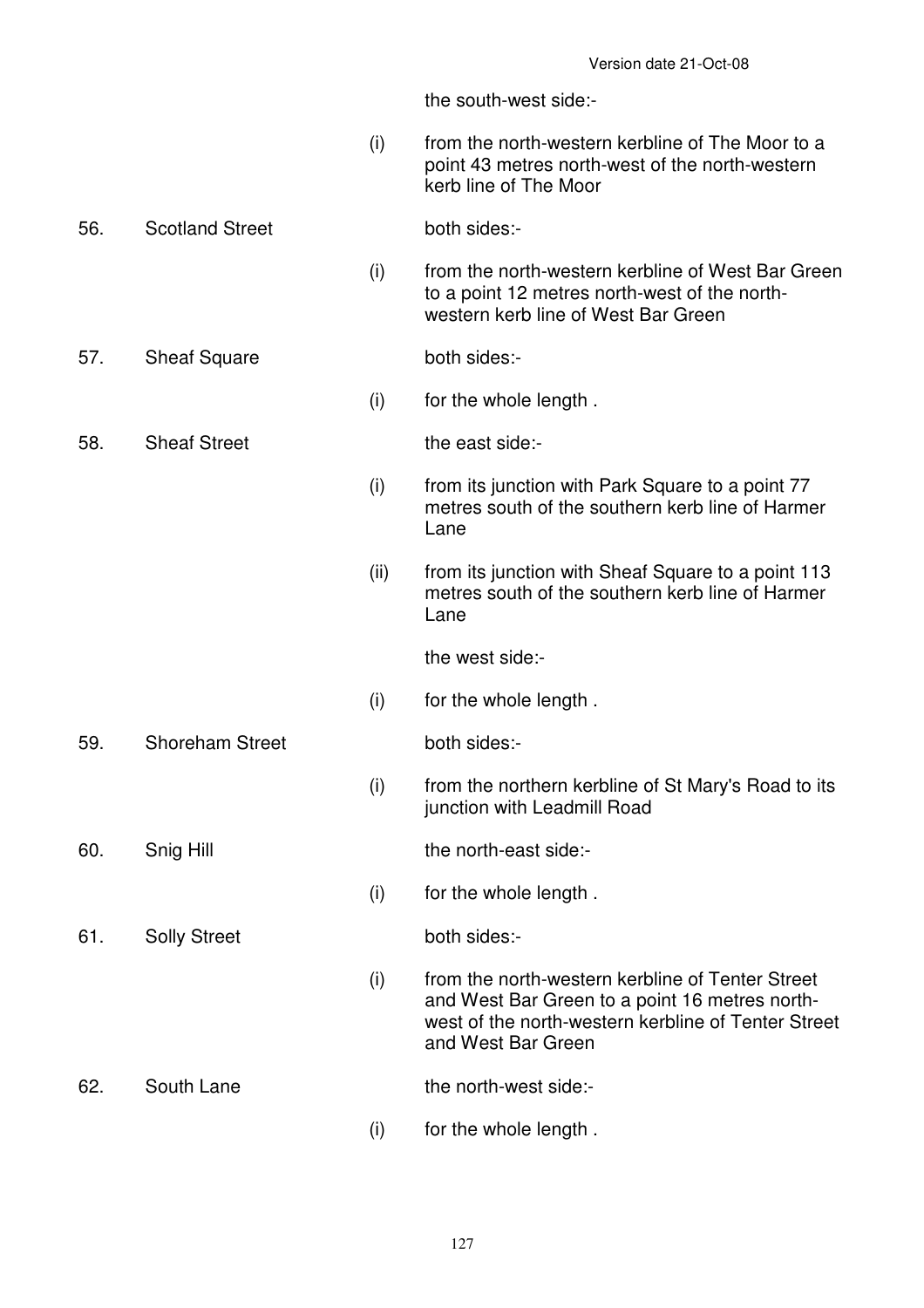the south-east side:-

- (i) from the south-western kerbline of Cumberland Street to a point 11 metres south-west of the south-western kerbline of Cumberland Street
- 63. St James' Street both sides:-
	- (i) from the eastern kerbline of Vicar Lane to a point 9 metres east of the eastern kerb line of Vicar Lane

the south side:-

 (i) from a point 60 metres east of the eastern kerb line of Vicar Lane to its junction with the western kerbline of St James' Row

#### 64. Tenter Street both sides:-

(i) for the whole length .

65. Townhead Street the north-east side:-

- (i) from the south-eastern kerbline of Campo Lane to the northern kerbline of Church Street
- 
- 66. Union Street the south-east side:-
	- (i) from the south-western kerbline of Charles Street to a point 7 metres south-west of the southwestern kerb line of Charles Street

67. Vicar Lane the east side:-

 (i) from the northern kerbline of Church Street to the southern kerbline of St James' Street

the west side:-

- (i) from the northern kerbline of Church Street to a point 11 metres north of the northern kerb line of Church Street
- 68. Waingate both sides:-
	- (i) for the whole length .

69. West Bar the south side:-

 (i) from the western kerbline of North Church Street to a point 3 metres west of the western kerb line of Paradise Street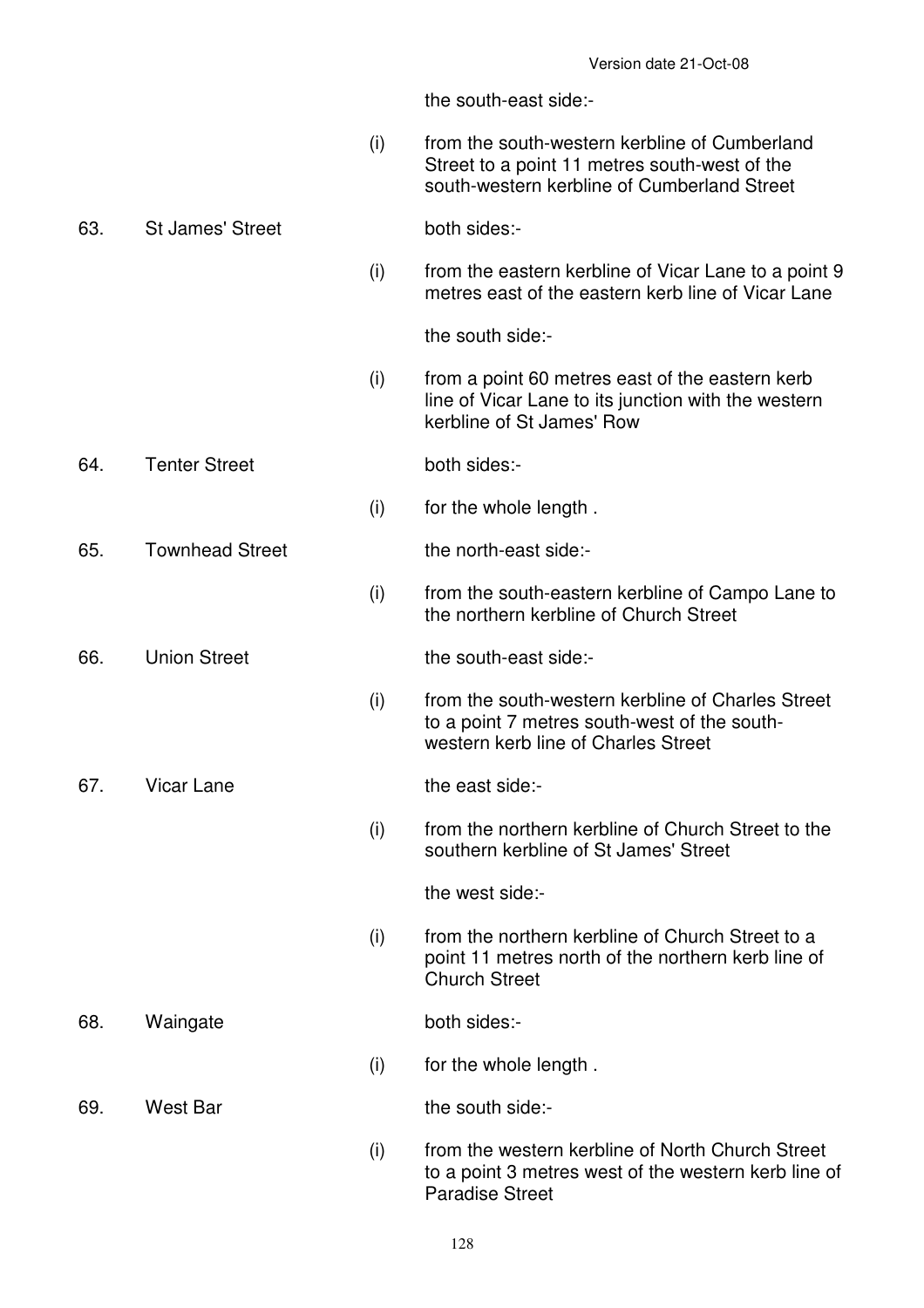the south-east side:-

 (i) from its junction with Bridge Street to the northeastern kerbline of Snig Hill

the south-west side:-

 (i) from a point 20 metres north-west of the northwestern kerb line of West Bar Green to a point 12 metres north-west of the north-western kerb line of Silver Street.

70. West Bar Green the north-west side:-

 $(i)$  from its junction with Tenter Street to a point 16 metres south-west of the south-western kerb line of West Bar

the south-east side:-

 (i) from the south-western kerbline of West Bar to the northern kerbline of Queen Street

71. White Croft the north-east side:-

 (i) from the north-western kerbline of Tenter Street to a point 19 metres north-west of the north-western kerb line of Tenter Street

72. Young Street the north-east side:-

 (i) from the south-eastern kerbline of Moore Street to a point 14 metres south-east of the south-eastern kerb line of Moore Street

the south-west side:-

 (i) from the south-eastern kerbline of Moore Street to a point 13 metres south-east of the south-eastern kerb line of Moore Street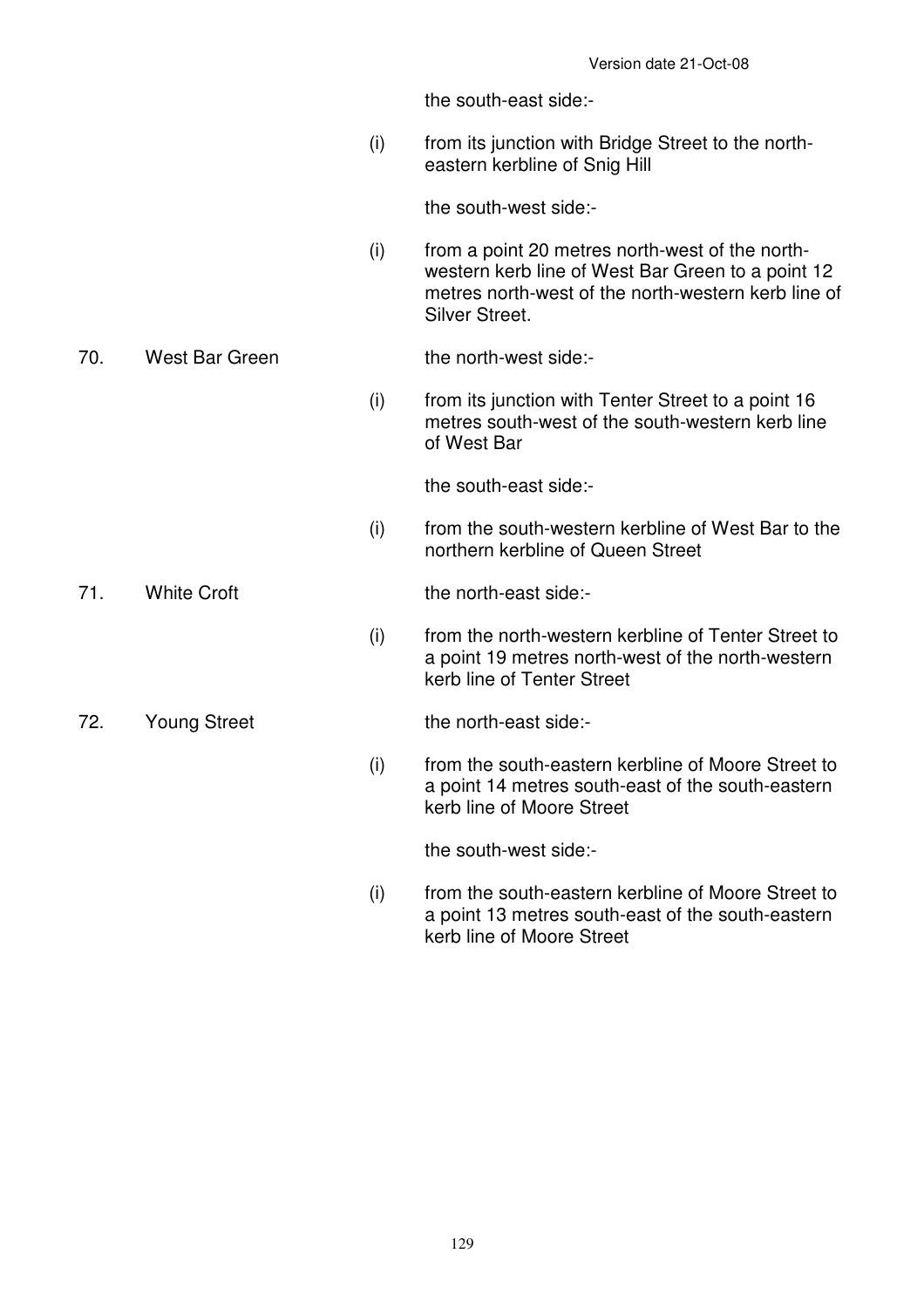### **SCHEDULE 4.02 NO LOADING/UNLOADING MON-SAT 8AM-9.30AM AND 4.30PM-6.30PM EXCLUDING CHRISTMAS DAY OR A BANK HOLIDAY OTHER THAN GOOD FRIDAY**

| 1. | <b>Bank Street</b>   |      | the north side:-                                                                                                                                                   |
|----|----------------------|------|--------------------------------------------------------------------------------------------------------------------------------------------------------------------|
|    |                      | (i)  | between the south-western kerbline of Snig Hill<br>and a point 39 metres east of the eastern kerbline<br>of Scargill Croft                                         |
|    |                      | (ii) | between a point 5 metres east of the eastern<br>kerbline of Scargill Croft and a point 10 west of the<br>western kerbline of Scargill Croft                        |
|    |                      |      | the south side:-                                                                                                                                                   |
|    |                      | (i)  | from the western kerbline of Angel Street to a<br>point 16 metres south-west of the western kerb<br>line of Meetinghouse Lane                                      |
| 2. | <b>Barker's Pool</b> |      | the north side:-                                                                                                                                                   |
|    |                      | (i)  | from the western kerbline of Leopold Street to a<br>point 19 metres west of the western kerb line of<br><b>Leopold Street</b>                                      |
|    |                      |      | the south side:-                                                                                                                                                   |
|    |                      | (i)  | from the western kerbline of Pinstone Street to a<br>point 9 metres west of the western kerb line of<br><b>Pinstone Street</b>                                     |
| 3. | <b>Bridge Street</b> |      | the south side:-                                                                                                                                                   |
|    |                      | (i)  | from the eastern kerbline of Corporation Street for<br>a distance of 50 metres in a south-easterly<br>direction                                                    |
| 4. | <b>Broad Lane</b>    |      | both sides:-                                                                                                                                                       |
|    |                      | (i)  | between Brook Hill and a point 14 metres north-<br>east of the eastern building line of Rockingham<br><b>Street</b>                                                |
| 5. | <b>Brook Hill</b>    |      | both sides:-                                                                                                                                                       |
|    |                      | (i)  | from a point 16 metres east of the eastern kerb<br>line of St George's Terrace to a point 13 metres<br>south-west of the western kerb line of St George's<br>Close |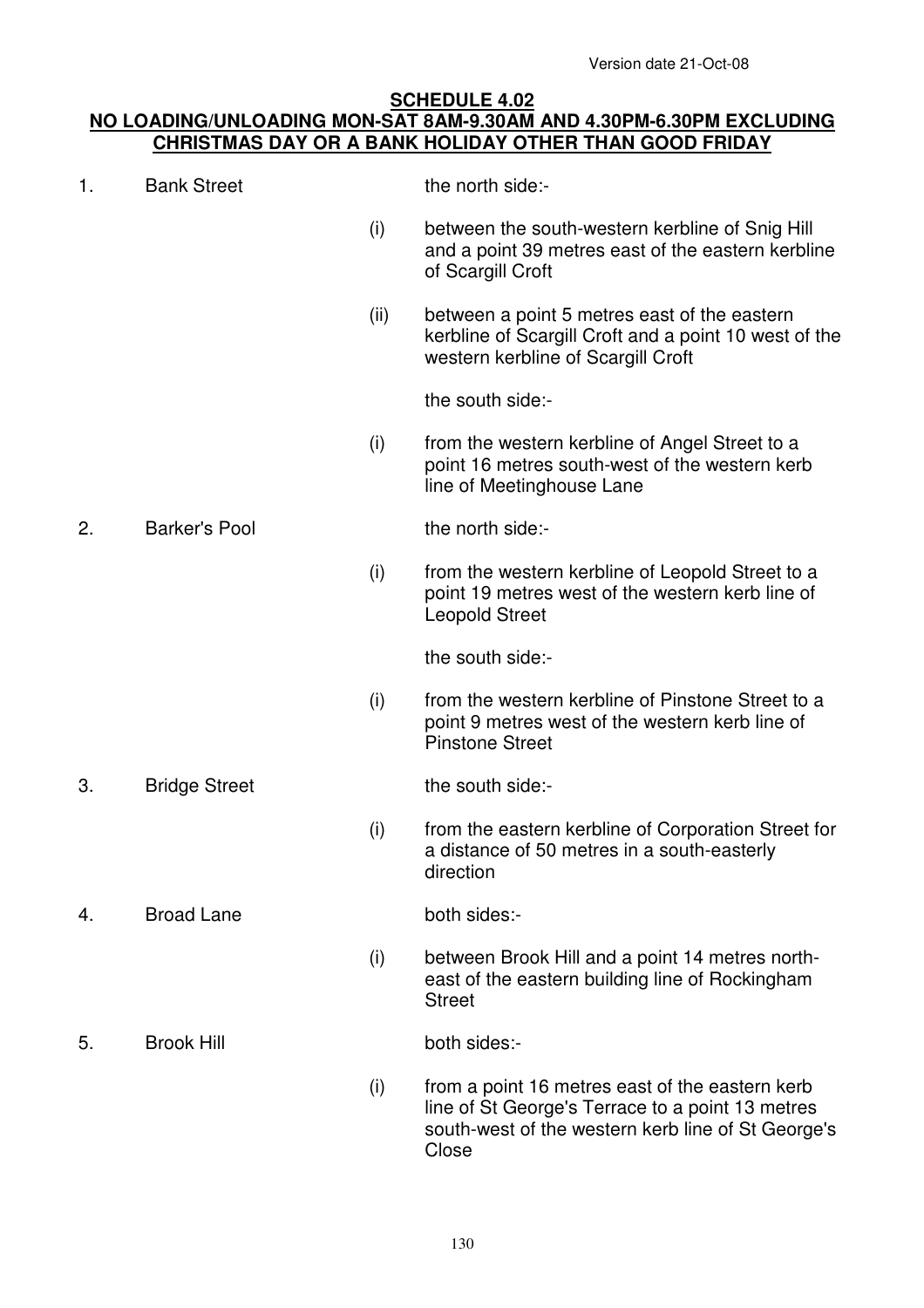6. Carver Street the east side:- (i) between the southern kerbline of Division Street and the northern kerbline of Charter Square the west side:- (i) between the southern kerbline of Division Street and a point 15 metres south of that kerbline (ii) between a point 100 metres south of the southern kerbline of Division Street and the northern kerbline of Charter Square 7. Church Street the south side:- (i) from a point 42 metres west of the western kerb line of Fargate for a distance of 42 metres in a westerly direction 8. Devonshire Street the north side:- (i) for the whole length . 9. Division Street the north side:- (i) between its junction with the eastern kerbline of Carver Street and a point 6 metres east of its junction with the eastern kerbline of Carver Lane the south side:- (i) from the western kerbline of Rockingham Street to the eastern kerbline of Trafalgar Street (ii) between a point 6 metres west of its junction with the western kerbline of Carver Street and a point 23 metres east of its junction with the eastern kerbline of Carver Lane 10. Eyre Street the south-east side:- (i) from its junction with Furnival Square to the northeastern kerbline of Earl Street 11. Fitzwilliam Street the north-east side:- (i) from a point 10 metres south of the south-eastern kerb line of West Street to the northern kerbline of Devonshire Street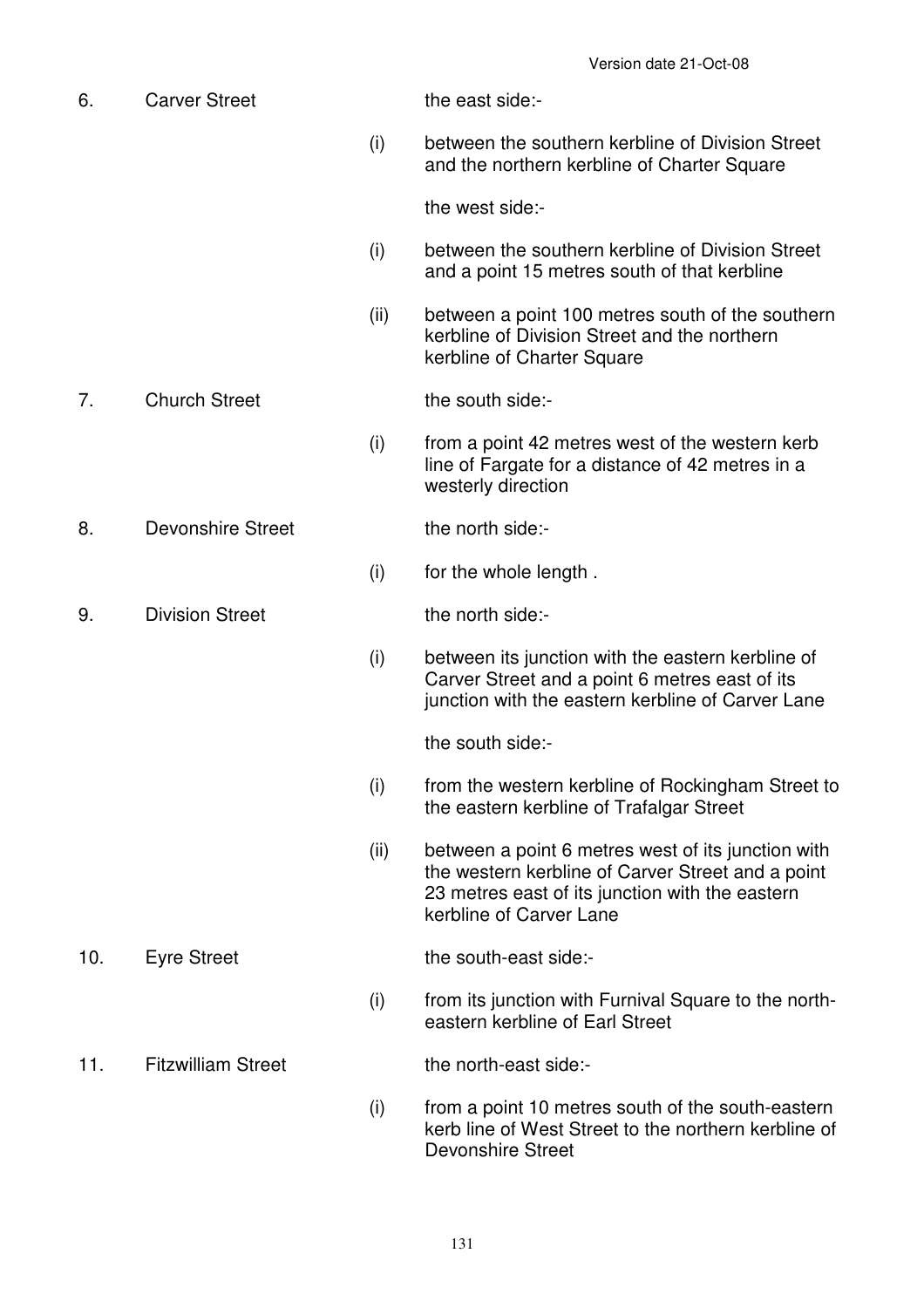the south-west side:-

- (i) from a point 13 metres south-east of the southeastern kerb line of Glossop Road for a distance of 33 metres in a south-easterly direction
- (ii) from the north-western kerbline of Moore Street to a point 16 metres north-west of the north-western kerb line of Moore Street
- 12. Fornham Street both sides:-
	- (i) between its junction with Leadmill Road and its iunction with Suffolk Road

13. Furnival Gate the north-east side:-

- (i) from the south-eastern kerbline of Union Street to a point 10 metres south-east of the south-eastern kerb line of Union Street
- (ii) from a point 56 metres south-east of the southeastern kerb line of Union Street to its junction with Furnival Square

# 14. Harts Head the north side:-

- (i) from the eastern kerbline of Meetinghouse Lane to a point 34 metres east of the eastern kerb line of Meetinghouse Lane
- both sides:-
- $(i)$  from its junction with Wicker to a point 33 metres south-east of its junction with Wicker
- 16. Inner Ring Road Westbound Carriageway

Eastbound Carriageway

- both sides:-
- (i) from its junction with Wicker to a point 20 metres south-east of its junction with Wicker

17. Lady's Bridge the north-west side:-

15. Inner Ring Road -

- 
- (i) from the south-western kerbline of Nursery Street to a point 52 metres north-east of the northeastern kerb line of Bridge Street

the south-east side:-

 $(i)$  from its junction with Wicker to a point 40 metres north-east of the northern kerb line of Castlegate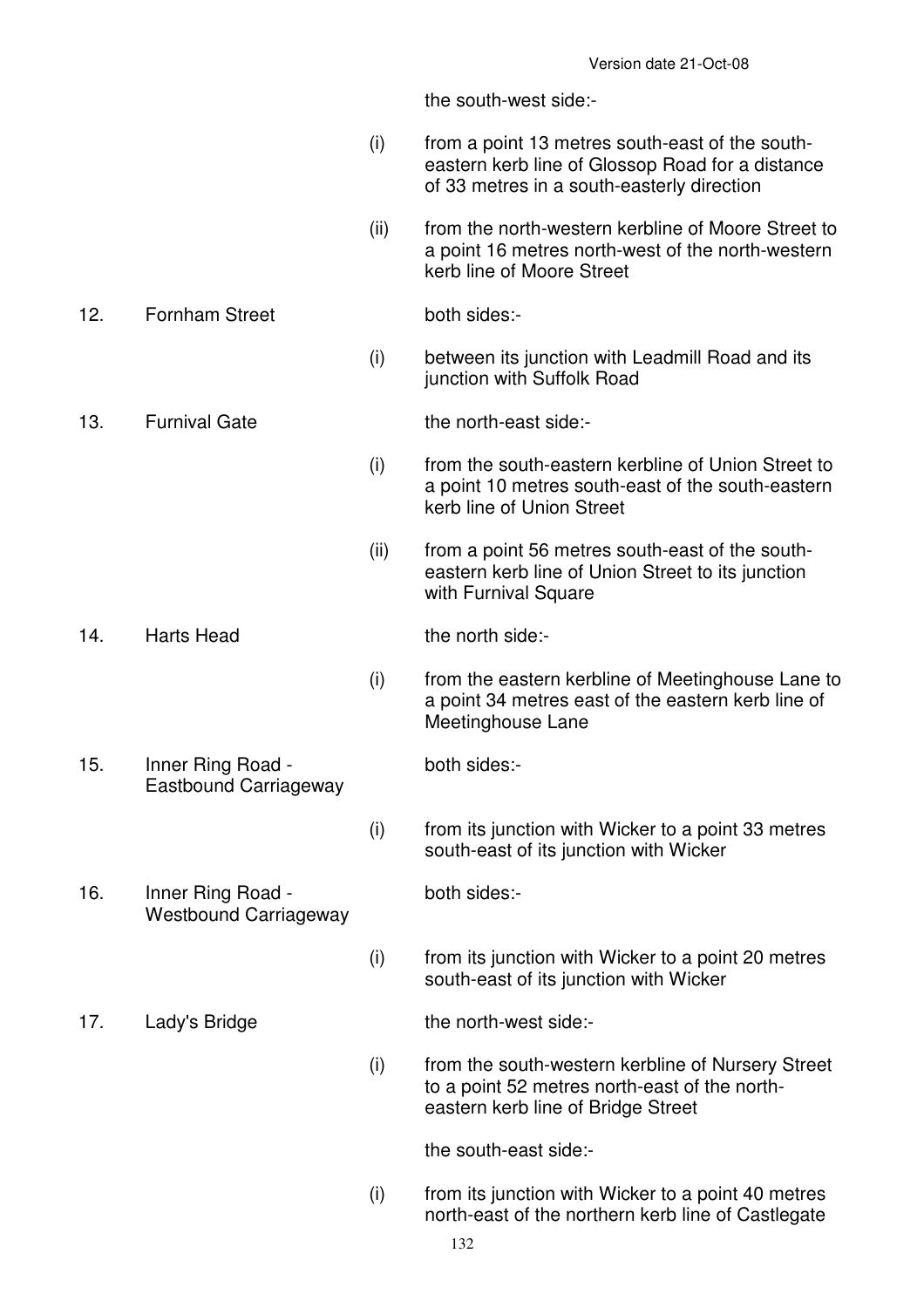18. Leadmill Road both sides:- (i) between the junction with St Mary's Road and the junction with Fornham Street the east side:- (i) between a point 67 metres south of Sheaf Square and a point 98 metres south of Sheaf Square the west side:- (i) between a point 55 metres south of Sheaf Square and a point 107 metres south of Sheaf Square 19. Leopold Street the south-west side:- (i) from the northern kerbline of Barkers Pool to the southern kerbline of Orchard Lane 20. Matilda Street the north-east side:- (i) from the south-eastern kerbline of Shoreham Street to the north-western kerbline of Leadmill **Street**  the south-west side:- (i) from the south-eastern kerbline of Shoreham Street for a distance of 46 metres in a southeasterly direction (ii) from the north-western kerbline of Leadmill Road for a distance of 16 metres in a north-westerly direction 21. Matilda Way the north-west side:- (i) from a point 41 metres north-east of the northeastern kerb line of Matilda Street to a point 15 metres south-west of the south-western kerb line of Furnival Gate the south-east side:- (i) from a point 6 metres north-east of the northeastern kerb line of Matilda Street to a point 15 metres south-west of the south-western kerb line of Furnival Gate 22. Meetinghouse Lane both sides:-(i) for the whole length .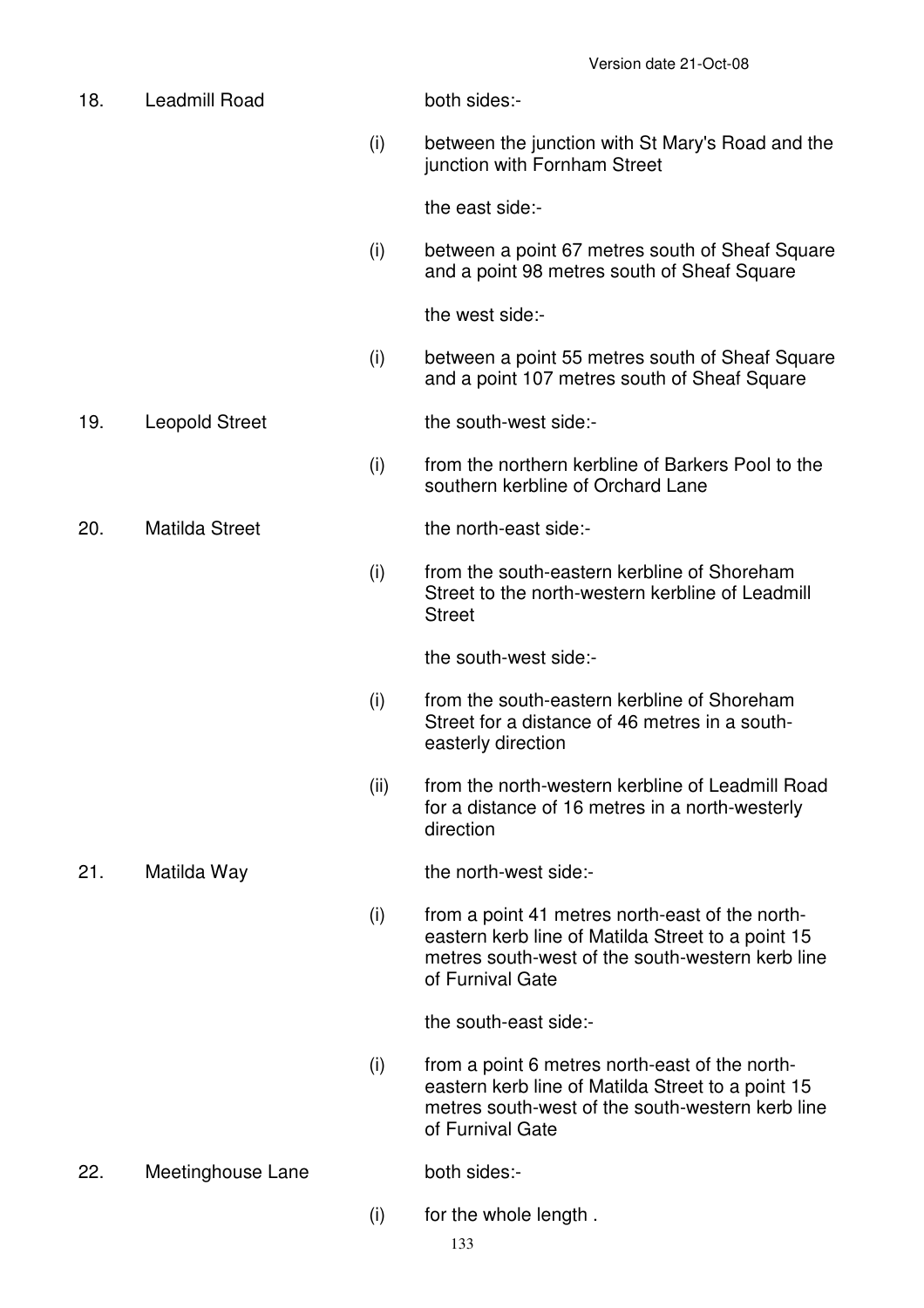| 23. | <b>Norfolk Street</b>  |      | the north-west side:-                                                                                                                                                           |
|-----|------------------------|------|---------------------------------------------------------------------------------------------------------------------------------------------------------------------------------|
|     |                        | (i)  | from the north-eastern kerbline of Surrey Street to<br>a point 11 metres north-east of the north-eastern<br>kerb line of Surrey Street                                          |
| 24. | <b>Nursery Street</b>  |      | the north-east side:-                                                                                                                                                           |
|     |                        | (i)  | from the south-eastern kerbline of Wicker Lane to<br>the north-western kerbline of Wicker                                                                                       |
|     |                        | (ii) | between the north-western building line of<br>Johnson Street and a point 50 metres south-east<br>of the kerbline of the south-westbound<br>carriageway of the Inner Relief Road |
|     |                        |      | the south-west side:-                                                                                                                                                           |
|     |                        | (i)  | between the north-western kerbline of Lady's<br>Bridge and a point 50 metres south-east of the<br>kerbline of the south-westbound carriageway of<br>the Inner Relief Road       |
| 25. | <b>Pinfold Street</b>  |      | the north-west side:-                                                                                                                                                           |
|     |                        | (i)  | from the south-western kerbline of Townhead<br>Street to a point 31 metres north-east of the<br>northern kerb line of Bells Square                                              |
|     |                        |      | the south-east side:-                                                                                                                                                           |
|     |                        | (i)  | from the north-western kerbline of West Street to a<br>point 51 metres north-east of the eastern kerb line<br>of Holly Street                                                   |
| 26. | <b>Pinstone Street</b> |      | the south side:-                                                                                                                                                                |
|     |                        | (i)  | from a point 24 metres west of the western kerb<br>line of Sheaf Street to a point 34 metres west of<br>the western kerb line of Sheaf Street                                   |
|     |                        |      | the west side:-                                                                                                                                                                 |
|     |                        | (i)  | from the south-western kerbline of Cross Burgess<br>Street to a point 15 metres south-west of the<br>south-western kerb line of Cross Burgess Street                            |
|     |                        | (ii) | from the eastern kerbline of Cambridge Street to a<br>point 10 metres north-east of the northern kerb<br>line of Charles Street                                                 |
| 27. | Snig Hill              |      | the south-west side:-                                                                                                                                                           |
|     |                        | (i)  | for the whole length.                                                                                                                                                           |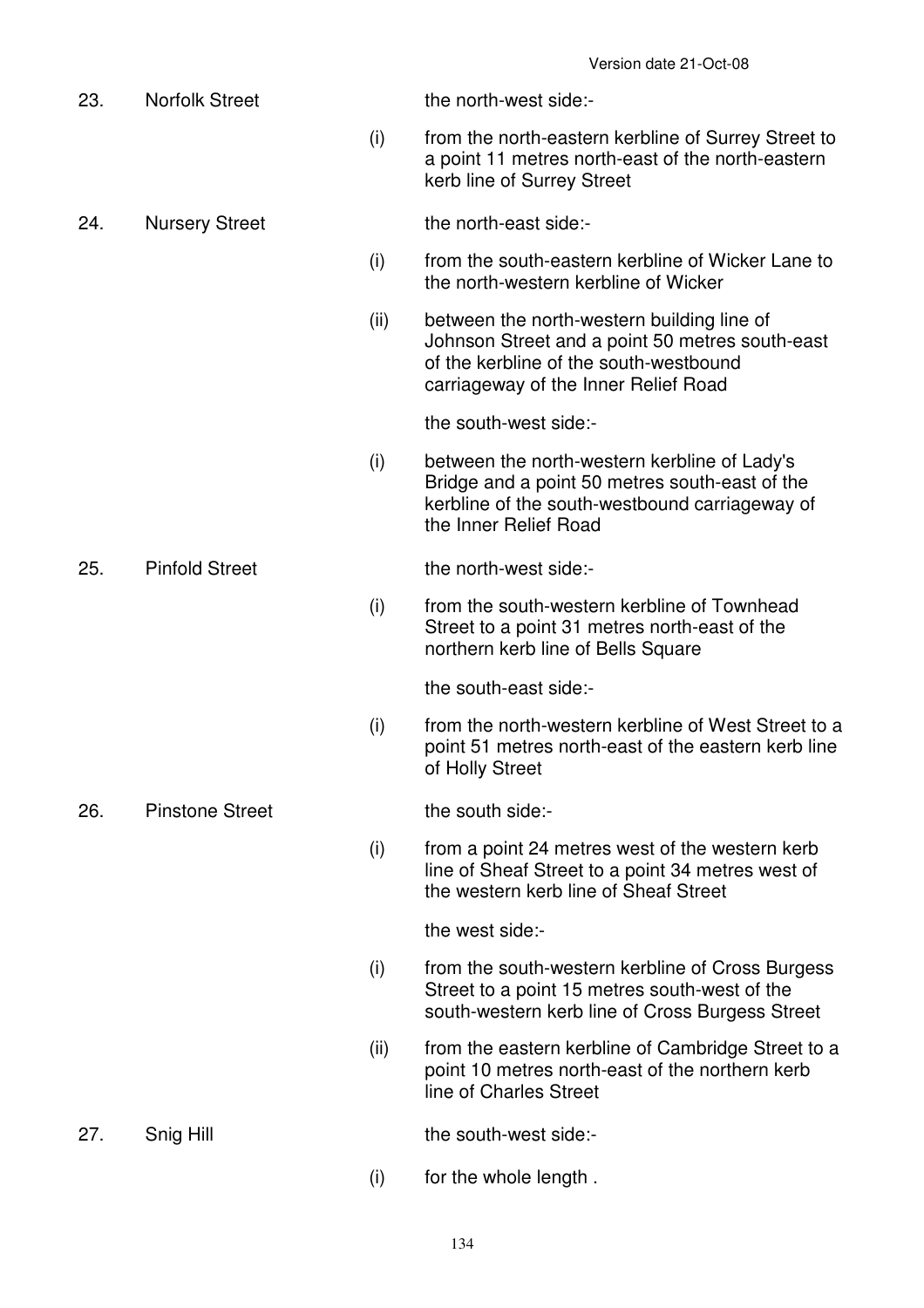| 28. | <b>Spitalfields</b>    |      | both sides:-                                                                                                                                                                      |
|-----|------------------------|------|-----------------------------------------------------------------------------------------------------------------------------------------------------------------------------------|
|     |                        | (i)  | from its junction with the north-eastern kerbline of<br>Nursery Street to its junction with the south-<br>western kerbline of Nursery Lane                                        |
| 29. | <b>Townhead Street</b> |      | the north side:-                                                                                                                                                                  |
|     |                        | (i)  | for the whole length.                                                                                                                                                             |
|     |                        |      | the south side:-                                                                                                                                                                  |
|     |                        | (i)  | from the north-western kerbline of Pinfold Street to<br>a point 61 metres north of the north-western kerb<br>line of Pinfold Street                                               |
|     |                        |      | the south-west side:-                                                                                                                                                             |
|     |                        | (i)  | from the south-eastern kerbline of Broad Lane to a<br>point 95 metres south-east of the south-eastern<br>kerb line of Broad Lane                                                  |
| 30. | <b>West Bar</b>        |      | both sides:-                                                                                                                                                                      |
|     |                        | (i)  | between Gibralter Street and the north-western<br>building line of Steelhouse Lane                                                                                                |
|     |                        |      | the south side:-                                                                                                                                                                  |
|     |                        | (i)  | from the eastern kerbline of North Church Street to<br>a point 12 metres west of the north-western end of<br>the north-eastern frontage of No. 61 Snig Hill                       |
|     |                        | (ii) | from its junction with the western kerbline of<br>Paradise Street for a distance of 32 metres in a<br>westerly direction                                                          |
| 31. | <b>West Bar Green</b>  |      | the north-west side:-                                                                                                                                                             |
|     |                        | (i)  | from the south-western kerbline of West Bar to a<br>point 16 metres south-west of the south-western<br>kerb line of West Bar                                                      |
| 32. | <b>White Croft</b>     |      | the south-west side:-                                                                                                                                                             |
|     |                        | (i)  | from a point 5 metres north-west of the north-<br>western kerb line of Tenter Street to a point 19<br>metres north-west of the north-western kerb line of<br><b>Tenter Street</b> |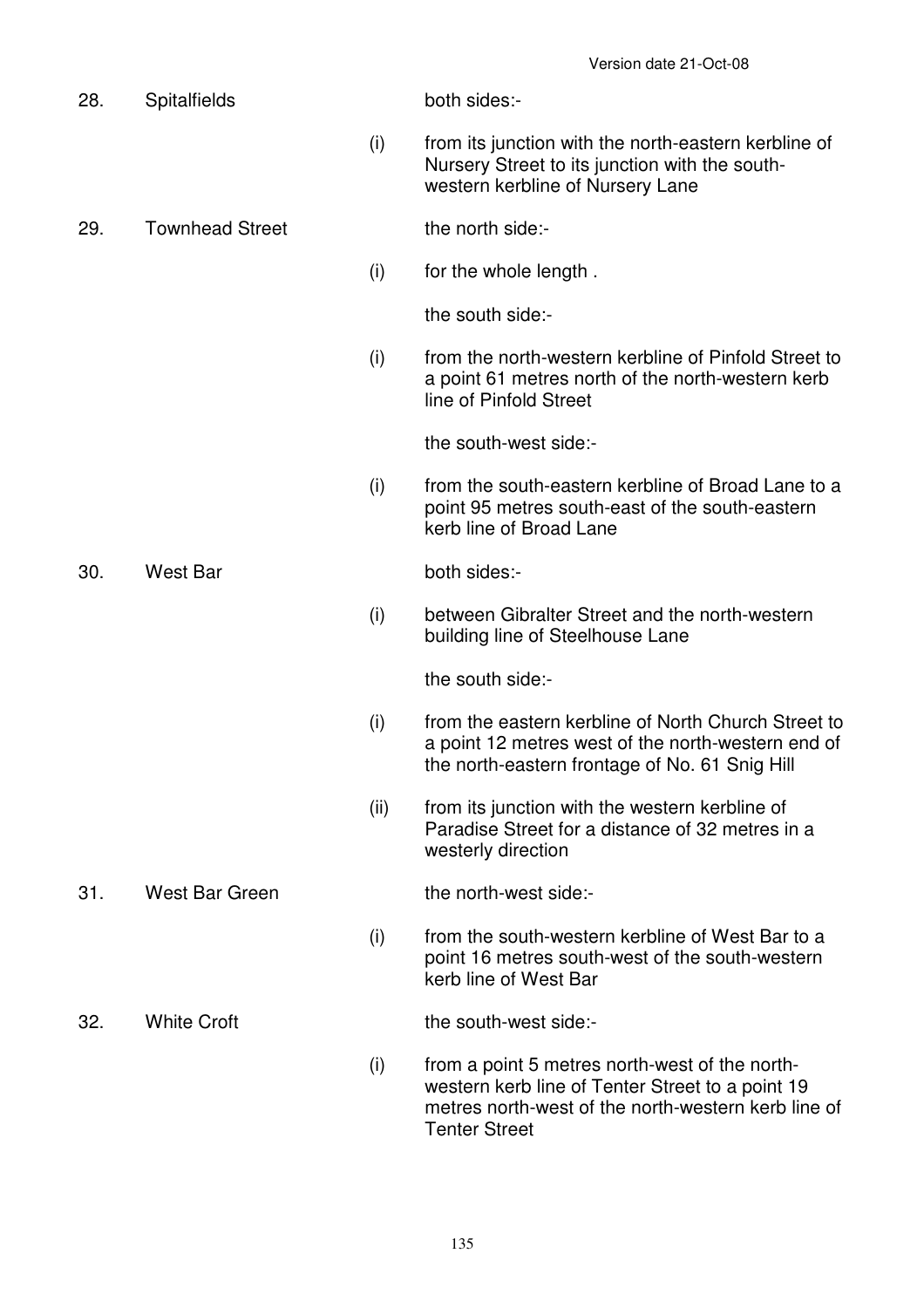#### **SCHEDULE 4.03 NO LOADING/UNLOADING MON-SAT 10AM-6PM**

- 1. High Street, Southern **Carriageway** the north-west side:-
- (i) from its junction with Castle Square for a distance of 38 metres in a westerly direction

# **SCHEDULE 4.06 NO LOADING/UNLOADING MON-SAT 9AM-5PM**

1. York Street both sides:-

(i) for the whole length .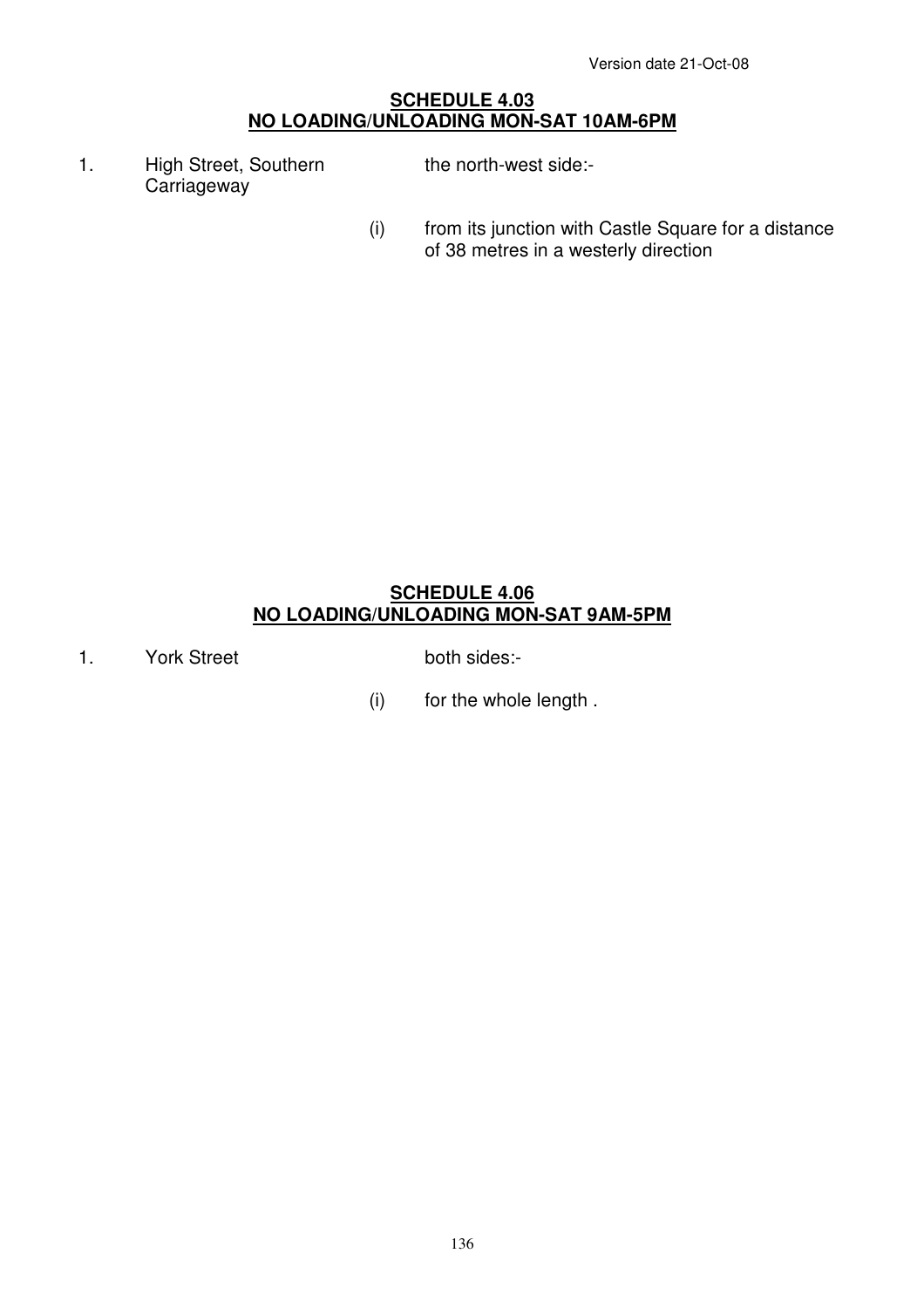# **SCHEDULE 6.01 PAY & DISPLAY 2 HOURS, NO RETURN WITHIN 1 HOUR MON-SAT EXCL BANK HOLS 8AM-6.30PM SCHEDULE I**

| No. of<br>Parking<br>Place | Areas On Highways Designated As Parking Places<br>Each area, described below in this column, being an<br>area forming part of the carriageway of a specified<br>highway, is a designated parking place.                                                                                                                                                                      | Maximum<br>number<br>0f<br>Parking<br>Bays | Minimum total<br>length in<br>metres within<br><b>Parking Place</b><br>not to be<br>occupied by<br>Parking Bays | Special<br>manner of<br>standing of<br>vehicles in<br>Parking<br>Place |
|----------------------------|------------------------------------------------------------------------------------------------------------------------------------------------------------------------------------------------------------------------------------------------------------------------------------------------------------------------------------------------------------------------------|--------------------------------------------|-----------------------------------------------------------------------------------------------------------------|------------------------------------------------------------------------|
| (1)                        | (2)                                                                                                                                                                                                                                                                                                                                                                          | (3)                                        | (4)                                                                                                             | (5)                                                                    |
| 1.                         | ALL that part of All That Area Of Highway<br>Land, between Silver Street and West Bar<br>and which has a width throughout of 2.3<br>metres                                                                                                                                                                                                                                   | 12                                         |                                                                                                                 |                                                                        |
| 2.                         | ALL that part of the north-west side of Bishop<br>Street which is bounded on the north-west by<br>so much of the edge of the carriageway of<br>that highway, from a point 11 metres south-<br>west of the western kerb line of Fitzwilliam<br>Gate in a south-westerly direction for a<br>distance of 23 metres and which has a width<br>throughout of 2.3 metres            | 4                                          |                                                                                                                 |                                                                        |
| 3.                         | ALL that part of the north-west side of Bishop<br>Street which is bounded on the north-west by<br>so much of the edge of the carriageway of<br>that highway, from a point 15 metres north-<br>east of the north-eastern kerb line of Young<br>Street north-eastwards for a distance of 64<br>metres and which has a width throughout of<br>2.3 metres                        | $\overline{7}$                             | 24                                                                                                              |                                                                        |
| 4.                         | ALL that part of the north-west side of Brown<br>Street which is bounded on the north-west by<br>so much of the edge of the carriageway of<br>that highway, from a point 56 metres north-<br>east of the eastern kerb line of Furnival<br>Street in a north-westerly direction for a<br>distance of 17 metres and which has a width<br>throughout of 2.3 metres              | 3                                          |                                                                                                                 |                                                                        |
| 5.                         | ALL that part of the north-east side of<br>Canning Street which is bounded on the<br>north-east by so much of the edge of the<br>carriageway of that highway, from a point 29<br>metres south-east of its junction with the<br>south-eastern kerbline of Division Street<br>south-eastwards for a distance of 11 metres<br>and which has a width throughout of 2.3<br>metres | $\overline{2}$                             |                                                                                                                 |                                                                        |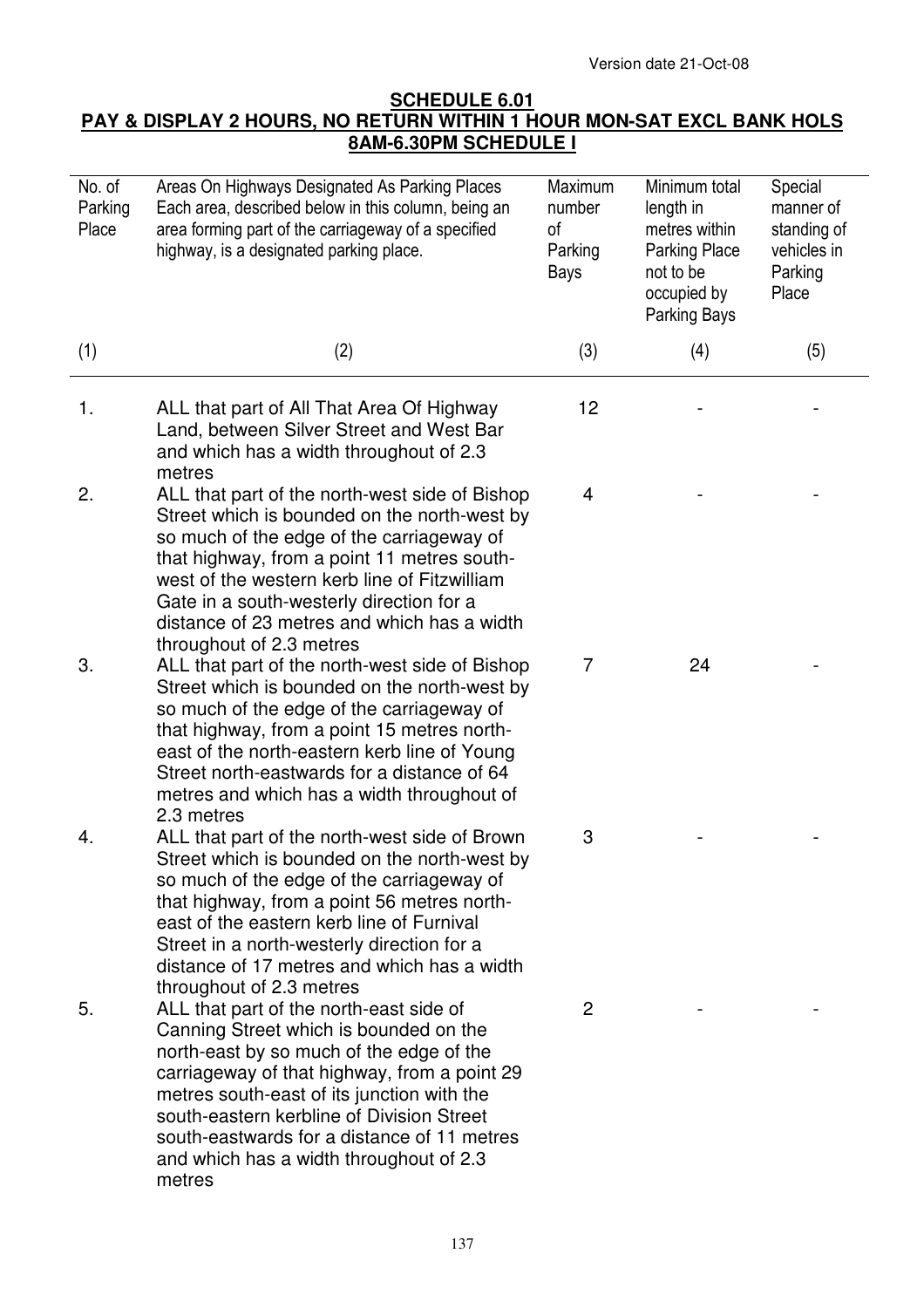| No. of<br>Parking<br>Place | Areas On Highways Designated As Parking Places<br>Each area, described below in this column, being an<br>area forming part of the carriageway of a specified<br>highway, is a designated parking place.                                                                                                                                        | Maximum<br>number<br>0f<br>Parking<br>Bays | Minimum total<br>length in<br>metres within<br><b>Parking Place</b><br>not to be<br>occupied by<br>Parking Bays | Special<br>manner of<br>standing of<br>vehicles in<br>Parking<br>Place |
|----------------------------|------------------------------------------------------------------------------------------------------------------------------------------------------------------------------------------------------------------------------------------------------------------------------------------------------------------------------------------------|--------------------------------------------|-----------------------------------------------------------------------------------------------------------------|------------------------------------------------------------------------|
| (1)                        | (2)                                                                                                                                                                                                                                                                                                                                            | (3)                                        | (4)                                                                                                             | (5)                                                                    |
| 6.                         | ALL that part of the north side of Castlegate<br>which is bounded on the north by so much of<br>the edge of the carriageway of that highway,<br>from a point 30 metres east of the south-<br>eastern kerbline of Lady's Bridge for a<br>distance of 109 metres in an easterly<br>direction and which has a width throughout of<br>2.3 metres   |                                            |                                                                                                                 |                                                                        |
| 7.                         | ALL that part of the south side of Devonshire<br>Street which is bounded on the south by so<br>much of the edge of the carriageway of that<br>highway, from a point 25 metres east of the<br>eastern kerb line of Fitzwilliam Street<br>eastwards for a distance of 53 metres and<br>which has a width throughout of 2.3 metres                | 9                                          |                                                                                                                 |                                                                        |
| 8.                         | ALL that part of the south side of Devonshire<br>Street which is bounded on the south by so<br>much of the edge of the carriageway of that<br>highway, from a point 24 metres west of the<br>western kerb line of Eldon Street in a<br>westerly direction for a distance of 35 metres<br>and which has a width throughout of 2.3<br>metres     | 6                                          |                                                                                                                 |                                                                        |
| 9.                         | ALL that part of the south side of Devonshire<br>Street which is bounded on the south by so<br>much of the edge of the carriageway of that<br>highway, from a point 15 metres west of the<br>western kerb line of Trafalgar Street in a<br>westerly direction for a distance of 35 metres<br>and which has a width throughout of 2.3<br>metres | 6                                          |                                                                                                                 |                                                                        |
| 10.                        | ALL that part of the south side of Division<br>Lane which is bounded on the south by so<br>much of the edge of the carriageway of that<br>highway, from a point 6 metres east of the<br>eastern kerb line of Rockingham Street<br>eastwards for a distance of 17 metres and<br>which has a width throughout of 2.3 metres                      | 3                                          |                                                                                                                 |                                                                        |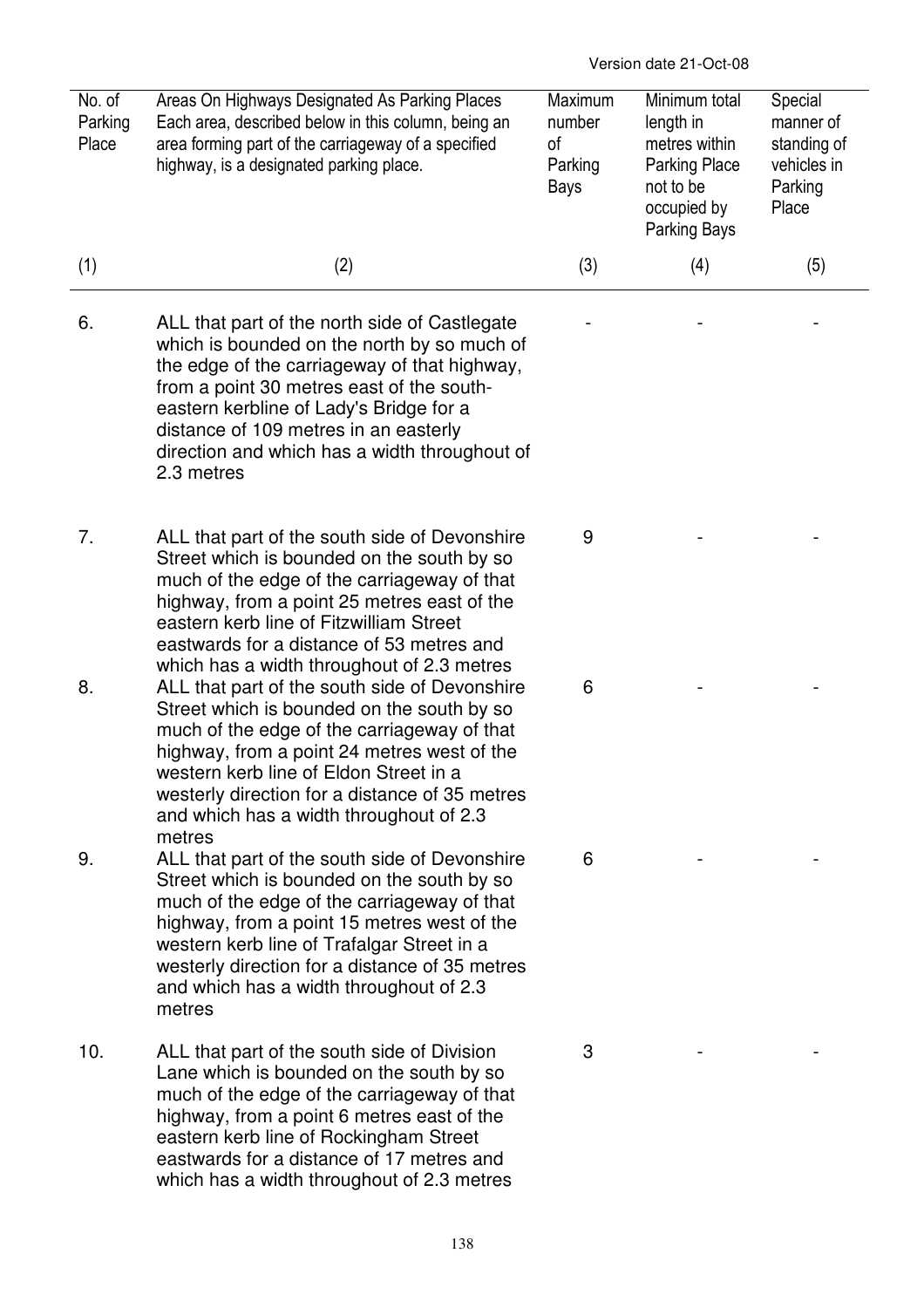| No. of<br>Parking<br>Place | Areas On Highways Designated As Parking Places<br>Each area, described below in this column, being an<br>area forming part of the carriageway of a specified<br>highway, is a designated parking place.                                                                                                                                                                  | Maximum<br>number<br>0f<br>Parking<br>Bays | Minimum total<br>length in<br>metres within<br><b>Parking Place</b><br>not to be<br>occupied by<br>Parking Bays | Special<br>manner of<br>standing of<br>vehicles in<br>Parking<br>Place |
|----------------------------|--------------------------------------------------------------------------------------------------------------------------------------------------------------------------------------------------------------------------------------------------------------------------------------------------------------------------------------------------------------------------|--------------------------------------------|-----------------------------------------------------------------------------------------------------------------|------------------------------------------------------------------------|
| (1)                        | (2)                                                                                                                                                                                                                                                                                                                                                                      | (3)                                        | (4)                                                                                                             | (5)                                                                    |
| 11.                        | ALL that part of the north side of Division<br>Street which is bounded on the north by so<br>much of the edge of the carriageway of that<br>highway, from a point 18 metres west of the<br>western kerb line of Rockingham Street in a<br>westerly direction for a distance of 35 metres<br>and which has a width throughout of 2.3<br>metres                            | 6                                          |                                                                                                                 |                                                                        |
| 12.                        | ALL that part of the lay-by on the south-east<br>side of Division Street which is bounded on<br>the south-east by so much of the edge of the<br>carriageway of that highway, from a point 27<br>metres north-east of the north-eastern<br>kerbline of Rockingham Street north-<br>eastward for a distance of 18 metres and<br>which has a width throughout of 2.3 metres | 3                                          |                                                                                                                 |                                                                        |
| 13.                        | ALL that part of the lay-by on the south-east<br>side of Division Street which is bounded on<br>the south-east by so much of the edge of the<br>carriageway of that highway, from a point 29<br>metres south-west of the south-western<br>kerbline of Carver Street south-westwards for<br>a distance of 13 metres and which has a<br>width throughout of 2.3 metres     | 3                                          |                                                                                                                 |                                                                        |
| 14.                        | ALL that part of the south-west side of Eldon<br>Street which is bounded on the south-west<br>by so much of the edge of the carriageway of<br>that highway, from a point 31 metres north-<br>west of the northern kerb line of Devonshire<br>Street north-westwards for a distance of 29<br>metres and which has a width throughout of<br>2.3 metres                     | 5                                          |                                                                                                                 |                                                                        |
| 15.                        | ALL that part of the south-west side of Eldon<br>Street which is bounded on the south-west<br>by so much of the edge of the carriageway of<br>that highway, from a point 77 metres north-<br>west of the northern kerb line of Devonshire<br>Street north-westwards for a distance of 6<br>metres and which has a width throughout of<br>2.3 metres                      | 1                                          |                                                                                                                 |                                                                        |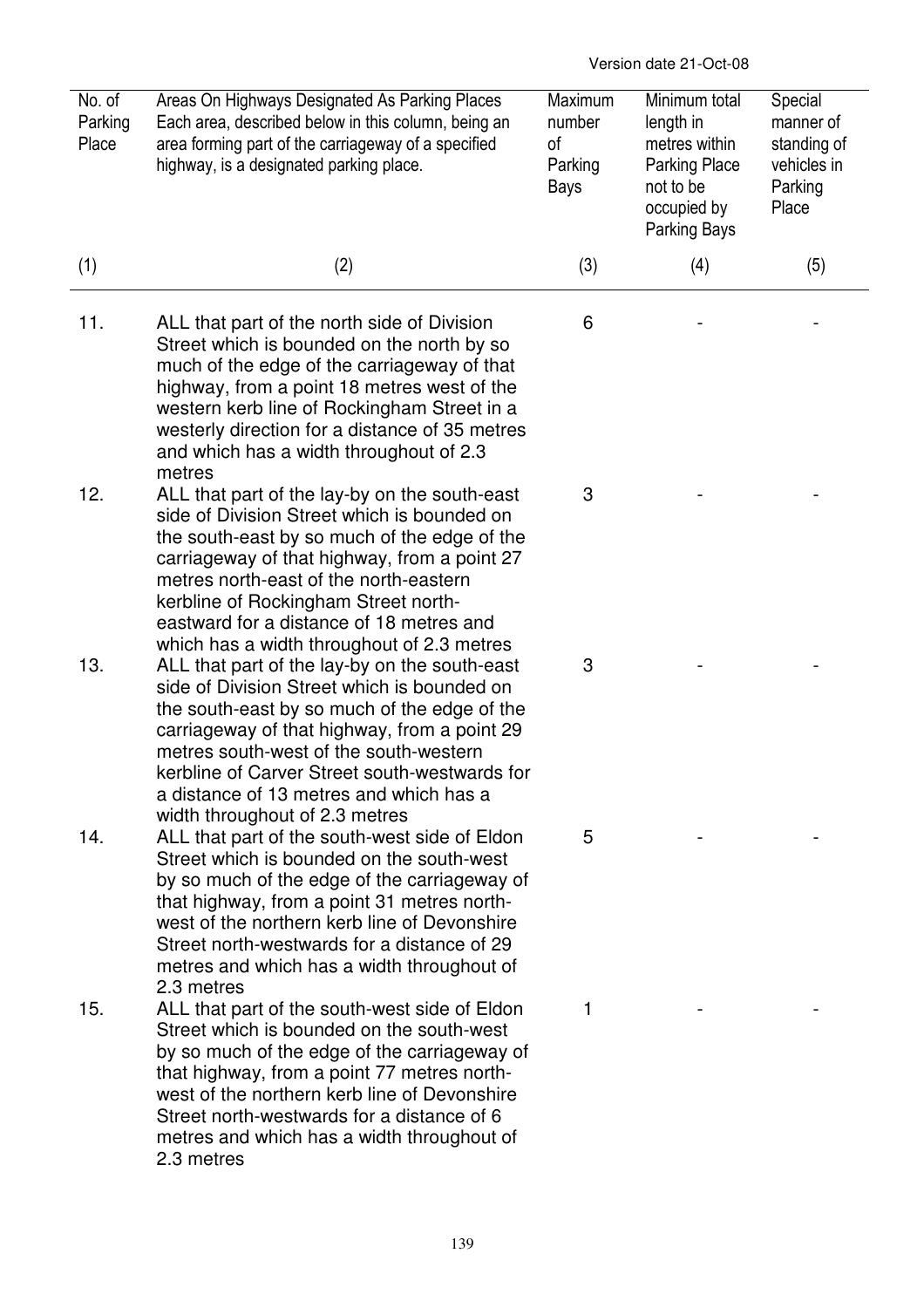| No. of<br>Parking<br>Place | Areas On Highways Designated As Parking Places<br>Each area, described below in this column, being an<br>area forming part of the carriageway of a specified<br>highway, is a designated parking place.                                                                                                                                                                                                                                                                                                 | Maximum<br>number<br>0f<br>Parking<br>Bays | Minimum total<br>length in<br>metres within<br><b>Parking Place</b><br>not to be<br>occupied by<br>Parking Bays | Special<br>manner of<br>standing of<br>vehicles in<br>Parking<br>Place |
|----------------------------|---------------------------------------------------------------------------------------------------------------------------------------------------------------------------------------------------------------------------------------------------------------------------------------------------------------------------------------------------------------------------------------------------------------------------------------------------------------------------------------------------------|--------------------------------------------|-----------------------------------------------------------------------------------------------------------------|------------------------------------------------------------------------|
| (1)                        | (2)                                                                                                                                                                                                                                                                                                                                                                                                                                                                                                     | (3)                                        | (4)                                                                                                             | (5)                                                                    |
| 16.                        | ALL that part of the north side of Hawley<br>Street which is bounded on the north by so<br>much of the edge of the carriageway of that<br>highway, from a point 10 metres east of the                                                                                                                                                                                                                                                                                                                   | 12                                         |                                                                                                                 |                                                                        |
| 17.                        | eastern kerb line of Tenter Street eastwards<br>for a distance of 72 metres and which has a<br>width throughout of 2.3 metres<br>ALL that part of the north side of Hawley<br>Street which is bounded on the north by so<br>much of the edge of the carriageway of that<br>highway, from a point 88 metres east of the                                                                                                                                                                                  | 11                                         |                                                                                                                 |                                                                        |
| 18.                        | eastern kerb line of Tenter Street eastwards<br>for a distance of 65 metres and which has a<br>width throughout of 2.3 metres<br>ALL that part of the south side of Hawley<br>Street which is bounded on the south by so<br>much of the edge of the carriageway of that<br>highway, from a point 13.7 metres east of the                                                                                                                                                                                | 20                                         |                                                                                                                 |                                                                        |
| 19.                        | eastern kerbline of Townhead Street<br>eastwards to a point 10 metres north of its<br>junction with Campo Lane and which has a<br>width throughout of 2.3 metres<br>ALL that part of the east side of Lee Croft<br>which is bounded on the east by so much of<br>the edge of the carriageway of that highway,<br>from a point 21 metres north of the north-                                                                                                                                             | 8                                          |                                                                                                                 |                                                                        |
| 20.                        | western kerb line of Campo Lane northwards<br>for a distance of 47 metres and which has a<br>width throughout of 2.3 metres<br>ALL that part of the north-west side of Moore<br>Street which is bounded on the north-west by<br>so much of the edge of the carriageway of<br>that highway, from a point 38 metres south-<br>west of the south-western kerb line of<br>Fitzwilliam Street in a south-westerly<br>direction for a distance of 17 metres and<br>which has a width throughout of 2.3 metres | 3                                          |                                                                                                                 |                                                                        |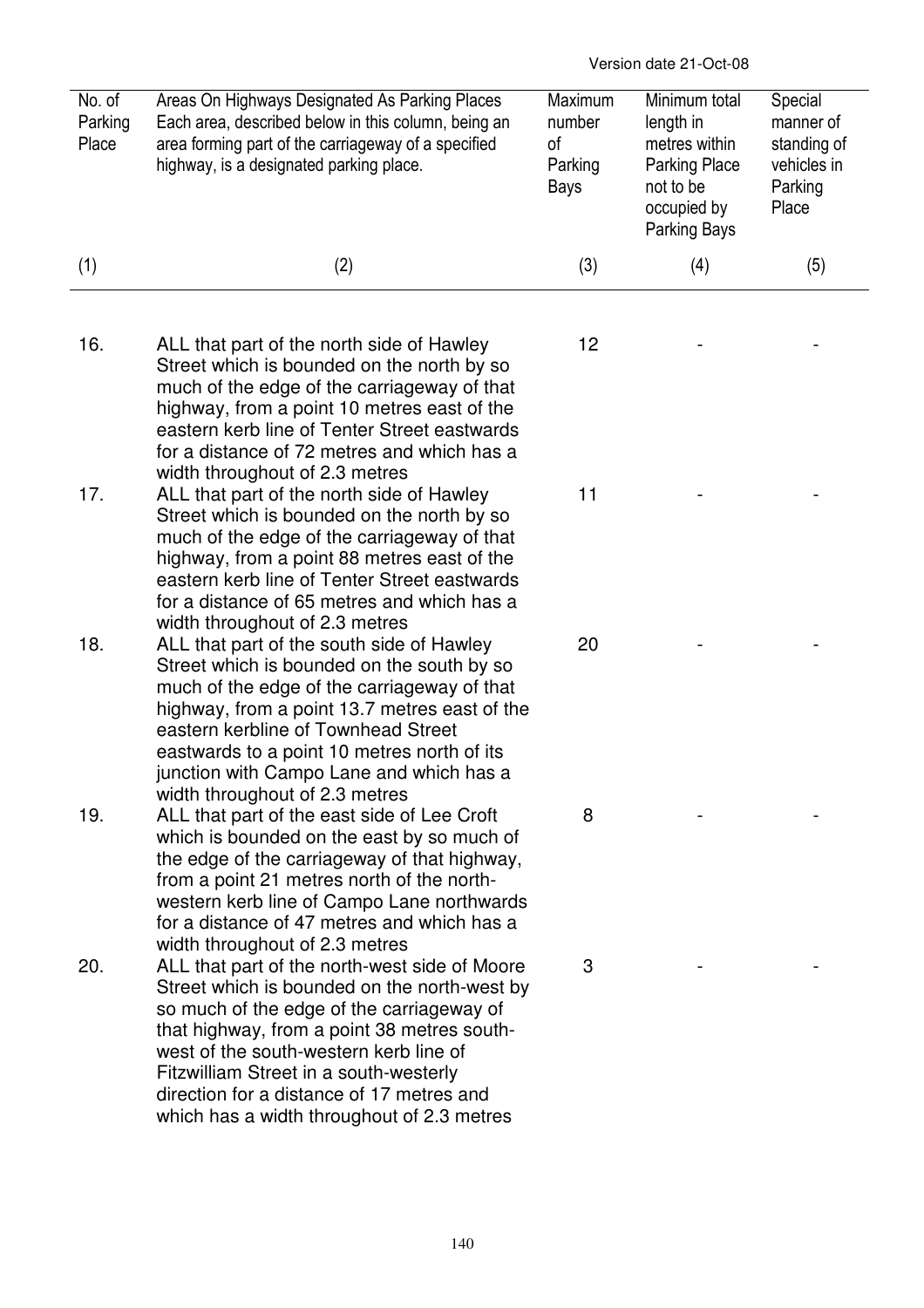| No. of<br>Parking<br>Place | Areas On Highways Designated As Parking Places<br>Each area, described below in this column, being an<br>area forming part of the carriageway of a specified<br>highway, is a designated parking place.                                                                                                                         | Maximum<br>number<br>0f<br>Parking<br>Bays | Minimum total<br>length in<br>metres within<br><b>Parking Place</b><br>not to be<br>occupied by<br>Parking Bays | Special<br>manner of<br>standing of<br>vehicles in<br>Parking<br>Place |
|----------------------------|---------------------------------------------------------------------------------------------------------------------------------------------------------------------------------------------------------------------------------------------------------------------------------------------------------------------------------|--------------------------------------------|-----------------------------------------------------------------------------------------------------------------|------------------------------------------------------------------------|
| (1)                        | (2)                                                                                                                                                                                                                                                                                                                             | (3)                                        | (4)                                                                                                             | (5)                                                                    |
| 21.                        | ALL that part of the east side of Paradise<br>Street which is bounded on the east by so<br>much of the edge of the carriageway of that<br>highway, from a point 11 metres south of the<br>southern kerb line of West Bar southwards<br>for a distance of 29 metres and which has a<br>width throughout of 2.3 metres            | 5                                          |                                                                                                                 |                                                                        |
| 22.                        | ALL that part of the east side of Paradise<br>Street which is bounded on the east by so<br>much of the edge of the carriageway of that<br>highway, from a point 8 metres north of the<br>northern kerb line of Queen Street<br>northwards for a distance of 11 metres and<br>which has a width throughout of 2.3 metres         | $\overline{2}$                             |                                                                                                                 |                                                                        |
| 23.                        | ALL that part of the east side of Rockingham<br>Street which is bounded on the east by so<br>much of the edge of the carriageway of that<br>highway, from a point 12 metres north of the<br>northern kerb line of Division Street<br>northwards for a distance of 18 metres and<br>which has a width throughout of 2.3 metres   | 3                                          |                                                                                                                 |                                                                        |
| 24.                        | ALL that part of the west side of Rockingham<br>Street which is bounded on the west by so<br>much of the edge of the carriageway of that<br>highway, from a point 10 metres south of the<br>southern kerb line of Portobello Street<br>southwards for a distance of 17 metres and<br>which has a width throughout of 2.3 metres | з                                          |                                                                                                                 |                                                                        |
| 25.                        | ALL that part of the west side of Rockingham<br>Street which is bounded on the west by so<br>much of the edge of the carriageway of that<br>highway, from a point 3 metres south of the<br>southern kerb line of Devonshire Lane<br>southwards for a distance of 58 metres and<br>which has a width throughout of 2.3 metres    | 5                                          | 29                                                                                                              |                                                                        |
| 26.                        | ALL that part of the west side of Rockingham<br>Street which is bounded on the west by so<br>much of the edge of the carriageway of that<br>highway, from a point 56 metres south of the<br>southern kerb line of Wellington Street<br>southwards for a distance of 29 metres and<br>which has a width throughout of 2.3 metres | 5                                          |                                                                                                                 |                                                                        |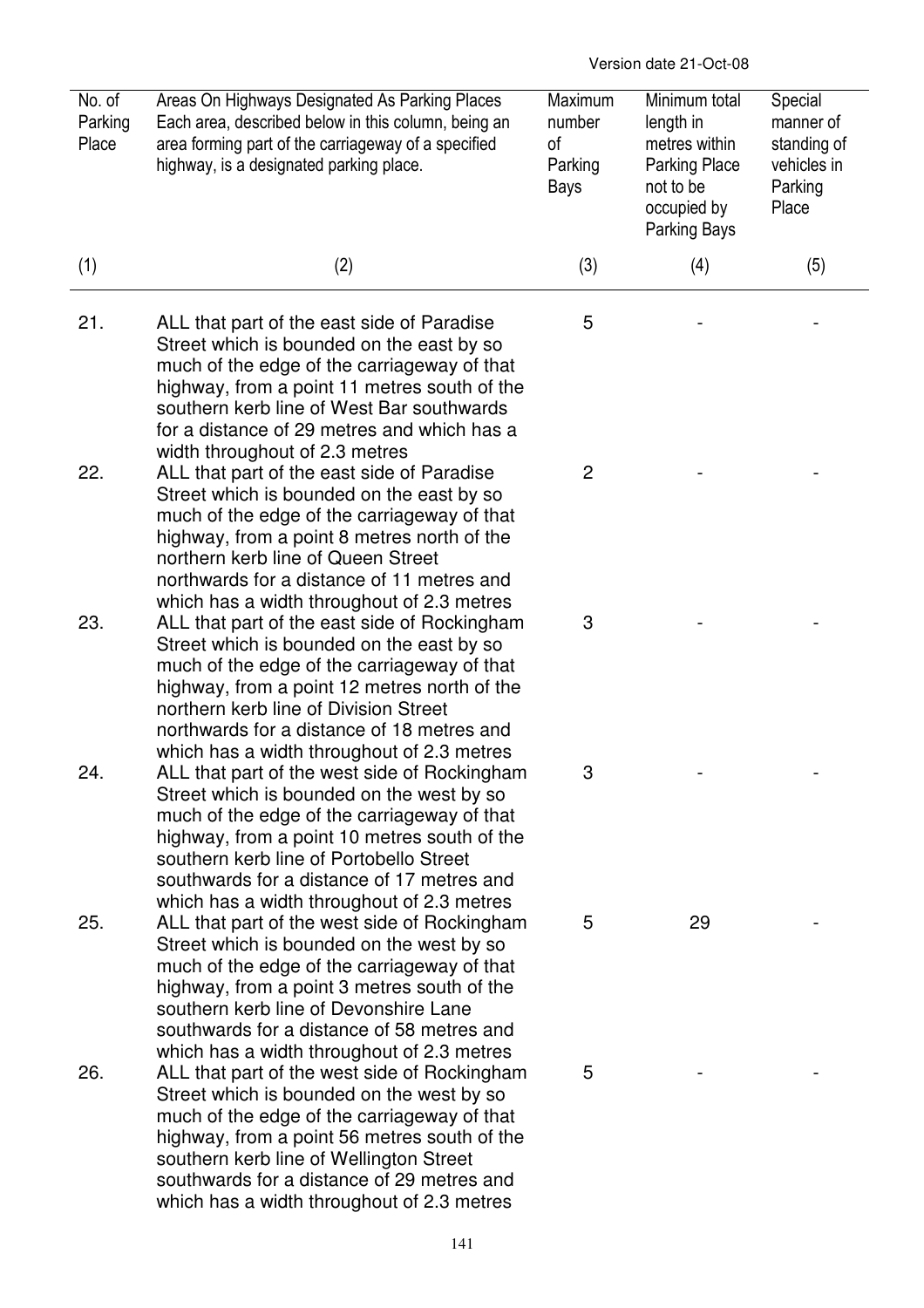| No. of<br>Parking<br>Place | Areas On Highways Designated As Parking Places<br>Each area, described below in this column, being an<br>area forming part of the carriageway of a specified<br>highway, is a designated parking place.                                                                                                                                                    | Maximum<br>number<br>οf<br>Parking<br>Bays | Minimum total<br>length in<br>metres within<br>Parking Place<br>not to be<br>occupied by<br>Parking Bays | Special<br>manner of<br>standing of<br>vehicles in<br>Parking<br>Place |
|----------------------------|------------------------------------------------------------------------------------------------------------------------------------------------------------------------------------------------------------------------------------------------------------------------------------------------------------------------------------------------------------|--------------------------------------------|----------------------------------------------------------------------------------------------------------|------------------------------------------------------------------------|
| (1)                        | (2)                                                                                                                                                                                                                                                                                                                                                        | (3)                                        | (4)                                                                                                      | (5)                                                                    |
| 27.                        | ALL that part of the west side of Rockingham<br>Street which is bounded on the west by so<br>much of the edge of the carriageway of that<br>highway, from a point 3 metres north of the<br>northern kerb line of Devonshire Lane in a<br>northerly direction for a distance of 11 metres<br>and which has a width throughout of 2.3<br>metres              | $\overline{c}$                             |                                                                                                          |                                                                        |
| 28.                        | ALL that part of the north-west side of Silver<br>Street which is bounded on the north-west by<br>so much of the edge of the carriageway of<br>that highway, from a point 6 metres south-<br>west of the south-western kerb line of Queen<br>Street south-westwards for a distance of 11<br>metres and which has a width throughout of<br>2.3 metres       | $\overline{2}$                             |                                                                                                          |                                                                        |
| 29.                        | ALL that part of the south side of Silver<br>Street which is bounded on the south by so<br>much of the edge of the carriageway of that<br>highway, from a point 22 metres west of the<br>western kerb line of Paradise Street<br>westwards for a distance of 16 metres and<br>which has a width throughout of 2.3 metres                                   | 3                                          |                                                                                                          |                                                                        |
| 30.                        | ALL that part of the north-east side of Silver<br>Street Head which is bounded on the north-<br>east by so much of the edge of the<br>carriageway of that highway, from a point 4<br>metres south-east of the south-eastern kerb<br>line of Silver Street south-eastwards for a<br>distance of 11 metres and which has a width<br>throughout of 2.3 metres | 2                                          |                                                                                                          |                                                                        |
| 31.                        | ALL that part of the north-east side of Silver<br>Street Head which is bounded on the north-<br>east by so much of the edge of the<br>carriageway of that highway, from a point 5<br>metres north-west of the north-western<br>kerbline of Silver Street north-westwards for<br>a distance of 28 metres and which has a<br>width throughout of 2.3 metres  | 5                                          |                                                                                                          |                                                                        |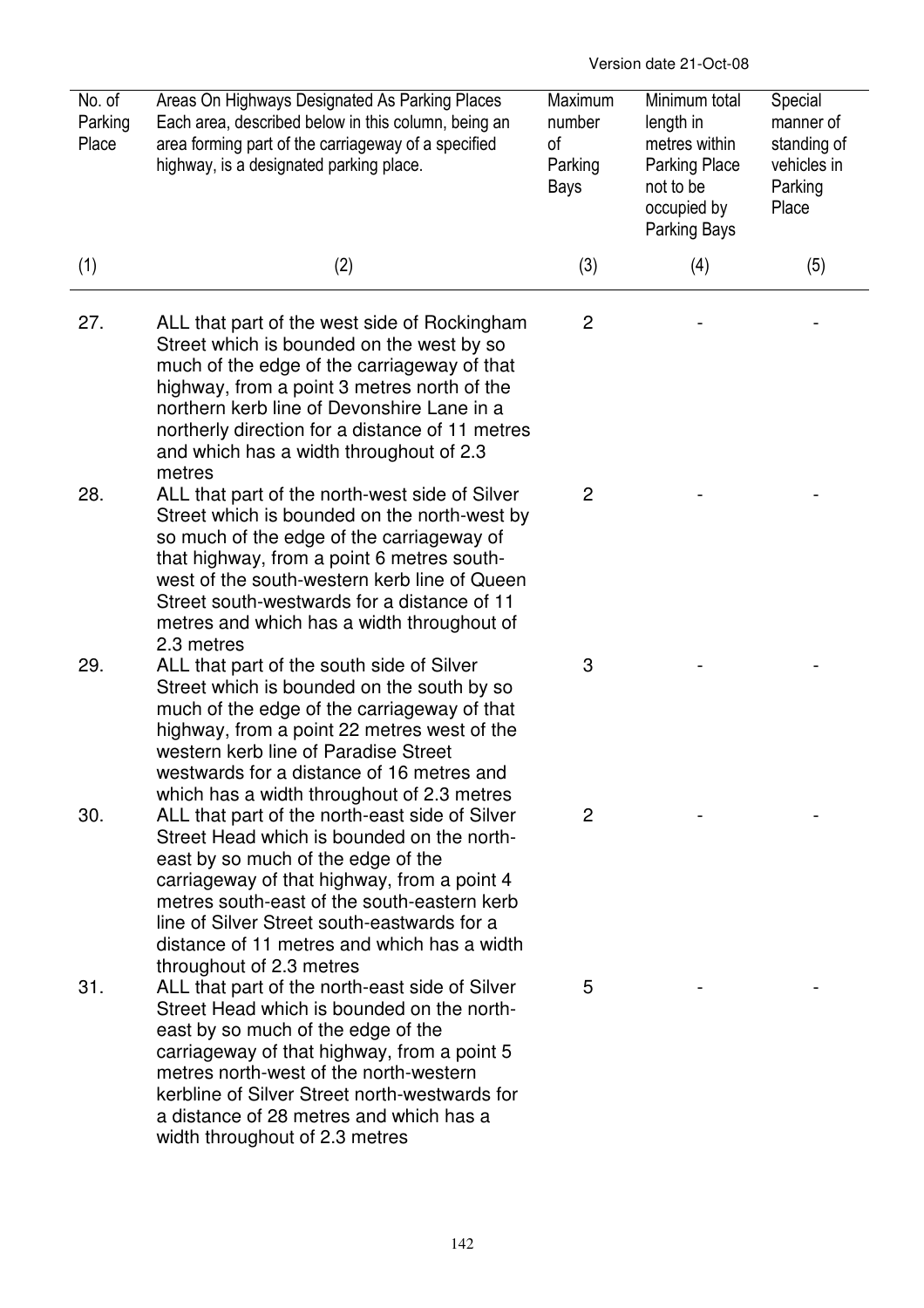| No. of<br>Parking<br>Place | Areas On Highways Designated As Parking Places<br>Each area, described below in this column, being an<br>area forming part of the carriageway of a specified<br>highway, is a designated parking place.                                                                                                                                                                    | Maximum<br>number<br>оf<br>Parking<br>Bays | Minimum total<br>length in<br>metres within<br><b>Parking Place</b><br>not to be<br>occupied by<br>Parking Bays | Special<br>manner of<br>standing of<br>vehicles in<br>Parking<br>Place |
|----------------------------|----------------------------------------------------------------------------------------------------------------------------------------------------------------------------------------------------------------------------------------------------------------------------------------------------------------------------------------------------------------------------|--------------------------------------------|-----------------------------------------------------------------------------------------------------------------|------------------------------------------------------------------------|
| (1)                        | (2)                                                                                                                                                                                                                                                                                                                                                                        | (3)                                        | (4)                                                                                                             | (5)                                                                    |
| 32.                        | ALL that part of the north-east side of Silver<br>Street Head which is bounded on the north-<br>east by so much of the edge of the<br>carriageway of that highway, from a point 25<br>metres south-east of the south-eastern<br>kerbline of Silver Street south-eastwards for<br>a distance of 16 metres and which has a                                                   | 3                                          |                                                                                                                 |                                                                        |
| 33.                        | width throughout of 2.0 metres<br>ALL that part of the south side of Sims Street<br>which is bounded on the south by so much of<br>the edge of the carriageway of that highway,<br>from a point 13 metres west of the western<br>kerb line of Lee Croft westwards for a<br>distance of 17 metres and which has a width                                                     | 3                                          |                                                                                                                 |                                                                        |
| 34.                        | throughout of 2.3 metres<br>ALL that part of the south side of Townhead<br>Street which is bounded on the south by so<br>much of the edge of the carriageway of that<br>highway, from a point 61 metres north-west<br>of the north-western kerb line of Pinfold<br>Street north-westwards for a distance of 41<br>metres and which has a width throughout of<br>2.3 metres | $\overline{7}$                             |                                                                                                                 |                                                                        |
| 35.                        | ALL that part of the north-west side of Trippet<br>Lane which is bounded on the north-west by<br>so much of the edge of the carriageway of<br>that highway, from a point 8 metres east of<br>the eastern kerb line of Rockingham Street in<br>an easterly direction for a distance of 35<br>metres and which has a width throughout of<br>2.3 metres                       | 6                                          |                                                                                                                 |                                                                        |
| 36.                        | ALL that part of the south side of Wellington<br>Street which is bounded on the south by so<br>much of the edge of the carriageway of that<br>highway, from a point 30 metres west of the<br>western kerb line of Rockingham Street<br>westwards for a distance of 35 metres and<br>which has a width throughout of 2.3 metres                                             | 6                                          |                                                                                                                 |                                                                        |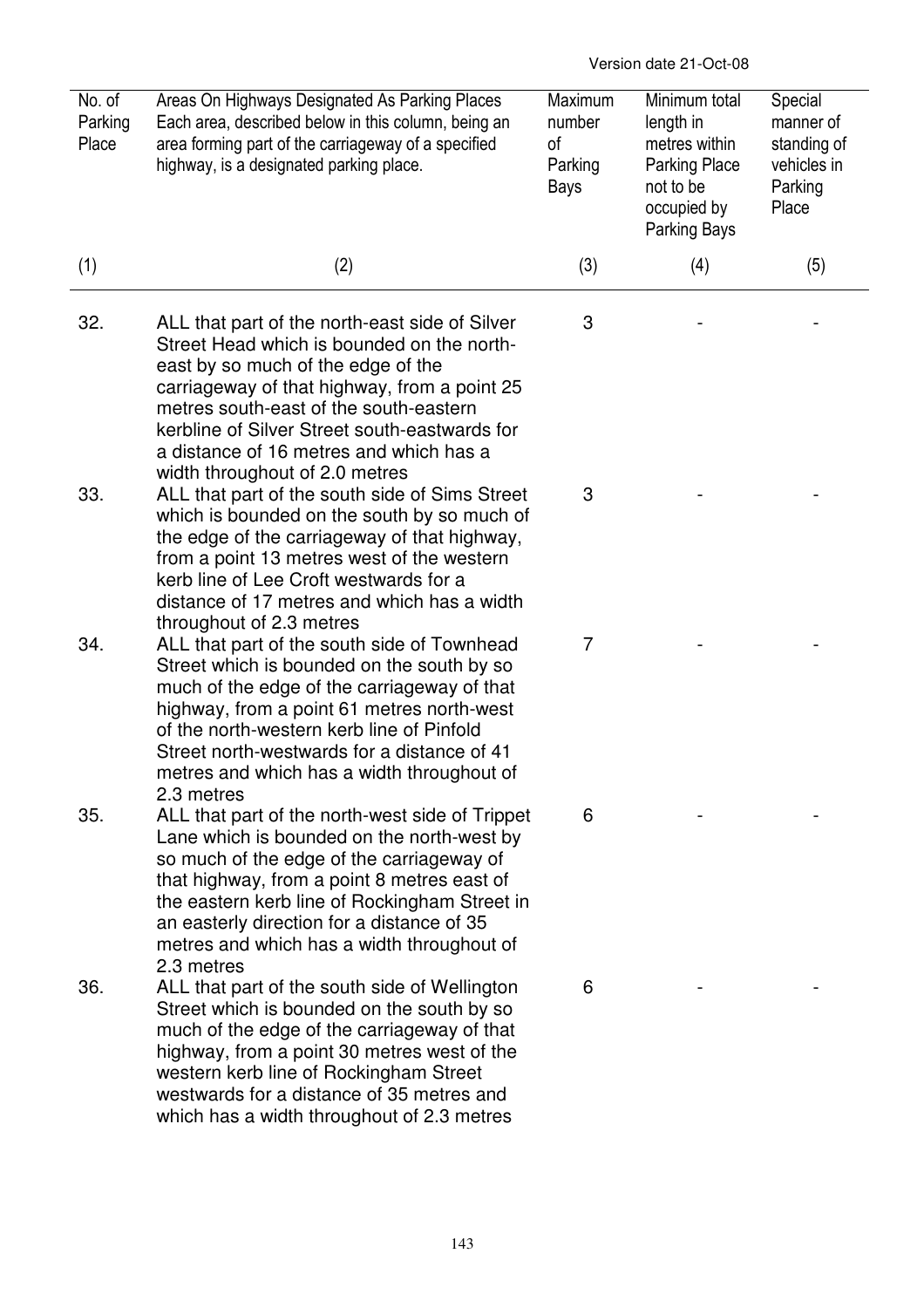| No. of<br>Parking<br>Place | Areas On Highways Designated As Parking Places<br>Each area, described below in this column, being an<br>area forming part of the carriageway of a specified<br>highway, is a designated parking place.                                                                                                                                                                                  | Maximum<br>number<br>0f<br>Parking<br>Bays | Minimum total<br>length in<br>metres within<br><b>Parking Place</b><br>not to be<br>occupied by<br>Parking Bays | Special<br>manner of<br>standing of<br>vehicles in<br>Parking<br>Place |
|----------------------------|------------------------------------------------------------------------------------------------------------------------------------------------------------------------------------------------------------------------------------------------------------------------------------------------------------------------------------------------------------------------------------------|--------------------------------------------|-----------------------------------------------------------------------------------------------------------------|------------------------------------------------------------------------|
| (1)                        | (2)                                                                                                                                                                                                                                                                                                                                                                                      | (3)                                        | (4)                                                                                                             | (5)                                                                    |
| 37.                        | ALL that part of the south-west side of West<br>Bar which is bounded on the south-west by<br>so much of the edge of the carriageway of<br>that highway, from a point 9 metres south-<br>east of the south-eastern kerb line of West<br>Bar Green south-eastwards for a distance of<br>10 metres and which has a width throughout<br>of 2.3 metres                                        | $\overline{c}$                             |                                                                                                                 |                                                                        |
| 38.                        | ALL that part of the north-west side of West<br>Street which is bounded on the north-west by<br>so much of the edge of the carriageway of<br>that highway, from a point 6 metres north-<br>east of the north-eastern kerb line of Mappin<br>Street in a north-easterly direction for a<br>distance of 25 metres and which has a width<br>throughout of 2.3 metres                        | 4                                          |                                                                                                                 |                                                                        |
| 39.                        | ALL that part of the north-west side of West<br>Street which is bounded on the north-west by<br>so much of the edge of the carriageway of<br>that highway, from a point 7 metres south-<br>west of the south-western kerb line of<br>Orange Street in a south-westerly direction<br>for a distance of 22 metres and which has a<br>width throughout of 2.3 metres                        | 4                                          |                                                                                                                 |                                                                        |
| 40.                        | ALL that part of the north-west side of West<br>Street which is bounded on the north-west by<br>so much of the edge of the carriageway of<br>that highway, from a point 7 metres south-<br>west of the south-western kerb line of<br>Rockingham Street in a south-westerly<br>direction for a distance of 44 metres and<br>which has a width throughout of 2.3 metres                    | 7                                          |                                                                                                                 |                                                                        |
| 41.                        | ALL that part of the north-east side of<br>Westfield Terrace which is bounded on the<br>north-east by so much of the edge of the<br>carriageway of that highway, from a point<br>11.5 metres north-west of the northern<br>kerbline of Division Street to a point 17.5<br>metres south-east of the southern kerbline of<br>West Street and which has a width<br>throughout of 2.3 metres | $12 \overline{ }$                          | 17.7                                                                                                            |                                                                        |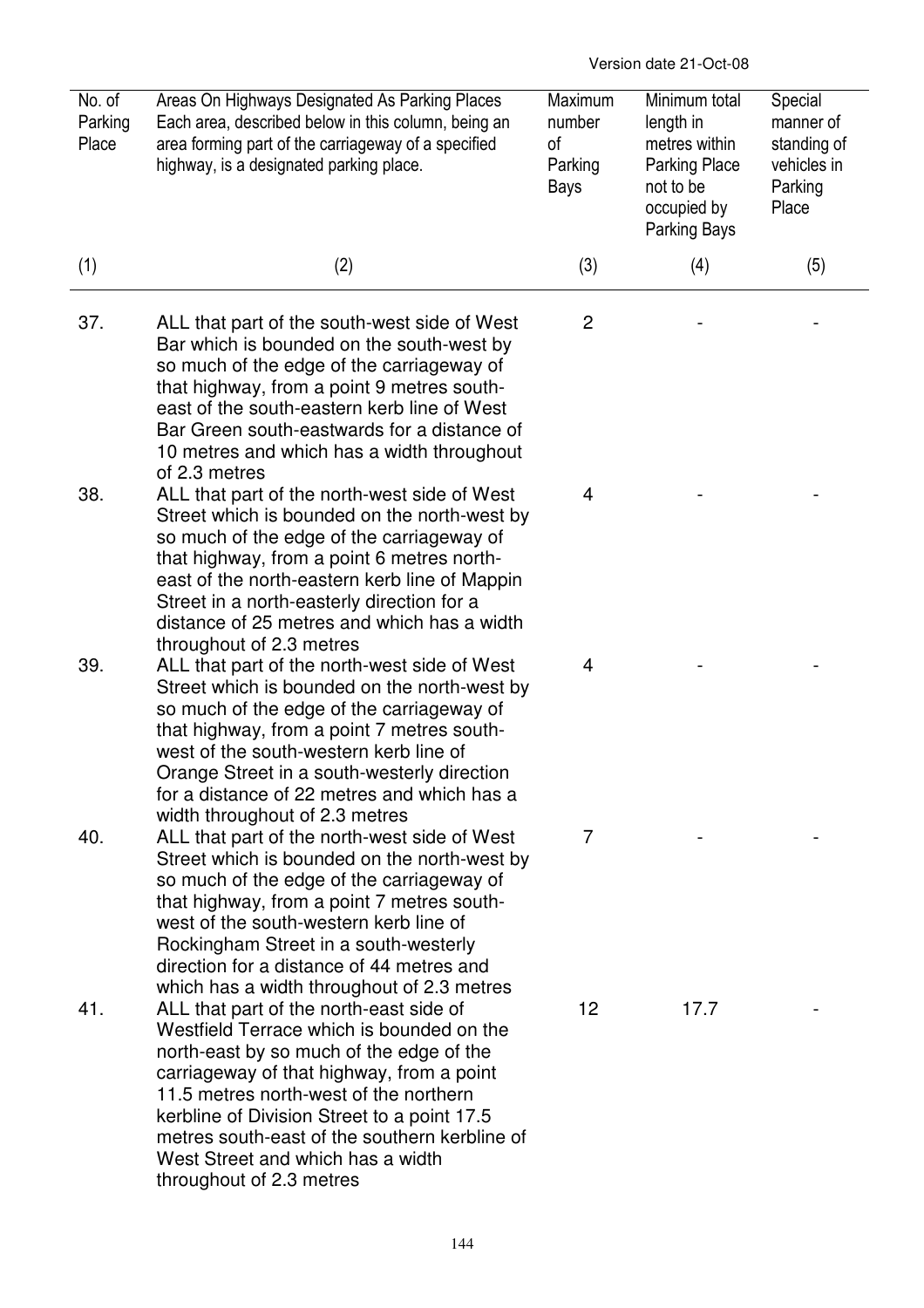Version date 21-Oct-08

| No. of<br>Parking<br>Place | Areas On Highways Designated As Parking Places<br>Each area, described below in this column, being an<br>area forming part of the carriageway of a specified<br>highway, is a designated parking place.                                                                                                                                                    | Maximum<br>number<br>0f<br>Parking<br>Bays | Minimum total<br>length in<br>metres within<br><b>Parking Place</b><br>not to be<br>occupied by<br>Parking Bays | Special<br>manner of<br>standing of<br>vehicles in<br>Parking<br>Place |
|----------------------------|------------------------------------------------------------------------------------------------------------------------------------------------------------------------------------------------------------------------------------------------------------------------------------------------------------------------------------------------------------|--------------------------------------------|-----------------------------------------------------------------------------------------------------------------|------------------------------------------------------------------------|
| (1)                        | (2)                                                                                                                                                                                                                                                                                                                                                        | (3)                                        | (4)                                                                                                             | (5)                                                                    |
| 42.                        | ALL that part of the south-west side of<br>Westfield Terrace which is bounded on the<br>south-west by so much of the edge of the<br>carriageway of that highway, from a point 6.5<br>metres north-west of the northern kerbline of<br>Devonshire Street north-westwards for a<br>distance of 15.6 metres and which has a<br>width throughout of 2.0 metres | 3                                          |                                                                                                                 |                                                                        |
| 43.                        | ALL that part of the north-east side of Young<br>Street which is bounded on the north-east by<br>so much of the edge of the carriageway of<br>that highway, from a point 10 metres south-<br>east of the south-eastern kerb line of Bishop<br>Street south-eastwards for a distance of 23<br>metres and which has a width throughout of<br>2.3 metres      | 4                                          |                                                                                                                 |                                                                        |
| 44.                        | ALL that part of the north-east side of Young<br>Street which is bounded on the north-east by<br>so much of the edge of the carriageway of<br>that highway, from a point 72 metres south-<br>east of the south-eastern kerb line of Bishop<br>Street south-eastwards for a distance of 11<br>metres and which has a width throughout of<br>2.3 metres      | $\overline{c}$                             |                                                                                                                 |                                                                        |
| 45.                        | ALL that part of the south-west side of Young<br>Street which is bounded on the south-west<br>by so much of the edge of the carriageway of<br>that highway, from a point 30 metres north-<br>west of the north-western kerb line of South<br>Lane north-westwards for a distance of 29<br>metres and which has a width throughout of<br>2.3 metres         | 5                                          |                                                                                                                 |                                                                        |
| 46.                        | ALL that part of the south-west side of Young<br>Street which is bounded on the south-west<br>by so much of the edge of the carriageway of<br>that highway, from a point 78 metres north-<br>west of the north-western kerbline of South<br>Lane north-westwards for a distance of 52<br>metres and which has a width throughout of<br>2.3 metres          | 9                                          |                                                                                                                 |                                                                        |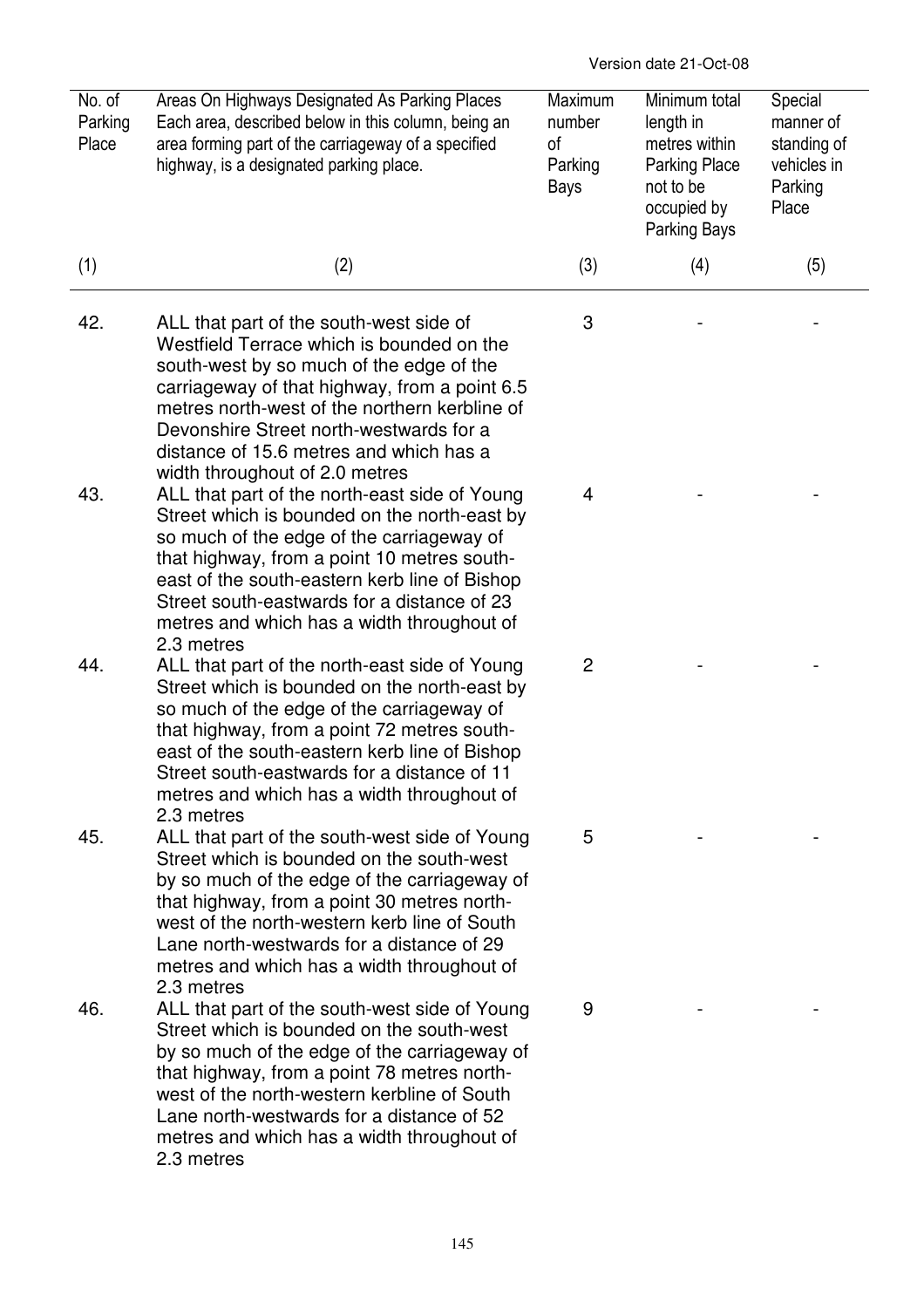Version date 21-Oct-08

## **SCHEDULE 6.02 PAY & DISPLAY 1 HOUR, NO RETURN WITHIN 1 HOUR MON-SAT EXCL BANK HOLS 8AM-6.30PM SCHEDULE II**

| No. of<br>Parking<br>Place | Areas On Highways Designated As Parking Places<br>Each area, described below in this column, being an<br>area forming part of the carriageway of a specified<br>highway, is a designated parking place.                                                                                                                                | Maximum<br>number<br>of<br>Parking<br>Bays | Minimum total<br>length in<br>metres within<br><b>Parking Place</b><br>not to be<br>occupied by<br>Parking Bays | Special<br>manner of<br>standing of<br>vehicles in<br>Parking<br>Place |
|----------------------------|----------------------------------------------------------------------------------------------------------------------------------------------------------------------------------------------------------------------------------------------------------------------------------------------------------------------------------------|--------------------------------------------|-----------------------------------------------------------------------------------------------------------------|------------------------------------------------------------------------|
| (1)                        | (2)                                                                                                                                                                                                                                                                                                                                    | (3)                                        | (4)                                                                                                             | (5)                                                                    |
| 1.                         | ALL that part of the north side of Bakers Hill<br>which is bounded on the north by so much of<br>the edge of the carriageway of that highway,<br>from a point 26.7 metres east of the kerb at the<br>western termination of Bakers Hill easterly for<br>a distance of 10 metres and which has a width<br>throughout of 2.3 metres      | $\overline{c}$                             |                                                                                                                 |                                                                        |
| 2.                         | ALL that part of the north side of Bank Street<br>which is bounded on the north by so much of<br>the edge of the carriageway of that highway,<br>from a point 5 metres east of the eastern<br>kerbline of Scargill Croft eastwards for a<br>distance of 22 metres and which has a width<br>throughout of 1.8 metres                    | 4                                          |                                                                                                                 |                                                                        |
| 3.                         | ALL that part of the north side of Bank Street<br>which is bounded on the north by so much of<br>the edge of the carriageway of that highway,<br>from a point 10 metres west of the western<br>kerbline of Scargill Croft westwards for a<br>distance of 17 metres and which has a width<br>throughout of 2.0 metres                   | 3                                          |                                                                                                                 |                                                                        |
| 4                          | ALL that part of the east side of Cambridge<br>Street which is bounded on the east by so<br>much of the edge of the carriageway of that<br>highway, from a point 40 metres south of the<br>projected southern kerbline of Division Street,<br>southwards for a distance of 78 metres and<br>which has a width throughout of 2.3 metres | 13                                         |                                                                                                                 |                                                                        |
| 5.                         | ALL that part of the east side of Cambridge<br>Street which is bounded on the east by so<br>much of the edge of the carriageway of that<br>highway, from a point 10 metres north of the<br>northern kerbline of Pinstone Street<br>northwards for a distance of 41 metres and<br>which has a width throughout of 2.0 metres            | 7                                          |                                                                                                                 |                                                                        |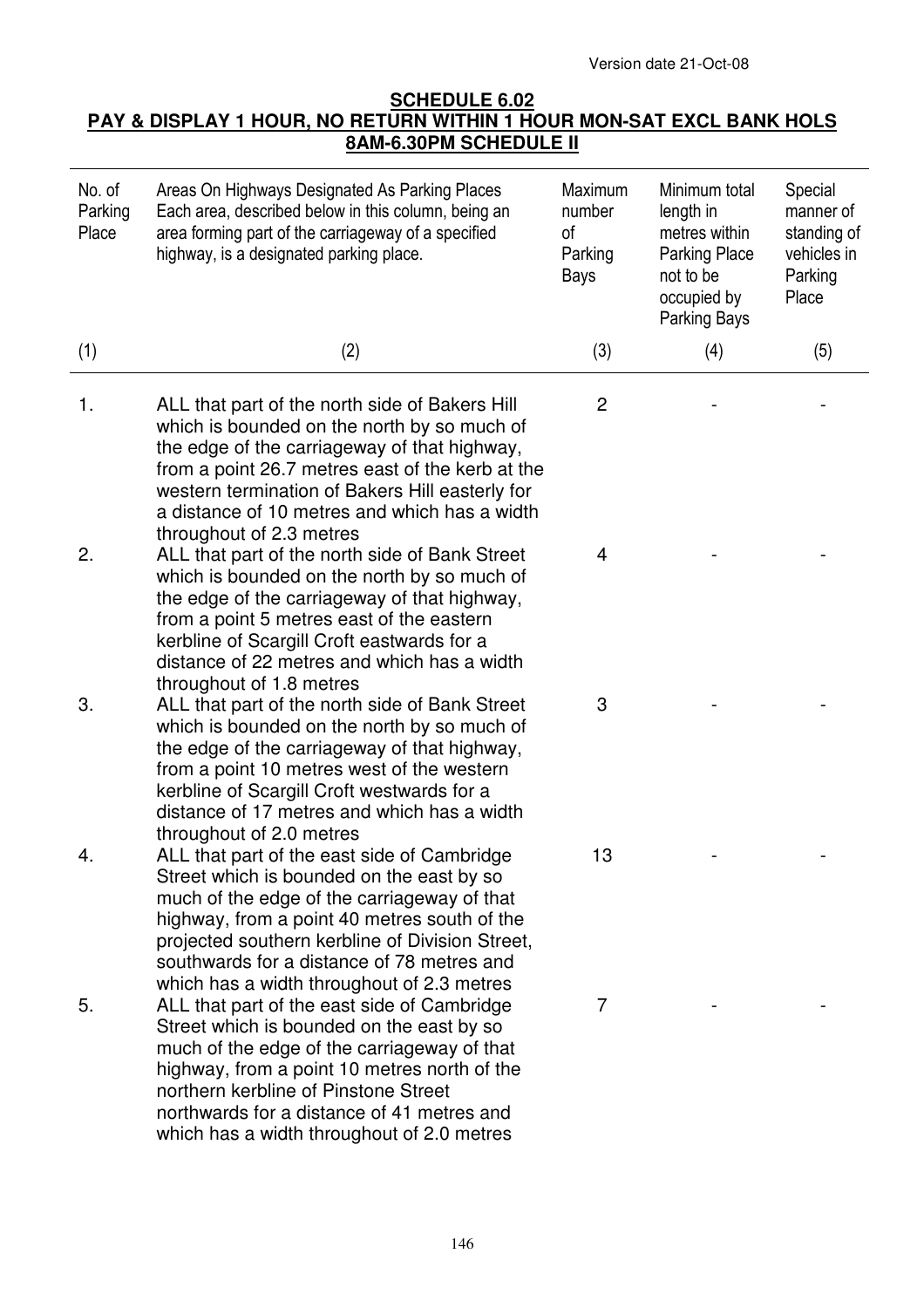| No. of<br>Parking<br>Place | Areas On Highways Designated As Parking Places<br>Each area, described below in this column, being an<br>area forming part of the carriageway of a specified<br>highway, is a designated parking place.                                                                                                                                     | Maximum<br>number<br>of<br>Parking<br>Bays | Minimum total<br>length in<br>metres within<br><b>Parking Place</b><br>not to be<br>occupied by<br>Parking Bays | Special<br>manner of<br>standing of<br>vehicles in<br>Parking<br>Place |
|----------------------------|---------------------------------------------------------------------------------------------------------------------------------------------------------------------------------------------------------------------------------------------------------------------------------------------------------------------------------------------|--------------------------------------------|-----------------------------------------------------------------------------------------------------------------|------------------------------------------------------------------------|
| (1)                        | (2)                                                                                                                                                                                                                                                                                                                                         | (3)                                        | (4)                                                                                                             | (5)                                                                    |
| 6.                         | ALL that part of the west side of Cambridge<br>Street which is bounded on the west by so<br>much of the edge of the carriageway of that<br>highway, from a point 11 metres south of the<br>southern kerb line of Wellington Street in a<br>southerly direction for a distance of 54 metres<br>and which has a width throughout of 2.3 m     | 9                                          |                                                                                                                 |                                                                        |
| 7.                         | ALL that part of the west side of Cambridge<br>Street which is bounded on the west by so<br>much of the edge of the carriageway of that<br>highway, from a point 36 metres south of the<br>projected southern kerbline of Division Street,<br>southwards for a distance of 18 metres and<br>which has a width throughout of 2.3 metres      | 3                                          |                                                                                                                 |                                                                        |
| 8.                         | ALL that part of the west side of Cambridge<br>Street which is bounded on the west by so<br>much of the edge of the carriageway of that<br>highway, from a point 69 metres south of the<br>projected southern kerbline of Division Street,<br>southwards for a distance of 29 metres and<br>which has a width throughout of 2.3 metres      | 5                                          |                                                                                                                 |                                                                        |
| 9.                         | ALL that part of the north side of Campo Lane<br>which is bounded on the north by so much of<br>the edge of the carriageway of that highway,<br>from a point 4 metres east of the eastern kerb<br>line of North Church Street eastwards for a<br>distance of 47 metres and which has a width<br>throughout of 2.3 metres                    | 8                                          |                                                                                                                 |                                                                        |
| 10.                        | ALL that part of the north-west side of Campo<br>Lane which is bounded on the north-west by<br>so much of the edge of the carriageway of that<br>highway, from a point 5 metres north-east of<br>the north-eastern kerb line of Lee Croft north-<br>eastwards for a distance of 17 metres and<br>which has a width throughout of 2.3 metres | 3                                          |                                                                                                                 |                                                                        |
| 11.                        | ALL that part of the north-west side of Campo<br>Lane which is bounded on the north-west by<br>so much of the edge of the carriageway of that<br>highway, from a point 15 metres south-west of<br>the south-western kerb line of Hawley Street<br>south-westwards for a distance of 10 metres<br>and which has a width throughout of 2.3 m. | 2                                          |                                                                                                                 |                                                                        |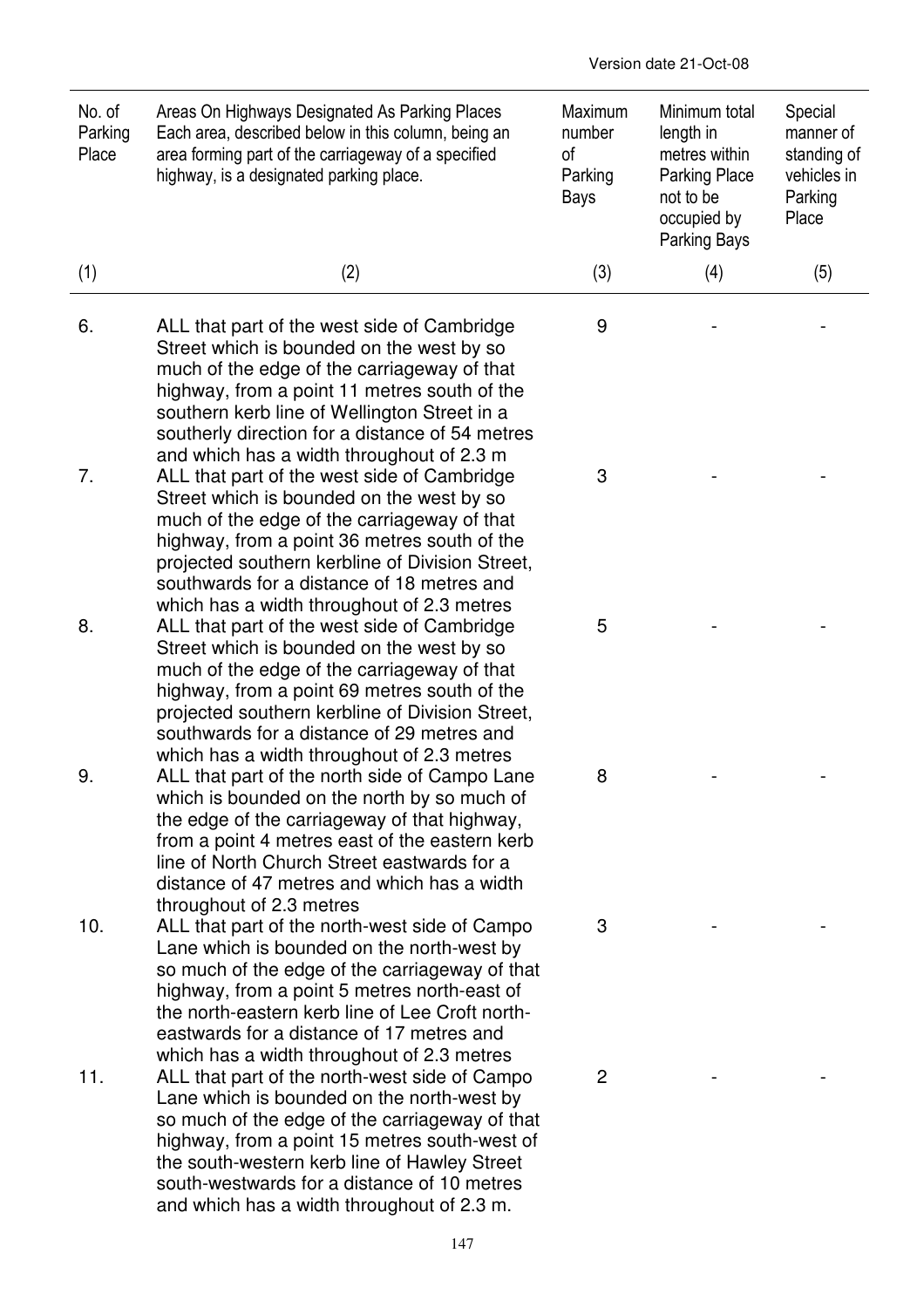| No. of<br>Parking<br>Place | Areas On Highways Designated As Parking Places<br>Each area, described below in this column, being an<br>area forming part of the carriageway of a specified<br>highway, is a designated parking place.                                                                                                                                                                | Maximum<br>number<br>οf<br>Parking<br><b>Bays</b> | Minimum total<br>length in<br>metres within<br><b>Parking Place</b><br>not to be<br>occupied by<br>Parking Bays | Special<br>manner of<br>standing of<br>vehicles in<br>Parking<br>Place |
|----------------------------|------------------------------------------------------------------------------------------------------------------------------------------------------------------------------------------------------------------------------------------------------------------------------------------------------------------------------------------------------------------------|---------------------------------------------------|-----------------------------------------------------------------------------------------------------------------|------------------------------------------------------------------------|
| (1)                        | (2)                                                                                                                                                                                                                                                                                                                                                                    | (3)                                               | (4)                                                                                                             | (5)                                                                    |
| 12.                        | ALL that part of the north-west side of Campo<br>Lane which is bounded on the north-west by<br>so much of the edge of the carriageway of that<br>highway, from a point 34 metres south-west of<br>the south-western kerb line of Hawley Street<br>south-westwards for a distance of 34 metres<br>and which has a width throughout of 2.3<br>metres                     | 6                                                 |                                                                                                                 |                                                                        |
| 13.                        | ALL that part of the south side of Campo Lane<br>which is bounded on the south by so much of<br>the edge of the carriageway of that highway,<br>from a point 84 metres north-east of the<br>eastern kerb line of Vicar Lane north-eastward<br>for a distance of 41 metres and which has a<br>width throughout of 2.3 metres                                            | 7                                                 |                                                                                                                 |                                                                        |
| 14.                        | ALL that part of the south-east side of Campo<br>Lane which is bounded on the south-east by<br>so much of the edge of the carriageway of that<br>highway, from a point 6 metres north-east of<br>the north-eastern kerb line of Townhead Street<br>north-eastwards for a distance of 87 metres<br>and which has a width throughout of 2.3<br>metres                    | 11                                                | 23                                                                                                              |                                                                        |
| 15.                        | ALL that part of the south-east side of Campo<br>Lane which is bounded on the south-east by<br>so much of the edge of the carriageway of that<br>highway, from a point 5 metres north-east of<br>the eastern kerb line of Vicar Lane north-<br>eastwards for a distance of 47 metres and                                                                               | 8                                                 |                                                                                                                 |                                                                        |
| 16.                        | which has a width throughout of 2.3 metres<br>ALL that part of the east side of Carver Street<br>which is bounded on the east by so much of<br>the edge of the carriageway of that highway,<br>from a point 23.4 metres south of the southern<br>kerbline of West Street southwards for a<br>distance of 23.3 metres and which has a width<br>throughout of 2.0 metres | 4                                                 |                                                                                                                 |                                                                        |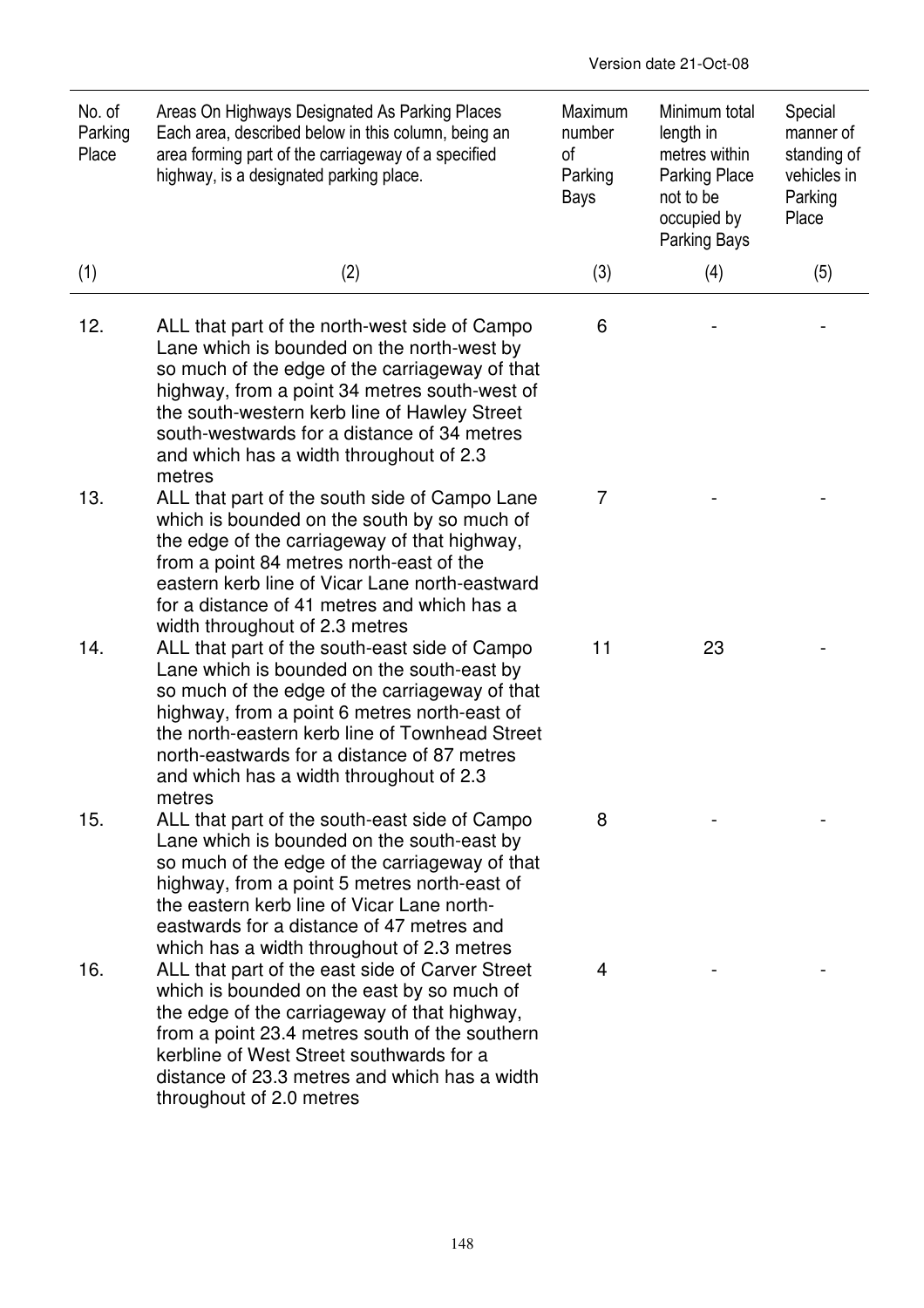| No. of<br>Parking<br>Place | Areas On Highways Designated As Parking Places<br>Each area, described below in this column, being an<br>area forming part of the carriageway of a specified<br>highway, is a designated parking place.                                                                                                                                                  | Maximum<br>number<br>of<br>Parking<br>Bays | Minimum total<br>length in<br>metres within<br><b>Parking Place</b><br>not to be<br>occupied by<br>Parking Bays | Special<br>manner of<br>standing of<br>vehicles in<br>Parking<br>Place |
|----------------------------|----------------------------------------------------------------------------------------------------------------------------------------------------------------------------------------------------------------------------------------------------------------------------------------------------------------------------------------------------------|--------------------------------------------|-----------------------------------------------------------------------------------------------------------------|------------------------------------------------------------------------|
| (1)                        | (2)                                                                                                                                                                                                                                                                                                                                                      | (3)                                        | (4)                                                                                                             | (5)                                                                    |
| 17.                        | ALL that part of the west side of Carver Street<br>which is bounded on the west by so much of<br>the edge of the carriageway of that highway,<br>from a point 15 metres south of the southern<br>kerbline of Division Street southwards for a<br>distance of 85 metres and which has a width<br>throughout of 2.0 metres                                 | 14                                         |                                                                                                                 |                                                                        |
| 18.                        | ALL that part of the west side of Carver Street<br>which is bounded on the west by so much of<br>the edge of the carriageway of that highway,<br>from a point 30 metres north of the northern<br>kerbline of Division Street northwards for a<br>distance of 52 metres and which has a width<br>throughout of 2.0 metres                                 | 9                                          |                                                                                                                 |                                                                        |
| 19.                        | ALL that part of the west side of Carver Street<br>which is bounded on the west by so much of<br>the edge of the carriageway of that highway,<br>from a point 16 metres south of the southern<br>kerbline of West Street southwards for a<br>distance of 22 metres and which has a width<br>throughout of 2.0 metres                                     | 4                                          |                                                                                                                 |                                                                        |
| 20.                        | ALL that part of the north-east side of Charles<br>Street which is bounded on the north-east by<br>so much of the edge of the carriageway of that<br>highway, from a point 23 metres north-west of<br>the north-western kerb line of Pinstone Street<br>north-westwards for a distance of 23 metres<br>and which has a width throughout of 2.3<br>metres | 4                                          |                                                                                                                 |                                                                        |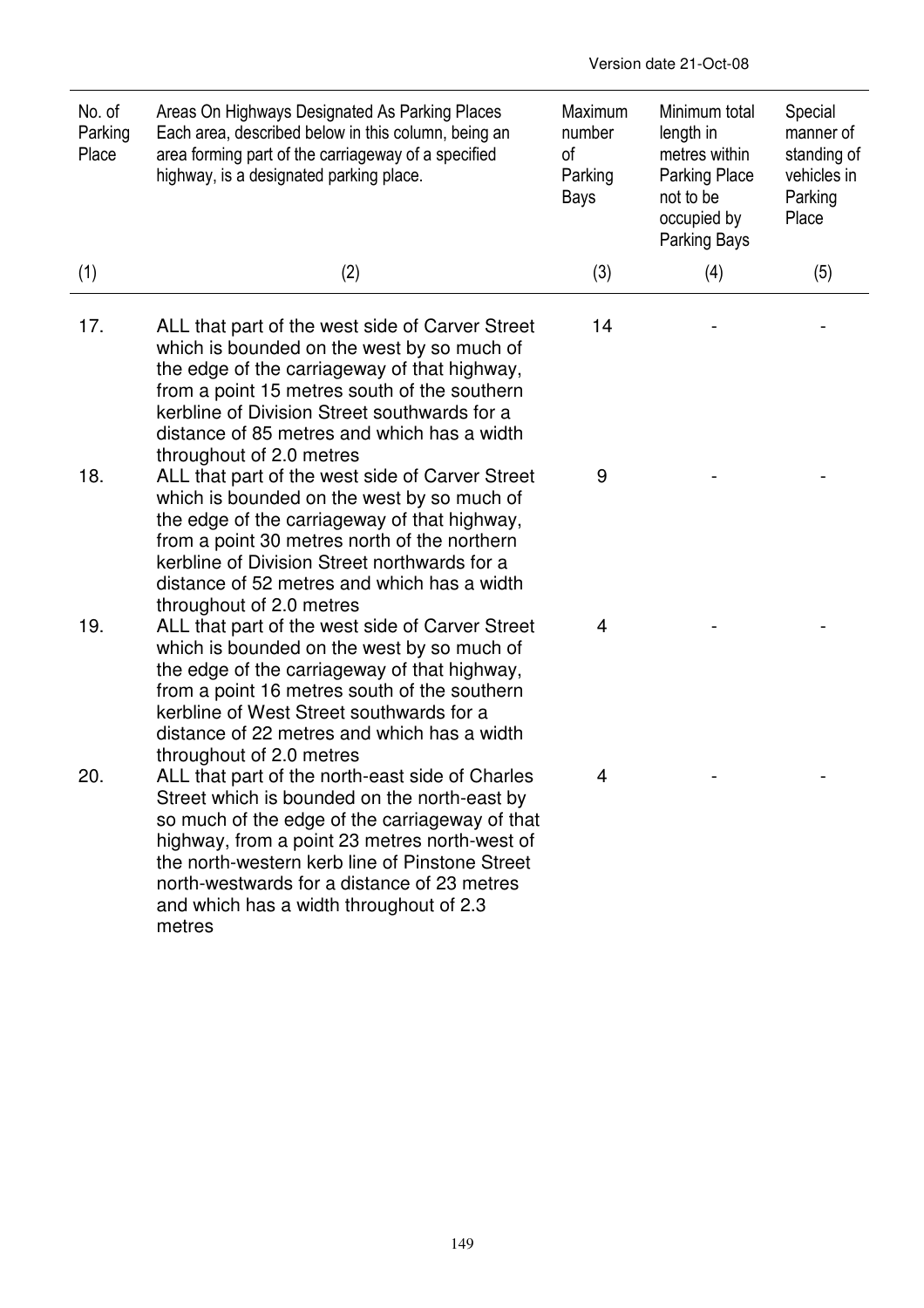| No. of<br>Parking<br>Place | Areas On Highways Designated As Parking Places<br>Each area, described below in this column, being an<br>area forming part of the carriageway of a specified<br>highway, is a designated parking place.                                                                                                                                                                 | Maximum<br>number<br>of<br>Parking<br><b>Bays</b> | Minimum total<br>length in<br>metres within<br><b>Parking Place</b><br>not to be<br>occupied by<br>Parking Bays | Special<br>manner of<br>standing of<br>vehicles in<br>Parking<br>Place |
|----------------------------|-------------------------------------------------------------------------------------------------------------------------------------------------------------------------------------------------------------------------------------------------------------------------------------------------------------------------------------------------------------------------|---------------------------------------------------|-----------------------------------------------------------------------------------------------------------------|------------------------------------------------------------------------|
| (1)                        | (2)                                                                                                                                                                                                                                                                                                                                                                     | (3)                                               | (4)                                                                                                             | (5)                                                                    |
| 21.                        | ALL that part of the south side of Charles<br>Street which is bounded on the south by so<br>much of the edge of the carriageway of that<br>highway, from a point 14 metres west of the<br>projected north western kerbline with Union<br>Street/Norfolk Street in a westerly direction for<br>a distance of 17 metres and which has a width<br>throughout of 4.5 metres | 6                                                 |                                                                                                                 | at 45<br>degrees<br>to the<br>edge of<br>the<br>carriage<br>way        |
| 22.                        | ALL that part of the south-west side of Charles<br>Street which is bounded on the south-west by<br>so much of the edge of the carriageway of that<br>highway, from a point 31 metres north-west of<br>the western kerb line of Pinstone Street<br>westwards for a distance of 11 metres and<br>which has a width throughout of 2.3 metres                               | $\mathbf{2}$                                      |                                                                                                                 |                                                                        |
| 23.                        | ALL that part of the north-west side of Charter<br>Row which is bounded on the north-west by so<br>much of the edge of the carriageway of that<br>highway, from a point 17 metres north east of<br>the north eastern kerb line of Rockingham<br>Street north westwards for a distance of 42<br>metres and which has a width throughout of<br>2.3 metres                 | $\overline{7}$                                    |                                                                                                                 |                                                                        |
| 24.                        | ALL that part of the south side of Cross<br>Burgess Street which is bounded on the south<br>by so much of the edge of the carriageway of<br>that highway, from a point 52 metres west of<br>the north-western kerb line of Pinstone Street<br>westwards for a distance of 23 metres and<br>which has a width throughout of 2.3 metres                                   | 4                                                 |                                                                                                                 |                                                                        |
| 25.                        | ALL that part of the north-west side of<br>Cumberland Way which is bounded on the<br>north-west by so much of the edge of the<br>carriageway of that highway, from a point 33<br>metres south-west of the south-western kerb<br>line of Earl Street in a south-westerly direction<br>for a distance of 41 metres and which has a<br>width throughout of 2.3 metres      | 7                                                 |                                                                                                                 |                                                                        |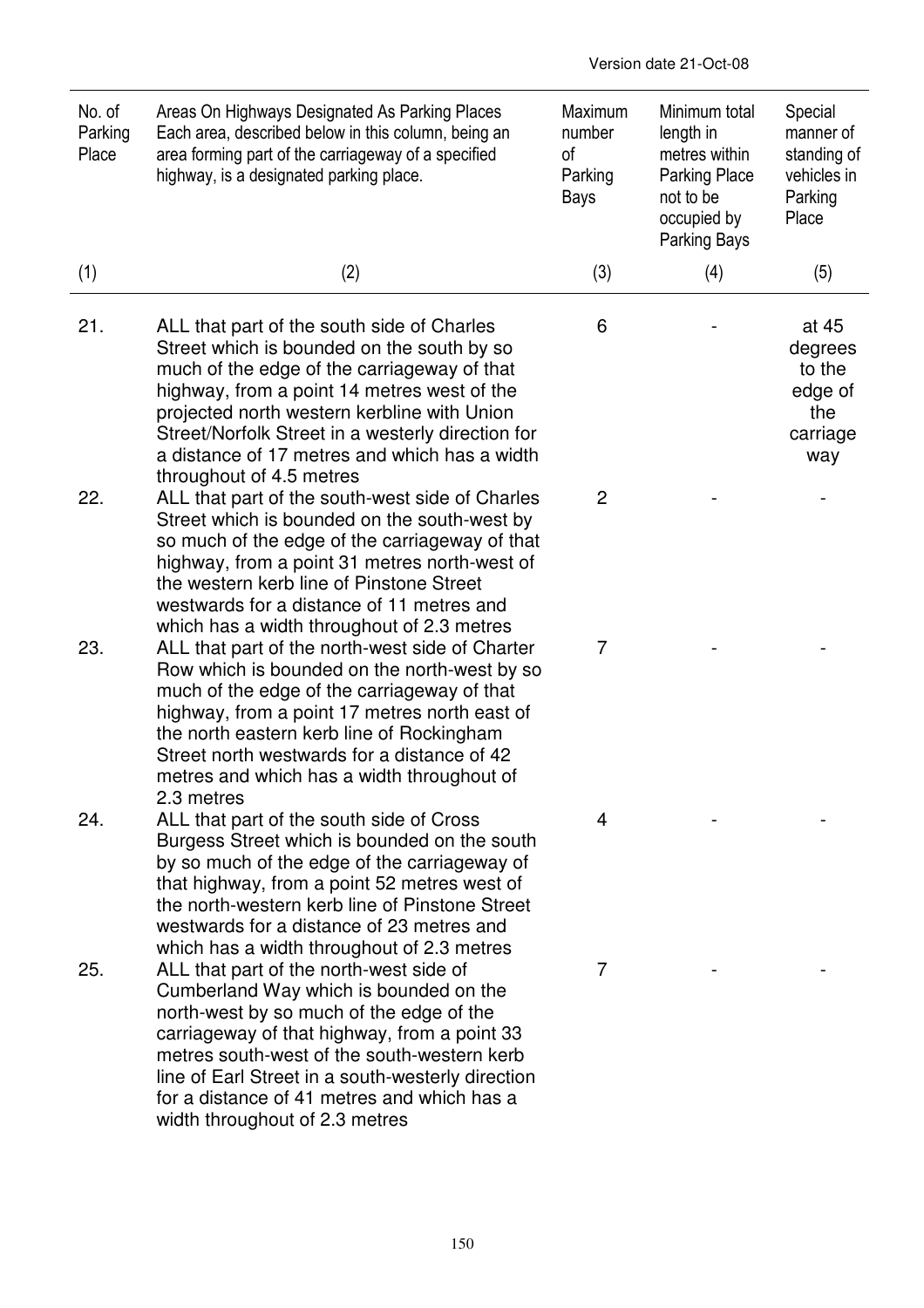| No. of<br>Parking<br>Place | Areas On Highways Designated As Parking Places<br>Each area, described below in this column, being an<br>area forming part of the carriageway of a specified<br>highway, is a designated parking place.                                                                                                                                                            | Maximum<br>number<br>οf<br>Parking<br><b>Bays</b> | Minimum total<br>length in<br>metres within<br><b>Parking Place</b><br>not to be<br>occupied by<br>Parking Bays | Special<br>manner of<br>standing of<br>vehicles in<br>Parking<br>Place |
|----------------------------|--------------------------------------------------------------------------------------------------------------------------------------------------------------------------------------------------------------------------------------------------------------------------------------------------------------------------------------------------------------------|---------------------------------------------------|-----------------------------------------------------------------------------------------------------------------|------------------------------------------------------------------------|
| (1)                        | (2)                                                                                                                                                                                                                                                                                                                                                                | (3)                                               | (4)                                                                                                             | (5)                                                                    |
| 26.                        | ALL that part of the north-west side of<br>Cumberland Way which is bounded on the<br>north-west by so much of the edge of the<br>carriageway of that highway, from a point 3<br>metres south-west of the south-western kerb<br>line of Earl Street in a south-westerly direction<br>for a distance of 17 metres and which has a<br>width throughout of 2.3 metres  | 3                                                 |                                                                                                                 |                                                                        |
| 27.                        | ALL that part of the south-east side of Division<br>Street which is bounded on the south-east by<br>so much of the edge of the carriageway of that<br>highway, from a point 6 metres west of the<br>western kerb line of Rockingham Lane in a<br>westerly direction for a distance of 17 metres<br>and which has a width throughout of 2.3<br>metres               | 3                                                 |                                                                                                                 |                                                                        |
| 28.                        | ALL that part of the north-east side of Earl<br>Street which is bounded on the north-east by<br>so much of the edge of the carriageway of that<br>highway, from a point 13 metres north-west of<br>the north-western kerbline of Earl Way<br>northwards for a distance of 22 metres and<br>which has a width throughout of 2.3 metres                              | 4                                                 |                                                                                                                 |                                                                        |
| 29.                        | ALL that part of the south-west side of Earl<br>Street which is bounded on the south-west by<br>so much of the edge of the carriageway of that<br>highway, from a point 15 metres south-east of<br>the south-eastern kerb line of Cumberland<br>Way in a south-easterly direction for a distance<br>of 12 metres and which has a width throughout<br>of 2.3 metres | 2                                                 |                                                                                                                 |                                                                        |
| 30.                        | ALL that part of the north-west side of Earl<br>Way which is bounded on the north-west by so<br>much of the edge of the carriageway of that<br>highway, from a point 6 metres north-east of<br>the north-eastern kerb line of Earl Street in a<br>north-easterly direction for a distance of 23<br>metres and which has a width throughout of<br>2.3 metres        | 4                                                 |                                                                                                                 |                                                                        |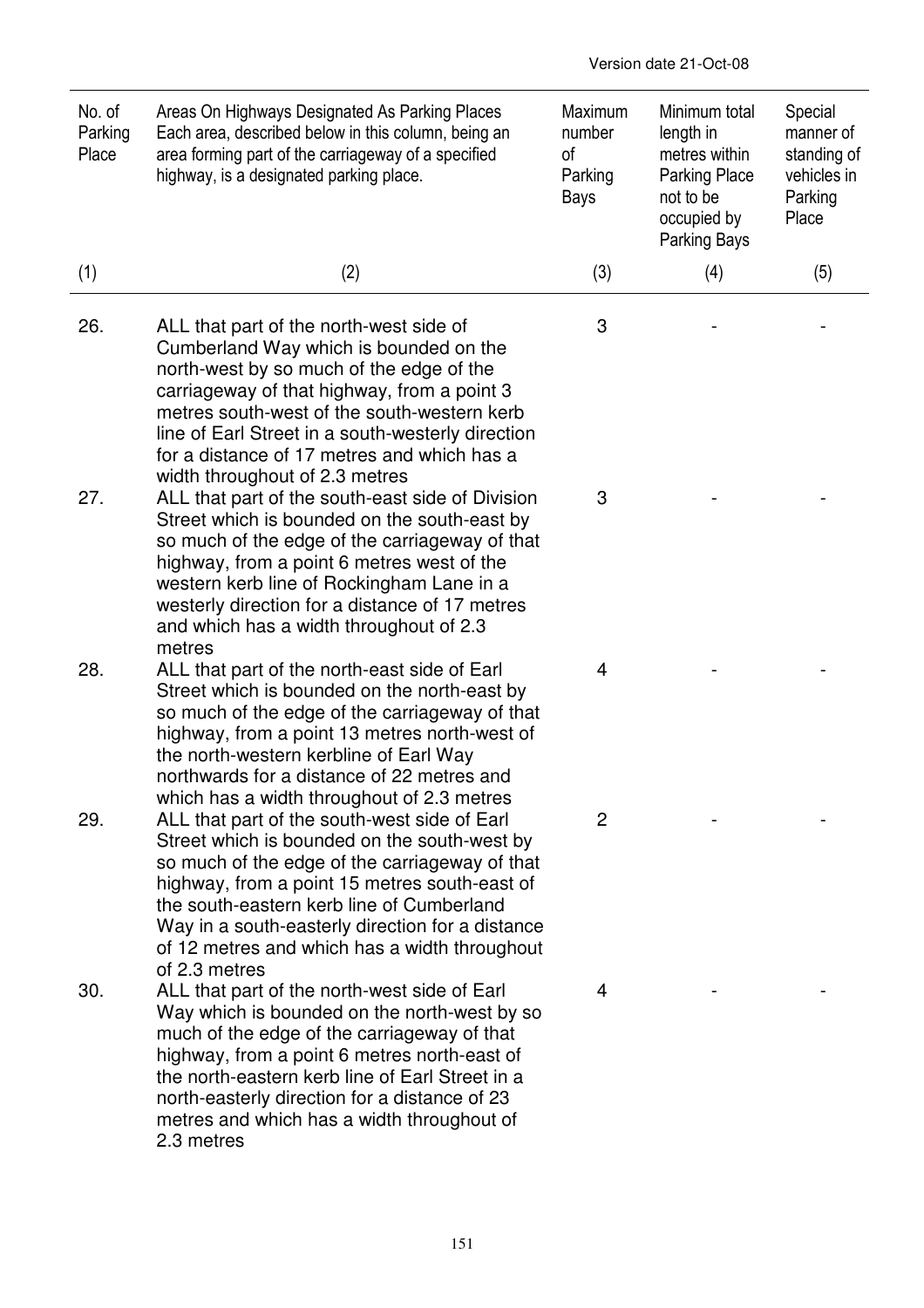| No. of<br>Parking<br>Place | Areas On Highways Designated As Parking Places<br>Each area, described below in this column, being an<br>area forming part of the carriageway of a specified<br>highway, is a designated parking place.                                                                                                                                                           | Maximum<br>number<br>οf<br>Parking<br><b>Bays</b> | Minimum total<br>length in<br>metres within<br><b>Parking Place</b><br>not to be<br>occupied by<br>Parking Bays | Special<br>manner of<br>standing of<br>vehicles in<br>Parking<br>Place |
|----------------------------|-------------------------------------------------------------------------------------------------------------------------------------------------------------------------------------------------------------------------------------------------------------------------------------------------------------------------------------------------------------------|---------------------------------------------------|-----------------------------------------------------------------------------------------------------------------|------------------------------------------------------------------------|
| (1)                        | (2)                                                                                                                                                                                                                                                                                                                                                               | (3)                                               | (4)                                                                                                             | (5)                                                                    |
| 31.                        | ALL that part of the north-west side of Earl<br>Way which is bounded on the north-west by so<br>much of the edge of the carriageway of that<br>highway, from a point 20 metres south-west of<br>the south-western kerb line of Matilda Street in<br>a south-westerly direction for a distance of 23<br>metres and which has a width throughout of<br>2.3 metres   | 4                                                 | 9                                                                                                               |                                                                        |
| 32.                        | ALL that part of the north-east side of Furnival<br>Gate which is bounded on the north-east by so<br>much of the edge of the carriageway of that<br>highway, from a point 10 metres south-east of<br>the south-eastern kerb line of Union Street<br>south-eastwards for a distance of 16 metres<br>and which has a width throughout of 2.3<br>metres              | 3                                                 |                                                                                                                 |                                                                        |
| 33.                        | ALL that part of the north side of Hartshead<br>which is bounded on the north by so much of<br>the edge of the carriageway of that highway,<br>from a point 5 metres west of the western<br>kerbline of Meetinghouse Lane westwards for<br>a distance of 46 metres and which has a width<br>throughout of 2.3 metres                                              | 8                                                 |                                                                                                                 |                                                                        |
| 34.                        | ALL that part of the north-west side of<br>Hodgson Street which is bounded on the<br>north-west by so much of the edge of the<br>carriageway of that highway, from a point 6<br>metres north-east of the north-eastern kerb<br>line of Headford Street to a point 5 metres<br>south-west of the south-western kerb line of<br>Thomas Street and which has a width |                                                   | 34                                                                                                              |                                                                        |
| 35.                        | throughout of 2.3 metres<br>ALL that part of the east side of Holly Street<br>which is bounded on the east by so much of<br>the edge of the carriageway of that highway,<br>from a point 6 metres south of the southern<br>kerb line of Pinfold Street in a southerly<br>direction for a distance of 11 metres and which<br>has a width throughout of 2.3 metres  | 2                                                 |                                                                                                                 |                                                                        |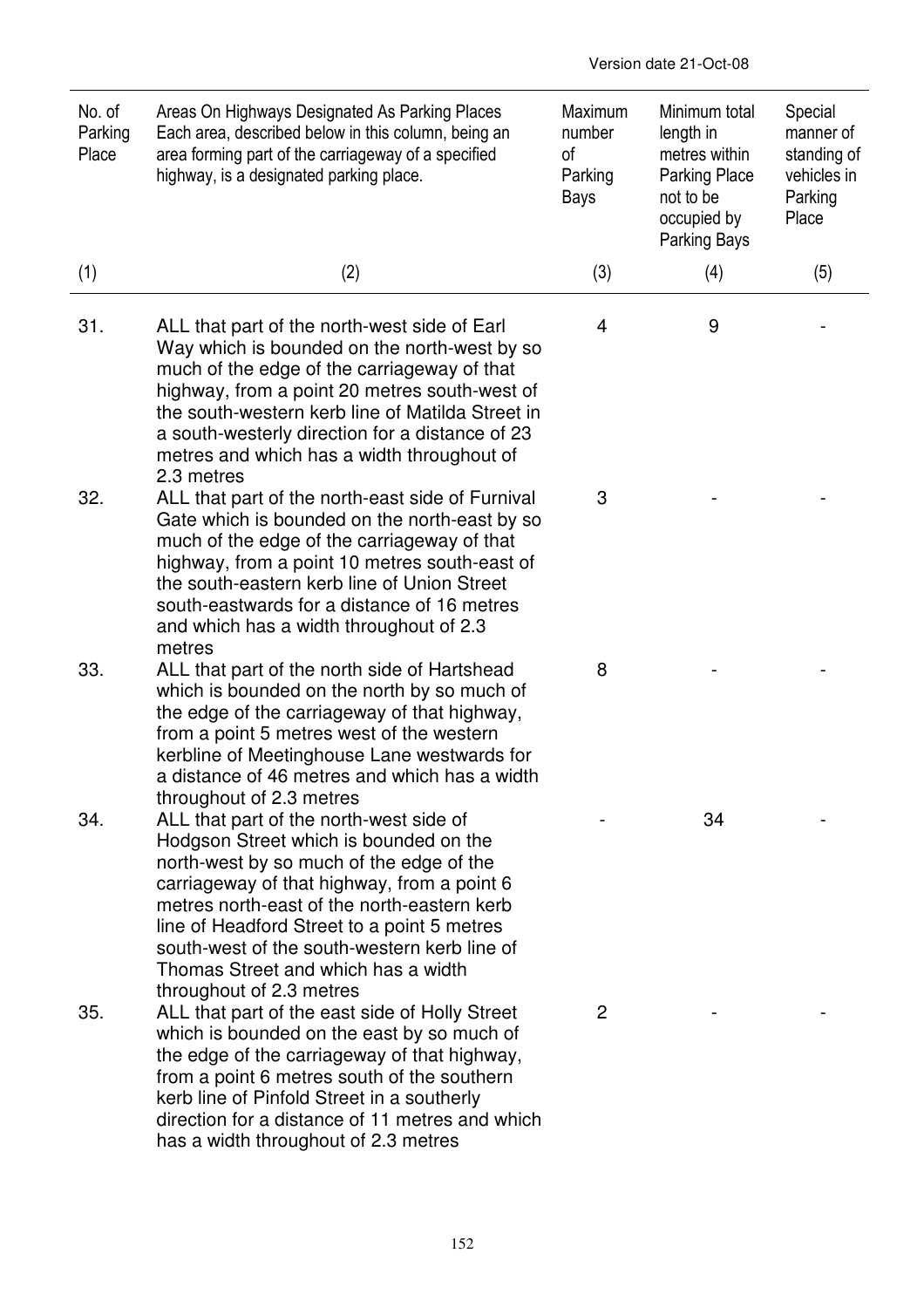| No. of<br>Parking<br>Place | Areas On Highways Designated As Parking Places<br>Each area, described below in this column, being an<br>area forming part of the carriageway of a specified<br>highway, is a designated parking place.                                                                                                                                                        | Maximum<br>number<br>of<br>Parking<br>Bays | Minimum total<br>length in<br>metres within<br><b>Parking Place</b><br>not to be<br>occupied by<br><b>Parking Bays</b> | Special<br>manner of<br>standing of<br>vehicles in<br>Parking<br>Place |
|----------------------------|----------------------------------------------------------------------------------------------------------------------------------------------------------------------------------------------------------------------------------------------------------------------------------------------------------------------------------------------------------------|--------------------------------------------|------------------------------------------------------------------------------------------------------------------------|------------------------------------------------------------------------|
| (1)                        | (2)                                                                                                                                                                                                                                                                                                                                                            | (3)                                        | (4)                                                                                                                    | (5)                                                                    |
| 36.                        | ALL that part of the north side of King Street<br>which is bounded on the north by so much of<br>the edge of the carriageway of that highway,<br>from a point 11 metres east of the eastern kerb<br>line of Angel Street eastwards for a distance of<br>54 metres and which has a width throughout of<br>2.3 metres                                            | 9                                          |                                                                                                                        |                                                                        |
| 37.                        | ALL that part of the north side of King Street<br>which is bounded on the north by so much of<br>the edge of the carriageway of that highway,<br>from a point 76 metres east of the eastern kerb<br>line of Angel Street eastwards for a distance of<br>17 metres and which has a width throughout of<br>2.3 metres                                            | 3                                          |                                                                                                                        |                                                                        |
| 38.                        | ALL that part of the south side of King Street<br>which is bounded on the south by so much of<br>the edge of the carriageway of that highway,<br>from a point 16 metres east of the eastern kerb<br>line of Angel Street eastwards for a distance of<br>34 metres and which has a width throughout of<br>2.3 metres                                            | 6                                          |                                                                                                                        |                                                                        |
| 39.                        | ALL that part of the south-west side of Leopold<br>Street which is bounded on the south-west by<br>so much of the edge of the carriageway of that<br>highway, from a point 24 metres north-west of<br>the northern kerb line of Orchard Lane in a<br>north-westerly direction for a distance of 29<br>metres and which has a width throughout of<br>2.3 metres | 5                                          |                                                                                                                        |                                                                        |
| 40.                        | ALL that part of the north-east side of Matilda<br>Street which is bounded on the north-east by<br>so much of the edge of the carriageway of that<br>highway, from a point 6 metres north-west of<br>the north-western kerbline of Matilda Way<br>north-westwards for a distance of 16 metres<br>and which has a width throughout of 2.3<br>metres             | 3                                          |                                                                                                                        |                                                                        |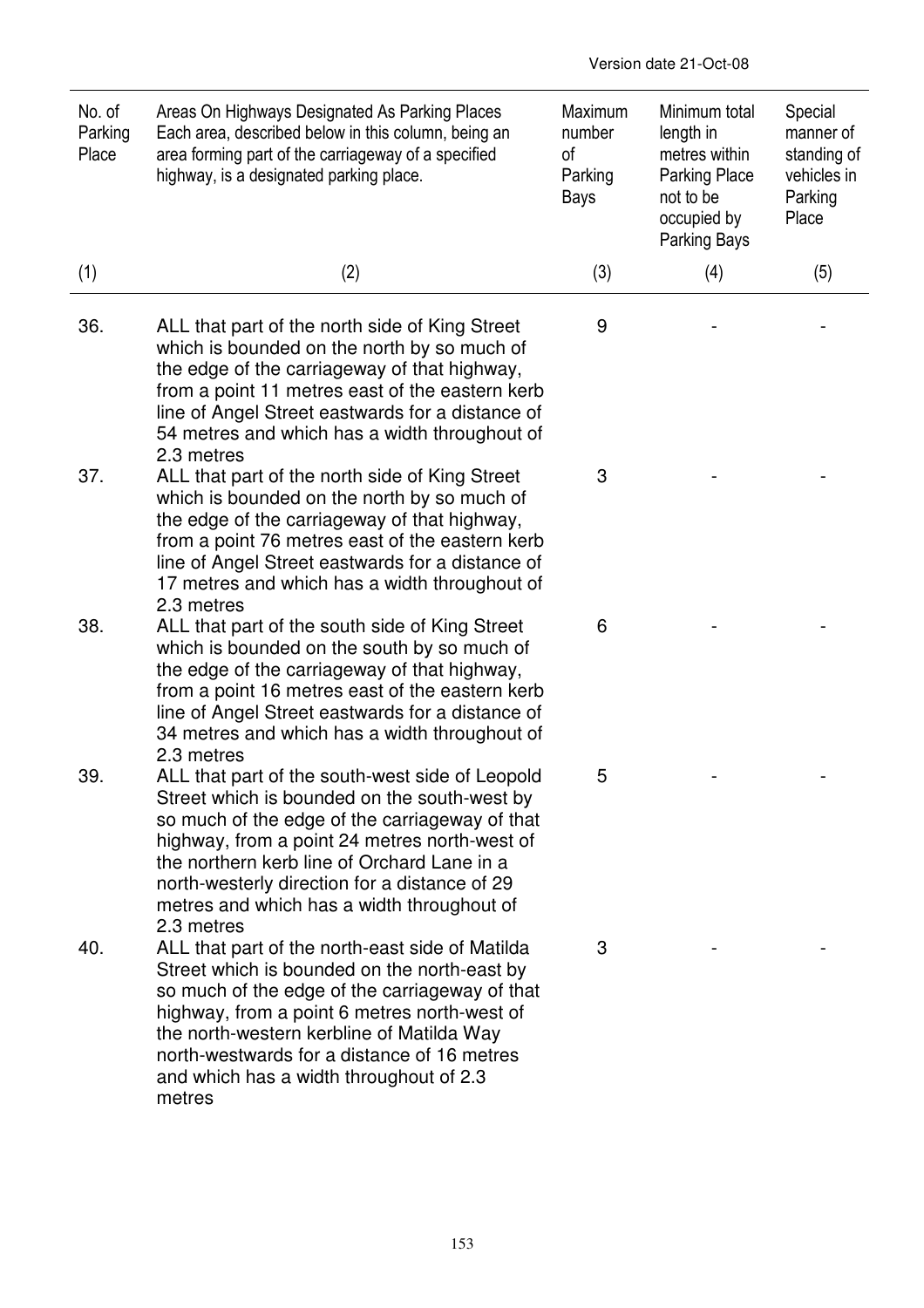| No. of<br>Parking<br>Place | Areas On Highways Designated As Parking Places<br>Each area, described below in this column, being an<br>area forming part of the carriageway of a specified<br>highway, is a designated parking place.                                                                                                                                                                                   | Maximum<br>number<br>of<br>Parking<br>Bays | Minimum total<br>length in<br>metres within<br><b>Parking Place</b><br>not to be<br>occupied by<br>Parking Bays | Special<br>manner of<br>standing of<br>vehicles in<br>Parking<br>Place |
|----------------------------|-------------------------------------------------------------------------------------------------------------------------------------------------------------------------------------------------------------------------------------------------------------------------------------------------------------------------------------------------------------------------------------------|--------------------------------------------|-----------------------------------------------------------------------------------------------------------------|------------------------------------------------------------------------|
| (1)                        | (2)                                                                                                                                                                                                                                                                                                                                                                                       | (3)                                        | (4)                                                                                                             | (5)                                                                    |
| 41.                        | ALL that part of the south-west side of Matilda<br>Street which is bounded on the south-west by<br>so much of the edge of the carriageway of that<br>highway, from a point 8 metres south east of<br>the south eastern kerb line of Earl Way south<br>eastwards for a distance of 24 metres and                                                                                           | 4                                          |                                                                                                                 |                                                                        |
| 42.                        | which has a width throughout of 2.3 metres<br>ALL that part of the north-west side of Matilda<br>Way which is bounded on the north-west by so<br>much of the edge of the carriageway of that<br>highway, from a point 6 metres north-east of<br>the north-eastern kerb line of Matilda Street<br>north-eastwards for a distance of 35 metres<br>and which has a width throughout of 2.3m. | 6                                          |                                                                                                                 |                                                                        |
| 43.                        | ALL that part of the lay-by on the north-west<br>side of Norfolk Street which is bounded on the<br>north-west by so much of the edge of the<br>carriageway of that highway, from a point 6<br>metres north-east of the eastern kerb line of<br>Charles Street north-eastwards for a distance<br>of 51 metres and which has a width throughout<br>of 2.3 metres                            | 7                                          | 11                                                                                                              |                                                                        |
| 44.                        | ALL that part of the lay-by on the north-west<br>side of Norfolk Street which is bounded on the<br>north-west by so much of the edge of the<br>carriageway of that highway, from a point 5<br>metres south-west of its junction with the<br>south-western kerbline of George Street south-<br>westwards for a distance of 23 metres and<br>which has a width throughout of 2.5 metres     | 3                                          |                                                                                                                 |                                                                        |
| 45.                        | ALL that part of the lay-by on the south-east<br>side of Norfolk Street which is bounded on the<br>south-east by so much of the edge of the<br>carriageway of that highway, from a point 22<br>metres west of its junction with the western<br>kerbline of Arundel Gate south-westwards for a<br>distance of 22 metres and which has a width<br>throughout of 2.5 metres                  | 3                                          |                                                                                                                 |                                                                        |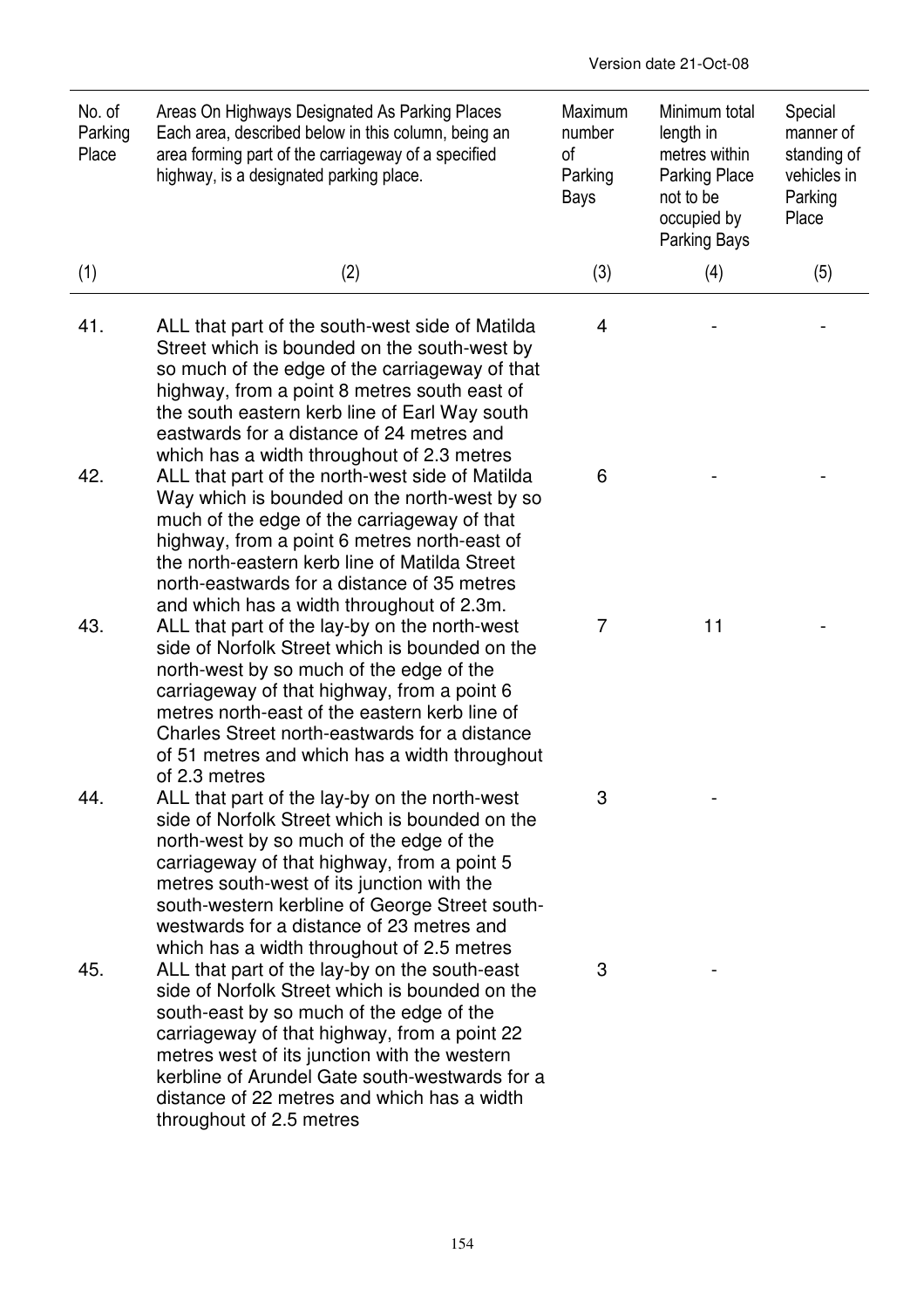| No. of<br>Parking<br>Place | Areas On Highways Designated As Parking Places<br>Each area, described below in this column, being an<br>area forming part of the carriageway of a specified<br>highway, is a designated parking place.                                                                                                                                                                                 | Maximum<br>number<br>οf<br>Parking<br>Bays | Minimum total<br>length in<br>metres within<br><b>Parking Place</b><br>not to be<br>occupied by<br><b>Parking Bays</b> | Special<br>manner of<br>standing of<br>vehicles in<br>Parking<br>Place |
|----------------------------|-----------------------------------------------------------------------------------------------------------------------------------------------------------------------------------------------------------------------------------------------------------------------------------------------------------------------------------------------------------------------------------------|--------------------------------------------|------------------------------------------------------------------------------------------------------------------------|------------------------------------------------------------------------|
| (1)                        | (2)                                                                                                                                                                                                                                                                                                                                                                                     | (3)                                        | (4)                                                                                                                    | (5)                                                                    |
| 46.                        | ALL that part of the lay-by on the south-east<br>side of Norfolk Street which is bounded on the<br>south-east by so much of the edge of the<br>carriageway of that highway, from a point 87<br>metres north-east of its junction with the north-<br>eastern kerbline of Surrey Street north-<br>eastwards for a distance of 38 metres and<br>which has a width throughout of 2.5 metres | 6                                          |                                                                                                                        |                                                                        |
| 47.                        | ALL that part of the west side of North Church<br>Street which is bounded on the west by so<br>much of the edge of the carriageway of that<br>highway, from a point 4 metres south of the<br>southern kerb line of Queen Street in a<br>southerly direction for a distance of 11 metres                                                                                                 | 2                                          |                                                                                                                        |                                                                        |
| 48.                        | and which has a width throughout of 2.3 m<br>ALL that part of the north side of Pinfold Street<br>which is bounded on the north by so much of<br>the edge of the carriageway of that highway,<br>from a point 2 metres north-east of the<br>northern kerb line of Bells Square north-<br>eastwards for a distance of 17 metres and<br>which has a width throughout of 2.3 metres        | 3                                          |                                                                                                                        |                                                                        |
| 49.                        | ALL that part of the south side of Pond Hill<br>which is bounded on the south by so much of<br>the edge of the carriageway of that highway,<br>from a point 95 metres west of the western<br>kerb line of Sheaf Street westwards for a<br>distance of 17 metres and which has a width<br>throughout of 2.5 metres                                                                       | 5                                          |                                                                                                                        | at 45<br>degrees to<br>the edge<br>of the<br>carriage-<br>way          |
| 50.                        | ALL that part of the north-west side of Pond<br>Street which is bounded on the north-west by<br>so much of the edge of the carriageway of that<br>highway, from a point 6 metres south-west of<br>the southern kerb line of Bakers Hill in a south-<br>westerly direction for a distance of 23 metres<br>and which has a width throughout of 5.5<br>metres.                             | 10                                         |                                                                                                                        | at right<br>angles to<br>the edge<br>of the<br>carriage-<br>way        |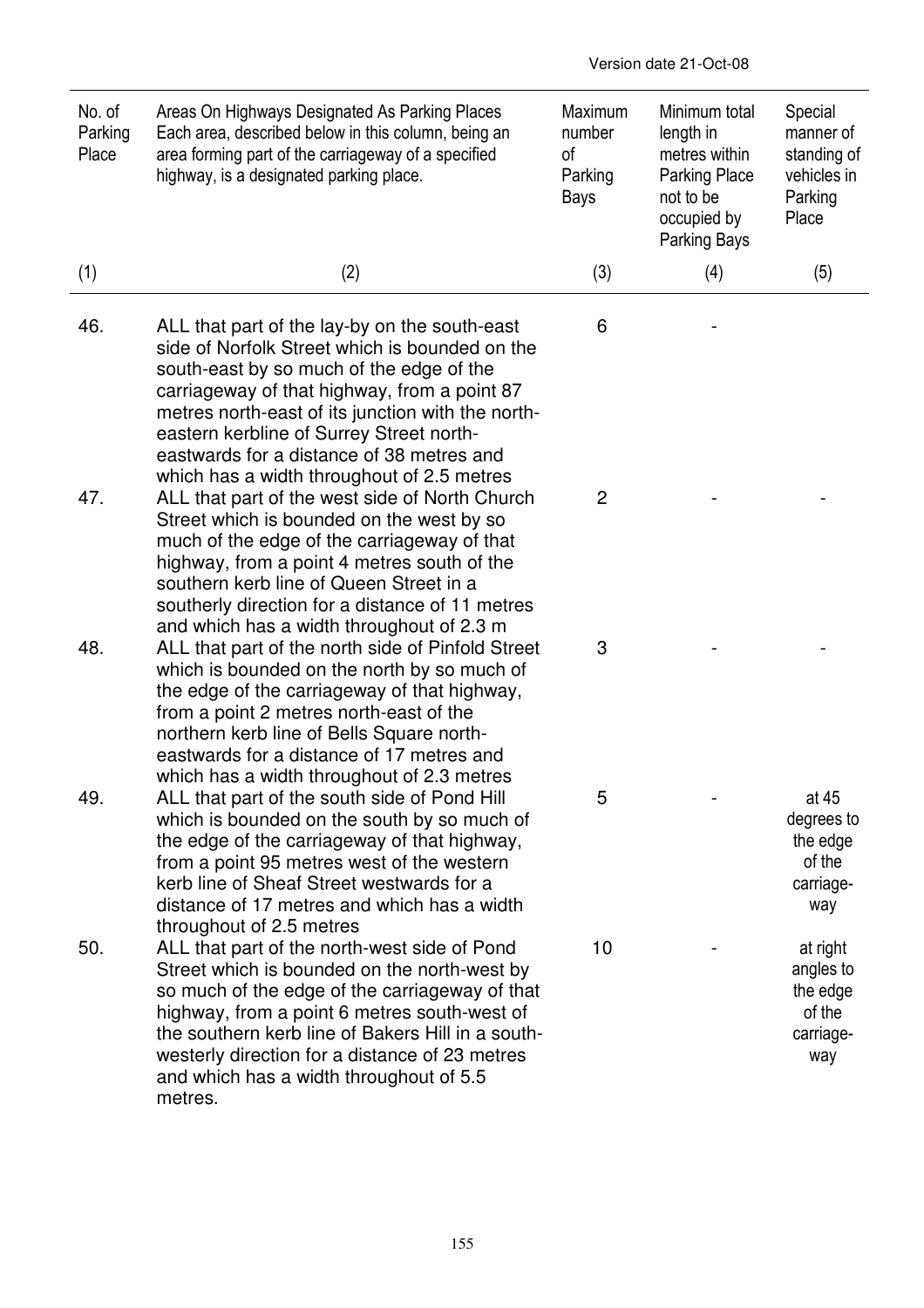| No. of<br>Parking<br>Place | Areas On Highways Designated As Parking Places<br>Each area, described below in this column, being an<br>area forming part of the carriageway of a specified<br>highway, is a designated parking place.                                                                                                                                                        | Maximum<br>number<br>of<br>Parking<br>Bays | Minimum total<br>length in<br>metres within<br><b>Parking Place</b><br>not to be<br>occupied by<br>Parking Bays | Special<br>manner of<br>standing of<br>vehicles in<br>Parking<br>Place |
|----------------------------|----------------------------------------------------------------------------------------------------------------------------------------------------------------------------------------------------------------------------------------------------------------------------------------------------------------------------------------------------------------|--------------------------------------------|-----------------------------------------------------------------------------------------------------------------|------------------------------------------------------------------------|
| (1)                        | (2)                                                                                                                                                                                                                                                                                                                                                            | (3)                                        | (4)                                                                                                             | (5)                                                                    |
| 51.                        | ALL that part of the north-west side of Pond<br>Street which is bounded on the north-west by<br>so much of the edge of the carriageway of that<br>highway, from a point 64 metres south-west of<br>the southern kerb line of Bakers Hill in a south-<br>westerly direction for a distance of 59 metres<br>and which has a width throughout of 2.3m.            | 10                                         |                                                                                                                 |                                                                        |
| 52.                        | ALL that part of the north-west side of Pond<br>Street which is bounded on the north-west by<br>so much of the edge of the carriageway of that<br>highway, from a point 43 metres south-west of<br>the southern kerb line of Bakers Hill in a south-<br>westerly direction for a distance of 21 metres<br>and which has a width throughout of 4.5 m            | 6                                          |                                                                                                                 | at 45<br>degrees to<br>the edge<br>of the<br>carriage-<br>way          |
| 53.                        | ALL that part of the south-east side of Pond<br>Street which is bounded on the south-east by<br>so much of the edge of the carriageway of that<br>highway, from a point 8 metres south-west of<br>the south-western kerb line of Shude Lane in a<br>south-westerly direction for a distance of 42<br>metres and which has a width throughout of<br>2.3 metres. | 7                                          |                                                                                                                 |                                                                        |
| 54.                        | ALL that part of the south-east side of Pond<br>Street which is bounded on the south-east by<br>so much of the edge of the carriageway of that<br>highway, from a point 91 metres south-west of<br>the south-western kerb line of Shude Lane in a<br>south-westerly direction for a distance of 11<br>metres and which has a width throughout of<br>2.3 metres | $\overline{2}$                             |                                                                                                                 |                                                                        |
| 55.                        | ALL that part of the north side of Queen Street<br>which is bounded on the north by so much of<br>the edge of the carriageway of that highway,<br>from a point 5 metres east of the eastern<br>kerbline of North Church Street eastwards for<br>a distance of 42 metres and which has a width<br>throughout of 2.3 metres                                      | 7                                          |                                                                                                                 |                                                                        |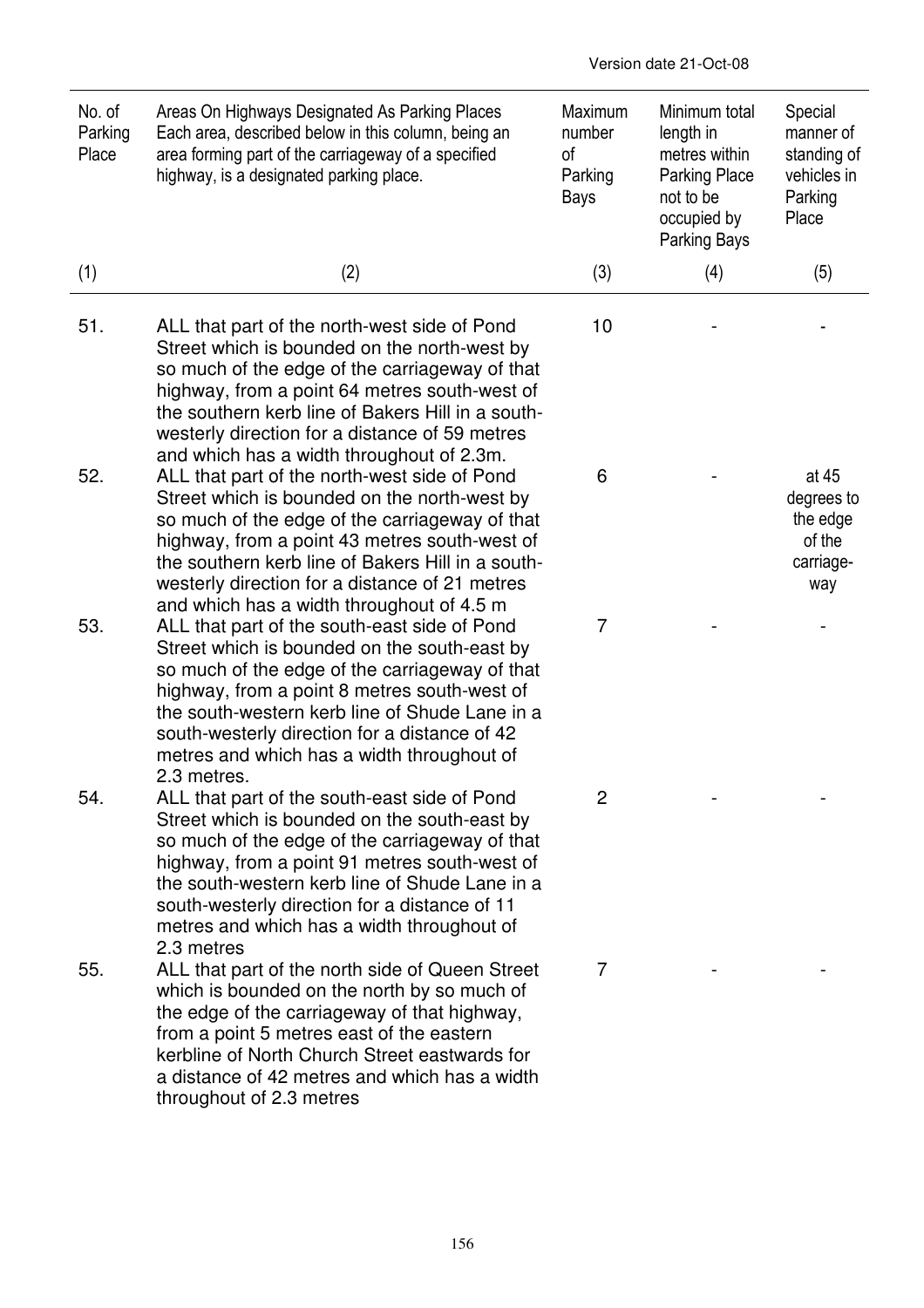| No. of<br>Parking<br>Place | Areas On Highways Designated As Parking Places<br>Each area, described below in this column, being an<br>area forming part of the carriageway of a specified<br>highway, is a designated parking place.                                                                                                                                                  | Maximum<br>number<br>of<br>Parking<br>Bays | Minimum total<br>length in<br>metres within<br><b>Parking Place</b><br>not to be<br>occupied by<br>Parking Bays | Special<br>manner of<br>standing of<br>vehicles in<br>Parking<br>Place |
|----------------------------|----------------------------------------------------------------------------------------------------------------------------------------------------------------------------------------------------------------------------------------------------------------------------------------------------------------------------------------------------------|--------------------------------------------|-----------------------------------------------------------------------------------------------------------------|------------------------------------------------------------------------|
| (1)                        | (2)                                                                                                                                                                                                                                                                                                                                                      | (3)                                        | (4)                                                                                                             | (5)                                                                    |
| 56.                        | ALL that part of the south side of Queen Street<br>which is bounded on the south by so much of<br>the edge of the carriageway of that highway,<br>from a point 6 metres west of the western kerb<br>line of Silver Street in a westerly direction for a<br>distance of 11 metres and which has a width<br>throughout of 2.3 metres                       | $\overline{c}$                             |                                                                                                                 |                                                                        |
| 57.                        | ALL that part of the south side of Queen Street<br>which is bounded on the south by so much of<br>the edge of the carriageway of that highway,<br>from a point 5 metres east of the eastern kerb<br>line of Paradise Street in an easterly direction<br>for a distance of 30 metres and which has a<br>width throughout of 2.3 metres                    | 5                                          |                                                                                                                 |                                                                        |
| 58.                        | ALL that part of the south side of Queen Street<br>which is bounded on the south by so much of<br>the edge of the carriageway of that highway,<br>from a point 9 metres west of the western<br>kerbline of Paradise Street westwards for a<br>distance of 62.8 metres and which has a width<br>throughout of 2.0 metres                                  | 10                                         |                                                                                                                 |                                                                        |
| 59.                        | ALL that part of the north-east side of<br>Rockingham Gate which is bounded on the<br>north-east by so much of the edge of the<br>carriageway of that highway, from a point 7<br>metres south-east of the south-eastern kerb<br>line of Rockingham Way south-eastwards for a<br>distance of 5.5 metres and which has a width<br>throughout of 2.3 metres | 1                                          |                                                                                                                 |                                                                        |
| 60.                        | ALL that part of the south-west side of<br>Rockingham Gate which is bounded on the<br>south-west by so much of the edge of the<br>carriageway of that highway, from a point 9<br>metres south-east of the south-eastern kerb<br>line of Charter Row south-eastwards for a<br>distance of 35 metres and which has a width<br>throughout of 2.3 metres     | 6                                          |                                                                                                                 |                                                                        |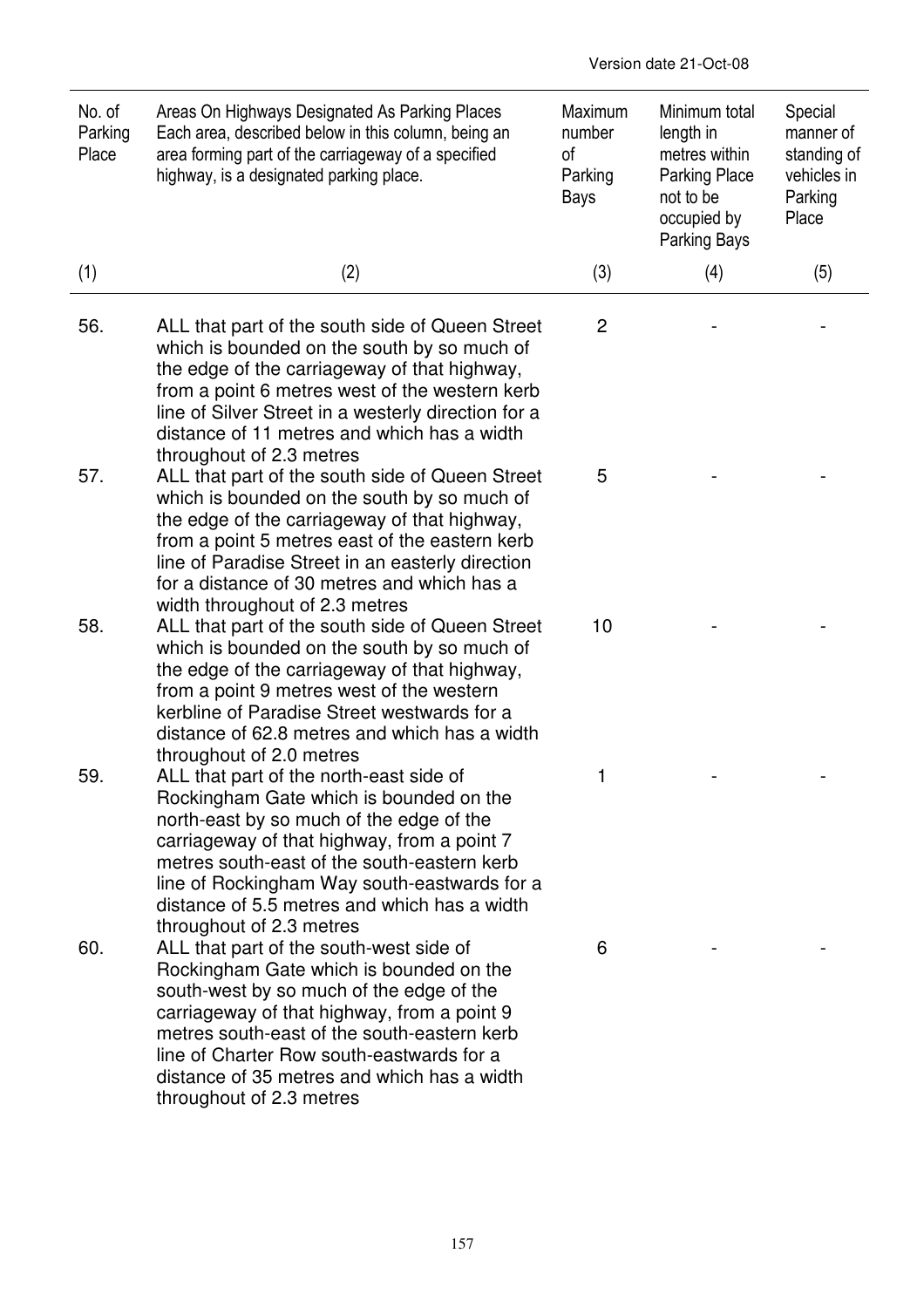| No. of<br>Parking<br>Place | Areas On Highways Designated As Parking Places<br>Each area, described below in this column, being an<br>area forming part of the carriageway of a specified<br>highway, is a designated parking place.                                                                                                                                                                                                 | Maximum<br>number<br>οf<br>Parking<br><b>Bays</b> | Minimum total<br>length in<br>metres within<br><b>Parking Place</b><br>not to be<br>occupied by<br>Parking Bays | Special<br>manner of<br>standing of<br>vehicles in<br>Parking<br>Place |
|----------------------------|---------------------------------------------------------------------------------------------------------------------------------------------------------------------------------------------------------------------------------------------------------------------------------------------------------------------------------------------------------------------------------------------------------|---------------------------------------------------|-----------------------------------------------------------------------------------------------------------------|------------------------------------------------------------------------|
| (1)                        | (2)                                                                                                                                                                                                                                                                                                                                                                                                     | (3)                                               | (4)                                                                                                             | (5)                                                                    |
| 61.                        | ALL that part of the south-west side of<br>Rockingham Gate which is bounded on the<br>south-west by so much of the edge of the<br>carriageway of that highway, from a point 5<br>metres south-east of the south-eastern kerb<br>line of Rockingham Close south-eastwards for<br>a distance of 5.5 metres and which has a width<br>throughout of 2.3 metres                                              | 1                                                 |                                                                                                                 |                                                                        |
| 62.                        | ALL that part of the east side of Shude Hill<br>which is bounded on the east by so much of<br>the edge of the carriageway of that highway,<br>from a point 27 metres south of the southern<br>kerb line of Dixon Lane in a southerly direction<br>for a distance of 105 metres and which has a<br>width throughout of 2.3 metres                                                                        | 12                                                | 8                                                                                                               |                                                                        |
| 63.                        | ALL that part of the north-west side of Shude<br>Hill which is bounded on the north-west by so<br>much of the edge of the carriageway of that<br>highway, from a point 118 metres south of the<br>southern kerb line of Dixon Lane in a southerly<br>direction for a distance of 11 metres and which<br>has a width throughout of 2.3 metres                                                            | 2                                                 |                                                                                                                 |                                                                        |
| 64.                        | ALL that part of the north-west side of Shude<br>Hill which is bounded on the north-west by so<br>much of the edge of the carriageway of that<br>highway, from a point 43.3 metres south of the<br>kerb at the northern termination of the western<br>carriageway of Shude Hill south-westwards for<br>a distance of 11.2 metres and which has a                                                        | $\overline{c}$                                    |                                                                                                                 |                                                                        |
| 65.                        | width throughout of 2.3 metres<br>ALL that part of the south-east side of Shude<br>Hill which is bounded on the south-east by so<br>much of the edge of the carriageway of that<br>highway, from a point 18.2 metres north-east<br>of the south-western kerbline of the Ponds<br>Forge Car Park Access north-eastwards for a<br>distance of 16 metres and which has a width<br>throughout of 2.0 metres | 3                                                 |                                                                                                                 |                                                                        |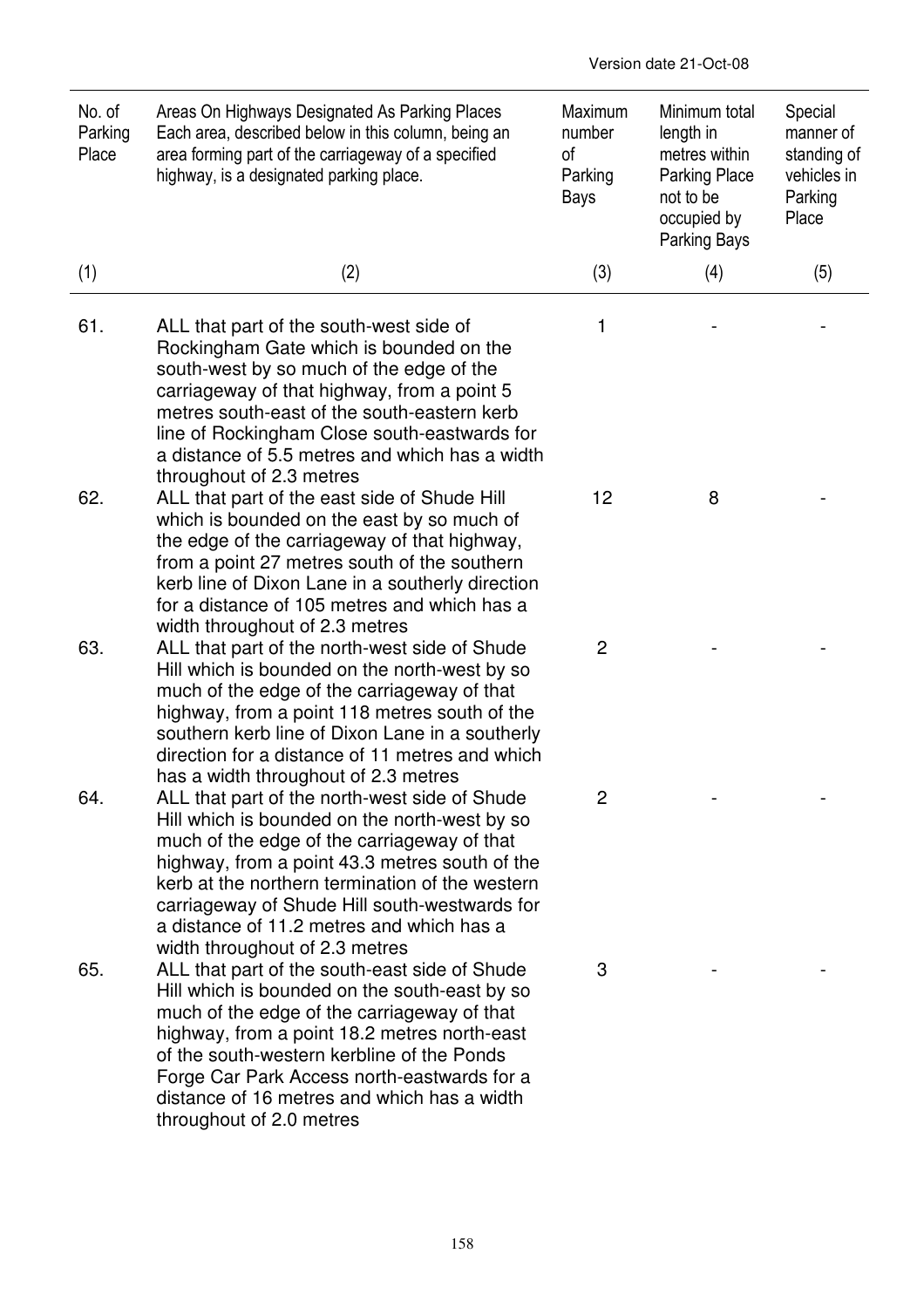| No. of<br>Parking<br>Place | Areas On Highways Designated As Parking Places<br>Each area, described below in this column, being an<br>area forming part of the carriageway of a specified<br>highway, is a designated parking place.                                                                                                                                           | Maximum<br>number<br>of<br>Parking<br>Bays | Minimum total<br>length in<br>metres within<br><b>Parking Place</b><br>not to be<br>occupied by<br>Parking Bays | Special<br>manner of<br>standing of<br>vehicles in<br>Parking<br>Place |
|----------------------------|---------------------------------------------------------------------------------------------------------------------------------------------------------------------------------------------------------------------------------------------------------------------------------------------------------------------------------------------------|--------------------------------------------|-----------------------------------------------------------------------------------------------------------------|------------------------------------------------------------------------|
| (1)                        | (2)                                                                                                                                                                                                                                                                                                                                               | (3)                                        | (4)                                                                                                             | (5)                                                                    |
| 66.                        | ALL that part of the west side of Shude Hill<br>which is bounded on the west by so much of<br>the edge of the carriageway of that highway,<br>from a point 9 metres south of the southern<br>kerb line of Dixon Lane in a southerly direction<br>for a distance of 8 metres and which has a<br>width throughout of 2.3 metres                     | 2                                          |                                                                                                                 |                                                                        |
| 67.                        | ALL that part of the north side of St James'<br>Street which is bounded on the north by so<br>much of the edge of the carriageway of that<br>highway, from a point 35 metres east of the<br>eastern kerb line of Vicar Lane eastwards for a<br>distance of 17 metres and which has a width<br>throughout of 2.0 metres                            | 3                                          |                                                                                                                 |                                                                        |
| 68.                        | ALL that part of the south side of St James'<br>Street which is bounded on the south by so<br>much of the edge of the carriageway of that<br>highway, from a point 3 metres east of the<br>eastern kerbline of Vicar Lane eastwards for a<br>distance of 17 metres and which has a width<br>throughout of 2.0 metres                              | 3                                          |                                                                                                                 |                                                                        |
| 69.                        | ALL that part of the south side of St James'<br>Street which is bounded on the south by so<br>much of the edge of the carriageway of that<br>highway, from a point 3.2 metres west of the<br>western kerbline of St James Row westwards<br>for a distance of 11.5 metres and which has a<br>width throughout of 2.0 metres                        | 2                                          |                                                                                                                 |                                                                        |
| 70.                        | ALL that part of the north side of St Peter's<br>Close which is bounded on the north by so<br>much of the edge of the carriageway of that<br>highway, from a point 22 metres east of the<br>eastern kerb line of North Church Street in an<br>easterly direction for a distance of 17 metres<br>and which has a width throughout of 2.3<br>metres | 3                                          |                                                                                                                 |                                                                        |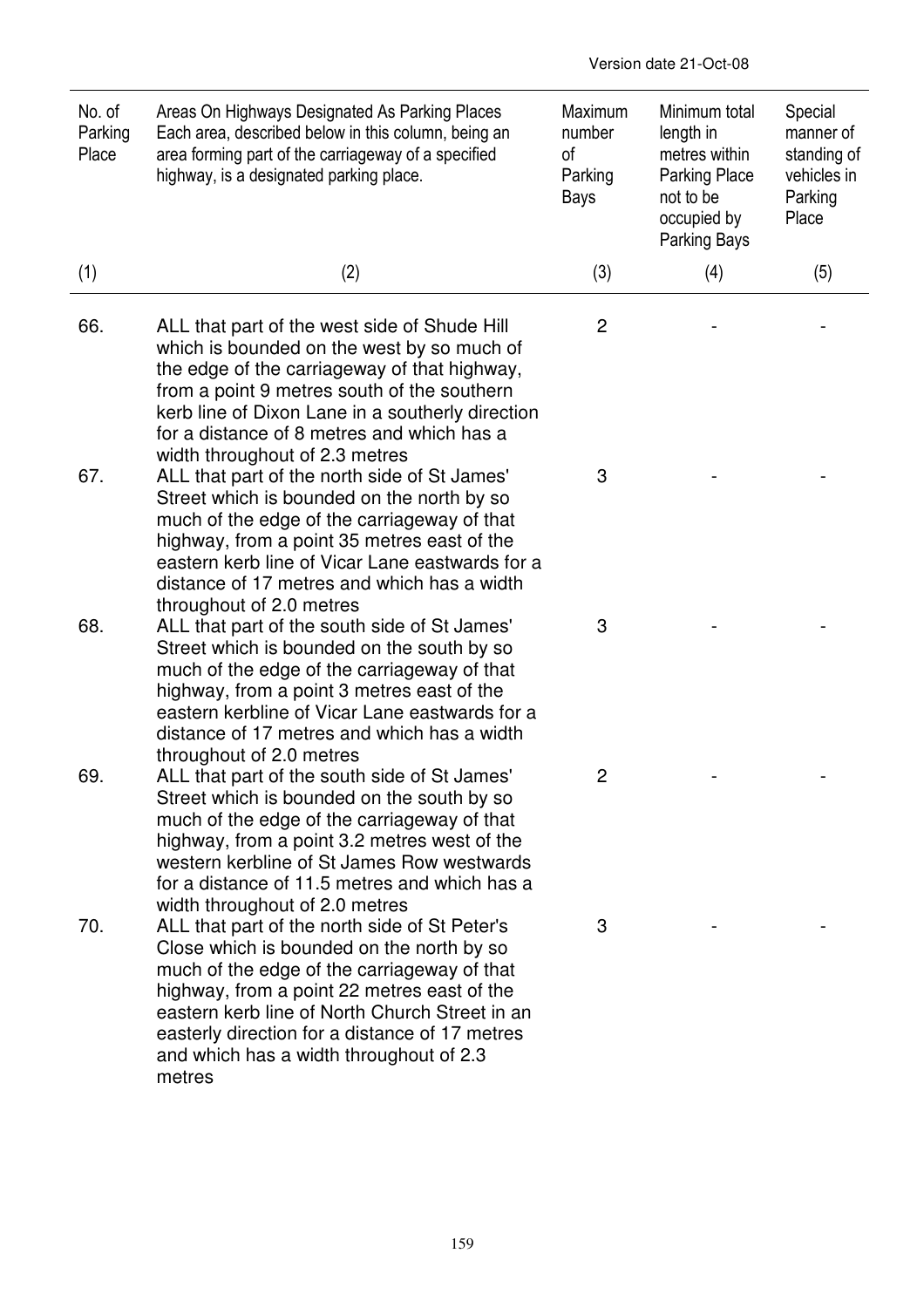| No. of<br>Parking<br>Place | Areas On Highways Designated As Parking Places<br>Each area, described below in this column, being an<br>area forming part of the carriageway of a specified<br>highway, is a designated parking place.                                                                                                                                                              | Maximum<br>number<br>οf<br>Parking<br>Bays | Minimum total<br>length in<br>metres within<br><b>Parking Place</b><br>not to be<br>occupied by<br>Parking Bays | Special<br>manner of<br>standing of<br>vehicles in<br>Parking<br>Place |
|----------------------------|----------------------------------------------------------------------------------------------------------------------------------------------------------------------------------------------------------------------------------------------------------------------------------------------------------------------------------------------------------------------|--------------------------------------------|-----------------------------------------------------------------------------------------------------------------|------------------------------------------------------------------------|
| (1)                        | (2)                                                                                                                                                                                                                                                                                                                                                                  | (3)                                        | (4)                                                                                                             | (5)                                                                    |
| 71.                        | ALL that part of the north-east side of Surrey<br>Street which is bounded on the north-east by<br>so much of the edge of the carriageway of that<br>highway, from a point 69 metres south-east of<br>the south-eastern kerb line of Leopold Street in<br>a south-easterly direction for a distance of 36<br>metres and which has a width throughout of<br>2.3 metres | 6                                          |                                                                                                                 |                                                                        |
| 72.                        | ALL that part of the south-west side of Surrey<br>Street which is bounded on the south-west by<br>so much of the edge of the carriageway of that<br>highway, from a point 40 metres south-east of<br>the eastern kerb line of Pinstone Street in a<br>south-easterly direction for a distance of 24<br>metres and which has a width throughout of<br>2.3 metres      | 4                                          |                                                                                                                 |                                                                        |
| 73.                        | ALL that part of the south-west side of Surrey<br>Street which is bounded on the south-west by<br>so much of the edge of the carriageway of that<br>highway, from a point 74 metres south-east of<br>the eastern kerb line of Pinstone Street in a<br>south-easterly direction for a distance of 36<br>metres and which has a width throughout of<br>2.3 metres      | 6                                          |                                                                                                                 |                                                                        |
| 74.                        | ALL that part of the south-east side of Trippet<br>Lane which is bounded on the south-east by<br>so much of the edge of the carriageway of that<br>highway, from a point 53 metres south-west of<br>the south-western kerb line of Holly Street in a<br>south-westerly direction for a distance of 20<br>metres and which has a width throughout of<br>2.3 metres    | 5                                          | 23                                                                                                              |                                                                        |
| 75.                        | ALL that part of the south-east side of Trippet<br>Lane which is bounded on the south-east by<br>so much of the edge of the carriageway of that<br>highway, from a point 93 metres south west of<br>the south western kerb line of Holly Street for a<br>distance of 11 metres in a south westerly<br>direction and which has a width throughout of<br>2.3 metres    | 2                                          | 23                                                                                                              |                                                                        |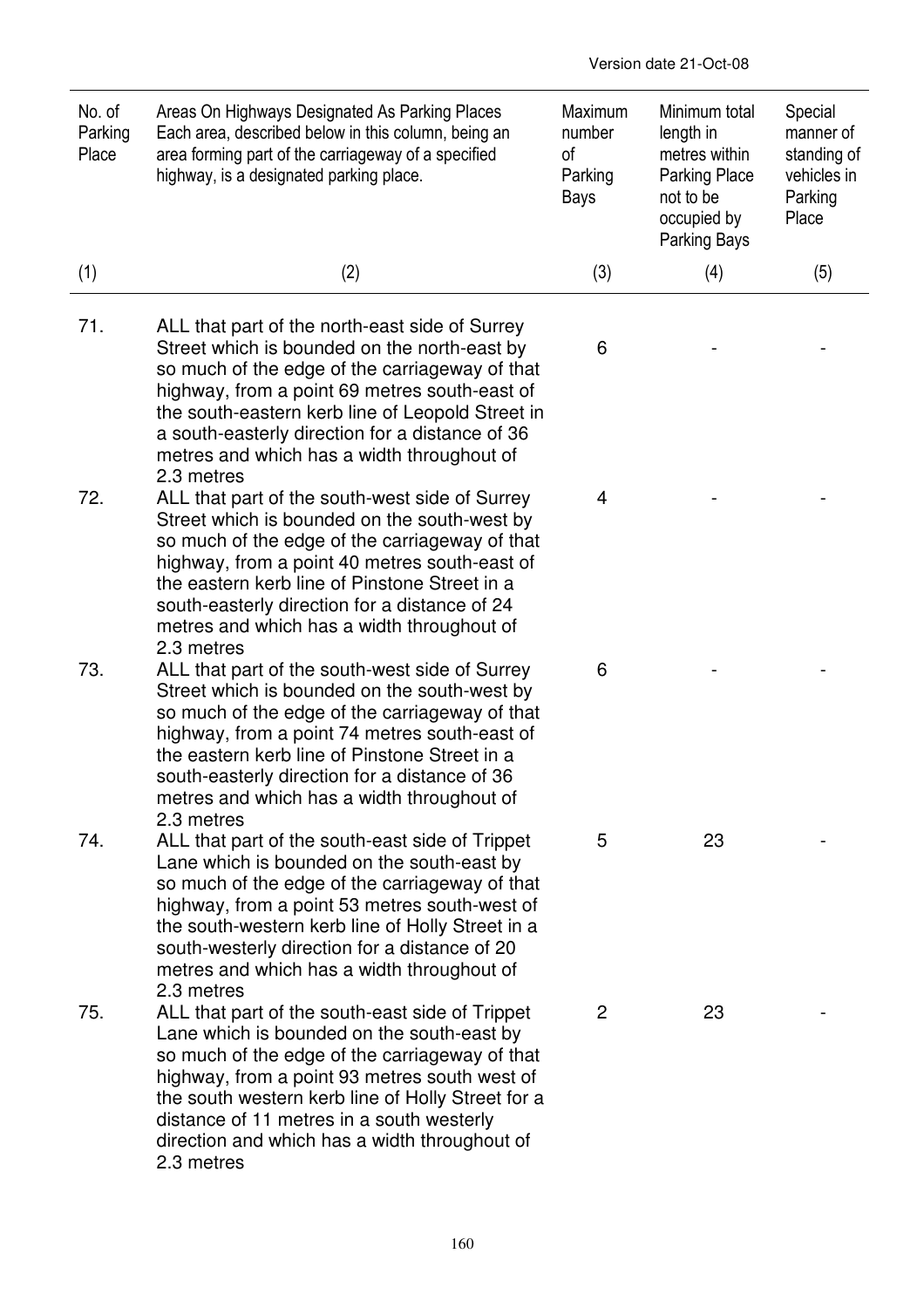| No. of<br>Parking<br>Place | Areas On Highways Designated As Parking Places<br>Each area, described below in this column, being an<br>area forming part of the carriageway of a specified<br>highway, is a designated parking place.                                                                                                                                                           | Maximum<br>number<br>οf<br>Parking<br>Bays | Minimum total<br>length in<br>metres within<br><b>Parking Place</b><br>not to be<br>occupied by<br><b>Parking Bays</b> | Special<br>manner of<br>standing of<br>vehicles in<br>Parking<br>Place |
|----------------------------|-------------------------------------------------------------------------------------------------------------------------------------------------------------------------------------------------------------------------------------------------------------------------------------------------------------------------------------------------------------------|--------------------------------------------|------------------------------------------------------------------------------------------------------------------------|------------------------------------------------------------------------|
| (1)                        | (2)                                                                                                                                                                                                                                                                                                                                                               | (3)                                        | (4)                                                                                                                    | (5)                                                                    |
| 76.                        | ALL that part of the north-west side of Trippet<br>Lane which is bounded on the north-west by<br>so much of the edge of the carriageway of that<br>highway, from a point 13 metres south-west of<br>the south-western kerbline of Bailey Street in a<br>south-westerly direction for a distance of 17<br>metres and which has a width throughout of<br>2.3 metres | 3                                          |                                                                                                                        |                                                                        |
| 77.                        | ALL that part of the north-west side of Trippet<br>Lane which is bounded on the north-west by<br>so much of the edge of the carriageway of that<br>highway, from a point 5 metres north of the<br>north-eastern kerbline of Bailey Street in a<br>north-easterly direction for a distance of 65<br>metres and which has a width throughout of<br>2.3 metres       | 11                                         |                                                                                                                        |                                                                        |
| 78.                        | ALL that part of the north-west side of Union<br>Street which is bounded on the north-west by<br>so much of the edge of the carriageway of that<br>highway, from a point 7 metres north-east of<br>the north-eastern kerb line of Furnival Gate<br>north-eastwards for a distance of 11 metres<br>and which has a width throughout of 2.3<br>metres               | 2                                          |                                                                                                                        |                                                                        |
| 79.                        | ALL that part of the north-west side of Union<br>Street which is bounded on the north-west by<br>so much of the edge of the carriageway of that<br>highway, from a point 27 metres north-east of<br>the north-eastern kerb line of Furnival Gate<br>north-eastwards for a distance of 23 metres<br>and which has a width throughout of 2.3<br>metres              | 4                                          |                                                                                                                        |                                                                        |
| 80.                        | ALL that part of the north-west side of Union<br>Street which is bounded on the north-west by<br>so much of the edge of the carriageway of that<br>highway, from a point 6 metres south-west of<br>the south-western kerb line of Charles Street<br>south-westwards for a distance of 53 metres<br>and which has a width throughout of 2.3<br>metres              | 9                                          |                                                                                                                        |                                                                        |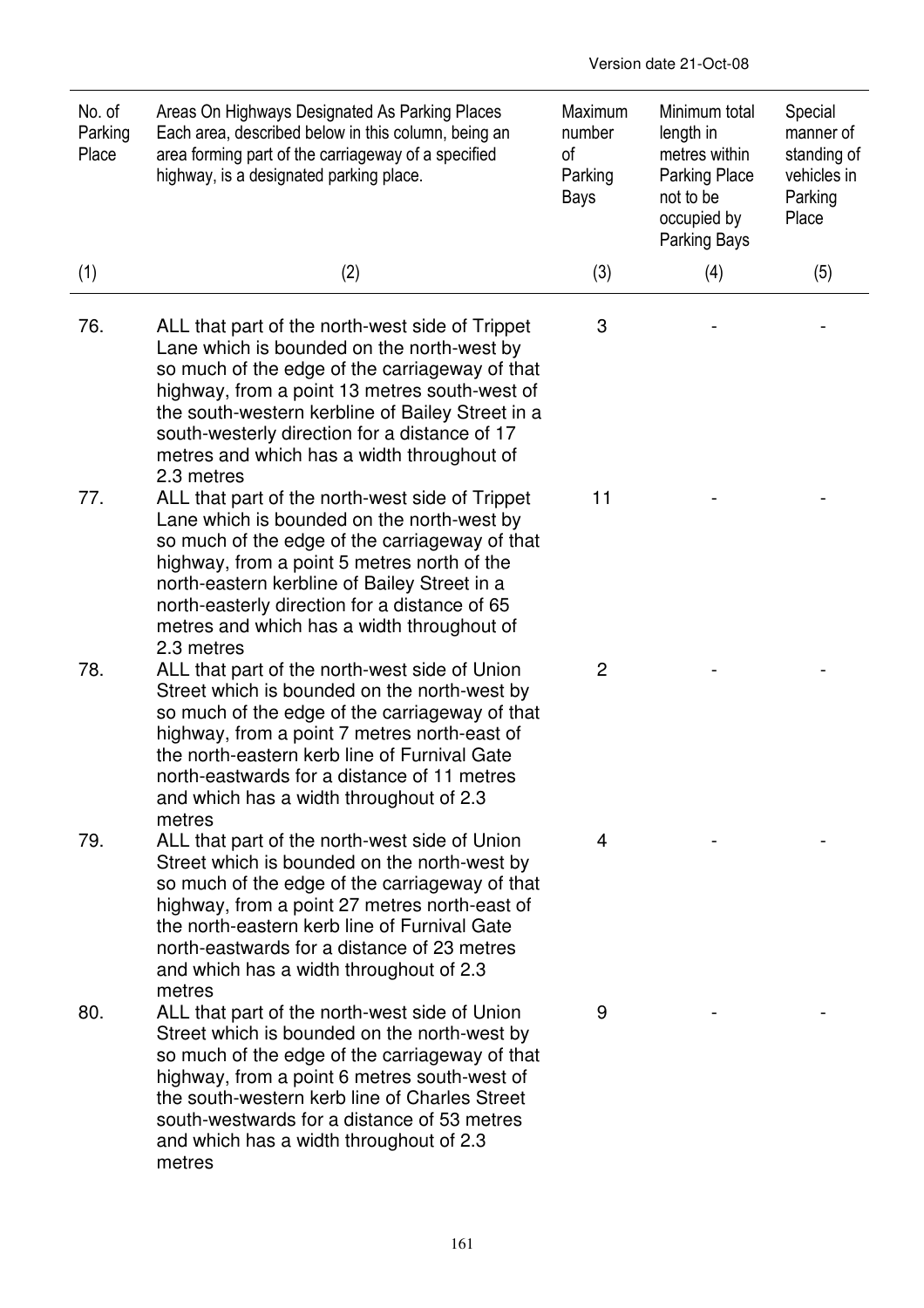| No. of<br>Parking<br>Place | Areas On Highways Designated As Parking Places<br>Each area, described below in this column, being an<br>area forming part of the carriageway of a specified<br>highway, is a designated parking place.                                                                                                                            | Maximum<br>number<br>of<br>Parking<br>Bays | Minimum total<br>length in<br>metres within<br><b>Parking Place</b><br>not to be<br>occupied by<br><b>Parking Bays</b> | Special<br>manner of<br>standing of<br>vehicles in<br>Parking<br>Place |
|----------------------------|------------------------------------------------------------------------------------------------------------------------------------------------------------------------------------------------------------------------------------------------------------------------------------------------------------------------------------|--------------------------------------------|------------------------------------------------------------------------------------------------------------------------|------------------------------------------------------------------------|
| (1)                        | (2)                                                                                                                                                                                                                                                                                                                                | (3)                                        | (4)                                                                                                                    | (5)                                                                    |
| 81.                        | ALL that part of the south-east side of Union<br>Street which is bounded on the south-east by<br>so much of the edge of the carriageway of that<br>highway, from a point 34 metres south-west of<br>the south-western kerb line of Charles Street<br>for a distance of 23 metres and which has a<br>width throughout of 2.1 metres | 4                                          |                                                                                                                        |                                                                        |
| 82.                        | ALL that part of the west side of Vicar Lane<br>which is bounded on the west by so much of<br>the edge of the carriageway of that highway,<br>from a point 11 metres north of the northern<br>kerb line of Church Street in a northerly<br>direction for a distance of 17 metres and which<br>has a width throughout of 2.3 metres | 3                                          |                                                                                                                        |                                                                        |
| 83.                        | ALL that part of the south side of Wellington<br>Street which is bounded on the south by so<br>much of the edge of the carriageway of that<br>highway, from a point 6 metres west of the<br>western kerb line of Cambridge Street<br>westwards for a distance of 11 metres and<br>which has a width throughout of 2.3 metres       | 2                                          |                                                                                                                        |                                                                        |
| 84.                        | ALL that part of the south side of Wellington<br>Street which is bounded on the south by so<br>much of the edge of the carriageway of that<br>highway, from a point 41 metres west of the<br>western kerb line of Cambridge Street<br>westwards for a distance of 35 metres and<br>which has a width throughout of 2.3 metres      | 6                                          |                                                                                                                        |                                                                        |
| 85.                        | ALL that part of the north side of West Street<br>which is bounded on the north by so much of<br>the edge of the carriageway of that highway,<br>from a point 13 metres west of the western<br>kerb line of Holly Street westwards for a<br>distance of 10 metres and which has a width<br>throughout of 5.5 metres.               | 4                                          |                                                                                                                        | at right<br>angles to<br>the edge<br>of the<br>carriage-<br>way        |
| 86.                        | ALL that part of the north side of West Street<br>which is bounded on the north by so much of<br>the edge of the carriageway of that highway,<br>from a point 3 metres west of the western kerb<br>line of Holly Street westwards for a distance of<br>5 metres and which has a width throughout of<br>5.5 metres                  | $\overline{c}$                             |                                                                                                                        | at right<br>angles to<br>the edge<br>of the<br>carriage-<br>way        |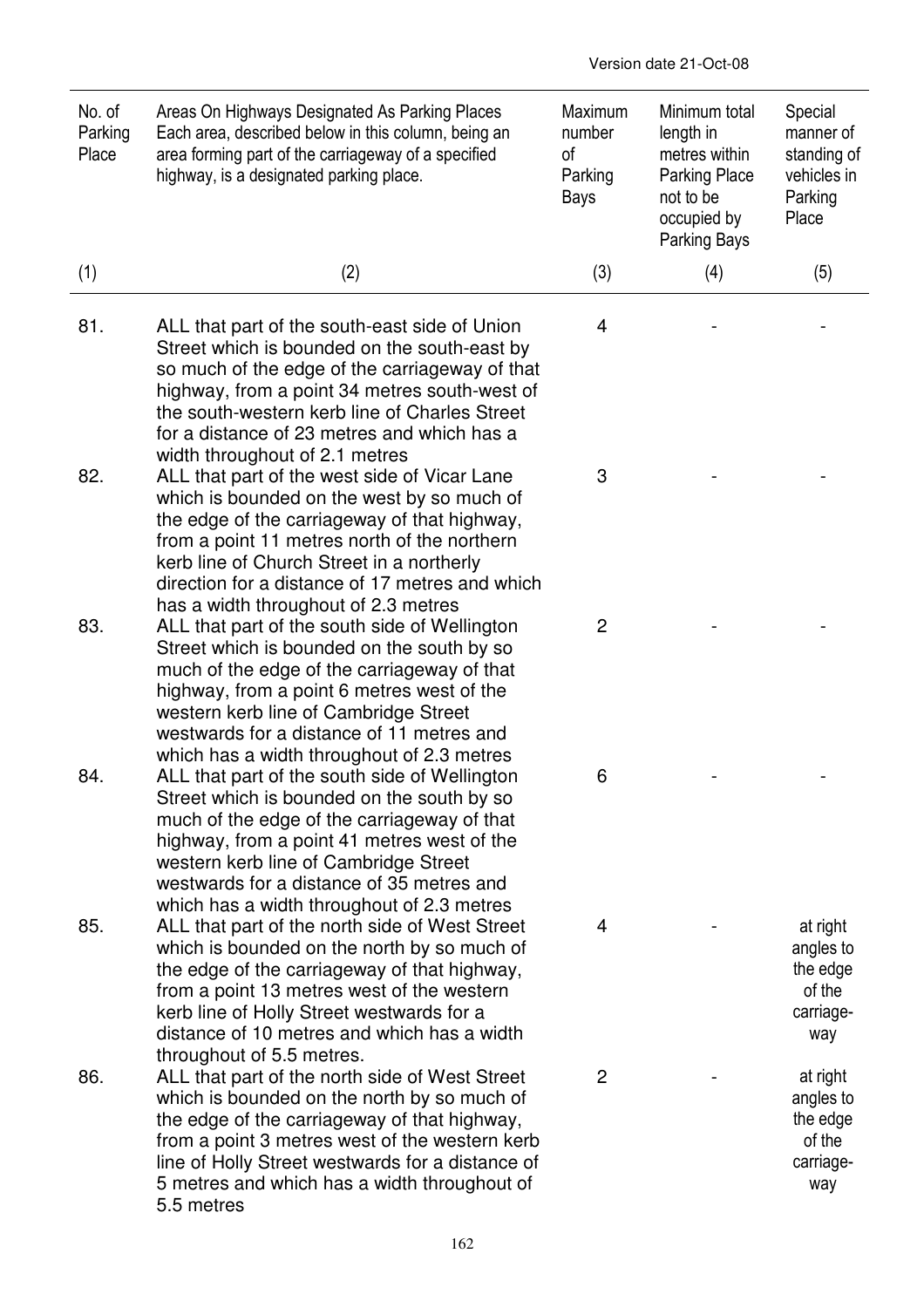Version date 21-Oct-08

## **SCHEDULE 6.03 PAY & DISPLAY 2 HOURS, NO RETURN WITHIN 1 HOUR MON-SAT EXCL BANK HOLS 8AM-6.30PM SCHEDULE III**

| No. of<br>Parking<br>Place | Areas On Highways Designated As Parking Places<br>Each area, described below in this column, being an<br>area forming part of the carriageway of a specified<br>highway, is a designated parking place.                                                                                                                                               | Maximum<br>number<br>0f<br>Parking<br>Bays | Minimum total<br>length in<br>metres within<br><b>Parking Place</b><br>not to be<br>occupied by<br><b>Parking Bays</b> | Special<br>manner of<br>standing of<br>vehicles in<br>Parking<br>Place |
|----------------------------|-------------------------------------------------------------------------------------------------------------------------------------------------------------------------------------------------------------------------------------------------------------------------------------------------------------------------------------------------------|--------------------------------------------|------------------------------------------------------------------------------------------------------------------------|------------------------------------------------------------------------|
| (1)                        | (2)                                                                                                                                                                                                                                                                                                                                                   | (3)                                        | (4)                                                                                                                    | (5)                                                                    |
| 1.                         | ALL that part of the north-east side of Andrew<br>Street which is bounded on the north-east by<br>so much of the edge of the carriageway of that<br>highway, from a point 3 metres north-west of<br>the north-western kerb line of Wicker Lane<br>north-westwards for a distance of 68 metres<br>and which has a width throughout of 2.3 m.           | 6                                          | 35                                                                                                                     |                                                                        |
| 2.                         | ALL that part of the south-west side of Andrew<br>Street which is bounded on the south-west by<br>so much of the edge of the carriageway of that<br>highway, from a point 13 metres north-west of<br>the north-western kerb line of Wicker north-<br>westwards for a distance of 28 metres and<br>which has a width throughout of 2.3 metres          | 3                                          | 11                                                                                                                     |                                                                        |
| 3.                         | ALL that part of the south-east side of Arundel<br>Gate which is bounded on the south-east by so<br>much of the edge of the carriageway of that<br>highway, from a point 1 metre north-east of the<br>north-eastern kerb line of Brown Lane north-<br>eastwards for a distance of 18 metres and<br>which has a width throughout of 2.3 metres         | 3                                          |                                                                                                                        |                                                                        |
| 4.                         | ALL that part of the north-west side of Arundel<br>Street which is bounded on the north-west by<br>so much of the edge of the carriageway of that<br>highway, from a point 6 metres north-east of<br>the north-eastern kerb line of Matilda Street<br>north-eastwards for a distance of 11 metres<br>and which has a width throughout of 2.3 m.       |                                            |                                                                                                                        |                                                                        |
| 5.                         | ALL that part of the north-west side of Arundel<br>Street which is bounded on the north-west by<br>so much of the edge of the carriageway of that<br>highway, from a point 3 metres north-east of<br>the north-eastern kerb line of Froggatt Lane<br>north-eastwards for a distance of 66 metres<br>and which has a width throughout of<br>2.3m.etres | 7                                          | 27                                                                                                                     |                                                                        |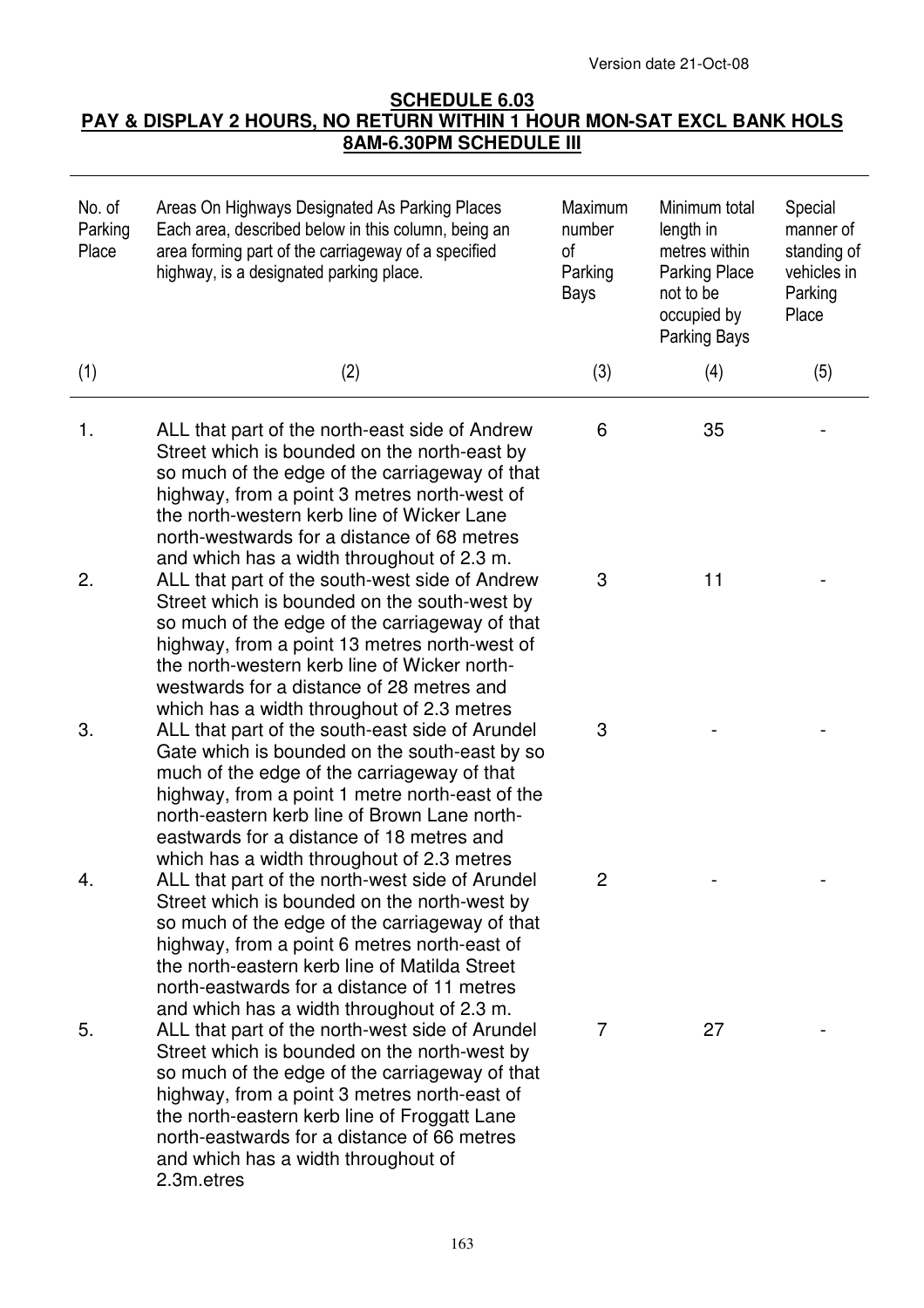| No. of<br>Parking<br>Place | Areas On Highways Designated As Parking Places<br>Each area, described below in this column, being an<br>area forming part of the carriageway of a specified<br>highway, is a designated parking place.                                                                                                                                                   | Maximum<br>number<br>of<br>Parking<br>Bays | Minimum total<br>length in<br>metres within<br><b>Parking Place</b><br>not to be<br>occupied by<br>Parking Bays | Special<br>manner of<br>standing of<br>vehicles in<br>Parking<br>Place |
|----------------------------|-----------------------------------------------------------------------------------------------------------------------------------------------------------------------------------------------------------------------------------------------------------------------------------------------------------------------------------------------------------|--------------------------------------------|-----------------------------------------------------------------------------------------------------------------|------------------------------------------------------------------------|
| (1)                        | (2)                                                                                                                                                                                                                                                                                                                                                       | (3)                                        | (4)                                                                                                             | (5)                                                                    |
| 6.                         | ALL that part of the north-west side of Arundel<br>Street which is bounded on the north-west by<br>so much of the edge of the carriageway of that<br>highway, from a point 5 metres south-west of<br>the south-western kerb line of Charles Street<br>south-westwards for a distance of 11 metres<br>and which has a width throughout of 2.3<br>metres    | $\overline{c}$                             |                                                                                                                 |                                                                        |
| 7.                         | ALL that part of the north-west side of Arundel<br>Street which is bounded on the north-west by<br>so much of the edge of the carriageway of that<br>highway, from a point 11 metres north-east of<br>the north-eastern kerb line of Charles Street<br>north-eastwards for a distance of 6 metres and<br>which has a width throughout of 2.3 metres       | 1                                          |                                                                                                                 |                                                                        |
| 8.                         | ALL that part of the north-west side of Arundel<br>Street which is bounded on the north-west by<br>so much of the edge of the carriageway of that<br>highway, from a point 5 metres north-east of<br>the north-eastern kerb line of Charles Lane<br>north-eastwards for a distance of 48 metres<br>and which has a width throughout of 2.3<br>metres      | 8                                          |                                                                                                                 |                                                                        |
| 9.                         | ALL that part of the north-west side of Arundel<br>Street which is bounded on the north-west by<br>so much of the edge of the carriageway of that<br>highway, from a point 18 metres north-east of<br>the north-eastern kerbline of Newton Lane<br>north-eastwards for a distance of 11 metres<br>and which has a width throughout of 2.0<br>metres.      | 2                                          |                                                                                                                 |                                                                        |
| 10.                        | ALL that part of the south-east side of Arundel<br>Street which is bounded on the south-east by<br>so much of the edge of the carriageway of that<br>highway, from a point 10 metres south-west of<br>the south-western kerbline of Matilda Street<br>south-westwards for a distance of 158.5<br>metres and which has a width throughout of<br>2.0 metres | 17                                         | 61                                                                                                              |                                                                        |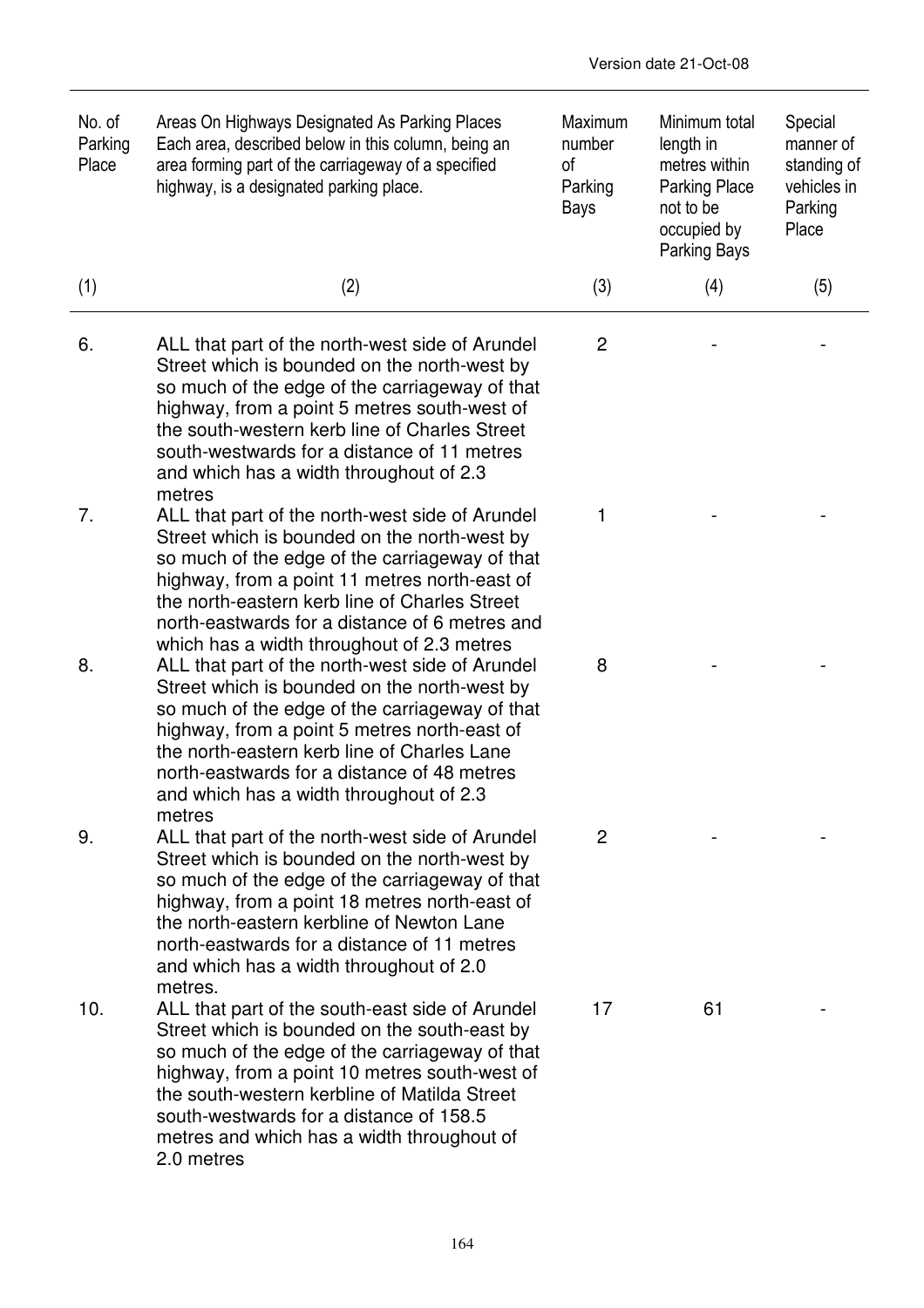| No. of<br>Parking<br>Place | Areas On Highways Designated As Parking Places<br>Each area, described below in this column, being an<br>area forming part of the carriageway of a specified<br>highway, is a designated parking place.                                                                                                                                                           | Maximum<br>number<br>οf<br>Parking<br>Bays | Minimum total<br>length in<br>metres within<br><b>Parking Place</b><br>not to be<br>occupied by<br>Parking Bays | Special<br>manner of<br>standing of<br>vehicles in<br>Parking<br>Place |
|----------------------------|-------------------------------------------------------------------------------------------------------------------------------------------------------------------------------------------------------------------------------------------------------------------------------------------------------------------------------------------------------------------|--------------------------------------------|-----------------------------------------------------------------------------------------------------------------|------------------------------------------------------------------------|
| (1)                        | (2)                                                                                                                                                                                                                                                                                                                                                               | (3)                                        | (4)                                                                                                             | (5)                                                                    |
| 11.                        | ALL that part of the south-east side of Arundel<br>Street which is bounded on the south-east by<br>so much of the edge of the carriageway of that<br>highway, from a point 10 metres south-west of<br>the south-western kerbline of Furnival Street<br>south-westwards for a distance of 69 metres<br>and which has a width throughout of 2.3<br>metres           | 9                                          | 14                                                                                                              |                                                                        |
| 12.                        | ALL that part of the north-east side of Bailey<br>Street which is bounded on the north-east by<br>so much of the edge of the carriageway of that<br>highway, from a point 5 metres north-west of<br>the north-western kerbline of Trippet Lane<br>north-westwards for a distance of 112.5 metres<br>and which has a width throughout of 2.0<br>metres             | 10                                         | 57                                                                                                              |                                                                        |
| 13.                        | ALL that part of the north side of Bolton Street<br>which is bounded on the north by so much of<br>the edge of the carriageway of that highway,<br>from a point 5 metres east of the eastern kerb<br>line of Victoria Street to a point 16 metres west<br>of the south-western kerb line of Cavendish<br>Street and which has a width throughout of 2.3<br>metres | 11                                         | 12                                                                                                              |                                                                        |
| 14.                        | ALL that part of the north-east side of Bowdon<br>Street which is bounded on the north-east by<br>so much of the edge of the carriageway of that<br>highway, from a point 8 metres south-east of<br>the south-eastern kerb line of Milton Street<br>south-eastwards for a distance of 80 metres<br>and which has a width throughout of 2.3<br>metres              | $\overline{7}$                             | 39                                                                                                              |                                                                        |
| 15.                        | ALL that part of the north-east side of Bowdon<br>Street which is bounded on the north-east by<br>so much of the edge of the carriageway of that<br>highway, from a point 10 metres south-east of<br>the south-eastern kerbline of Wellington Street<br>south-eastwards for a distance of 65 metres<br>and which has a width throughout of 2.0<br>metres          | 11                                         |                                                                                                                 |                                                                        |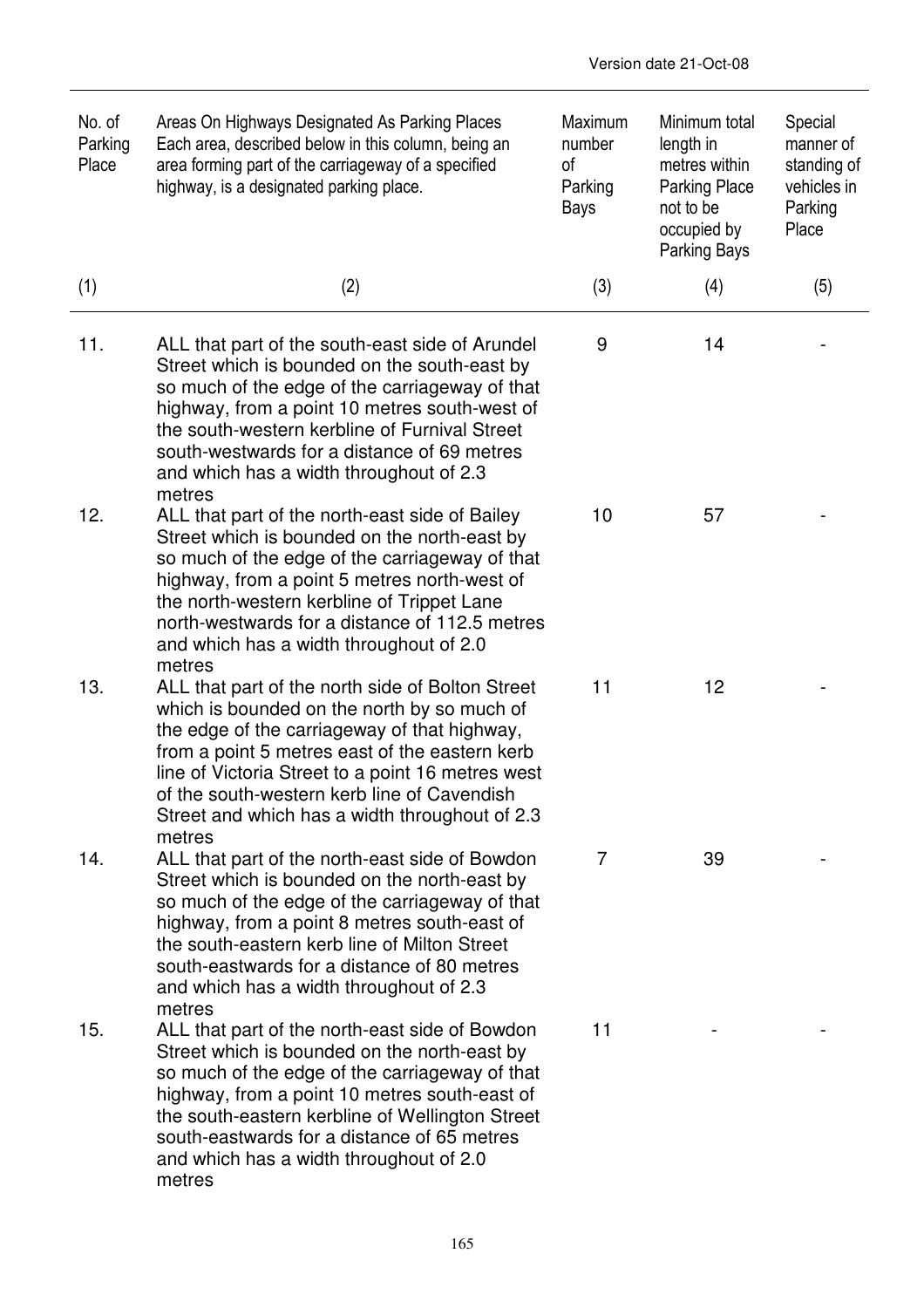| No. of<br>Parking<br>Place | Areas On Highways Designated As Parking Places<br>Each area, described below in this column, being an<br>area forming part of the carriageway of a specified<br>highway, is a designated parking place.                                                                                                                                               | Maximum<br>number<br>of<br>Parking<br>Bays | Minimum total<br>length in<br>metres within<br><b>Parking Place</b><br>not to be<br>occupied by<br>Parking Bays | Special<br>manner of<br>standing of<br>vehicles in<br>Parking<br>Place |
|----------------------------|-------------------------------------------------------------------------------------------------------------------------------------------------------------------------------------------------------------------------------------------------------------------------------------------------------------------------------------------------------|--------------------------------------------|-----------------------------------------------------------------------------------------------------------------|------------------------------------------------------------------------|
| (1)                        | (2)                                                                                                                                                                                                                                                                                                                                                   | (3)                                        | (4)                                                                                                             | (5)                                                                    |
| 16.                        | ALL that part of the south-west side of Bowdon<br>Street which is bounded on the south-west by<br>so much of the edge of the carriageway of that<br>highway, from a point 18 metres north-west of<br>the north-western kerb line of Milton Street<br>north-westwards for a distance of 11 metres<br>and which has a width throughout of 2.3<br>metres | $\overline{c}$                             |                                                                                                                 |                                                                        |
| 17.                        | ALL that part of the south-west side of Bridge<br>Street which is bounded on the south-west by<br>so much of the edge of the carriageway of that<br>highway, from a point 15 metres north-west of<br>the northern kerb line of West Bar north-<br>westwards for a distance of 41 metres and<br>which has a width throughout of 2.3 metres             | 7                                          |                                                                                                                 |                                                                        |
| 18.                        | ALL that part of the west side of Bridge Street<br>which is bounded on the west by so much of<br>the edge of the carriageway of that highway,<br>from a point 50 metres south of the southern<br>kerb line of Plum Lane southwards for a<br>distance of 11 metres and which has a width<br>throughout of 2.3 metres                                   | $\overline{2}$                             |                                                                                                                 |                                                                        |
| 19.                        | ALL that part of the west side of Bridge Street<br>which is bounded on the west by so much of<br>the edge of the carriageway of that highway,<br>from a point 10 metres north of the northern<br>kerbline of Love Street northwards for a<br>distance of 16 metres and which has a width<br>throughout of 2.3 metres                                  | 3                                          |                                                                                                                 |                                                                        |
| 20.                        | ALL that part of the north side of Broad Lane<br>which is bounded on the north by so much of<br>the edge of the carriageway of that highway,<br>from a point 6 metres east of the north-eastern<br>kerb line of Garden Street eastwards for a<br>distance of 6 metres and which has a width<br>throughout of 2.3 metres                               | 1                                          |                                                                                                                 |                                                                        |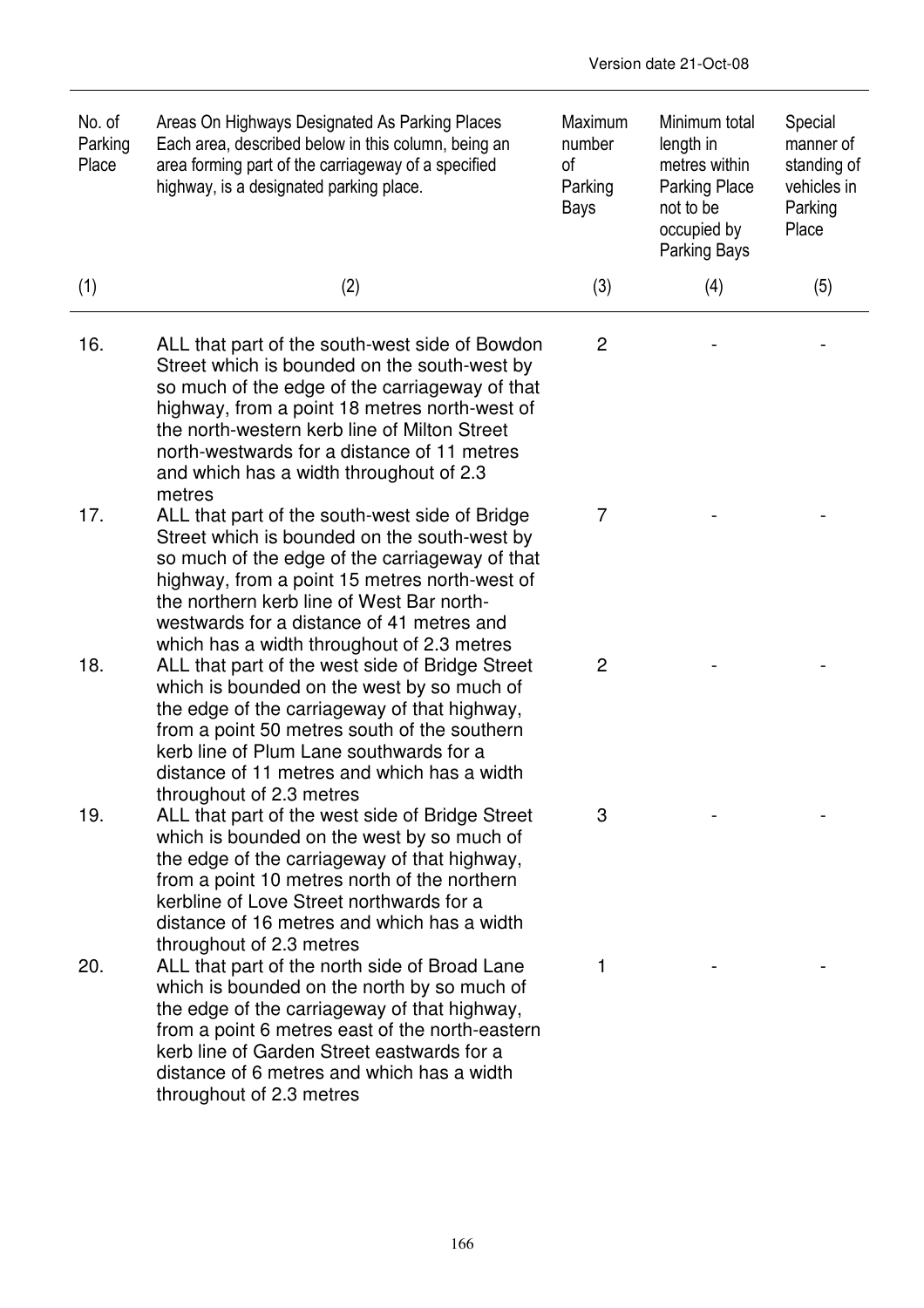| No. of<br>Parking<br>Place | Areas On Highways Designated As Parking Places<br>Each area, described below in this column, being an<br>area forming part of the carriageway of a specified<br>highway, is a designated parking place.                                                                                                                                                                                                                                       | Maximum<br>number<br>οf<br>Parking<br>Bays | Minimum total<br>length in<br>metres within<br><b>Parking Place</b><br>not to be<br>occupied by<br>Parking Bays | Special<br>manner of<br>standing of<br>vehicles in<br>Parking<br>Place |
|----------------------------|-----------------------------------------------------------------------------------------------------------------------------------------------------------------------------------------------------------------------------------------------------------------------------------------------------------------------------------------------------------------------------------------------------------------------------------------------|--------------------------------------------|-----------------------------------------------------------------------------------------------------------------|------------------------------------------------------------------------|
| (1)                        | (2)                                                                                                                                                                                                                                                                                                                                                                                                                                           | (3)                                        | (4)                                                                                                             | (5)                                                                    |
| 21.                        | ALL that part of the north-west side of Brown<br>Street which is bounded on the north-west by<br>so much of the edge of the carriageway of that<br>highway, from a point 83 metres north-east of<br>the north-eastern kerbline of Furnival Street<br>north-eastwards for a distance of 11 metres<br>and which has a width throughout of 2.0<br>metres                                                                                         | $\overline{c}$                             |                                                                                                                 |                                                                        |
| 22.                        | ALL that part of the south-east side of Brown<br>Street which is bounded on the south-east by<br>so much of the edge of the carriageway of that<br>highway, from a point 13.7 metres south-west<br>of the projected south-western building line of<br>No. 1 to 5 Brown Street south-westwards for a<br>distance of 29.5 metres and which has a width<br>throughout of 2.3 metres                                                              | 5                                          |                                                                                                                 |                                                                        |
| 23.                        | ALL that part of the south-east side of Brown<br>Street which is bounded on the south-east by<br>so much of the edge of the carriageway of that<br>highway, from a point 16.5 metres north-east<br>of the projected south-western building line of<br>No. 1 to 5 Brown Street to a point 27 metres<br>north-east of the projected south-western<br>building line of No. 1 to 5 Brown Street and<br>which has a width throughout of 2.3 metres | 2                                          |                                                                                                                 |                                                                        |
| 24.                        | ALL that part of the north-east side of Charles<br>Street which is bounded on the north-east by<br>so much of the edge of the carriageway of that<br>highway, from a point 3 metres north-west of<br>the north-western kerb line of Eyre Lane north-<br>westwards for a distance of 42 metres and<br>which has a width throughout of 2.3 metres                                                                                               | 7                                          |                                                                                                                 |                                                                        |
| 25.                        | ALL that part of the north-east side of Charles<br>Street which is bounded on the north-east by<br>so much of the edge of the carriageway of that<br>highway, from a point 5 metres north-west of<br>the north-western kerb line of Arundel Street<br>north-westwards for a distance of 23 metres<br>and which has a width throughout of 2.3<br>metres                                                                                        | 4                                          |                                                                                                                 |                                                                        |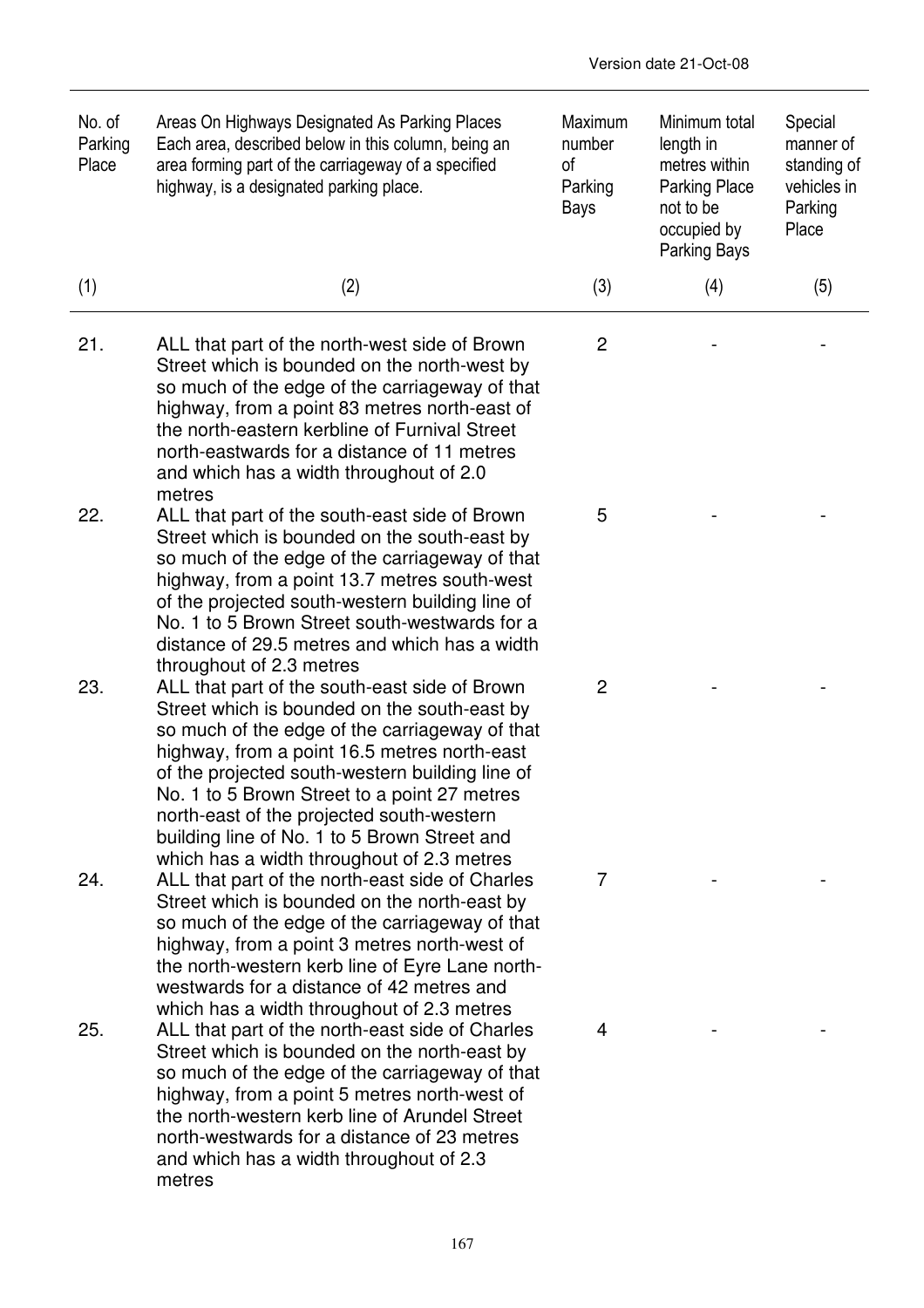| No. of<br>Parking<br>Place | Areas On Highways Designated As Parking Places<br>Each area, described below in this column, being an<br>area forming part of the carriageway of a specified<br>highway, is a designated parking place.                                                                                                                                                | Maximum<br>number<br>of<br>Parking<br>Bays | Minimum total<br>length in<br>metres within<br><b>Parking Place</b><br>not to be<br>occupied by<br>Parking Bays | Special<br>manner of<br>standing of<br>vehicles in<br>Parking<br>Place |
|----------------------------|--------------------------------------------------------------------------------------------------------------------------------------------------------------------------------------------------------------------------------------------------------------------------------------------------------------------------------------------------------|--------------------------------------------|-----------------------------------------------------------------------------------------------------------------|------------------------------------------------------------------------|
| (1)                        | (2)                                                                                                                                                                                                                                                                                                                                                    | (3)                                        | (4)                                                                                                             | (5)                                                                    |
| 26.                        | ALL that part of the north-east side of Charles<br>Street which is bounded on the north-east by<br>so much of the edge of the carriageway of that<br>highway, from a point 11 metres south-east of<br>the south-eastern kerbline of Arundel Street<br>south-eastwards for a distance of 28 metres<br>and which has a width throughout of 2.3<br>metres | 6                                          |                                                                                                                 |                                                                        |
| 27.                        | ALL that part of the south side of Chester<br>Street which is bounded on the south by so<br>much of the edge of the carriageway of that<br>highway, from a point 5 metres east of the<br>eastern kerb line of Eldon Street eastwards for<br>a distance of 56 metres and which has a width<br>throughout of 2.3 metres                                  | 6                                          | 22                                                                                                              |                                                                        |
| 28.                        | ALL that part of the south-west side of Earl<br>Street which is bounded on the south-west by<br>so much of the edge of the carriageway of that<br>highway, from a point 7 metres north-west of<br>the north-western kerb line of Eyre Lane north-<br>westwards for a distance of 24 metres and<br>which has a width throughout of 2.3 metres           | 4                                          |                                                                                                                 |                                                                        |
| 29.                        | ALL that part of the south-west side of Earl<br>Street which is bounded on the south-west by<br>so much of the edge of the carriageway of that<br>highway, from a point 4 metres north-west of<br>the north-western kerb line of Arundel Street<br>north-westwards for a distance of 23 metres<br>and which has a width throughout of 2.3<br>metres    | 4                                          |                                                                                                                 |                                                                        |
| 30.                        | ALL that part of the east side of Eldon Street<br>which is bounded on the east by so much of<br>the edge of the carriageway of that highway,<br>from a point 28.6 metres north of the northern<br>kerbline of Wellington Street northwards for a<br>distance of 29 metres and which has a width<br>throughout of 2.3 metres                            | 5                                          |                                                                                                                 |                                                                        |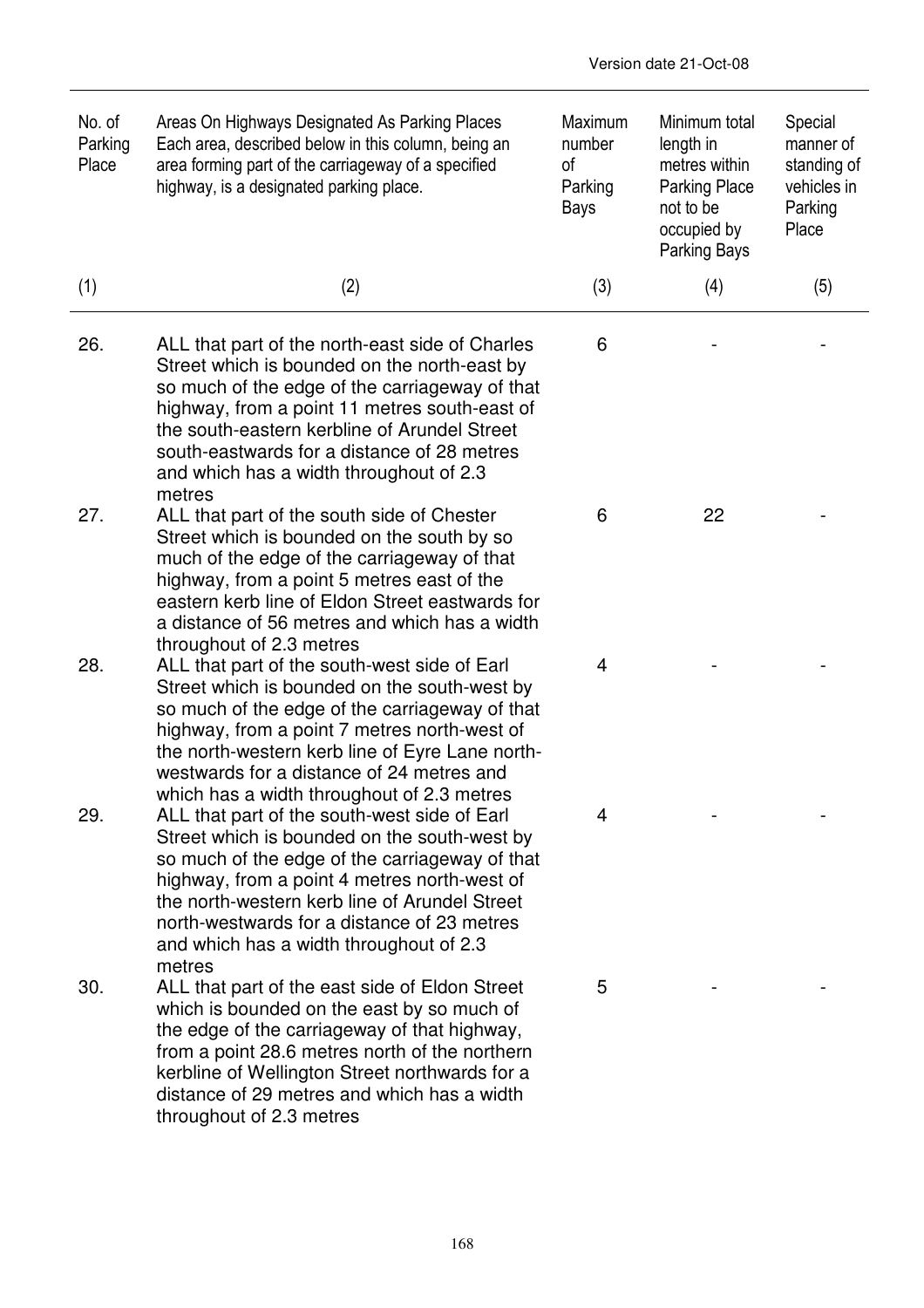| No. of<br>Parking<br>Place | Areas On Highways Designated As Parking Places<br>Each area, described below in this column, being an<br>area forming part of the carriageway of a specified<br>highway, is a designated parking place.                                                                                                                                                                                    | Maximum<br>number<br>οf<br>Parking<br>Bays | Minimum total<br>length in<br>metres within<br><b>Parking Place</b><br>not to be<br>occupied by<br><b>Parking Bays</b> | Special<br>manner of<br>standing of<br>vehicles in<br>Parking<br>Place |
|----------------------------|--------------------------------------------------------------------------------------------------------------------------------------------------------------------------------------------------------------------------------------------------------------------------------------------------------------------------------------------------------------------------------------------|--------------------------------------------|------------------------------------------------------------------------------------------------------------------------|------------------------------------------------------------------------|
| (1)                        | (2)                                                                                                                                                                                                                                                                                                                                                                                        | (3)                                        | (4)                                                                                                                    | (5)                                                                    |
| 31.                        | ALL that part of the north-east side of Eldon<br>Street which is bounded on the north-east by<br>so much of the edge of the carriageway of that<br>highway, from a point 11 metres south-east of<br>the south-eastern kerbline of Wellington Street<br>south-eastwards for a distance of 40 metres<br>and which has a width throughout of 2.0m.                                            | $\overline{7}$                             |                                                                                                                        |                                                                        |
| 32.                        | ALL that part of the north-east side of Eldon<br>Street which is bounded on the north-east by<br>so much of the edge of the carriageway of that<br>highway, from a point 23.2 metres north-west<br>of the north-western kerbline of Milton Street<br>north-westwards for a distance of 29 metres<br>and which has a width throughout of 2.0 m.                                             | 5                                          |                                                                                                                        |                                                                        |
| 33.                        | ALL that part of the south-west side of Eldon<br>Street which is bounded on the south-west by<br>so much of the edge of the carriageway of that<br>highway, from a point 11 metres south-east of<br>the southern kerb line of Devonshire Street<br>south-eastwards for a distance of 71 metres<br>and which has a width throughout of 2.3 m.                                               | 12                                         |                                                                                                                        |                                                                        |
| 34                         | ALL that part of the south-west side of Eldon<br>Street which is bounded on the south-west by<br>so much of the edge of the carriageway of that<br>highway, from a point 32.5 metres north-west<br>of the north-western kerbline of Milton Street<br>north-westwards to a point 11 metres south-<br>east of the south-eastern kerbline of<br>Wellington Street and which has a width       | 13                                         |                                                                                                                        |                                                                        |
| 35.                        | throughout of 2.0 metres<br>ALL that part of the north-east side of<br>Fitzwilliam Street which is bounded on the<br>north-east by so much of the edge of the<br>carriageway of that highway, from a point 10<br>metres south-east of the south-eastern kerb<br>line of Devonshire Street south-eastwards for a<br>distance of 82 metres and which has a width<br>throughout of 2.3 metres | 12                                         | 12                                                                                                                     |                                                                        |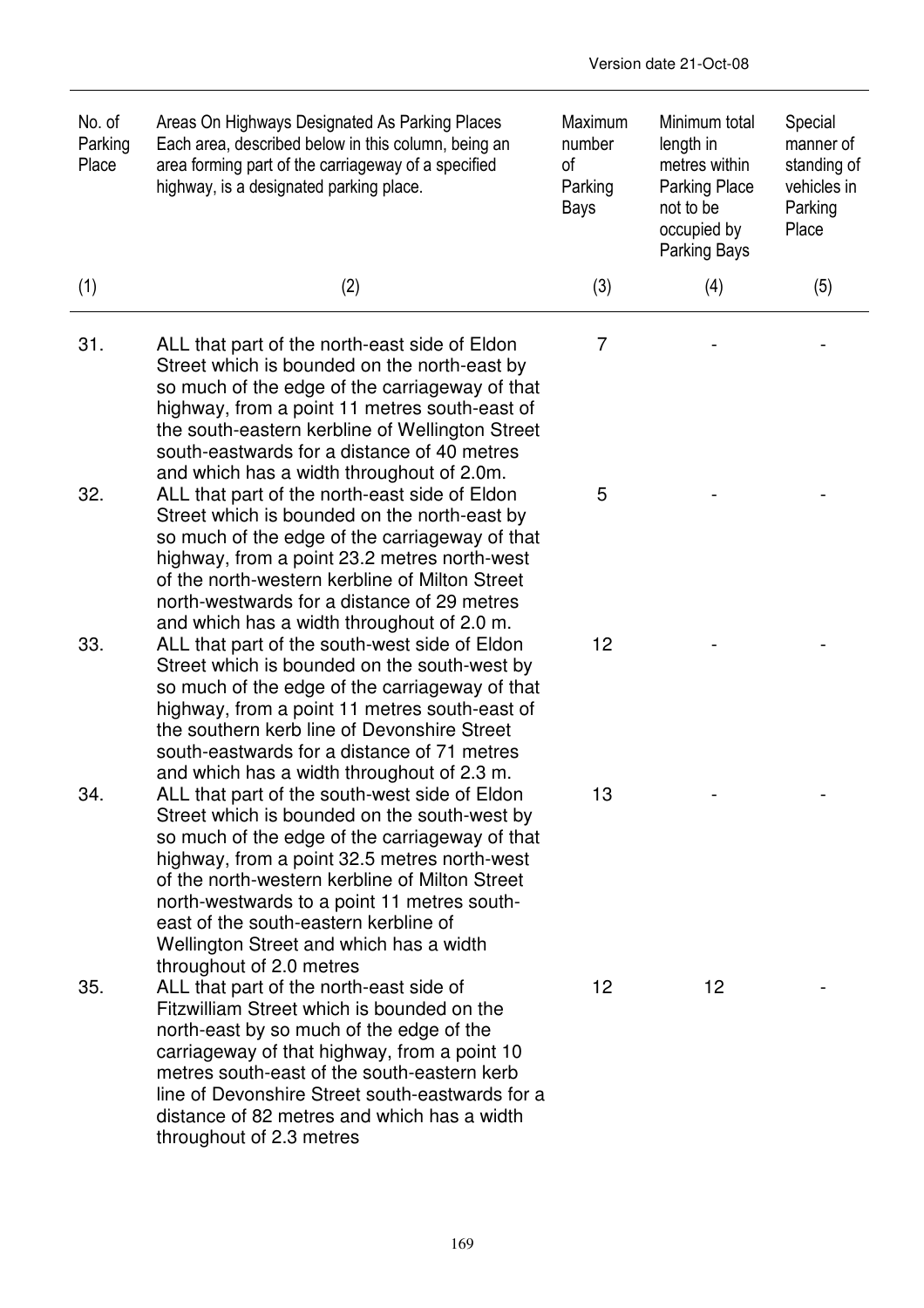| No. of<br>Parking<br>Place | Areas On Highways Designated As Parking Places<br>Each area, described below in this column, being an<br>area forming part of the carriageway of a specified<br>highway, is a designated parking place.                                                                                                                                                                      | <b>Maximum</b><br>number<br>of<br>Parking<br><b>Bays</b> | Minimum total<br>length in<br>metres within<br><b>Parking Place</b><br>not to be<br>occupied by<br><b>Parking Bays</b> | Special<br>manner of<br>standing of<br>vehicles in<br>Parking<br>Place |
|----------------------------|------------------------------------------------------------------------------------------------------------------------------------------------------------------------------------------------------------------------------------------------------------------------------------------------------------------------------------------------------------------------------|----------------------------------------------------------|------------------------------------------------------------------------------------------------------------------------|------------------------------------------------------------------------|
| (1)                        | (2)                                                                                                                                                                                                                                                                                                                                                                          | (3)                                                      | (4)                                                                                                                    | (5)                                                                    |
| 36.                        | ALL that part of the north-east side of<br>Fitzwilliam Street which is bounded on the<br>north-east by so much of the edge of the<br>carriageway of that highway, from a point 25<br>metres south-east of the south-eastern kerb<br>line of Wellington Street south-eastwards for a<br>distance of 35 metres and which has a width<br>throughout of 2.3 metres               | 6                                                        |                                                                                                                        |                                                                        |
| 37.                        | ALL that part of the north-east side of<br>Fitzwilliam Street which is bounded on the<br>north-east by so much of the edge of the<br>carriageway of that highway, from a point 10<br>metres north-west of the north-western kerb<br>line of Wellington Street in a north-westerly<br>direction for a distance of 65 metres and which<br>has a width throughout of 2.3 metres | 11                                                       |                                                                                                                        |                                                                        |
| 38.                        | ALL that part of the south-west side of<br>Fitzwilliam Street which is bounded on the<br>south-west by so much of the edge of the<br>carriageway of that highway, from a point 10<br>metres south-east of the south-eastern kerb<br>line of Milton Street south-eastwards for a<br>distance of 41 metres and which has a width<br>throughout of 2.3 metres                   | 7                                                        |                                                                                                                        |                                                                        |
| 39.                        | ALL that part of the south-west side of<br>Fitzwilliam Street which is bounded on the<br>south-west by so much of the edge of the<br>carriageway of that highway, from a point 10<br>metres north-west of the north-western kerb<br>line of Milton Street north-westwards for a<br>distance of 51 metres and which has a width<br>throughout of 2.3 metres                   | 7                                                        | 11                                                                                                                     |                                                                        |
| 40.                        | ALL that part of the east side of Gell Street<br>which is bounded on the east by so much of<br>the edge of the carriageway of that highway,<br>from a point 14 metres north of the northern<br>kerbline of Glossop Road northwards for a<br>distance of 35 metres and which has a width<br>throughout of 2.3 metres                                                          | 6                                                        |                                                                                                                        |                                                                        |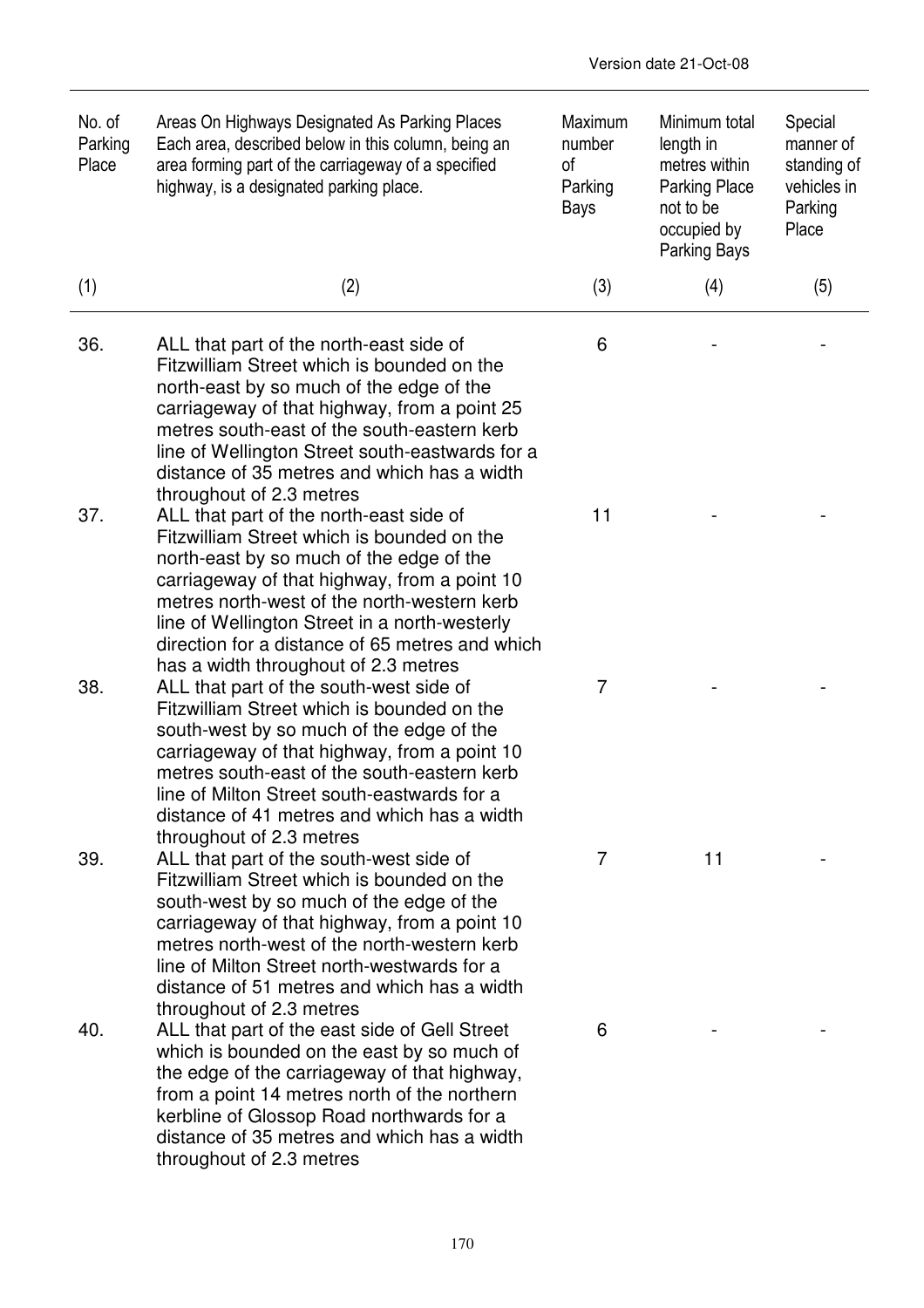| No. of<br>Parking<br>Place | Areas On Highways Designated As Parking Places<br>Each area, described below in this column, being an<br>area forming part of the carriageway of a specified<br>highway, is a designated parking place.                                                                                                                                                            | Maximum<br>number<br>οf<br>Parking<br>Bays | Minimum total<br>length in<br>metres within<br><b>Parking Place</b><br>not to be<br>occupied by<br>Parking Bays | Special<br>manner of<br>standing of<br>vehicles in<br>Parking<br>Place |
|----------------------------|--------------------------------------------------------------------------------------------------------------------------------------------------------------------------------------------------------------------------------------------------------------------------------------------------------------------------------------------------------------------|--------------------------------------------|-----------------------------------------------------------------------------------------------------------------|------------------------------------------------------------------------|
| (1)                        | (2)                                                                                                                                                                                                                                                                                                                                                                | (3)                                        | (4)                                                                                                             | (5)                                                                    |
| 41.                        | ALL that part of the west side of Gell Street<br>which is bounded on the west by so much of<br>the edge of the carriageway of that highway,<br>from a point 11 metres north of the northern<br>kerb line of Glossop Road in a northerly<br>direction for a distance of 32 metres and which<br>has a width throughout of 2.3 metres                                 | 5                                          |                                                                                                                 |                                                                        |
| 42.                        | ALL that part of the west side of Gell Street<br>which is bounded on the west by so much of<br>the edge of the carriageway of that highway,<br>from a point 54 metres north of the northern<br>kerb line of Glossop Road northwards for a<br>distance of 35 metres and which has a width<br>throughout of 2.3 metres                                               | 6                                          |                                                                                                                 |                                                                        |
| 43.                        | ALL that part of the north side of Holland<br>Street which is bounded on the north by so<br>much of the edge of the carriageway of that<br>highway, from a point 27 metres east of the<br>eastern kerb line of Orange Street eastwards<br>for a distance of 43 metres and which has a<br>width throughout of 2.3 metres                                            | 5                                          | 15                                                                                                              |                                                                        |
| 44.                        | ALL that part of the south side of Holland<br>Street which is bounded on the south by so<br>much of the edge of the carriageway of that<br>highway, from a point 5 metres west of the<br>western kerb line of Orange Street westwards<br>for a distance of 6 metres and which has a<br>width throughout of 2.3 metres                                              | 1                                          |                                                                                                                 |                                                                        |
| 45.                        | ALL that part of the south-west side of Hollis<br>Croft which is bounded on the south-west by<br>so much of the edge of the carriageway of that<br>highway, from a point 15 metres north-west of<br>the north-western kerb line of Tenter Street in<br>a north-westerly direction for a distance of 17<br>metres and which has a width throughout of<br>2.3 metres | 3                                          |                                                                                                                 |                                                                        |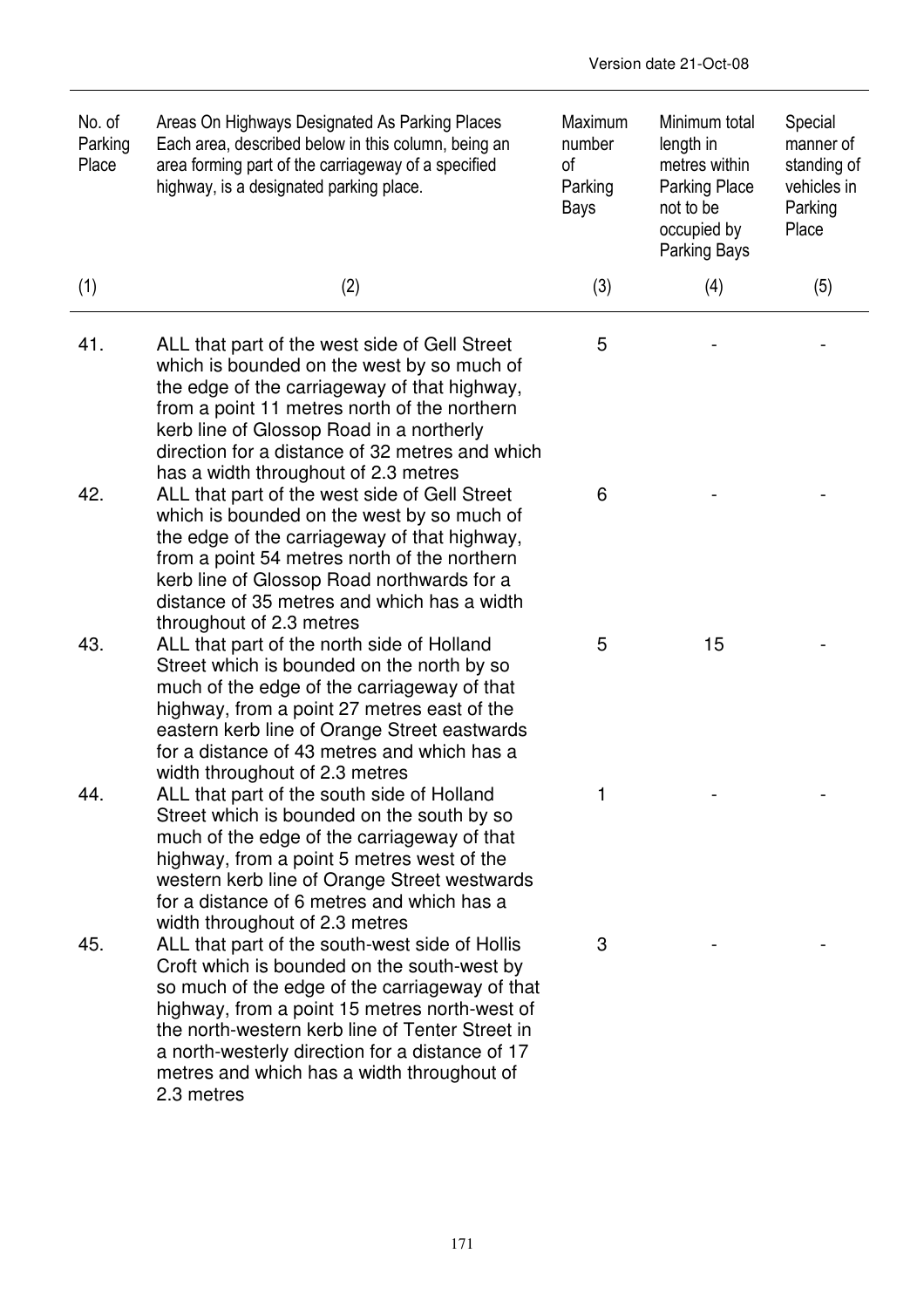| No. of<br>Parking<br>Place | Areas On Highways Designated As Parking Places<br>Each area, described below in this column, being an<br>area forming part of the carriageway of a specified<br>highway, is a designated parking place.                                                                                                                                                 | Maximum<br>number<br>0f<br>Parking<br>Bays | Minimum total<br>length in<br>metres within<br><b>Parking Place</b><br>not to be<br>occupied by<br><b>Parking Bays</b> | Special<br>manner of<br>standing of<br>vehicles in<br>Parking<br>Place |
|----------------------------|---------------------------------------------------------------------------------------------------------------------------------------------------------------------------------------------------------------------------------------------------------------------------------------------------------------------------------------------------------|--------------------------------------------|------------------------------------------------------------------------------------------------------------------------|------------------------------------------------------------------------|
| (1)                        | (2)                                                                                                                                                                                                                                                                                                                                                     | (3)                                        | (4)                                                                                                                    | (5)                                                                    |
| 46.                        | ALL that part of the south-east side of Johnson<br>Street which is bounded on the south-east by<br>so much of the edge of the carriageway of that<br>highway, from a point 8 metres north-east of<br>the north-eastern kerb line of Nursery Street<br>north-eastwards for a distance of 29 metres<br>and which has a width throughout of 2.3<br>metres  | 5                                          |                                                                                                                        |                                                                        |
| 47.                        | ALL that part of the south-east side of Johnson<br>Street which is bounded on the south-east by<br>so much of the edge of the carriageway of that<br>highway, from a point 12 metres north-east of<br>the north-eastern kerb line of Stanley Street<br>north-eastwards for a distance of 23 metres<br>and which has a width throughout of 2.3<br>metres | 4                                          |                                                                                                                        |                                                                        |
| 48.                        | ALL that part of the south-east side of Johnson<br>Street which is bounded on the south-east by<br>so much of the edge of the carriageway of that<br>highway, from a point 10 metres south-west of<br>the south-western kerbline of Stanley Street<br>south-westwards for a distance of 12 metres<br>and which has a width throughout of 2.3<br>metres  | 2                                          |                                                                                                                        |                                                                        |
| 49.                        | ALL that part of the north-west side of Joiner<br>Street which is bounded on the north-west by<br>so much of the edge of the carriageway of that<br>highway, from a point 8 metres north-east of<br>the north-eastern kerb line of Nursery Street<br>north-eastwards for a distance of 29 metres<br>and which has a width throughout of 2.3<br>metres   | 5                                          |                                                                                                                        |                                                                        |
| 50.                        | ALL that part of the north-west side of Joiner<br>Street which is bounded on the north-west by<br>so much of the edge of the carriageway of that<br>highway, from a point 5 metres south-west of<br>the south-western kerb line of Stanley Street<br>south-westwards for a distance of 29 metres<br>and which has a width throughout of 2.3<br>metres   | 5                                          |                                                                                                                        |                                                                        |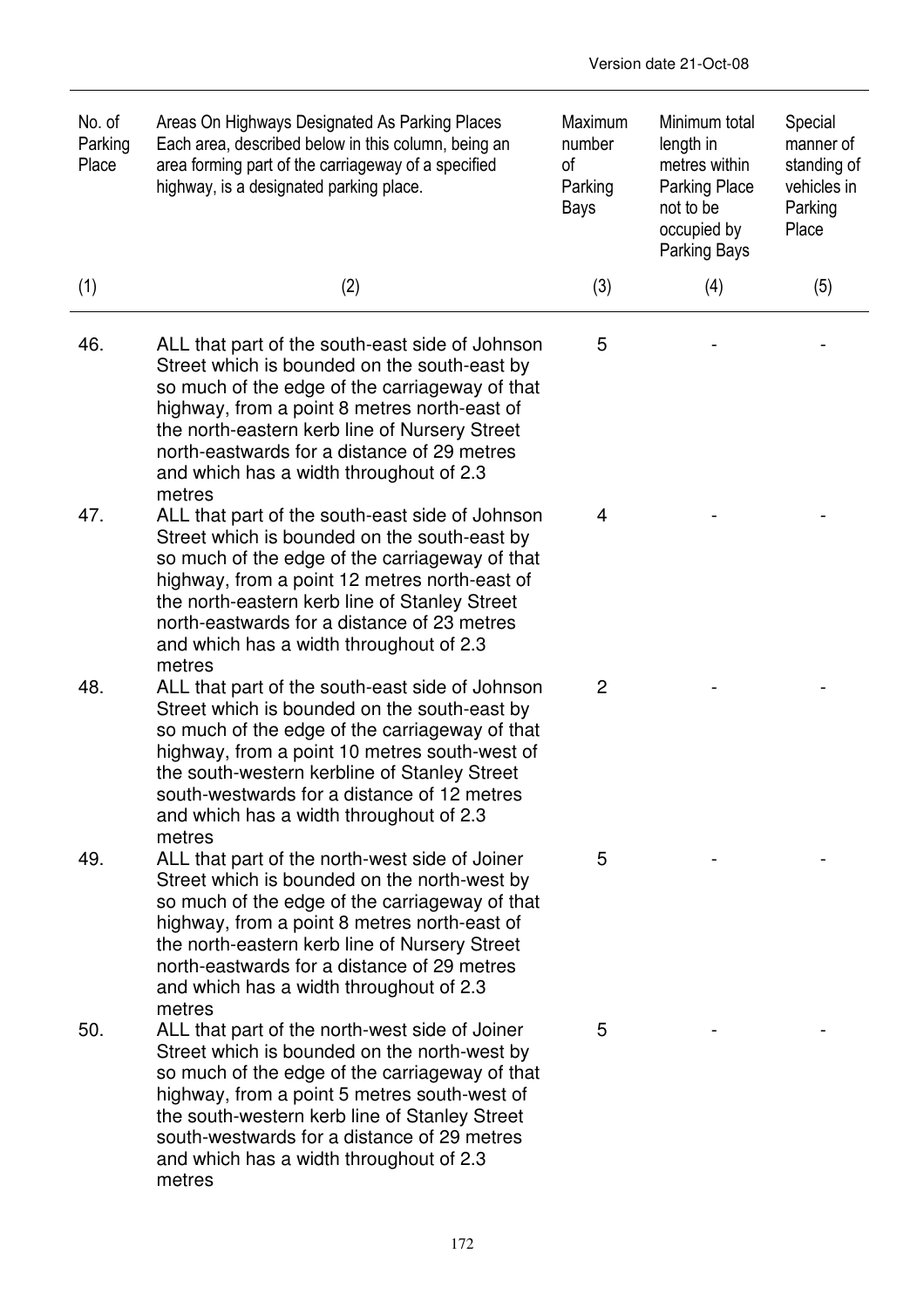| No. of<br>Parking<br>Place | Areas On Highways Designated As Parking Places<br>Each area, described below in this column, being an<br>area forming part of the carriageway of a specified<br>highway, is a designated parking place.                                                                                                                                               | Maximum<br>number<br>0f<br>Parking<br>Bays | Minimum total<br>length in<br>metres within<br><b>Parking Place</b><br>not to be<br>occupied by<br><b>Parking Bays</b> | Special<br>manner of<br>standing of<br>vehicles in<br>Parking<br>Place |
|----------------------------|-------------------------------------------------------------------------------------------------------------------------------------------------------------------------------------------------------------------------------------------------------------------------------------------------------------------------------------------------------|--------------------------------------------|------------------------------------------------------------------------------------------------------------------------|------------------------------------------------------------------------|
| (1)                        | (2)                                                                                                                                                                                                                                                                                                                                                   | (3)                                        | (4)                                                                                                                    | (5)                                                                    |
| 49.                        | ALL that part of the north-west side of Joiner<br>Street which is bounded on the north-west by<br>so much of the edge of the carriageway of that<br>highway, from a point 8 metres north-east of<br>the north-eastern kerb line of Nursery Street<br>north-eastwards for a distance of 29 metres<br>and which has a width throughout of 2.3<br>metres | 5                                          |                                                                                                                        |                                                                        |
| 50.                        | ALL that part of the north-west side of Joiner<br>Street which is bounded on the north-west by<br>so much of the edge of the carriageway of that<br>highway, from a point 5 metres south-west of<br>the south-western kerb line of Stanley Street<br>south-westwards for a distance of 29 metres<br>and which has a width throughout of 2.3<br>metres | 5                                          |                                                                                                                        |                                                                        |
| 51.                        | ALL that part of the south-east side of Joiner<br>Street which is bounded on the south-east by<br>so much of the edge of the carriageway of that<br>highway, from a point 5 metres north-east of<br>the north-eastern kerb line of Nursery Street<br>north-eastwards for a distance of 33 metres<br>and which has a width throughout of 2.3<br>metres | 4                                          | 11                                                                                                                     |                                                                        |
| 52.                        | ALL that part of the south-east side of Joiner<br>Street which is bounded on the south-east by<br>so much of the edge of the carriageway of that<br>highway, from a point 7 metres north-east of<br>the north-eastern kerb line of Nursery Lane<br>north-eastwards for a distance of 11 metres<br>and which has a width throughout of 2.3<br>metres   | $\overline{2}$                             |                                                                                                                        |                                                                        |
| 53.                        | ALL that part of the north-west side of Lambert<br>Street which is bounded on the north-west by<br>so much of the edge of the carriageway of that<br>highway, from a point 40 metres north-east of<br>the north-eastern kerb line of Scotland Street<br>north-easterly for a distance of 36 metres and<br>which has a width throughout of 2.3 metres  | 6                                          |                                                                                                                        |                                                                        |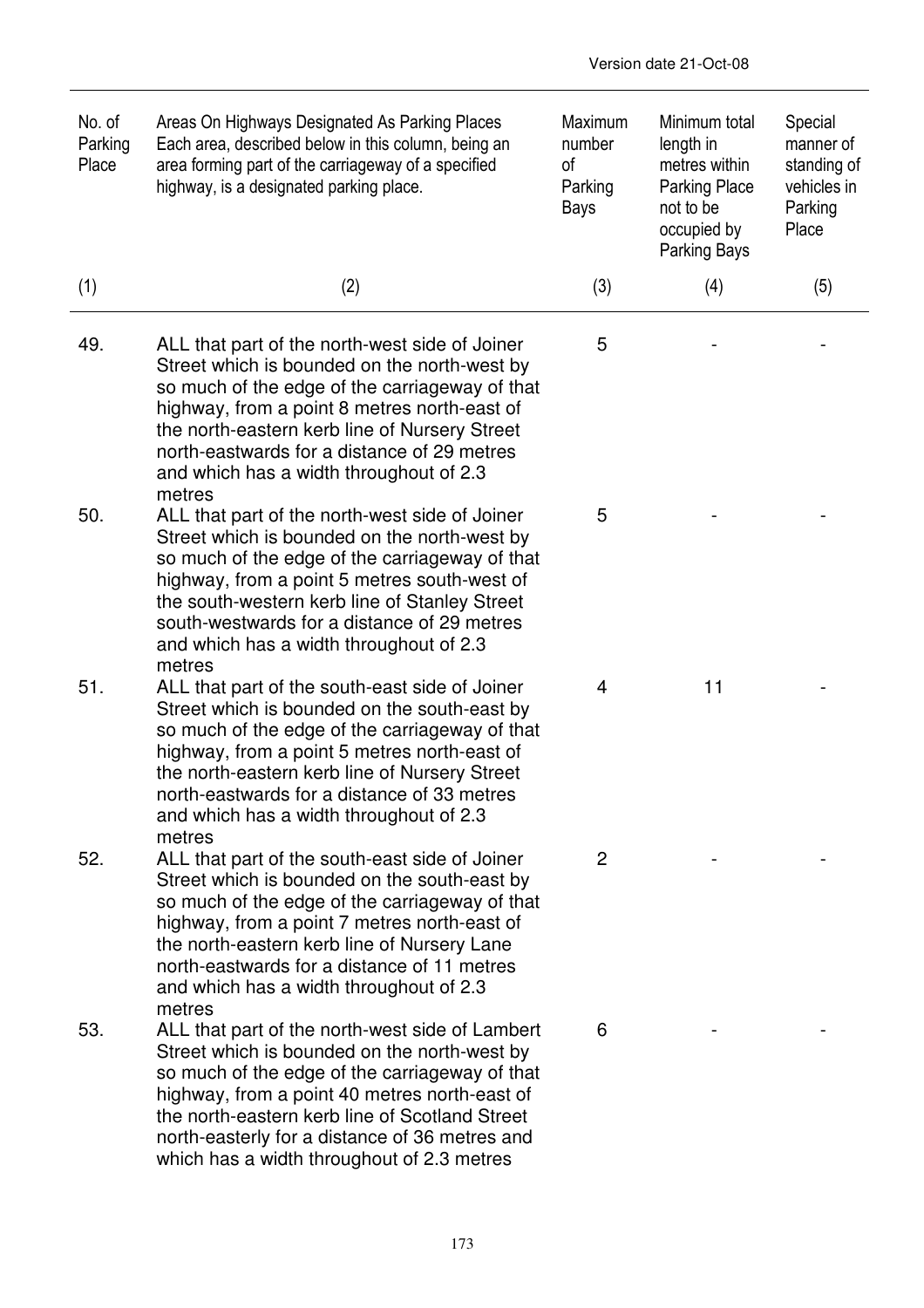| No. of<br>Parking<br>Place | Areas On Highways Designated As Parking Places<br>Each area, described below in this column, being an<br>area forming part of the carriageway of a specified<br>highway, is a designated parking place.                                                                                                                                            | Maximum<br>number<br>0f<br>Parking<br>Bays | Minimum total<br>length in<br>metres within<br><b>Parking Place</b><br>not to be<br>occupied by<br><b>Parking Bays</b> | Special<br>manner of<br>standing of<br>vehicles in<br>Parking<br>Place |
|----------------------------|----------------------------------------------------------------------------------------------------------------------------------------------------------------------------------------------------------------------------------------------------------------------------------------------------------------------------------------------------|--------------------------------------------|------------------------------------------------------------------------------------------------------------------------|------------------------------------------------------------------------|
| (1)                        | (2)                                                                                                                                                                                                                                                                                                                                                | (3)                                        | (4)                                                                                                                    | (5)                                                                    |
| 54.                        | ALL that part of the south side of Leavy<br>Greave Road (east) which is bounded on the<br>south by so much of the edge of the<br>carriageway of that highway, from a point 17<br>metres west of the western kerb line of Victoria<br>Street westwards for a distance of 23 metres<br>and which has a width throughout of 2.3<br>metres             | 4                                          |                                                                                                                        |                                                                        |
| 55.                        | ALL that part of the north side of Love Street<br>which is bounded on the north by so much of<br>the edge of the carriageway of that highway,<br>from a point 10 metres west of the western<br>kerbline of Bridge Street westwards for a<br>distance of 22 metres and which has a width<br>throughout of 2.3 metres                                | 4                                          |                                                                                                                        |                                                                        |
| 56.                        | ALL that part of the south-east side of Love<br>Street which is bounded on the south-east by<br>so much of the edge of the carriageway of that<br>highway, from a point 5 metres north-east of<br>the north-eastern kerb line of Spring Street<br>north-eastwards for a distance of 17 metres<br>and which has a width throughout of 2.0<br>metres | 3                                          |                                                                                                                        |                                                                        |
| 57.                        | ALL that part of the south-east side of Love<br>Street which is bounded on the south-east by<br>so much of the edge of the carriageway of that<br>highway, from a point 10 metres north-east of<br>the north-eastern kerb line of Love Lane north-<br>eastwards for a distance of 6 metres and<br>which has a width throughout of 2.3 metres       |                                            |                                                                                                                        |                                                                        |
| 58.                        | ALL that part of the east side of Mappin Street<br>which is bounded on the east by so much of<br>the edge of the carriageway of that highway,<br>from a point 4 metres south of the southern<br>kerb line of Portobello Lane southwards for a<br>distance of 17 metres and which has a width<br>throughout of 2.2 metres                           | 3                                          |                                                                                                                        |                                                                        |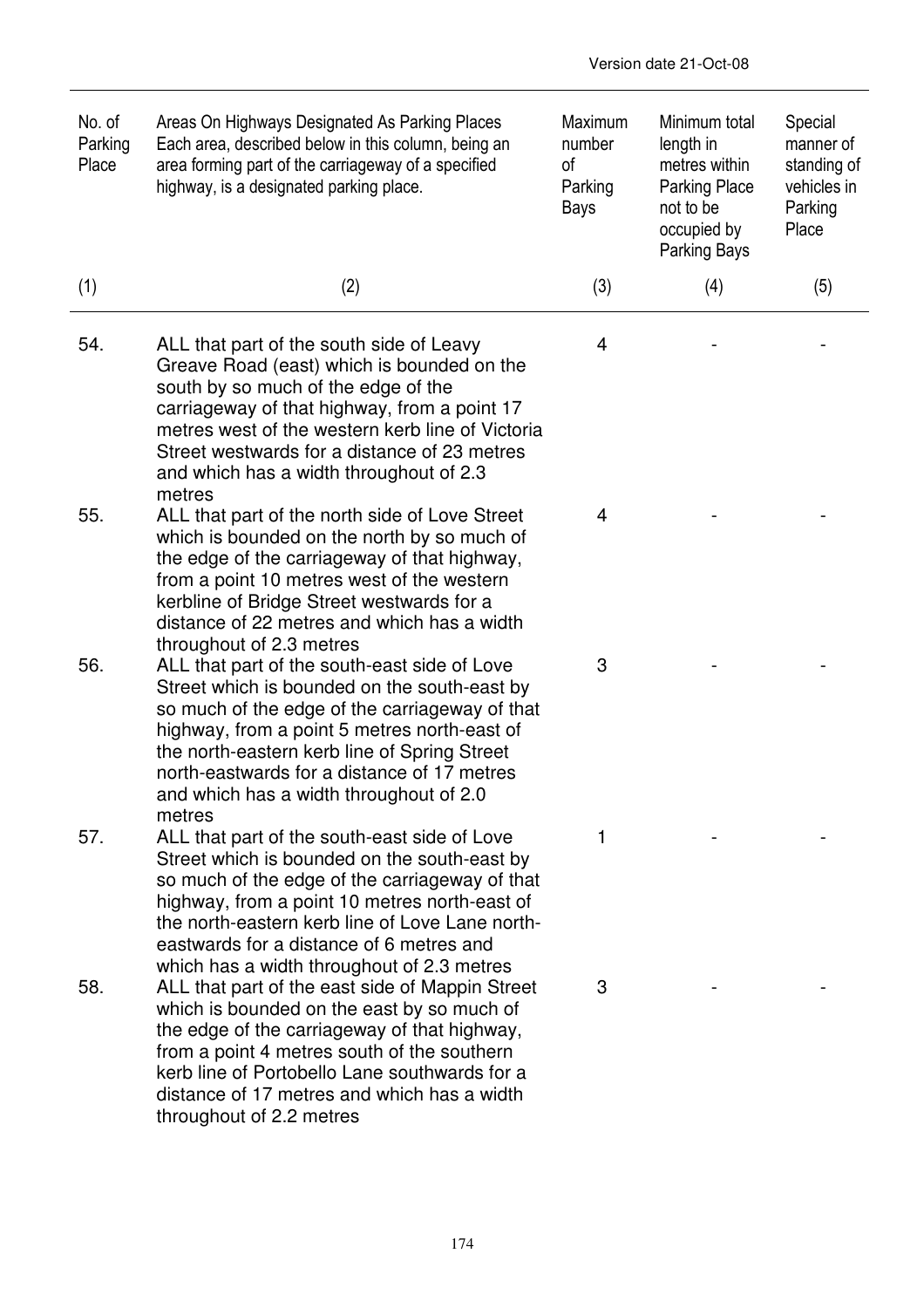| No. of<br>Parking<br>Place | Areas On Highways Designated As Parking Places<br>Each area, described below in this column, being an<br>area forming part of the carriageway of a specified<br>highway, is a designated parking place.                                                                                                                                                | Maximum<br>number<br>οf<br>Parking<br>Bays | Minimum total<br>length in<br>metres within<br><b>Parking Place</b><br>not to be<br>occupied by<br><b>Parking Bays</b> | Special<br>manner of<br>standing of<br>vehicles in<br>Parking<br>Place |
|----------------------------|--------------------------------------------------------------------------------------------------------------------------------------------------------------------------------------------------------------------------------------------------------------------------------------------------------------------------------------------------------|--------------------------------------------|------------------------------------------------------------------------------------------------------------------------|------------------------------------------------------------------------|
| (1)                        | (2)                                                                                                                                                                                                                                                                                                                                                    | (3)                                        | (4)                                                                                                                    | (5)                                                                    |
| 59.                        | ALL that part of the east side of Mappin Street<br>which is bounded on the east by so much of<br>the edge of the carriageway of that highway,<br>from a point 68 metres south of the southern<br>kerb line of Broad Lane southwards for a<br>distance of 23 metres and which has a width<br>throughout of 2.2 metres                                   | 4                                          |                                                                                                                        |                                                                        |
| 60.                        | ALL that part of the east side of Mappin Street<br>which is bounded on the east by so much of<br>the edge of the carriageway of that highway,<br>from a point 16 metres south of the southern<br>kerb line of Broad Lane southwards for a<br>distance of 12 metres and which has a width<br>throughout of 2.2 metres                                   | $\overline{2}$                             |                                                                                                                        |                                                                        |
| 61.                        | ALL that part of the east side of Mappin Street<br>which is bounded on the south by so much of<br>the edge of the carriageway of that highway,<br>from a point 2 metres south of the southern<br>kerb line of Pitt Street southwards for a<br>distance of 16 metres and which has a width<br>throughout of 2.3 metres                                  | 3                                          |                                                                                                                        |                                                                        |
| 62.                        | ALL that part of the west side of Mappin Street<br>which is bounded on the west by so much of<br>the edge of the carriageway of that highway,<br>from a point 4 metres north of the northern<br>kerb line of Portobello Lane northwards for a<br>distance of 11 metres and which has a width<br>throughout of 2.2 metres                               | $\overline{c}$                             |                                                                                                                        |                                                                        |
| 63.                        | ALL that part of the north-east side of Matilda<br>Street which is bounded on the north-east by<br>so much of the edge of the carriageway of that<br>highway, from a point 6 metres south-east of<br>the south-eastern kerb line of Arundel Street<br>south-eastwards for a distance of 29 metres<br>and which has a width throughout of 2.3<br>metres | 5                                          |                                                                                                                        |                                                                        |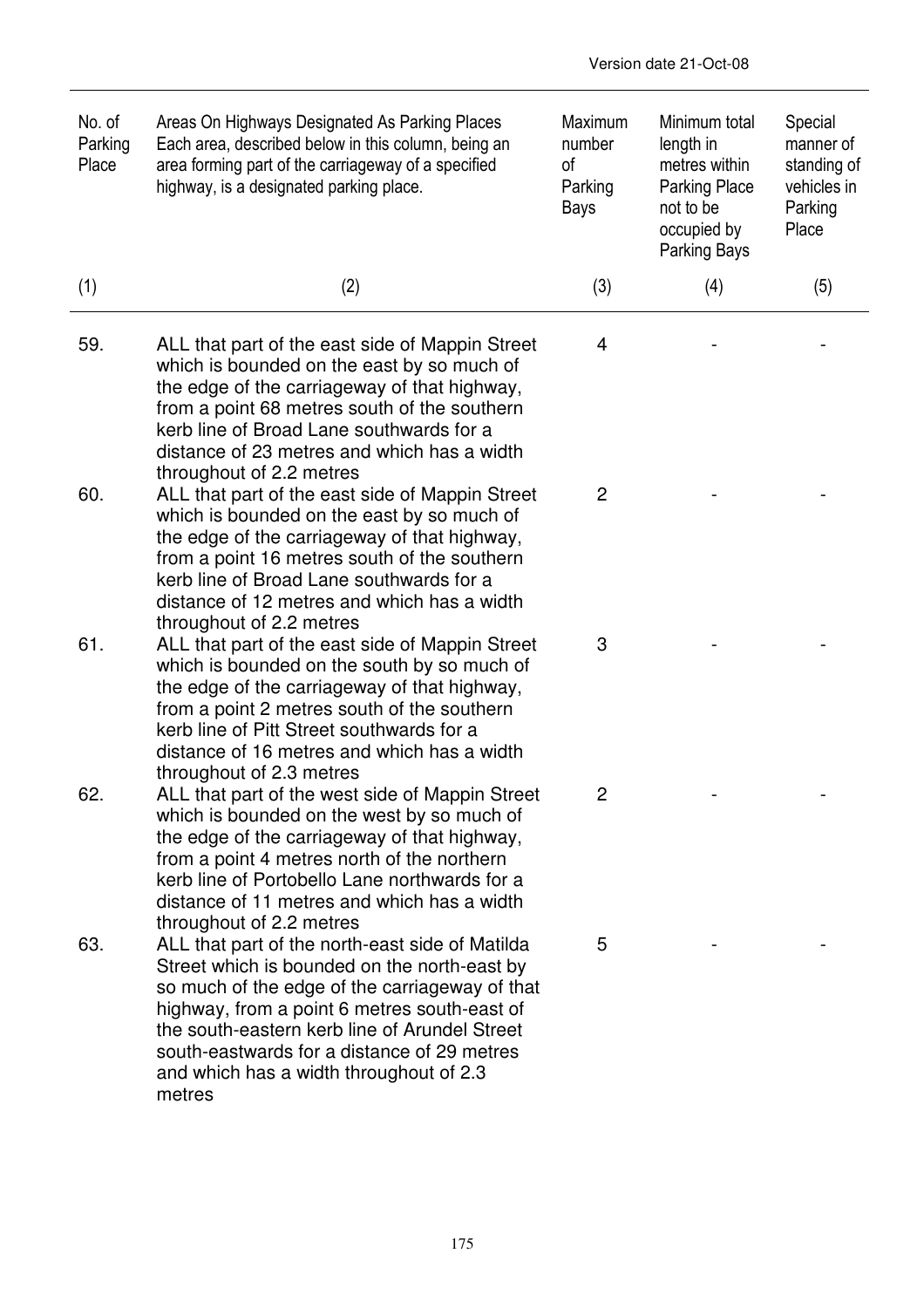| No. of<br>Parking<br>Place | Areas On Highways Designated As Parking Places<br>Each area, described below in this column, being an<br>area forming part of the carriageway of a specified<br>highway, is a designated parking place.                                                                                                                                                     | Maximum<br>number<br>οf<br>Parking<br>Bays | Minimum total<br>length in<br>metres within<br><b>Parking Place</b><br>not to be<br>occupied by<br>Parking Bays | Special<br>manner of<br>standing of<br>vehicles in<br>Parking<br>Place |
|----------------------------|-------------------------------------------------------------------------------------------------------------------------------------------------------------------------------------------------------------------------------------------------------------------------------------------------------------------------------------------------------------|--------------------------------------------|-----------------------------------------------------------------------------------------------------------------|------------------------------------------------------------------------|
| (1)                        | (2)                                                                                                                                                                                                                                                                                                                                                         | (3)                                        | (4)                                                                                                             | (5)                                                                    |
| 64.                        | ALL that part of the south-east side of Milton<br>Street which is bounded on the south-east by<br>so much of the edge of the carriageway of that<br>highway, from a point 11 metres north-east of<br>the north-eastern kerb line of Fitzwilliam Street<br>north-eastwards for a distance of 23 metres<br>and which has a width throughout of 2.3<br>metres  | 4                                          |                                                                                                                 |                                                                        |
| 65.                        | ALL that part of the south-east side of Milton<br>Street which is bounded on the south-east by<br>so much of the edge of the carriageway of that<br>highway, from a point 7 metres north-east of<br>the north-eastern kerb line of Bowdon Street<br>north-eastwards for a distance of 77 metres<br>and which has a width throughout of 2.3<br>metres        | 4                                          |                                                                                                                 |                                                                        |
| 66.                        | ALL that part of the north-east side of<br>Newcastle Street which is bounded on the<br>north-east by so much of the edge of the<br>carriageway of that highway, from a point 21<br>metres north-east of the north-eastern kerb<br>line of Portobello Street north-easterly for a<br>distance of 23 metres and which has a width<br>throughout of 2.0 metres | 4                                          |                                                                                                                 |                                                                        |
| 67.                        | ALL that part of the north-east side of<br>Newcastle Street which is bounded on the<br>north-east by so much of the edge of the<br>carriageway of that highway, from a point 58<br>metres north-east of the north-eastern kerb<br>line of Portobello Street north-easterly for a<br>distance of 11 metres and which has a width<br>throughout of 2.0 metres | $\overline{2}$                             |                                                                                                                 |                                                                        |
| 68.                        | ALL that part of the north-east side of<br>Newcastle Street which is bounded on the<br>north-east by so much of the edge of the<br>carriageway of that highway, from a point 75<br>metres north-east of the north-eastern kerb<br>line of Portobello Street north-easterly for a<br>distance of 11 metres and which has a width<br>throughout of 2.0 metres | 2                                          |                                                                                                                 |                                                                        |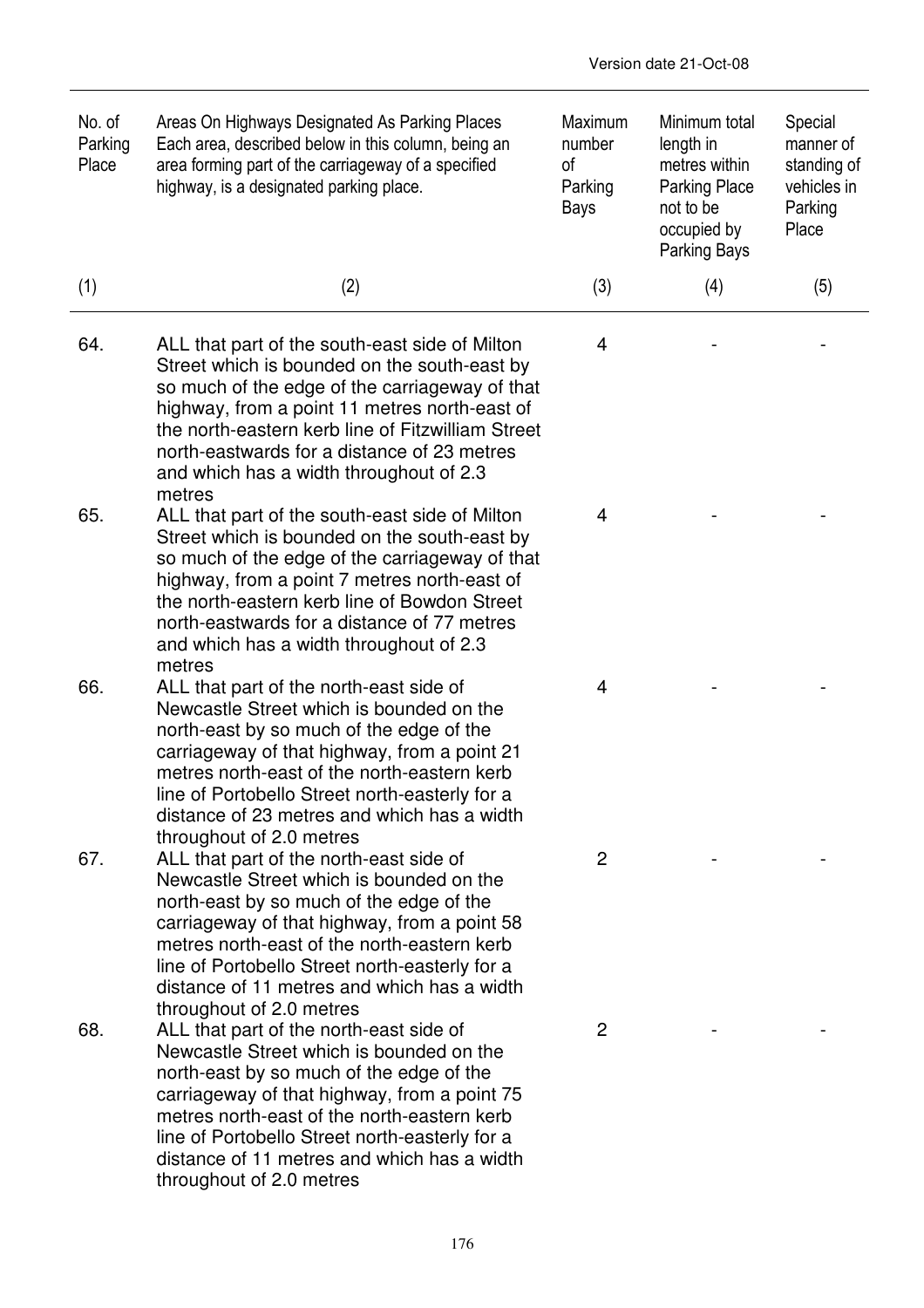| No. of<br>Parking<br>Place | Areas On Highways Designated As Parking Places<br>Each area, described below in this column, being an<br>area forming part of the carriageway of a specified<br>highway, is a designated parking place.                                                                                                                                                | Maximum<br>number<br>of<br>Parking<br>Bays | Minimum total<br>length in<br>metres within<br><b>Parking Place</b><br>not to be<br>occupied by<br>Parking Bays | Special<br>manner of<br>standing of<br>vehicles in<br>Parking<br>Place |
|----------------------------|--------------------------------------------------------------------------------------------------------------------------------------------------------------------------------------------------------------------------------------------------------------------------------------------------------------------------------------------------------|--------------------------------------------|-----------------------------------------------------------------------------------------------------------------|------------------------------------------------------------------------|
| (1)                        | (2)                                                                                                                                                                                                                                                                                                                                                    | (3)                                        | (4)                                                                                                             | (5)                                                                    |
| 69.                        | ALL that part of the north-east side of Nursery<br>Street which is bounded on the north-east by<br>so much of the edge of the carriageway of that<br>highway, from a point 3 metres south-east of<br>the south-eastern kerbline of Joiner Street<br>south-eastwards for a distance of 53.5 metres<br>and which has a width throughout of 2.3<br>metres | 6                                          | 12                                                                                                              |                                                                        |
| 70.                        | ALL that part of the east side of Orange Street<br>which is bounded on the east by so much of<br>the edge of the carriageway of that highway,<br>from a point 6 metres south of the southern<br>kerbline of Holland Street southwards for a<br>distance of 16.5 metres and which has a width<br>throughout of 2.3 metres                               | 3                                          |                                                                                                                 |                                                                        |
| 71.                        | ALL that part of the east side of Orange Street<br>which is bounded on the east by so much of<br>the edge of the carriageway of that highway,<br>from a point 10 metres south of the southern<br>kerbline of Portobello Street southwards for a<br>distance of 16 metres and which has a width<br>throughout of 2.3 metres                             | 3                                          |                                                                                                                 |                                                                        |
| 72.                        | ALL that part of the south side of Pitt Street<br>which is bounded on the south by so much of<br>the edge of the carriageway of that highway,<br>from a point 6 metres west of the western kerb<br>line of Mappin Street in a westerly direction for<br>a distance of 23 metres and which has a width<br>throughout of 2.3 metres                      | 4                                          |                                                                                                                 |                                                                        |
| 73.                        | ALL that part of the south side of Pitt Street<br>which is bounded on the south by so much of<br>the edge of the carriageway of that highway,<br>from a point 4 metres east of the eastern kerb<br>line of Mappin Street eastwards for a distance<br>of 11 metres and which has a width throughout<br>of 2.3 metres                                    | 2                                          |                                                                                                                 |                                                                        |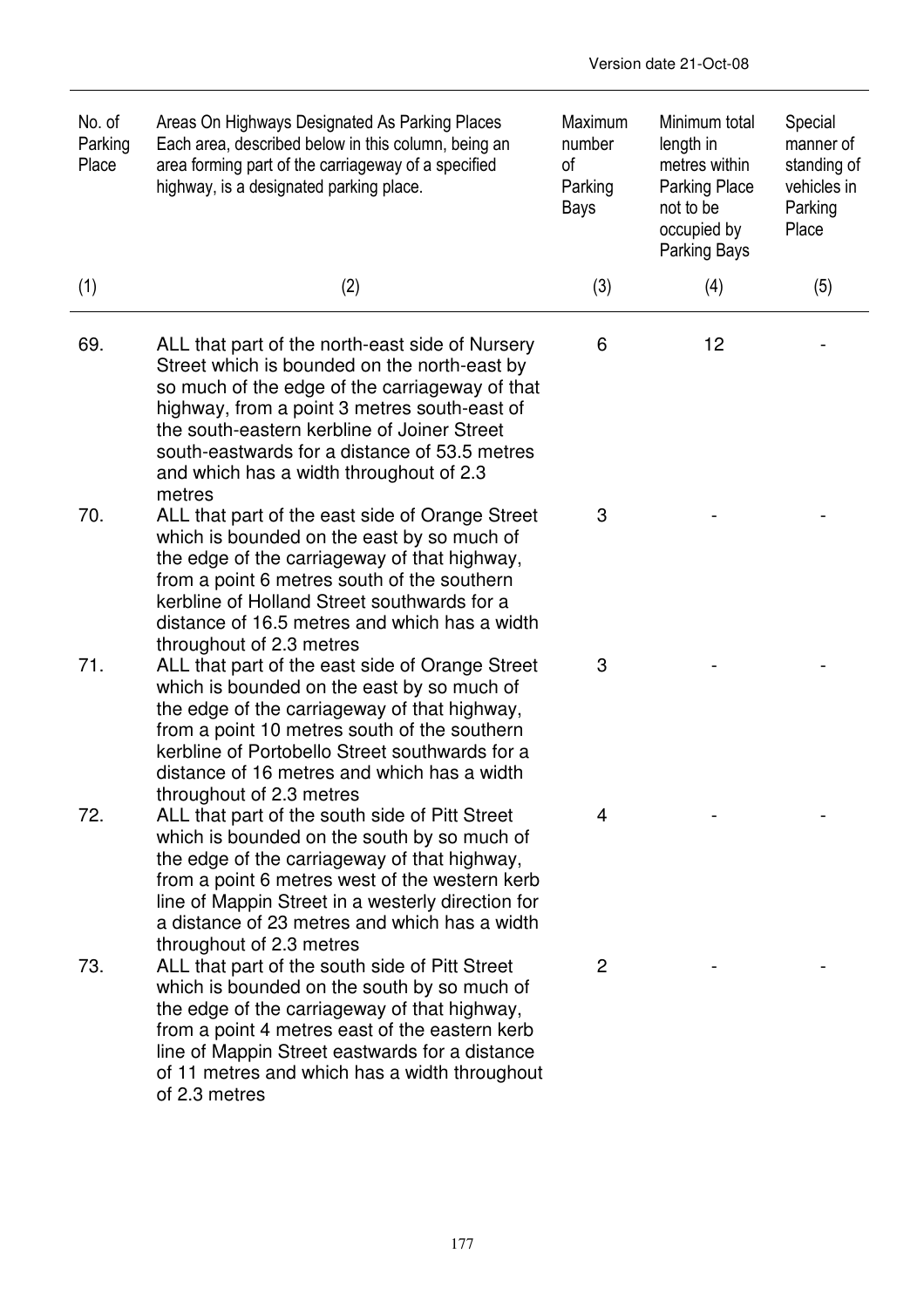| No. of<br>Parking<br>Place | Areas On Highways Designated As Parking Places<br>Each area, described below in this column, being an<br>area forming part of the carriageway of a specified<br>highway, is a designated parking place.                                                                                                                    | Maximum<br>number<br>οf<br>Parking<br>Bays | Minimum total<br>length in<br>metres within<br><b>Parking Place</b><br>not to be<br>occupied by<br>Parking Bays | Special<br>manner of<br>standing of<br>vehicles in<br>Parking<br>Place |
|----------------------------|----------------------------------------------------------------------------------------------------------------------------------------------------------------------------------------------------------------------------------------------------------------------------------------------------------------------------|--------------------------------------------|-----------------------------------------------------------------------------------------------------------------|------------------------------------------------------------------------|
| (1)                        | (2)                                                                                                                                                                                                                                                                                                                        | (3)                                        | (4)                                                                                                             | (5)                                                                    |
| 74.                        | ALL that part of the south side of Portobello<br>Street which is bounded on the south by so<br>much of the edge of the carriageway of that<br>highway, from a point 5 metres east of the<br>eastern kerb line of Mappin Street eastwards<br>for a distance of 17 metres and which has a<br>width throughout of 2.3 metres  | 3                                          |                                                                                                                 |                                                                        |
| 75.                        | ALL that part of the south side of Portobello<br>Street which is bounded on the south by so<br>much of the edge of the carriageway of that<br>highway, from a point 10 metres west of the<br>western kerb line of Orange Street westwards<br>for a distance of 12 metres and which has a<br>width throughout of 2.3 metres | 2                                          |                                                                                                                 |                                                                        |
| 76.                        | ALL that part of the south side of Portobello<br>Street which is bounded on the south by so<br>much of the edge of the carriageway of that<br>highway, from a point 28 metres east of the<br>eastern kerb line of Orange Street eastwards<br>for a distance of 50 metres and which has a<br>width throughout of 2.3 metres | 4                                          | 27                                                                                                              |                                                                        |
| 77.                        | ALL that part of the west side of Regent Street<br>which is bounded on the west by so much of<br>the edge of the carriageway of that highway,<br>from a point 12 metres south of the southern<br>kerb line of Portobello southwards for a<br>distance of 43 metres and which has a width<br>throughout of 2.3 metres       |                                            |                                                                                                                 |                                                                        |
| 78.                        | ALL that part of the west side of Regent Street<br>which is bounded on the west by so much of<br>the edge of the carriageway of that highway,<br>from a point 34 metres north of the northern<br>kerb line of Glossop Road northwards for a<br>distance of 28 metres and which has a width<br>throughout of 2.3 metres     |                                            |                                                                                                                 |                                                                        |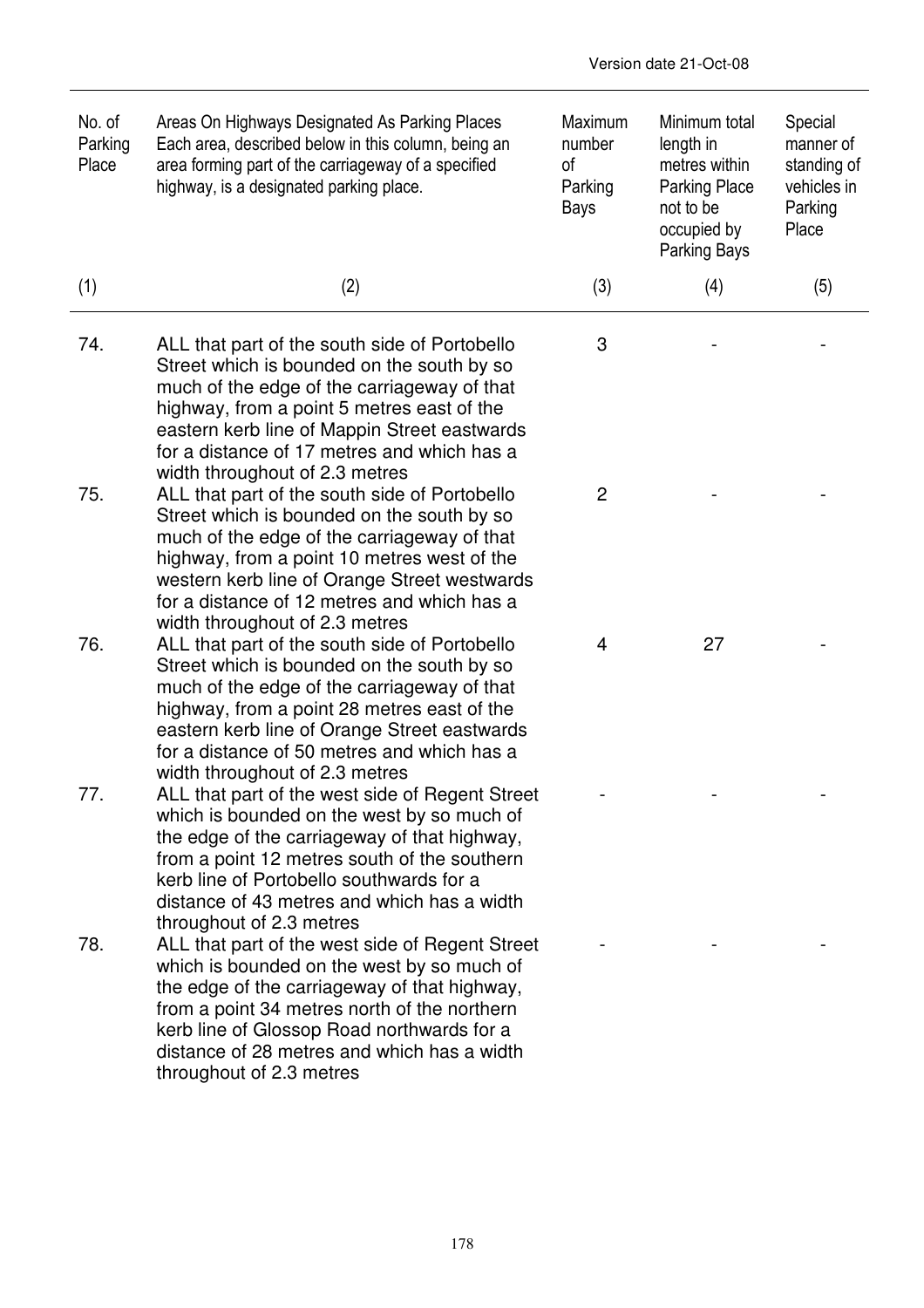| No. of<br>Parking<br>Place | Areas On Highways Designated As Parking Places<br>Each area, described below in this column, being an<br>area forming part of the carriageway of a specified<br>highway, is a designated parking place.                                                                                                                                              | Maximum<br>number<br>of<br>Parking<br>Bays | Minimum total<br>length in<br>metres within<br><b>Parking Place</b><br>not to be<br>occupied by<br><b>Parking Bays</b> | Special<br>manner of<br>standing of<br>vehicles in<br>Parking<br>Place |
|----------------------------|------------------------------------------------------------------------------------------------------------------------------------------------------------------------------------------------------------------------------------------------------------------------------------------------------------------------------------------------------|--------------------------------------------|------------------------------------------------------------------------------------------------------------------------|------------------------------------------------------------------------|
| (1)                        | (2)                                                                                                                                                                                                                                                                                                                                                  | (3)                                        | (4)                                                                                                                    | (5)                                                                    |
| 79.                        | ALL that part of the east side of Rockingham<br>Street which is bounded on the east by so<br>much of the edge of the carriageway of that<br>highway, from a point 49 metres south of the<br>southern kerb line of Broad Lane southwards<br>for a distance of 11 metres and which has a<br>width throughout of 2.3 metres                             | 2                                          |                                                                                                                        |                                                                        |
| 80.                        | ALL that part of the east side of Rockingham<br>Street which is bounded on the east by so<br>much of the edge of the carriageway of that<br>highway, from a point 25 metres north of the<br>northern kerb line of Trippet Lane northwards<br>for a distance of 69 metres and which has a<br>width throughout of 2.3 metres                           | 7                                          | 29                                                                                                                     |                                                                        |
| 81.                        | ALL that part of the west side of Rockingham<br>Street which is bounded on the west by so<br>much of the edge of the carriageway of that<br>highway, from a point 37 metres south of the<br>southern kerb line of Broad Lane in a southerly<br>direction for a distance of 129 metres and<br>which has a width throughout of 2.3 metres              | 10                                         | 72                                                                                                                     |                                                                        |
| 82                         | ALL that part of the north-east side of Scotland<br>Street which is bounded on the north-east by<br>so much of the edge of the carriageway of that<br>highway, from a point 56 metres north-west of<br>the north-western kerb line of West Bar Green<br>north-westerly for a distance of 23 metres and<br>which has a width throughout of 2.3 metres | 4                                          |                                                                                                                        |                                                                        |
| 83.                        | ALL that part of the north-east side of Scotland<br>Street which is bounded on the north-east by<br>so much of the edge of the carriageway of that<br>highway, from a point 9 metres north-west of<br>the north-western kerb line of Lambert Street<br>north-westerly for a distance of 29 metres and<br>which has a width throughout of 2.3 metres  | 5                                          |                                                                                                                        |                                                                        |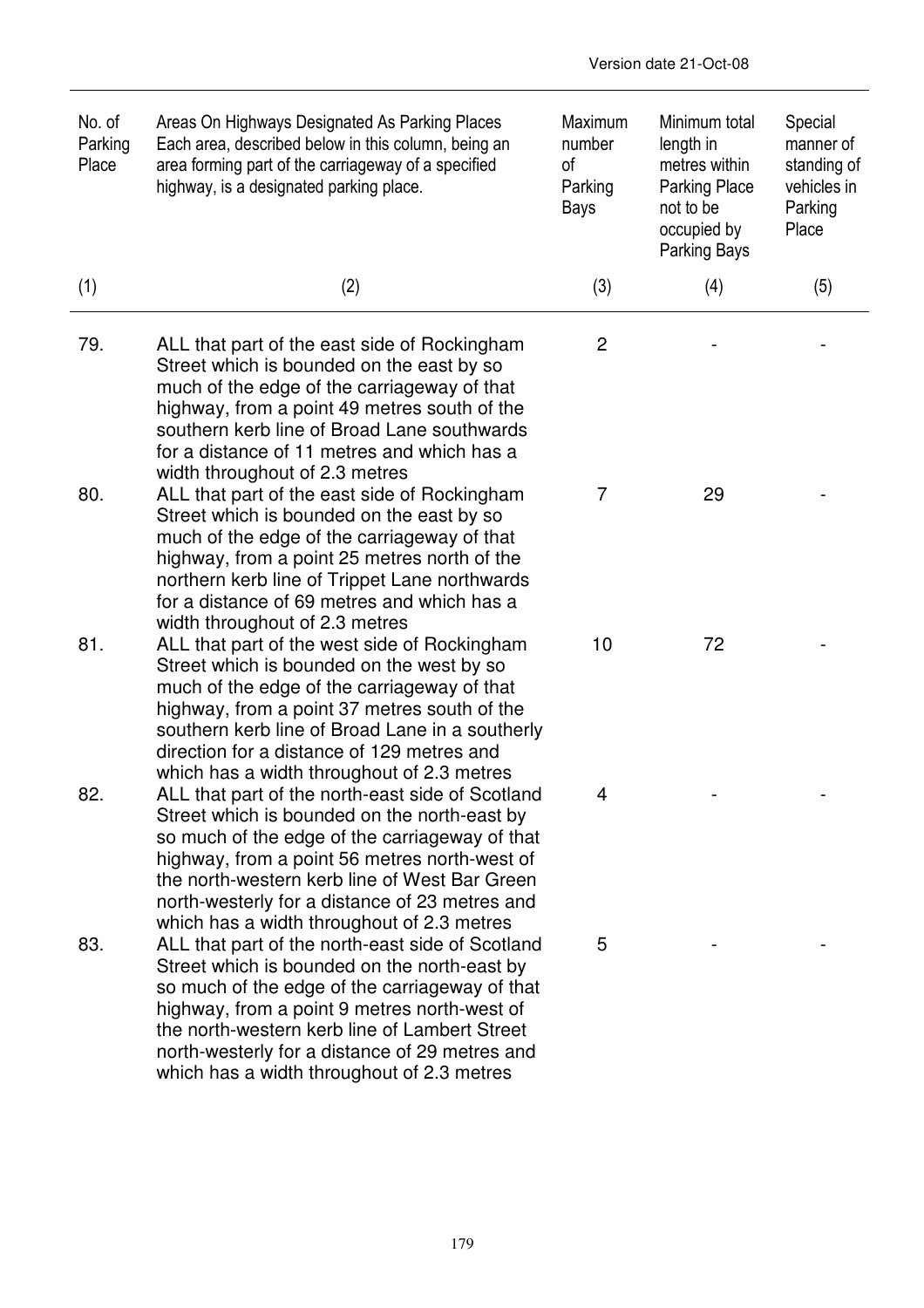| No. of<br>Parking<br>Place | Areas On Highways Designated As Parking Places<br>Each area, described below in this column, being an<br>area forming part of the carriageway of a specified<br>highway, is a designated parking place.                                                                                                                                                                                                                                                                                                                | Maximum<br>number<br>οf<br>Parking<br>Bays | Minimum total<br>length in<br>metres within<br><b>Parking Place</b><br>not to be<br>occupied by<br>Parking Bays | Special<br>manner of<br>standing of<br>vehicles in<br>Parking<br>Place |
|----------------------------|------------------------------------------------------------------------------------------------------------------------------------------------------------------------------------------------------------------------------------------------------------------------------------------------------------------------------------------------------------------------------------------------------------------------------------------------------------------------------------------------------------------------|--------------------------------------------|-----------------------------------------------------------------------------------------------------------------|------------------------------------------------------------------------|
| (1)                        | (2)                                                                                                                                                                                                                                                                                                                                                                                                                                                                                                                    | (3)                                        | (4)                                                                                                             | (5)                                                                    |
| 84.                        | ALL that part of the north-east side of Scotland<br>Street which is bounded on the north-east by<br>so much of the edge of the carriageway of that<br>highway, from a point 8 metres south-east of                                                                                                                                                                                                                                                                                                                     | $\overline{c}$                             |                                                                                                                 |                                                                        |
| 85.                        | the south-eastern kerb line of Furnace Hill<br>south-easterly for a distance of 11 metres and<br>which has a width throughout of 2.3 metres<br>ALL that part of the south-west side of<br>Scotland Street which is bounded on the<br>south-west by so much of the edge of the<br>carriageway of that highway, from a point 42.3<br>metres north-west of the projected intersection<br>of the north-western kerbline of West Bar                                                                                        | 19                                         |                                                                                                                 |                                                                        |
| 86.                        | Green and the extended south-western<br>kerbline of Scotland Street north-westwards for<br>a distance of 106 metres and which has a<br>width throughout of 2.3 metres<br>ALL that part of the south-east side of Sidney<br>Street which is bounded on the south-east by<br>so much of the edge of the carriageway of that<br>highway, from a point 113 metres south-west<br>of the south-western kerb line of Matilda Street<br>south-westwards for a distance of 17 metres<br>and which has a width throughout of 2.3 | 3                                          |                                                                                                                 |                                                                        |
| 87.                        | metres<br>ALL that part of the south-east side of Sidney<br>Street which is bounded on the south-east by<br>so much of the edge of the carriageway of that<br>highway, from a point 53 metres south-west of<br>the south-western kerb line of Matilda Street<br>south-westwards for a distance of 45 metres<br>and which has a width throughout of 2.3                                                                                                                                                                 | 6                                          | 11                                                                                                              |                                                                        |
| 88.                        | metres<br>ALL that part of the south-east side of Sidney<br>Street which is bounded on the south-east by<br>so much of the edge of the carriageway of that<br>highway, from a point 20 metres north-east of<br>the north-eastern kerbline of Matilda Street<br>north-eastwards for a distance of 46 metres<br>and which has a width throughout of 2.3<br>metres                                                                                                                                                        | 8                                          |                                                                                                                 |                                                                        |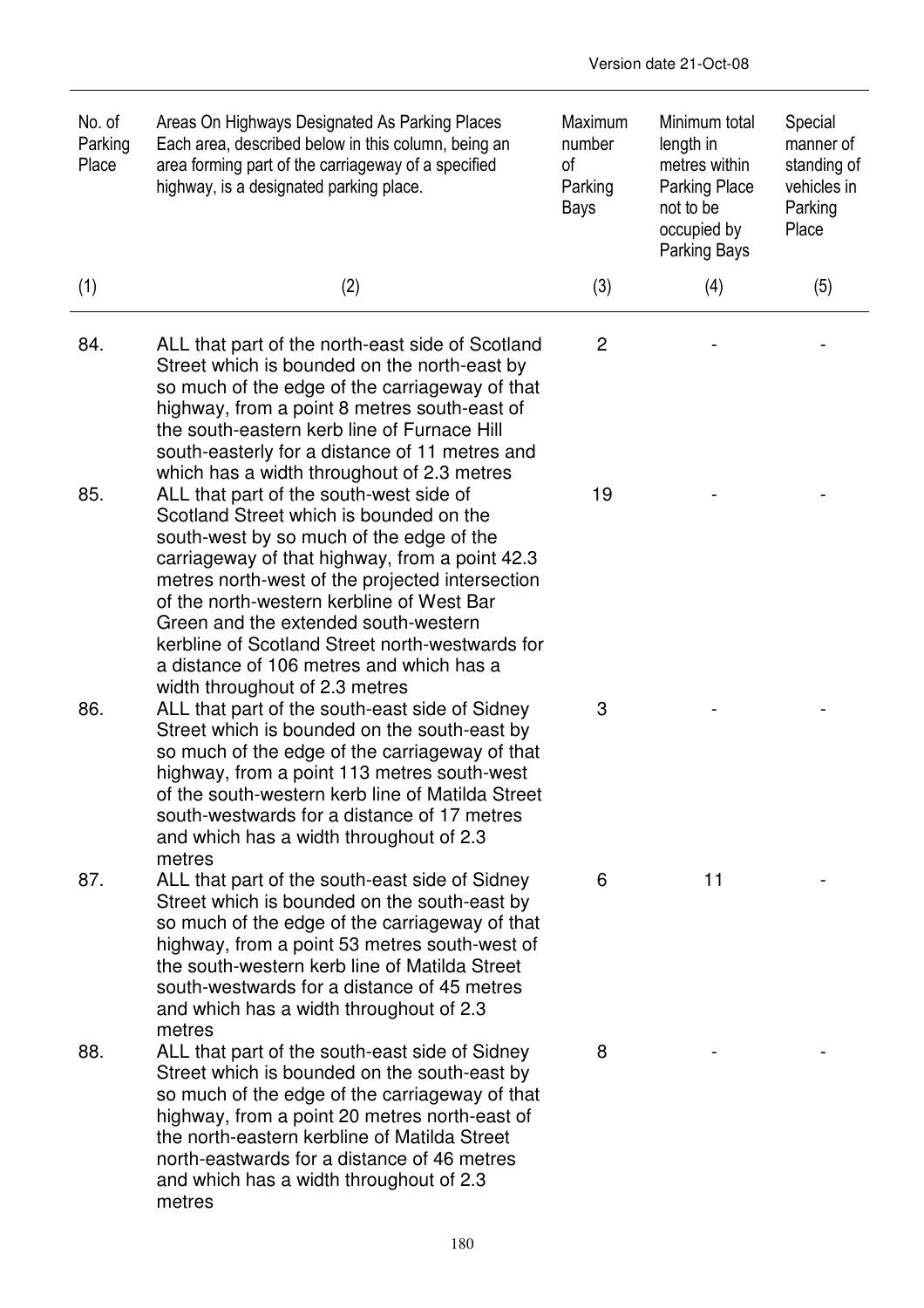| No. of<br>Parking<br>Place | Areas On Highways Designated As Parking Places<br>Each area, described below in this column, being an<br>area forming part of the carriageway of a specified<br>highway, is a designated parking place.                                                                                                                                                | Maximum<br>number<br>οf<br>Parking<br>Bays | Minimum total<br>length in<br>metres within<br><b>Parking Place</b><br>not to be<br>occupied by<br><b>Parking Bays</b> | Special<br>manner of<br>standing of<br>vehicles in<br>Parking<br>Place |
|----------------------------|--------------------------------------------------------------------------------------------------------------------------------------------------------------------------------------------------------------------------------------------------------------------------------------------------------------------------------------------------------|--------------------------------------------|------------------------------------------------------------------------------------------------------------------------|------------------------------------------------------------------------|
| (1)                        | (2)                                                                                                                                                                                                                                                                                                                                                    | (3)                                        | (4)                                                                                                                    | (5)                                                                    |
| 89.                        | ALL that part of the south-west side of St<br>George's Terrace which is bounded on the<br>south-west by so much of the edge of the<br>carriageway of that highway, from a point 15<br>metres south of the south eastern kerb line of<br>Brook Hill southwards for a distance of 11<br>metres and which has a width throughout of<br>2.2 metres         | $\mathbf{2}$                               |                                                                                                                        |                                                                        |
| 90.                        | ALL that part of the west side of St George's<br>Terrace which is bounded on the west by so<br>much of the edge of the carriageway of that<br>highway, from a point 38 metres south of the<br>south eastern kerb line of Brook Hill<br>southwards for a distance of 20 metres and<br>which has a width throughout of 2.2 metres                        | 3                                          |                                                                                                                        |                                                                        |
| 91.                        | ALL that part of the north-east side of Stanley<br>Street which is bounded on the north-east by<br>so much of the edge of the carriageway of that<br>highway, from a point 6 metres south-east of<br>the south-eastern kerb line of Johnson Street<br>south-eastwards for a distance of 11 metres<br>and which has a width throughout of 2.3<br>metres | $\overline{2}$                             |                                                                                                                        |                                                                        |
| 92.                        | ALL that part of the north-east side of Stanley<br>Street which is bounded on the north-east by<br>so much of the edge of the carriageway of that<br>highway, from a point 3 metres north-west of<br>the north-western kerb line of Joiner Street<br>north-westwards for a distance of 24 metres<br>and which has a width throughout of 2.3<br>metres  | 4                                          |                                                                                                                        |                                                                        |
| 93.                        | ALL that part of the south-west side of Stanley<br>Street which is bounded on the south-west by<br>so much of the edge of the carriageway of that<br>highway, from a point 6 metres south-east of<br>the south-eastern kerb line of Johnson Street<br>south-eastwards for a distance of 6 metres and<br>which has a width throughout of 2.3 metres     | 1                                          |                                                                                                                        |                                                                        |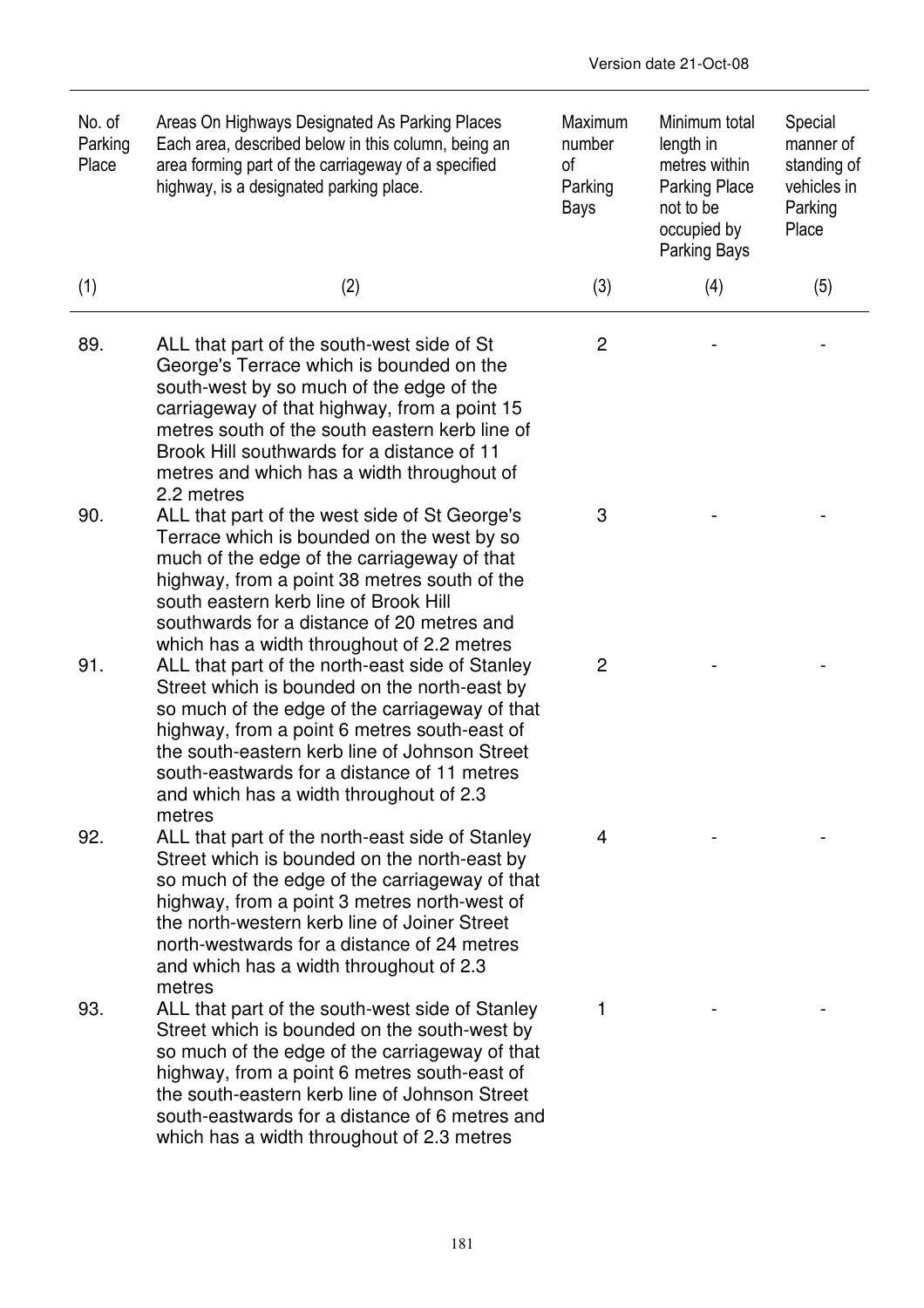| No. of<br>Parking<br>Place | Areas On Highways Designated As Parking Places<br>Each area, described below in this column, being an<br>area forming part of the carriageway of a specified<br>highway, is a designated parking place.                                                                                                                                                                                             | Maximum<br>number<br>of<br>Parking<br>Bays | Minimum total<br>length in<br>metres within<br><b>Parking Place</b><br>not to be<br>occupied by<br>Parking Bays | Special<br>manner of<br>standing of<br>vehicles in<br>Parking<br>Place |
|----------------------------|-----------------------------------------------------------------------------------------------------------------------------------------------------------------------------------------------------------------------------------------------------------------------------------------------------------------------------------------------------------------------------------------------------|--------------------------------------------|-----------------------------------------------------------------------------------------------------------------|------------------------------------------------------------------------|
| (1)                        | (2)                                                                                                                                                                                                                                                                                                                                                                                                 | (3)                                        | (4)                                                                                                             | (5)                                                                    |
| 94.                        | ALL that part of the south-west side of Stanley<br>Street which is bounded on the south-west by<br>so much of the edge of the carriageway of that<br>highway, from a point 5 metres north-west of<br>the western kerb line of Joiner Street north-<br>westwards for a distance of 39 metres and                                                                                                     | 3                                          | 22                                                                                                              |                                                                        |
| 95.                        | which has a width throughout of 2.3 metres<br>ALL that part of the south-west side of Stanley<br>Street which is bounded on the south-west by<br>so much of the edge of the carriageway of that<br>highway, from a point 3 metres south-east of<br>the south-eastern kerb line of Joiner Street<br>south-eastwards for a distance of 24 metres<br>and which has a width throughout of 2.3<br>metres | 4                                          |                                                                                                                 |                                                                        |
| 96.                        | ALL that part of the south-west side of Stanley<br>Street which is bounded on the south-west by<br>so much of the edge of the carriageway of that<br>highway, from a point 7 metres north-west of<br>the north-western kerb line of Wicker north-<br>westwards for a distance of 11 metres and<br>which has a width throughout of 2.3 metres                                                        | 2                                          |                                                                                                                 |                                                                        |
| 97.                        | ALL that part of the north-west side of<br>Sylvester Street which is bounded on the<br>north-west by so much of the edge of the<br>carriageway of that highway, from a point 14<br>metres north-east of the south-eastern kerb<br>line of Arundel Street north-eastwards for a<br>distance of 48 metres and which has a width                                                                       | 8                                          |                                                                                                                 |                                                                        |
| 98.                        | throughout of 2.3 metres<br>ALL that part of the south-east side of<br>Sylvester Street which is bounded on the<br>south-east by so much of the edge of the<br>carriageway of that highway, from a point 9<br>metres north-east of the south-west end of<br>Sylvester Street north-eastwards for a distance<br>of 11 metres and which has a width throughout<br>of 2.3 metres                       | $\overline{c}$                             |                                                                                                                 |                                                                        |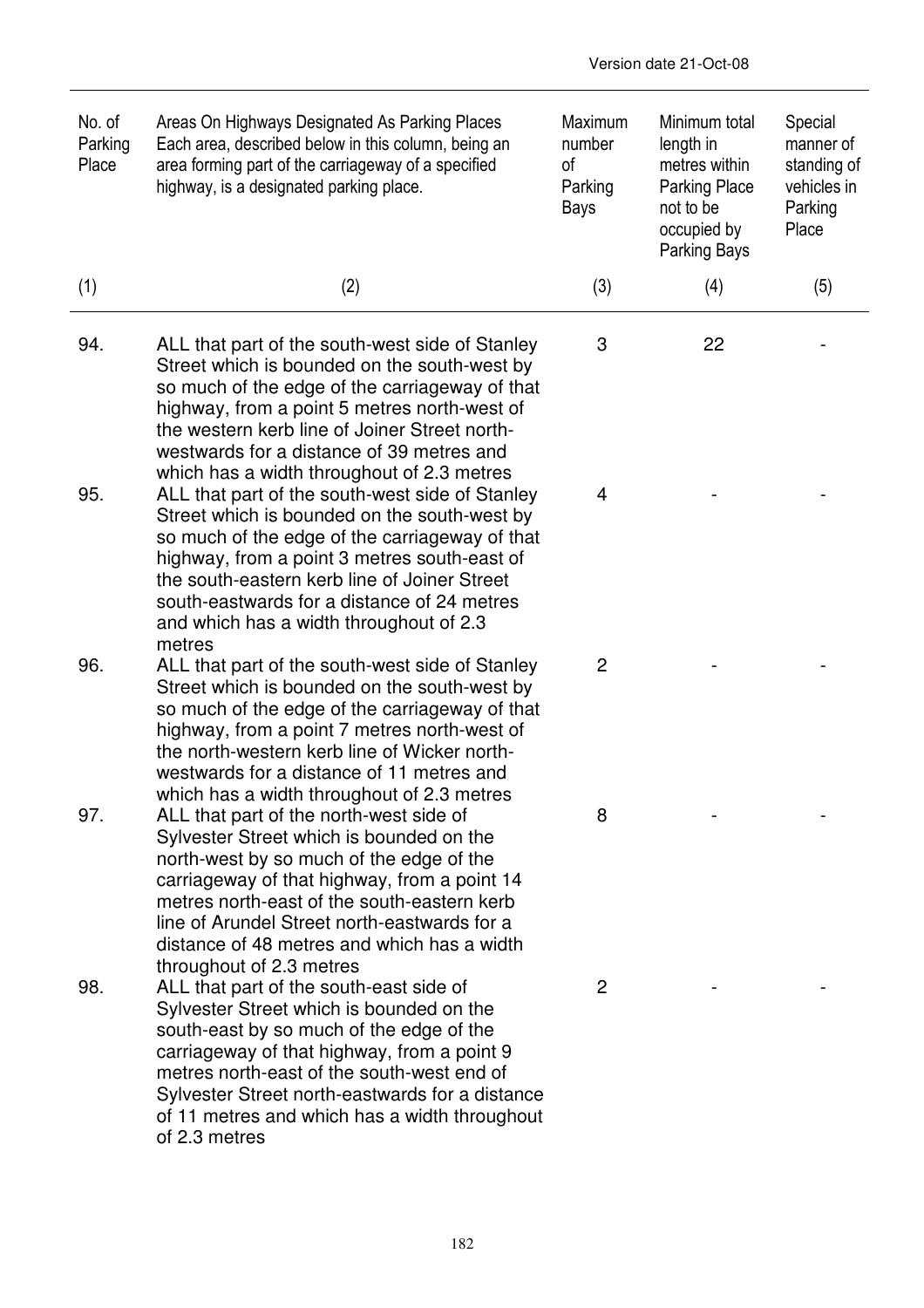| No. of<br>Parking<br>Place | Areas On Highways Designated As Parking Places<br>Each area, described below in this column, being an<br>area forming part of the carriageway of a specified<br>highway, is a designated parking place.                                                                                                                                                                                                             | Maximum<br>number<br>0f<br>Parking<br>Bays | Minimum total<br>length in<br>metres within<br><b>Parking Place</b><br>not to be<br>occupied by<br><b>Parking Bays</b> | Special<br>manner of<br>standing of<br>vehicles in<br>Parking<br>Place |
|----------------------------|---------------------------------------------------------------------------------------------------------------------------------------------------------------------------------------------------------------------------------------------------------------------------------------------------------------------------------------------------------------------------------------------------------------------|--------------------------------------------|------------------------------------------------------------------------------------------------------------------------|------------------------------------------------------------------------|
| (1)                        | (2)                                                                                                                                                                                                                                                                                                                                                                                                                 | (3)                                        | (4)                                                                                                                    | (5)                                                                    |
| 99.                        | ALL that part of the south-east side of<br>Sylvester Street which is bounded on the<br>south-east by so much of the edge of the<br>carriageway of that highway, from a point 90<br>metres north-east of the south-west end of<br>Sylvester Street north-eastwards for a distance<br>of 23 metres and which has a width throughout<br>of 2.3 metres                                                                  | 4                                          |                                                                                                                        |                                                                        |
| 100.                       | ALL that part of the north-east side of Trafalgar<br>Street which is bounded on the north-east by<br>so much of the edge of the carriageway of that<br>highway, from a point 10 metres south-east of<br>the south-eastern kerb line of Wellington Street<br>south-eastwards for a distance of 17 metres<br>and which has a width throughout of 2.3<br>metres                                                        | 3                                          |                                                                                                                        |                                                                        |
| 101.                       | ALL that part of the north-east side of Trafalgar<br>Street which is bounded on the north-east by<br>so much of the edge of the carriageway of that<br>highway, from a point 7 metres north-west of<br>the north-western kerbline of Wellington Street<br>north-westwards to a point 10 metres south-<br>east of the south-eastern kerbline of<br>Devonshire Lane and which has a width<br>throughout of 2.0 metres | 9                                          | 22                                                                                                                     |                                                                        |
| 102.                       | ALL that part of the north-east side of Trafalgar<br>Street which is bounded on the north-east by<br>so much of the edge of the carriageway of that<br>highway, from a point 10 metres north-west of<br>the north-western kerbline of Devonshire Lane<br>north-westwards for a distance of 6 metres and<br>which has a width throughout of 2.0 metres                                                               | 1                                          |                                                                                                                        |                                                                        |
| 103.                       | ALL that part of the south-west side of<br>Trafalgar Street which is bounded on the<br>south-west by so much of the edge of the<br>carriageway of that highway, from a point 52<br>metres south-east of the south-eastern kerb<br>line of Wellington Street in a south-easterly<br>direction for a distance of 12 metres and which<br>has a width throughout of 2.3 metres                                          | 2                                          |                                                                                                                        |                                                                        |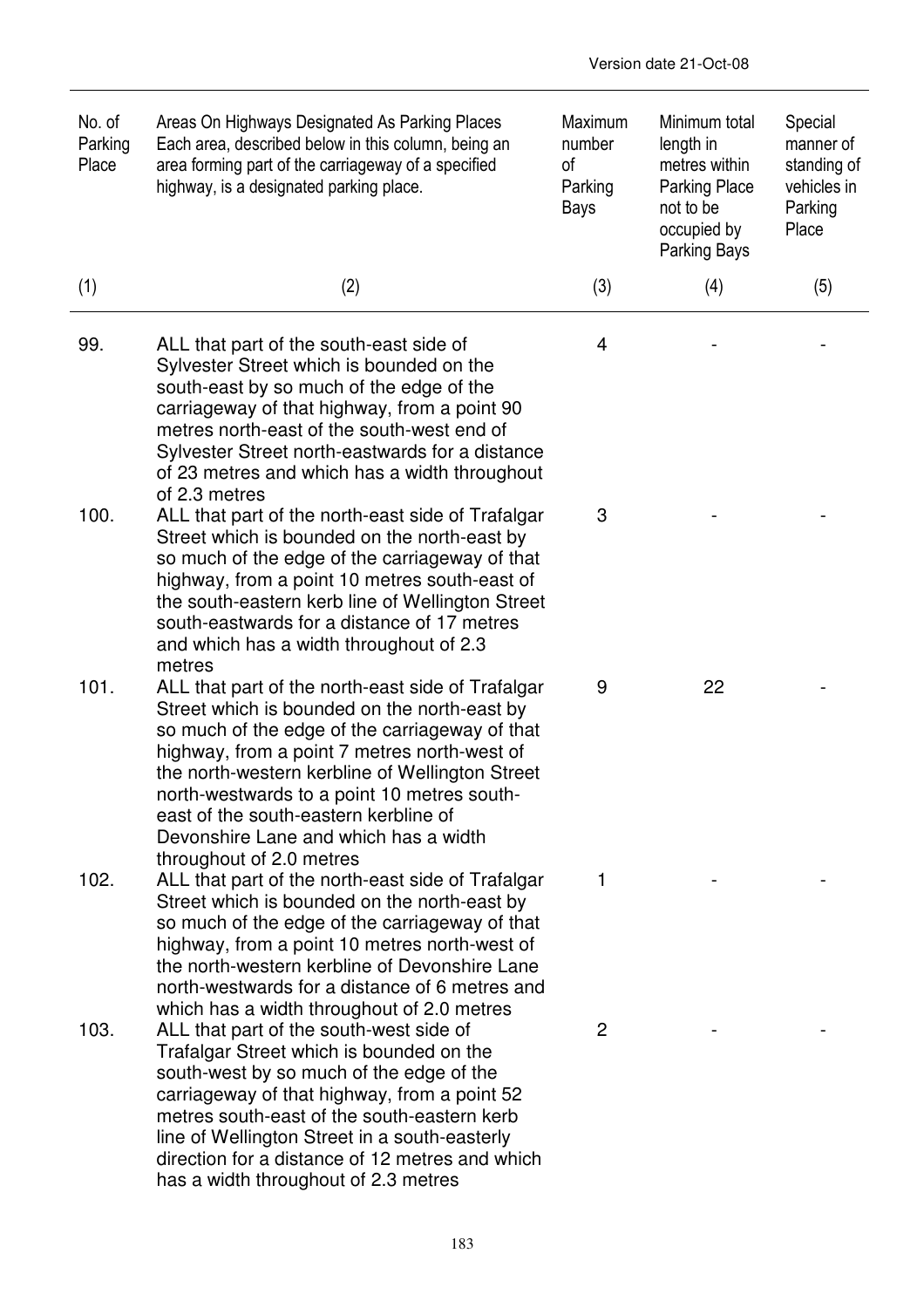| No. of<br>Parking<br>Place | Areas On Highways Designated As Parking Places<br>Each area, described below in this column, being an<br>area forming part of the carriageway of a specified<br>highway, is a designated parking place.                                                                                                                                                                                                        | Maximum<br>number<br>0f<br>Parking<br>Bays | Minimum total<br>length in<br>metres within<br><b>Parking Place</b><br>not to be<br>occupied by<br>Parking Bays | Special<br>manner of<br>standing of<br>vehicles in<br>Parking<br>Place |
|----------------------------|----------------------------------------------------------------------------------------------------------------------------------------------------------------------------------------------------------------------------------------------------------------------------------------------------------------------------------------------------------------------------------------------------------------|--------------------------------------------|-----------------------------------------------------------------------------------------------------------------|------------------------------------------------------------------------|
| (1)                        | (2)                                                                                                                                                                                                                                                                                                                                                                                                            | (3)                                        | (4)                                                                                                             | (5)                                                                    |
| 104.                       | ALL that part of the south-west side of<br>Trafalgar Street which is bounded on the<br>south-west by so much of the edge of the<br>carriageway of that highway, from a point 13<br>metres north-west of the north-western<br>kerbline of Charter Row north-westwards to a<br>point 38.5 metres south-east of the south-<br>eastern kerbline of Milton Street and which has<br>a width throughout of 2.3 metres | 3                                          |                                                                                                                 |                                                                        |
| 105.                       | ALL that part of the east side of Victoria Street<br>which is bounded on the east by so much of<br>the edge of the carriageway of that highway,<br>from a point 15 metres north of the northern<br>kerb line of Glossop Road northerly for a<br>distance of 47 metres and which has a width<br>throughout of 2.3 metres                                                                                        | 8                                          |                                                                                                                 |                                                                        |
| 106.                       | ALL that part of the north-east side of Walker<br>Street which is bounded on the north-east by<br>so much of the edge of the carriageway of that<br>highway, from a point 13 metres north-east of<br>the north-western kerbline of Wicker for a<br>distance of 17 metres in a north-westerly<br>direction and which has a width throughout of<br>2.3 metres                                                    | 3                                          |                                                                                                                 |                                                                        |
| 107.                       | ALL that part of the south-west side of Walker<br>Street which is bounded on the south-west by<br>so much of the edge of the carriageway of that<br>highway, from a point 23 metres north-west of<br>the north-western kerbline of Wicker for a<br>distance of 12 metres and which has a width<br>throughout of 2.3 metres                                                                                     | $\overline{2}$                             |                                                                                                                 |                                                                        |
| 108.                       | ALL that part of the south-west side of Walker<br>Street which is bounded on the south-west by<br>so much of the edge of the carriageway of that<br>highway, from a point 10 metres north-west of<br>the north-western kerbline of Wicker Lane for a<br>distance of 47 metres in a north-westerly<br>direction and which has a width throughout of<br>2.3 metres                                               | 8                                          |                                                                                                                 |                                                                        |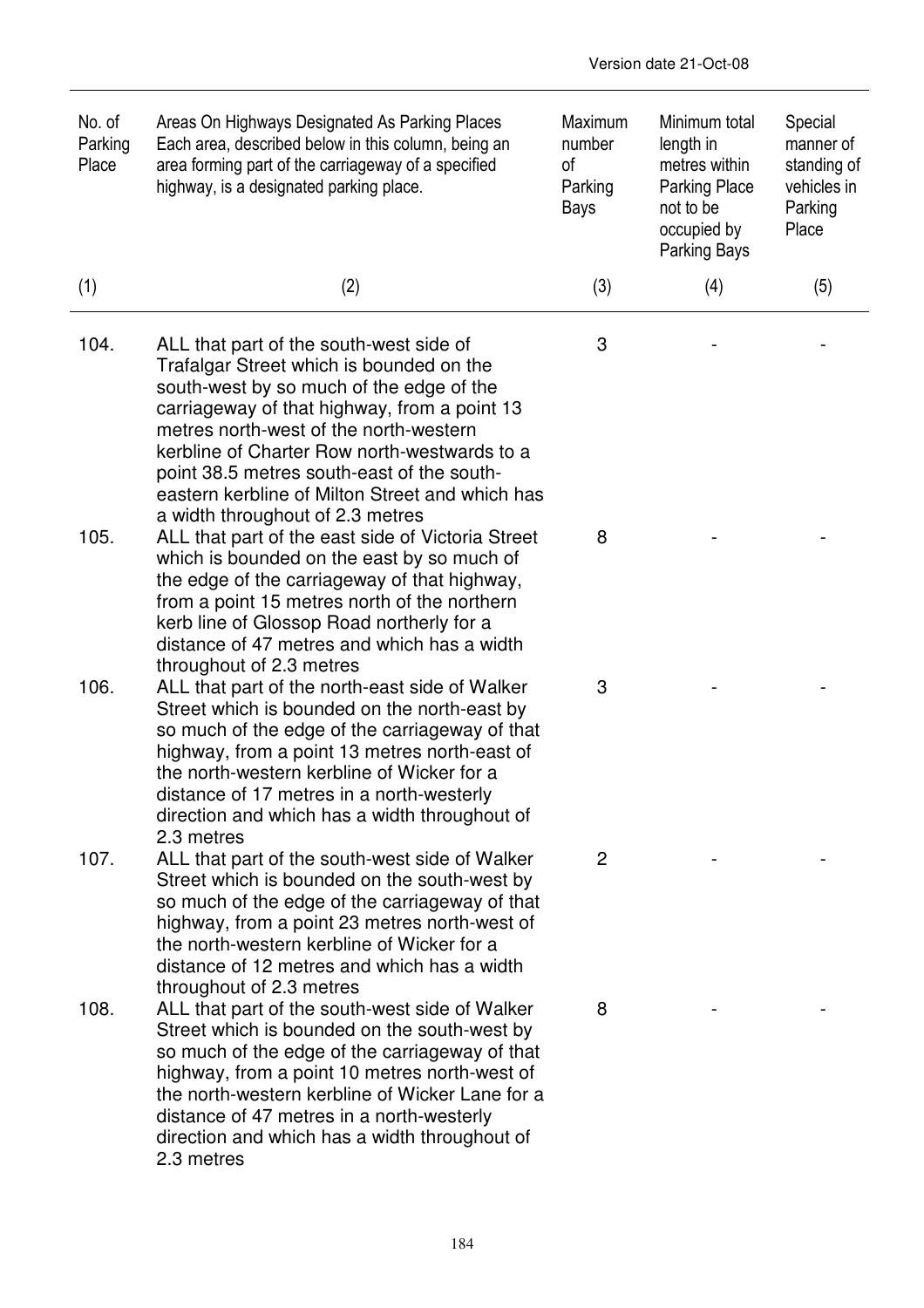| No. of<br>Parking<br>Place | Areas On Highways Designated As Parking Places<br>Each area, described below in this column, being an<br>area forming part of the carriageway of a specified<br>highway, is a designated parking place.                                                                                                                                                       | Maximum<br>number<br>of<br>Parking<br>Bays | Minimum total<br>length in<br>metres within<br><b>Parking Place</b><br>not to be<br>occupied by<br>Parking Bays | Special<br>manner of<br>standing of<br>vehicles in<br>Parking<br>Place |
|----------------------------|---------------------------------------------------------------------------------------------------------------------------------------------------------------------------------------------------------------------------------------------------------------------------------------------------------------------------------------------------------------|--------------------------------------------|-----------------------------------------------------------------------------------------------------------------|------------------------------------------------------------------------|
| (1)                        | (2)                                                                                                                                                                                                                                                                                                                                                           | (3)                                        | (4)                                                                                                             | (5)                                                                    |
| 109.                       | ALL that part of the north-west side of<br>Wellington Street which is bounded on the<br>north-west by so much of the edge of the<br>carriageway of that highway, from a point 5<br>metres north-east of the north-eastern kerb<br>line of Fitzwilliam Street north-eastwards for a<br>distance of 17 metres and which has a width<br>throughout of 2.3 metres | 3                                          |                                                                                                                 |                                                                        |
| 110.                       | ALL that part of the north-west side of<br>Wellington Street which is bounded on the<br>north-west by so much of the edge of the<br>carriageway of that highway, from a point 10<br>metres north-east of the north-eastern kerbline<br>of Eldon Street north-eastwards for a distance<br>of 56.3 metres and which has a width<br>throughout of 2.3 metres     | 10                                         |                                                                                                                 |                                                                        |
| 111.                       | ALL that part of the south side of Wellington<br>Street which is bounded on the south by so<br>much of the edge of the carriageway of that<br>highway, from a point 5 metres west of the<br>south-western kerb line of Eldon Street<br>westwards for a distance of 41 metres and<br>which has a width throughout of 2.3 metres                                | 7                                          |                                                                                                                 |                                                                        |
| 112.                       | ALL that part of the north-west side of Wicker<br>which is bounded on the north-west by so<br>much of the edge of the carriageway of that<br>highway, from a point 15 metres south-west of<br>the south-western kerbline of Stanley Street<br>south-westwards for a distance of 54 metres<br>and which has a width throughout of 2.3<br>metres                | 9                                          |                                                                                                                 |                                                                        |
| 113.                       | ALL that part of the south-west side of Willey<br>Street which is bounded on the south-west by<br>so much of the edge of the carriageway of that<br>highway, from a point 10 metres south-east of<br>the south-eastern kerbline of Wicker for a<br>distance of 11 metres and which has a width<br>throughout of 2.3 metres                                    | 2                                          |                                                                                                                 |                                                                        |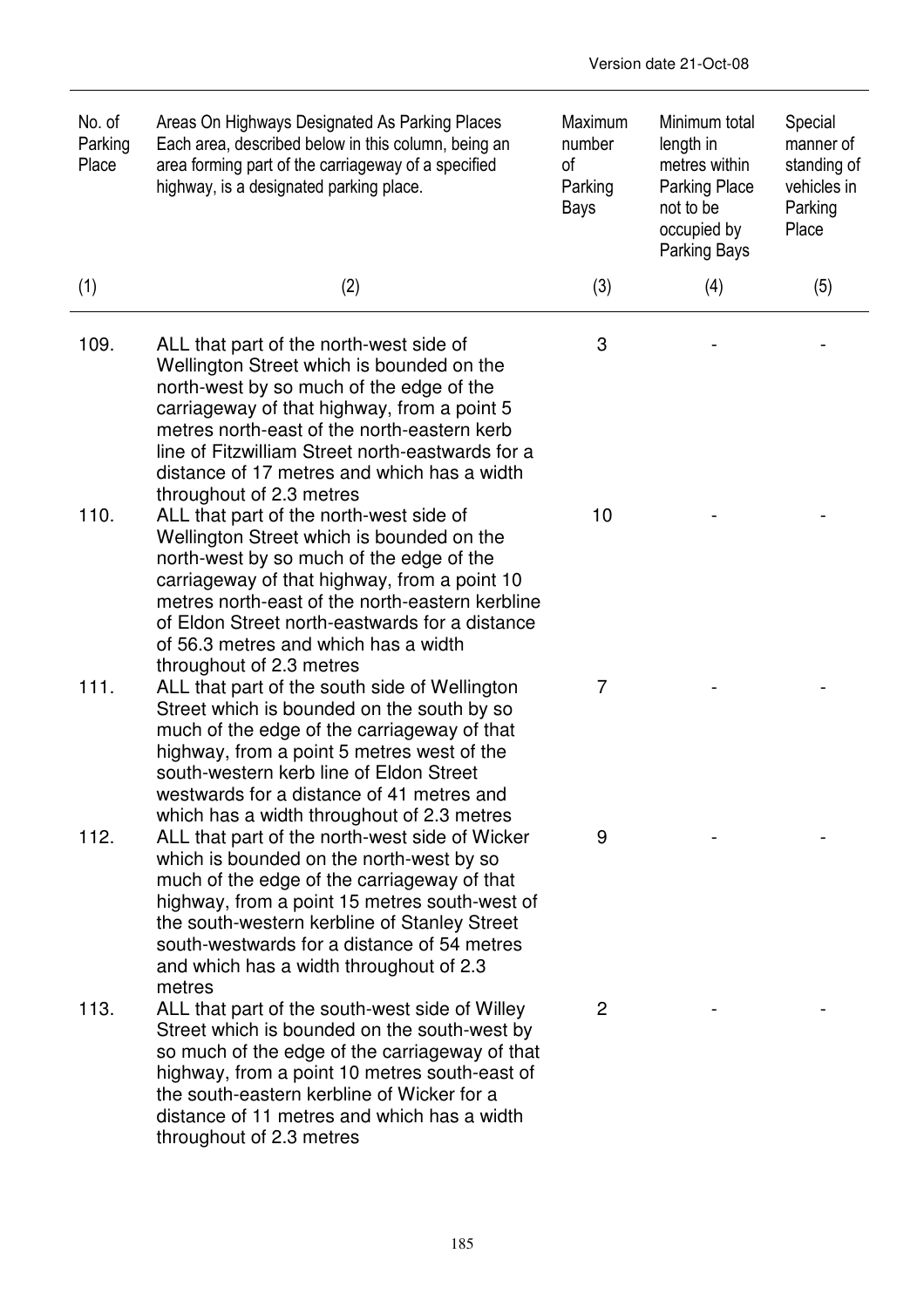| No. of<br>Parking<br>Place | Areas On Highways Designated As Parking Places<br>Each area, described below in this column, being an<br>area forming part of the carriageway of a specified<br>highway, is a designated parking place.                                                                                                                       | <b>Maximum</b><br>number<br>0f<br>Parking<br>Bays | Minimum total<br>length in<br>metres within<br><b>Parking Place</b><br>not to be<br>occupied by<br>Parking Bays | Special<br>manner of<br>standing of<br>vehicles in<br>Parking<br>Place |
|----------------------------|-------------------------------------------------------------------------------------------------------------------------------------------------------------------------------------------------------------------------------------------------------------------------------------------------------------------------------|---------------------------------------------------|-----------------------------------------------------------------------------------------------------------------|------------------------------------------------------------------------|
| (1)                        | (2)                                                                                                                                                                                                                                                                                                                           | (3)                                               | (4)                                                                                                             | (5)                                                                    |
| 114.                       | ALL that part of the south-west side of Willey<br>Street which is bounded on the south-west by<br>so much of the edge of the carriageway of that<br>highway, from a point 33.5 metres south-east<br>of the south-eastern kerbline of Wicker for a<br>distance of 5.5 metres and which has a width<br>throughout of 2.3 metres |                                                   |                                                                                                                 |                                                                        |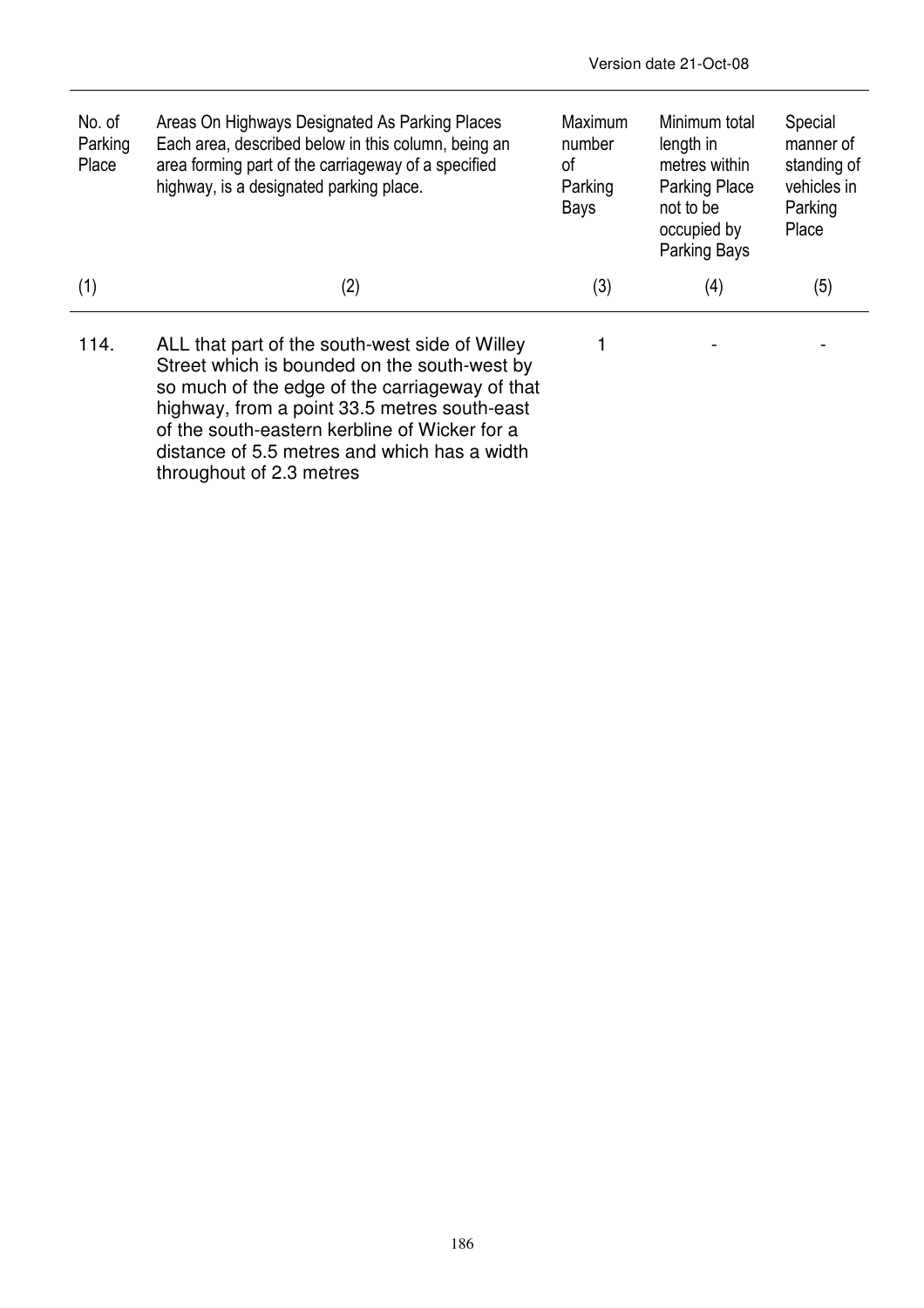## **SCHEDULE 6.04 PAY & DISPLAY 10 HOURS, NO RETURN WITHIN 1 HOUR MON-SAT EXCL BANK HOLS 8AM-6.30PM SCHEDULE IV**

| No. of<br>Parking<br>Place | Areas On Highways Designated As Parking Places<br>Each area, described below in this column, being an<br>area forming part of the carriageway of a specified<br>highway, is a designated parking place.                                                                                                                                               | Maximum<br>number<br>of<br>Parking<br>Bays | Minimum total<br>length in<br>metres within<br><b>Parking Place</b><br>not to be<br>occupied by<br><b>Parking Bays</b> | Special<br>manner of<br>standing of<br>vehicles in<br>Parking<br>Place |
|----------------------------|-------------------------------------------------------------------------------------------------------------------------------------------------------------------------------------------------------------------------------------------------------------------------------------------------------------------------------------------------------|--------------------------------------------|------------------------------------------------------------------------------------------------------------------------|------------------------------------------------------------------------|
| (1)                        | (2)                                                                                                                                                                                                                                                                                                                                                   | (3)                                        | (4)                                                                                                                    | (5)                                                                    |
| 1.                         | ALL that part of the north-east side of Brittain<br>Street which is bounded on the north-east by so<br>much of the edge of the carriageway of that<br>highway, from a point 34.3 metres north-west of<br>the north-western kerbline of St Mary's Road<br>north-westerly for a distance of 22 metres and<br>which has a width throughout of 1.8 metres | 3                                          |                                                                                                                        |                                                                        |
| 2.                         | ALL that part of the north-east side of Brittain<br>Street which is bounded on the north-east by so<br>much of the edge of the carriageway of that<br>highway, from a point 10 metres south-east of<br>the eastern kerbline of Shoreham Street south-<br>easterly for a distance of 22 metres and which<br>has a width throughout of 1.8 metres       | 4                                          |                                                                                                                        |                                                                        |
| 3.                         | ALL that part of the south-west side of Brittain<br>Street which is bounded on the south-west by so<br>much of the edge of the carriageway of that<br>highway, from a point 10 metres north-west of<br>the north-western kerbline of St Mary's Road<br>north-westerly for a distance of 11 metres and<br>which has a width throughout of 2.0 metres   | $\overline{c}$                             |                                                                                                                        |                                                                        |
| 4.                         | ALL that part of the south-west side of Brittain<br>Street which is bounded on the south-west by so<br>much of the edge of the carriageway of that<br>highway, from a point 38 metres north-west of<br>the north-western kerbline of St Mary's Road<br>north-westerly for a distance of 11 metres and<br>which has a width throughout of 2.0 metres   | $\overline{2}$                             |                                                                                                                        |                                                                        |
| 5.                         | ALL that part of the south-west side of Brittain<br>Street which is bounded on the south-west by so<br>much of the edge of the carriageway of that<br>highway, from a point 10 metres south-east of<br>the eastern kerbline of Shoreham Street south-<br>easterly for a distance of 22 metres and which<br>has a width throughout of 2.0 metres       | 4                                          |                                                                                                                        |                                                                        |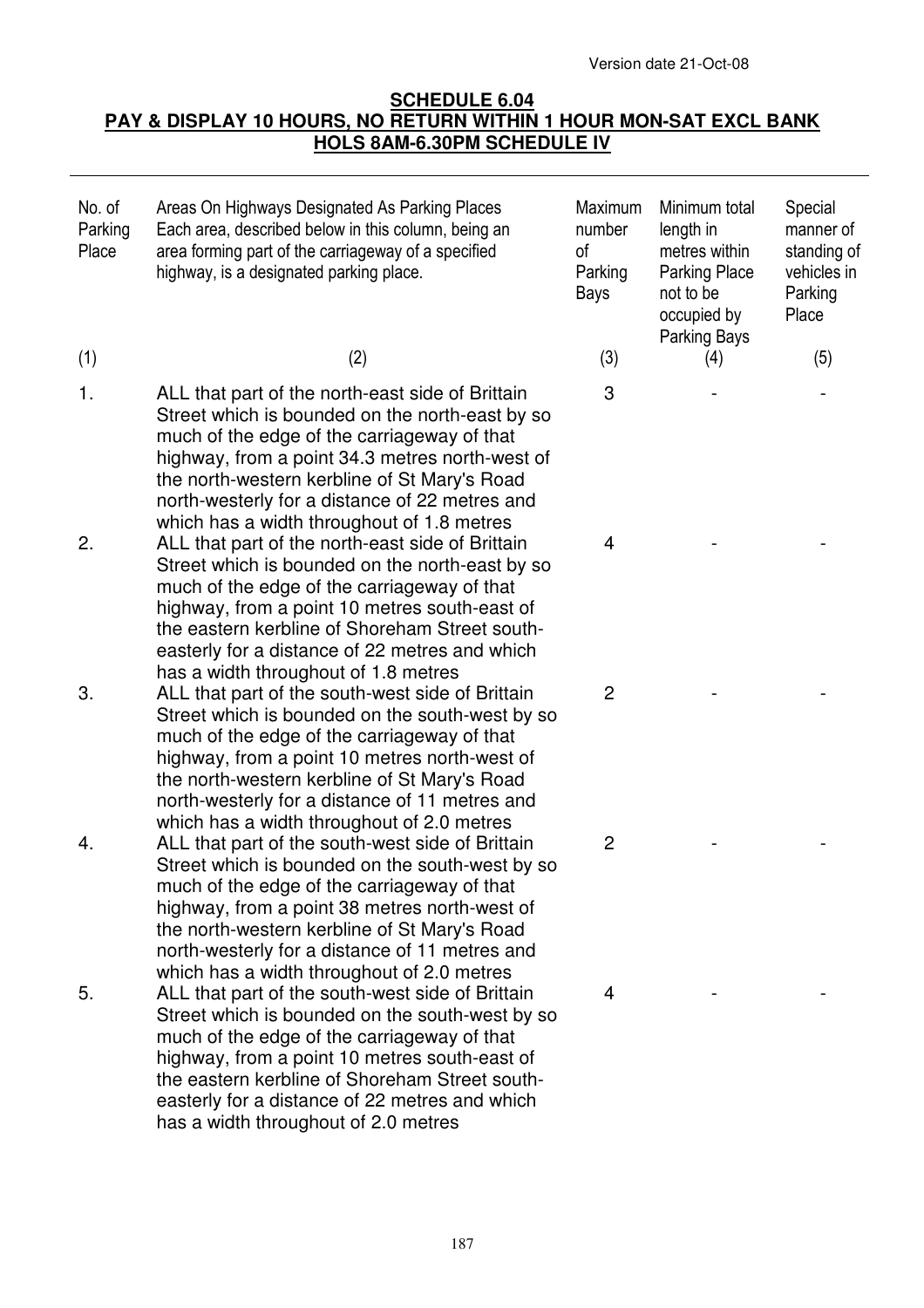| No. of<br>Parking<br>Place | Areas On Highways Designated As Parking Places<br>Each area, described below in this column, being an<br>area forming part of the carriageway of a specified<br>highway, is a designated parking place.                                                                                                                                                                       | Maximum<br>number<br>οf<br>Parking<br>Bays | Minimum total<br>length in<br>metres within<br>Parking Place<br>not to be<br>occupied by<br>Parking Bays | Special<br>manner of<br>standing of<br>vehicles in<br>Parking<br>Place |
|----------------------------|-------------------------------------------------------------------------------------------------------------------------------------------------------------------------------------------------------------------------------------------------------------------------------------------------------------------------------------------------------------------------------|--------------------------------------------|----------------------------------------------------------------------------------------------------------|------------------------------------------------------------------------|
| (1)                        | (2)                                                                                                                                                                                                                                                                                                                                                                           | (3)                                        | (4)                                                                                                      | (5)                                                                    |
| 6.                         | ALL that part of the south-east side of Broomhall<br>Street which is bounded on the south-east by so<br>much of the edge of the carriageway of that<br>highway, from a point 17 metres north-east of<br>the north-eastern kerbline of Cavendish Court<br>north-easterly for a distance of 28 metres and<br>which has a width throughout of 2.0 metres                         | 5                                          |                                                                                                          |                                                                        |
| 7.                         | ALL that part of the north-east side of Cavendish<br>Street which is bounded on the north-east by so<br>much of the edge of the carriageway of that<br>highway, from a point 193 metres south of the<br>southern kerb line of Glossop Road in a<br>southerly direction for a distance of 12 metres<br>and which has a width throughout of 2.3 metres                          | $\overline{2}$                             |                                                                                                          |                                                                        |
| 8.                         | ALL that part of the south-west side of<br>Cavendish Street which is bounded on the<br>south-west by so much of the edge of the<br>carriageway of that highway, from a point 73<br>metres south-east of the southern kerb line of<br>Glossop Road in a south-easterly direction for a<br>distance of 92 metres and which has a width<br>throughout of 2.3 metres              | 12                                         | 15                                                                                                       |                                                                        |
| 9                          | ALL that part of the north side of Conway Street<br>which is bounded on the north by so much of the<br>edge of the carriageway of that highway, from a<br>point 5 metres west of the western kerb line of<br>Gell Street in a westerly direction for a distance<br>of 45 metres and which has a width throughout<br>of 2.3 metres                                             | 6                                          | 10                                                                                                       |                                                                        |
| 10.                        | ALL that part of the south-east side of Egerton<br>Street which is bounded on the south-east by so<br>much of the edge of the carriageway of that<br>highway, from a point 21 metres north-east of<br>the south-western termination point of Egerton<br>Street in a north-easterly direction for a distance<br>of 86 metres and which has a width throughout<br>of 2.3 metres | 9                                          | 30                                                                                                       |                                                                        |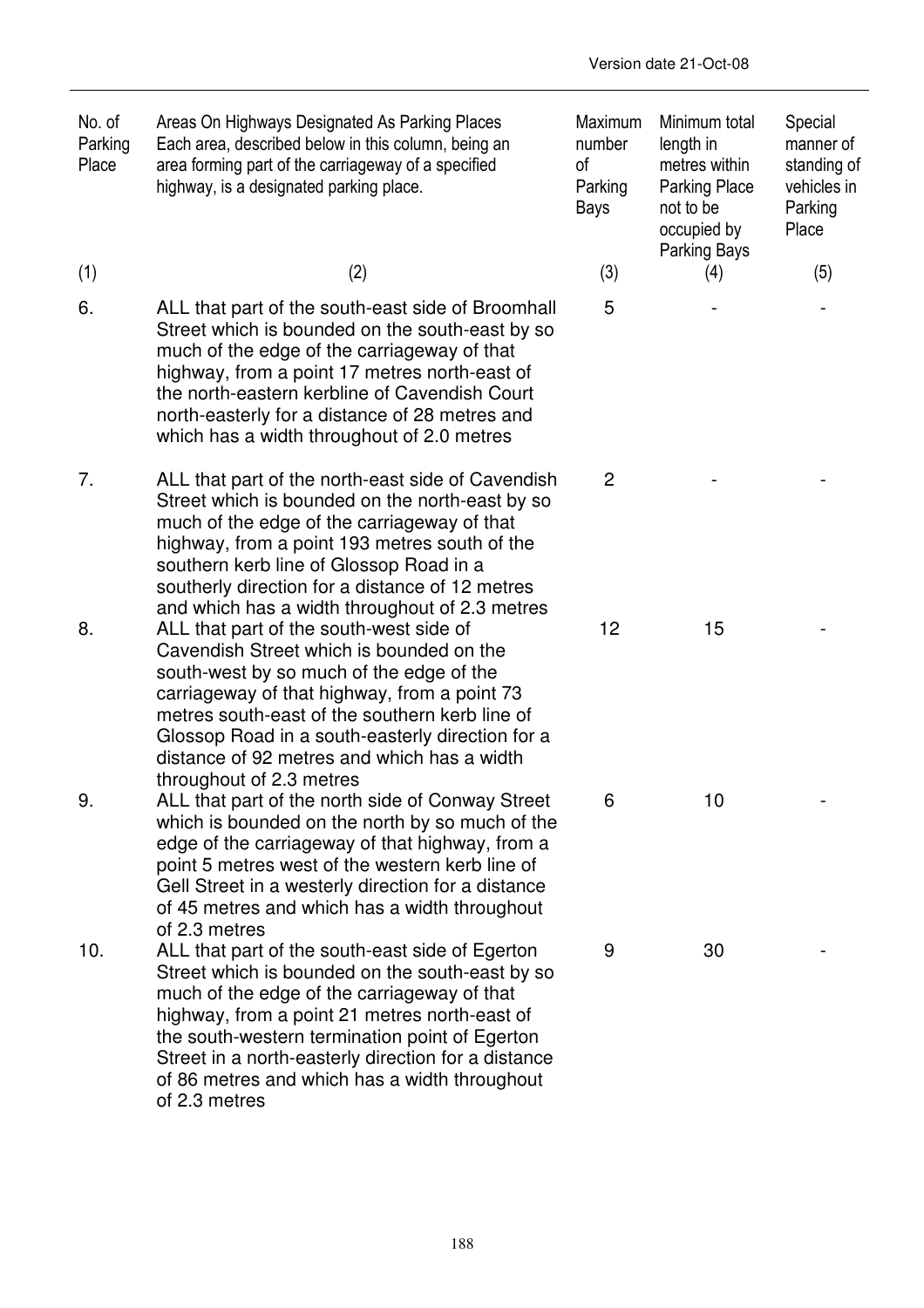| No. of<br>Parking<br>Place | Areas On Highways Designated As Parking Places<br>Each area, described below in this column, being an<br>area forming part of the carriageway of a specified<br>highway, is a designated parking place.                                                                                                                                                                | Maximum<br>number<br>0f<br>Parking<br>Bays | Minimum total<br>length in<br>metres within<br><b>Parking Place</b><br>not to be<br>occupied by<br><b>Parking Bays</b> | Special<br>manner of<br>standing of<br>vehicles in<br>Parking<br>Place |
|----------------------------|------------------------------------------------------------------------------------------------------------------------------------------------------------------------------------------------------------------------------------------------------------------------------------------------------------------------------------------------------------------------|--------------------------------------------|------------------------------------------------------------------------------------------------------------------------|------------------------------------------------------------------------|
| (1)                        | (2)                                                                                                                                                                                                                                                                                                                                                                    | (3)                                        | (4)                                                                                                                    | (5)                                                                    |
| 11.                        | ALL that part of the south-east side of Egerton<br>Street which is bounded on the south-east by so<br>much of the edge of the carriageway of that<br>highway, from a point 10 metres north-east of<br>the north-eastern kerb line of Headford Street in<br>a north-easterly direction for a distance of 54<br>metres and which has a width throughout of 2.3<br>metres | 9                                          |                                                                                                                        |                                                                        |
| 12.                        | ALL that part of the south-east side of Egerton<br>Street which is bounded on the south-east by so<br>much of the edge of the carriageway of that<br>highway, from a point 10 metres north-east of<br>the north-eastern kerb line of Thomas Street in a<br>north-easterly direction for a distance of 45<br>metres and which has a width throughout of 2.3<br>metres   | $\overline{7}$                             |                                                                                                                        |                                                                        |
| 13.                        | ALL that part of the east side of Favell Road<br>which is bounded on the east by so much of the<br>edge of the carriageway of that highway, from a<br>point 20 metres north of the northern kerb line of<br>Leavy Greave Road in a northerly direction for a<br>distance of 17 metres and which has a width<br>throughout of 2.3 metres                                | 3                                          |                                                                                                                        |                                                                        |
| 14.                        | ALL that part of the west side of Favell Road<br>which is bounded on the west by so much of the<br>edge of the carriageway of that highway, from a<br>point 6 metres north of the northern kerb line of<br>Leavy Greave Road in a northerly direction for a<br>distance of 63 metres and which has a width<br>throughout of 2.3 metres                                 | 9                                          | 11                                                                                                                     |                                                                        |
| 15.                        | ALL that part of the east side of Gell Street<br>which is bounded on the east by so much of the<br>edge of the carriageway of that highway, from a<br>point 16 metres south of the southern kerb line<br>of Glossop Road in a southerly direction for a<br>distance of 10 metres and which has a width<br>throughout of 2.3 metres                                     | $\overline{2}$                             |                                                                                                                        |                                                                        |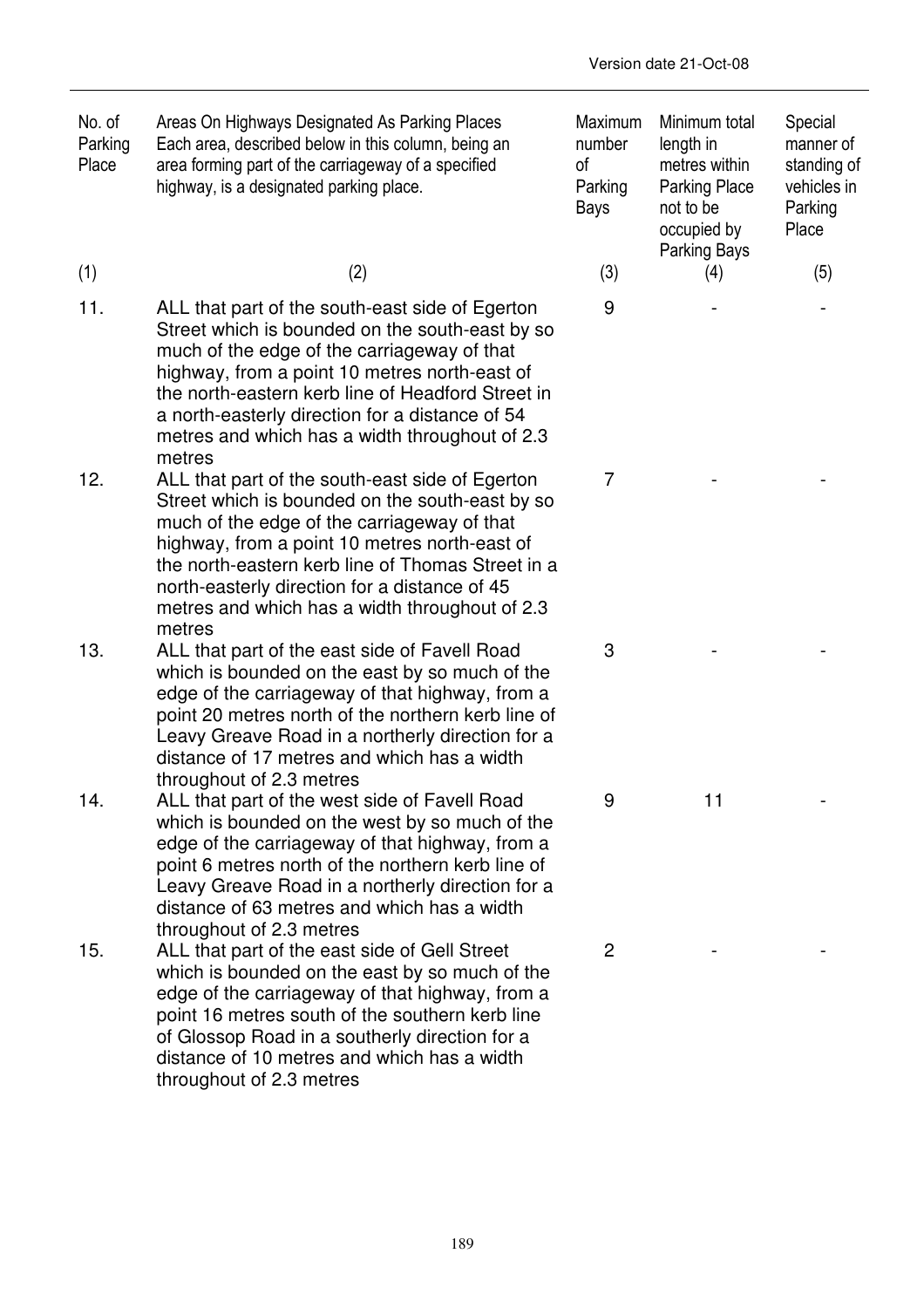| No. of<br>Parking<br>Place | Areas On Highways Designated As Parking Places<br>Each area, described below in this column, being an<br>area forming part of the carriageway of a specified<br>highway, is a designated parking place.                                                                                                                                                                           | Maximum<br>number<br>of<br>Parking<br>Bays | Minimum total<br>length in<br>metres within<br>Parking Place<br>not to be<br>occupied by<br>Parking Bays | Special<br>manner of<br>standing of<br>vehicles in<br>Parking<br>Place |
|----------------------------|-----------------------------------------------------------------------------------------------------------------------------------------------------------------------------------------------------------------------------------------------------------------------------------------------------------------------------------------------------------------------------------|--------------------------------------------|----------------------------------------------------------------------------------------------------------|------------------------------------------------------------------------|
| (1)                        | (2)                                                                                                                                                                                                                                                                                                                                                                               | (3)                                        | (4)                                                                                                      | (5)                                                                    |
| 16.                        | ALL that part of the east side of Gell Street<br>which is bounded on the east by so much of the<br>edge of the carriageway of that highway, from a<br>point 127 metres south of the southern kerb line<br>of Glossop Road in a southerly direction for a<br>distance of 104 metres and which has a width<br>throughout of 2.3 metres                                              | 17                                         |                                                                                                          |                                                                        |
| 17.                        | ALL that part of the west side of Gell Street<br>which is bounded on the west by so much of the<br>edge of the carriageway of that highway, from a<br>point 56 metres south of the southern kerb line<br>of Glossop Road in a southerly direction for a<br>distance of 22 metres and which has a width<br>throughout of 2.3 metres                                                | 4                                          |                                                                                                          |                                                                        |
| 18.                        | ALL that part of the west side of Gell Street<br>which is bounded on the west by so much of the<br>edge of the carriageway of that highway, from a<br>point 7 metres south of the southern kerb line of<br>Glossop Road in a southerly direction for a<br>distance of 5 metres and which has a width<br>throughout of 2.3 metres                                                  | 1                                          |                                                                                                          |                                                                        |
| 19.                        | ALL that part of the west side of Gell Street<br>which is bounded on the west by so much of the<br>edge of the carriageway of that highway, from a<br>point 5 metres north of the northern kerb line of<br>Conway Street in a northerly direction for a<br>distance of 16 metres and which has a width<br>throughout of 2.3 metres                                                | 3                                          |                                                                                                          |                                                                        |
| 20.                        | ALL that part of the west side of Gell Street<br>which is bounded on the west by so much of the<br>edge of the carriageway of that highway, from a<br>point 9 metres south of the southern kerb line of<br>Conway Street in a southerly direction to a point<br>8 metres north of the northern kerb line of<br>Broomspring Lane and which has a width<br>throughout of 2.3 metres | 7                                          | 26                                                                                                       |                                                                        |
| 21.                        | ALL that part of the north side of Headford<br>Street which is bounded on the north by so<br>much of the edge of the carriageway of that<br>highway, from a point 5 metres north-east of the<br>north-eastern kerb line of Headford Gardens in<br>an easterly direction for a distance of 45 metres                                                                               | 4                                          | 20                                                                                                       |                                                                        |

and which has a width throughout of 2.3 metres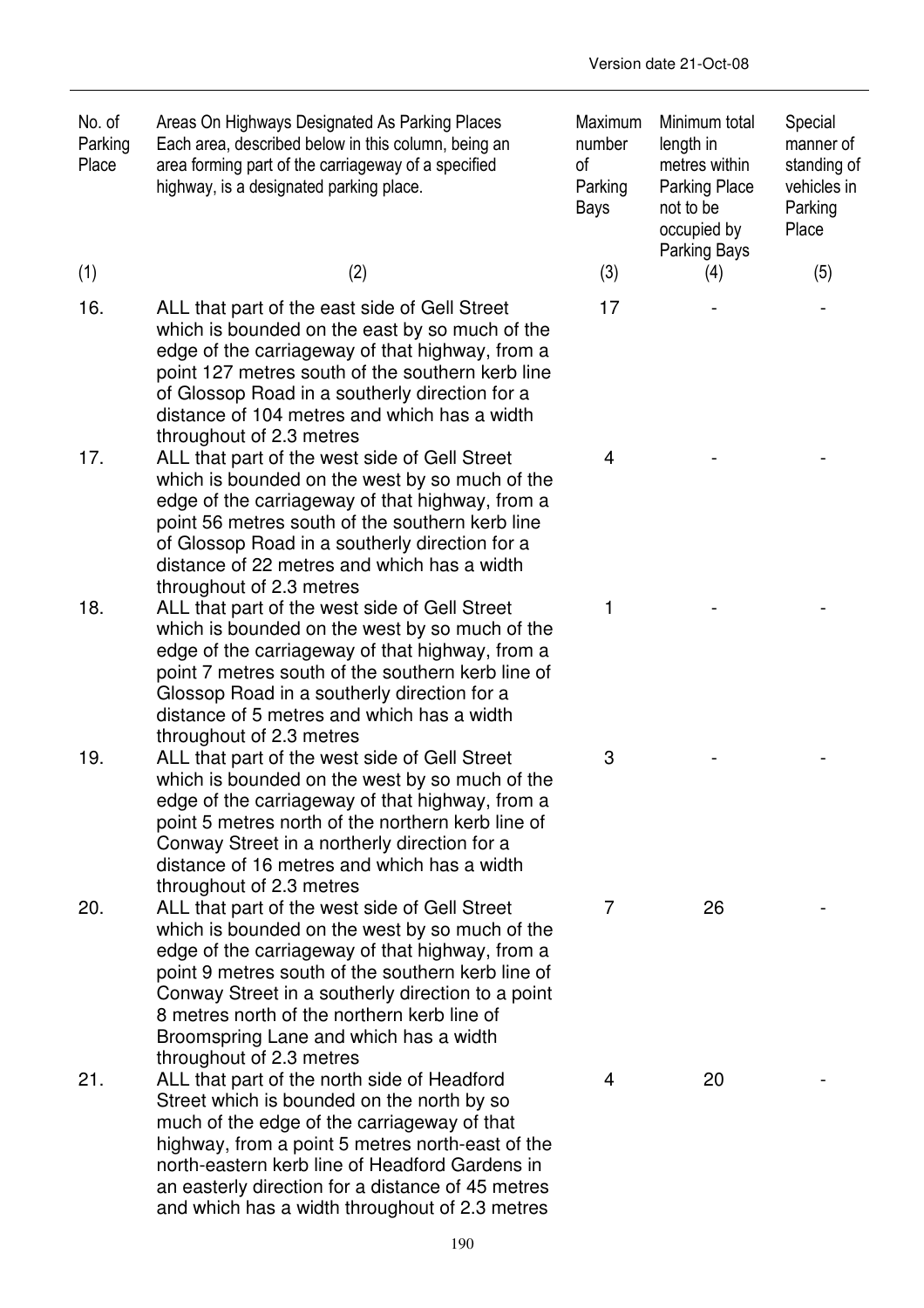| No. of<br>Parking<br>Place | Areas On Highways Designated As Parking Places<br>Each area, described below in this column, being an<br>area forming part of the carriageway of a specified<br>highway, is a designated parking place.                                                                                                                                                                         | Maximum<br>number<br>of<br>Parking<br>Bays | Minimum total<br>length in<br>metres within<br><b>Parking Place</b><br>not to be<br>occupied by<br>Parking Bays | Special<br>manner of<br>standing of<br>vehicles in<br>Parking<br>Place |
|----------------------------|---------------------------------------------------------------------------------------------------------------------------------------------------------------------------------------------------------------------------------------------------------------------------------------------------------------------------------------------------------------------------------|--------------------------------------------|-----------------------------------------------------------------------------------------------------------------|------------------------------------------------------------------------|
| (1)                        | (2)                                                                                                                                                                                                                                                                                                                                                                             | (3)                                        | (4)                                                                                                             | (5)                                                                    |
| 22.                        | ALL that part of the north-east side of Headford<br>Street which is bounded on the north-east by so<br>much of the edge of the carriageway of that<br>highway, from a point 19 metres south-east of<br>the south-eastern kerb line of Egerton Street in a<br>south-easterly direction for a distance of 38<br>metres and which has a width throughout of 2.3<br>metres          | 4                                          | 12                                                                                                              |                                                                        |
| 23.                        | ALL that part of the north-east side of Headford<br>Street which is bounded on the north-east by so<br>much of the edge of the carriageway of that<br>highway, from a point 5 metres south-east of the<br>south-eastern kerb line of Milton Street in a<br>south-easterly direction for a distance of 26<br>metres and which has a width throughout of 2.3<br>metres            | 3                                          | 11                                                                                                              |                                                                        |
| 24.                        | ALL that part of the north-east side of Headford<br>Street which is bounded on the north-east by so<br>much of the edge of the carriageway of that<br>highway, from a point 6 metres north-west of the<br>north-western kerb line of Hodgson Street in a<br>north-westerly direction for a distance of 24<br>metres and which has a width throughout of 2.3<br>metres           | $\overline{4}$                             |                                                                                                                 |                                                                        |
| 25.                        | ALL that part of the north-west side of Headford<br>Street which is bounded on the north-west by so<br>much of the edge of the carriageway of that<br>highway, from a point 15 metres north-east of<br>the south-western termination point of Headford<br>Street in a north-easterly direction for a distance<br>of 21 metres and which has a width throughout<br>of 2.3 metres | 3                                          |                                                                                                                 |                                                                        |
| 26.                        | ALL that part of the south-west side of Headford<br>Street which is bounded on the south-west by so<br>much of the edge of the carriageway of that<br>highway, from a point 10 metres north-west of<br>the north-western kerb line of Egerton Street in a<br>north-westerly direction for a distance of 45<br>metres and which has a width throughout of 2.3<br>metres          | 7                                          |                                                                                                                 |                                                                        |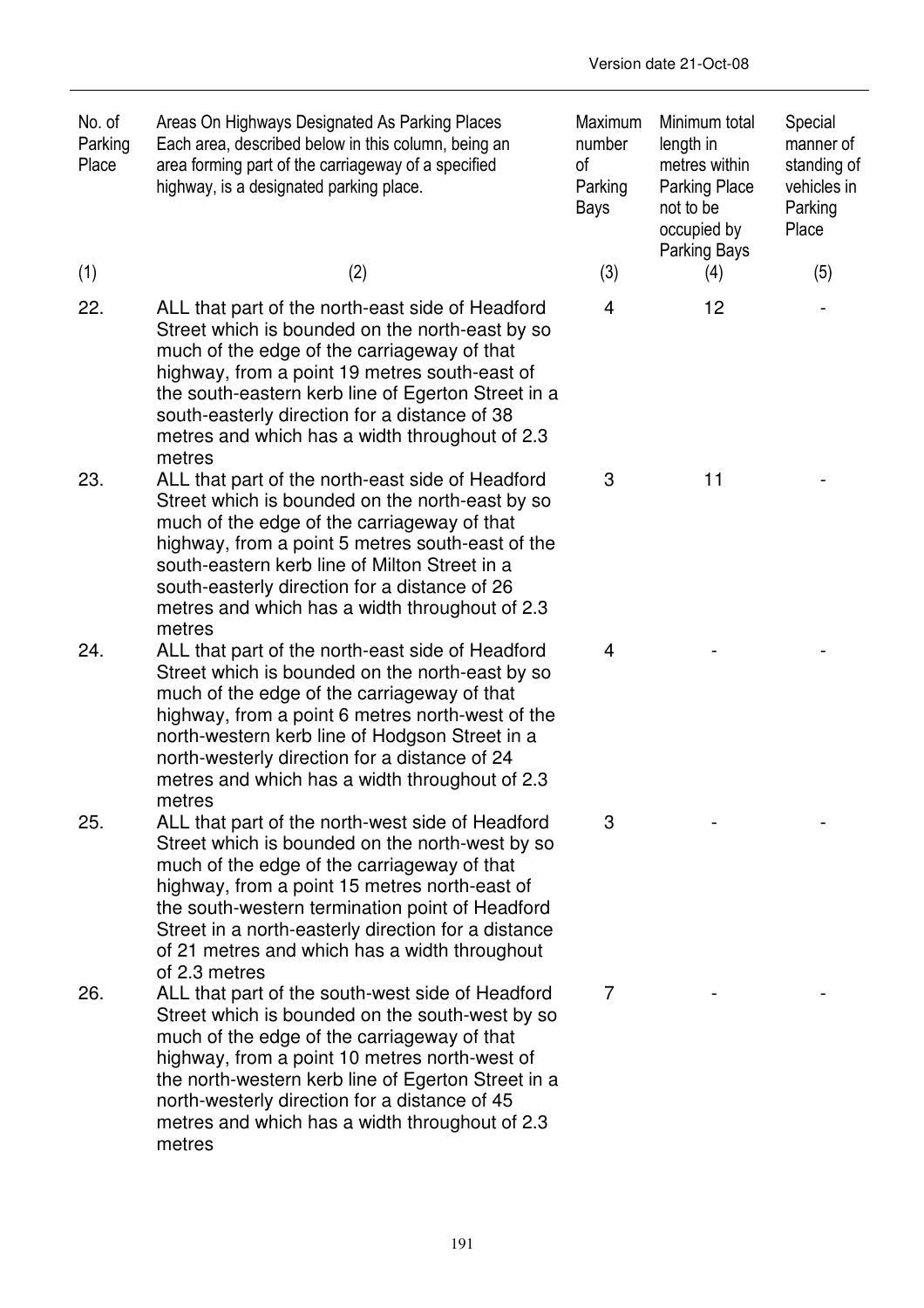| No. of<br>Parking<br>Place | Areas On Highways Designated As Parking Places<br>Each area, described below in this column, being an<br>area forming part of the carriageway of a specified<br>highway, is a designated parking place.                                                                                                                                                                | Maximum<br>number<br>0f<br>Parking<br>Bays | Minimum total<br>length in<br>metres within<br><b>Parking Place</b><br>not to be<br>occupied by | Special<br>manner of<br>standing of<br>vehicles in<br>Parking<br>Place |
|----------------------------|------------------------------------------------------------------------------------------------------------------------------------------------------------------------------------------------------------------------------------------------------------------------------------------------------------------------------------------------------------------------|--------------------------------------------|-------------------------------------------------------------------------------------------------|------------------------------------------------------------------------|
| (1)                        | (2)                                                                                                                                                                                                                                                                                                                                                                    | (3)                                        | Parking Bays<br>(4)                                                                             | (5)                                                                    |
| 27.                        | ALL that part of the south-west side of Headford<br>Street which is bounded on the south-west by so<br>much of the edge of the carriageway of that<br>highway, from a point 18 metres south-east of<br>the south-eastern kerb line of Egerton Street in a<br>south-easterly direction for a distance of 10<br>metres and which has a width throughout of 2.3<br>metres | $\overline{2}$                             |                                                                                                 |                                                                        |
| 28.                        | ALL that part of the south-west side of Headford<br>Street which is bounded on the south-west by so<br>much of the edge of the carriageway of that<br>highway, from a point 4 metres south-east of the<br>south-eastern kerb line of Egerton Lane in a<br>south-easterly direction for a distance of 16<br>metres and which has a width throughout of 2.3<br>metres    | 3                                          |                                                                                                 |                                                                        |
| 29.                        | ALL that part of the south-west side of Headford<br>Street which is bounded on the south-west by so<br>much of the edge of the carriageway of that<br>highway, from a point 20 metres south-east of<br>the south-eastern kerb line of Milton Street in a<br>south-easterly direction for a distance of 43<br>metres and which has a width throughout of 2.3<br>metres  | $\overline{7}$                             |                                                                                                 |                                                                        |
| 30.                        | ALL that part of the north-east side of Hereford<br>Street which is bounded on the north-east by so<br>much of the edge of the carriageway of that<br>highway, from a point 8 metres north-west of the<br>north-western kerbline of Mary Street north-<br>westerly for a distance of 23 metres and which<br>has a width throughout of 2.3 metres                       | 4                                          |                                                                                                 |                                                                        |
| 31.                        | ALL that part of the south-west side of Hereford<br>Street which is bounded on the south-west by so<br>much of the edge of the carriageway of that<br>highway, from its south-eastern termination<br>north-westerly for a distance of 55 metres and<br>which has a width throughout of 2.3 metres                                                                      | 9                                          |                                                                                                 |                                                                        |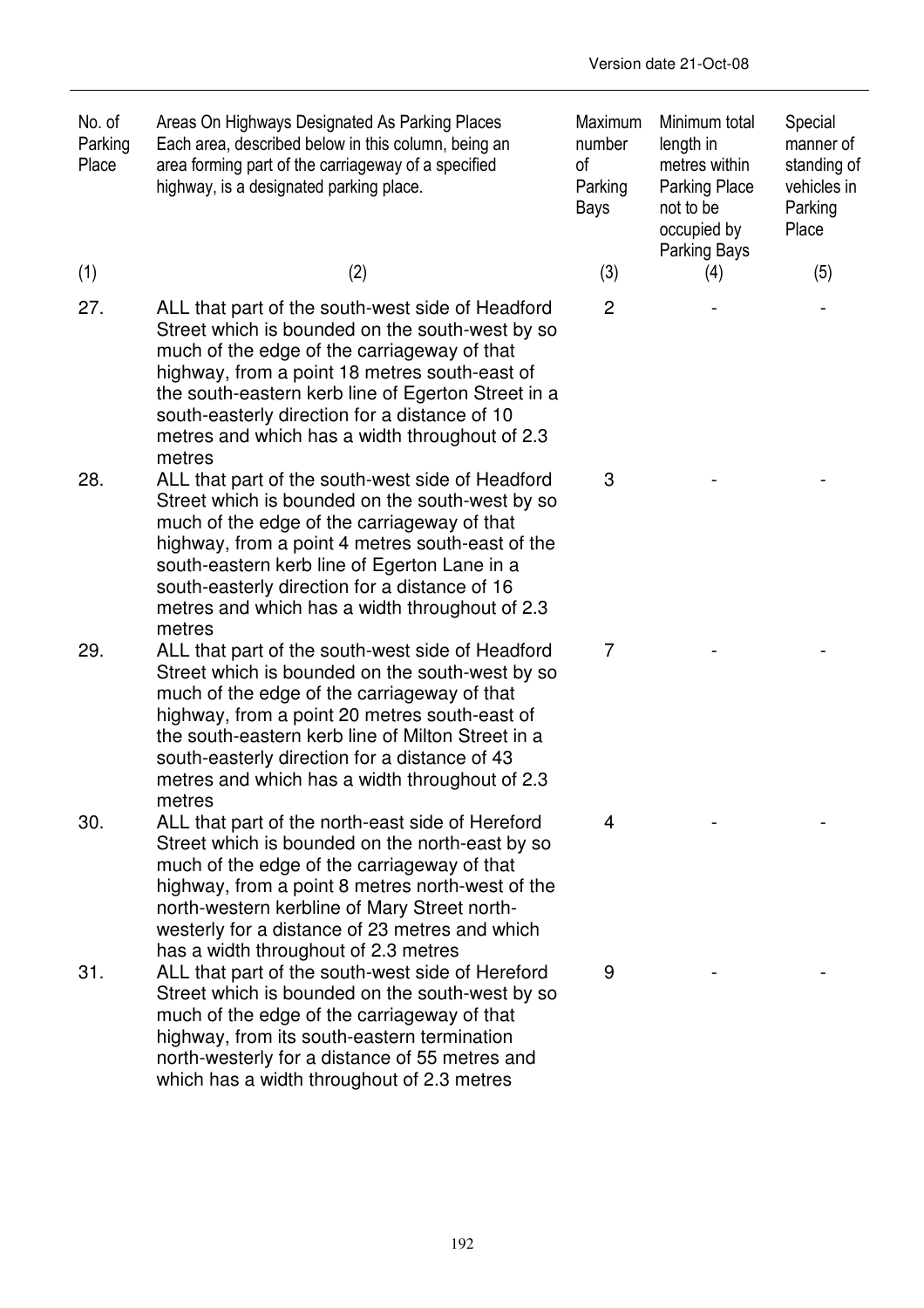| No. of<br>Parking<br>Place | Areas On Highways Designated As Parking Places<br>Each area, described below in this column, being an<br>area forming part of the carriageway of a specified<br>highway, is a designated parking place.                                                                                                                                                               | Maximum<br>number<br>0f<br>Parking<br>Bays | Minimum total<br>length in<br>metres within<br>Parking Place<br>not to be<br>occupied by<br>Parking Bays | Special<br>manner of<br>standing of<br>vehicles in<br>Parking<br>Place |
|----------------------------|-----------------------------------------------------------------------------------------------------------------------------------------------------------------------------------------------------------------------------------------------------------------------------------------------------------------------------------------------------------------------|--------------------------------------------|----------------------------------------------------------------------------------------------------------|------------------------------------------------------------------------|
| (1)                        | (2)                                                                                                                                                                                                                                                                                                                                                                   | (3)                                        | (4)                                                                                                      | (5)                                                                    |
| 32.                        | ALL that part of the north-west side of Hodgson<br>Street which is bounded on the north-west by so<br>much of the edge of the carriageway of that<br>highway, from a point 6 metres south-west of the<br>south-western kerb line of Headford Street in a<br>south-westerly direction for a distance of 23<br>metres and which has a width throughout of 2.3<br>metres | 4                                          |                                                                                                          |                                                                        |
| 33.                        | ALL that part of the south-east side of Hodgson<br>Street which is bounded on the south-east by so<br>much of the edge of the carriageway of that<br>highway, from the south-west termination of<br>Hodgson Street, in a north-easterly direction for<br>a distance of 64 metres and which has a width<br>throughout of 5.0 metres                                    | 11                                         |                                                                                                          | at 90<br>degrees to<br>the edge<br>of the<br>carriage-<br>way          |
| 34.                        | ALL that part of the south-east side of Hodgson<br>Street which is bounded on the south-east by so<br>much of the edge of the carriageway of that<br>highway, from a point 64 metres north-east of<br>the south-west termination of Hodgson Street, in<br>a north-easterly direction for a distance of 17<br>metres and which has a width throughout of 2.3<br>metres | 3                                          |                                                                                                          |                                                                        |
| 35                         | ALL that part of the north-east side of Hounsfield<br>Road which is bounded on the north-east by so<br>much of the edge of the carriageway of that<br>highway, from a point 9 metres south-east of the<br>north-western termination, in a south-easterly<br>direction for a distance of 13 metres and which<br>has a width throughout of 5.0 metres                   | 5                                          |                                                                                                          | at right<br>angles to<br>the edge<br>of the<br>carriage-<br>way        |
| 36.                        | ALL that part of the north-east side of Hounsfield<br>Road which is bounded on the north-east by so<br>much of the edge of the carriageway of that<br>highway, from a point 54 metres south-east of<br>the north-western termination, in a south-<br>easterly direction for a distance of 95 metres<br>and which has a width throughout of 2.3 metres                 | 16                                         | 5                                                                                                        |                                                                        |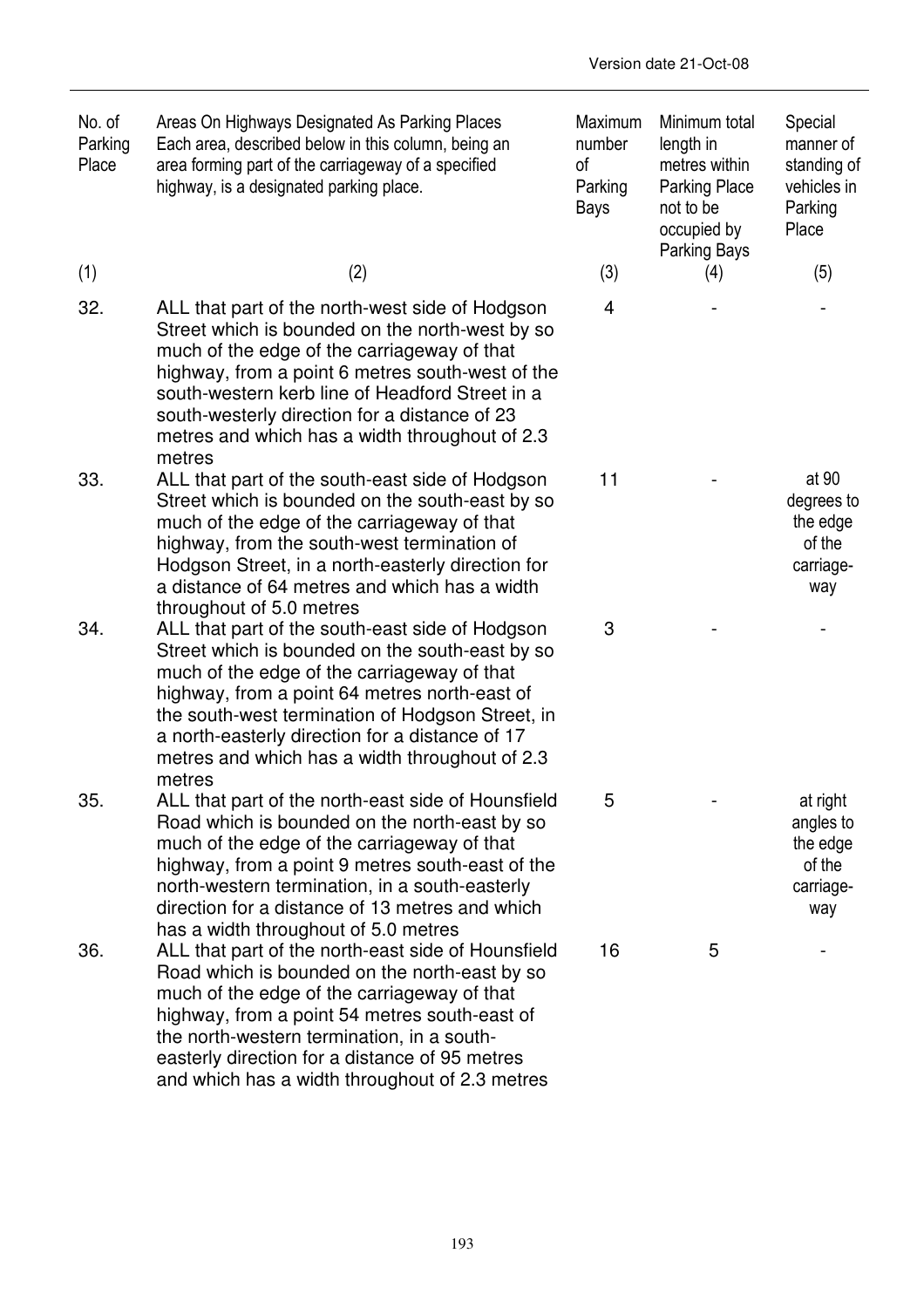| No. of  | Areas On Highways Designated As Parking Places      | Maximum | Minimum total        | Special     |
|---------|-----------------------------------------------------|---------|----------------------|-------------|
| Parking | Each area, described below in this column, being an | number  | length in            | manner of   |
| Place   | area forming part of the carriageway of a specified | 0t      | metres within        | standing of |
|         | highway, is a designated parking place.             | Parking | <b>Parking Place</b> | vehicles in |
|         |                                                     |         |                      |             |

- 
- 37. ALL that part of the south-west side of  $21$  13 -Hounsfield Road which is bounded on the southwest by so much of the edge of the carriageway of that highway, from a point 16 metres southeast of the north-western termination, in a southeasterly direction for a distance of 150 metres and which has a width throughout of 2.3 metres
- 38. ALL that part of the east side of Leadmill Road  $\overline{a}$  4 and  $\overline{a}$   $\overline{a}$ which is bounded on the east by so much of the edge of the carriageway of that highway, from a point 56 metres north of the north-western kerb line of Fornham Street in a northerly direction for a distance of 22 metres and which has a width throughout of 2.3 metres
- 39. ALL that part of the west side of Leadmill Road 6 Family Road control of the west side of Leadmill Road which is bounded on the west by so much of the edge of the carriageway of that highway, from a point 22 metres north of the projected northeastern kerb line of Leadmill Street in a northerly direction for a distance of 35 metres and which has a width throughout of 2.3 metres
- 40. ALL that part of the west side of Leadmill Road  $\overline{7}$  The state of Leadmill Road which is bounded on the west by so much of the edge of the carriageway of that highway, from a point 94 metres north of the projected northeastern kerb line of Leadmill Street in a northerly direction for a distance of 41 metres and which has a width throughout of 2.3 metres
- 41. ALL that part of the west side of Leadmill Road 5 and 1. The state of Leadmill Road which is bounded on the west by so much of the edge of the carriageway of that highway, from a point 155 metres north of the projected northeastern kerb line of Leadmill Street in a northerly direction for a distance of 16 metres and which has a width throughout of 2.3 metres
- 42. ALL that part of the north-east side of Leadmill Street which is bounded on the north-east by so much of the edge of the carriageway of that highway, from a point 21 metres south east of the south eastern kerb line of Shoreham Street for a distance of 59 metres and which has a width throughout of 2.3 metres

Parking Parking Place vehicles in example and the Bays and to be the Parking occupied by Parking Bays Place (1)  $(2)$   $(3)$   $(4)$   $(5)$  $10$  - - -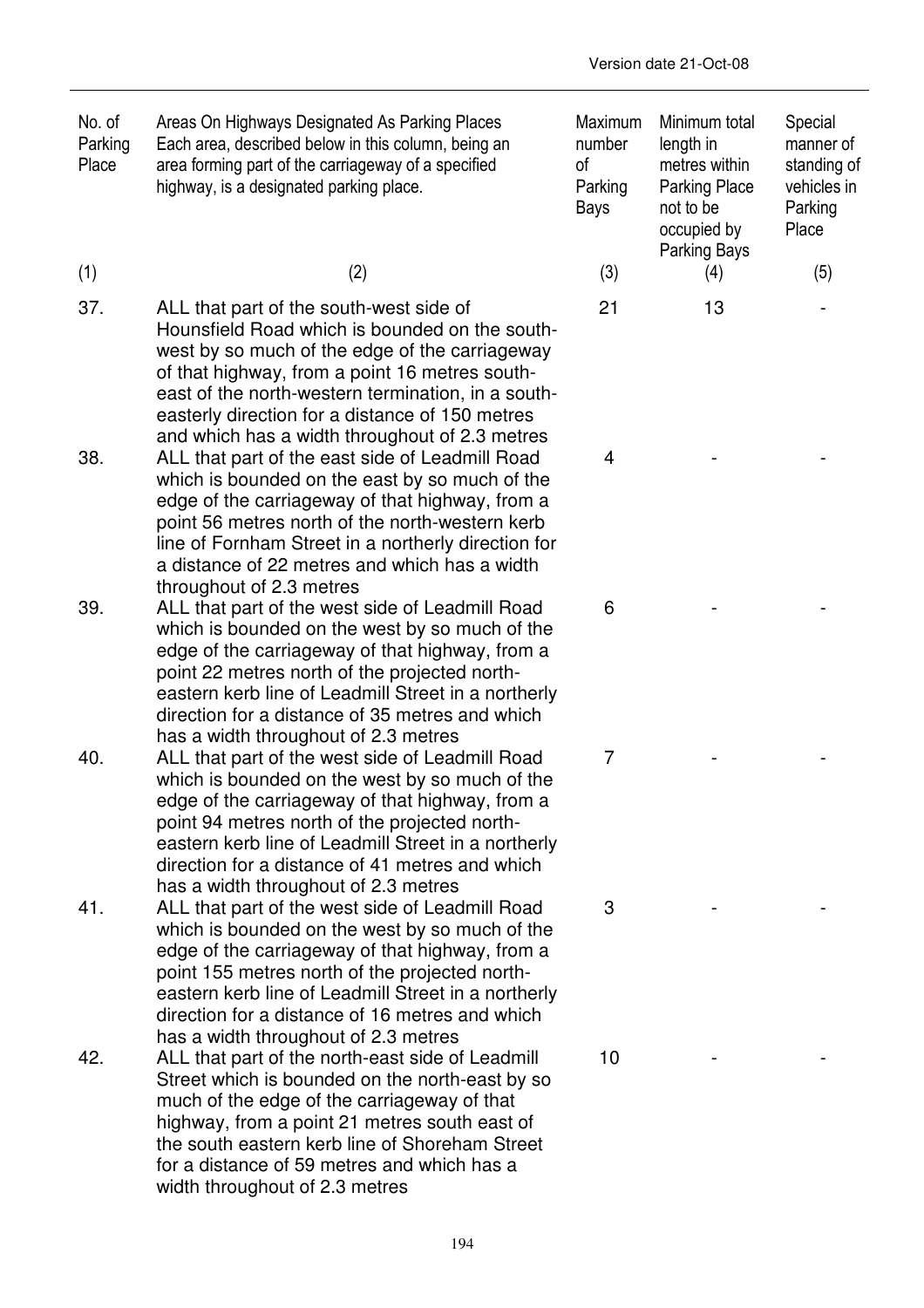| No. of<br>Parking<br>Place | Areas On Highways Designated As Parking Places<br>Each area, described below in this column, being an<br>area forming part of the carriageway of a specified<br>highway, is a designated parking place.                                                                                                                                                              | Maximum<br>number<br>οf<br>Parking<br>Bays | Minimum total<br>length in<br>metres within<br>Parking Place<br>not to be<br>occupied by<br>Parking Bays | Special<br>manner of<br>standing of<br>vehicles in<br>Parking<br>Place |
|----------------------------|----------------------------------------------------------------------------------------------------------------------------------------------------------------------------------------------------------------------------------------------------------------------------------------------------------------------------------------------------------------------|--------------------------------------------|----------------------------------------------------------------------------------------------------------|------------------------------------------------------------------------|
| (1)                        | (2)                                                                                                                                                                                                                                                                                                                                                                  | (3)                                        | (4)                                                                                                      | (5)                                                                    |
| 43.                        | ALL that part of the north side of Leavy Greave<br>Road (west) which is bounded on the north by<br>so much of the edge of the carriageway of that<br>highway, from a point 10 metres east of its<br>junction with Favell Road in an easterly direction<br>for a distance of 23 metres and which has a<br>width throughout of 2.3 metres                              | $\overline{4}$                             |                                                                                                          |                                                                        |
| 44.                        | ALL that part of the south side of Leavy Greave<br>Road (west) which is bounded on the south by<br>so much of the edge of the carriageway of that<br>highway, from a point 39 metres west of the<br>projected western kerb line of Favell Road in an<br>easterly direction for a distance of 83 metres<br>and which has a width throughout of 2.3 metres             | 11                                         | 15                                                                                                       |                                                                        |
| 45.                        | ALL that part of the north-west side of Mary<br>Street which is bounded on the north-west by so<br>much of the edge of the carriageway of that<br>highway, from a point 10 metres north-east of<br>the north-eastern kerb line of Hereford Street in<br>a north-easterly direction for a distance of 40<br>metres and which has a width throughout of 2.3<br>metres  | 7                                          |                                                                                                          |                                                                        |
| 46.                        | ALL that part of the north-west side of Mary<br>Street which is bounded on the north-west by so<br>much of the edge of the carriageway of that<br>highway, from a point 95 metres north-east of<br>the north-eastern kerb line of Hereford Street in<br>a north-easterly direction for a distance of 58<br>metres and which has a width throughout of 2.3<br>metres  | 8                                          | 13                                                                                                       |                                                                        |
| 47.                        | ALL that part of the north-west side of Mary<br>Street which is bounded on the north-west by so<br>much of the edge of the carriageway of that<br>highway, from a point 178 metres north-east of<br>the north-eastern kerb line of Hereford Street in<br>a north-easterly direction for a distance of 49<br>metres and which has a width throughout of 2.3<br>metres | 5                                          | 19                                                                                                       |                                                                        |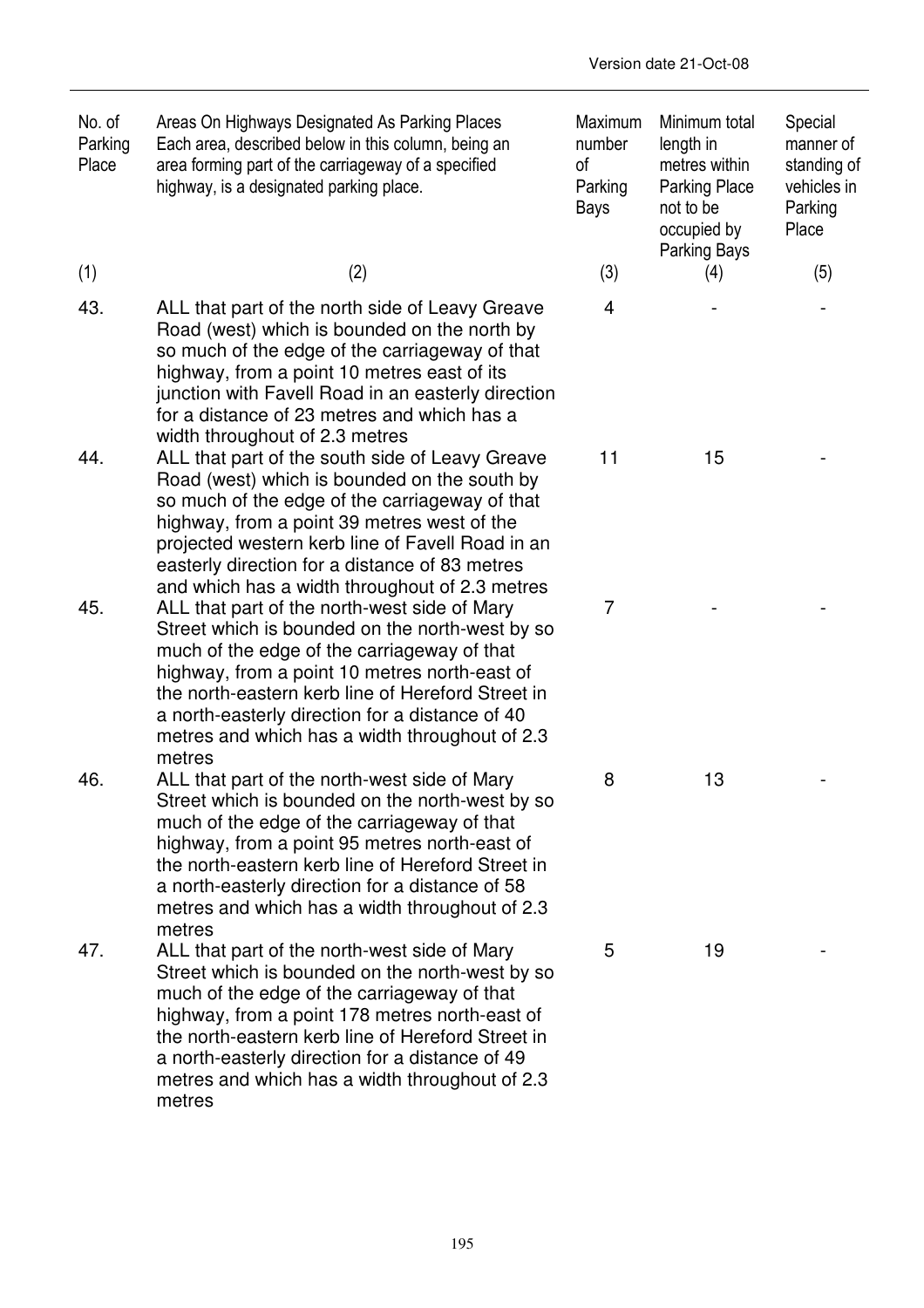| No. of<br>Parking<br>Place | Areas On Highways Designated As Parking Places<br>Each area, described below in this column, being an<br>area forming part of the carriageway of a specified<br>highway, is a designated parking place.                                                                                                                                                               | Maximum<br>number<br>οf<br>Parking<br>Bays | Minimum total<br>length in<br>metres within<br><b>Parking Place</b><br>not to be<br>occupied by<br><b>Parking Bays</b> | Special<br>manner of<br>standing of<br>vehicles in<br>Parking<br>Place |
|----------------------------|-----------------------------------------------------------------------------------------------------------------------------------------------------------------------------------------------------------------------------------------------------------------------------------------------------------------------------------------------------------------------|--------------------------------------------|------------------------------------------------------------------------------------------------------------------------|------------------------------------------------------------------------|
| (1)                        | (2)                                                                                                                                                                                                                                                                                                                                                                   | (3)                                        | (4)                                                                                                                    | (5)                                                                    |
| 48.                        | ALL that part of the north-west side of Mary<br>Street which is bounded on the north-west by so<br>much of the edge of the carriageway of that<br>highway, from a point 252 metres north-east of<br>the north-eastern kerb line of Hereford Street in<br>a north-easterly direction for a distance of 20<br>metres and which has a width throughout of 2.3<br>metres  | 3                                          |                                                                                                                        |                                                                        |
| 49.                        | ALL that part of the north-east side of Matilda<br>Lane which is bounded on the north-east by so<br>much of the edge of the carriageway of that<br>highway, from a point 7 metres north-west of the<br>western kerbline of Mortimer Street north-<br>westerly for a distance of 22 metres and which<br>has a width throughout of 2.0 metres                           | $\overline{4}$                             |                                                                                                                        |                                                                        |
| 50.                        | ALL that part of the north-west side of Milton<br>Street which is bounded on the north-west by so<br>much of the edge of the carriageway of that<br>highway, from a point 5 metres north-east of the<br>north-eastern kerb line of Evans Street in a<br>north-easterly direction for a distance of 48<br>metres and which has a width throughout of 2.3<br>metres     | 8                                          |                                                                                                                        |                                                                        |
| 51.                        | ALL that part of the north-west side of Milton<br>Street which is bounded on the north-west by so<br>much of the edge of the carriageway of that<br>highway, from a point 30.8 metres south-west of<br>the south-western kerbline of Thomas Street<br>south-westerly for a distance of 18 metres and<br>which has a width throughout of 1.8 metres                    | 3                                          |                                                                                                                        |                                                                        |
| 52.                        | ALL that part of the south-east side of Milton<br>Street which is bounded on the south-east by so<br>much of the edge of the carriageway of that<br>highway, from a point 10 metres south-west of<br>the south-western kerb line of Headford Street in<br>a south-westerly direction for a distance of 52<br>metres and which has a width throughout of 2.3<br>metres | 7                                          |                                                                                                                        |                                                                        |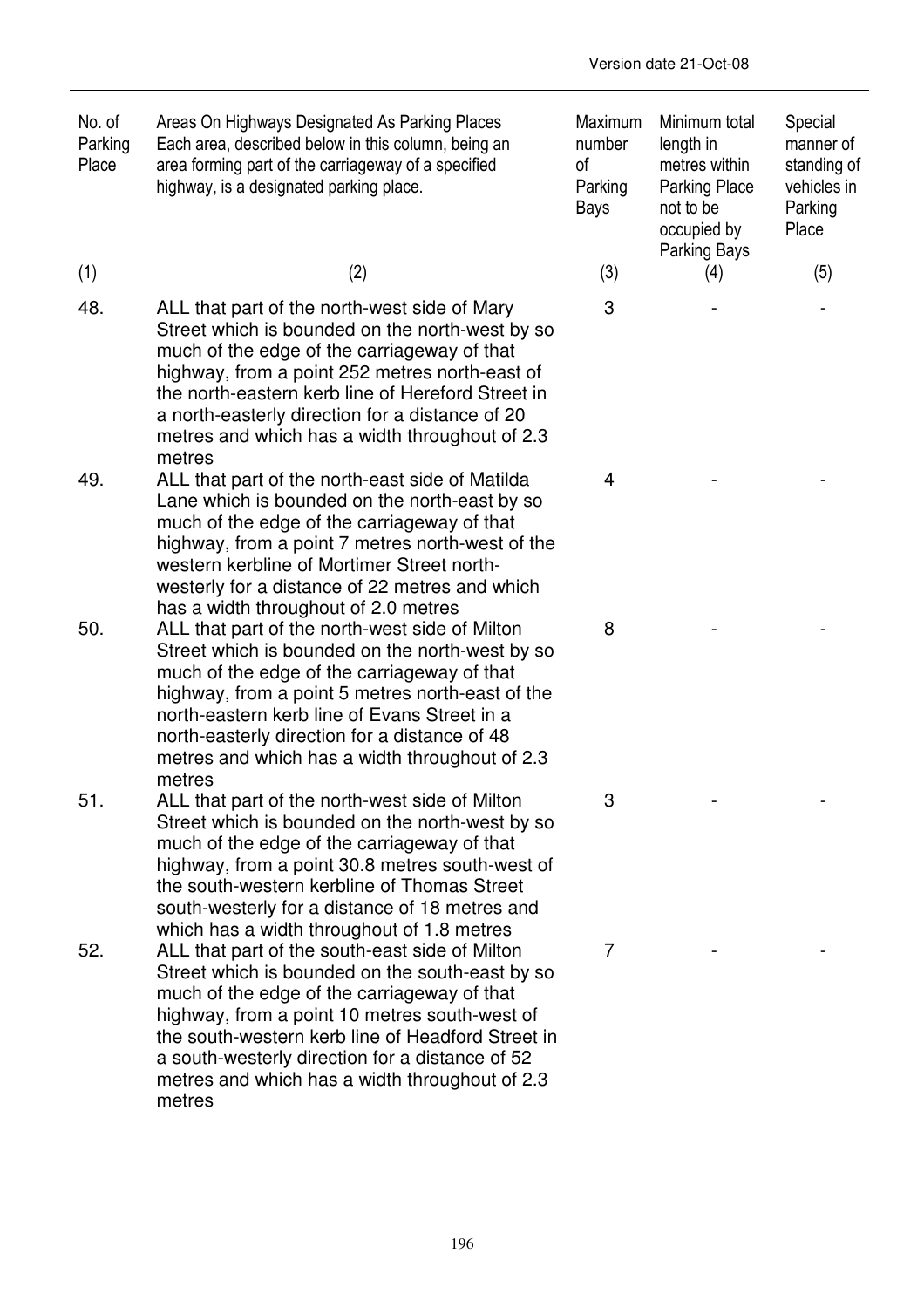| No. of<br>Parking<br>Place | Areas On Highways Designated As Parking Places<br>Each area, described below in this column, being an<br>area forming part of the carriageway of a specified<br>highway, is a designated parking place.                                                                                                                                                             | Maximum<br>number<br>of<br>Parking<br>Bays | Minimum total<br>length in<br>metres within<br>Parking Place<br>not to be<br>occupied by<br>Parking Bays | Special<br>manner of<br>standing of<br>vehicles in<br>Parking<br>Place |
|----------------------------|---------------------------------------------------------------------------------------------------------------------------------------------------------------------------------------------------------------------------------------------------------------------------------------------------------------------------------------------------------------------|--------------------------------------------|----------------------------------------------------------------------------------------------------------|------------------------------------------------------------------------|
| (1)                        | (2)                                                                                                                                                                                                                                                                                                                                                                 | (3)                                        | (4)                                                                                                      | (5)                                                                    |
| 53.                        | ALL that part of the south-east side of Milton<br>Street which is bounded on the south-east by so<br>much of the edge of the carriageway of that<br>highway, from a point 10 metres south-west of<br>the south-western kerb line of Thomas Street in<br>a south-westerly direction for a distance of 49<br>metres and which has a width throughout of 2.3<br>metres | 8                                          |                                                                                                          |                                                                        |
| 54.                        | ALL that part of the south-east side of Milton<br>Street which is bounded on the south-east by so<br>much of the edge of the carriageway of that<br>highway, from a point 10 metres north-east of<br>the north-eastern kerb line of Thomas Street in a<br>north-easterly direction for a distance of 16<br>metres and which has a width throughout of 2.3<br>metres | 3                                          |                                                                                                          |                                                                        |
| 55.                        | ALL that part of the east side of Mortimer Street<br>which is bounded on the east by so much of the<br>edge of the carriageway of that highway, from a<br>point 8 metres south of the south-western<br>kerbline of Leadmill Street southerly for a<br>distance of 29 metres and which has a width<br>throughout of 2.3 metres                                       | 5                                          |                                                                                                          |                                                                        |
| 56                         | ALL that part of the west side of Newcastle<br>Street which is bounded on the west by so much<br>of the edge of the carriageway of that highway,<br>from a point 11 metres north of the northern kerb<br>line of Portobello Street in a northerly direction<br>for a distance of 88 metres and which has a<br>width throughout of 4.5 metres                        | 35                                         |                                                                                                          | at right<br>angles to<br>the edge<br>of the<br>carriage-<br>way        |
| 57.                        | ALL that part of the west side of Newcastle<br>Street which is bounded on the west by so much<br>of the edge of the carriageway of that highway,<br>from a point 15 metres south of the southern<br>kerb line of Broad Lane in a southerly direction<br>for a distance of 37 metres and which has a<br>width throughout of 4.5 metres                               | 15                                         |                                                                                                          | at right<br>angles to<br>the edge<br>of the<br>carriage-<br>way        |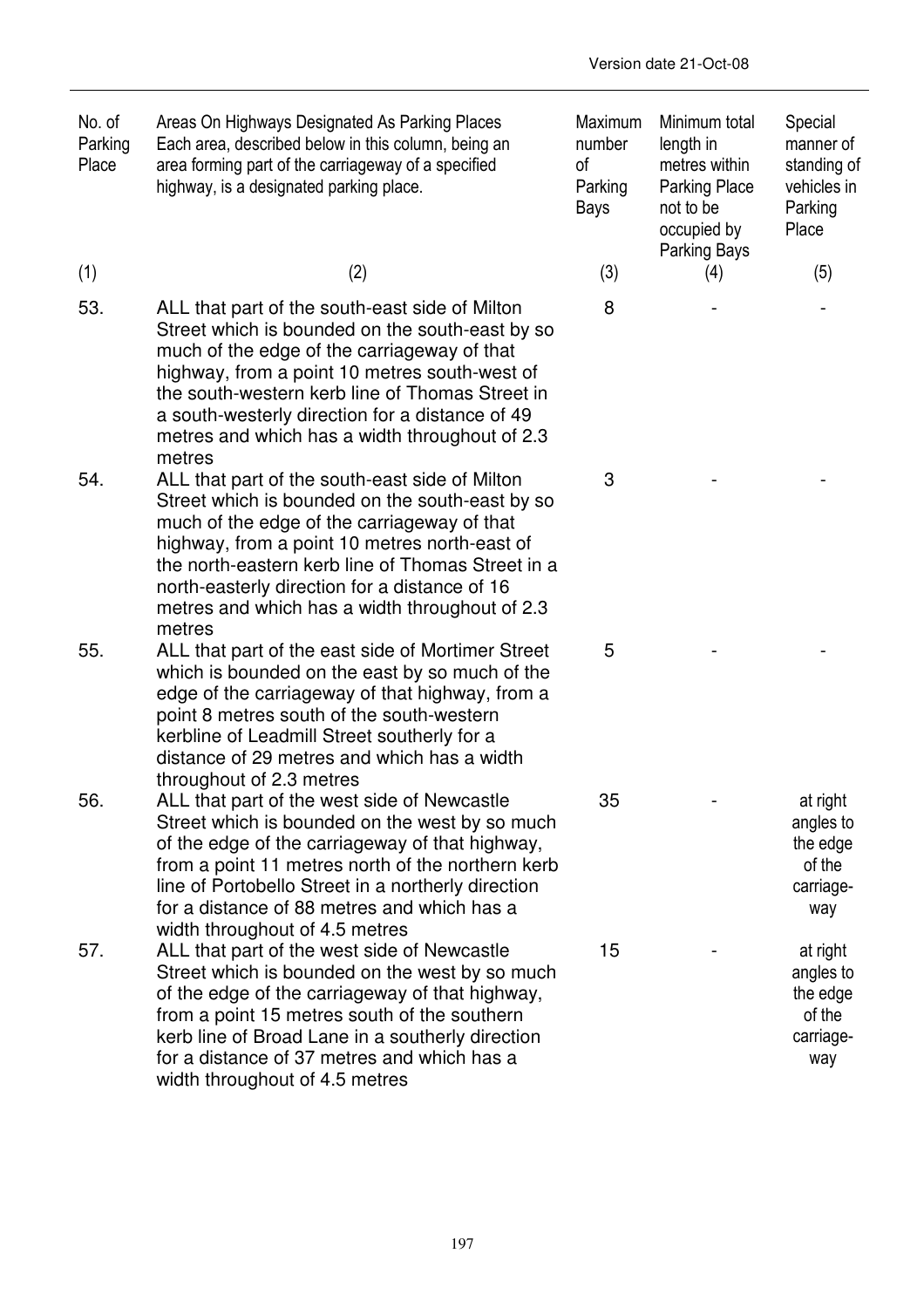| No. of<br>Parking<br>Place | Areas On Highways Designated As Parking Places<br>Each area, described below in this column, being an<br>area forming part of the carriageway of a specified<br>highway, is a designated parking place.                                                                                                                                                       | Maximum<br>number<br>οf<br>Parking<br>Bays | Minimum total<br>length in<br>metres within<br><b>Parking Place</b><br>not to be<br>occupied by<br><b>Parking Bays</b> | Special<br>manner of<br>standing of<br>vehicles in<br>Parking<br>Place |
|----------------------------|---------------------------------------------------------------------------------------------------------------------------------------------------------------------------------------------------------------------------------------------------------------------------------------------------------------------------------------------------------------|--------------------------------------------|------------------------------------------------------------------------------------------------------------------------|------------------------------------------------------------------------|
| (1)                        | (2)                                                                                                                                                                                                                                                                                                                                                           | (3)                                        | (4)                                                                                                                    | (5)                                                                    |
| 58.                        | ALL that part of the north-east side of Scotland<br>Street which is bounded on the north-east by so<br>much of the edge of the carriageway of that<br>highway, from a point 6 metres north-west of the<br>north-western kerb line of Furnace Hill in a<br>north-westerly direction for a distance of 11m<br>and which has a width throughout of 2.3 metres    | $\overline{c}$                             |                                                                                                                        |                                                                        |
| 59.                        | ALL that part of the north-east side of Scotland<br>Street which is bounded on the north-east by so<br>much of the edge of the carriageway of that<br>highway, from a point 27 metres north-west of<br>the north-western kerb line of Snow Lane in a<br>north-westerly direction for a distance of 17m<br>and which has a width throughout of 2.3 metres      | 3                                          |                                                                                                                        |                                                                        |
| 60.                        | ALL that part of the north-east side of Scotland<br>Street which is bounded on the north-east by so<br>much of the edge of the carriageway of that<br>highway, from a point 51 metres north-west of<br>the north-western kerb line of Snow Lane in a<br>north-westerly direction for a distance of 10m<br>and which has a width throughout of 2.3 metres      | 2                                          |                                                                                                                        |                                                                        |
| 61.                        | ALL that part of the south-west side of Scotland<br>Street which is bounded on the south-west by so<br>much of the edge of the carriageway of that<br>highway, from a point 165 metres north-west of<br>the north-western kerbline of West Bar Green<br>north-westerly for a distance of 49.3 metres and<br>which has a width throughout of 2.3 metres        | 9                                          |                                                                                                                        |                                                                        |
| 62.                        | ALL that part of the south-west side of Scotland<br>Street which is bounded on the south-west by so<br>much of the edge of the carriageway of that<br>highway, from a point 221.3 metres north-west<br>of the north-western kerbline of West Bar Green<br>north-westerly for a distance of 23.2 metres and<br>which has a width throughout of 2.3 metres      | 4                                          |                                                                                                                        |                                                                        |
| 63.                        | ALL that part of the north side of The Setts,<br>Broad Lane which is bounded on the north by so<br>much of the edge of the carriageway of that<br>highway, from a point 56 metres north-east and<br>east of the north eastern kerb line of Red Hill in<br>an easterly direction for a distance of 60 metres<br>and which has a width throughout of 2.3 metres | 10                                         |                                                                                                                        |                                                                        |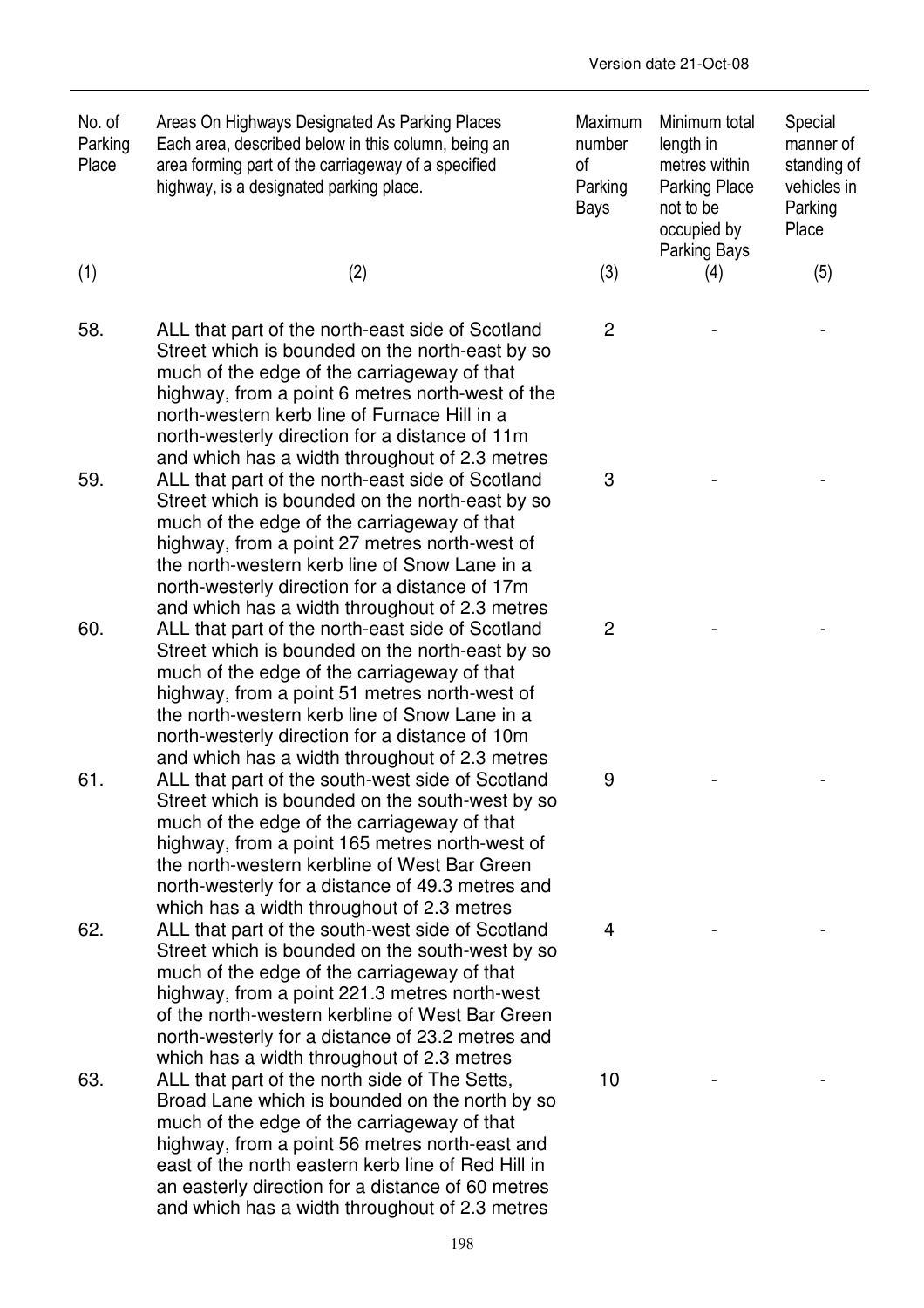| No. of<br>Parking<br>Place | Areas On Highways Designated As Parking Places<br>Each area, described below in this column, being an<br>area forming part of the carriageway of a specified<br>highway, is a designated parking place.                                                                                                                                                             | Maximum<br>number<br>of<br>Parking<br>Bays | Minimum total<br>length in<br>metres within<br><b>Parking Place</b><br>not to be<br>occupied by<br>Parking Bays | Special<br>manner of<br>standing of<br>vehicles in<br>Parking<br>Place |
|----------------------------|---------------------------------------------------------------------------------------------------------------------------------------------------------------------------------------------------------------------------------------------------------------------------------------------------------------------------------------------------------------------|--------------------------------------------|-----------------------------------------------------------------------------------------------------------------|------------------------------------------------------------------------|
| (1)                        | (2)                                                                                                                                                                                                                                                                                                                                                                 | (3)                                        | (4)                                                                                                             | (5)                                                                    |
| 64.                        | ALL that part of the north-west side of The Setts,<br>Broad Lane which is bounded on the north-west<br>by so much of the edge of the carriageway of<br>that highway, from the north eastern kerb line of<br>Red Hill in a north-easterly direction for a<br>distance of 32 metres and which has a width<br>throughout of 5.0 metres                                 | 12                                         | 6                                                                                                               | at 45<br>degrees to<br>the edge<br>of the<br>carriage-<br>way          |
| 65.                        | ALL that part of the south-east side of The Setts,<br>Broad Lane which is bounded on the south-east<br>by so much of the edge of the carriageway of<br>that highway, from a point 3 metres north-east of<br>the north eastern kerb line of Red Hill in a north-<br>easterly direction for a distance of 64 metres<br>and which has a width throughout of 5.0 metres | 18                                         |                                                                                                                 | at 45<br>degrees to<br>the edge<br>of the<br>carriage-<br>way          |
| 66.                        | ALL that part of the north-east side of Thomas<br>Street which is bounded on the north-east by so<br>much of the edge of the carriageway of that<br>highway, from a point 5 metres south-east of the<br>south-eastern kerb line of Egerton Street in a<br>south-easterly direction for a distance of 54 m<br>and which has a width throughout of 2.3 metres         | 6                                          | 17                                                                                                              |                                                                        |
| 67.                        | ALL that part of the north-east side of Thomas<br>Street which is bounded on the north-east by so<br>much of the edge of the carriageway of that<br>highway, from a point 9 metres south-east of the<br>south-eastern kerb line of Milton Street in a<br>south-easterly direction for a distance of 38m<br>and which has a width throughout of 2.3 metres           | 4                                          | 12                                                                                                              |                                                                        |
| 68.                        | ALL that part of the south-west side of Thomas<br>Street which is bounded on the south-west by so<br>much of the edge of the carriageway of that<br>highway, from a point 5 metres south-east of the<br>south-eastern kerb line of Egerton Street in a<br>south-easterly direction for a distance of 54m<br>and which has a width throughout of 2.3 metres          | 8                                          | 12                                                                                                              |                                                                        |
| 69.                        | ALL that part of the south-west side of Thomas<br>Street which is bounded on the south-west by so<br>much of the edge of the carriageway of that<br>highway, from a point 9 metres south-east of the<br>south-eastern kerb line of Milton Street in a<br>south-easterly direction for a distance of 16m<br>and which has a width throughout of 2.3 metres           | 3                                          |                                                                                                                 |                                                                        |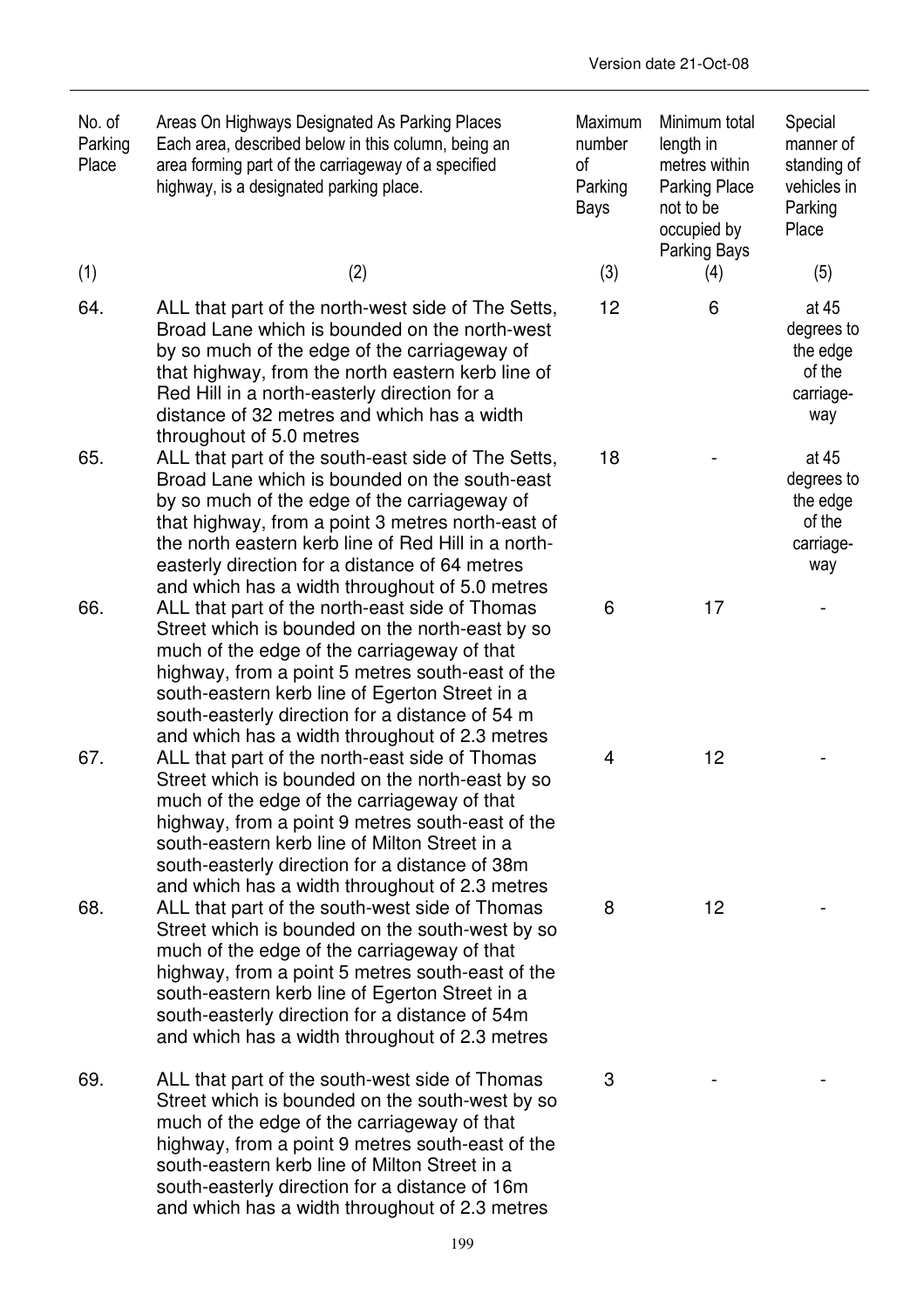| No. of<br>Parking<br>Place | Areas On Highways Designated As Parking Places<br>Each area, described below in this column, being an<br>area forming part of the carriageway of a specified<br>highway, is a designated parking place.                                                                                                                                                         | Maximum<br>number<br>οf<br>Parking<br>Bays | Minimum total<br>length in<br>metres within<br>Parking Place<br>not to be<br>occupied by<br>Parking Bays | Special<br>manner of<br>standing of<br>vehicles in<br>Parking<br>Place |
|----------------------------|-----------------------------------------------------------------------------------------------------------------------------------------------------------------------------------------------------------------------------------------------------------------------------------------------------------------------------------------------------------------|--------------------------------------------|----------------------------------------------------------------------------------------------------------|------------------------------------------------------------------------|
| (1)                        | (2)                                                                                                                                                                                                                                                                                                                                                             | (3)                                        | (4)                                                                                                      | (5)                                                                    |
| 70.                        | ALL that part of the south-west side of Thomas<br>Street which is bounded on the south-west by so<br>much of the edge of the carriageway of that<br>highway, from a point 17 metres south-east of<br>the south-eastern kerb line of Milton Lane in a<br>south-easterly direction for a distance of 10m<br>and which has a width throughout of 2.3 metres        | $\overline{2}$                             |                                                                                                          |                                                                        |
| 71.                        | ALL that part of the east side of Victoria Street<br>which is bounded on the east by so much of the<br>edge of the carriageway of that highway, from a<br>point 17 metres south of the southern kerb line<br>of Glossop Road in a southerly direction for a<br>distance of 55 metres and which has a width<br>throughout of 2.3 metres                          | 9                                          |                                                                                                          |                                                                        |
| 72.                        | ALL that part of the west side of Victoria Street<br>which is bounded on the west by so much of the<br>edge of the carriageway of that highway, from a<br>point 20 metres north of the southern<br>termination point of Victoria Street in a northerly<br>direction for a distance of 71 metres and which<br>has a width throughout of 2.3 metres               | 12                                         | 13                                                                                                       |                                                                        |
| 73.                        | ALL that part of the east side of Wilkinson Lane<br>which is bounded on the east by so much of the<br>edge of the carriageway of that highway, from a<br>point 14 metres north of the northern kerb line of<br>Wilkinson Street in a northerly direction for a<br>distance of 28 metres and which has a width<br>throughout of 5.0 metres                       | 11                                         |                                                                                                          | at 90<br>degrees to<br>the edge<br>of the<br>carriage-<br>way          |
| 74.                        | ALL that part of the north side of Wilkinson<br>Street which is bounded on the north by so<br>much of the edge of the carriageway of that<br>highway, from a point 5 metres west of the<br>western kerb line of Gell Street in a westerly<br>direction for a distance of 43 metres and which<br>has a width throughout of 2.3 metres                            | 6                                          | 8                                                                                                        |                                                                        |
| 75.                        | ALL that part of the south-east side of<br>Workhouse Lane which is bounded on the<br>south-east by so much of the edge of the<br>carriageway of that highway, from a point 37<br>metres north-east of the north-eastern kerb line<br>of West Bar in a north-easterly direction for a<br>distance of 25 metres and which has a width<br>throughout of 5.0 metres | 10                                         |                                                                                                          | at 90<br>degrees to<br>the edge<br>of the<br>carriage-<br>way          |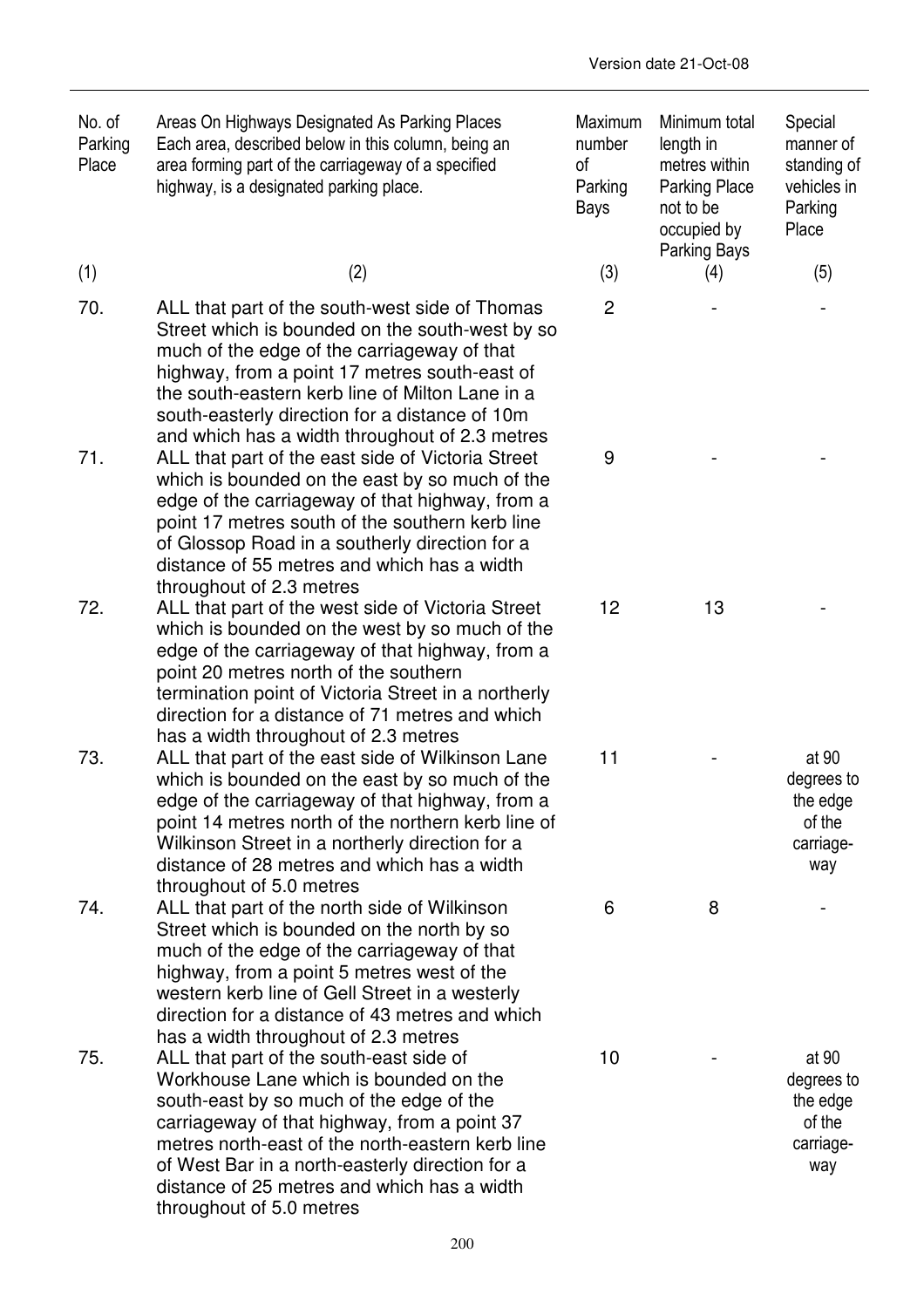Version date 21-Oct-08

## **SCHEDULE 6.05 PAY & DISPLAY 2 HOURS, NO RETURN WITHIN 1 HOUR MON-SAT EXCL BANK HOLS 9.30AM-4.30PM SCHEDULE V**

| No. of<br>Parking<br>Place | Areas On Highways Designated As Parking Places<br>Each area, described below in this column, being an<br>area forming part of the carriageway of a specified<br>highway, is a designated parking place.                                                                                                                                                                  | Maximum<br>number<br>of<br>Parking<br>Bays | Minimum total<br>length in<br>metres within<br><b>Parking Place</b><br>not to be<br>occupied by<br>Parking Bays | Special<br>manner of<br>standing of<br>vehicles in<br>Parking<br>Place |
|----------------------------|--------------------------------------------------------------------------------------------------------------------------------------------------------------------------------------------------------------------------------------------------------------------------------------------------------------------------------------------------------------------------|--------------------------------------------|-----------------------------------------------------------------------------------------------------------------|------------------------------------------------------------------------|
| (1)                        | (2)                                                                                                                                                                                                                                                                                                                                                                      | (3)                                        | (4)                                                                                                             | (5)                                                                    |
| 1.                         | ALL that part of the south side of Brook Hill<br>which is bounded on the south by so much<br>of the edge of the carriageway of that<br>highway, from a point 57 metres west of the<br>western kerb line of St George's Terrace in<br>a westerly direction for a distance of 23<br>metres and which has a width throughout of<br>2.3 metres                               | 4                                          |                                                                                                                 |                                                                        |
| 2.                         | ALL that part of the south side of Brook Hill<br>which is bounded on the south by so much<br>of the edge of the carriageway of that<br>highway, from a point 30 metres west of the<br>western kerb line of St George's Terrace in<br>a westerly direction for a distance of 17<br>metres and which has a width throughout of<br>2.3 metres                               | 3                                          |                                                                                                                 |                                                                        |
| 3.                         | ALL that part of the north-east side of<br>Gibraltar Street which is bounded on the<br>north-east by so much of the edge of the<br>carriageway of that highway, from a point 7<br>metres north-west of the north-western<br>kerb line of Bower Spring in a north-<br>westerly direction for a distance of 11<br>metres and which has a width throughout of<br>2.3 metres | $\mathbf{2}$                               |                                                                                                                 |                                                                        |
| 4.                         | ALL that part of the north-east side of<br>Gibraltar Street which is bounded on the<br>north-east by so much of the edge of the<br>carriageway of that highway, from a point<br>27 metres north-west of the north-western<br>kerbline of Bower Spring north-west for a<br>distance of 17 metres and which has a<br>width throughout of 2.3 metres                        | 3                                          |                                                                                                                 |                                                                        |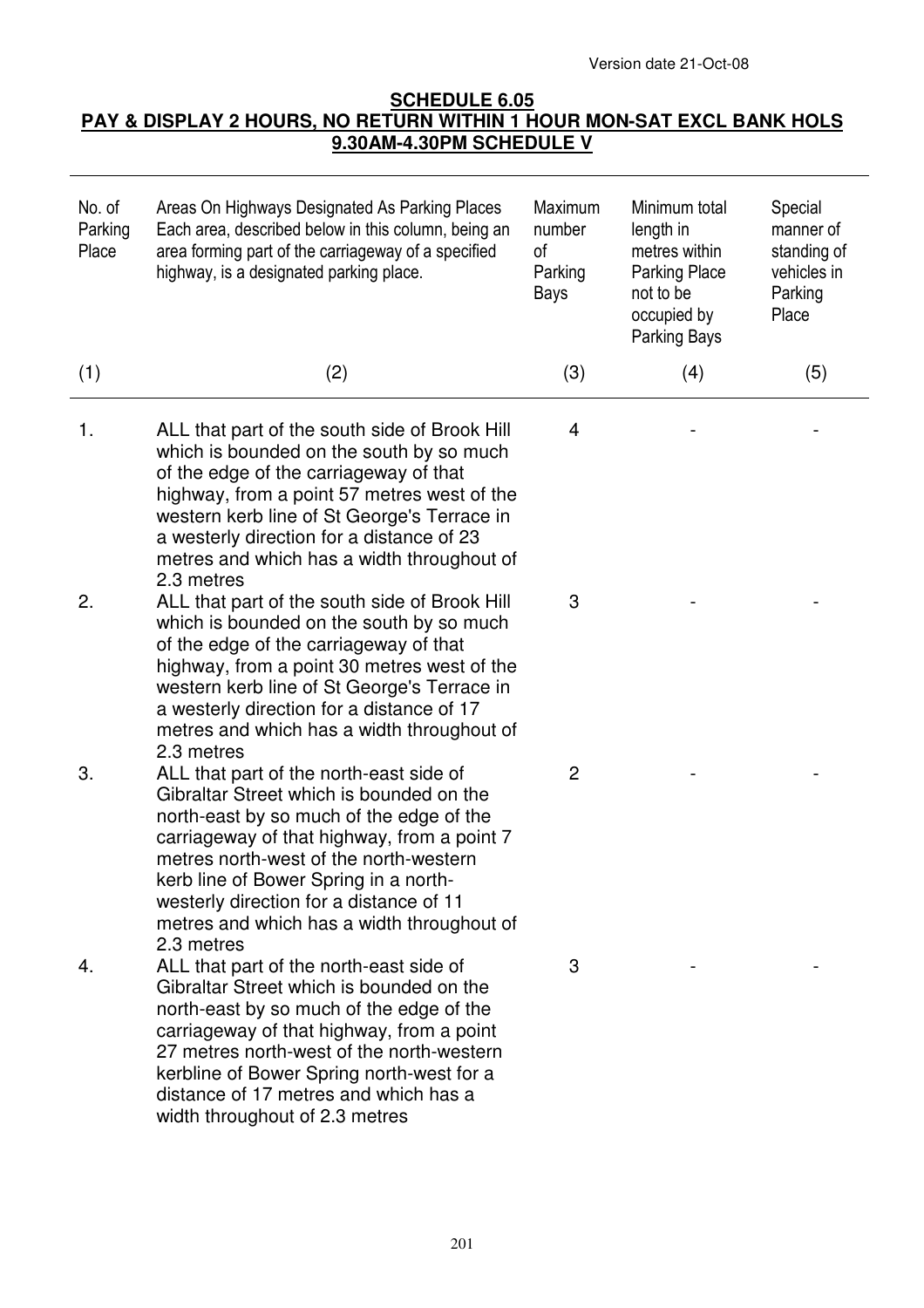| No. of<br>Parking<br>Place | Areas On Highways Designated As Parking Places<br>Each area, described below in this column, being an<br>area forming part of the carriageway of a specified<br>highway, is a designated parking place.                                                                                                                                              | Maximum<br>number<br>οf<br>Parking<br>Bays | Minimum total<br>length in<br>metres within<br>Parking Place<br>not to be<br>occupied by<br>Parking Bays | Special<br>manner of<br>standing of<br>vehicles in<br>Parking<br>Place |
|----------------------------|------------------------------------------------------------------------------------------------------------------------------------------------------------------------------------------------------------------------------------------------------------------------------------------------------------------------------------------------------|--------------------------------------------|----------------------------------------------------------------------------------------------------------|------------------------------------------------------------------------|
| (1)                        | (2)                                                                                                                                                                                                                                                                                                                                                  | (3)                                        | (4)                                                                                                      | (5)                                                                    |
| 5.                         | ALL that part of the south-west side of<br>Gibraltar Street which is bounded on the<br>south-west by so much of the edge of the<br>carriageway of that highway, from a point 9<br>metres north-west of the north-western<br>kerbline of Furnace Hill north-westerly for a<br>distance of 41 metres and which has a<br>width throughout of 2.3 metres | 7                                          |                                                                                                          |                                                                        |
| 6.                         | ALL that part of the north-east side of West<br>Bar which is bounded on the north-east by<br>so much of the edge of the carriageway of<br>that highway, from a point 20 metres south-<br>east of the south-eastern kerbline of Bower<br>spring south-easterly for a distance of 38<br>metres and which has a width throughout of<br>2.3 metres       | 6                                          |                                                                                                          |                                                                        |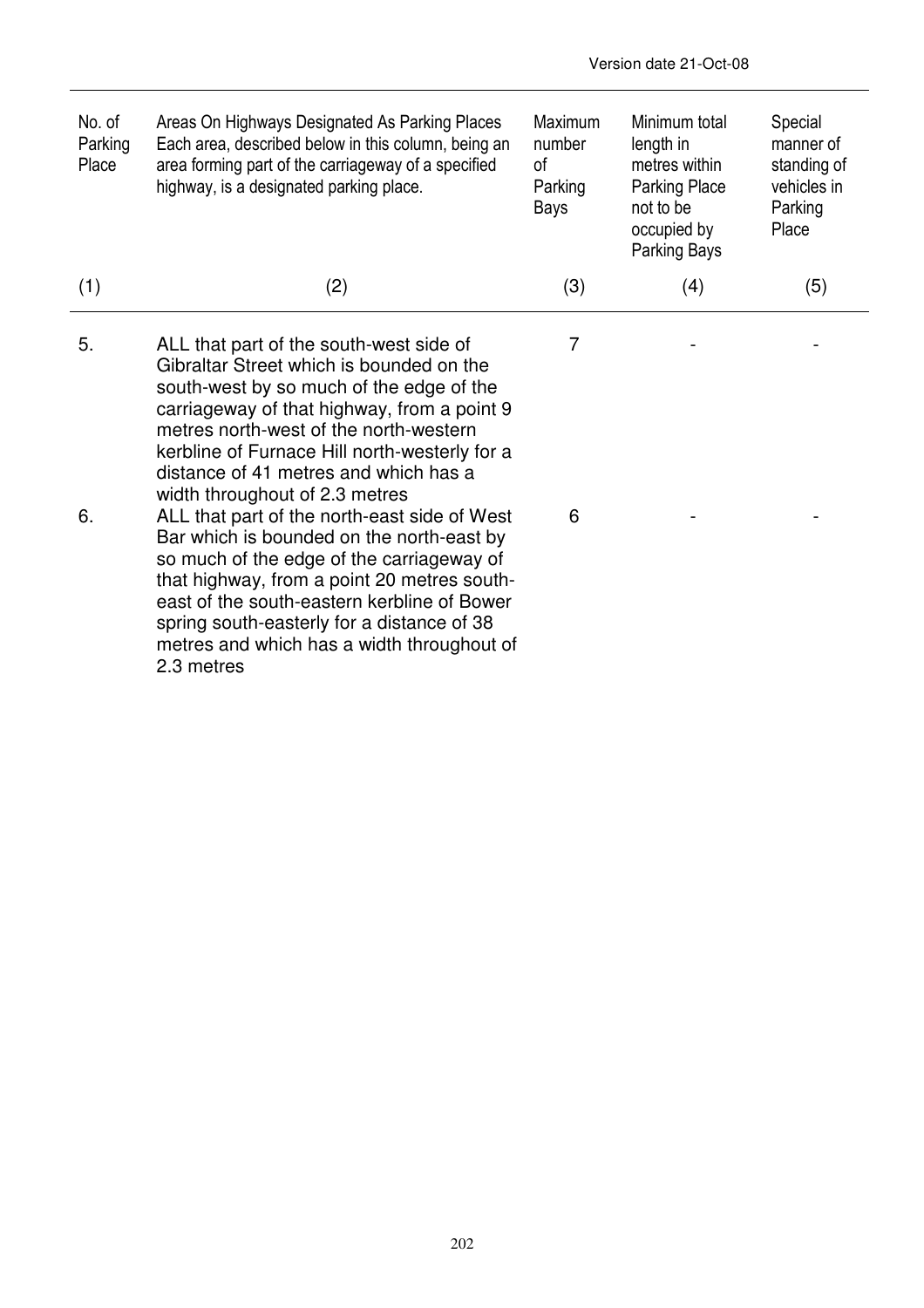## **SCHEDULE 7.01 DISABLED PARKING BAY**

| No. of<br>Parking<br>Place | Areas On Highways Designated As Parking Places<br>Each area, described below in this column, being an<br>area forming part of the carriageway of a specified<br>highway, is a designated parking place.                                                                                                                                                                       | Maximum<br>number<br>0f<br>Parking<br>Bays | Minimum total<br>length in<br>metres within<br><b>Parking Place</b><br>not to be<br>occupied by<br><b>Parking Bays</b> | Special<br>manner of<br>standing of<br>vehicles in<br>Parking<br>Place |
|----------------------------|-------------------------------------------------------------------------------------------------------------------------------------------------------------------------------------------------------------------------------------------------------------------------------------------------------------------------------------------------------------------------------|--------------------------------------------|------------------------------------------------------------------------------------------------------------------------|------------------------------------------------------------------------|
| (1)                        | (2)                                                                                                                                                                                                                                                                                                                                                                           | (3)                                        | (4)                                                                                                                    | (5)                                                                    |
| 1.                         | ALL that part of the south-east side of Arundel<br>Lane which is bounded on the south-east by so<br>much of the edge of the carriageway of that<br>highway, from a point 90 metres north-east of its<br>junction with the north-western kerbline of Brown<br>Street to a point 113 metres north-east of that<br>kerbline and which has a width throughout of 2.3<br>metres    | 4                                          |                                                                                                                        |                                                                        |
| 2.                         | ALL that part of the south-west side of Brittain<br>Street which is bounded on the south-west by so<br>much of the edge of the carriageway of that<br>highway, from a point 21 metres north-west of<br>the north-western kerbline of St Mary's Road<br>north-westerly for a distance of 7 metres and<br>which has a width throughout of 2.0 metres                            | 1                                          |                                                                                                                        |                                                                        |
| 3.                         | ALL that part of the north-east side of Charles<br>Street which is bounded on the north-east by so<br>much of the edge of the carriageway of that<br>highway, from a point 11 metres south-east of its<br>junction with the south-eastern kerbline of<br>Norfolk Street to a point 28 metres south-east of<br>that kerbline and which has a width throughout<br>of 2.3 metres | 3                                          |                                                                                                                        |                                                                        |
| 4.                         | ALL that part of the south-east side of Division<br>Street which is bounded on the south-east by so<br>much of the edge of the carriageway of that<br>highway, from a point 21 metres north-east of<br>the north-eastern kerbline of Rockingham Street,<br>north-eastwards for a distance of 6 metres and<br>which has a width throughout of 2.3 metres                       | 1                                          |                                                                                                                        | fully within<br>the lay-by                                             |
| 5.                         | ALL that part of the south-east side of Division<br>Street which is bounded on the south-east by so<br>much of the edge of the carriageway of that<br>highway, from a point 23 metres south-west of<br>the south-western kerbline of Carver Street<br>south-westwards for a distance of 6 metres and<br>which has a width throughout of 2.3 metres                            | 1                                          |                                                                                                                        | fully within<br>the lay-by                                             |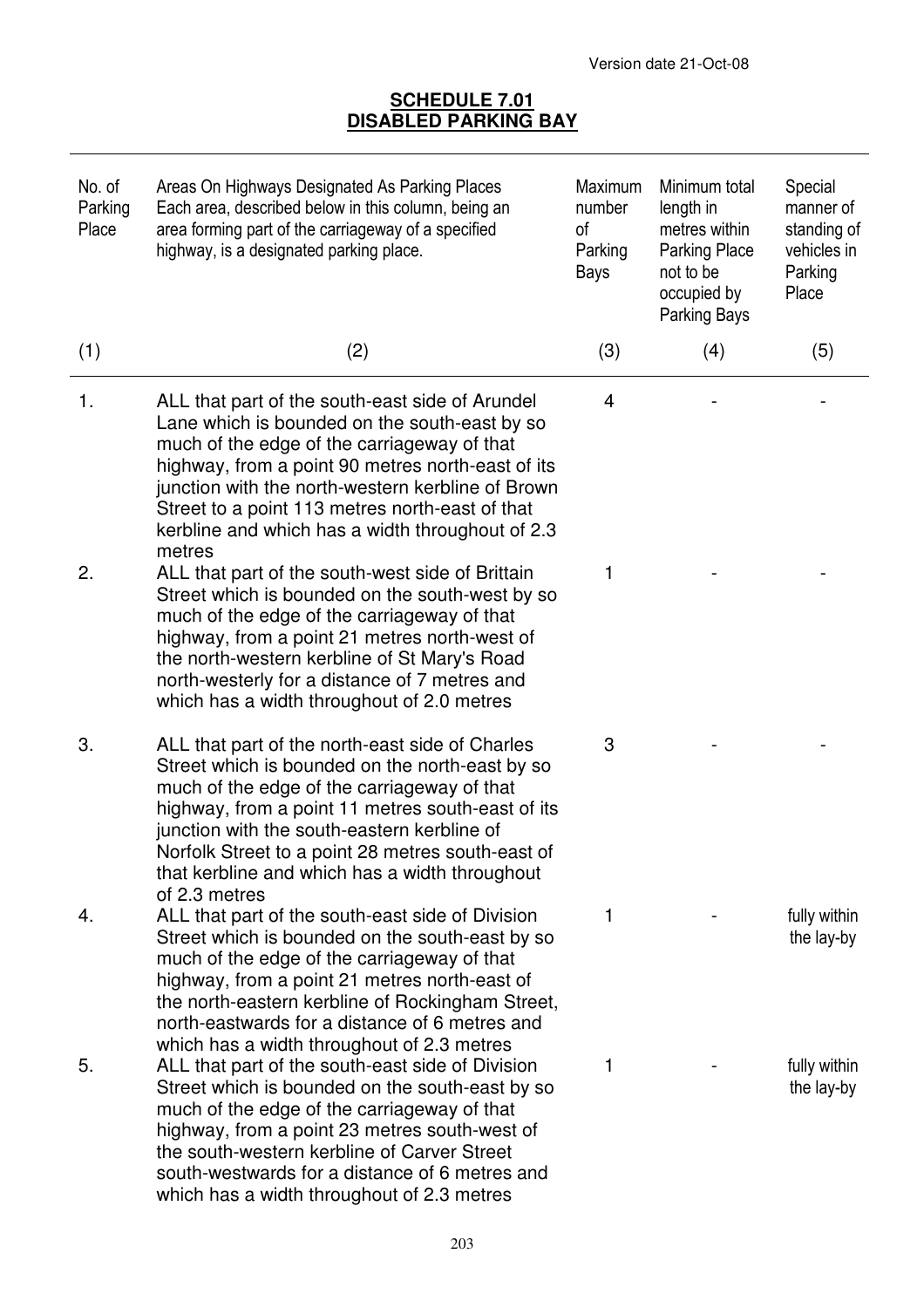| No. of<br>Parking<br>Place | Areas On Highways Designated As Parking Places<br>Each area, described below in this column, being an<br>area forming part of the carriageway of a specified<br>highway, is a designated parking place.                                                                                                                                                                                                                                  | Maximum<br>number<br>οf<br>Parking<br>Bays | Minimum total<br>length in<br>metres within<br><b>Parking Place</b><br>not to be<br>occupied by<br>Parking Bays | Special<br>manner of<br>standing of<br>vehicles in<br>Parking<br>Place |
|----------------------------|------------------------------------------------------------------------------------------------------------------------------------------------------------------------------------------------------------------------------------------------------------------------------------------------------------------------------------------------------------------------------------------------------------------------------------------|--------------------------------------------|-----------------------------------------------------------------------------------------------------------------|------------------------------------------------------------------------|
| (1)                        | (2)                                                                                                                                                                                                                                                                                                                                                                                                                                      | (3)                                        | (4)                                                                                                             | (5)                                                                    |
| 6.                         | ALL that part of the north-east side of Eldon<br>Street which is bounded on the north-east by so<br>much of the edge of the carriageway of that<br>highway, from a point 10 metres north-west of<br>the north-western kerbline of Milton Street north-<br>westerly for a distance of 13.2 metres and which                                                                                                                               | $\overline{2}$                             |                                                                                                                 |                                                                        |
| 7.                         | has a width throughout of 2.3 metres<br>ALL that part of the south-west side of Evans<br>Street which is bounded on the south-west by so<br>much of the edge of the carriageway of that<br>highway, from a point 11.5 metres north-west of<br>the north-western kerbline of Milton Street north-<br>westerly for a distance of 11 metres and which<br>has a width throughout of 2.3 metres                                               | 2                                          |                                                                                                                 |                                                                        |
| 8.                         | ALL that part of the east side of Gell Street<br>which is bounded on the east by so much of the<br>edge of the carriageway of that highway, from a<br>point 107 metres south of its junction with the<br>southern kerbline of Glossop Road to a point<br>127 metres south of that kerbline and which has<br>a width throughout of 2.0 metres                                                                                             | 3                                          |                                                                                                                 |                                                                        |
| 9.                         | ALL that part of the north-east side of Newton<br>Lane which is bounded on the north-east by so<br>much of the edge of the carriageway of that<br>highway, from a point 13 metres south-east of<br>the south-eastern kerbline of Eyre Lane south-<br>easterly for a distance of 10 metres and which<br>has a width throughout of 2.3 metres                                                                                              | $\mathbf{2}$                               |                                                                                                                 |                                                                        |
| 10.                        | ALL that part of the south-east side of<br>Paternoster Row which is bounded on the south-<br>east by so much of the edge of the carriageway<br>of that highway, from a point 30 metres south-<br>west of the projected south-western kerbline of<br>the Egress Road from the Science Park Car<br>Park on the north-east side of the Hub south-<br>westerly for a distance of 10 metres and which<br>has a width throughout of 2.3 metres | $\overline{2}$                             |                                                                                                                 |                                                                        |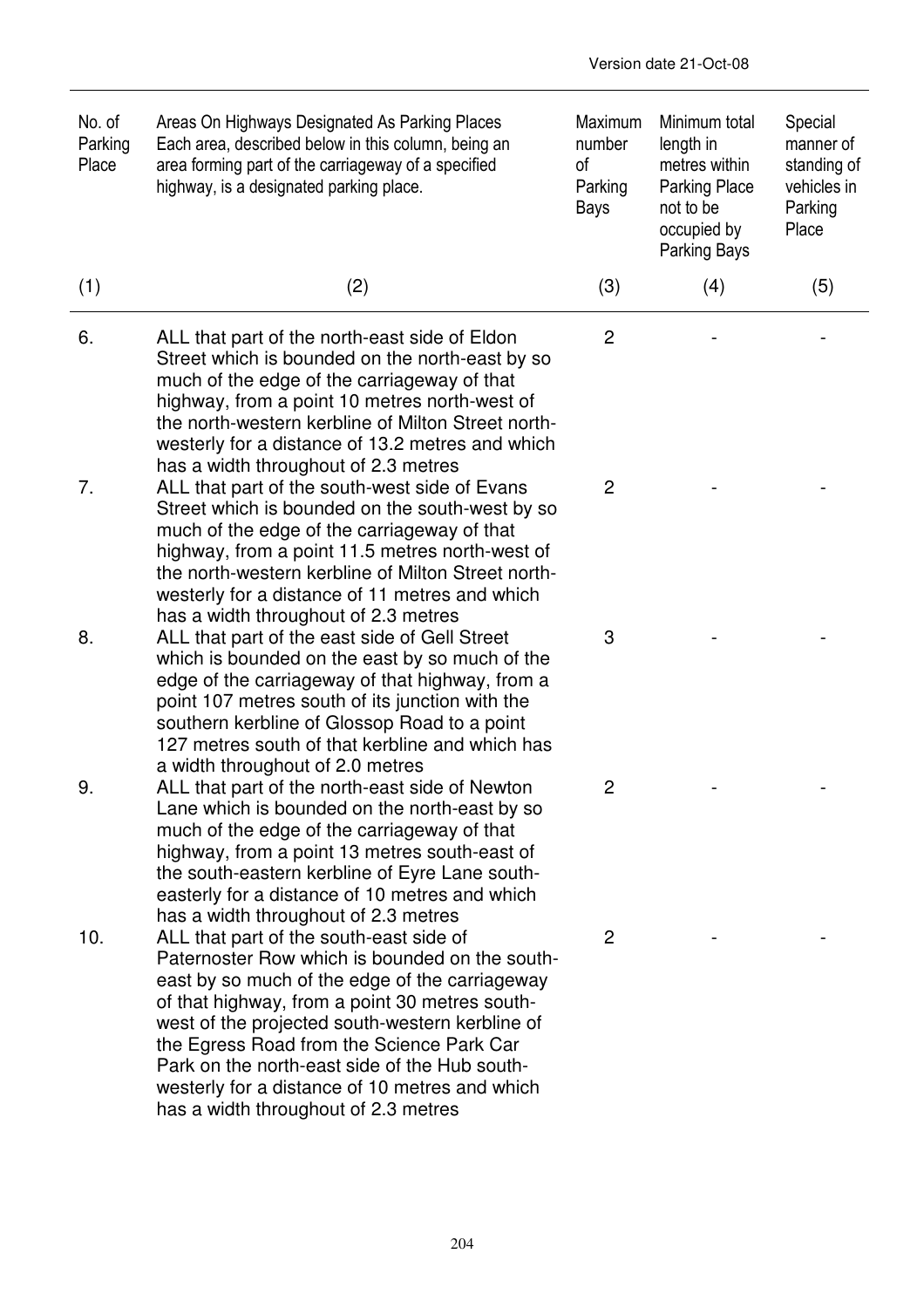| No. of<br>Parking<br>Place | Areas On Highways Designated As Parking Places<br>Each area, described below in this column, being an<br>area forming part of the carriageway of a specified<br>highway, is a designated parking place.                                                                                                                                                                                                                                                                                               | Maximum<br>number<br>οf<br>Parking<br>Bays | Minimum total<br>length in<br>metres within<br><b>Parking Place</b><br>not to be<br>occupied by<br>Parking Bays | Special<br>manner of<br>standing of<br>vehicles in<br>Parking<br>Place |
|----------------------------|-------------------------------------------------------------------------------------------------------------------------------------------------------------------------------------------------------------------------------------------------------------------------------------------------------------------------------------------------------------------------------------------------------------------------------------------------------------------------------------------------------|--------------------------------------------|-----------------------------------------------------------------------------------------------------------------|------------------------------------------------------------------------|
| (1)                        | (2)                                                                                                                                                                                                                                                                                                                                                                                                                                                                                                   | (3)                                        | (4)                                                                                                             | (5)                                                                    |
| 11.                        | ALL that part of the south side of Portobello<br>Street which is bounded on the south by so<br>much of the edge of the carriageway of that<br>highway, (within the lay-by) from a point 15.7<br>metres west of the western kerbline of Orange<br>Street westerly for a distance of 13.2 metres and                                                                                                                                                                                                    | 2                                          |                                                                                                                 |                                                                        |
| 12.                        | which has a width throughout of 2.7 metres<br>ALL that part of the south-west side of Scotland<br>Street which is bounded on the south-west by so<br>much of the edge of the carriageway of that<br>highway, from a point 29.1 metres north-west of<br>the projected intersection of the north-western<br>kerbline of West Bar Green and the extended<br>south-western kerbline of Scotland Street north-<br>westerly for a distance of 13.2 metres and which<br>has a width throughout of 2.3 metres | $\overline{2}$                             |                                                                                                                 |                                                                        |
| 13.                        | ALL that part of the north side of St James'<br>Street which is bounded on the north by so<br>much of the edge of the carriageway of that<br>highway, from a point 3 metres east of its<br>junction with the eastern kerbline of Vicar Lane<br>to a point 29 metres east of that kerbline and<br>which has a width throughout of 2.0 metres                                                                                                                                                           | 4                                          | 4                                                                                                               |                                                                        |
| 14.                        | ALL that part of the north-east side of Surrey<br>Street which is bounded on the north-east by so<br>much of the edge of the carriageway of that<br>highway, from a point 28 metres south-east of<br>that south-eastern kerbline of Norfolk Street for<br>a distance of 7.5 metres in a south-easterly<br>direction and which has a width throughout of<br>2.3 metres                                                                                                                                 |                                            |                                                                                                                 |                                                                        |
| 15.                        | ALL that part of the south-east side of Union<br>Street which is bounded on the south-east by so<br>much of the edge of the carriageway of that<br>highway, from a point 15 metres south-west of<br>the south-western kerbline of Charles Street to a<br>point 26 metres south-west of that kerbline and<br>which has a width throughout of 2.3 metres                                                                                                                                                | $\overline{2}$                             |                                                                                                                 |                                                                        |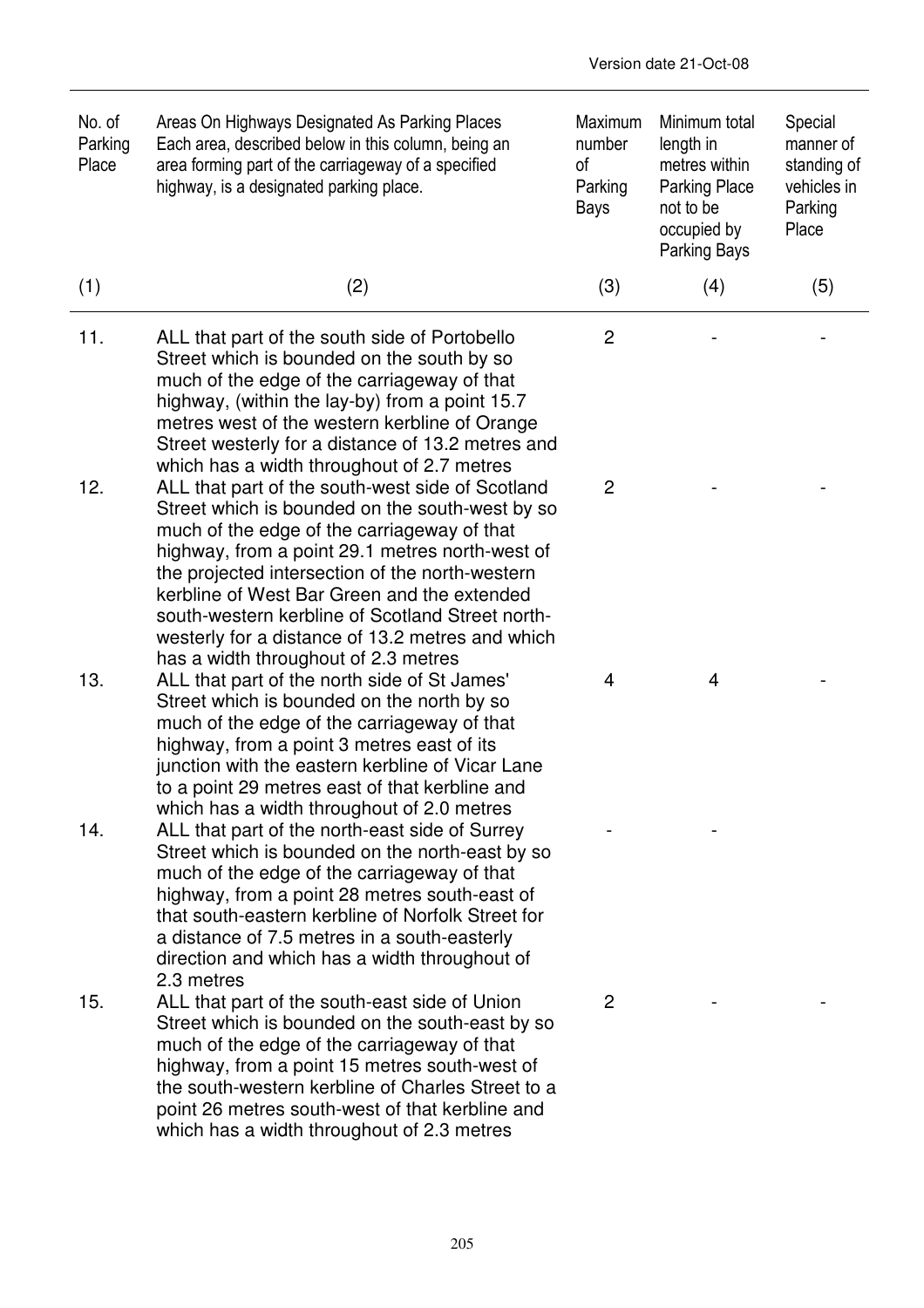| No. of<br>Parking<br>Place | Areas On Highways Designated As Parking Places<br>Each area, described below in this column, being an<br>area forming part of the carriageway of a specified<br>highway, is a designated parking place.                                                                                                                                               | <b>Maximum</b><br>number<br>0f<br>Parking<br>Bays | Minimum total<br>length in<br>metres within<br><b>Parking Place</b><br>not to be<br>occupied by<br>Parking Bays | Special<br>manner of<br>standing of<br>vehicles in<br>Parking<br>Place |
|----------------------------|-------------------------------------------------------------------------------------------------------------------------------------------------------------------------------------------------------------------------------------------------------------------------------------------------------------------------------------------------------|---------------------------------------------------|-----------------------------------------------------------------------------------------------------------------|------------------------------------------------------------------------|
| (1)                        | (2)                                                                                                                                                                                                                                                                                                                                                   | (3)                                               | (4)                                                                                                             | (5)                                                                    |
| 16.                        | ALL that part of the south-east side of<br>Workhouse Lane which is bounded on the<br>south-east by so much of the edge of the<br>carriageway of that highway, from a point 21<br>metres north-east of the north-eastern kerbline<br>of West Bar to a point 34 metres north-east of<br>that kerbline and which has a width throughout<br>of 8.0 metres | 5                                                 |                                                                                                                 | at 90<br>degrees<br>to the<br>edge of<br>the<br>carriage<br>way        |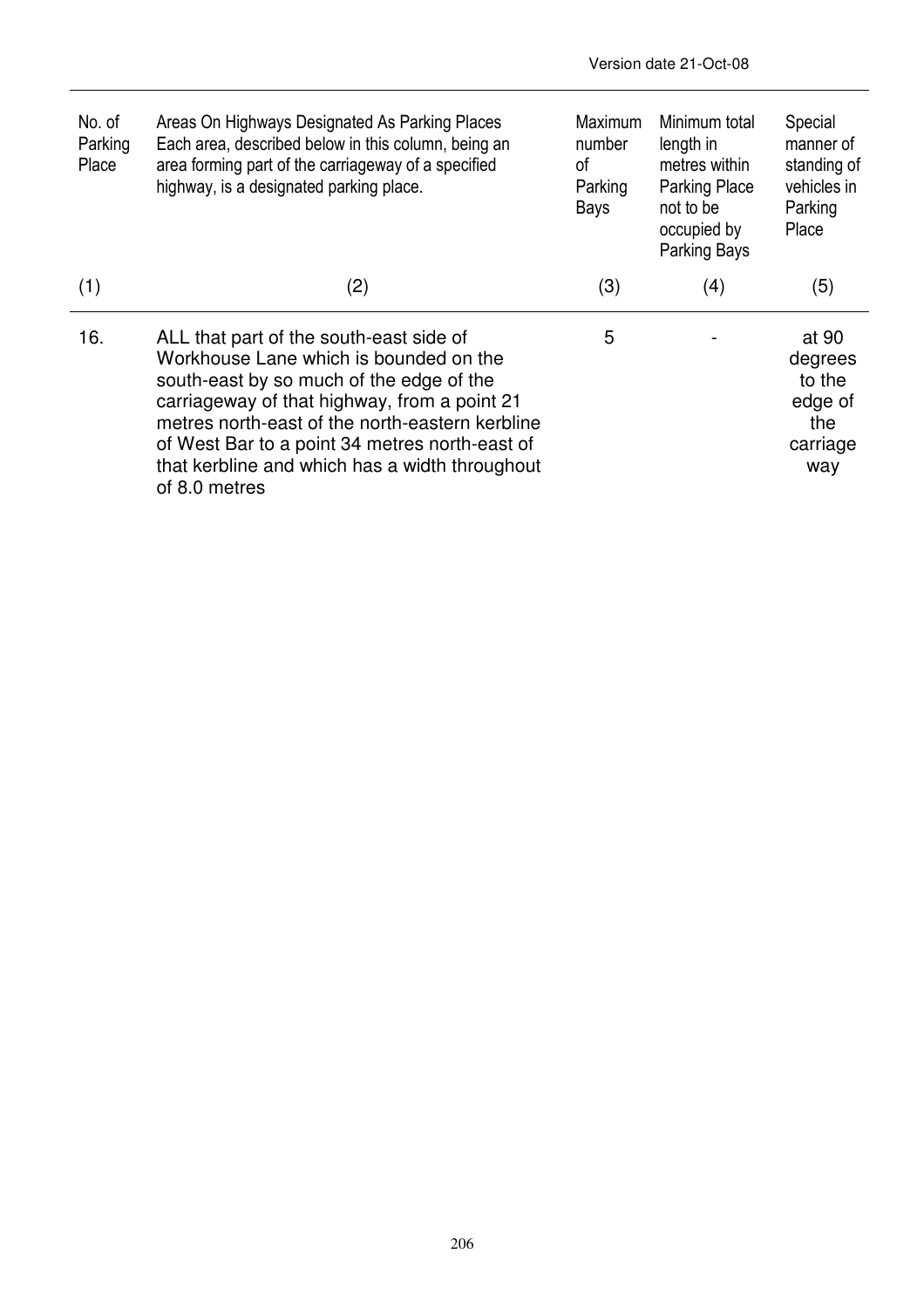## **SCHEDULE 7.03 DISABLED PARKING BAY 3 HOURS, NO RETURN WITHIN 1 HOUR**

| No. of<br>Parking<br>Place | Areas On Highways Designated As Parking Places<br>Each area, described below in this column, being an<br>area forming part of the carriageway of a specified<br>highway, is a designated parking place.                                                                                                                                                                                  | Maximum<br>number<br>οf<br>Parking<br>Bays | Minimum total<br>length in<br>metres within<br><b>Parking Place</b><br>not to be<br>occupied by<br>Parking Bays | Special<br>manner of<br>standing of<br>vehicles in<br>Parking<br>Place |
|----------------------------|------------------------------------------------------------------------------------------------------------------------------------------------------------------------------------------------------------------------------------------------------------------------------------------------------------------------------------------------------------------------------------------|--------------------------------------------|-----------------------------------------------------------------------------------------------------------------|------------------------------------------------------------------------|
| (1)                        | (2)                                                                                                                                                                                                                                                                                                                                                                                      | (3)                                        | (4)                                                                                                             | (5)                                                                    |
| 1.                         | ALL that part of the south-west side of<br>Mulberry Street which is bounded on the<br>south-west by so much of the edge of the<br>carriageway of that highway, from a point 15<br>metres north-west of its junction with the<br>north-western kerbline of Norfolk Street<br>north-westwards for a distance of 18 metres<br>and which has a width throughout of 2.5<br>metres             |                                            |                                                                                                                 |                                                                        |
| 2.                         | ALL that part of the south-east side of<br>Norfolk Street which is bounded on the<br>south-east by so much of the edge of the<br>carriageway of that highway, from a point 39<br>metres north-east of its junction with the<br>north-eastern kerbline of Surrey Street for a<br>distance of 14 metres in a north-easterly<br>direction and which has a width throughout of<br>2.5 metres | 2                                          |                                                                                                                 | fully within<br>the lay-by                                             |
| 3.                         | ALL that part of the north-east side of Surrey<br>Street which is bounded on the north-east by<br>so much of the edge of the carriageway of<br>that highway, from a point 2 metres north-<br>west of the south-eastern termination of<br>Surrey Street north-westwards for a distance<br>of 24 metres and which has a width<br>throughout of 2.5 metres                                  | 4                                          |                                                                                                                 | fully within<br>the lay-by                                             |
| 4.                         | ALL that part of the north-east side of Surrey<br>Street which is bounded on the north-east by<br>so much of the edge of the carriageway of<br>that highway, from a point 37 metres north-<br>west of the south-eastern termination of<br>Surrey Street north-westwards for a distance<br>of 21 metres and which has a width<br>throughout of 2.5 metres                                 | 3                                          |                                                                                                                 | fully within<br>the lay-by                                             |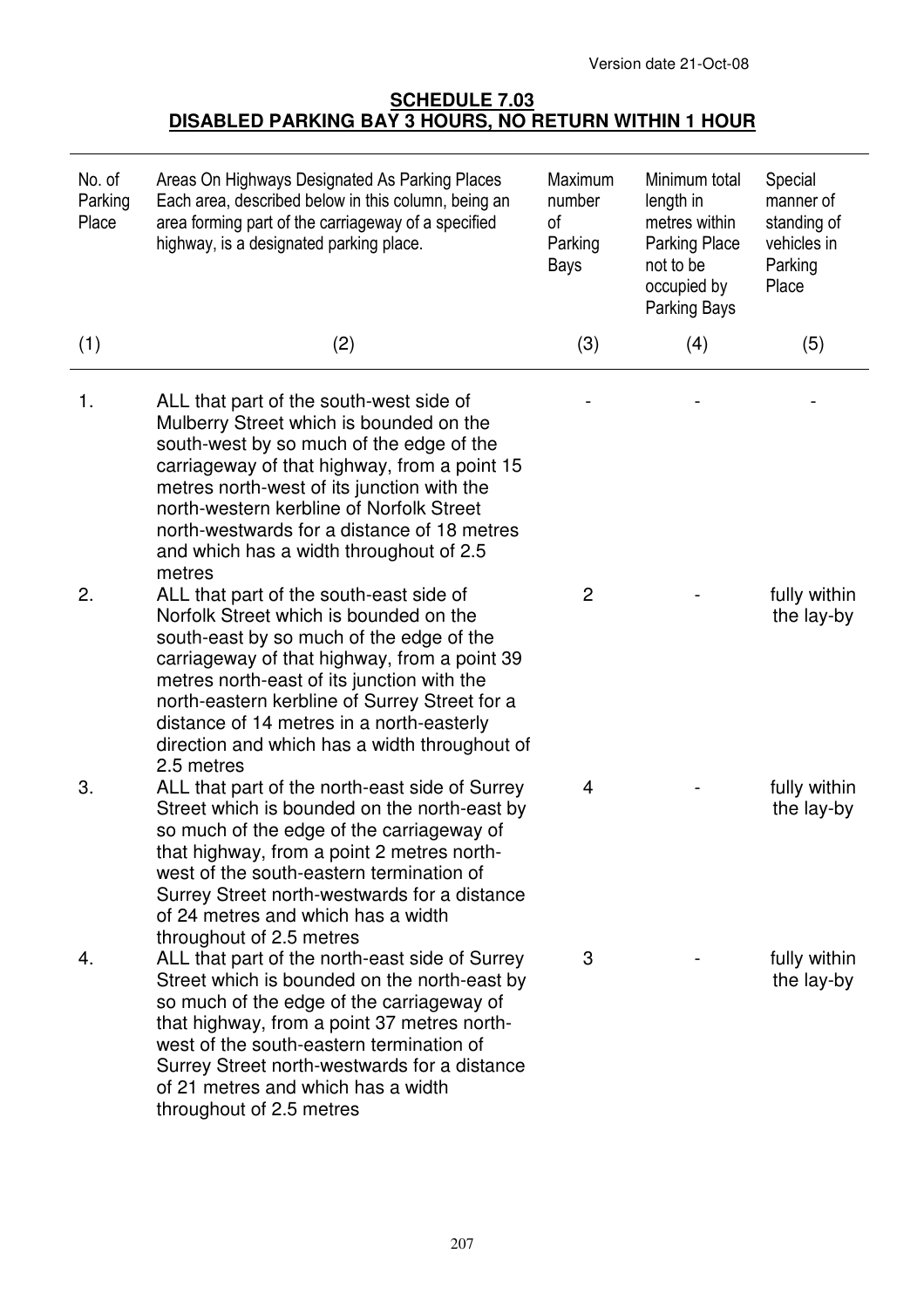#### **SCHEDULE 7.04 DISABLED PARKING BAY FOR 4 HOURS**

| No. of<br>Parking<br>Place | Areas On Highways Designated As Parking Places<br>Each area, described below in this column, being an<br>area forming part of the carriageway of a specified<br>highway, is a designated parking place.                                                                                                                                                                                 | Maximum<br>number<br>of<br>Parking<br>Bays | Minimum total<br>length in<br>metres within<br><b>Parking Place</b><br>not to be<br>occupied by<br>Parking Bays | Special<br>manner of<br>standing of<br>vehicles in<br>Parking<br>Place |
|----------------------------|-----------------------------------------------------------------------------------------------------------------------------------------------------------------------------------------------------------------------------------------------------------------------------------------------------------------------------------------------------------------------------------------|--------------------------------------------|-----------------------------------------------------------------------------------------------------------------|------------------------------------------------------------------------|
| (1)                        | (2)                                                                                                                                                                                                                                                                                                                                                                                     | (3)                                        | (4)                                                                                                             | (5)                                                                    |
| 1.                         | ALL that part of the east side of Balm Green<br>which is bounded on the east by so much of<br>the edge of the carriageway of that highway,<br>from a point 34 metres south of its junction<br>with the northern kerbline of Orchard Lane to a<br>point 47 metres south of that kerbline and                                                                                             | 3                                          |                                                                                                                 | at 45<br>degrees to<br>the edge of<br>the<br>carriageway               |
| 2.                         | which has a width throughout of 6.5 metres<br>ALL that part of the east side of Balm Green<br>which is bounded on the east by so much of<br>the edge of the carriageway of that highway,<br>from a point 16 metres south of its junction<br>with the northern kerbline of Orchard Lane to a<br>point 29 metres south of that kerbline and<br>which has a width throughout of 6.5 metres | 3                                          |                                                                                                                 | at 45<br>degrees to<br>the edge of<br>the<br>carriageway               |
| 3.                         | ALL that part of the east side of Cambridge<br>Street which is bounded on the east by so<br>much of the edge of the carriageway of that<br>highway, from a point 22 metres south of its<br>junction with the projected southern kerbline of<br>Division Street to a point 40 metres south of<br>that kerbline and which has a width throughout<br>of 2.3 metres                         | 3                                          |                                                                                                                 |                                                                        |
| 4.                         | ALL that part of the west side of Cambridge<br>Street which is bounded on the west by so<br>much of the edge of the carriageway of that<br>highway, from a point 24 metres south of its<br>junction with the projected southern kerbline of<br>Division Street to a point 36 metres south of<br>that kerbline and which has a width throughout<br>of 2.3 metres                         | 3                                          |                                                                                                                 |                                                                        |
| 5.                         | ALL that part of the north side of Division<br>Street which is bounded on the north by so<br>much of the edge of the carriageway of that<br>highway, from a point 6 metres east of its<br>junction with the eastern kerbline of Carver<br>Lane to a point 23 metres east of that kerbline<br>and which has a width throughout of 2.0<br>metres                                          | 3                                          |                                                                                                                 |                                                                        |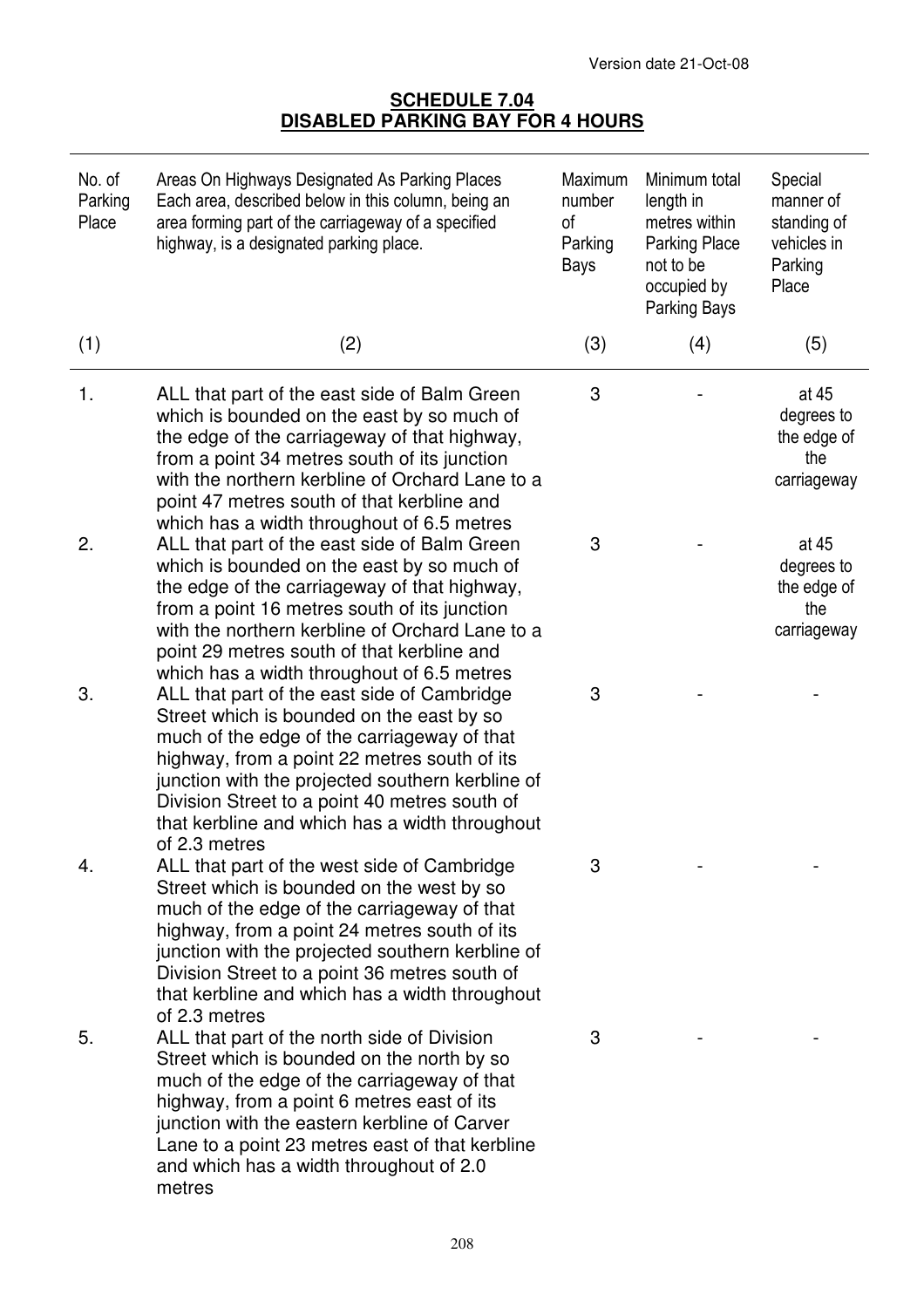| No. of<br>Parking<br>Place | Areas On Highways Designated As Parking Places<br>Each area, described below in this column, being an<br>area forming part of the carriageway of a specified<br>highway, is a designated parking place.                                                                                                                                                                                   | Maximum<br>number<br>0f<br>Parking<br>Bays | Minimum total<br>length in<br>metres within<br><b>Parking Place</b><br>not to be<br>occupied by<br>Parking Bays | Special<br>manner of<br>standing of<br>vehicles in<br>Parking<br>Place |
|----------------------------|-------------------------------------------------------------------------------------------------------------------------------------------------------------------------------------------------------------------------------------------------------------------------------------------------------------------------------------------------------------------------------------------|--------------------------------------------|-----------------------------------------------------------------------------------------------------------------|------------------------------------------------------------------------|
| (1)                        | (2)                                                                                                                                                                                                                                                                                                                                                                                       | (3)                                        | (4)                                                                                                             | (5)                                                                    |
| 6.                         | ALL that part of the north-west side of Holly<br>Street which is bounded on the north-west by<br>so much of the edge of the carriageway of that<br>highway, the southern/central legs, from a<br>point 95 metres north of its junction with the<br>northern kerbline of Division Street to a point<br>103 metres north of that kerbline and which<br>has a width throughout of 5.5 metres | 3                                          |                                                                                                                 | at 90<br>degrees to<br>the edge of<br>the carriage-<br>way             |

## **SCHEDULE 7.05 DISABLED PARKING BAY FOR 3 HOURS**

| No. of<br>Parking<br>Place | Areas On Highways Designated As Parking Places<br>Each area, described below in this column, being an<br>area forming part of the carriageway of a specified<br>highway, is a designated parking place.                                                                                                                                                           | <b>Maximum</b><br>number<br>0f<br>Parking<br>Bays | Minimum total<br>length in<br>metres within<br><b>Parking Place</b><br>not to be<br>occupied by<br>Parking Bays | Special<br>manner of<br>standing of<br>vehicles in<br>Parking<br>Place |
|----------------------------|-------------------------------------------------------------------------------------------------------------------------------------------------------------------------------------------------------------------------------------------------------------------------------------------------------------------------------------------------------------------|---------------------------------------------------|-----------------------------------------------------------------------------------------------------------------|------------------------------------------------------------------------|
| (1)                        | (2)                                                                                                                                                                                                                                                                                                                                                               | (3)                                               | (4)                                                                                                             | (5)                                                                    |
| 1.                         | ALL that part of the west side of Cambridge<br>Street which is bounded on the west by so<br>much of the edge of the carriageway of that<br>highway, from a point 107 metres south of its<br>junction with the projected southern kerbline of<br>Division Street to a point 118 metres south of<br>that kerbline and which has a width throughout<br>of 2.3 metres | 2                                                 |                                                                                                                 |                                                                        |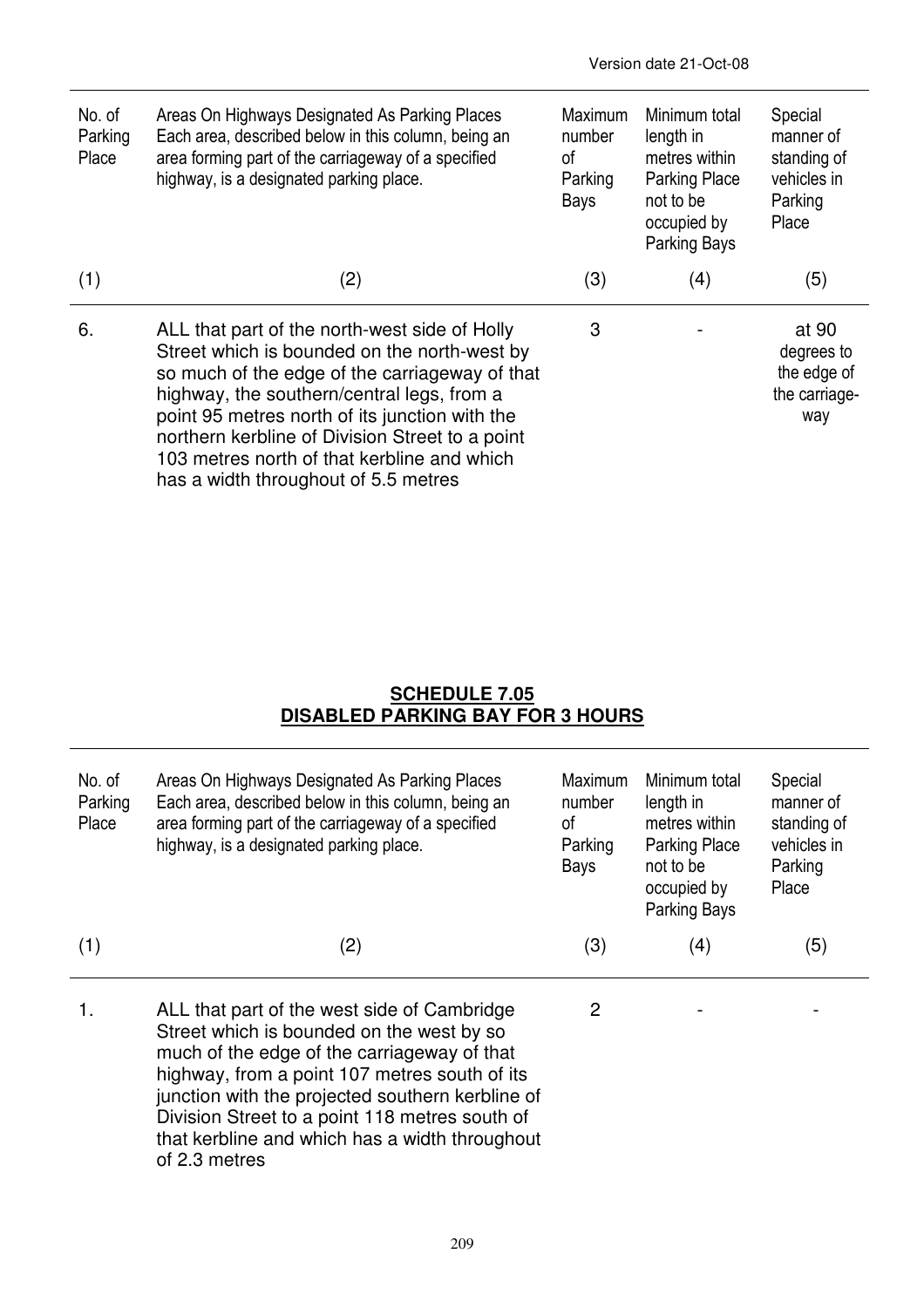## **SCHEDULE 8.02 SOLO MOTOR CYCLES ONLY**

| No. of<br>Parking | Each part of a road described below in<br>this column is an authorised parking                                                                                                                                                                                                                                                                                                                                                                                                     | Manner of standing<br>of motor cycles in           |
|-------------------|------------------------------------------------------------------------------------------------------------------------------------------------------------------------------------------------------------------------------------------------------------------------------------------------------------------------------------------------------------------------------------------------------------------------------------------------------------------------------------|----------------------------------------------------|
| Place             | place for motor cycles not having a<br>sidecar attached thereto                                                                                                                                                                                                                                                                                                                                                                                                                    | parking place                                      |
| (1)               | (2)                                                                                                                                                                                                                                                                                                                                                                                                                                                                                | (3)                                                |
| 1.                | ALL that part of the north side of Bakers Hill which is bounded<br>on the north by so much of the edge of the carriageway of that<br>highway, from a point 15 metres west of its junction with Shude<br>Hill for a distance of 9 metres in a westerly direction and which<br>has a width throughout of 2.3 metres                                                                                                                                                                  | at 90 degrees to<br>the edge of the<br>carriageway |
| 2.                | ALL that part of the north side of Bank Street which is bounded<br>on the north by so much of the edge of the carriageway of that<br>highway, from a point 27 metres east of the eastern kerbline of<br>Scargill Croft eastwards for a distance of 12 metres and which<br>has a width throughout of 1.0 metres                                                                                                                                                                     | parallel to the<br>edge of the<br>carriageway      |
| 3.                | ALL that part of the north side of Exchange Street (western Cul-<br>de-sac) which is bounded on the north by so much of the edge<br>of the carriageway of that highway, from a point 75 metres east<br>of the eastern kerb line of Waingate for a distance of 15 metres<br>in an easterly direction and which has a width throughout of 2.3<br>metres.                                                                                                                             | at 90 degrees to<br>the edge of the<br>carriageway |
| 4.                | ALL that part of the south-west side of Fitzwilliam Gate which is<br>bounded on the south-west by so much of the edge of the<br>carriageway of that highway, from a point 37 metres north-west<br>of the north-western kerb line of The Moor for a distance of 7<br>metres in a north-westerly direction and which has a width<br>throughout of 2.3 metres                                                                                                                         | at 90 degrees to<br>the edge of the<br>carriageway |
| 5.                | ALL that part of the north-west side of Holly Street which is<br>bounded on the north-west by so much of the edge of the<br>carriageway of that highway, of the southern / central legs of<br>Holly Street off the carriageway of that highway from a point 19<br>metres south-west of its junction with the western kerbline of the<br>northern leg of Holly Street for a distance of 4 metres in a<br>south-westerly direction and which has a width throughout of<br>2.0 metres | at 90 degrees to<br>the edge of the<br>carriageway |
| 6.                | ALL that part of the north side of Queen Street which is<br>bounded on the north by so much of the edge of the<br>carriageway of that highway, from a point 5 metres east of the<br>eastern kerb line of Paradise Street for a distance of 30 metres<br>in an easterly direction and which has a width throughout of 1.0<br>metres                                                                                                                                                 | parallel to the<br>edge of the<br>carriageway      |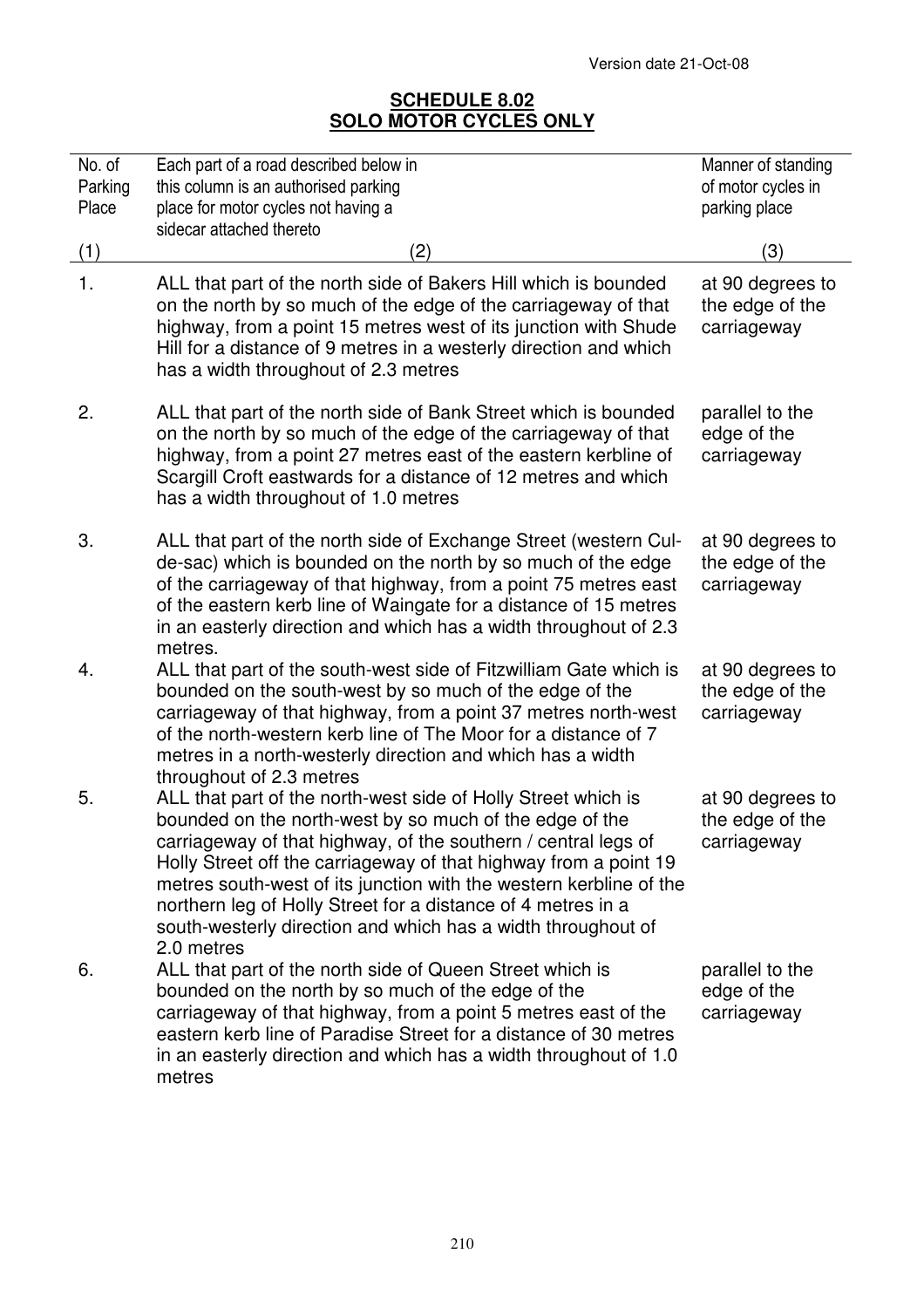| No. of<br>Parking<br>Place | Each part of a road described below in<br>this column is an authorised parking<br>place for motor cycles not having a<br>sidecar attached thereto                                                                                                                                                                                                            | Manner of standing<br>of motor cycles in<br>parking place |
|----------------------------|--------------------------------------------------------------------------------------------------------------------------------------------------------------------------------------------------------------------------------------------------------------------------------------------------------------------------------------------------------------|-----------------------------------------------------------|
| (1)                        | (2)                                                                                                                                                                                                                                                                                                                                                          | (3)                                                       |
| 7.                         | ALL that part of the east side of Rockingham Street which is<br>bounded on the east by so much of the edge of the carriageway<br>of that highway, from a point 5 metres north of the northern kerb<br>line of Division Street for a distance of 7 metres in a northerly<br>direction and which has a width throughout of 2.3 metres                          | at 90 degrees to<br>the edge of the<br>carriageway        |
| 8.                         | ALL that part of the north-east side of Stanley Street which is<br>bounded on the north-east by so much of the edge of the<br>carriageway of that highway, from a point 5 metres north-west<br>of the north-western kerb line of Wicker Lane for a distance of<br>24 metres in a north-westerly direction and which has a width<br>throughout of 1.0 metres  | parallel to the<br>edge of the<br>carriageway             |
| 9.                         | ALL that part of the south-west side of Trafalgar Street which is<br>bounded on the south-west by so much of the edge of the<br>carriageway of that highway, from a point 31.5 metres south-<br>east of the south-eastern kerbline of Milton Street south-<br>eastwards for a distance of 7 metres and which has a width<br>throughout of 2.3 metres         | at 90 degrees to<br>the edge of the<br>carriageway        |
| 10.                        | ALL that part of the north-west side of Trippet Lane which is<br>bounded on the north-west by so much of the edge of the<br>carriageway of that highway, from a point 30 metres south-west<br>of the south-western kerb line of Bailey Street for a distance of<br>12 metres in a south-westerly direction and which has a width<br>throughout of 1.0 metres | parallel to the<br>edge of the<br>carriageway             |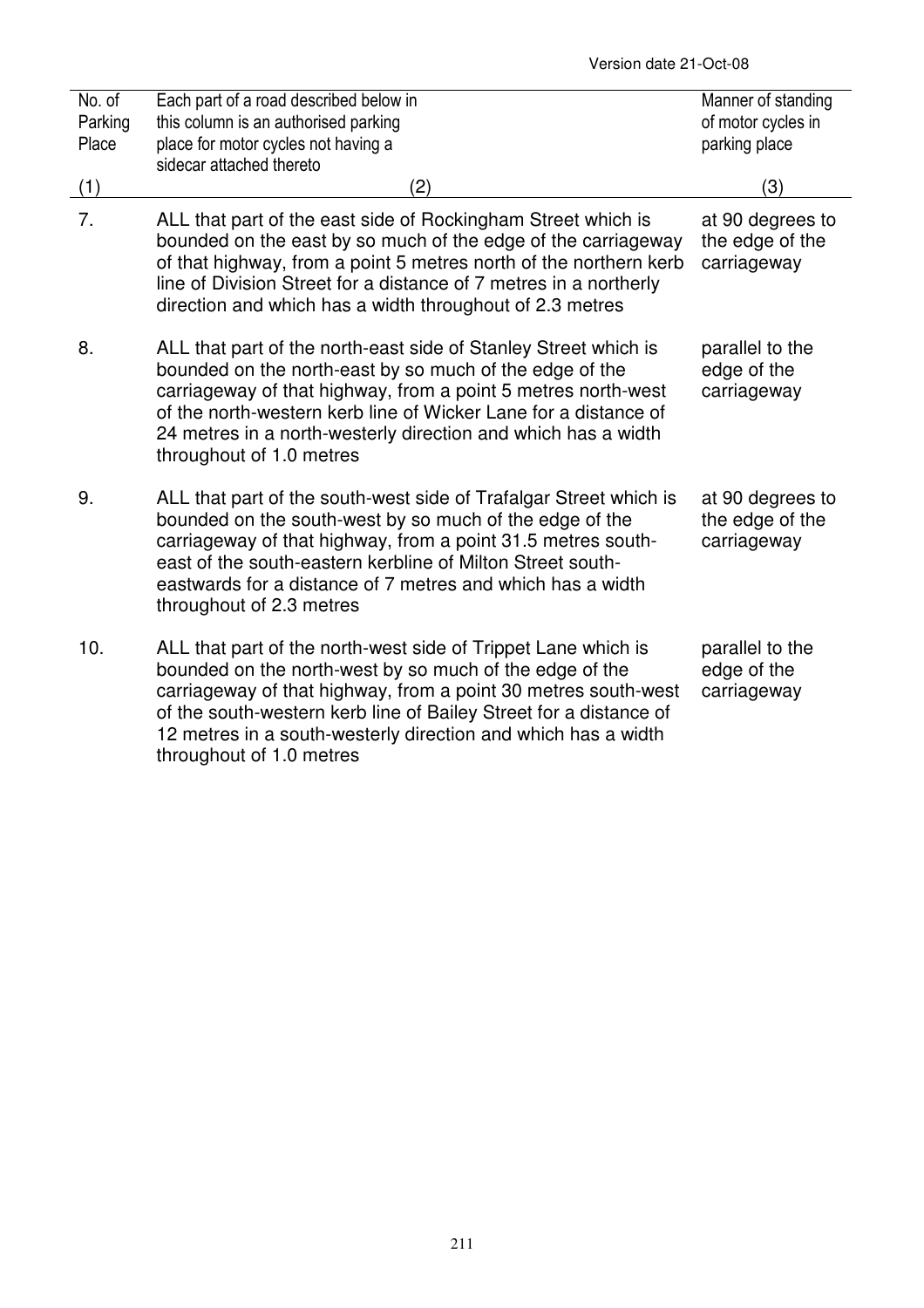# **SCHEDULE 10**

|      | Parts of Road Authorised To Be Used As Parking<br><b>Places By Licensed Hackney Carriages</b>                                                                                              | Hours of Operation of<br><b>Taxi Rank</b> | <b>Maximum Number</b><br>Of Vehicles<br><b>Vehicles To Use</b><br>The Taxi Rank |
|------|--------------------------------------------------------------------------------------------------------------------------------------------------------------------------------------------|-------------------------------------------|---------------------------------------------------------------------------------|
| (i)  | <b>Angel Street</b><br>the west side from a point 14 metres south<br>of its junction with Bank Street for a<br>distance of 45 metres in a southerly<br>direction                           | midnight-3am                              | 8                                                                               |
| (i)  | <b>Arundel Gate</b><br>the east side from a point 127 metres<br>south of its junction with High Street for a<br>distance of 21 metres in a northerly<br>direction                          | 11.30pm-midnight and<br>midnight-3am      | 4                                                                               |
| (i)  | <b>Bank Street</b><br>the north side from a point 5 metres east of<br>the eastern kerbline of Scargill Croft for a<br>distance of 22 metres in an easterly<br>direction                    | 11pm-midnight and<br>midnight-3am         | 4                                                                               |
| (i)  | <b>Barker's Pool</b><br>the north side from a point 8 metres east of All hours<br>the projected eastern kerb line of Balm<br>Green for a distance of 29 metres in an<br>easterly direction |                                           | 10                                                                              |
| (ii) | the north side from a point 45 metres east<br>of the projected eastern kerb line of Balm<br>Green for a distance of 24 metres in an<br>easterly direction                                  | All hours                                 | 5                                                                               |
| (i)  | <b>Burgess Street</b><br>the east side from a point 15 metres south<br>of the southern kerb line of Barker's Pool<br>for a distance of 25 metres in a southerly<br>direction               | 11pm-midnight and<br>midnight-4am         | 5                                                                               |
| (i)  | <b>Carver Street</b><br>the east side from a point 30 metres north<br>of the northern kerbline of Division Street<br>for a distance of 34 metres in a northerly<br>direction               | 7pm-midnight and<br>midnight-4am          | 6                                                                               |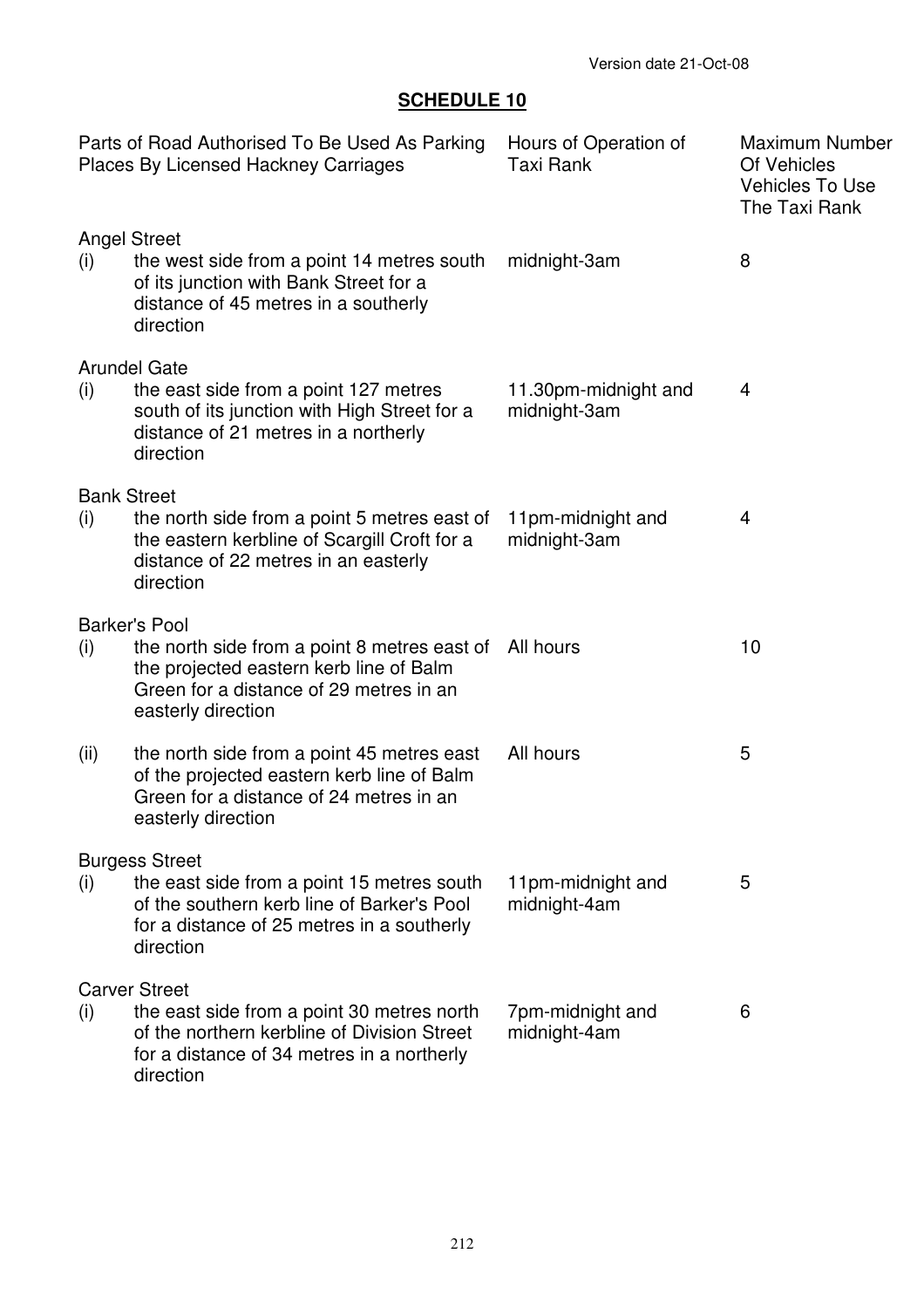|                           | Parts of Road Authorised To Be Used As Parking<br><b>Places By Licensed Hackney Carriages</b>                                                                                                                                                                                              | Hours of Operation of<br>Taxi Rank  | <b>Maximum Number</b><br>Of Vehicles<br><b>Vehicles To Use</b><br>The Taxi Rank |
|---------------------------|--------------------------------------------------------------------------------------------------------------------------------------------------------------------------------------------------------------------------------------------------------------------------------------------|-------------------------------------|---------------------------------------------------------------------------------|
| (i)                       | <b>Charter Row</b><br>the north-west side from a point 45 metres<br>north-east of the north-eastern kerb line of<br>Trafalgar Street for a distance of 30 metres<br>in a north-easterly direction                                                                                          | 11pm-midnight and<br>midnight-3am   | 5                                                                               |
| (ii)                      | the north-west side from a point 17 metres<br>north-east of the north-eastern kerb line of<br>Rockingham Street for a distance of 48<br>metres in a north-easterly direction                                                                                                               | 6.30pm-midnight and<br>midnight-4am | 10                                                                              |
| (i)                       | <b>Charter Square Service Road</b><br>the south-west side south west side of the<br>service road, adjacent to the Grosvenor<br>House Hotel, from a point 22 metres north-<br>west of the north-western kerbline of<br>Furnival Gate for a distance of 13 metres<br>in a westerly direction | All hours                           | 3                                                                               |
| (i)                       | <b>Cumberland Street</b><br>the south side from a point 9 metres south<br>east of the south eastern kerbline of South<br>Lane for a distance of 22 metres in a south<br>easterly direction                                                                                                 | All hours                           | 4                                                                               |
| (i)                       | <b>Division Street</b><br>the north side the whole of the lay-by on<br>the north side situated between<br>Rockingham Street and Rockingham Lane                                                                                                                                            | 7pm-midnight                        | 4                                                                               |
| (i)                       | <b>Esperanto Place</b><br>the north-west side from a point 4 metres<br>south-west of the western kerb line of<br>Fitzalan Square for a distance of 11 metres<br>in a south-westerly direction                                                                                              | All hours                           | $\overline{2}$                                                                  |
| (ii)                      | the south-east side from a point 23 metres<br>south-west of its junction with the south-<br>western kerbline of Flat Street to its south-<br>eastern termination                                                                                                                           | All hours                           | 8                                                                               |
| <b>Eyre Street</b><br>(i) | the north-west side from a point 8 metres<br>north-east of the north-eastern kerb line of<br>Matilda Street for a distance of 20 metres<br>in a north-easterly direction                                                                                                                   | 11pm-midnight and<br>midnight-4am   | 4                                                                               |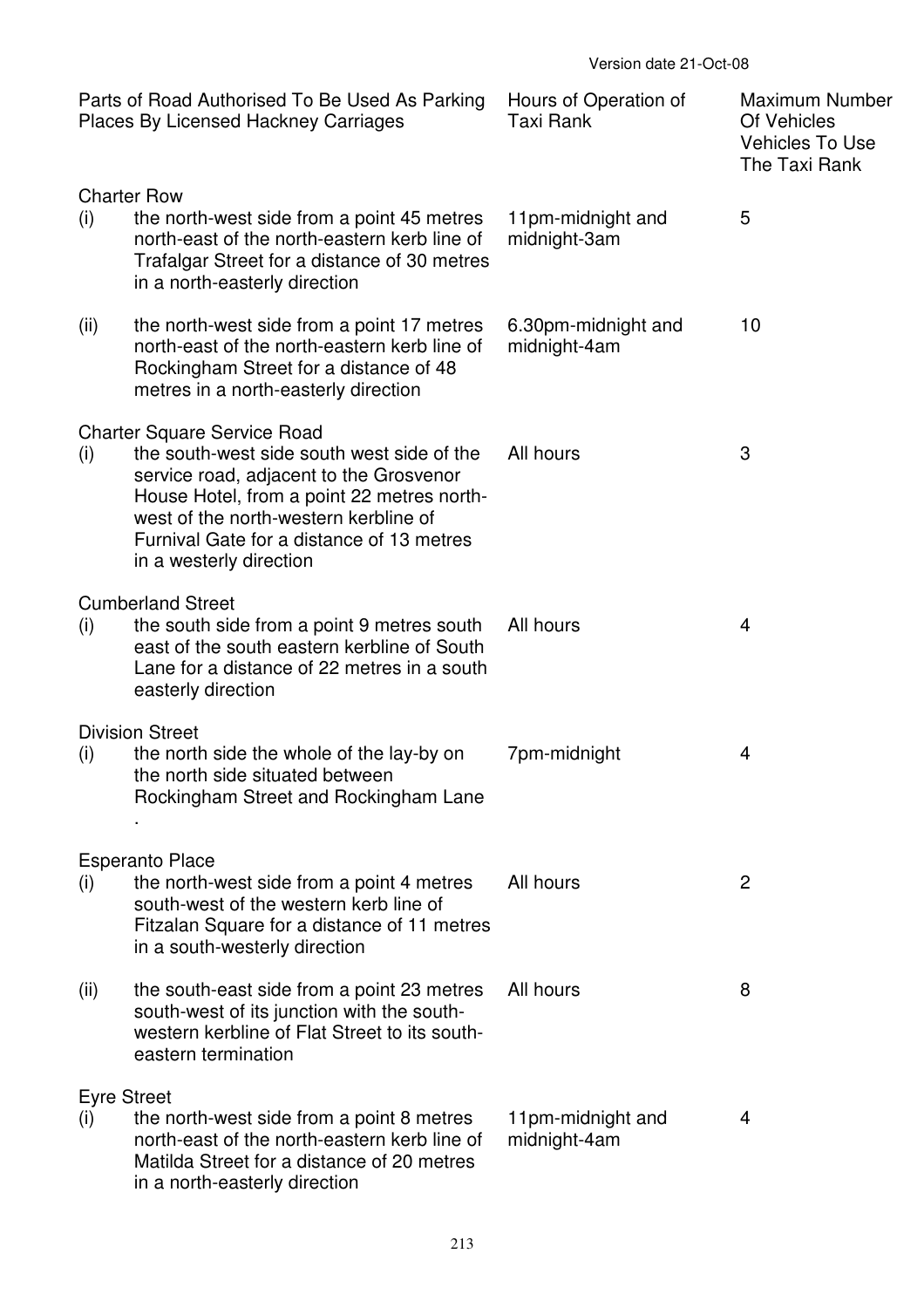|      | Parts of Road Authorised To Be Used As Parking<br><b>Places By Licensed Hackney Carriages</b>                                                                                                                          | Hours of Operation of<br><b>Taxi Rank</b> | <b>Maximum Number</b><br>Of Vehicles<br>Vehicles To Use<br>The Taxi Rank |
|------|------------------------------------------------------------------------------------------------------------------------------------------------------------------------------------------------------------------------|-------------------------------------------|--------------------------------------------------------------------------|
| (i)  | <b>Fitzalan Square</b><br>the west side of the western carriageway<br>from a point 5 metres south of the southern<br>kerb line of High Street for a distance of 45<br>metres in a southerly direction                  | All hours                                 | 9                                                                        |
| (i)  | Leadmill Road<br>the east side from a point 35 metres south<br>of the projected south-western kerb line of<br>Suffolk Road for a distance of 30 metres in<br>a southerly direction                                     | 11pm-midnight and<br>midnight-4am         | 5                                                                        |
| (i)  | <b>Matilda Street</b><br>the north-east side from a point 22 metres<br>south-east of the south-eastern kerb line of<br>Eyre Lane for a distance of 18 metres in a<br>south-easterly direction                          | 11pm-midnight and<br>midnight-4am         | 3                                                                        |
| (ii) | the south-west side from a point 8 metres<br>south east of the south eastern kerbline of<br>Earl Way for a distance of 24 metres in a<br>south easterly direction                                                      | 6.30pm-midnight and<br>midnight-4am       | 4                                                                        |
| (i)  | Meetinghouse Lane<br>the west side from a point 15 metres south<br>of the southern kerb line of Bank Street for<br>a distance of 35 metres in a southerly<br>direction                                                 | 11pm-midnight and<br>midnight-3am         | $\overline{7}$                                                           |
| (i)  | <b>Milton Street</b><br>the north-west side from a point 5 metres<br>north-east of the north-eastern kerb line of<br>Eldon Street for a distance of 10 metres in<br>a north-easterly direction                         | 11pm-midnight and<br>midnight-4am         | $\overline{2}$                                                           |
| (ii) | the north-west side from a point 5 metres<br>south-west of the south-western kerb line<br>of Eldon Street for a distance of 20 metres<br>in a south-westerly direction                                                 | 11pm-midnight and<br>midnight-4am         | 5                                                                        |
| (i)  | <b>Norfolk Street</b><br>the south-east side from a point 53 metres<br>north-east of its junction with the north-<br>eastern kerbline of Surrey Street for a<br>distance of 14 metres in a north-easterly<br>direction | All hours                                 | $\overline{2}$                                                           |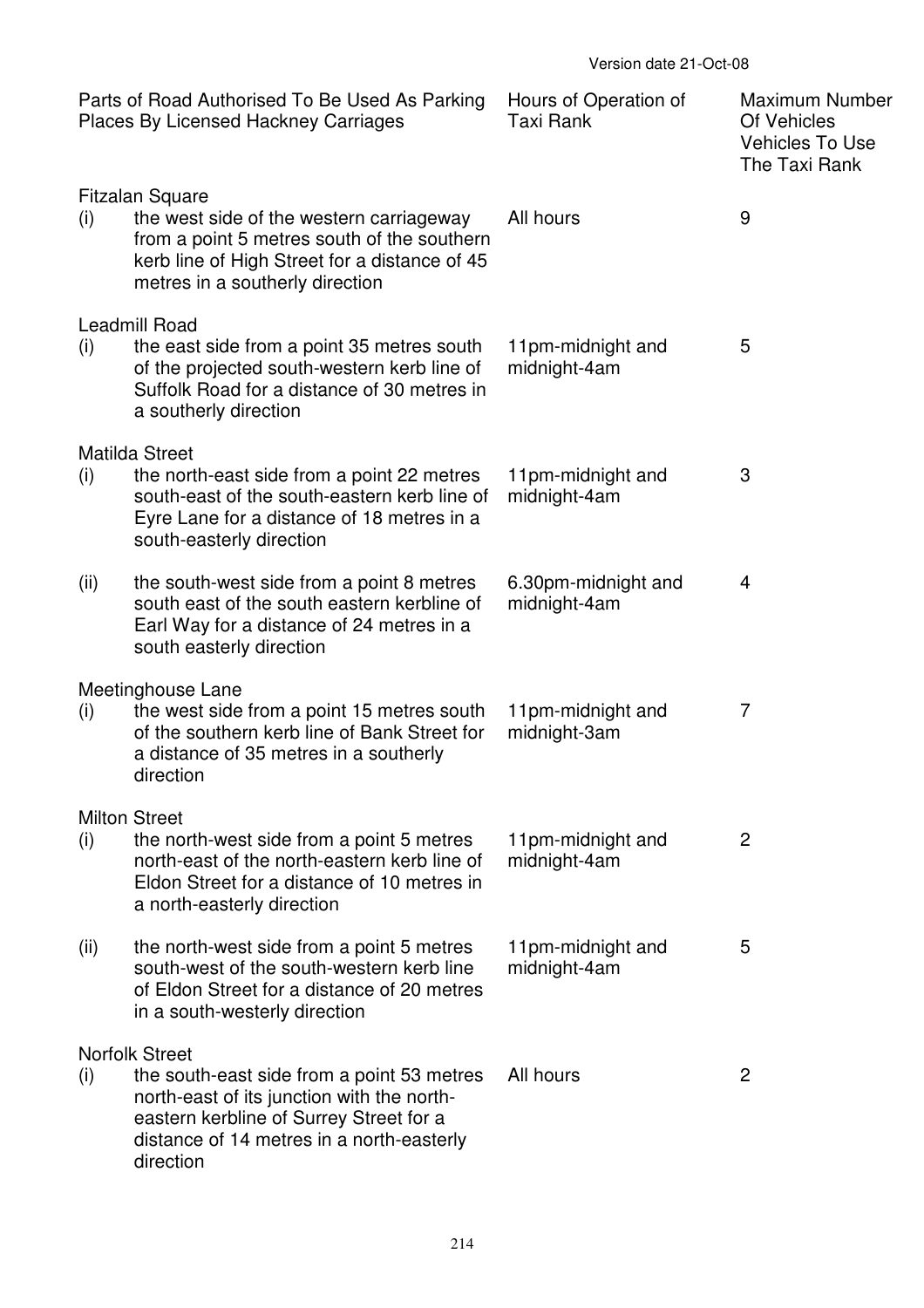|                           | Parts of Road Authorised To Be Used As Parking<br><b>Places By Licensed Hackney Carriages</b>                                                                                                                                    | Hours of Operation of<br>Taxi Rank  | <b>Maximum Number</b><br>Of Vehicles<br><b>Vehicles To Use</b><br>The Taxi Rank |
|---------------------------|----------------------------------------------------------------------------------------------------------------------------------------------------------------------------------------------------------------------------------|-------------------------------------|---------------------------------------------------------------------------------|
| (i)                       | <b>Paternoster Row</b><br>the south-east side from a point 54 metres<br>north-east of the projected north-eastern<br>kerb line of Charles Street for a distance of<br>15 metres in a north-easterly direction                    | All hours                           | 3                                                                               |
| (i)                       | <b>Pinstone Street</b><br>the west side from a point 8 metres north<br>of the projected northern kerb line of Cross<br>Burgess Street for a distance of 25 metres<br>in a north-easterly direction                               | All hours                           | 5                                                                               |
| Pond Hill<br>(i)          | the south side from a point 73 metres west<br>of the western kerb line of Sheaf Street for<br>a distance of 22 metres in a westerly<br>direction                                                                                 | All hours                           | 4                                                                               |
| (i)                       | St James' Row<br>the west side from a point 6 metres south<br>of the southern kerb line of St James'<br>Street for a distance of 17 metres in a<br>southerly direction                                                           | All hours                           | 3                                                                               |
| (i)                       | <b>Surrey Street</b><br>the north-east side from a point 8 metres<br>south east of its junction with the south<br>eastern kerb line of Norfolk Street for a<br>distance of 18 metres in a south easterly<br>direction            | 6.30pm-midnight and<br>midnight-8am | 3                                                                               |
| <b>West Street</b><br>(i) | the north side part of the lay-by in front of<br>the Cavendish Public House from a point<br>45 metres south west of the south western<br>kerb line of Mappin Street for a distance of<br>12 metres in a south westerly direction | 7pm-midnight                        | $\overline{c}$                                                                  |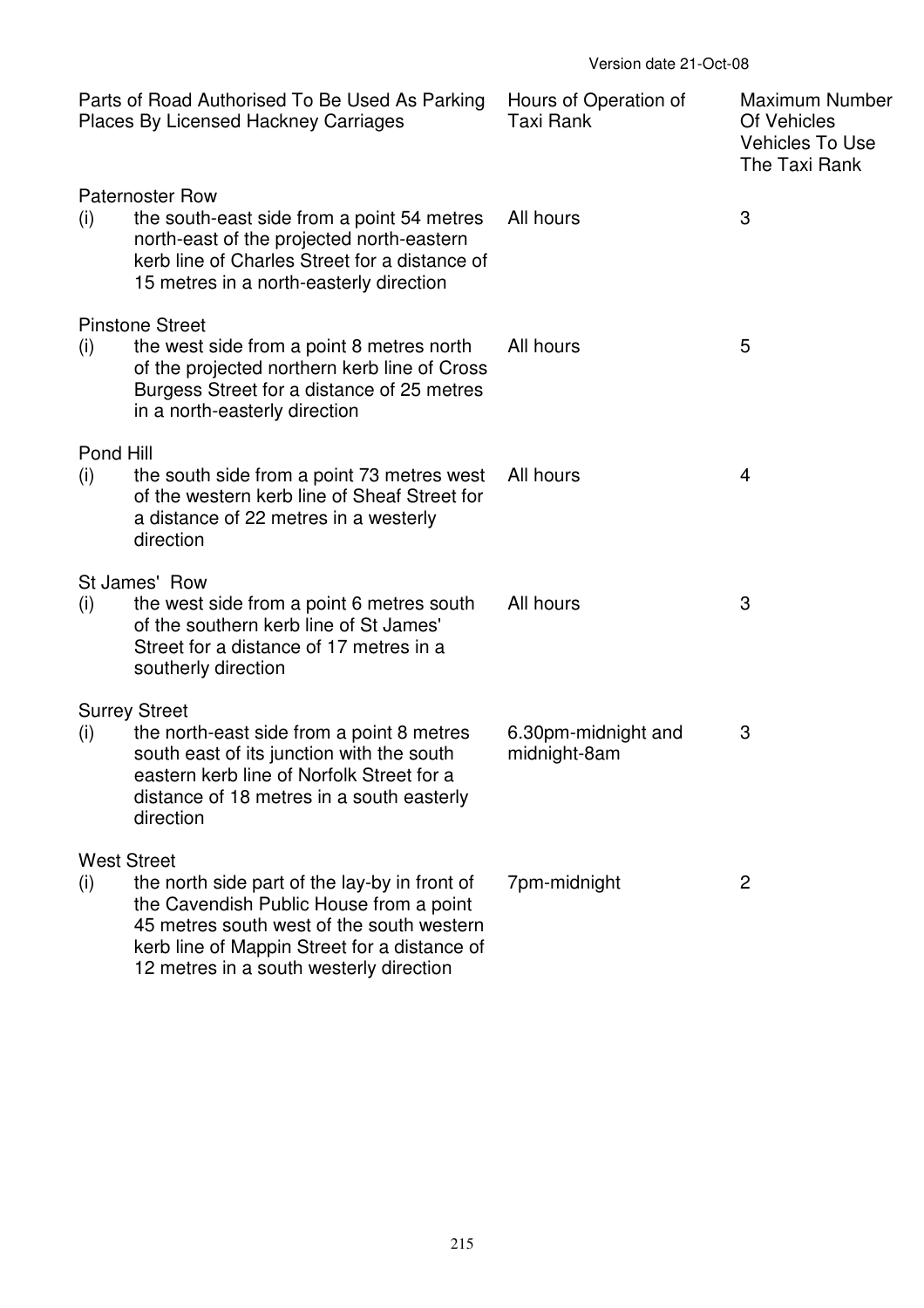## **SCHEDULE 11.01 GV LOADING/UNLOADING BAY**

| 1. | <b>Blonk Street</b>     |      | the south-west side:-                                                                                                                                                               |
|----|-------------------------|------|-------------------------------------------------------------------------------------------------------------------------------------------------------------------------------------|
|    |                         | (i)  | from a point 34 metres south-east of the south-<br>eastern kerbline of Lady's Bridge for a distance of<br>17 metres in a south-easterly direction                                   |
| 2. | <b>Bridge Street</b>    |      | the north side:-                                                                                                                                                                    |
|    |                         | (i)  | between a point 26 metres west of the western<br>kerb line of Lady's Bridge and a point 46 metres<br>west of that kerb line                                                         |
| 3. | <b>Cambridge Street</b> |      | the west side:-                                                                                                                                                                     |
|    |                         | (i)  | from a point 58 metres south of its junction with<br>the western kerbline of Division Street to a point<br>71 metres south of that kerbline                                         |
| 4. | <b>Cavendish Street</b> |      | the north-east side:-                                                                                                                                                               |
|    |                         | (i)  | between a point 60 metres south east of the<br>southern kerb line of Glossop Road and a point 73<br>metres south east of that kerb line                                             |
|    |                         | (ii) | The whole width of the carriageway between a<br>point 14 metres south east of the southern kerb<br>line of Bolton Street and a point 24 metres south-<br>east of that kerbline      |
| 5. | <b>Church Street</b>    |      | the south side:-                                                                                                                                                                    |
|    |                         | (i)  | The lay-by on the south side from a point 20<br>metres east of the projected eastern kerb line of<br>Vicar Lane for a distance of 32 metres in an<br>easterly direction             |
| 6. | <b>Division Street</b>  |      | the north-west side:-                                                                                                                                                               |
|    |                         | (i)  | between a point 11 metres south-west of the south<br>western kerb line of Rockingham Lane to a point<br>16 metres north-east of the north eastern kerb line<br>of Rockingham Street |
| 7. | <b>Eldon Street</b>     |      | the north-east side:-                                                                                                                                                               |
|    |                         | (i)  | between a point 15 metres south-east of the<br>southern kerb line of West Street and a point 57<br>metres south-east of that kerbline                                               |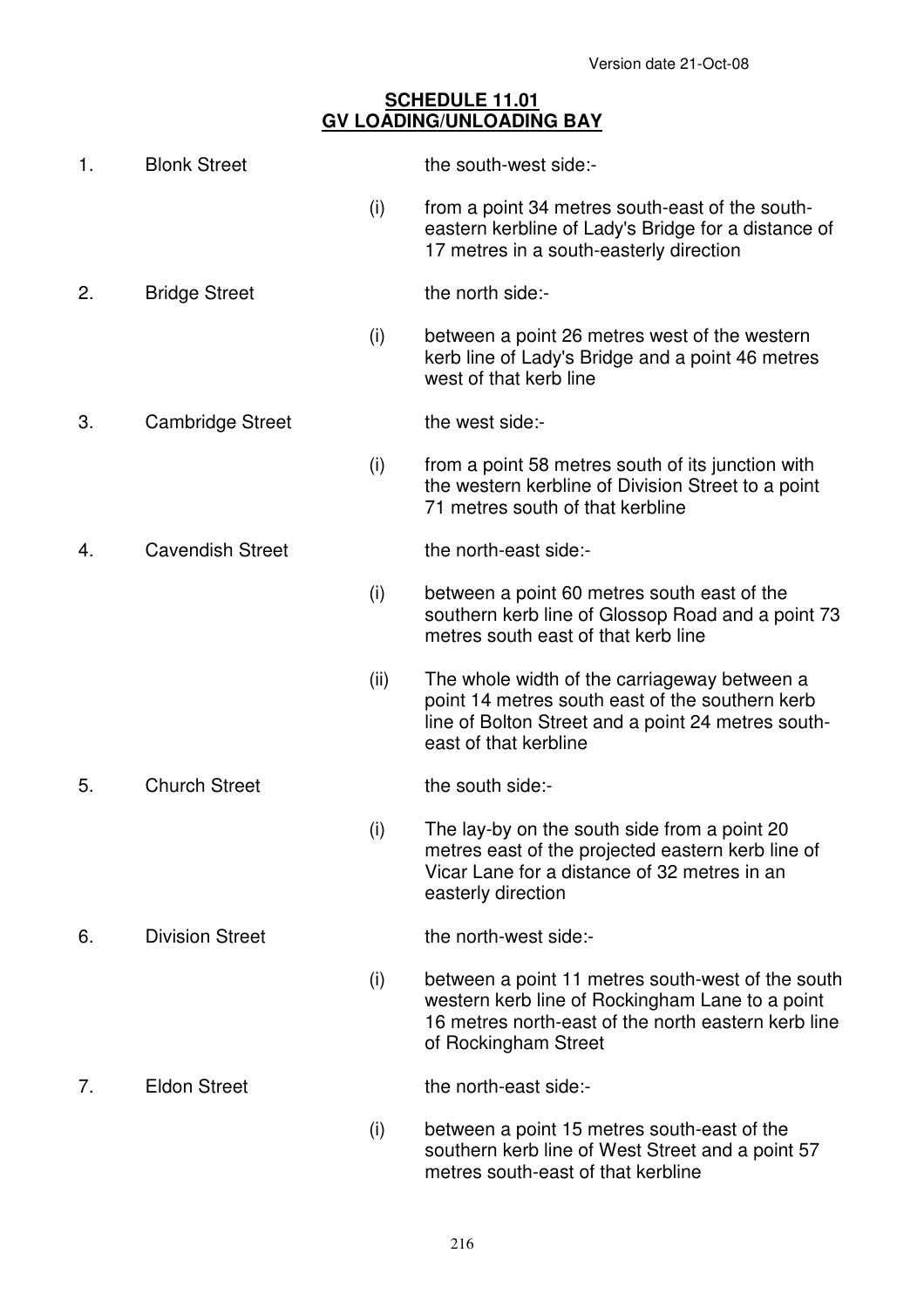8. Fitzwilliam Street the north-east side:- (i) between a point 19 metres south-east of the southern kerb line of West Street and a point 34 metres south-east of that kerbline the south-west side:- (i) between a point 33 metres north-west of he north western kerb line of Cavendish Street (formally Broomhall Street) and a point 81 metres northwest of that kerbline 9. High Street the north side:- (i) lay-by from a point 15 metres east of the eastern kerb line of York Street to a point 75 metres east of that kerbline 10. Holly Street (i) the southern leg between a point 83 metres north of the northern kerbline of Division Street and a point 107 metres north of that kerbline the north-west side:- (i) of the central leg between its junction with the western kerbline of the northern leg of Holly Street and a point 25 metres south-west of that kerbline 11. Lady's Bridge the south-east side:- (i) that area of footway from a point 40 metres northeast of the northern kerbline of Castlegate for a distance of 20 metres in a north-easterly direction 12. Leopold Street the south-west side:- (i) from a point 41 metres south east of the south eastern kerb line of West Street for a distance of 17 metres in a south easterly direction 13. Mappin Street the east side:- (i) between a point 36 metres south-east of its junction with the south eastern kerb line of Broad Lane and a point 49 metres south-east of that kerbline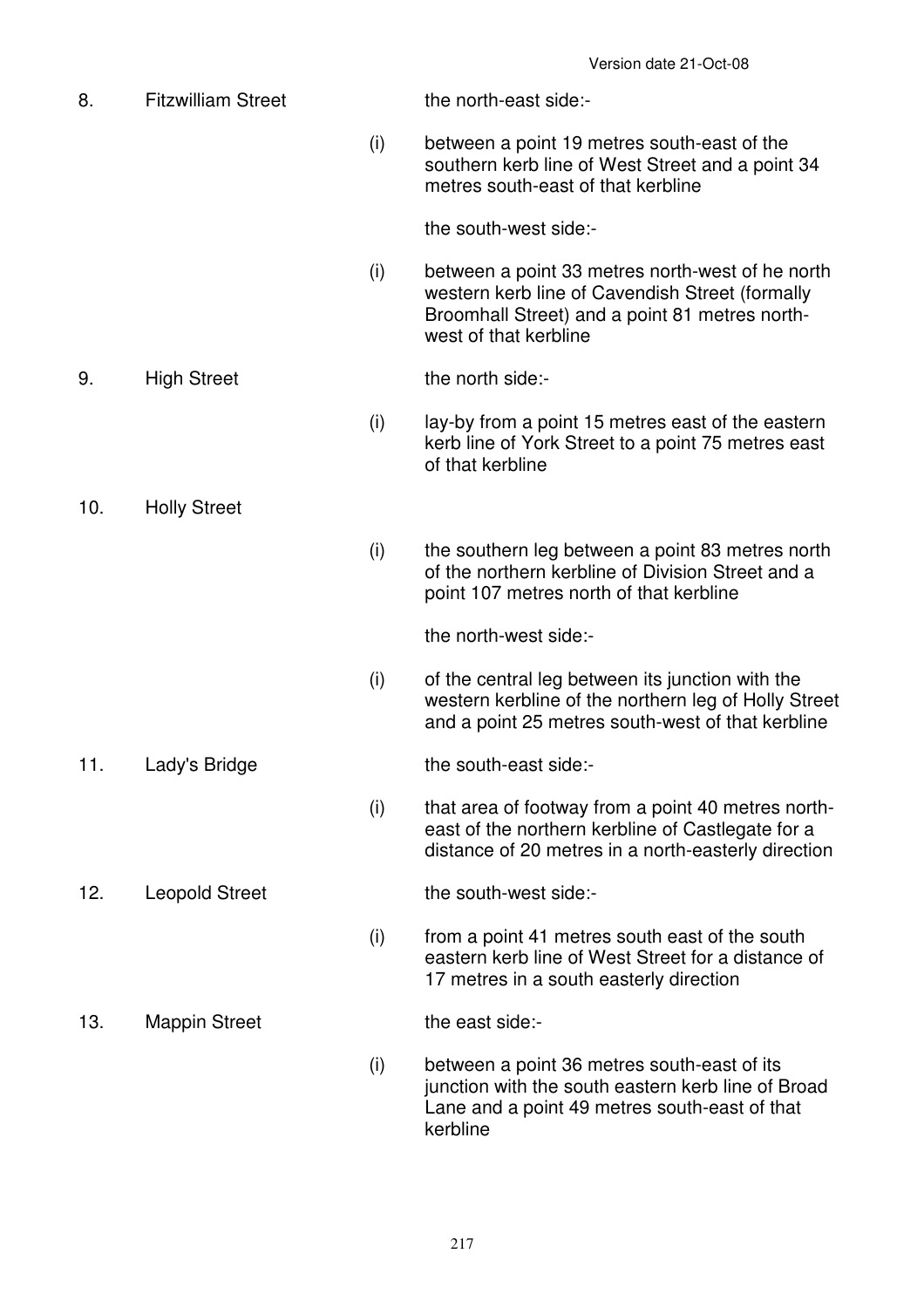14. Mulberry Street the north-east side:- (i) from a point 5 metres south of its northern termination for a distance of 18 metres in a southerly direction the south-west side:- (i) from a point 5 metres south-west of its junction with the southern kerbline of the link road to George Street for a distance of 18 metres in a southerly direction 15. Norfolk Street the south-east side:- (i) the lay-by situated 8 metres north-east of its junction with the north-eastern kerbline of Surrey **Street** 16. Orchard Lane (i) an area at the western end from its junction with the eastern kerbline of Balm Green to a point 8 metres east of that kerbline and which is 7 metres wide 17. Shude Hill (i) The bay at the southern end of the western carriageway from a point 104 metres south of the southern kerb line of Dixon Lane to a point 111 metres south of that kerbline the west side:- (i) The lay-by on the west side from a point 17 metres south of its junction with the southern kerb line of Dixon Lane to a point 34 metres south of that kerbline 18. Surrey Place both sides:- (i) for the whole length . 19. Trippet Lane the south-east side:- (i) between a point 72 metres south west of the south western kerb line of Holly Street and a point 93 metres south west of that kerb line 20. Union Lane the north-west side:-(i) The lay-by on the north west side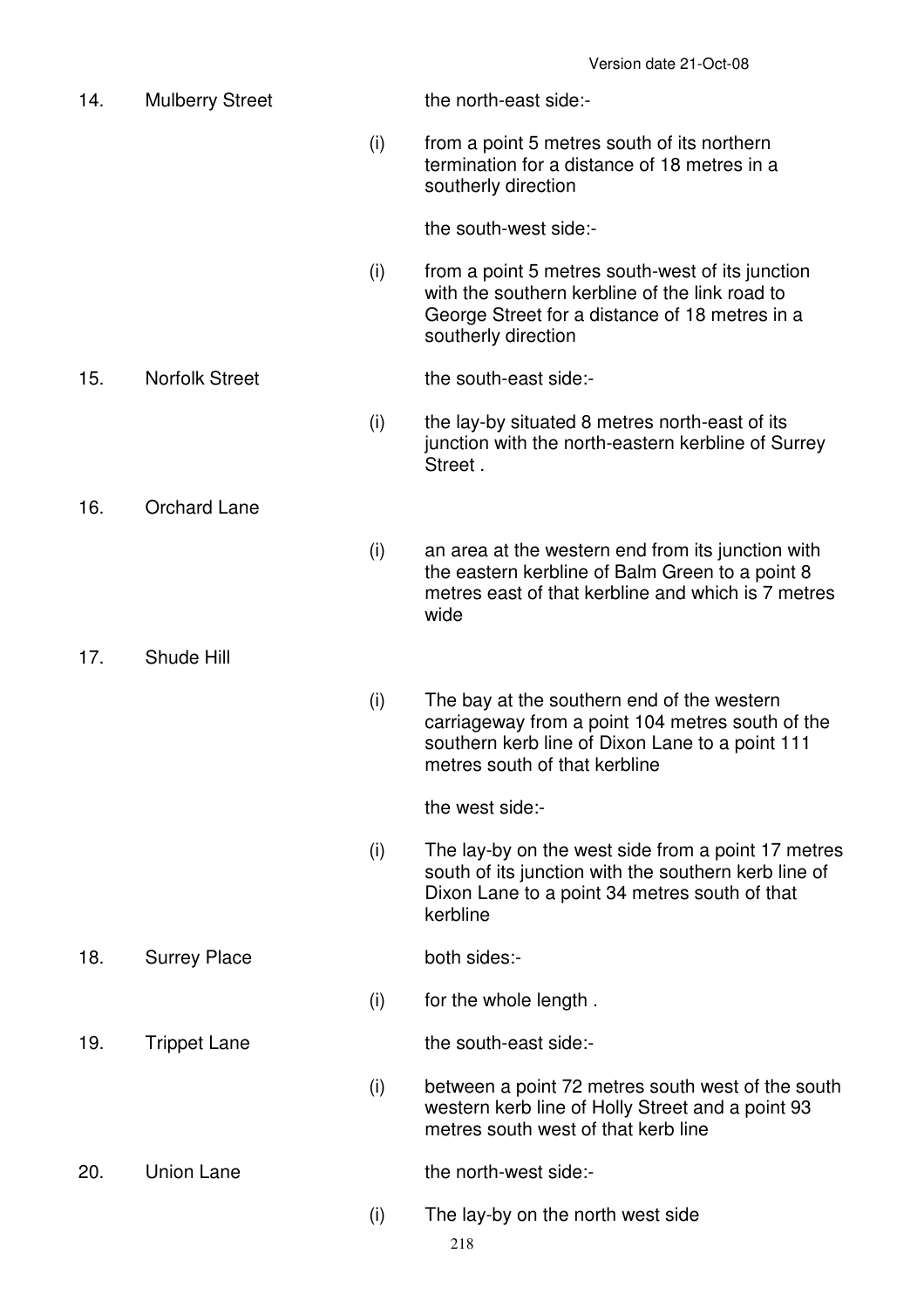the south-west side:-

- (i) The lay-by on the south west side
- 

21. Union Street the south-east side:-

- (i) between a point 7 metres south-west of the south western kerb line of Charles Street to a point 15 metres south-west of that kerbline
- (ii) between a point 26 metres south-west of the south western kerb line of Charles Street and a point 34 metres south-west of that kerbline

22. West Street the north-west side:-

 (i) between the eastern kerb line of Bailey Lane and a point 26 metres west of the eastern kerb line of Holly Street which is bounded by the north western building line and the north western kerb line of West Street

the south-east side:-

- (i) between a point 8 metres north east of the eastern kerb line of Rockingham Street and a point 43 metres north east of that kerb line which is bounded by the south eastern kerb line which is bounded by the south eastern building line and the south eastern kerb line of West Street.
- (ii) from a point 41 metres south west of the south western kerb line of Leopold Street for a distance of 16 metres in a south westerly direction

## 23. Westfield Terrace the south-west side:-

 (i) between a point 20 metres south-east of the southern kerb line of West Street and a point 63 metres south-east of that kerbline

#### **SCHEDULE 11.03 GV LOADING/UNLOADING BAY 8AM-6.30PM**

1. Surrey Street the north-east side:-

 (i) from a point 8 metres south-east of its junction with the south eastern kerb line of Norfolk Street for a distance of 18 metres in a south-easterly direction